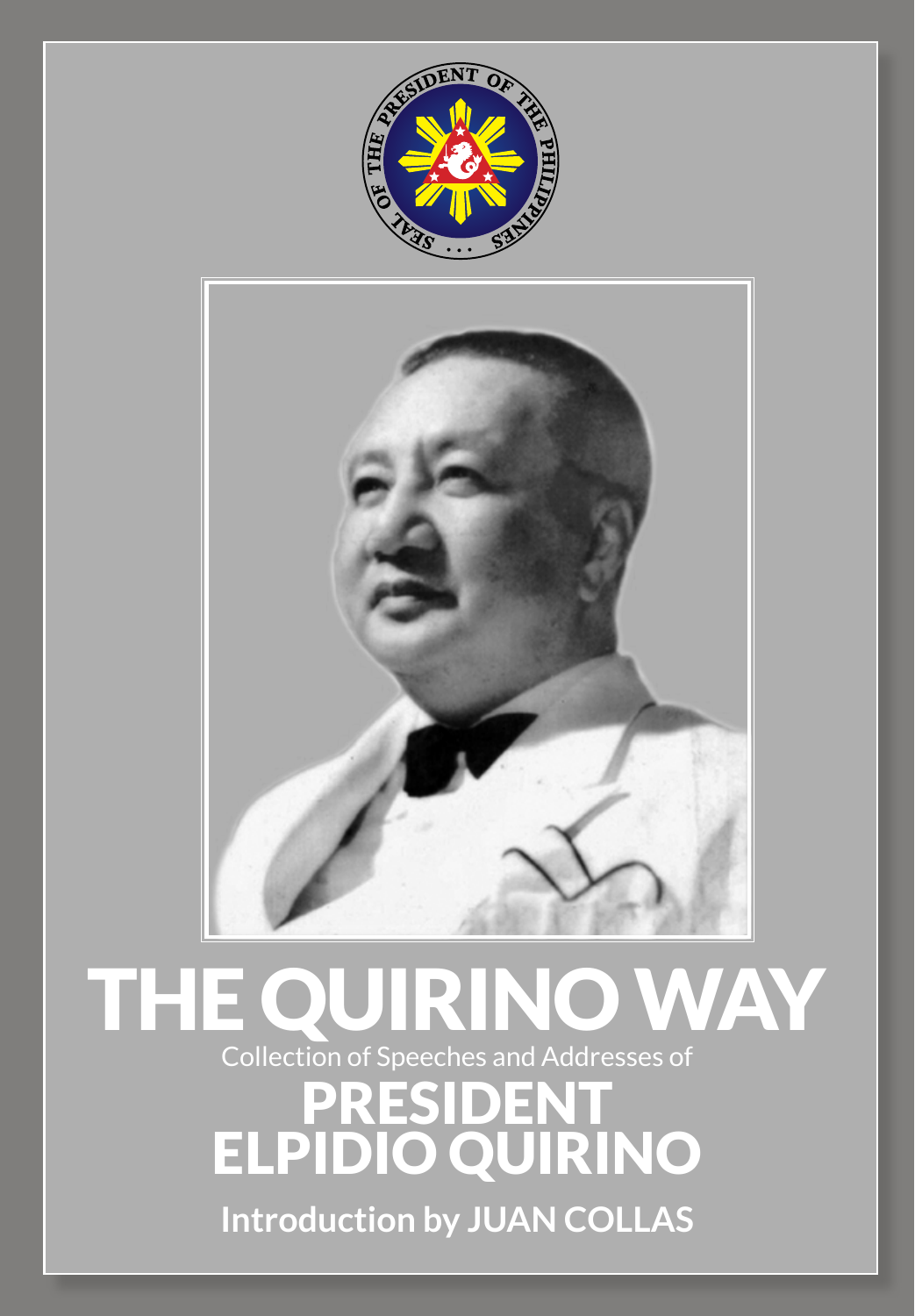## THE QUIRINO WAY

Collection of Speeches and Addresses of ELPIDIO QUIRINO



**Introduction by JUAN COLLAS**

PRESIDENT ELPIDIO QUIRINO FOUNDATION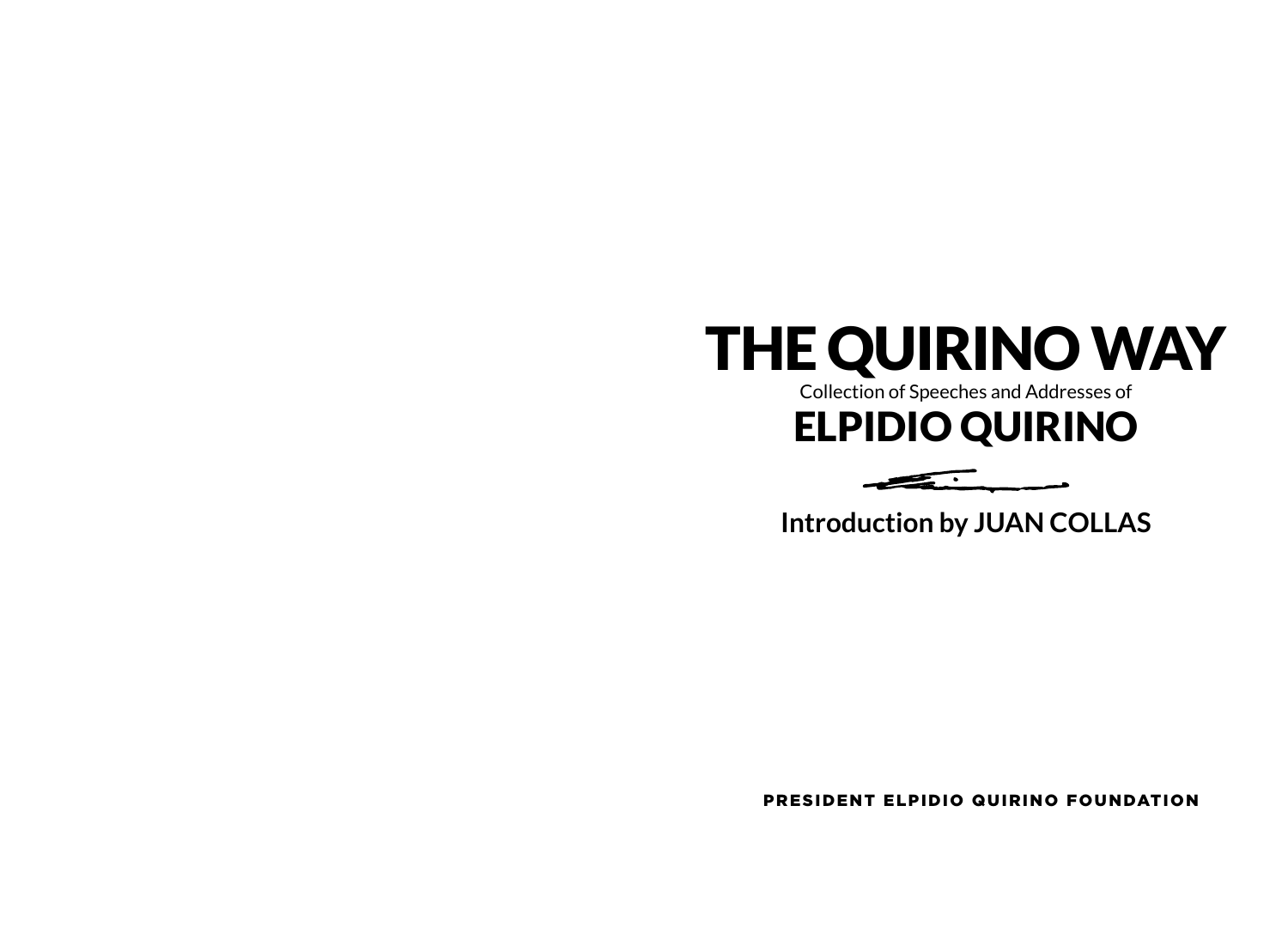Copyright, 1955 By JUAN COLLAS and the President Elpidio Quirino Foundation. First Edition All rights reserved. No part of this book may be reproduced without written permission of the author and the publisher.

ISBN-971-8759-01-8 (Hard Cover) ISBN0971-8789-00-X (Soft Cover)

2015 edition book designed by Katherine F. Bercasio

Photos from the collection of the Quirino Family, The National Historical Institute, and Mr. Honesto Vitug

#### **CONTENTS**

|                               | <b>PAGE</b> |
|-------------------------------|-------------|
|                               |             |
|                               |             |
| In College - 1913             |             |
|                               |             |
| In the Senate - 1933          |             |
|                               |             |
|                               |             |
| In the Cabinet - 1936         |             |
|                               |             |
|                               |             |
| In the Vice-Presidency - 1946 |             |
|                               |             |
|                               |             |
|                               |             |
|                               |             |
|                               |             |
|                               |             |
|                               |             |
|                               |             |
|                               |             |
|                               |             |
|                               |             |
|                               |             |
|                               |             |
|                               |             |
| In the Presidency - 1948      |             |
|                               |             |
|                               |             |
|                               |             |
|                               |             |
|                               |             |
|                               |             |
|                               |             |
|                               |             |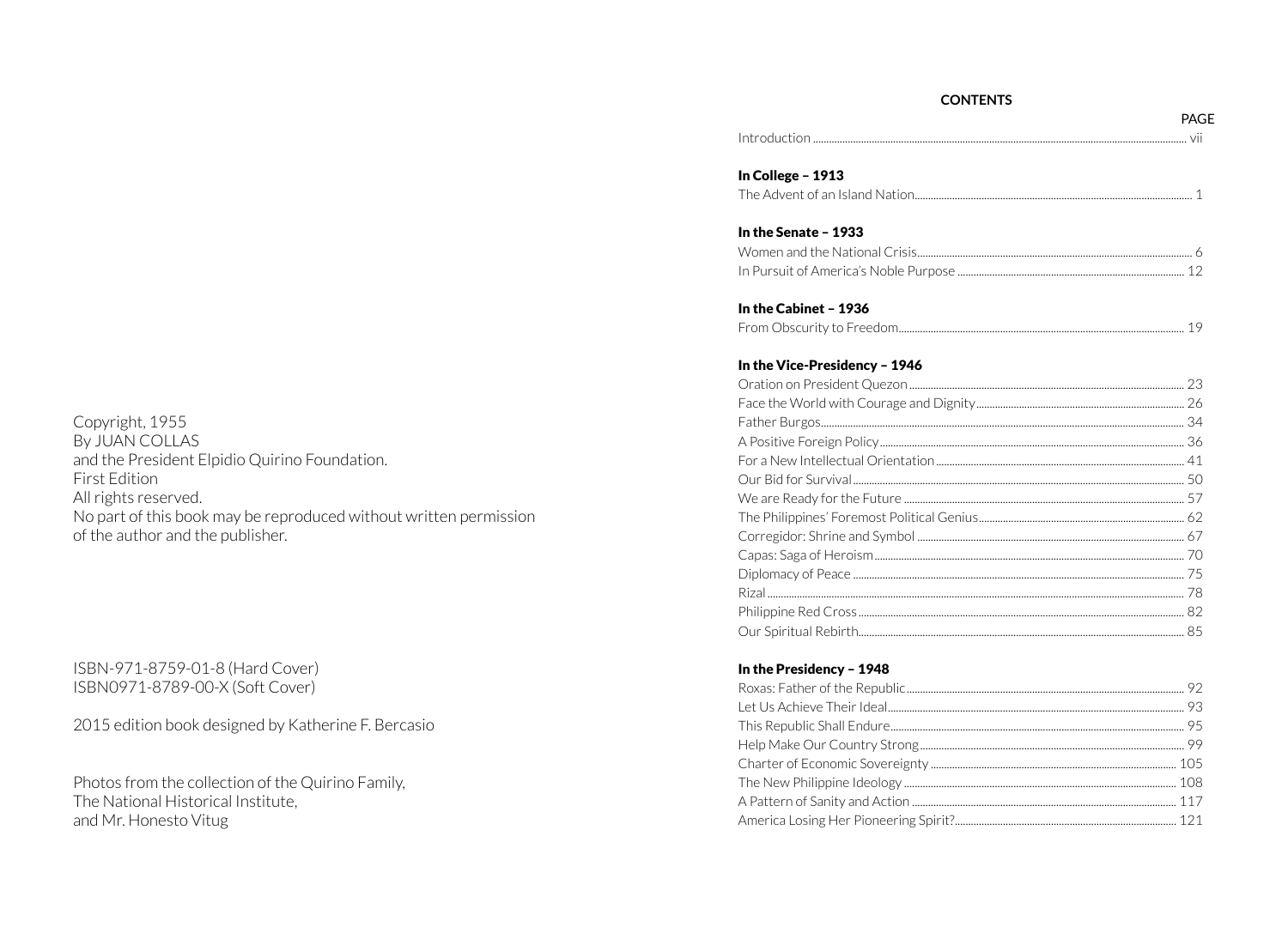#### **Valedictory Addresses**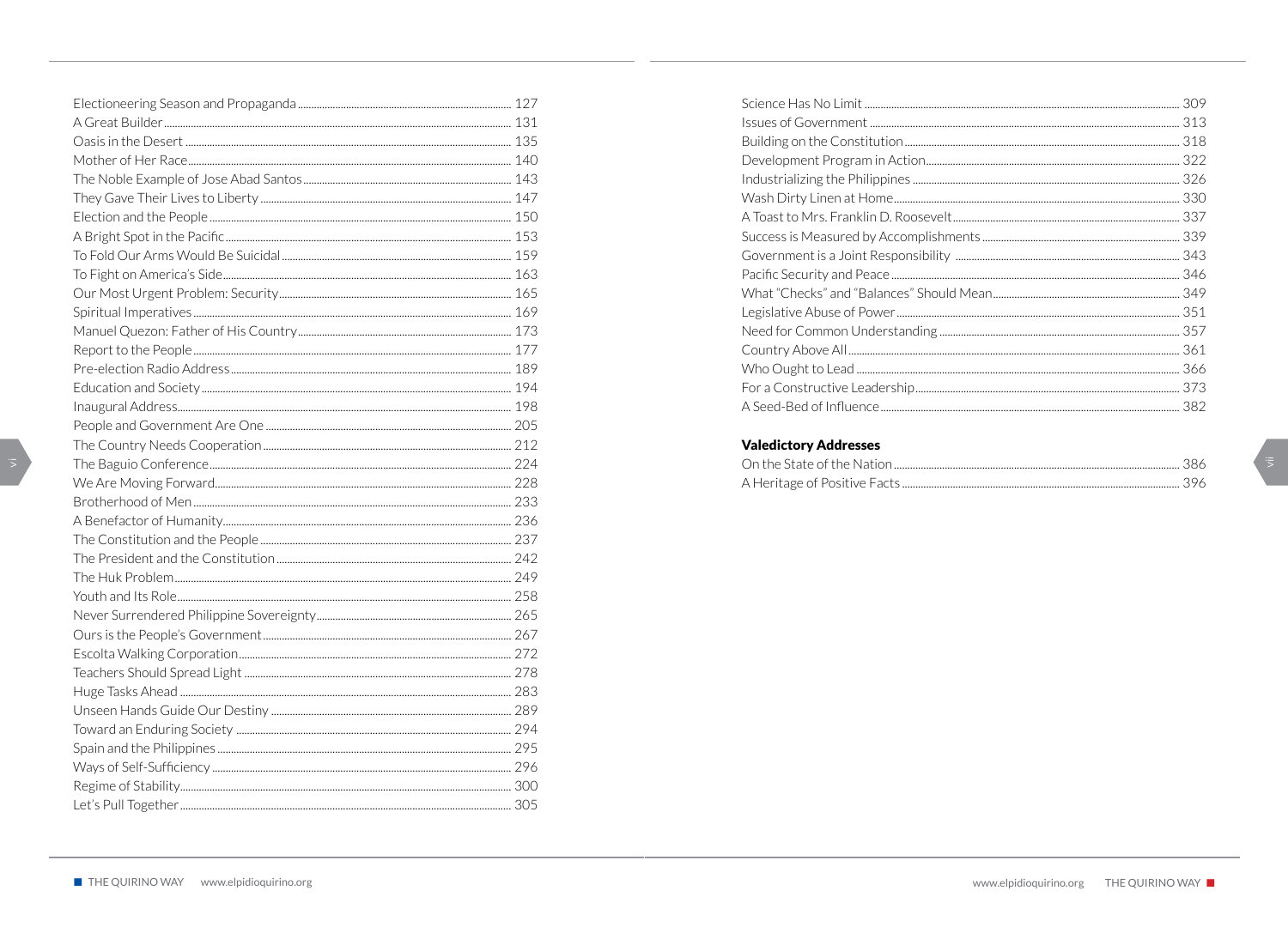Filipino n the clear light of actual accomplishments, one can truthfully say that Elpidio Quirino, second President of the Republic of the Philippines, has done more work of nation-building than any other past Chief Executive of the country. A positive exception was Manuel L. Quezon, but President Quezon, who first headed the Philippine Commonwealth, was more a precursor than an actual builder of the Filipino nation. In point of fact, he died, to his people's great misfortune, before he could see the first rays of its glorious dawn. In the span of six years, two by right of succession and four by direct mandate of the people, Quirino succeeded not only in laying the broad and firm foundation of the nation, but also in constructing upon it what now appears to many as an enduring monument to the indomitable courage, foresight, and vision of his race.

Probably because of his enormous success, both envy and malice, not without a mixture of partisanship, tried time and again to divest him of his glory and fame. The means used did not matter in the least. Everything, it would seem, is fair in war and politics. Fortunately, the experienced know that those who wield power over men, however democratic and disinterested their rule may be, are usually paid with ingratitude. Examples abound in the history of every nation whatever the form of its government.

There was one thing, however, that Quirino's blatant and bitter critics could not deny

without exposing themselves to embarrassment. They could not deny that he had and still has the ability to soliloquize in public, that is, to speak impromptu before any gathering of men and women and acquit himself with honor and distinction. It did not matter who composed the group, whether they were representatives of the scientific, literary, religious, political, or intellectual world, or just plain citizens with plain intelligence. Invariably, he rose to the occasion regardless of what the occasion was.

One great advantage Quirino has over other national leaders is his ability to think well on his feet. Not only does he think well and react logically on the spur of the moment, but he has the gift of enlivening his private talks and public addresses with flashes of wit and humor. Now and then, he tempers them with words of wisdom and enriches them with bursts of home-spun eloquence which not infrequently sweep his listeners off their feet more effectively than a prepared speech. Audience after audience either from abroad or from some association or fraternity at home, has never left him without feeling exhilarated and carrying the conviction that the speaker has a complete grasp of the subject of his discourse.

Knowledge and experience broadened and deepened by constant reflection have given Quirino enormous confidence in himself. Due largely to that mastery of self, in the last two years of his incumbency, he delivered nearly all his public speeches without the aid of a single note. That he did not only in Malacañan where he preferred to speak before

ix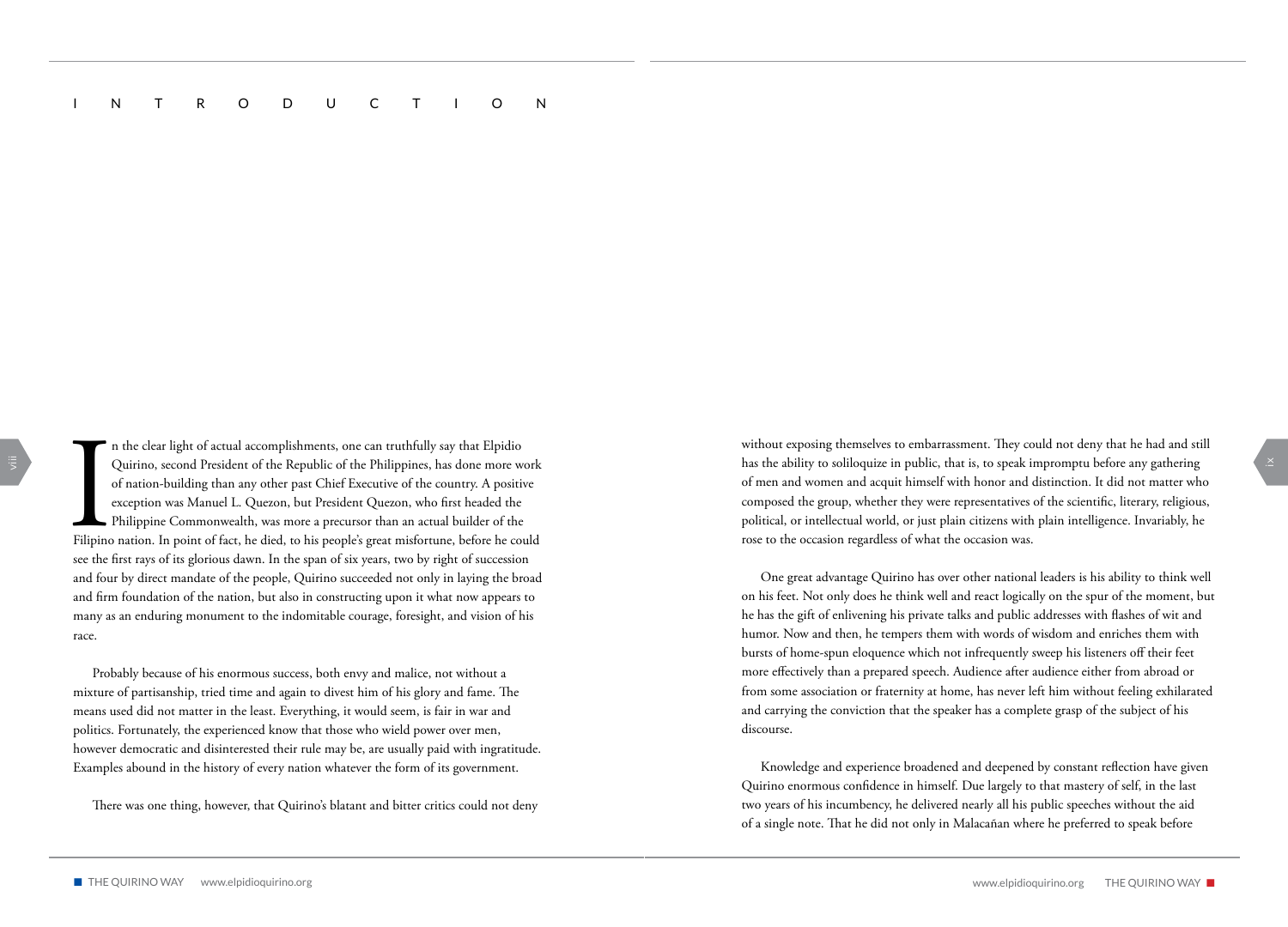any delegation or group of visitors, but wherever he happened to be. Exceptions were his monthly radio chats. Even in them, however, he always gave tongue to whatever thoughts occurred to him at the moment. Thus he ad libbed piquantly and caustically to the delight and amusement of his immediate audience who readily noticed that he was, perhaps naughtily, taking a pot-shot at one or two of his better known political enemies.

A voice sonorously rich and manly has been heard attentively through the length and breadth of the Philippines for so many years as well as in the halls of both houses of the American congress and in many palaces of crowned heads and other rulers of Europe, most surely be worth listening to whatever the burden of its message. It must have something that charms or impresses. It was in that honest belief that the writer took the liberty of culling and enclosing within the covers of this modest volume a sufficiently representative variety of President Quirino's speeches here and abroad. The book, he felt, would be of some benefit or value to those who had not been privileged to read or hear them or having done both would like to have them in handy form and within easy reach. Certainly, a number of them can well qualify as masterpieces of oratory, "gems of purest ray serene."

Another reason which prompted the writer to undertake so delicate a task was the sober conviction that the reading public in and outside the Philippines should see for itself that the man whom self-elected critics have deliberately abused in the name and for the sake of politics, actually possesses a sterling character. This his addresses written and extemporaneous vividly reflects. More than character, they disclose, as the observant reader will quickly note, merits of the highest quality – nothing less than the merits of a man who will fight to the last to preserve the honor and dignity and territorial integrity of his country.

From the selected speeches, the reader will readily detect the truth his enemies had long hidden behind the curtain of prejudice and partisanship; that it was Quirino who with the late President Manuel Roxas – both were recognized as the foremost economists of the Islands – worked hardest to build that "Island Nation" the advent of which with uncanny accuracy Quirino had envisioned when as a participant in an oratorical contest at the college of law of the University of the Philippines, he delivered his winning oration over four decades ago. It was he who sounded the tocsin and rallied the people when the archipelago was in ruins, the coffers of the government were empty, and the horizon looked dark and threatening as a result of the chaotic conditions obtaining everywhere and the consequent debasement of man's moral currency.

With his demonstrated enthusiasm and determination to succeed with his people in the face of appalling and seemingly insuperable obstacles, Quirino can truly and justly say that he, too, has sown the seeds – the richer seeds of democracy, culture, and progress – and has left others to reap. He has left them to reap the fruits of his labors and his courage as head of the land he has always loved with fervor and undivided devotion. That love he has in common with Rizal and Quezon, his two models and mentors in all his patriotic endeavors. So distinct and pleasant a note runs like a golden thread through most of his speeches and pronouncements, investing them, as it were, with warmth and freshness, vitality and vigor.

Quezon became the target of acrimonious criticism and butt of ridicule in the heyday of his fame and power. But with the swift passage of time, he has grown considerably in stature as a leader and statesman. His surviving critics are now one in praising and giving him his due.

There is every reason to believe that some day when the fury of current partisanship subsides and becomes an eternal part of that vast silence where "the wings of music close," Quirino, too, will grow greater in stature as the leader and statesman who piloted the Ship of State when the seas were most stormy and perilous, and brought it safe to port with enhanced prestige and matchless gallantry.

J. Collas

ix

x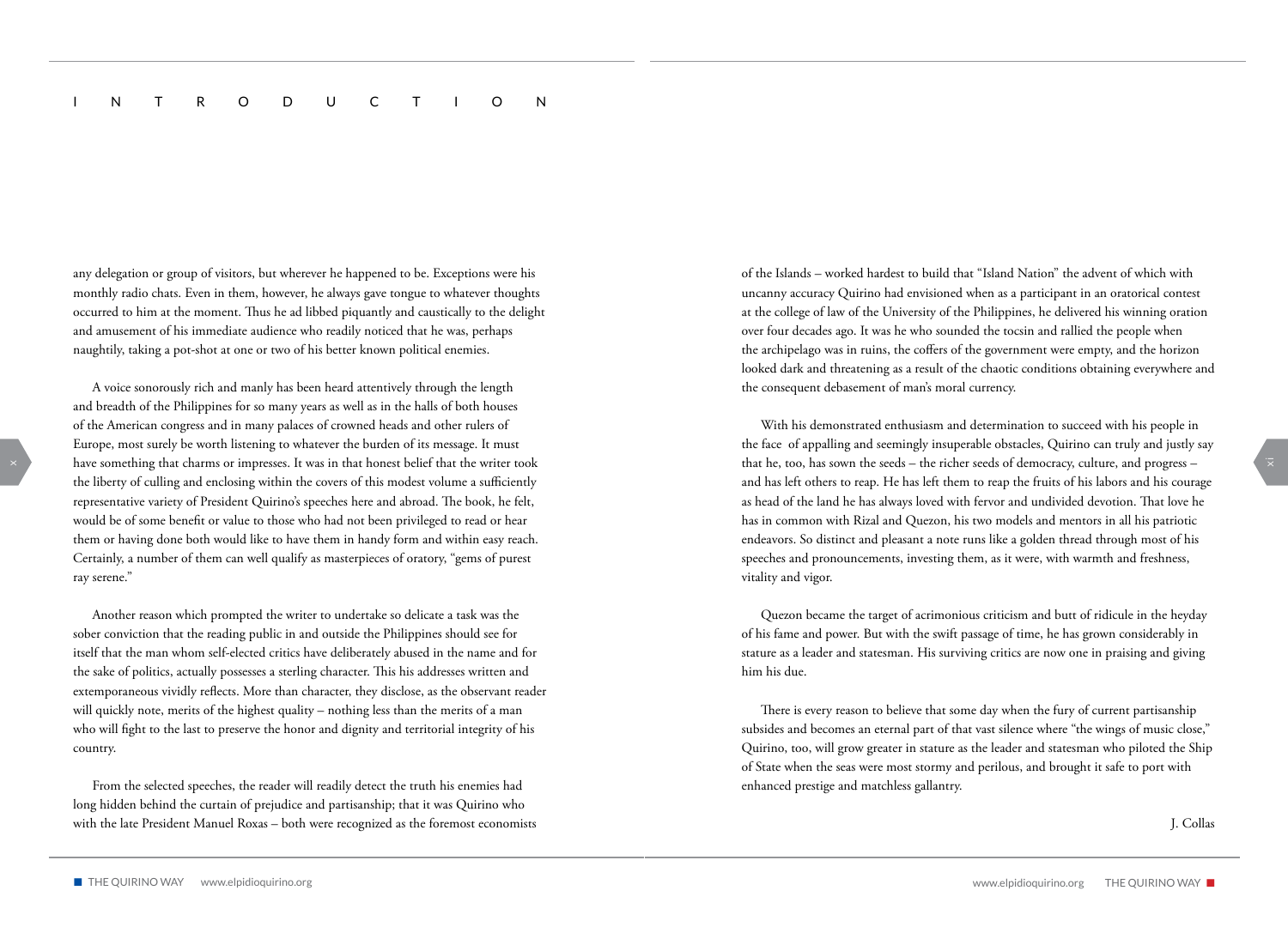# IN CC 1913

#### THE ADVENT OF AN ISLAND NATION

Father to the vision embodied in this winning oration at the University of the Philippines where he delivered it in 1913 as a law student, was Rizal's dream graphically and touchingly revealed in his immortal swan-song, My Last Farewell. Consciously and perhaps subconsciously, Quirino labored unceasinly since then for the attainment of this country's freedom. He helped lay the foundation and piled on it stone upon stone until the great work was finished. This he did by taking active and sometimes decisive part in the Island's struggle for independence successively as representative, senator, delegate of the Constituent Assembly, secretary of the interior, secretary of finance, secretary of foreign affairs, Vice President, and Chief Magistrate of the new Philippine Republic, his envisioned 'Island Nation." Upon the proclamation of the Philippine independence on July 4, 1946, Quirino was Vice President and such was a principal witness to the turn-over of the sovereignty. Two years later he assumed the Presidency, his team-mate and fellow nation-builder, Manuel Roxas, having suddenly died at Clark Field, Pampanga.

Four Hunded Years ago a group of fertile islands was known to dot this side of the blue<br>Pacific. The semi barbarous and warlike dwellers were living in scattered communities independent of one another. They hardly had a social union. Many a time they fell upon one another to settle their tribal wrongs, and their Moro brothers from the South and their Sangley neighbors from the North were not without a share in the stir of primitive unrest. A ready prey to selfish aggression, they did not fail to arouse the interest of European nations. The English, the Dutch, the Portuguese even the Chinese all tried to grab from the hospitable islander his lawful possession. In the guise of religious conquest the adventurous subjects of Phiipp II proclaimed themselves masters of this group of fruitful isles and called it their Philippines. Instead of the petty rajahs, the Spanish lords obtruded their power and undertook the efficient task of reconstructing the rude institutions of an Oriental people divided into about thirty tribes of different customs and dialects.

Difficult indeed was the noble works begun by the early Spaniards; but no sooner have the docile native learned the key to western knowledge than midieval civilization wrought its magic upon his receptive nature and did away with his antiquated arts. In his unconditional surrender to his white conquerors he renounced his tribal superstitions to receive the blessings of Christianity. His progress was wonderful, and his aspirations increased commensurately. But the haughty instinct of the Iberian blood changed that paternal regime into one of repression and absolute despotism. Instead of giving encouragement, the *padre,* the *encomendero*, and the *gobernadorcillo* began to dislike, to despise, and even to

 $\overline{ }$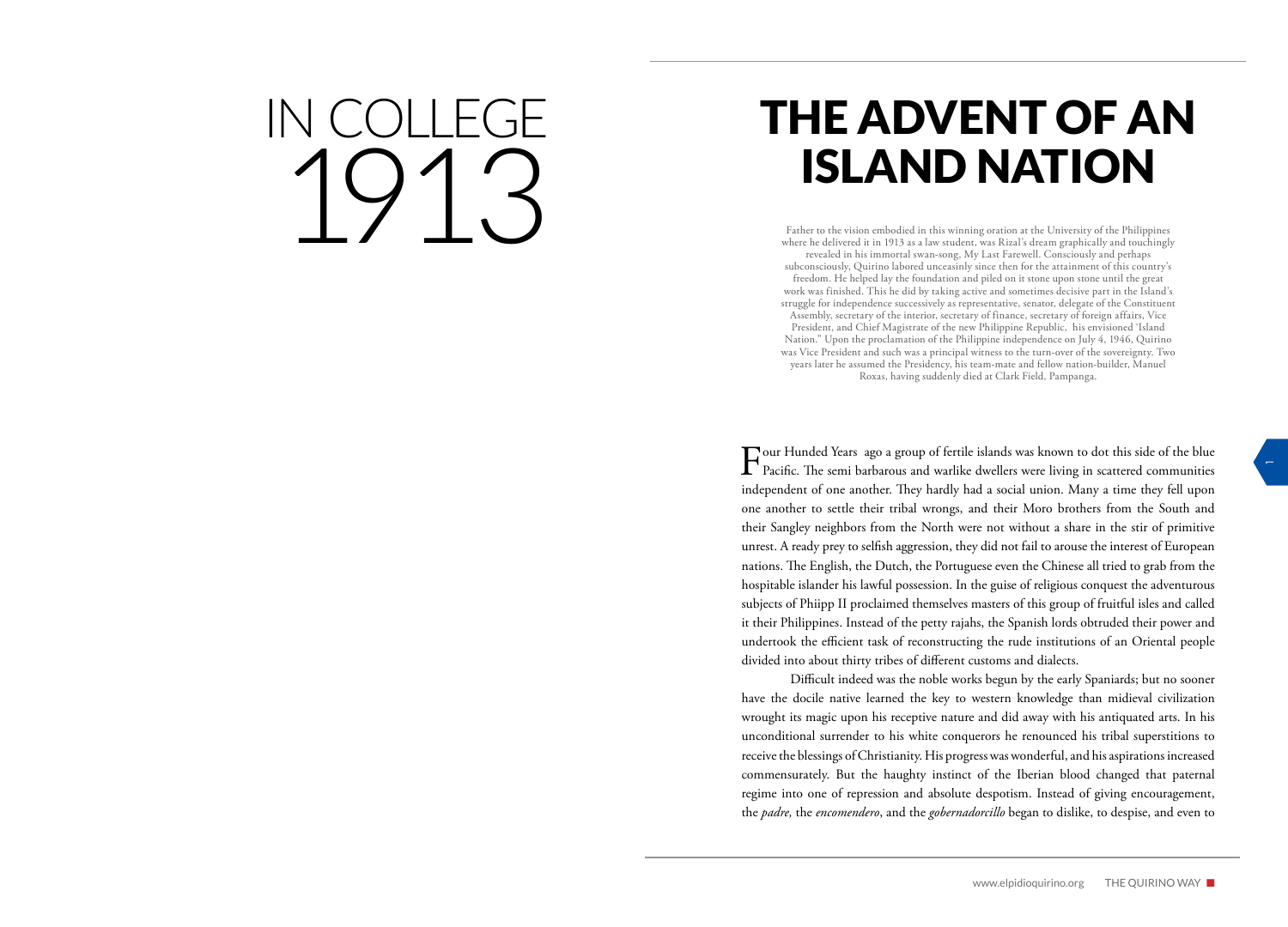ridicule their native ward because he was learning so rapidly than was consistent with his subordinate position.

This treatment shocked the awakening Malay. He remonstrated with his local masters, with the Cortes and with the King; and even resorted to a series of petty revolts, but of no avail. His most earnest efforts gained for him only unkept promisesto right the wrongs which the Spaniards could not, see. Was he to give up, close his eyes, and accept the innumerable injustices in a passive humiliation? He had too much self respect, and his native land was too dear to him. He bided his time. In 1872 the Cavite cry of "Death to Spain!" sounded an alarm for the worse. And on that early morn of December 30, 1986, when the Spanish ladies and gentlemen rejoiced on leaving their homes to witness the execution of Rizal because he had exposed the social cancer which afflicted his brethren, the inhabitants of these three hundred islands, enraged by the cowardly slaughter, united into one Filipino people in defiance of that once powerful colonial empire.

Reason could not correct the oppression of the Spaniards, and the Filipinos resolved to obtain justice by more bloody process. With but the bolo and spear and a few guns, a power was to be overthrown. The difficulties was formidable. But during the opprotune period when "God gave victory to the American arms at Manila Bay," the Filipinos not only succeeded in checking the Spanish evil but also in establishing their dreamed-of Filipino Republic. Emboldened by that astounding success, the native soldier, summoning all the energetic elements of his Malay heritage, brandished his sword in the face of the sturdy Yankees and demanded the coveted sanction of the ephemeral republic. But he mistook right from might, and received a staggering blow.

Such is the sad history of my sun-kissed land. Dispossessed of their original heritage, deprived of their inborn right to govern themselves, inhumanly oppressed in their subjugation by foreign yoke, and bitterly thwarted in their lawful aspirations, my rvered ancestors resisted only to suffer the pangs of defeat and famine. The more I learn of the many battles in which they engaged their enemy and how desperately they fought, the more is my wonder not that they did not win for us the blessings of liberty but that we were not wholly exterminated. Fortunately those wars are over. Ancient wrongs and tribal warfares have passed away. There are no Drapers<sup>1</sup> any longer, no Moro pirates, no Limahongs2 to disturb the tranquility of our shores. Spain taught best to withdraw from this laboratory of colonial policies, and Castilian cruelty and duplicity are now a mere recollection.The American eagle swept away the menacing inquisition, and once more the downtrodden people of yore have come into their own.

Those painful experiences, the unnecessary destruction on property, the sanguinary toll of many humble life, and the inevitable calamities of those devastating wars have forged for us a more beautiful national ideal. Once more we are united, not by the hatreed of a common oppressor, but by the spirit of a bloody, brutal vengeance against a foreign intuder, but by the great desire for a swift realization of that consecrated ideal. The great republic of the liberty-loving people whose avowed object in retaining these islands is "primarily for the welfare of the Filipinos," has afforded safety to our new battlefields where we have fought and are still fighting a bloodless revolution. His fertile soil and these beautiful islands are not fit for the conflict of arms. War is inhuman and destructive. The iron and fire policy of Bismarck is not our deliverer, and the United States of America – that mother of Republics – is not our England. In Mindanao, Visayas, Luzon and throughout the whole archipelago we have waged another, a more lasting war – the war of Peace.

The siege is peculiar. We have summoned every Filipino man, woman and child, and instructed them in the language of reserve and industry. Though without an enemy we have equipped them all for the strife. We have armed our children with books, and built school houses for their trenches. Some we have sent abroad to learn the tactics of war. We have provided our women with the most powerful weapons of modern times – virtue and perseverance. We have fitted out our working men with impressive tools and modern implements. Instead of the familiar sworn and gun, we have supplied our old veterans with peace and patience – and the plow. In place of cannons we have substituted machinery. We have manned our new battleships with merchants and fishermen and bidden them to guard our coasts. Our old generals are again in command, not of the rank and file of mankillers, plunderers, robbers, but of an army of laboreres, mechanics, farmers! The Aguinaldo of the Revolution is now the Aguinaldo of the *hacienda* and, voicing the spirit of this new Philippine endeavor, has rallied his willing army with the battlecry: "Peace and Prosperity, Enlightenment and Liberty for All !"

 $\overline{\phantom{a}}$  , where  $\overline{\phantom{a}}$ 2 A notorious Chinese pirate who in 1574 attempted to conquer the Islands.

 $\overline{\phantom{a}}$  , where  $\overline{\phantom{a}}$ 

<sup>1</sup> Gen. William Draper with Admiral Cavendish invaded the Philippines on Sept. 22, 1962 and their men raped Manila early in October of that year.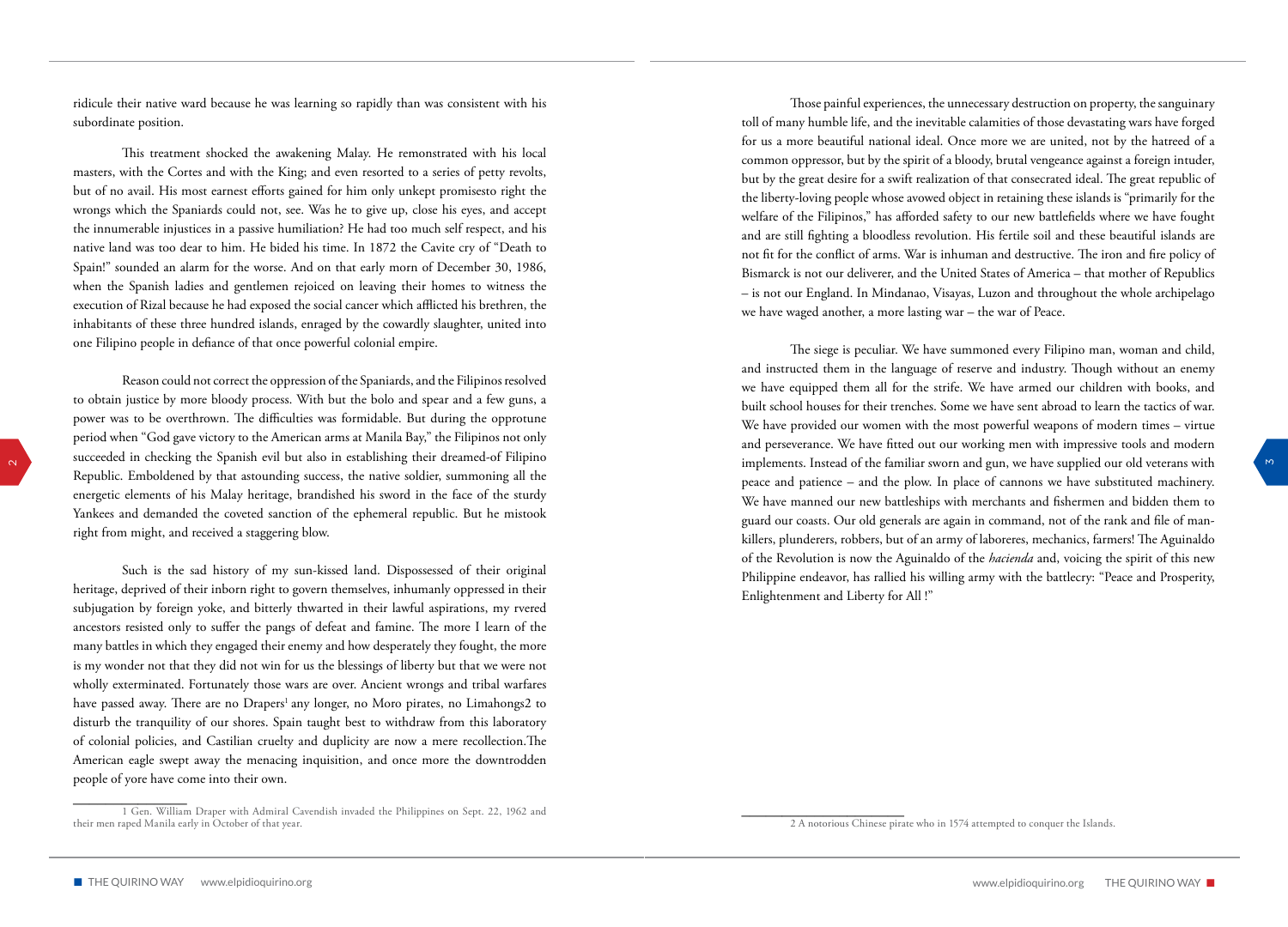We are still in the prime of this struggle, but lo! What new vistas present themselves to our eyes! Yonder are verdant farms and outstretching railways. Where armies have marched and fought, we now see good roads and concrete bridges. On the old battlefields where once was spoil and blood, plants are thriving – coconut, hemp, sugar cane, tobacco and what not. In the old ravines were the bones of our fallen soldiers have changed to dust, we discern men and machines at work – estracting the untold wealth for centuries unexplored. We hear the whistle of distant factories and busy worshops rallying organized workers instead of dogs of war. The muffled hum of awakened trade has benumbed the deafening roar of the cannons. Along our coast where the Moro pirates were wont to raid, we see steamships plying, laden with Philippine products ready for export. In our rivers, in our valleys, in our forests, in our rocky mountains, everywhere around us we see progress in avery avenue of development. The wand of properity has touched this fertile soil and turned a land of bondage into a land of plenty. How gratifying to contemplate these promising changes! All these have been accomplished in 16 short years.

Who would doubt that with these auspicious indications we shall achieve a stronger Philippines? Can conscientious observation overlook the fact that with our present system of education we are producing a new type of Filipino people – robust and intelligent, peaceful and industrious? Who will not admit that under the wise and benign guidance of the United States of Americawe have learned the way of self-government and to selfdependance? With these past accomplishment and still greater possibilities, who is so blind as to resist the conviction that we shall justify our cherished national hopes?

We may not realize any sudden developments but with undying devotion to our material prosperity and intellectual advancement, we can " make nonds of freedom wider yet." When that prosperity and advancement shall have become potent realities, that simple but massive monument which n ow stands on the historical spot where once the *garrote* cast its dreadful shadow, shall but proclaim a progressive, intelligent, greater Philippine hailing with the benetiction of that noble martyr the advent of a Filipino nation.  $\blacklozenge$ 

In thesenate 1933

٢٢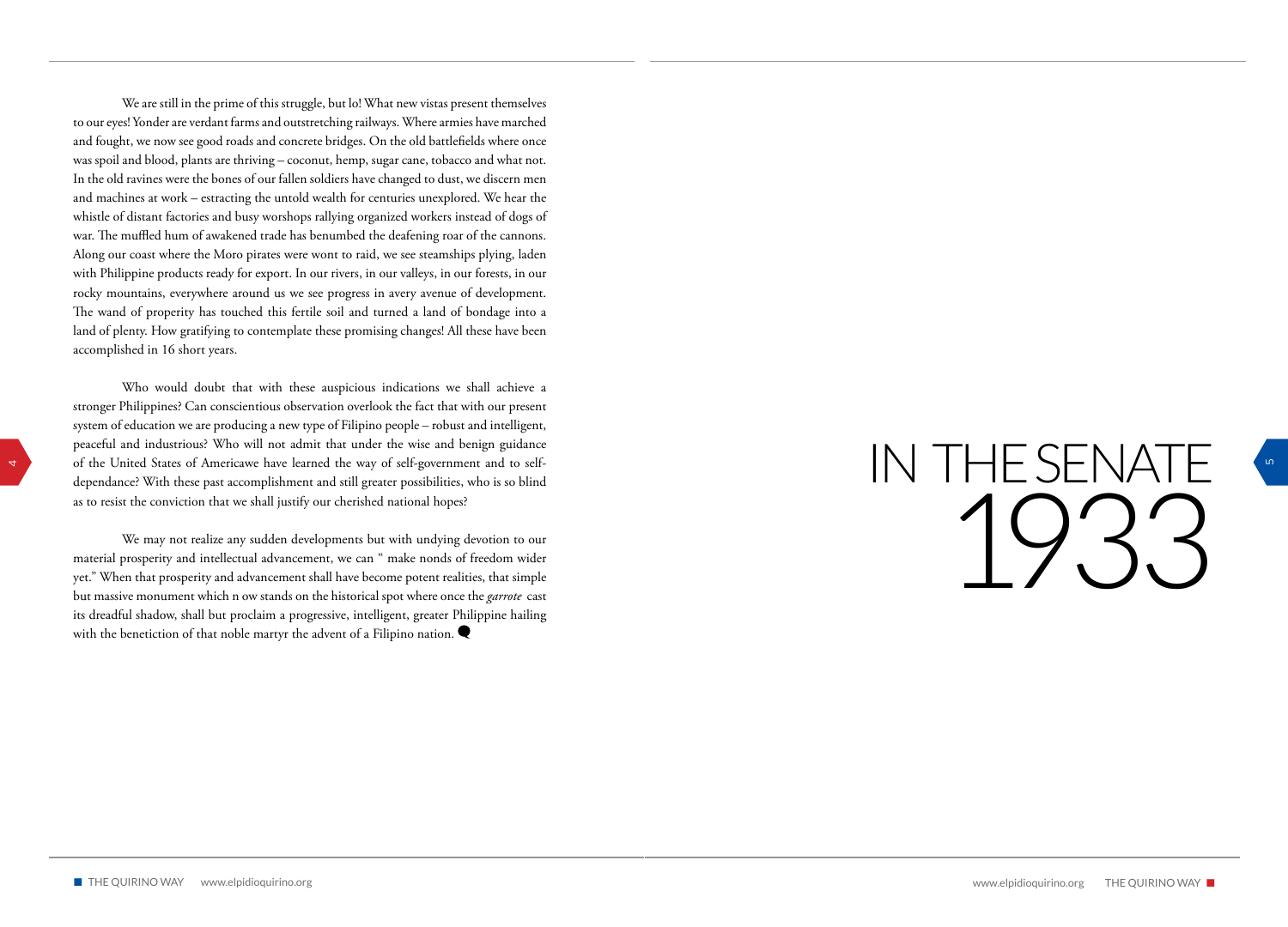#### WOMEN AND THE NATIONAL CRISIS

Philippine Women's University, March 22, 1933.

The higher education for women is a question over which great minds had fought in the past and even as late as the beginning of the twentieth century. We are still familiar with the objections raised when it was first proposed that we should send our young boys and girls to the same school. It was then the belief that women are not entitled to the same educationas men because they perform entirely different functions. The theory was well established that women's only sphere is only in the home. Schopenhauer argued that woman is "not called to great things. She pays her debt to life by the throes of birth, care of the children, subjection to their husband. Girls should be brought up to the habits of domesticity and servility." Thus, before the implantation of our public schools and universities for both sexes, the only secondary schools attended by our girls were exclusively for women. In these schools, the women were taught only which they were supposed to learn. No doubt such schools fulfilled the ends for which they were established in accordance with the traditions and philosophy of the times.

But it did not take long for our women to grasp the spirit of modernism, and coeducation was readily accepted upon its implantation in the Islands. Our women educators became so encouraged by the magnificent result that, perhaps, in the spirit of division of labor more than anything else, they have been inspired to establish their own institutions of higher learning more rapidly than their sisters in other countries. Let us cite two instances. The Vassar College, one of the most popular schools in the United States, was founded long after Harvard and Yale was established. In England, the noted Girton College for women did not come into existence until after the famous Oxford College for men was established. The same thing can be said of all the noted modern educational institutions for women today. They were thought of after colleges and universities for men were long established, and they sprang into being in answer to a necessity. For it is a fact long admitted that one sex cannot remain progressiveif the other sex stays ignorant and backward. The efforts,

therefore, of our educated and intelligent women to found institutions that would place in the hands of their sex all the benefits of new and higher education, should enlist both our symphaty and support.

It is an excellent indication that our educated women are conscious of the new demands of our modern civilization. They are anxious to face their own responsibilities with supreme courage and intelligence. Today, the higher institutions for women are no longer fightingfor their right to teach a liberal education. They are no longer looked upon with prejudice and misgivings. Their right to contribute to the educational progressof the state is universally recognized. As a result, we now look upon our women colleges and universities for the right institutions of the future mothers of this country. Their task is fraught with bright promise and hope. Filipino women have shown ample proof that they possess the same aptitude as that of men in the field of education. It is a fact that 60 percent of our school valedictorians in the co-educational institutions of the Archipelago are women. In the short space of time during which the liberal profession were open to women, we have produced women of remarkable and exeptional success, as physicians, lawyers, chemists, pharmacists, educators and even agriculturalists. In spite of the existence of disadvantageous legislation, our women have won great success in business and commercial enterprises.The possibility of women developing such character and influence as to occupy high positions needing courage, determination and action is exemplified by the appointment of a woman in the Cabinet of President Franklin D. Roosevelt to hold the porfolio of Secretary of Labor, and also by the election of other American women to posts of governors of their States and members of the United States Congress. These instances point to a new field of service for women, and reveal the great possibilities for the cooperation of both men and women in building up not only a modern home but a new State. We are living in a rapidly changing age, wherin all our ideals and traditions and the stability of our home and our Governement are being tested. The attendant problems pertain not only to a single grouo or region. They pertain to al of us who belong to the great human society. In this period of national crisis, we expect much from the cooperation of our women.

The new education has produced a type of woman different from the convent bred of two generations ago. This new type of woman is not without her host of critics. Her newly gained freedom and enlarged scope of action are viewed in some quarters with pessimism and distrust. There are those who would like to see her still as the artificial product of her environment, a being apart and pleasant to look at nurtured in the cares of the home, "pictured as an ideal rather than as a reality," the contamination of the purity and loftiness of whose character being the constant fear of her men protectors. "These men," a noted writter has observed, " behold in women something higher than sex, something holier than sacrifice; the right to relative justice. Such men see a saintliness in motherhood

 $\overline{\phantom{0}}$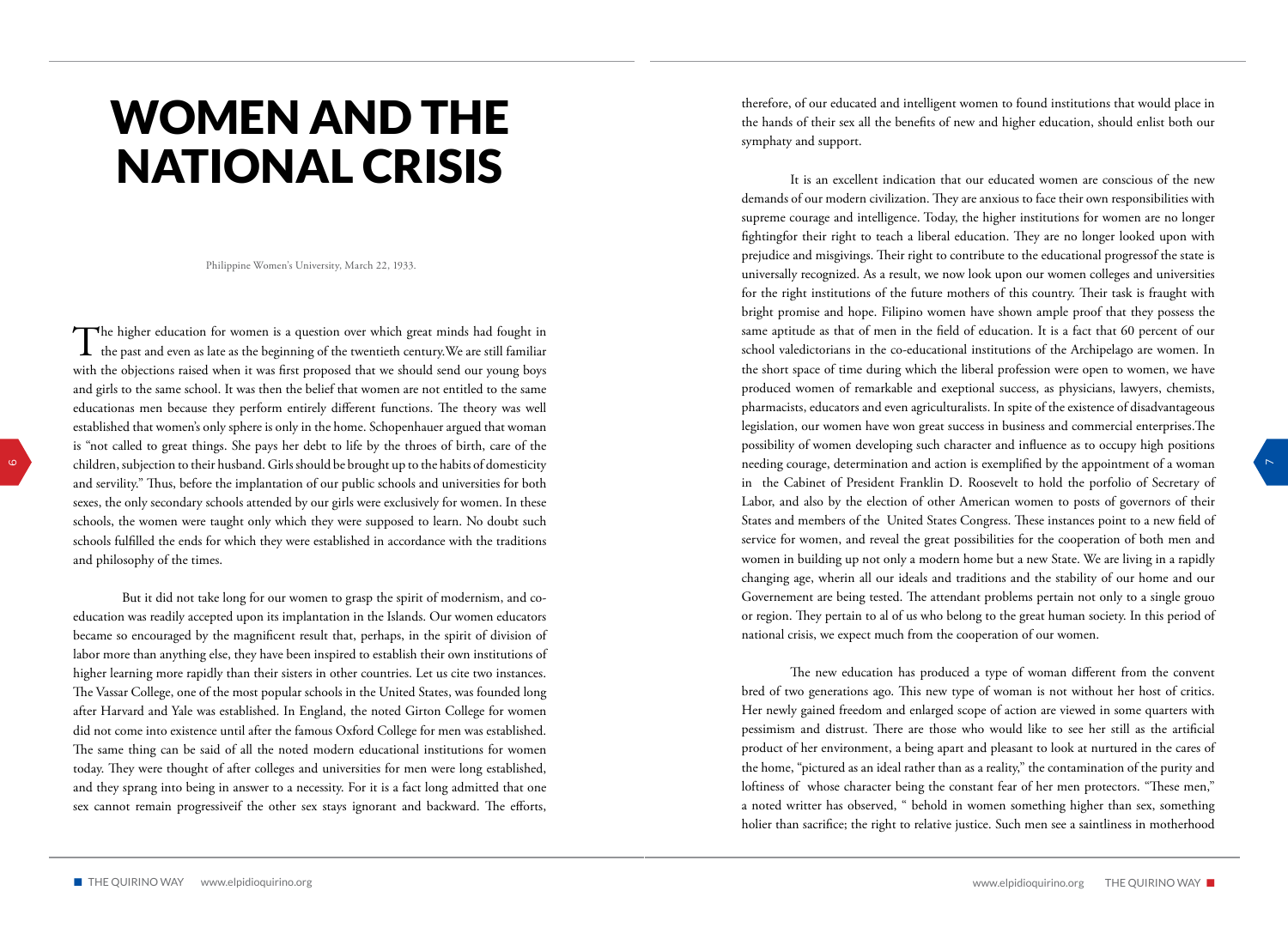that transcends natural accident; they acknowledge the sustaining of graces of womanly companionship; they feel its rapture and warmth; they recognize the dignity of her character, the sanctity of her person, and the possibilities of her destiny. They see beauty in her form, loveliness in her ways, and they fancy that they see an aura called divine hovering above her. They see all her rights to clearly to talk of 'granting her privileges'." But the efforts of modern women to free herself from traditional bondage and confinement signify not only a revolt of sex but woman's desire to readjust herself to new conditions. " There is nothing new," says another writter, " in the fundamentals of problems confronting women today, which are the same as they have been in time past and will continue to be in the future; namely, adjustment to the world in which they live to the end that life may yield a maximum satisfaction and development."

Viewed in this light there is nothing surprising or unusual about the so-called woman movement. On the other hand, to me it appears more greatly desirable that the new type of womanhood should continue conquering her way to the position of equality, with and not against man. It is not my intension to cast a reflection upon the character of the Filipino woman in the past when I say that the Filipino woman of today ha become more energetic, more practical and a less sentimental being than her sister of yesterday. This should inspire us with new hopes. In the conditions wherein we find ourselves, the Filipino woman is not unexpected but called upon to help us revise our philosophy of national life and invent a new orientation of constructive and practical thinking. We are facing practical problems of far-reaching effects. We need to profit by her experience for actual cooperation. If man is to be the right hand, woman must be ready to contribute in the national planning. With or without independence she cannot minimize her responsibility, simply because she is or will be a wife. The days of Blackstone when married women were said to be under coverture and when " The civil law allows absolute divorce if the wife goes to the theater or public ganes without the knowledge of the husband," are now mere recollections. Her acceptance of the sole responsibility in the affairs of the home and her demand for a joint responsibility in the affairs of the State hae developed her self-reliance and toned down man's sense of superiority over her. For in the truth, the so-called inferiority of woman is nothing more than an excusable obsession and an incurable weakness of man.

The Philippines is entering upon a new life. The country is engaged today in laying the foundation of it's future existence. The opportunity for service is open for all of us. Nowhere in the period of our history has such as opportunity like the present one been offered to every patriotic element of the country to contribute its best thought in the foundation of a formula that would secure us our longed-for independence and freedom. To the educated Filipino woman belongs the great responsibility of enlightening her own sex about the new problems brought about by the new conditions. Thus, as a modern

woman brings up her new-born babe, she cannot escape the responsibility of nurturing and educating it to the new outlook under which it will have to live its own life.

There is confusion in men's minds over the solution of many of our pressing problems. Old political ties are breaking down as a result of the existence of strong differences of conviction as to whether or not in these days of war and economic distress, it would be to the lasting benefit of our nation to plunge headlong into the world of chaos by accepting racial humiliation with political and economic fetters, in change for a new but empty promise of ultimate freedom, when the fulfillment of the promise is long overdue and should be forthcoming without restrictions. The dark cloud show no prospect of clearing up just yet. On the contrary the conflict has begun, and those to whom we have looked for leadership all these years seem too hopelessly divided to show us the one clear way. In times of family crisis, we instinctively look for guidanceto the father and mother of the home. In this hour, when the fathers of our Government sem unable for the present to show the way, it may not be amiss to turn our eyes to those who direct the domestic afffairs of our home for light. The Filipino educated workman, by reason of her greater intelligenceand broader background, is called upon to furnish this needed light. May her word be like an angel's voice in the darkness and confusion!

This is not spoken with the desire to exaggerate actual facts. The spirit of conflict is raging throughout the country. And there are those who would rekindle personal animosities by unjust and puerile recriminations. And this conflict has not yet pervaded the quietnes of woman's thought, it must be because of her traditional peace of mind and sweetness of character. But if our modern Filipino women are anxious, as I pressume they are, to make their influence felt in the settlement of the present national conflict, they must not remain indifferent for any length of time to the present economic and political conflagration.

Obviously, we are witnessing a serious but ill-founded friction between the spiritual and practical approach of our national cause. Conscious of the existence of a troubled atmosphere in world affairs, we must consider the foundationof our national stability in case earlier independence is granted as a result of the possible rejection of the Congressional Act which is supposed to give us independence after twelve years. Even now, there are those of us who begin to loose faith in the present structure of our spiritual as well as material life. True, an international war is making its repercussion felt in our country. Favored by the existence of a free American market for our products, we have enjoyed comparative prosperity at a time when other nations are suffering disastrously with the debacle of the modern economic system. However, this state of relative prosperity is n ow being threatened by enemies of our products in the United States and we may not long succeed in holding iton account of a determined desire among farm elements in the United States to drive our products out of

 $\sigma$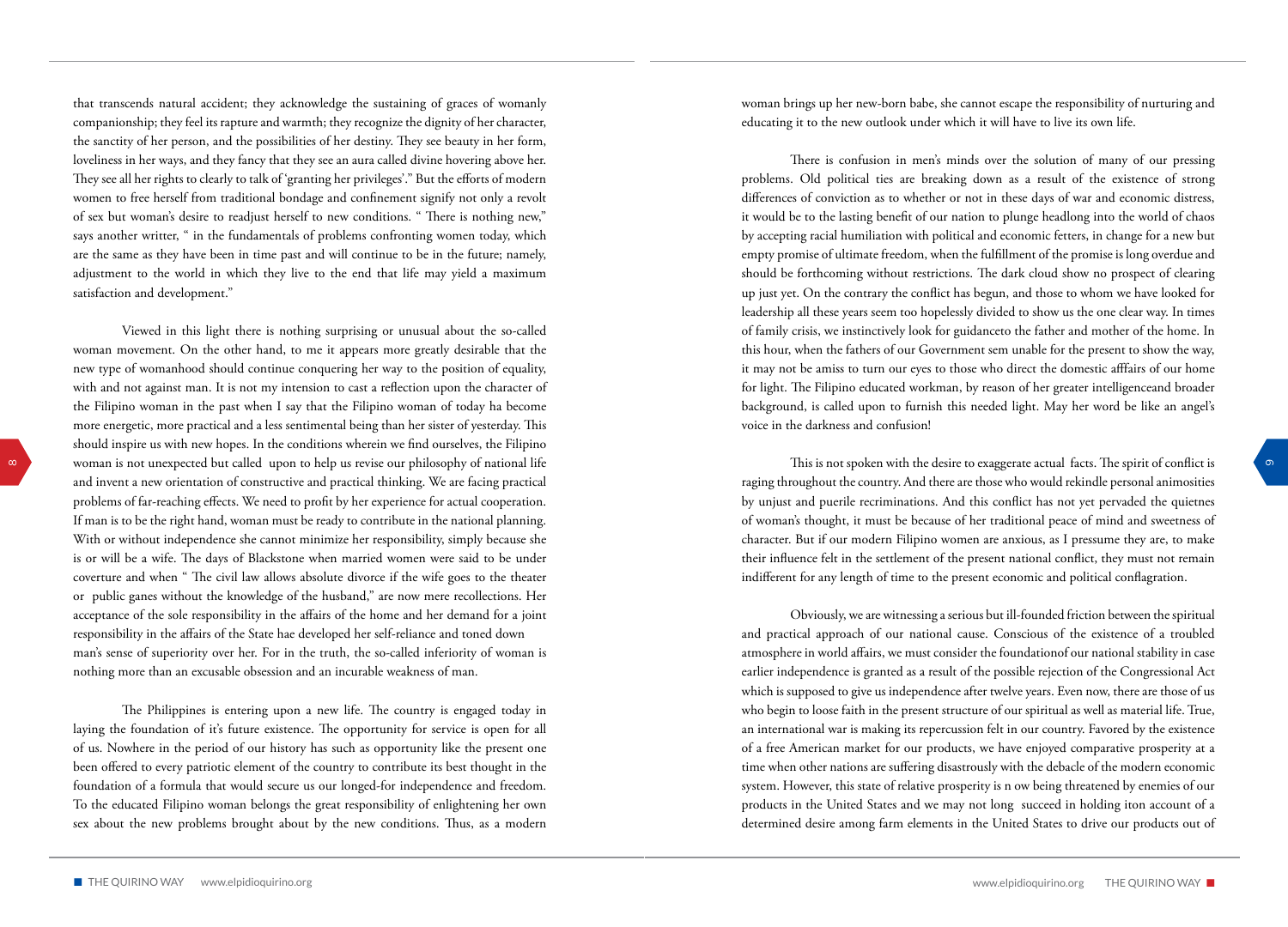competition. But what of it? In the days when the country was comparatively prosperous and peaceful, woman was by common consent the sole arbiter of our own home economy. Simulated by the fabulous markets of the United States, years ago we entered into the speculation of raising exclusively export crops. The result is that we almost neglected the development of other products which are essential to our economic self-sufficiency. Now that these times are hard and demand for our export crops is much less in the American market, we instinctively turn to the old system of home economy for the restoration of our economic prosperity. It is here where the Filipino woman greatly excels. We need her helping hand in this period of economic distress. With her devotion to family life and her extraordinary gift as a business woman and manager of family affairs, let us hope that with the benefit og her new educationthe country will again regain its faith in the soundness of its institutions and the security of its future.

You have broken away from the fetters of tradition that confined your mothers and grandmothers to the affairs exclusively of the home. If you are to be worthy of the new freedom that you enjoy, of the rights and privileges that you have wrestled from the tyrany of the past, you cannot but feel yourselves called upon to face fearlessly and courageously the problems that confront your country and people. The Philippines today is passing through the most critical periodof its existence. Material and spiritual values are both being tested in the crucible of the new nationalism. In hours like this, man turns to woman for inspiration we do not call upon you for great heroism of deeds. But in the midst of present chaos, confusion, conflict and general conflagration of ideas and purpose, of base motives and good intentions, of spiritual and material revolutions, we expect the new Filipino woman to emerge, clothe with all the beauty and virtues of her past, like a Joan of Arc, intelligent, energetic, vigorous, with the burning love of country flamming in her heart, giving the unfailing light from Batanes to Jolo and from Baler to Manila, – to illumine the mind and the soul of this suffering counrty and deliver it from this crisis of crises, so that we may clear before us, straight and permanent the road to real freedom, to happiness and prosperity.

#### IN PURSUIT OF AMERICA'S NOBLE PURPOSE

1 Before Chicago's Council on Foreign Relations, December 20, 1933.

 $\Gamma$  wish to express my deep appreciation for the opportunity extended to me to bring to your attention the present status of the Filipino struggle for liberty. As you are all aware, a law was enacted in the last session of the 72nd Congress, purporting to grant the Philippine independence after ten years of transition from the establishment of a Philippine Commonwealth Government provided thereunder. Before this law could operate, the Philippine Legislature or a national convention called for the purpose, must first accept it. The Philippine Legislature, however, declined to accept the law and, instead, created a new Independence Delegation to proceed to the United States to restate the Philippine case to the Government and people of this country.

For the last thirty-five years the Filipino people have unequivocally expressed their desire to be free and independent. After wrestling the Philippines from Spanish power and establishing a republic at Malolos , the Filipino army, mistaking right from might, resisted American occupation and received a staggering blow. Thenceforth, America remained in possession of the Philippines. She established therein a government which, in the words of United States Presidents, both Democratic and Republican, was intented to be merely preparatory to Filipino self-government and independence.

In 1916, Congress made patent this purpose by enacting the Jones Law which promised to grant complete Philippine indepence as soon as a stable government has been established in the Islands. In 1920 President Wilson certified to Congress that this condition had been fulfilled and that it was the duty of the United States to grant the coveted Filipino freedom. Congress, however, failed to act upon this recommendation.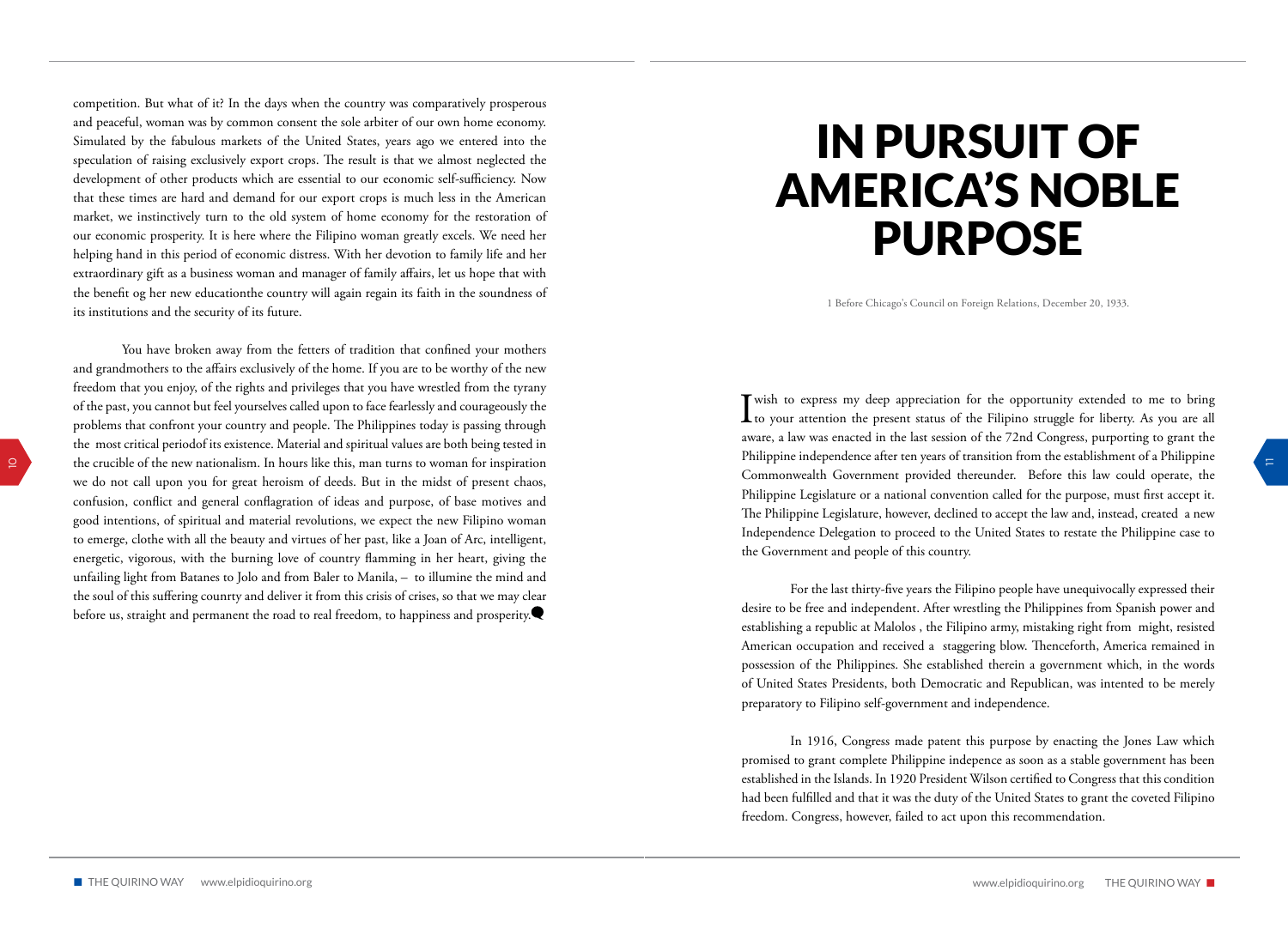We have employed all means of appeal, from memorials and petitions to national prayers. Mission after missions have been sent to the United States since 1919. At last on January 17, 1933, the Hare-Hawes-Cutting Act was passed, making a proffer of independence.

The natural and logical question that may be asked now is: Why did the Philippine Legislature decline to accept this law?

To those who have not closely followed the trend of events which led to the rejection of this law, or who have not carefully analyzed its probable ill effects upon the economic and political future of the Philippines, it may seem strange thatbthe Philippine Legislature should decline to accept the offer when its avowed purpose was to grant the Islands independence. So that you may understand better the positionof the Filipino people and appreciate the real purpose of the new Philippine Independence Delegation now present in the United States, may I be permitted to state the reason for the negative action of the Philippine Legislature. I shall not tire you with all the details. I shall only point out two or three, perhaps four, of the most important reasons upon which the Insular Legislature based its action.

The first is the provision of the law which gives the United States, at the discretion of the President, the right to have and hold forever, military and naval reservations in the Philippine Islands after the Independence shall have been granted. At present, there are about two hundred fifty thousand hectares of land in the Philippine Islands reserved by the United States as military and naval reservations. Some of them are located in very strategic placesfrom the standpoint of commerce and national defense. These military and naval reservations inclyude Corregidor, the Cavite Naval Yard, and the Mariveles Naval Station. All of them are found at the entrance of the Manila Bay and constitute the key to the national defense of the country's capital, the center of commerce of the Archipelago. In the very heart of the city and in the midst of its most thickly inhabited districts are five military reservations: Fort Santiago, the Santa Lucia Barracks, the Arroceros Barracks, the Malate Barracks, and the San Antonio Abad Fort. In the immediate vicinity of Manila along the Pasig River, there is Fort McKinley covering several square miles. A few miles north of Manila is Camp Stotsenburg. Almost immediately west of this reservation is the Masinloc Naval Reservation. Scattered througout the northern part of Luzon, there are other military and naval reservations: one in Baguio, Mountain Province; one in Burgos Ilocos Norte; and one in Cauayan, Isabela Province. In the Southern part of Luzon and throughout the Visayan Islands, there are other military and naval reservations. The most important of such

reservations, are those in Los Baños, Laguna; Sorsogon, Samar, Leyte, Palawan, Romblon and Iloilo.

In Mindanao and in the Sulu group, and scattered throughout the coasts and occupying the best strategic points for defense and commercial ports, there are also military and naval reservations. The most important of them is Camp Overton and Camp Keithley, both of which are in the province of Lanao. There are three military reservations in Zamboanga, the most important and beautiful port in Mindanao, the military reservations in Jolo, Cotabato and Davao. In short there are about sixty-two United States and other reservations in the whole Philippine Islands.

Under the provisions of the Hare-Hawes-Cutting Act, any or all of these military reservations can be retained as the property nd for the permanent use of the United States by presidential redesignation within two years after the declaration of Philippine Independence.

Let us not be misunderstood in our objection to this power and discretion given to the President of the United States under the law. It is not that we are unwilling to grant or cede to the United States Government some naval or coaling stations that the Federal government may need for its own purposes, but we cannot conceive how the Philippines could be really and trully independent if the United States is to retain and maintain indefinitely military and naval reservations scatteredthroughout the Archipelago and in the most important strategic and commercial places.

Another objection to this military and naval provision is the belief that it would defeat the desired neutralization of the Philippine Islands. The Hare-Hawes-Cutting Law authorizes the President of the United States to negotiate with foreign powers treaties that would guarantee the neutrality of the Philippines. It may reasonably be doubted that the nations having interest in the Pacific would care to guarantee the neutrality of a country in which one of the great powers has so many military and naval reservations. We, of course, know that there are many people who have lost faith in treaties and who gavevery little or no importance to the neutralizationof the Philippines as a means of insuring the peace and territorial integrity and independence of that little country. But as we know of no other way protecting small nations from foreign aggression, and as, in any event, this is the course which the United States Congress has adopted, we have no objection to the accomplishment of this purpose.

The next main reason for the negative action of the Philippine Legislature on the Hare-Hawes-Cutting Act is based upon the trade relations between the United States and the Philippine Islands during the ten-year period previous to the granting of independence.

 $\Xi$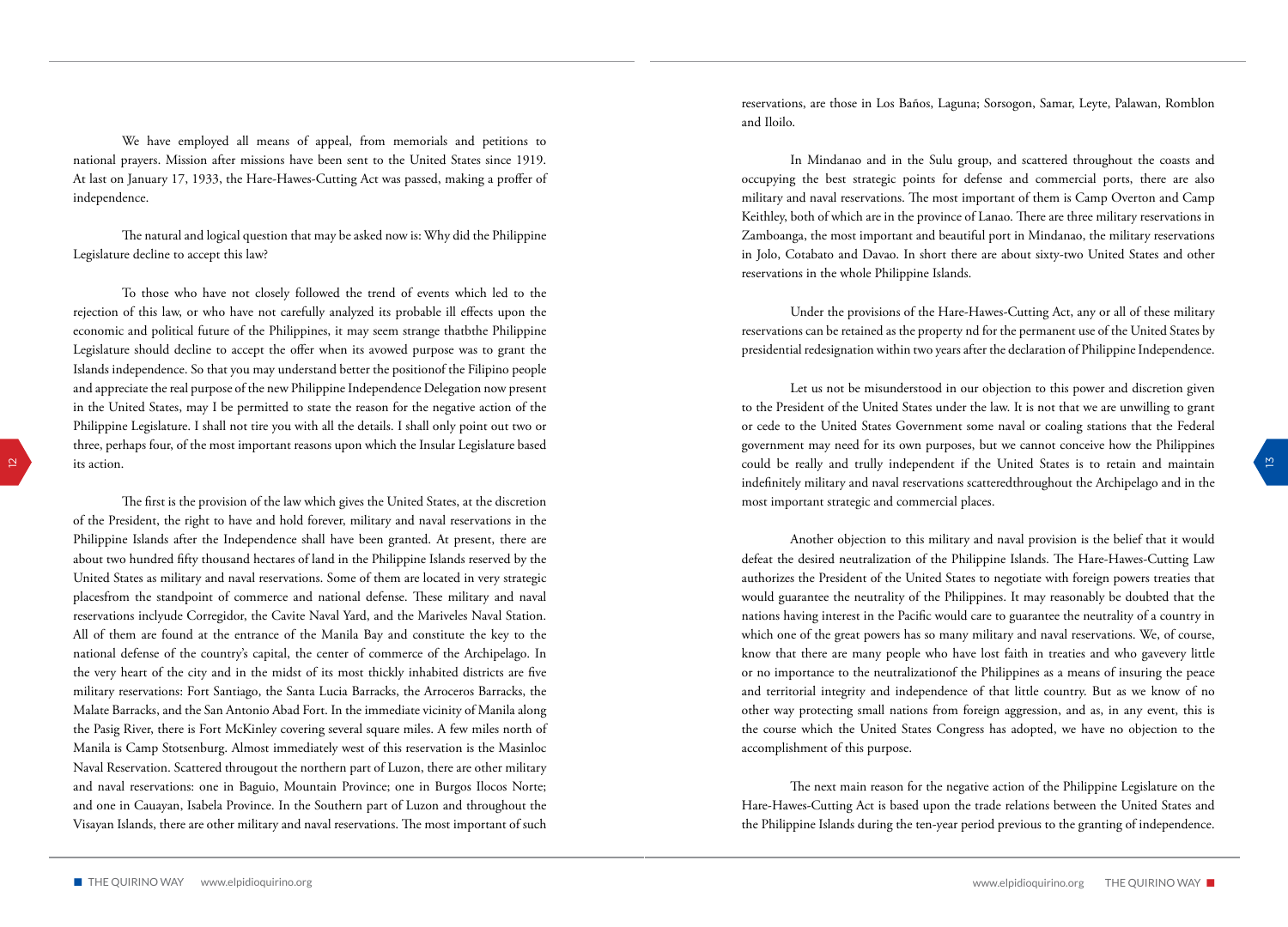Under the provisions of this much discussed law, Philippine products exported to the United States during the ten year will be limited in a volume, and the excess export shall pay the full rate of tariff that is imposed upon foreign goods entering the United States. But even the Philippine products that would come into the United States within the specified limits would have to pay export taxbeginning from the sixth year of this transition period. This export tax would increase annually by five percent until it becomes twenty five persent of the full rate on the tenth year. At the end of the tenth year, the full rate of the American tariff would be imposed upon all Philippine goods entering the United States. By the way, export tax, as you know is prohibited by the Constitution.

An analysis of the probable effects of this btax upon the major Philippine industries shows that, before the end of the ten-yearv transition period, the Philippine sugar industry, coconut industry and cordage industry, as well as other important industries like the tobacco, embroidery and button industries, would have been ruined. This of course would have adversely affected the revenues of the Philippine Government and impoverished the country. On the other hand, American products would enter the Philippine markerts free of duty and without any limitation.

The present free trade relations between the United States and the Philippines were established 1909 over the objections of the Filipino representatives both at home and in Congress. Because of this trade arrangement, the volume of the trade between the United States and the Philippines has tremendously increased– from P 267,891,232 in 1932 representing an increase in the share of the United States in the total trade of the Islands from 37.07% in 1909 to 77% in 1932. This trade also represents an increase in the total imports of the Islands from the United States, from 20.73% in 1909 to 65% in 1932 of the total import trades of the Islands, while it represents an increase in Philippine exports to the United States from 42.17% in 1909 to 87% in 1932 of the total export trade of the Philippines.

Although there has been mutual increase in the volume of trade between the two countries, official statistics show that the proportions of increase has been greatly in favor of the United States. To illustrate, the average yearly exports of the Philippines to the United States for the ten-year period immediately preseeding the establishment of free trade ( 1899 – 1908 ) was P 90,026,915, while the average yearly exports for the ten-year period thereafter ( 1921-1930) was P 193,461,847. This shows an increase of 391.2%. On the other hand, the exports of the United States to the Philippine Islands for the ten-year period, from 1899 to 1908, show yearly exports to the Islands for the ten-year period, from 1921 to 1930, amounting to P 139,921, representing an increase of 1,766.1%. Thus, while Philippine export to the United States have increased only 391% and exports of the United

States to the Philipines have increased 1,633%.

Official statistics show also that as a whole, from 1090 to 1930 Philippine exports to the United States have increased by 615% as compared with 1,113% increased in the exports of the United States to the Philippines during the same period.

So, despite the fact that the United States has derived more advantage from our present free trade relations, the Philippine Isalands, which takes from the United States 77% of the total import trade of the Islands, and exports to that country 87% of the total Philippine export trade, has become completely dependent upon and is now economically at the mercy of the United States as a result of these free trade relations.

It is not, however, the desire of the Filipino people to continue undefinitely with this arrangement if the wish of the American people be otherwise. But it is evident that the Filipino people should be given ample time, and other favorable conditions, to set up its own economic stucture independent of the United States. It may be argued that such is precisely the reason why there is provided under the Hare-Hawes-Cutting Law a period of ten years during which the Philippines is expected to make its economic readjustment. Ten years are sufficient for this purpose, and if the limitation imposed upon the free entrance of our products into the United States was based upon the *status quo*, that is to say, upon our present exports, and the export tax were eliminated, the provisions of the law as ammended in this manner would meet the situation.

It should be emphasized that our desire to safeguard the economic and financial position of the Philippines is not predicated upon any intention on our part to give undue importance to the material things of life as compared with spiritual and moral values. To us freedom is everything. But in these times in which we live, no country can be independent unless it can support itself. It is precisely because we want to insure and maintain our independence once again that we feel duly bound to call the attention of the American Government and people to the financial and economic difficulties which would confront our country under the trade provisionsof the Hare-Hawes-Cutting Law.

The trade relations between your country and ours were forced upon us by Congress.In the course of years, such trade relations artificially fostered by the American tariff have made the Islands dependent upon the American market.

A sudden closing of this market or an undue curtailment of our exports into the United States before we have time to prepare ourselves for the world competition would be disastrous. Should such happen there would be many people who, unaware of the cause,

14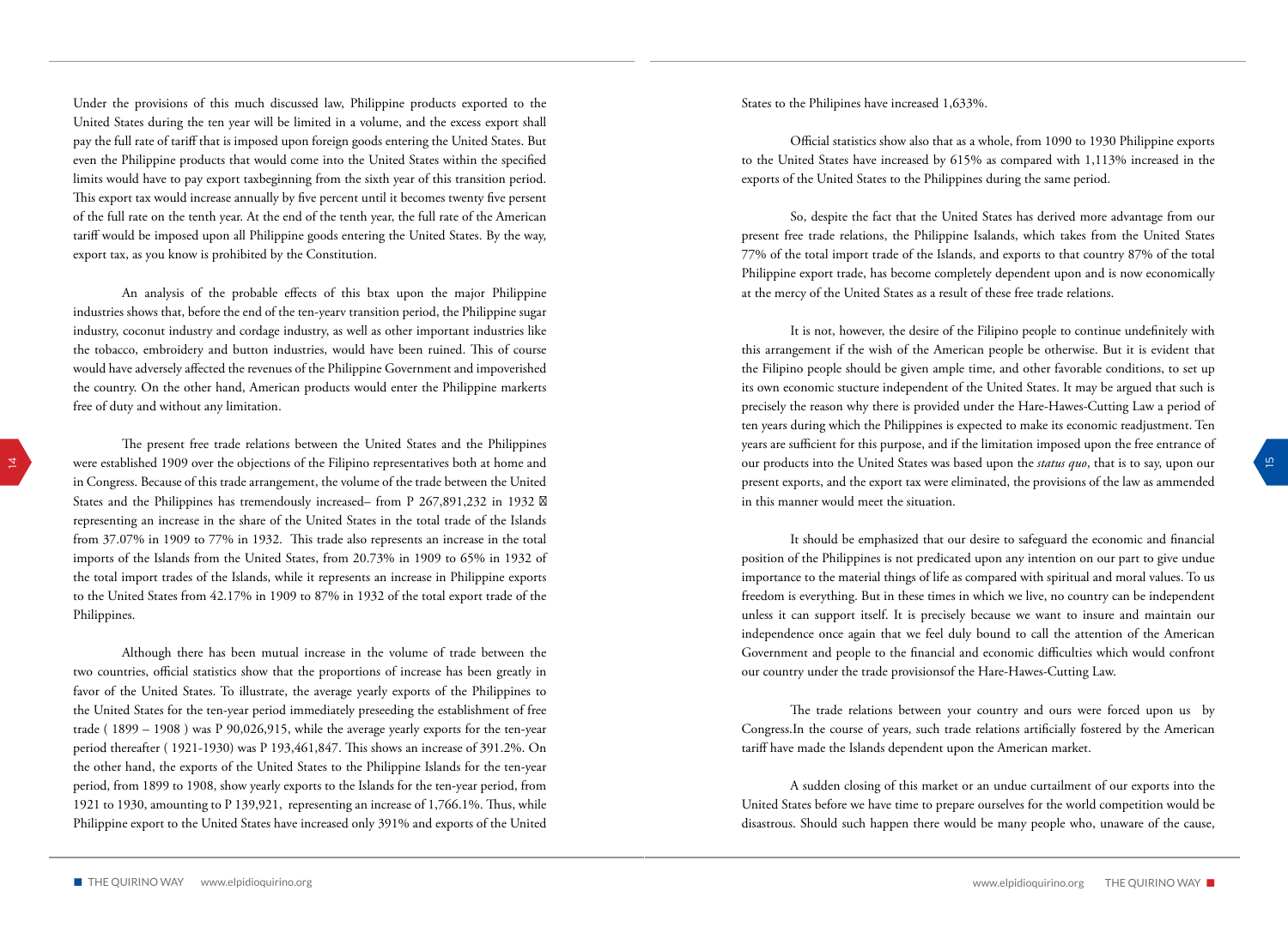would attribute it to the incapacity or inability of the Filipino people to establish and maintain their own government. The reaction in this counrty to such a situation in the Philippines would likely be to withold the grant of the promised independence at the end of the ten-yer transition period.

Resuming the Hare-Hawes-Cutting Law is defeating in that with the provisions of the United States military and naval reservations complete independence would be incompatible, and with the trade relations thereunder our country would be in ruin.

One sentimental but not secondary, objection to the law is that under it, Filipino immigrants to the United States would be treated as subjects to enter under quota during the transition period, and thereafter as undesirable foreign elements to be absolutely excluded from the mainland. On the other hand, for the benefit of the sugar planters in Hawaii, these immigrants may go into the territory of the United States in any number, depending upon the needs of the plantations and subject to the approval of the Federal Secretary of the Interior. If it were not for the fact that under the commonwealth constitution, the Filipino people are compelled to acknowledge, respect and safeguard the existing rights of American citizens and corporations in the Philippine Islands to the same extent as if they were Filipino citizens and corporations, and that during all the period of transition American citizens in the Isalands would enjoy the same rights and privileges that Filipinos enjoy in their own country, the discriminatory provisions of the law against Filipino immigrants into the United States would not have the importance that the Filipino people have attached to it out of racial dignity and pride. Certainlay, we cannot conscientiously understand why we should be considered as undesirable foreigners in one case and as subjects or mere commodity in another, depending upon wether or not the Filipino immigrants could be utilized by the American people. If the Filipinos are not wanted in this country, we could perhaps find another scheme for our honorable exit.

There are other secondary objections to the law that compel us not to accept it. Among these are denial of currency autonomy, immigration autonomy and foreign relations autonomy, subjects which are placed under the direct control and supervision of the United States during the transition period, but which are essential instrumentalities in the preparation for a Philippine independence existence.

However, we cannot indulge in fault-finding or hair-splitting and scrupulously quibble over the provisions of the law that makes an honest offer of liberty. But the Filipinos would not be loyal to the American people if we did not frankly and sincerely lay bare before this country the reasons for not accepting it in the form in which it has been offered.

As a whole, it is the honest belief of the Philippine Legislature that the provisions of the Hare-Hawes–Cutting Act do not achieve the very purpose of the American Congress in disposing of the Filipino question. The Filipino people are not unmindful of the highest motives of the American Congress in approving the Hare-Hawes–Cutting Act. It constitutes another source of the traditional gratitude and loyalty of the whole Filipino race towards the American government and people. But precisely because the United States meant to give our people the freedom for which they have been struggling for years under conditions that would be compatible with America's altruistic purpose announced upon the inception of her occupationof the Philippines of the Philippines, the Philippine Legislature did not hesitate to take advantage of the very privilege offered by Hare-Hawes–Cutting Act itself to decline the offer so that we might have the opportunity to restate our case before congress. May I say that the act of the Legislature is in pursuit of the noble purposes of the United States toward the Philippine Isalands. We have been encouraged by the pronouncements of the Chief Executives of this nation, Democrats and Republicans alike, by the specific pledge of the United States Congress, by the history of American administration over the Islands, and by the lofty traditions and ideals of the United States as liberty-loving country whose liberating mission among other weaker and subject peoples has not failed.

We are confident that our moral cause is won. What remains now to be done is perhaps to lay down anew at a round table the cold facts and figures from both sides of the Pacific, in the last supreme effrort to make them tally and coincide with the march of the minutes and the seconds of the independence clock so that when the hour of final redemption shall strike it will strike to the satisfaction and honor of America and Philippines.

 $\overline{\circ}$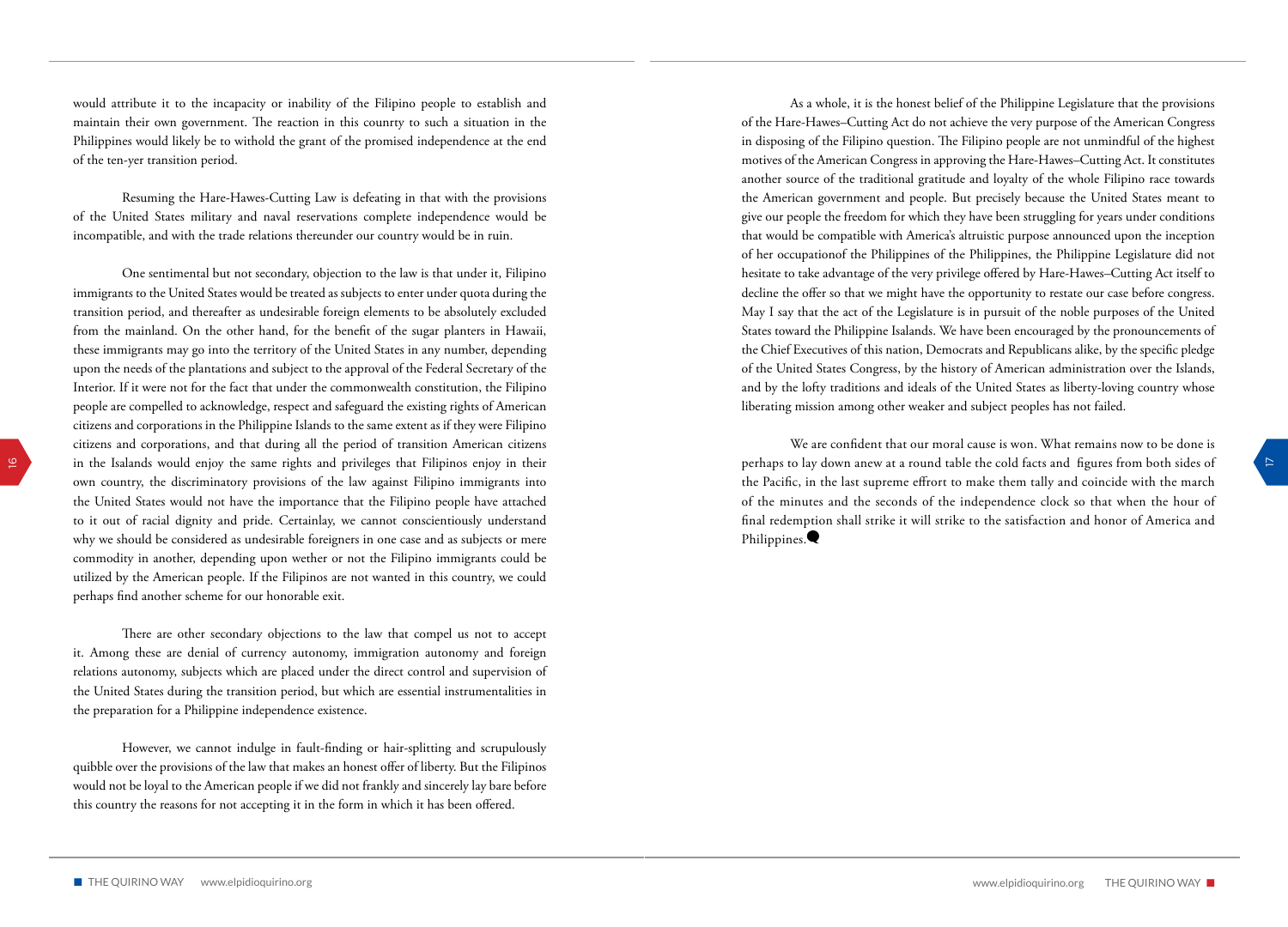### FROM OBSCRUTY TO FREEDOM

Delivered when he was Secretary of the Interior, Nov. 15, 1936.

 $\mathbf{W}$  commemorate today the initial fulfillment of four centuries of struggle from  $\mathbf{V}$  obscurity to freedom. In barely a year of its foundation, the Commonewealth of the Philippines has established confidence at home and inspired admiration abroad. It ha met every task and resposibility leading to the recognition of a truly independent nation. Its accomplishment justify all our hopes in the future Philippine Republic.

But we cannot merely dedicate this solemn occasion to such an achievement however splendid. Much less can we, with a proper sense of history, just accredited this achievement to our epoch. There have been two great eras in our life, and we are living in a third. The first was the era of national awakening; the second, the revolutionary era; and this in which we live, the era of construction. The heroes and martyrs who before us gladly gave their lives that this country might live, deserve, therefore, as eloquent a place in this memorial.

We must not forget to honor the deeds and the valor of those who first saw the light of liberty over this land and who died and gave their all fighting for it. They left us as our sacred heritage their undying love for freedom. Nor must we forget that we owe a debt of gratitude to the men not of our own race but whom fortune has chosen to guide our destiny as if it were their own. Their extraordinary benevolence and solicitude for our wellbeing enriched the life of the nation that they helped to build.

So this occasion, which is simplicity itself holds a far deeper and greater significance than is implied by the mere ceremony of unveiling a memorial tablet. For, at last, after centuries of being held in doubt, of being belittled and looked upon at times with pity and contempt, our capacity as a race is vindicated. The intrepidity of Magellan, too, is happily remembered; Spain's early civilizing and Christianizing spirit justly rewarded; and America's noble work in the Orient from McKinley to Murphy fittingly glorified.

# IN THE CABINFT 1936

 $\overline{9}$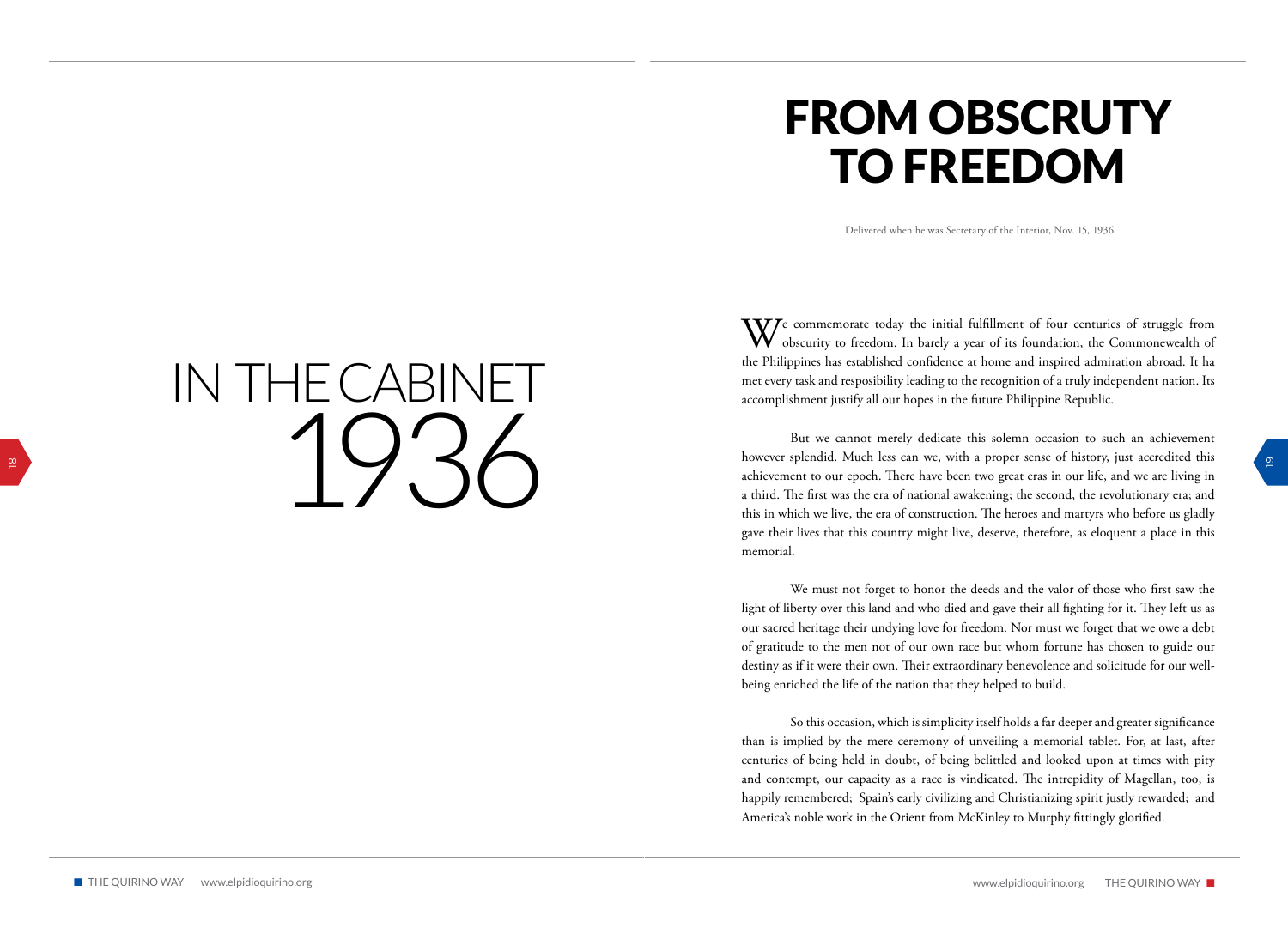The joyous outcome of events, unfolded to our eyes by this celebration, has come sooner than even our fondest hopes had ever dreamed of largely because of the wise, aggressive and intelligent leadership of the first Filipino to occupy this historic seat of authority – Malacañan. He assumes the reins of this government in an era of depression and suffering the world over. But while the government of older and far more stable nations floundered, he steadily steered ours with a firm and unerring hand, immediately transforming this government from a founding into one that is solvent, enduring and prosperous.

He has completed in one year a program of political an economic development for the ten-year period preparatory to the automatic grant of our independence. He has established the national credit here and abroad. He had rapidly acquired a renown in world affairs through the organization of an orderly and fearless government, thereby enhancing the national prestige. He has founded a citizen army and a centralized state police for our national defense and internal security.He has reorganized the government to effect the economy in expenditures and efficiency in public service, and by the high standard of official integrity and morale permeating his decisions, doctrines and appointments, he has everywhere gained confidence for the government.

He has created councils, boards and companies which have reinvigorated and revitalized all the other agencies for the proper and adequate material development of the country. He has laid ample provision for the protection and conservation of our rich natural resources for the benefit of this and the succeeding generations. He has endeavored to elevatethe standard of living of our masses and to provide for their security. He has set up a substantial relief and rehabilitation program for the distressed and for the amelioration of the poor and unemployed. He has spurred the country to productive activities, laying special emphasis on the proper orientation of the people for their new duties and responsibilities.

The task of nation-building has certainly gained a great impetus under him. He has inaugurated a comprehensive program of large scale developmentof the erstwhile virgin region of Mindanao. He has created four new cities, and several municipalities. He has solidified our political institutions, encouraged trade and commerce, given new life to agriculture, awakened industries, mobilized men and means, and afforded new opportunities for the enhancement of the material welfare of the general populace. In these and various ways, and in a measure far exceeding our expectations, he has endevoured to establish a well-rounded national life, securely able to withstand the ten year's transition period and calculated to outlast any change of administration or government.

Mr. President, yours has been the privilege and the great opportunity to advance

the cause of your race and to carry into fulfillment the realications of the ideals of our country.

We, therefore, call upon you to unveil this tablet bearing the names of our departed illustrious heroes and leaders – Burgos, Rizal, Marcelo del Pilar, Bonifacio, Jacinto, Mabini, and Antonio Luna ; the names of Presidents of the United States McKinley, Wilsonn and Franklin D. Roosevelt ; of American governors general Taft, Harrison, and Murphy ; and Senators and Congressmen – Cooper, Jones, Hawes, Cutting, Hare, Tydings and McDuffie. In an outstanding way they all helped and labored with unselfish devotion that our dream of independence may become reality.

Yours, Mr. President, does not appear on this tablet, because although we are sure that posterity will similarly engrave your name in plates and letters of gold, while you live we can only fittingly write your name in our hearts – in the hearts of fourteen million people who live in everlasting gratitude to you as their benefactor and liberator for your noble deeds and unselfish leadership.

As a worthy depositary of the ideals, traditions, and the hopes of this Gold Memorial Tablet. With it goes the prayer of your peole that the memory it seeks to hold inviolate, will ever continue to inspire faith and confidence in the guiding spirit of our heroes and martyrs and in the generous assistance of our benefactors, and that we will ever follow their example of self-abnegation and fortitude in the search for common good.

No depth of human suffering, no height of material comfort can ever dissuade our people to deviate from our set course of right and justice. For, never has a people have we wavered to follow the path of natoinal duty. May we all remember that our national freedom is not yet won, and if we abandon or falter at this hour in its search, or stop to count the sacrifice to personal comfort and convenience in achieving it, we cannot, we shall never, attain it. So in entrusting this tablet to you Mr. President, we renew our faith and trust in that high ideal and in your ability to bring into complete fulfillment the cause that has been richly consecrated by your endeavors and by the lives and sufferings of our martyrs and heroes.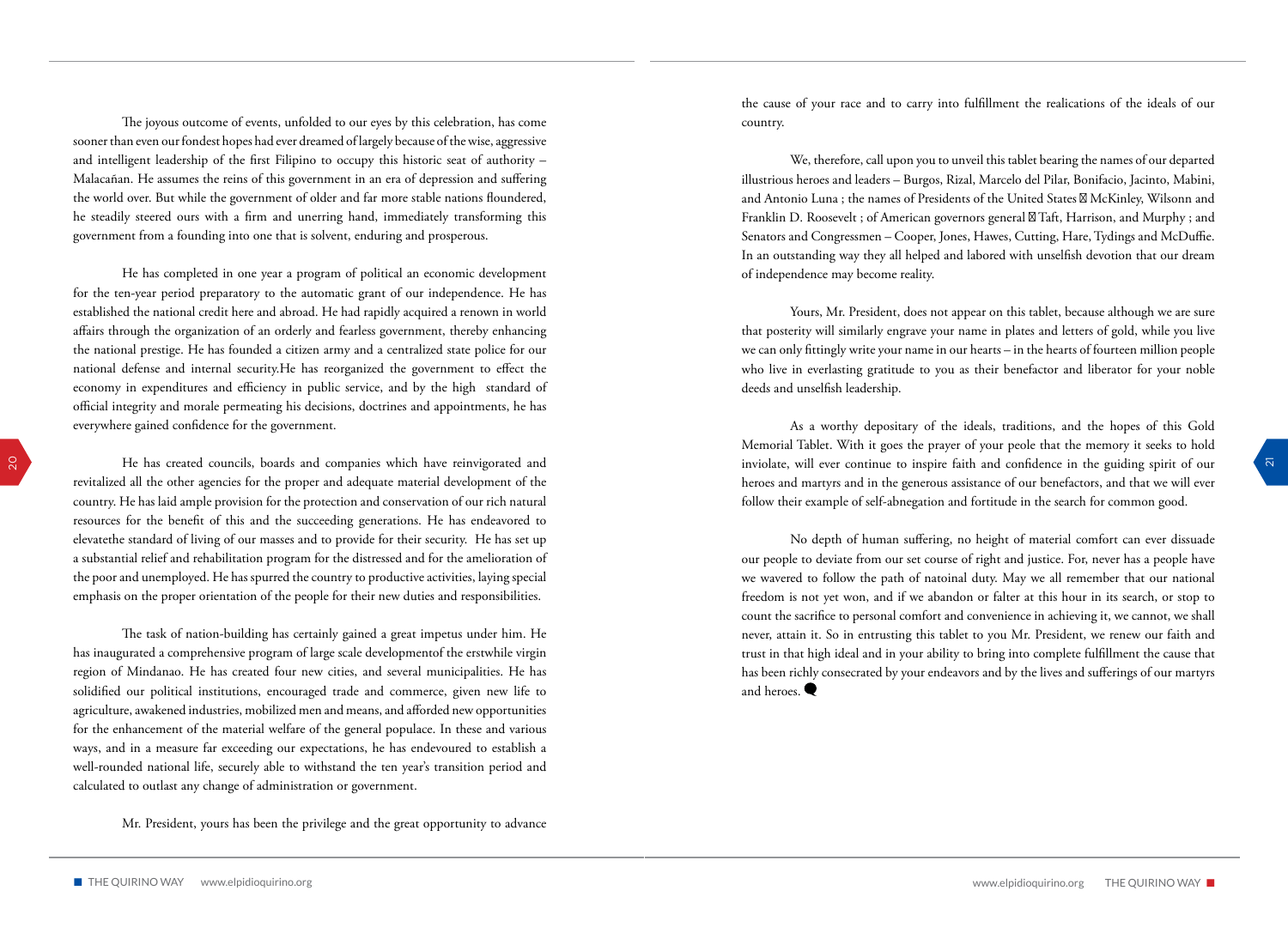### ORATION ON PRESIDENT QUEZON

July 31, 1946.

Thirty years ago I met the man, who today is the object of the highest tributes of the nation. He was entering his thirty-eight year – an extraordinarily handsome man, dashing and virile, agile and intellectually alert with a name and a reputation already made – which explained the ease and the poise with which he carried the title "Mr. President." He was then President of the Philippine Senate from which high position he was to dominate the body-politic of his people, to lead them from one victory to another victory in their struggle for political emancipation and freedom. So I addressed him when I met him for the first time, and, "Mr. President," thus I addressed you all the time, everywhere, within the confines of our native land or across the seas when you and I used to travel in different lands.

Thus, I addressed you, always during my continuous association with you since then. Thus I address you for the last time before your mortal remains mix with the sod of the land you have bravely fought for and died for in a lifelong struggle both in peace and in war that it might know real freedom and independence.

I saw you, Mr. President, ten days before the national elections of 1941. I still hav a vivid picture of your parting when you bid me good luck and godspeed. Those beaming eyes of victory and the warm grasp of a friend, I still see and feel. Since then I only heared your faint voice over the radio when, for the last time, you addressed your people from your sickbed far away across the ocean that they might keep up their morale and continue hoping that they would be liberated. No, I will not see your mortal remains because I refuse to believe that you are not alive, and in order that i may forever keep fresh in my memory that radiant face of health, of vigor, of triumph that I know. Even the faint voice I last heard ove the shortwave radio during the enemy occupation when you exhorted your countryman to continue the fight for the liberation and inspired us with the hope of final redemption, I wish to forget. I prefer to keep ringing in my ears your many a time thunderous denunciations of what you consider wrongand unjust.

### In thevice PRESIDENC **1946**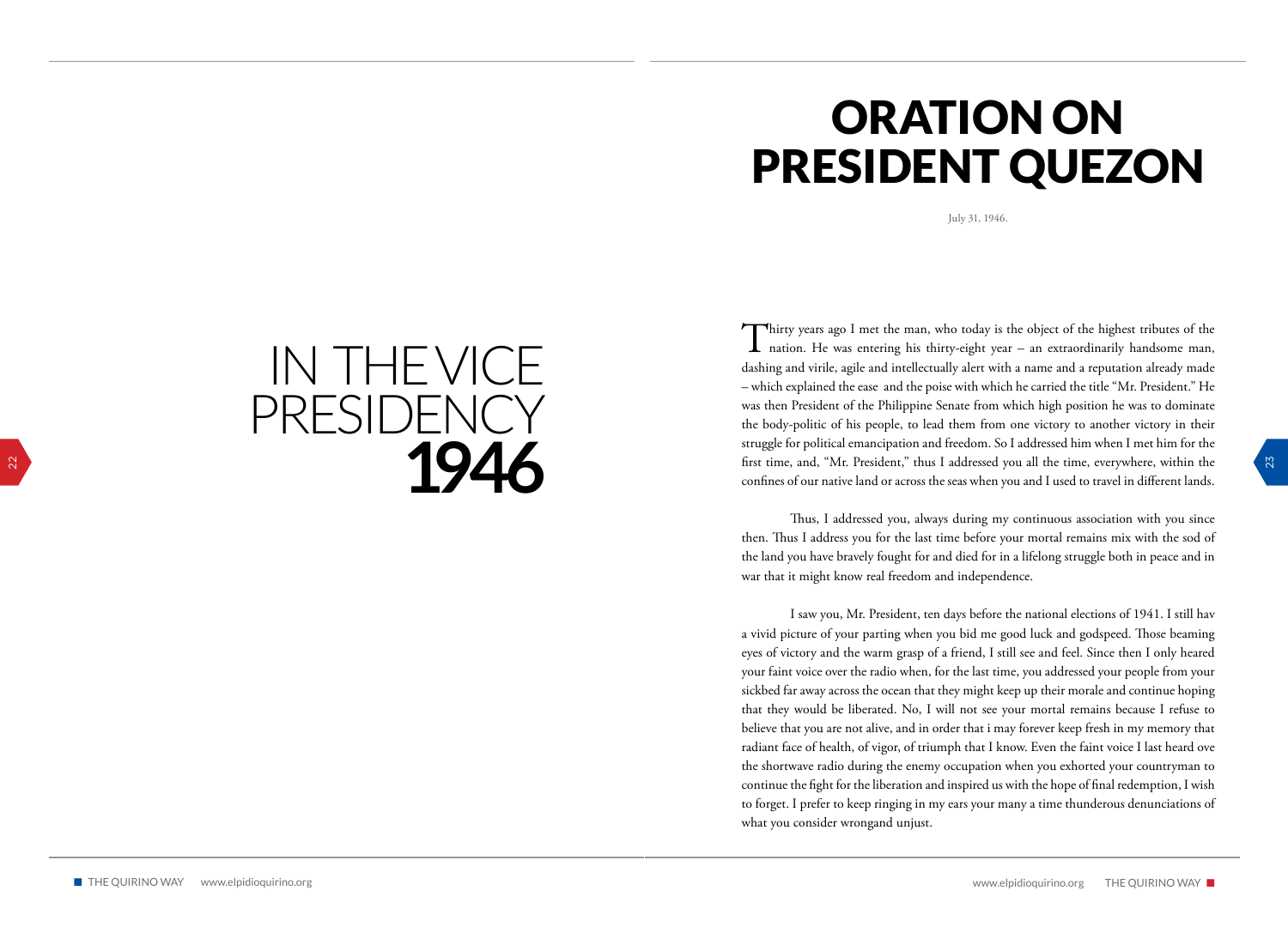No, you are not dead. Your pervading presence in every living minute of your people, in our lives and in our hearts, must endure. We see in every handiwork that surrounds us your courageous heart and creative mind.

This Republic of the Philippines, born scarely a month ago, is greatly the result of your labors and dreams and is, therefore, the vibrant symbol of life.

No, you are not dead. Only yesterday, it seems, you emerged from the mountain fastnesses of Bataan as a revolutionary leader to surrender voluntarily to the American armyto continue the fight for the cause which your country failed to achieve by force of arms and which now you wanted to attain by peaceful means. You are not dead, when only yesterday, it seems, you were pleading in the halls of the Congress of the United States for the enactment of the Jones Act which gave your people greater political freedom. You are not dead, when only yesterday, it seems, as I stood beside you, you fought for the enactment of the Tydings-McDuffie Independence Act – the Charter of the Philippine freedom.

One sweltering day, exactly two years tomorrow, a day as black and as grim and as desolate as all the days were under the harsh and cruel enemy occupation, from across the seas and over the air, we heard that MANUEL L. QUEZON had died on the beautiful shores of Saranac Lake in the state of New York. The whole nation was struck by sorrow by the stunning news. But grief-stricken as we all were, we could express our sorrow only in the loneliness of the whispers, fearing that the least sign of outward bereavement would bring immediately to our doors the sound of the steps of the despicable *Kempatai*, or agents of the Japanese Military Police. All of us remember that only a year before on the occasion of his birthday, some friends of our departed leader who were celebrating the day in Manila were rounded up bby the enemy in a surprise raid and eventually killed for an allegedly hostile act. And later we learned with poignant feeling that the townsfolk of a certain municipality of Tayabas, his home province, who dared wear the black arm band to attend a church service the day they learned of his death suffered the indignity of being arrested and imprisoned. Thus, many wept but would not reveal the cause of their tears ; many just grieved but with the tears in their hearts. Even our prayers for his soul we had to conceal. If there has been a nation so grief-stricken taht it could not express itself in words or in tears or even in prayers – that nation was no other than the Filipino people in those dark unforgettable days.

For two long years we have kept that grief in our soul. We have experienced, tragedies, torments and have seen death at its ugliest and darkest in the massacre, butchery and inhuman ordeals of the intevening between Quezon's natural death and our deliverance from the Japanese rule. Ah, we certainly suffered as no other people had suffered during that

period, and witnessed as perhaps no other people had witnessed with their own naked eyes the dead falling and torn away beside us– our children, our brothers and sisters, our parents and our wives! Yet above all this, Iknow, you know, that the heaviest sorrow that the country had to bear and the deepest grief that was graven in our hearts as a nation was the death and loss of our beloved leader and friend, the benefactor and the fathe of his people – Manuel L. Quezon. But his death we have never seen!

As one who have suffered most in the darkest hour of our history, I like to think that such incomparable sorrow has its reward and its own meaning. I like to think that in the equation of human experienceas it is in the law of natural forces, the deeper the sorrow the higher its reward. I like to think that God Who was so lavish in giving His gifts to Manuel L. Quezon and Who was not so sparing in giving him disappointments and difficulties, having so ended his life as to have permitted us and the whole world to render him the highest tribute that can be paid to any of His creatures, has some priceless bounty in the store for his still suffering people.

My friends, let us take solace in the thought that out of the profound grief that we felt for this brave and singular man – a higher promise of destiny now beckons to us. Not only *now* have we mourned over the loss of one so great. In earlier years, our people felt with tears the sad death of martyrs, such a Burgos, Gomez, and Zamora. Out of our grief over their martyrdom came a quickened national life. After them, they mourned over the unjust fate of Jose Rizal, that immortal man of Philippine freedom and liberty. His death further quickened our life and inspired a deeper sense of national consciousness. Then came the turn of the revolutionary heroes – Bonifacio, Del Pilar, Lopez Jaena, Mabini and Luna, and out of the tragedy of their lives, our nation moved still higher toward its destiny.We are today what we are because of the noble examples and sacrifices of great men of our race. And only after their death do we justly realize their beneficent influence upon their country and people. Manuel L. Quezon, who in himself embodied all the vigors, all the ideals, all the fighting spirit of this long line of gallant martyrs and heroes, by his death has brought the nation not only to the higher level of life, but to the final redemption which we have long awaited , dreamed of, labored and fought for – the republic of the Philippines.

Never in our history as a people has death so unites us in grief over one who has departed as in the passing away of our national leader – Manuel L. Quezon. In our centuries of struggle for liberty and unity, Rizal was the idealistic legend, Quezon the breathing power and driving force.

The Republic of the Philippines may be the only inheritance that Quezon, by the will of our Almighty God, has bequethened us. This republic would be an empty shell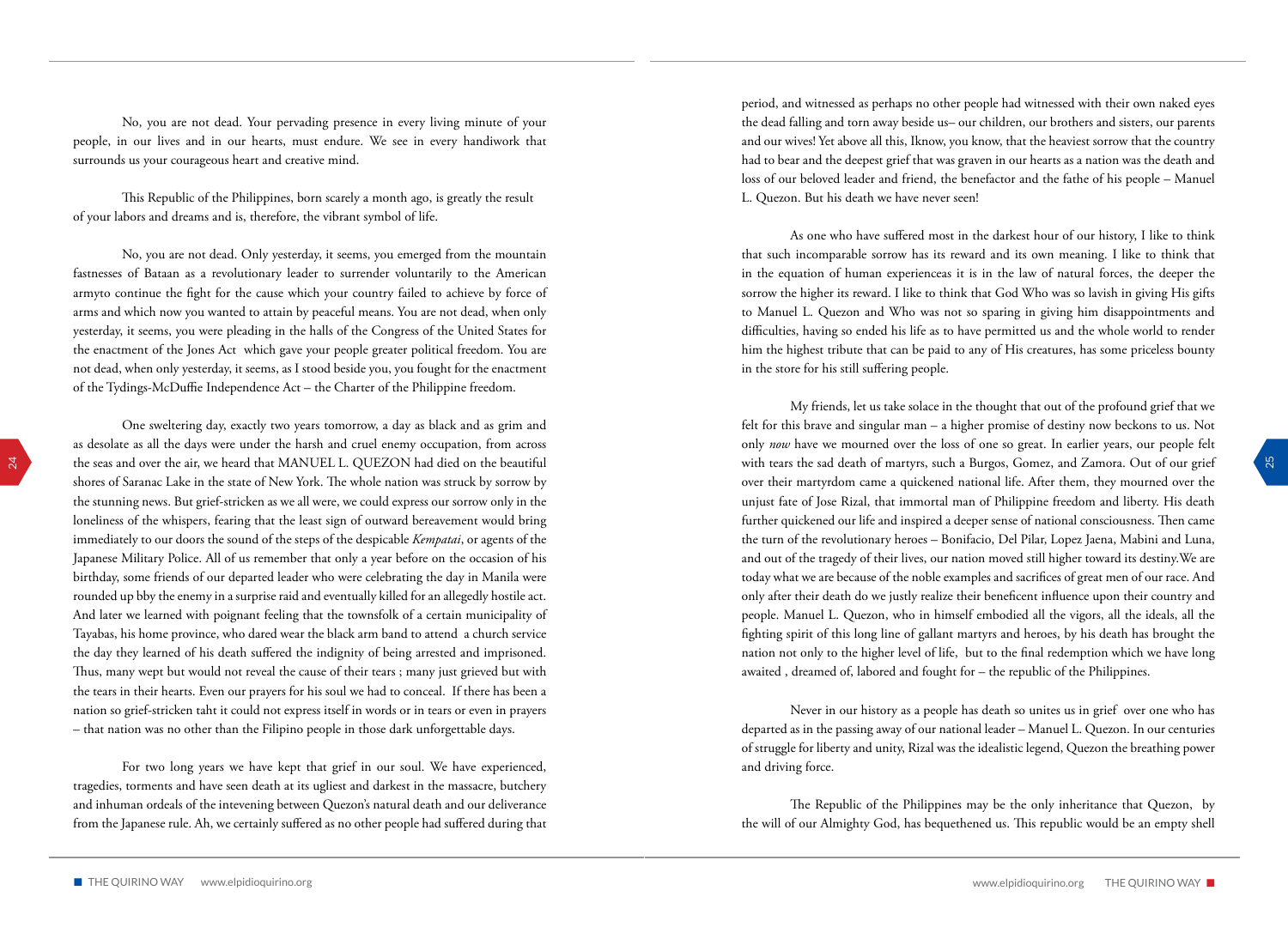if we were to cherish it only in name and in form. Manuel L. Quezon lives and he is still with us because of the examples that he has left behind, by the handiwork he has sculptured before our eyes, and by the lofty thoughts which are ever-ringing with the clear-cut voice admonishing us that, if we desire to see this Republic live and endure as the proud legacy of our race in its transitory travel across the vast space of time to the final redemption of mankind where justice, liberty, democracy, happiness and peace dwell eternally and rule as one, we must live by the principles for which he labored and worked indefatibably at every moment of our life, instead of sitting immovably or quietly in awe and wrapt attention before the image of the republic that he has wrought with his own hands. He was not for any single moment idle, so we too must act worthy of his heritage.

For this contribution to human advancement and peace, the great American people in whose midst he died, honored President Quezon with a temporary repose in the hallowed burrying ground of their natinal heroes as if he were their native kin and son. Then with signal distinction, they put his mortal remains aboard one of their mightiest and newest carriers, the "USS PRINCETON, " for his voyage home to the Philippines, accross the Pacific and other the vigil of their own marines, and with the tender care of their special envoy, Frank Murphy, a great American citizen, and a devoted loyal friend of the Filipino people. No man could have asked for more in tribute and in homage such as has been liberally and generously extended to the mortal remains of our beloved dead by the people of the United States and by the rest of the world before he returned to the proud land of his birth.

We, his oen people who truly love, respect, and honor him, can conceive of no greater honors to add to those which have already been paid to him here and abroad. Ours is merely the sad and solemn duty to provide his final resting. But while we attempt to construct the most magnificent mausoleum that is within our means and power to erect, while we try to surpass ourselves in lavishing rites and rituals for his final repose, we know that no matter how we strain ourselves to render him the highest outward honors we can give give him, we cannot, we shall not be able even to half reflect the consecrated inward tributes with which we individually have enshrined him in our hearts. Poor and futile, indeed, is all the homage that at this moment we can show him. At best, such a homage is only the form and shadow of the passing moment, with deathless and timeless is the homage with which we have enshrined him within us.

But as time travels away from us through the inscrutable ways of Destiny to we know not where fate will lead us, I seem to see Quezon steadily growing in stature before the eyes of his people as he goes farther as a shadoe from us, but nearer to the torch of liberty that has been beckoning us from the distant past. I seem to see side by side with Rizal's, Quezon monuments erected in every public plaza through the length and breadth

of the Archipelago that he loved so much, for there is nothing more endearing to his people than to see his figure in the midst of communities where the common people used to walk with him. I seem to see his name inscribed in numberless streets, squares and parks. I seem to contemplate happy homes and numerous schools and hospitals for the poor and other eleemosynary institutions erected to perpetuate the memory of Quezon, their benefactor. I seem to see new municipalities, new beautiful cities and new provinces established to carry to realization the beautiful vision of the constructive leader, Quezon. I seem to see distributed in all schools, colleges and universities abundant books containing the biography and pen pictures of the work and achievements of Patriot and Statesman Quezon. I seem to contemplate proudly waving amidst the flags of the greatest and most powerful nations of the earth the beautiful flag of the Republic of the Philippines in international conventions and conferences where quezon made it respected even before his country became a sovereign nation. I seem to hear from the lips of the lowliest people in the barrios, in the far-flung communities, and even in the mountain fastnesses, the name of Quezon as the by-word and synonym of social justice and amelioration. And in a moment of crisis, of calamity and adversity, or another war, when the Filipino people will need encouragement to fight valiantly for the liberty of this nation, I seem to see the whole populace rise as one man, impelled by the unifying spirit of Quezon's undying influence and patritic fervor. There can be no greater tribute to a man who walked with us in highways of turbulent life than now to find himself seated at the sidfe of our Creator as the life and soul of his people – the Filipino people.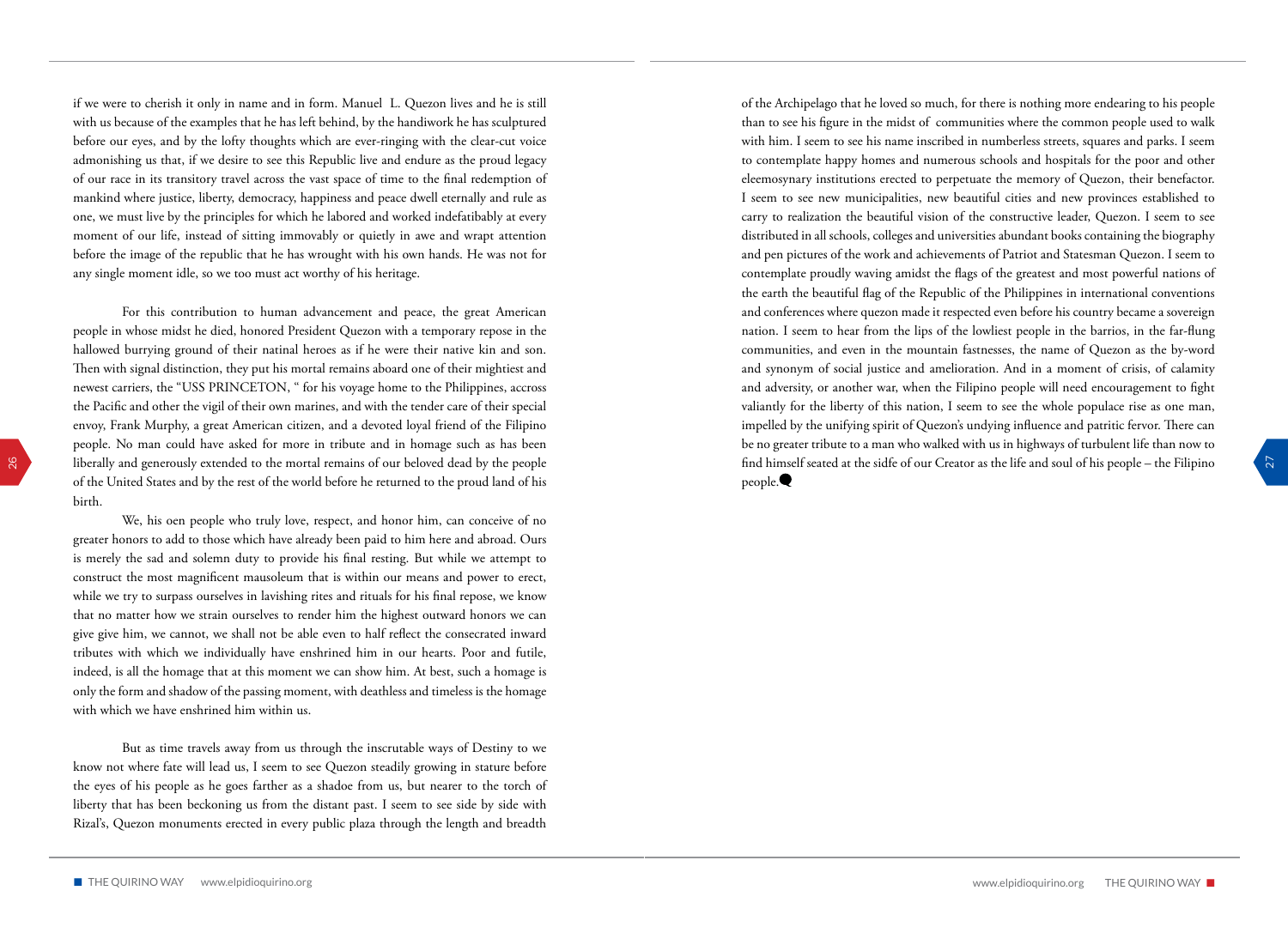#### FAC E THE WORLD WITH COURAGE AND DIGNITY

Delivered at a convocation of ther University of the Philippines on September 23, 1964.

THE foundations of our foreign relations as an independent nation were laid before **L** the inauguration of the Republic of the Philippines. We owe their establishment to no other than our late beloved President Quezon who, while conducting the affairs of our government-in-exile inWashington during the enemy occupation, succeeded, under the sponsorship of the United States, in winniong a seat in the Pacific War Council imposed of independent nations then at war with the Axis and Japan. With customary boldness and energy, President Quezon was able to win foreign recognition for the independent interest of the Philippines in the concernt of free nations despite the fact that we were not yet then a free people. As a result of his labors, we were made an original signatory of the United Nations Charter, and in turn as a result of our membership in this international organization, we are committed to certain obligations appearing in that charter and to certain responsibilities and compensations as are, or have later been, provided by agencies of said organization in the final adjustment of the conflicts and problems concerning the war.

I have no vain illusions over the prospects of our foreign relations, including those that have resulted from the establishment of the Republic of the Philippines, and which owe largely their origin and conception to the leadership and statesmanship o9f President Quezon and in no small part to President Osmeña who briefly followed in his footsteps. As an independent republic, we are confronted with internal problems far more serious, far more intricate and far more difficult than those which concern for the moment our foreign relations. And it is for this fact that I want every Filipino to understand fully what I mean when I say we can ill afford to have any vain illusions on the conduct of our foreign affairs with respect to the world at large. For in the last analysis, the concern of foreign policy is the defense of our frontiers, our sovereignty and our security.

Of course, as a member of the United Nations, our duty is to participate fully in the activities of that organization and follow logically its course. So for thetime being that our attention is occupied with the solution of our internal problems, which to me appear more urgent and compelling, we can only look, as it were, from the window of our newly born Republic and follow with eagerness and yearning the vista of a new world emerging from a most desolate war to establish a new era of peace under the leadership of the victorious nations of which we are a part, although a most insignificant part.

Indeed, we cannot but consider ourselves part of the crusade trying to find a new world in the debris of war, sharing in the fear and want that are driving individuals and peoples into a frenzied search for a new pattern of social organization where security can be reconciled withliberty and where the liberty so painfully regained will not be lost again.

The broad outlines of that pattern we also can clearly discern. They are traced by the successive instances of unprecedented international cooperation which marked the closing years of war and the past year of victory. We feel indissolubly identified with the nations of the world in the endeavor to work out the common problems with a frankness and eagerness that mankind has never seen before. Into this new world pattern it will be our constant effort to fit in with whatever material, intellectual and spiritual resources we are capable of contributing to the common good of the world. The Republic of the Philippines cannot remain outtside of the irresistible stream of world history. We, too, must take cognizance of the irreversible changes that have occurred. We must take our place in this new world ––*one* world for all men of all races and creeds. In pursuit of these high ideals, let me now briefly enumerate what modest participation we are trying to render and its scope and nature.

We have joined the UNRA ( United Nations relief and Rehabilitation Administration), which provides relief and initial rehabilitation through intergovernmental organizations among the haves and thee have-nots of the world; the International Bank for Reconstruction and Development , which facilitates international loans for the reconstruction of devastated areas; the Food and Agriculture Organization, which set up a machinery for international cooperation in the devopment of agriculture and for the improvement of living standards among nations; the International Monetary Fund, which seeks the stabilization of foreign exchange among the United Nations; the United Nations Educational, Scientific and cultural Oraganization, which seeks to insure the coordination pf scientifioc and cultural activities among the United Nations and for the promotion of peace and human welfare; the International Civil Aviation Conference, which has formulated agreements on the regulation of international airways and air traffic through an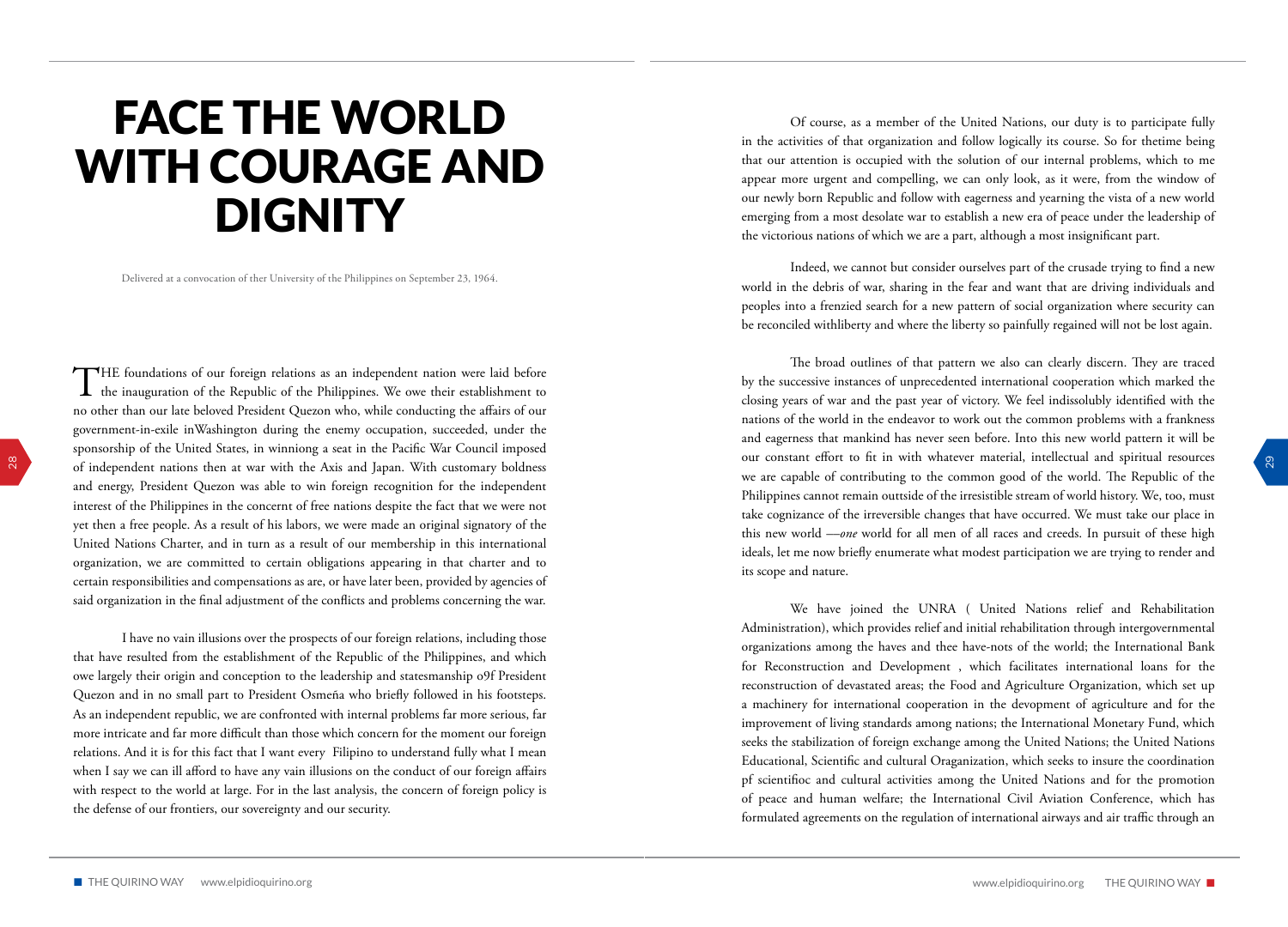intergovernmental administrative body; and the Far Eastern Commission, which determines policies regarding reparations from Japan and the occupation of its territory.

In that short time that has elapsed, we can point out with certain satisfaction some real and lasting achievements in our foreign relations. The UNRRA has given us relief grants totaling six million dollars for the purchase of basic relief goods, such as food, clothing, and medical supplies. Of this amount roughly four and one half million dollars' worth has already been actually received while the remainder is under procurement, on board ships, or left for further allocation.

At the recent Copenhagen conference, another five million dollars was granted to the Philippines for basic relief supplies and five million more in terms of relief clothing and other textiles out of UNRRA's stockpiles.

From the Far Eastern Commission we shall receive a substantial share of the reparations due from defeated Japan in industrial machinery, textiles, and other goods to replace in part the losses caused by the vandalism of the imperial armies.

In addition, from the other inter-governmental organizations of the United Nations we can expect other benefits. From the international emregency food council, we can hope for allocations of essential foodstuffs and other consumer goods for importation into the Philippines, while from the Food and Agriculture organization we can expect a share in the pool of technical information on agriculture and in the measures for the promotion of better nutrition and higher standards of living.

The Provisional International Civil Aviation Organization has already enabled us to participate in a fair apportionment of the trade routes of the air and in the reciprocity of facilities. From the International Bank and the International Monetary Fund in which we are represented on the Board of Governors, we can derive voice and vote in the stabilization of commercial exchange rates and international currencies, improved international trade relations, and loans for our internal reconstruction.

The relationship of the Philiipines with the United States of America has entered a new phase. No longer a sovereign and a territory, we are now a sister republic. But independence has not estranged us. If we are no longer united by the legalities of allegiance, we are united even mopre closely by the realities of mutual advantage.

In our present situation, when we must somehow raise oursekves from almost total

destitution, the United States of America has also extended the following assistance : A loan of–150,000,000 to meet budget needs for the current fiscal year;

The release of –95,000,000 out of the War Damage Act appropriations for public works reconstruction ;

Tractors and agricultural machineries worth –11,000,000 out of –200,000,000 worth of surplus goods that are due to be transferred to the Government under the war Damage Act;

Large stocks of arms, ammunition, military and naval stores and a big amount of miscellaneous equipment already transferred and to be acquired, without cost.

Even more important than these measures of immediate relief, however, are the basic agreements that have been entered into by the Republic and the united states. The transfer of the rich and extensive Japanese abaca plantations in Davao, together with certain properties located in Manila and other assets in local and american banks for the nominal sum of one dollar, restored to the national patrimony those fertile portions subtracted from it by the cunning and deceit of the enemy.

In addition to the acquisition of such plantations and properties, the Government obtained a loan of –4,000,000 from –7,000,000 including rice, sugar, flour, trucks tractors, textiles, etc., which had been intended for these plantations, have benn sold to the government at cost plus only 10%. These stocks have gone a long way in stabilizing locally available supplies of these commodities.

The recent agreement on abaca fiber and copra and coconut oil has secured a higher ceiling price for these products. This agreement which has been entered into for these products. This agreement which has been entered into for the primary benefit of producers , while not giving the commodities involved the best price obtainable in the world market, offers the best practicable means of getting the copra, coconut oil and abaca industries started without further delay. Moreover, by virtue of the *agrement*, the Philippines has secured food allocations from the international food control body. It is to be understood that the *agrement* is subject to change on the initiative of either one of the contracting parties as conditions and cicumstances change. As a matter of fact, following representations of local producers particularly of coconut oil and copra, the President is now preparing the ground for revisions in the trade agreement for the further benefit of local producers.

The Philippine Trade Act, above all, will enable us to maintain our free trade relations for the next 28 years, with our principal exports, like sugar, copra and coconut oil, cordage, cigars and scrap tobacco, and pearl buttons, entering the American market free of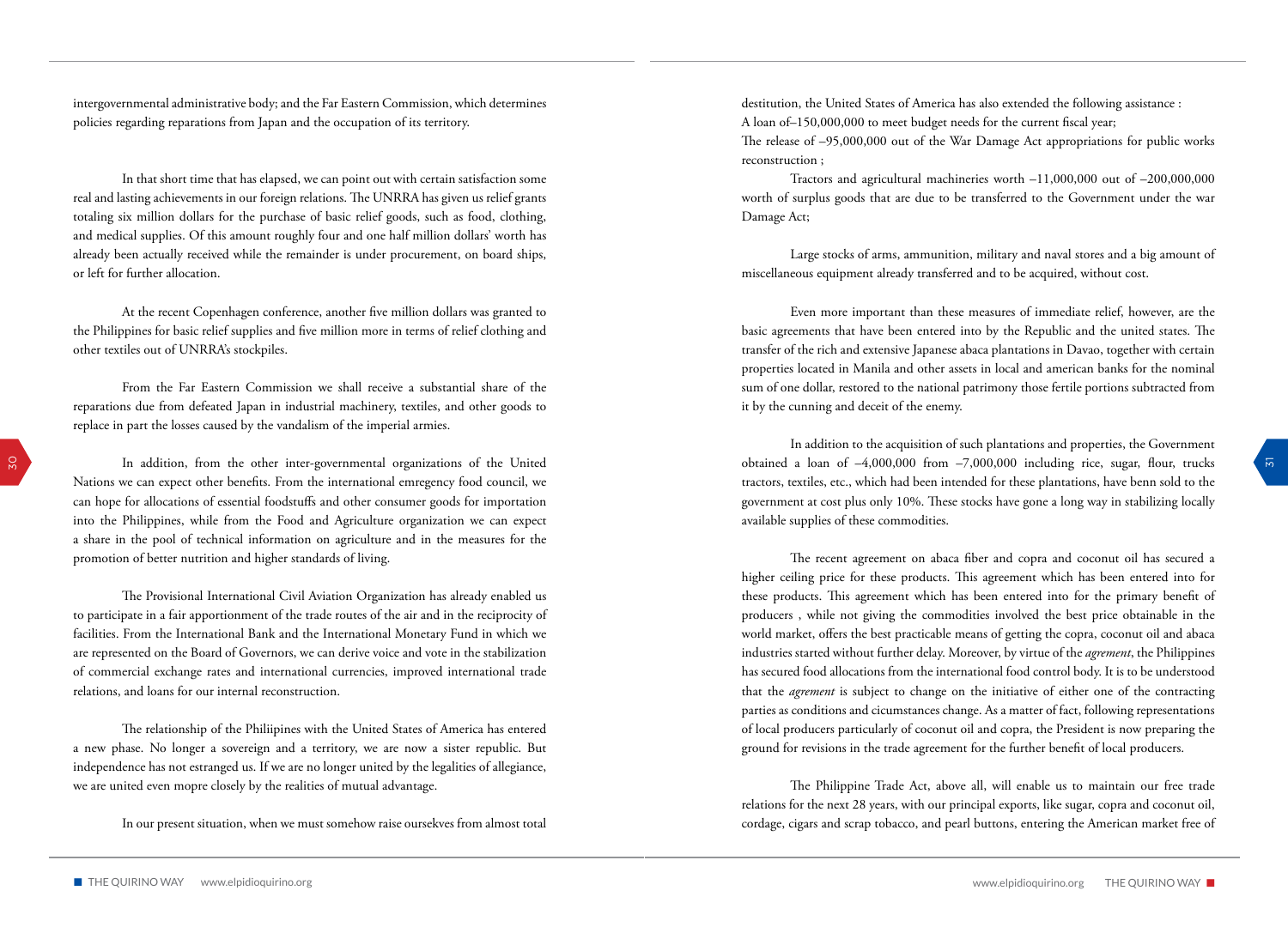duty under certain limitations and conditions.

It is not my intention now to expand upon the advantages or shortcomings of this trade arrangement, which only a few days ago received the reitrated approval of our Congress. It is, I believe, unnecessary to point out the urgency of sympathetic assistance from the United States in the desperate straits in which, through no fault of our own, we now find ourselves.

I should like only to emphasize that in all these negotiations the Filipinos have not approached the Americans as beggars. The basis on which we have been granted continued free trade is well known. Other assistance has also been rendered on considerations that were not charity.

The United States needs our copra and our abaca as much as we need the American market. If we have received a loan for tyhe rehabilitation of the above industries, it has been to the advantage of the United States as well as to ourselves. And if we have been granted benefit payments for the rehabilitation and reconstruction of the Philippines, surely their consideration can be found in the steadfast loyalty of our people which earned them the savage vengeance of Japan.

We do not have to invoke the terrible specter of war to see the lofgic of our association with america. Our two countries are bound together with the intimate ties of long and happy connection, ties of mutual affection that survived a ruthless war, ties that will surely resist the corrosion of temporary misunderstandings.

In this new world pattern of international cooperation, especially with the united states, the Philippine Republic stands thus pledged, not only to enforce its right but also to fulfill its obligations in the community of nations. As a small nation that cannot hope to meet the vast requirements of modern war, the Philippines looks for its immediate security to this system of international cooperation, and beyond it to the continued and benevolent aid of the United States of America.

But as an independent nation we cannot in all dignity and honor call ourselves a sovereign people by being dependent upon any nation or group of nations for any length or period of time. It is upon ourselves, upon our efforts, and upon our own ingenuity and labor that independence will ultimately rest. Much to our regret we are compelled at this juncture, just when we should exercise the inherent right of sovereignty to project our nation into the concert of free nations, to ask for outside help not only as we have done through the instrumentality of the United nations but also through agreement with the

United States which, indeed, has been most generous and benevolent. Only the compelling force of circumstances, supported by unprecedented moral claims, justifies us in relying upon and accepting so much generosity from the outside world. Not even devotion to the same ideals would justify one nation in depending upon others for the preservation of its sovereignty for, as history well illustrates, sooner or later such a situation results in its absorption or final obliteration. And if merely to contribute to the discussion of a topic so essential to the life and well-being of this new Republic, let me now turn your attention, barring other considerations, to what I consider the fundamental objective of this nation as I see and believe it to be at present.

Far and above the material things that occupy our minds at this stage of our national uplift, there is something that we need most to rebuild and that is our spirit and soul, our morale as a people. For if therte can be said to be an over-all objective of our foreign policy, it is certainly to preserve and maintain the independence which we have so dearly won, and primordial to such a task is the building up in each individual of the necessary qualities for independent spirit and character -- which task should challenge all the natural instincts of youth.

I conceive that task primarily to be one of spiritual rehabilitation, or moral reconstruction. With monotonous regularity we have of late accustomed our ears to appeals and expectations for relief, rehabilitation, and reconstruction since our liberation. We have repeated, time and again, and we ourselves have indulged in lamentations, times withoput number, that the country recuperate from the grave and almost fatal losses inflicted by the enemy.

But it seems to me that even more important than the rehabilitation of our economic structure, even more essential from the ntional point of view than the reconstruction of ruined bridges and blasted roads, is the reparation of our souls.

I have observed with profound astonishment and regret that, after the war, and perhaps as a result of the war, many of those who in the past were sturdy, aggressive, full of energy and initiative, now seem to be not only lacking in enthusiasm and vitality but even quite resigned to be servile. They have lost faith in themselves ; they have lost heart.

It may be that they bear invisible scars of the terrifying years of enemy occupation. It may be that they were driven in those years into a fatal habit of passive subservience which now they cannot discard. In those years into a fatal habit of passive subservience which now they cannot discard. It may be that the excesses of the enemy upon our helpless people have instilled in them a horror of falling once again into that wretched fate.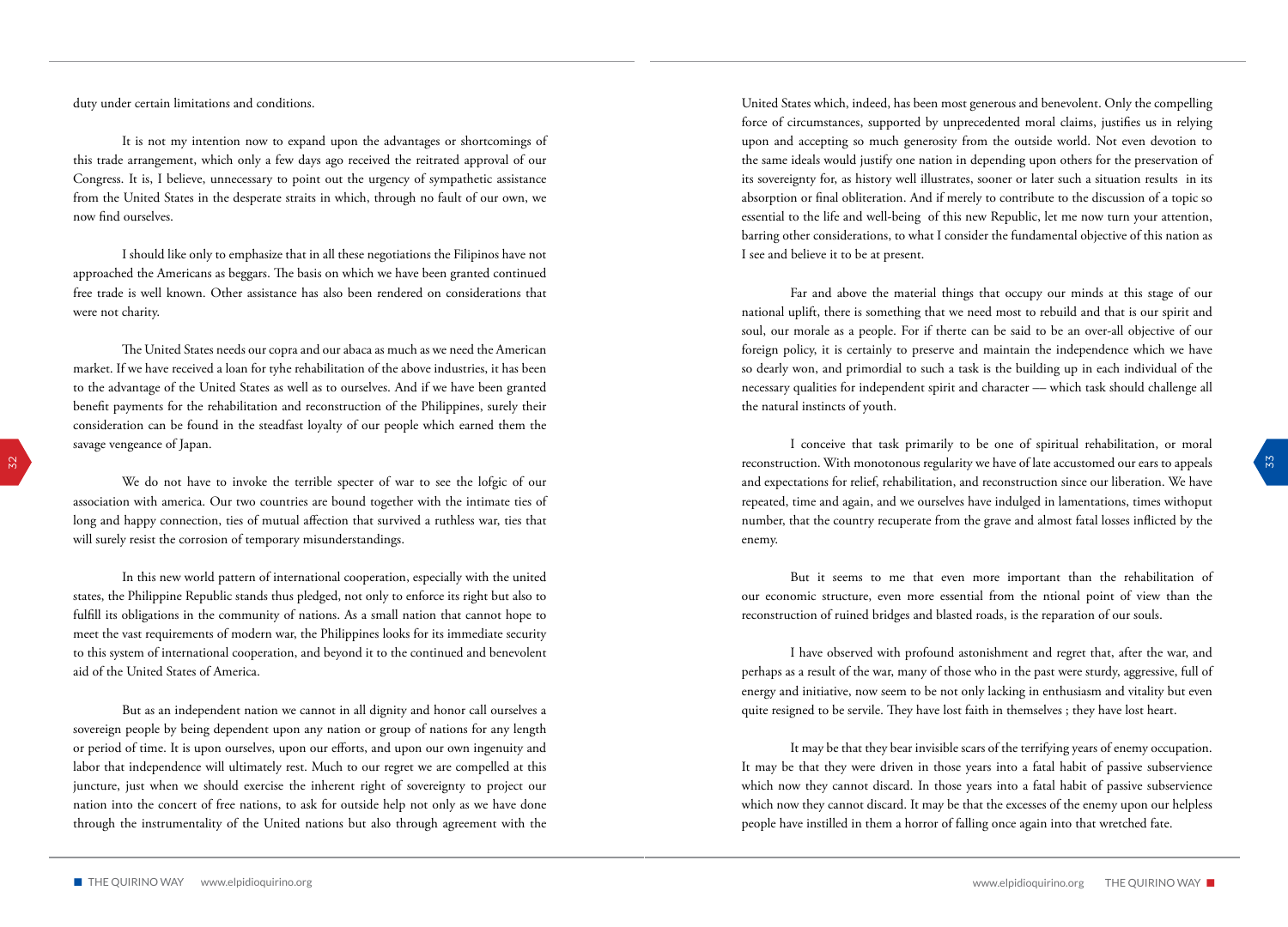Whatever their reasons or their motives, they falter and tremble now that we should and must stand on our own feet. They do not tire of the melancholy refrain that the Filipino people can never hope to control their own destinies.

The war taught us, they say, that the Philippines cannot survive without the protection of America. The war taught us, they say, that the Filipino people are doomed to ruin and destitution without the economic aid of America, and equally doomed to conquest and slavery without the military assistance of America.

I am not impugning the decisions which have already been taken to continue our long, sincere and cordial association with America, an association of mutual advantage, when I say emphatically that such are not the true lessons of the war. Certainly, if the only lesson we have learned from this Great War is the conviction that we can survive only by economic dependence upon the United States or exclusively under the military protection of that mighty leader of the world, then I would say that the moral fortitude that the Filipinos have exhibited, the clear understanding of human rights which they have so well defended and their willingness and readiness to die for their native land, have all been in vain. If the war taught us anything, it should have taught us that tha Filipino people, to be free, must work out that freedom themselves.

Throughout the bloody years of subjugation and despite all the cunning and the cruelty of a powerful enemy, commanding overwhelmingforces, we remained faithful to the ideal of independence, alone. We were alone when we thwarted their exactions, and when we wrung out a living from our own resources by the exercise of our racial ingenuity and by pure will.

That is what the war should have taught us; and what we did then, we can do now, if necessary. Yes, is necessary, we can call once again on that grim and gallant purpose which won us our independence, to uphold and enhance it.

But we cannot do so if we remain under the baleful spell of defeatism. We cannot do anything if we begin by saying that we cannot do it.

We cannot work out our economic salvation if we begin by saying that we are hopelessly ruined, that we are without resources , without ability, without ability, without experience. We cannot defend our independence if we begin by being afraid of it.

Before we can begin to reconstruct our economy, before we can begin to rehabilitate

our material situation, we must firsdt of all rebuild our faith in ourselves. We must heal the spiritual injuries of the war. We must reviver and nourish the national soul.

That is the problem of rehabilitation that comes before any other. For it seems that in many Filipinos the spirit of independence has lost its home ; it has become a spent and melancholy refugee wandering aimlessly in the debris of the past, frightened by the slightest outcry, hiding from meaningless shadows, begging on its knees for a scrap of sustenance.

That is not the posture of an indepndent people. And it is not attitude that will appeal or can be shared by the youth of the land. It is the attitude of the old, the broken, the defeated, and I know that whatever they will be, the youth will always be brave and strong.

It is to you therefore that I have chosen to make this appeal. Before all else, above all else, let us devote ourselves to the moral rehabilitation of our people, let us rebuild our spirits. I am not asking for the blind and fatal chauvinism that seeks ony its selfish advantage and scorns its duties in the community of nations; nor am I asking for the vain and empty arrogance which would brush aside the offers of assistance made by generous and sincere friends.

But I do ask for an essential loyalty to ourselves, a spirit of dignity and selfreliance, a belief without reservation in our right and ability to be a independent in fact as we are independent in name. Let us face the world not on bended knees like beggars, but standing erect like men as the equal of any other free people, ready to bargain, willing to consider any honorable proposition of mutual aid and advantage, –– for after all nowadays there is no such thing as an absolutely independent people on earth,–– and pledged to preserve and maintain this free Republic so that its citizens will say of us spirit liberty without which no true independence can exist, nor any foreign policy be wisely formulated before the world.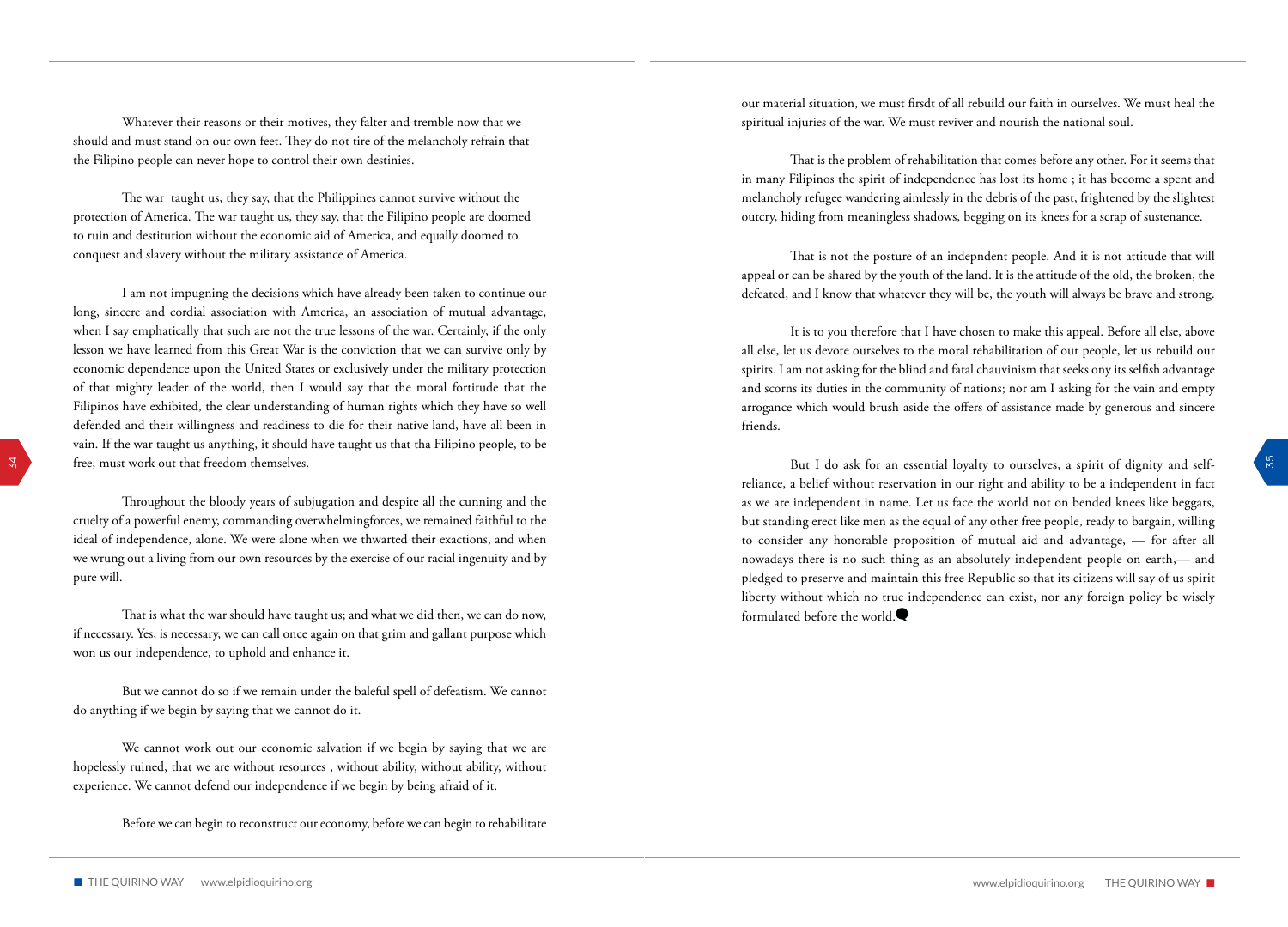#### FATHER BURGOS

A century ago there was no Filipino nation, so to speak. The human rights of all the Scattered tribes and divided regions of these islands were either deliberately ignored or misunderstood. The people were oppressed and despised in their own land, set one against the other by a sovereign intent on buttressing his dominion with the regional antagonisms of his subjects. They were taught and were almost convinced of their own racial inferiority. There was need of a genius with vision to weld the scattered people into one, in-still in them the dignity of the race and assert their equal rights in the land of their birth the man who had that vision and genius was Father Burgos. Seventy-five years ago today, he was executed because he fought for equal rights, dignity and respect for the Filipino clergy. By his unjust condemnation and execution by his frightened enemies, he succeeded in arousing the first truly national movement among our people to win equality and dignity. His death marked the birth of a new nation.

If Dr. Burgos today is known and revered as a great Filipino, it is due in a decisive measure to his own prophecies and apostleship of a free and sovereign Filipino people. In a very real sense, Dr. Burgos was one of the feathers of this Republic.

The fact that Father Burgos chose the rights of the Filipino as his battlecry has sometimes tended to obscure or minimize his achievements. But the magnitude of his task and of his triumph can be clearly understood if we consider that in his time the clergy in the Philippines was one of the most potent, if not the paramount, vehicle of political, economic and social power in the country. It was the clergy who dictated the social structure of the masses through the control of education and family relations; it was the clergy who in great part influenced the economic life of the country through a system of vast estates; it was the clergy, even more than the representatives of the King himself, who guided the political destiny of the isolated colony.

The challenge that Father Burgos hurled to this overweening power was surprisingly modest, in the light of our modern standards of achievement. He did not openly ask for independence, for democratic rights, or for social justice. In the history of our liberation struggles, his was only the first move, the demand for racial dignity and equality, the protest against racial discrimination which, in the Orient, has necessarily preceded the protest against political oppression and economic injustice.

But his challenge was the first cry of Filipino nationalism. It was the first affirmation of our people of our right to forge our own destiny. And its vigor and justice swept throughout our scattered islands from the northern hills where Father Burgos was born, to the southernmost province, and gathered all the Filipino into the nation.

The issues for which Father Burgos fought and died are largely, though not completely, won. But the cause to which he dedicated his life will never be entirely secure. Even now that it has reached the pinnacle of a free and sovereign Republic of the Philippines, it must still require our unceasing vigilance, our undivided energy, our eternal loyalty.

On the eve of the diamond anniversary of Father Burgos martyrdom, we find occasion to renew the inspiration that his life has always provided to our nationalism. With the same uncomprising conviction in the dignity of our race, the same patience and wisdom and courage, the same acute understanding of how much we can demand and achieve at one time in our history, we must continue to fight for a Filipino nation that is equal in dignity and rights of any other nation in the world.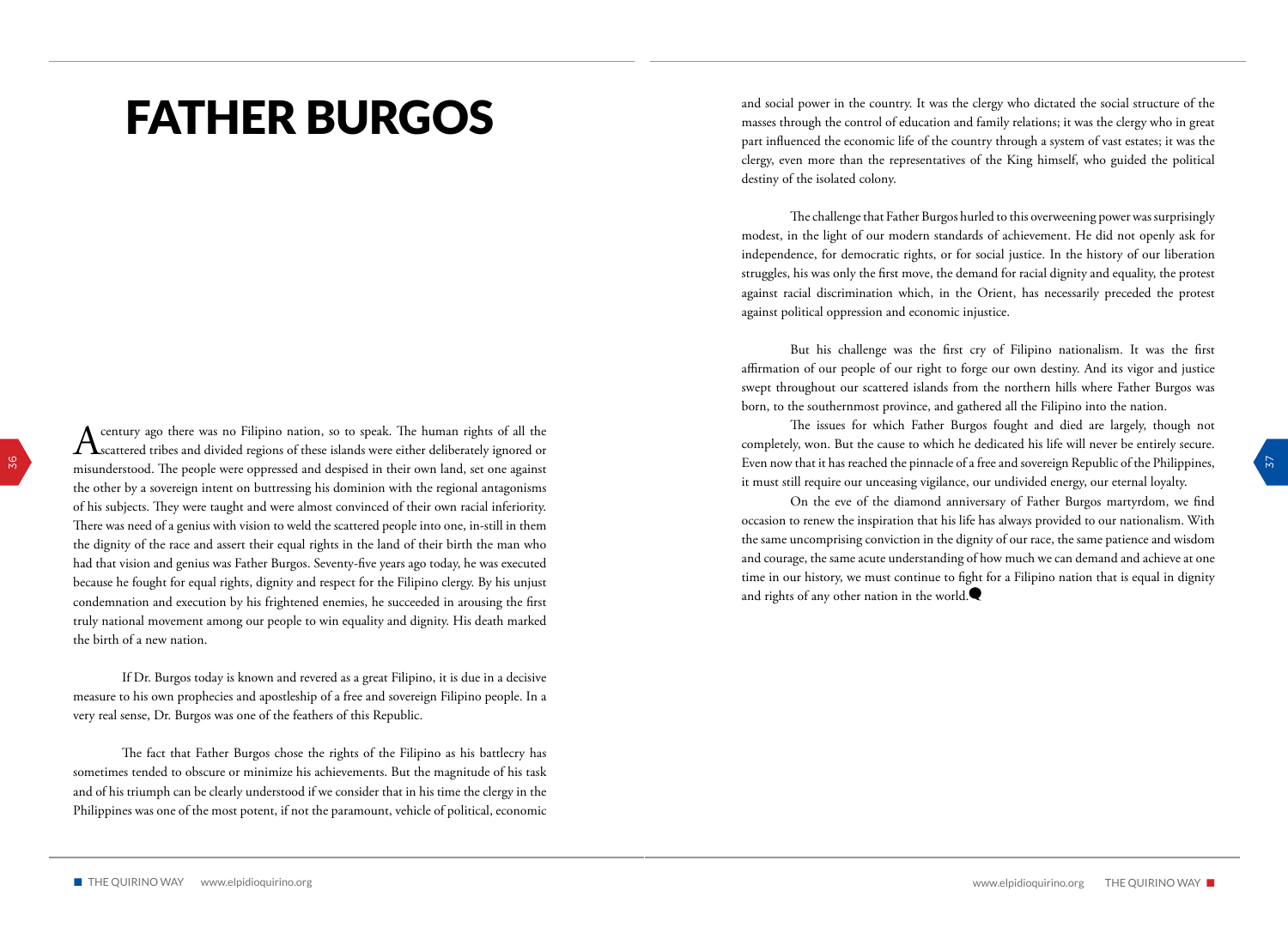### A POSITIVE FOREIGN POLICY

In your invitation you expressed a desire to hear a discussion of our foreign policy. The site of the state of the state of the state of the state of the state of the state of the state of the state of the state of the sta local press has indulged in numerous conjectures of late as to a definition of that policy and I do not doubt that you yourselves have been led to expect some sort of official statement on the subject.

I can think of no occasion more auspicious or favourable than this to dispel the speculation and satisfy the curiosities that have thus been aroused. The unique aloofness and isolation of this once beautiful city, far above the clouds of chaos and confusion that have been the natural aftermath of war, certainly lend themselves to calm thinking, free from the mutual recriminations engendered by our past political conflicts and even from boisterous pontifications about our future. From here we can look far beyond the summits of our present perplexities and philosophically contemplate the valleys of hope and ravines of suffering in our national landscape.

Considering that is a conference of businessman, I am happy that we can discuss our foreign policy in a direst, business-like and realistic common-sense manner, addressing ourselves not to the next elections, but to the next generations, and even if posterity may overhear us, we shall only be talking among ourselves, to ourselves. Talking big shall therefore be out of the question. Thus you will not expect me to dwell on what we expect to do about the Palestine problem, the Franco regime, the nascent nationalisms of Southeast Asia, the future political and economic structure of Germany, or the United States financial

assistance to Greece and Turkey.

I have had occasion in the past to state, and I repeat it now, that I have no vain illusions about our foreign policy. I have great confidence in our ability to grow and develop into a strong and self-reliant nation. I am by nature an optimist and I know the unlimited resources of our country and the great advantages that we command because of the strategic position in which God has placed our country, as a pivot of trade and commerce in the Pacific and the mainland of Asia.

A people such as ours that has had the misfortune of being the victim of successive invasions and the object of innumerable colonial experimentations, reducing this country to a scrap-heap for centuries; a people such as ours that has yet wittingly taken advantage of every opportunity to harden its spirit, to profit from whatever good was left behind by the countries that have subdued and exploited us, and thus to amalgamate and take in and grow flesh on its body politic from the apparently conflicting influences from the outside; a people such as ours cannot but be confident that in time of crisis such as we have experienced and are still experiencing, it can collect its wits and be the master of its own soul and its own destiny.

But at the same time I am also aware, as a realist, of our own limitations as a people and I am aware that, although the horizons seem to be unlimited before us, there are points beyond our rich, heights to which we cannot aspire, and power and influence that we cannot enjoy. A clear perception of our position should deter us from plunging into competition for leading influence in the councils of the world.

True, we must be spurred by high ambition. But ambition without limit or without reason is a luxury we cannot afford. A keen sense of proportion must rule our activities in our international as well as in our national affairs. Our first, foremost, and paramount objective is to promote and protect the interest of the nation. Even while we court the friendship, goodwill, and cooperation of other states in order that we may secure our rightful place in the family of nations, we cannot, we should not, we must never lose sight of the ground under our feet. We must keep our feet on it, on our native soil.

Our job, therefore, is to solve our own problems first, those problems which we can, in our time and within our capacity, solve at this stage of our national life, leaving the rest for future generations to continue where we left off, for we cannot in a generation or two aspire to build this country as it should be built.

Indeed, paradoxical as it may sound, we can best improve our external position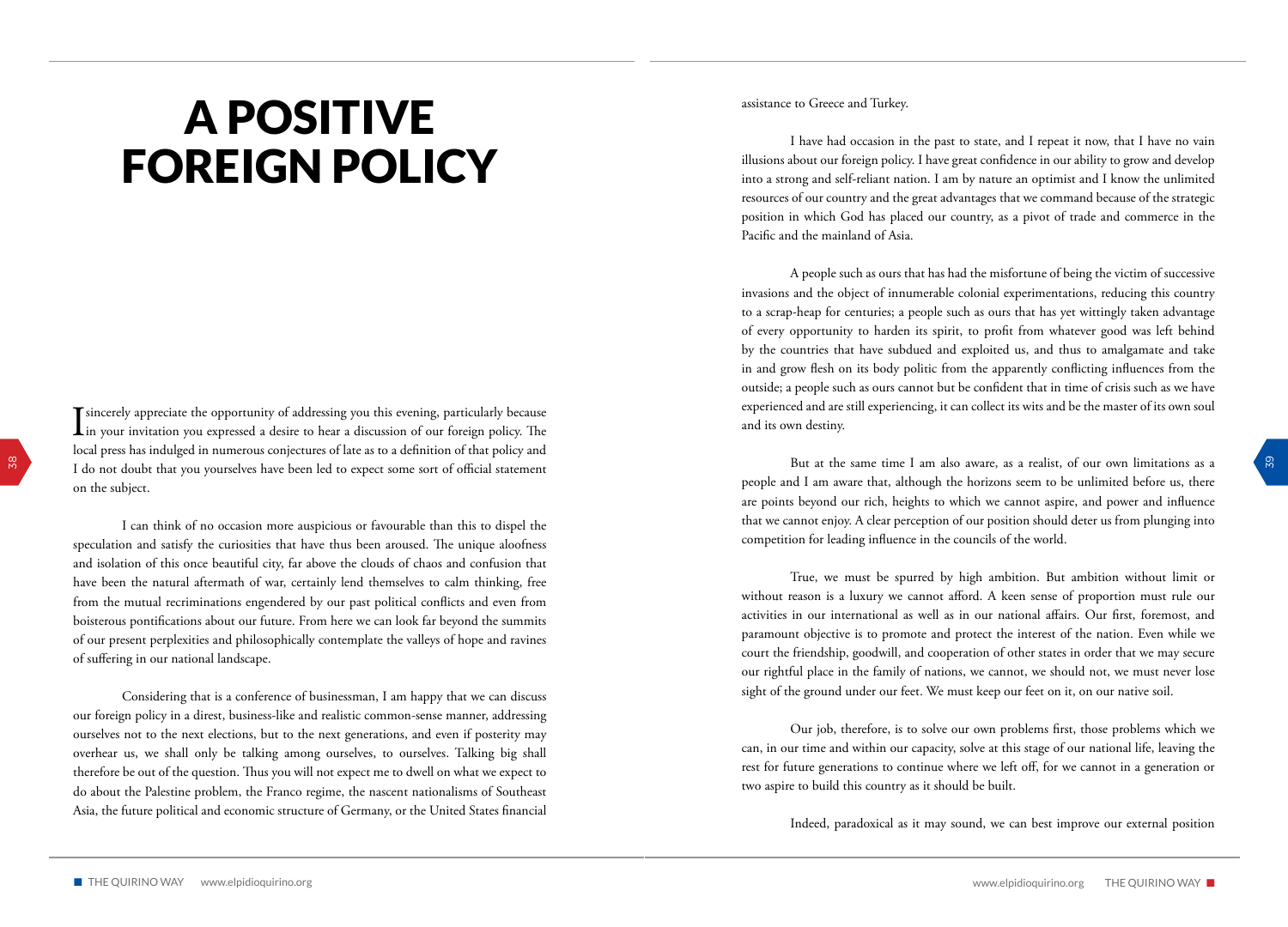by improving our internal position. Our sober, prudent, and wise foreign policy is to seek support for our national policies. But we must be more than constant suppliants for generous attention; we must make ourselves into a united, substantial, self-respecting member of the human community. We enjoy now the sympathy, the cooperation, and the assistance of great nations, particularly the richest, the strongest and the most magnanimous of them all, the United States of America, that great benefactor and liberator of the Philippines and the Filipinos. But we cannot, in dignity, and as worthy successors of the hardy, self-reliant and courageous heroes and martyrs of the nation, continue to be dependent on the sympathy and protection of any nation or group of nations for an indefinite period of time. We want to be an asset and not a mere liability in that world organization—the United Nations.

Through no fault of our own, some, even among us, have the impression that we are a beggar-nation, divided among ourselves, unable to concentrate and coordinate our own national resources and energies toward the pursuit and achievement of those aims which we want the world to help us attain. That is an impression which we must make haste to correct. As a result of our gallant and glorious record during the war, our country has won a magnificent, even a unique, reputation. We have gained the admiration, esteem, and active good-will of other freedom-loving peoples. Let us not waste that good-will; let us not bankrupt it by constantly drawing upon the sympathies our heroes have aroused. We must work, and work hard, indefatigably, with firm resolve, to shape our own future, our own salvation, our own security. We cannot for all time ride on the floating foam of universal sympathy and assistance. We must achieve a definite and rightful place in this globe, modest though it may be. We should not be constantly a clinging vine to other nations. As we take our rightful course in the international sea, we should not be merely tugged. And we should sail on even keel, avoiding the whirlwinds of shifting world conflicts.

That is the only sane and realistic foundation of our foreign policy, which should be simple and direct, positive and well within our control.

We are committed to the acceleration of the work of internal reconstruction and rehabilitation, sharing in the world progress in a cooperative and constructive spirit, and educating ourselves to a life of peace in our desire to grow and develop rapidly, for only when we are really wealthy and strong can we inspire the respectful regard of other nations. Our needs being simple and having no designs outside of our territory, we can well afford to concentrate our attention on the strengthening of our national economy which should be our immediate concern. The rehabilitation of our sugar industry, the revival of our coconut and tobacco industry, the promotion of our lumber industry, the reorganization of our mining industry, the scientific exploitation of our fish and other natural resources these require our solicitous, vigilant attention, and our foreign policy should be directed to fostering an economic diplomacy to achieve these ends.

Nothing should discourage us. True, the ruins of Baguio are the symbol and example of the devastation everywhere in our country and, with the great moral suffering still permeating our soul, with the knowledge that we are presently incapable of restoring our country at least to its pre-war condition without the assistance of friends, well-wishers and protectors, a sense of defeatism might be stimulated within us, compelling us to stoopdown and stare in despairing impotence at our miseries and misfortunes. But there is a divine feeling that urges our spirit to defy bravely adversity, poverty and suffering, an inner conviction that this nation cannot be abandoned to its fate, and that it will be a disgrace to our race to continue licking our wounds and whimpering. Lurking deep in our soul is a certain pride that calls upon us to meet the challenge of the age.

"Hitch your wagon to a star," the poet once advised us. I would rather say, "Hitch your wagon to your working animal," and to me, the best working animal is still man. Man has conquered, before this, forces that seemed unconquerable; he has suffered and survived, before this, situations that seemed insufferable; he has attained, before this, ideals that seemed unattainable. He has tamed the oceans, spanned the limitless skies, and circled and explored the innermost and outermost recesses of the earth. He has measured the farthest star and interpreted to his pleasure and advantage the obscure laws of nature governing space and light and sound. He has even solved the awesome secret of the atom, the secret that may well be the secret of life and death.

Such a type of man abounds in our midst. All he needs is guidance, means and opportunity. Let us have faith in ourselves, the Filipino people whose patriotism, prudence, courage, patience, industry, and love of freedom have survived the violence of many conquerors, the oppression of many tyrants, the cunning of many exploiters. Neither war nor defeat, neither pestilence nor massacre, neither the ravages of nature nor the scourge of human aggressors, has subdued or broken our spirit. And I want to tell you, my friends, that in our onward march, we have an excellent leader in Manuel Roxas. I conceive it to be our civic and national duty to unite behind him. As a constitutional leader, placed by unmistakeable popular will at the head of this struggling nation, he is entitled to our undivided support in his titanic effort to steer bravely the destiny of this newly born Republic. Helping him is helping ourselves, denying him our support is depriving him of the great opportunity we have placed upon his shoulders to carve out our own salvation from the ruins of the past and the uncleared jungles of the future. To be worthy of the world's help we must help ourselves, to be worthy of the world's respect we must respect ourselves, to be a worthy unit of this new One World we must join it with our own contribution of peace, prosperity, and security, to the welfare and happiness of mankind.

40

न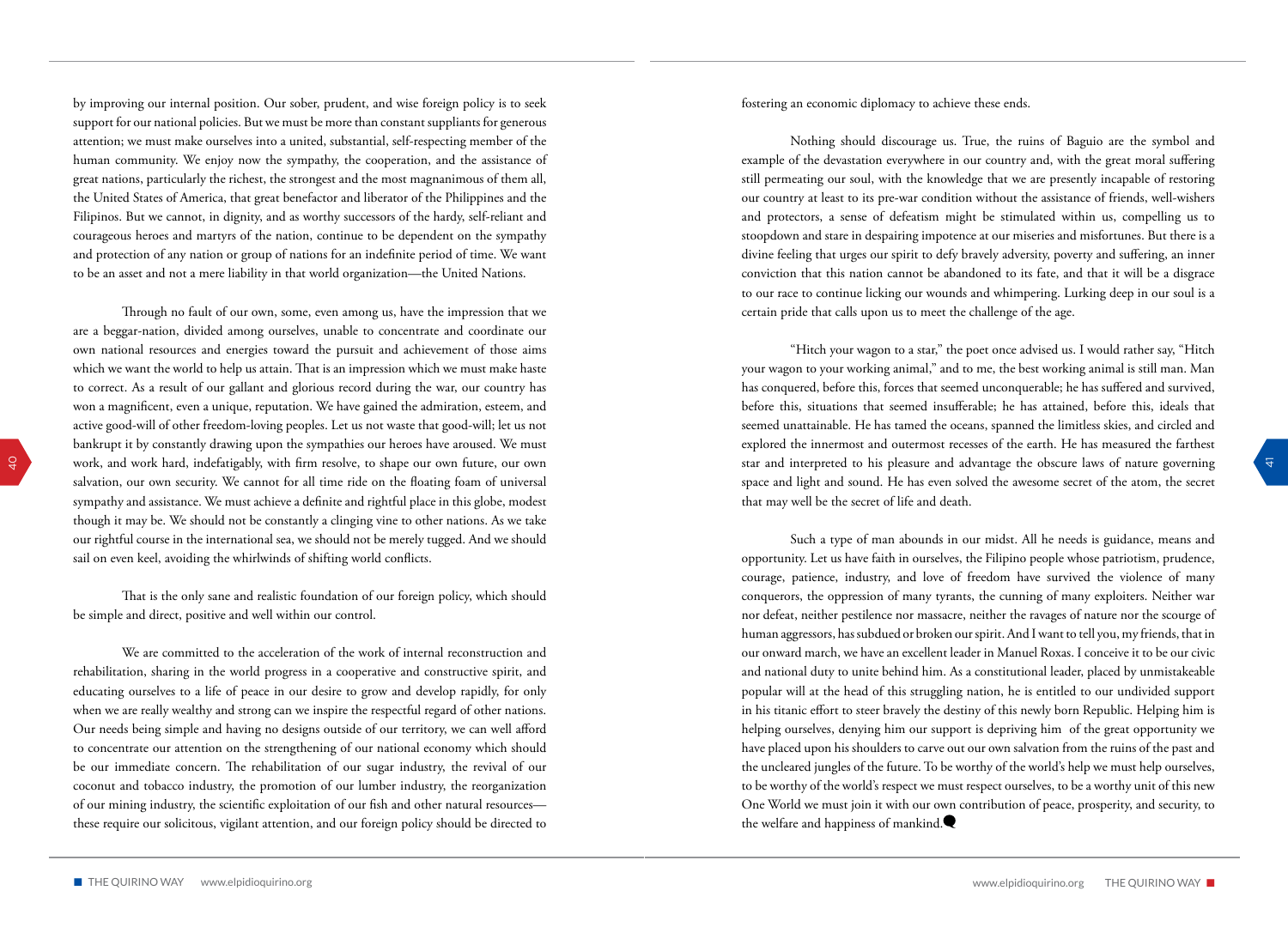#### FOR A NEW IN T ELL ECTUAL ORIENTATIC

"When the cares of life o'ertake us, mingling to return to the scenes of many a youthful day. a good number of years have passed since I was a struggling, often impecunious, student of law in this famous University. They have been years of light and darkness, of storm and sunshine, of happiness and bereavement. The intellectually invigorating atmosphere of those student days seems strangely the same this evening, although the crumbling walls and the debris that still surround us tell epic stories of a radical change. For one thing, we miss some of the eminent men who used to honor us occasionally with their presence and company and delight us with their sallies of wit and wisdom. I refer particularly to our late lamented President Rafael Palma. Both men, in their respective fashions, did so much for the advancement of this great and beloved institution of learning. To them we owe, as students and alumni, an abiding debt of gratitude.

Eighteen years ago, the faculty of the University of the Philippines conferred upon me a signal honor by making me the first alumnus of our Alma Mater to deliver the commencement address on these very grounds. Memory does not retain much of what I said then, but I remember having donned the mantle of the prophet and boldly predicted that a new type of Filipino manhood had arrived, with the sons and daughters of our University at the vanguard, and would soon assume the responsibility of guiding and shaping the destinies of this nation. The presence here this afternoon of the illustrious Chairman of the Board of Visitors, His Excellency Manuel Roxas, of the class of 1913, the first President of our new-born Republic, has not only confirmed my prediction but has also given eloquent testimony to the popular confidence in the ability and fitness of this generation, which he gallantly and wisely leads, to lay the foundation of an independent Philippines.

Today, as we enter upon an entirely new era, unprecedented in the vastness and quality of the problems with which it is confronted, may I be allowed to affirm that this generation will accomplish its epochal mission. Over our land the resplendent rays of liberty finally shine. Our flag flies unchallenged in our skies. For once we freely breathe the air of freedom. But the World War and independence4 have brought to us a complexity of problems which for many years will tax the minds and ingenuity of our foremost leaders and statesmen. We find ourselves in the midst of another world readjustment after a most bloody, brutal, and barbarous conflict, that, unfortunately for our land, directly involved us. At home and pressing us with the greatest urgency, we have the problem of how to conquer poverty. National reconstruction demands the immediate adoption of a well-planned and comprehensive scheme of nation building. Spiritual revitalization and intellectual re-orientation, which are the mainspring of all, cannot be delayed. The hour calls for a new approach, a new perspective, with a new philosophy, social and political which should envisage the material and spiritual enrichment of our people. "The blessings of independence under a regime of justice, liberty and democracy," must be established everywhere in our homeland not only in obedience to a constitutional mandate but as the compelling and indispensable basis of our happiness and internal security as a people. God willing, I am sure we will be equal to the task assigned to us.

Already, we are speeding up the program for our economic rehabilitation. No stone have we left unturned in our effort to obtain the necessary material here and abroad for the strengthening of the national economy. We are reorganizing our institutions, public and private, with a view to meeting the increasing and expanding demands of our new national life so as to render them responsive and adequate to the country's needs and potentialities. In spite of seemingly insuperable obstacles, we, as a whole, have succeeded to a great extent in preserving the moral and spiritual strength and stamina of our race, the same quality and virtue that enabled us to weather the most terrifying ordeal that adversity and human depravity at its worst could contrive and foist upon us.

From the long, dark and stormy night of our immediate past with its appalling tragedy, we have emerged as if through a screen of fire with a new life, and a new soul, saddened, weakened, and impoverished, but richer in experience, broader in outlook, and greater in tolerance and understanding. With our re-birth, we have found a respectable place among civilized and progressive nations. Outside, the world looks upon us if not with admiration, at least with sympathy. The people around us, still groaning under the yoke of oppression and foreign domination, are intensely interested in all that we do. They are intently watching us, following us. They know that we are blazing the trail of a well-learned freedom. They know that we have raised the beacon-light of liberty in the East and have hoisted at long last the flag that our revolutionaries had definitely unfurled.

4<br>4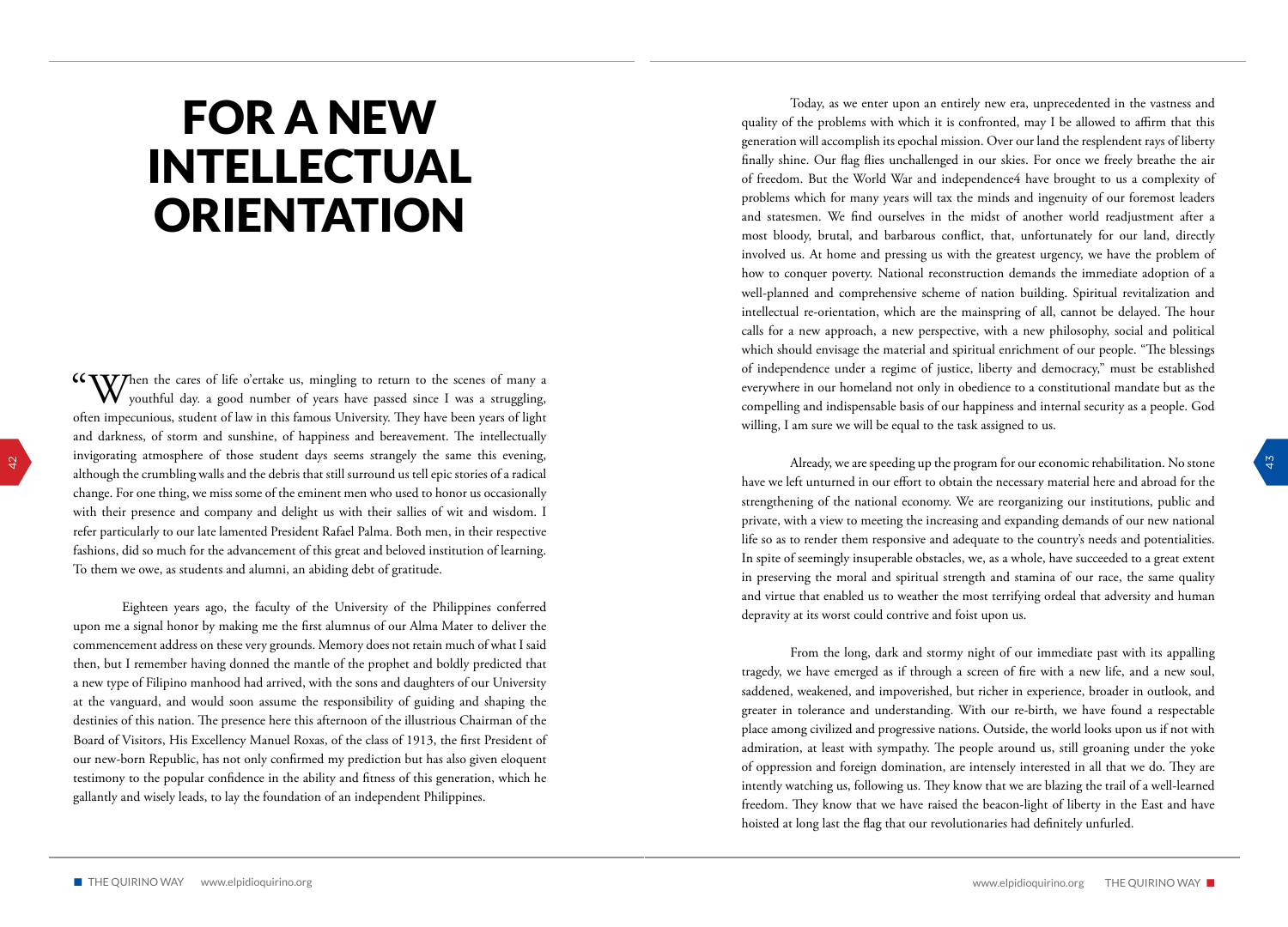In the Orient we can truthfully say that we are taking the lead in the march to progress. For her part, America, who has unselfishly weaned us as a loving mother, has lavishly poured upon us all available assistance, financial, economic, and military, in an earnest and generous endeavour to help us rise as quickly as possiblefrom our prostration. In the entire scheme of reconstruction and rehabilitation of this battered land, there is a common compulsive force, at home and in the United States, calculated to make our Republic not only a credit to the enlightened colonial policy of the American people, but also a model, a worthy and inspiring example of the democratic processes and institutions. Democracy in our hemisphere stands at the crossroads and that crossroads is the Philippines.

With breadth of view and clearness of vision and in the light of world experience, our generation has the unique privilege to adopt the blue-print of our new nation. It is our firm belief and sincere conviction that the Philippines we envisage will exceed expectations and will be more than worthy of the dream of our greatest heroes, bards, and patriots.

Not only are we making history, the history of our Republic, but are actually writing it, with the products of this University taking the lead. In that most difficult and exacting task, it is our solemn and inescapable duty to write it in the epic spirit of our race and in accordance with the highest traditions of our people. I am confident that posterity, far from blushing, will take a justifiable pride in what we, the men and women of today, have accomplished.

But to carry out the program of nation-building, it is imperative that the people have the right perspective and understand the long-range and far-reaching projects of national development. It is important and vital that we have faith in ourselves and that we all work together for the promotion and realization of our common enterprise with the proper intellectual orientation. For no plan of action however skilfully conceived, no theory of development our progress however brilliant, no scheme of readjustment however ingenious; in short, no blue-print of national existence however scientific and masterly, can properly be carried out unless the people understand and believe in it and give it their undivided and unselfish support. We must therefore devote to the common undertaking our individual and collective efforts and our coordinated national attention. Thus we shall find that not only is there strength in unity, but also power, progress, and happiness.

Some inspiration we might derive from a cursory review of our past. In the course of our country's long struggle for liberty, we passed through several stages quite distinct in character and purpose. In order to awaken national consciousness it was the supreme task of our early intellectual leaders to preach and to protest, to preach solidarity and even to defy, despite the dangers it involved, the abuses to which the Filipinos were then subjected. It

became the self-imposed duty of such leaders to rouse all the people to a realization of their human worth and dignity and to impress upon them their common destiny. Their motto was solidarity.

Philippine history records how well those leaders succeeded in discharging their extremely difficult and dangerous mission. By their martyrdom on the garrotte, Burgos, Gomez, and Zamora, set the seal of their blood on our demand for racial equality in religion and in every other sphere of human action. By their untiring and resourceful pamphleteering at home and afterward in exile on foreign lands where they made bitter sacrifices without hope of recognition or reward, Del Pilar and Lopez-Jaena and other Filipino patriots opened the eyes of every liberal and freedom-loving man is Spain and in the whole of Europe to the cause of reform in the Philippines and the rights of the Filipino People. While, standing by himself in the horizon of time, like a solitary giant, Jose Rizal seems even to this day to have gathered in himself all the genius, all the courage and gallantry, all the spirit of self-sacrifice, and all the patriotism of the Malayan race.

Theirs was the generation of the reformers, preachers and martyrs,--men who were ready to cement and sanctify with their blood, if need be, the aspirations and demands of their country. It was also the age of literary romance culminating in Rizal's Last Farewell, which with profound pathos and consummate art envisioned our Republic as the "Gem of the Orient Sea, with eyes undimmed by tears," and with a "lovely forehead high from frown and furrows and from blush entirely free." Perhaps those heroes mostly of thought would be considered today as dreamers, poets, impractical visionaries. They lived and thought and wrote under the romantic and patriotic inspiration, the inspiration of the oppressed whose home, they saw, had been ruthlessly dispossessed.

Taking impetus from the titanic labors of these unselfish leaders, events move on, carrying forward our people to the next stage in their development. That stage was the revolution against Spain. Another group of men stepped forward to shoulder the burden of leadership. These men were no longer reformers; they were revolutionaries. They were fighters. They believed in the necessity and finality of force and did not hesitate to use it.

To them, their predecessors were theorists, dreamers, and martyrs. They had to assume a different role. Where argument, where reason and justice failed, perhaps it was better to employ something more decisive. Hence they decided to resort to the arbitrament of arms, to become heroes not of thought but of action, for the sake of their oppressed Motherland. That period may properly be called the era of Bonifacio and Aguinaldo, of Luna and Gregorio del Pilar. Although armed with naught but courage and bolos, with no organization but the unity and brotherhood of the people, and with absolutely no military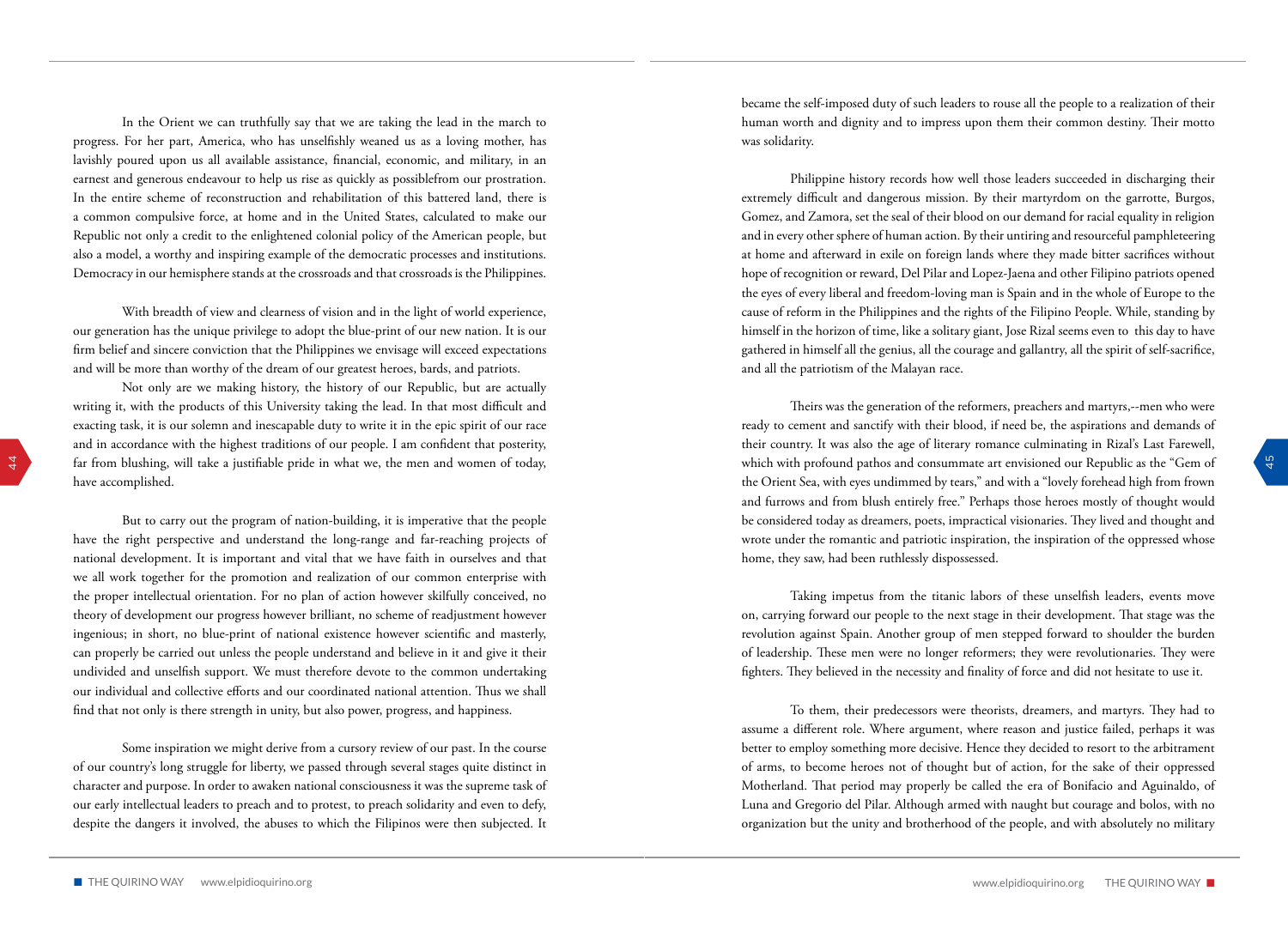training, they were able with their fury and desperation to sweep the Spanish armies from every province and corral them in a few fortified towns and cities.

Certainly, it was not their fault that in the end they were deprived of the fruits of victory they had just won. The inscrutable designs of Providence called forth from across the ocean power of the United States of America, itself at war against Spain. In the brief, uneven but mortal combat between the Americans and Filipinos, our infant Republic was crushed. But we won a moral victory. No one can now deny that that generation did its duty nobly and gloriously, with young Gegorio del Pilar emulating the famous feat at Thermopylae.

America's advent in the Philippines marked the beginning of our democratic struggle for liberty. Our young leaders, headed first by Osmeña and later by Quezon, adopted the shibboleth of "complete, immediate, and absolute independence." It dawned upon them as it had dawned upon Rizal that appeals to arms were futile. Besides, the country was confronted with a new type of conqueror, a leader who himself had fought for his freedom and upon the attainment of his independence, had boldly announced as selfevident truth that all men are created equal.

That was startlingly novel to us, accustomed as we had been to be treated as inferiors, as if we had been born with saddles on our backs and our masters with boots and spurs. It was a political philosophy that suited us and favoured our aspirations to be free. It embodied the doctrine of democracy that we had dreamed of attaining under an awakened Spain. Accordingly, our political leaders sought to win our cause no longer by violence, but by moral suasion, by employing the language and the logic of democracy – oratory, discussions, and debate.

The paladins of that age are well known to you and to me. Many still live and are with us even in this august assemblage. One of them, the late Jose Abad Santos, faced death with a tenacity of conviction and patriotic ardour that, like Rizal's, will always be a source of inspiration to us. This is the new type of Filipino manhood, educated in the Anglo-Saxon schools and reared in an environment of democracy and freedom. They originally formed the Philippine Columbian Association and their meetings they preceded to formulate the policies of the Philippine government under the dynamic, constructive, and aggressive leadership of the political genius of Baler.

No people can boast of having accomplished such an unprecedented transformation of their country as this generation of Filipinos, who, under the guidance and inspiration of Quezon, and with the valor and heroism of the younger generation who gave us a new name in Bataan, Corregidor, Leyte and elsewhere, learned to love and practice democracy with

such passionate devotion that they lived, fought, and died for it.

Today, we are reaping the fruits of the labors of our compeers. The devastation of war and the ravages of the enemy have destroyed our economic structure, the nascent industries, the thriving mines, the mills and factories, the hoarded treasure, which, generation after generation, we have accumulated as the foundations of our future security and independence. Fortunately, neither war nor the implacable enemy has taken away or could have taken away the habits of thought and the love of democracy which we as a nation had acquired.

The alert and intelligent masses of the people, who are without peer in this region of the globe, are our greatest heritage. With the swift march of time, we are entering upon this new period of our history equipped with the experience of centuries under varied ordeals and sufferings that steeled our sturdy character as a race. We must rise as a new and wiser people. The setting requires that we lay aside literary romance, revolutionary language, and democratic and political demagoguery. It demands that we use a different language and adopt a different philosophy, a language and a philosophy expressive of the potentialities of an atomic age. The occasion compels us not only to be practical, but also to be intensely realistic. We must use what for want of a better classification I shall call the language of substance.

It is high time that we did our own thinking and ceased to be more echoes of the great and near great from across the seas. It is thought that gives one individuality, dignity, and power. It is action that gives one importance, substantial name. but to make our thoughts worthy of us, it is necessary that they bear the genuine Filipino stamp, the stamp of freedom from the stultifying influence of colonialism, under which we have lived for centuries, freedom from the habits of mediocrity, inferiority, and servile mentality.

No longer can we afford to indulge in the language of borrowed rhetoric, to fritter away our energies in political agitation, bickering, or social disorder. The march of our nation has passed them by; they have been discarded by the progress of events. There may have been a time when it was proper and even necessary to raise an outcry throughout the civilized world in order to attract attention and rouse its conscience. There may have been a period in our historic progress, and it was not so long ago, when it served a useful purpose to repeat glibly the wisdom of others; when our people were still learning the philosophy and the technique of democracy, when they were still trying to catch up with the evolution of the world during their long seclusion. There may have been a justification then for collecting the experiences of others, their discoveries, their experiments, their reports, their mediations, their reflections and passing them on to the people to the extent occasionally of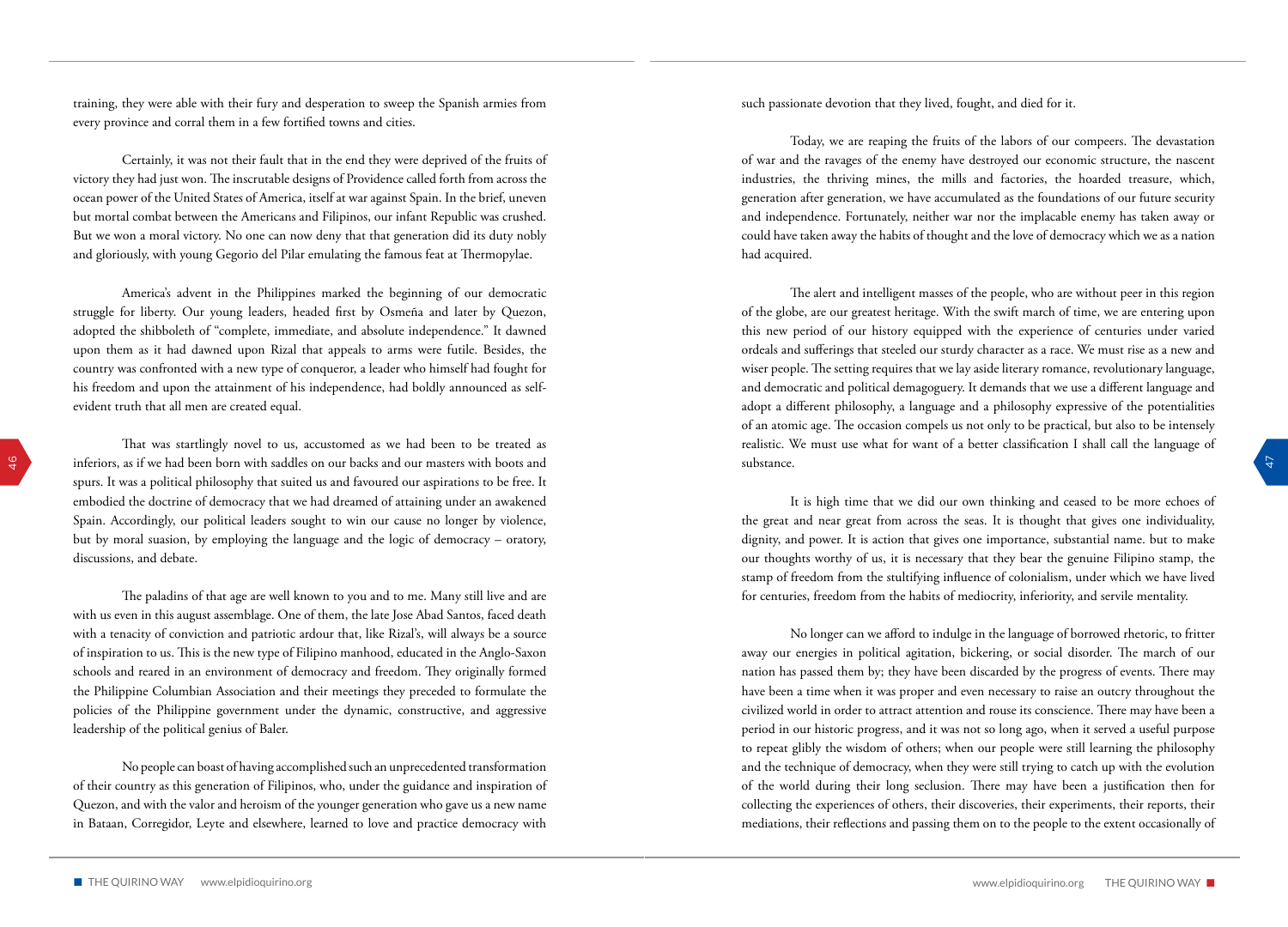making them appear as if they were the speaker's or the writer's own.

But surely that time is past. To spend our time in repetitious oratory, in bombastic braggadocio, and in boisterous pontificatiions or exaggerations, when there is so much to do, is not conducive to our lasting good. We no longer live in an age of oratory, full of sound and fury, but in an age of realism stark, hard, and exacting. It would be impossible to compute the national energy wasted in delivering and listening to these flights of rhetoric, heavily laden with verbiage. The mind of our youth should be disabused. We should not encourage any further the cult of superficiality and give premium to the spectacular. Let us give due credit to those who have contributed one new thought in the uplift of our race, one new stone in the construction of our new edifice, one step farther in the progress and advancement of our country, one manly stand in the defense and preservation of our rights as a people. One act of honest endeavour, no matter how modest, which tends to uphold the good name of our new nation in this moment of confusion, of envy, of hate, of discrimination that unfortunately pervades the atmosphere already surcharged with ills and sufferings.

What is most disturbing is that so much importance is actually attached to these vain and empty effusions. The real assignment of this generation is constructive thinking and action.

In appealing to you for your share of the duties of the present and to stand in the vanguard of the future, I plead with you, members of the graduating classes to concentrate your energies, your talents, and your youthful enthusiasm on activities

people, our distinct way of life, our habits of thought, our idiosyncrasies, and a philosophy that should embody our own experiences and views on the world around that are positive, constructive, actual. We need today a literature of our own accomplishments, a literature that should vividly reflect the real sentiments of our us. It is my hope that when you have these halls you will act and construct, silently if need be, but more concerned with results than with promises and more eager for performance than for praise.

#### I wish to leave you two thoughts.

Let us not debase the moral currency by making money or wealth the ultimate measure of constructive success. Honesty is still the best policy. No man and no nation has attained greatness on the strength of money alone. Let us not be misled by stories of easy riches, by visions of ill-gotten gains; they never last and even when they do, they come at too high a price, the price of your good name and your self-respect. For the country, the price is even higher; dishonesty and greed will bring not only moral but even material ruin to our young Republic, for there can be no true and lasting progress, no positive and constructive action, when vice corrupts virtue and crime pays more than honest work.

Let us aim at contributing to the welfare of the entire people and the development of the whole country as much as at personal advancement. It is natural for every man to think first of himself, but though charity begins at home, it should never end there. I believe the war has taught us that no man should think of and for himself alone. We do not live alone; we are inseparably linked together in fate and fortune with every one of our countrymen and indeed with every one of our fellowmen. That is the basic philosophy of this country ever since Burgos and Rizal discovered for us a common national soul.

I have reason to believe that you will prove equal to the exigencies and expectations of this generation. A challenging and demanding present awaits you tomorrow, today. Meet that challenge with confidence and patriotism. The danger to this generation is not that others may steal or violate our rights, but that we may not exercise them ourselves. There is more danger that we may not know or may not be willing to develop and exploit our natural resources than that others may rob us of them. If we are in danger, it is the danger of inaction. Go forth then and act, act like men, to the end that in the national equation you will have contributed a positive individual value. In the division of national labor, some will have to go to the farthestcorner of this country, open up its riches, help build the factories, the mills, the turbines, and the dams, and prepare the harvest which shall sustain this generation in its historic task of constructing a safe, secure and prosperous habitation worthy of free men. But no matter where you go, no matter what you do, in the silent cluster or in the open field, in or outside the Government, always hold foremost, my friends, your honor and the honor of your country.

 $\frac{1}{9}$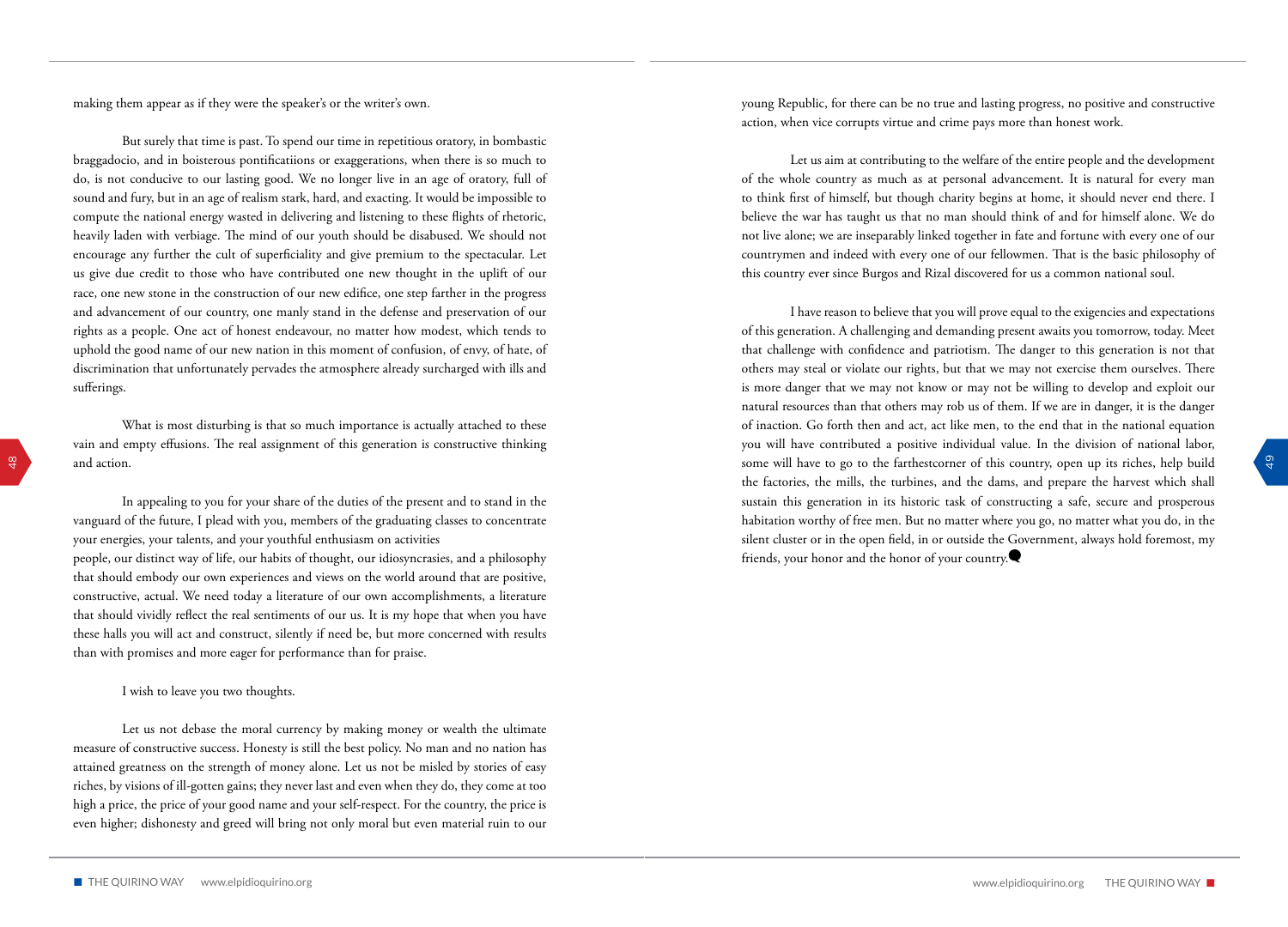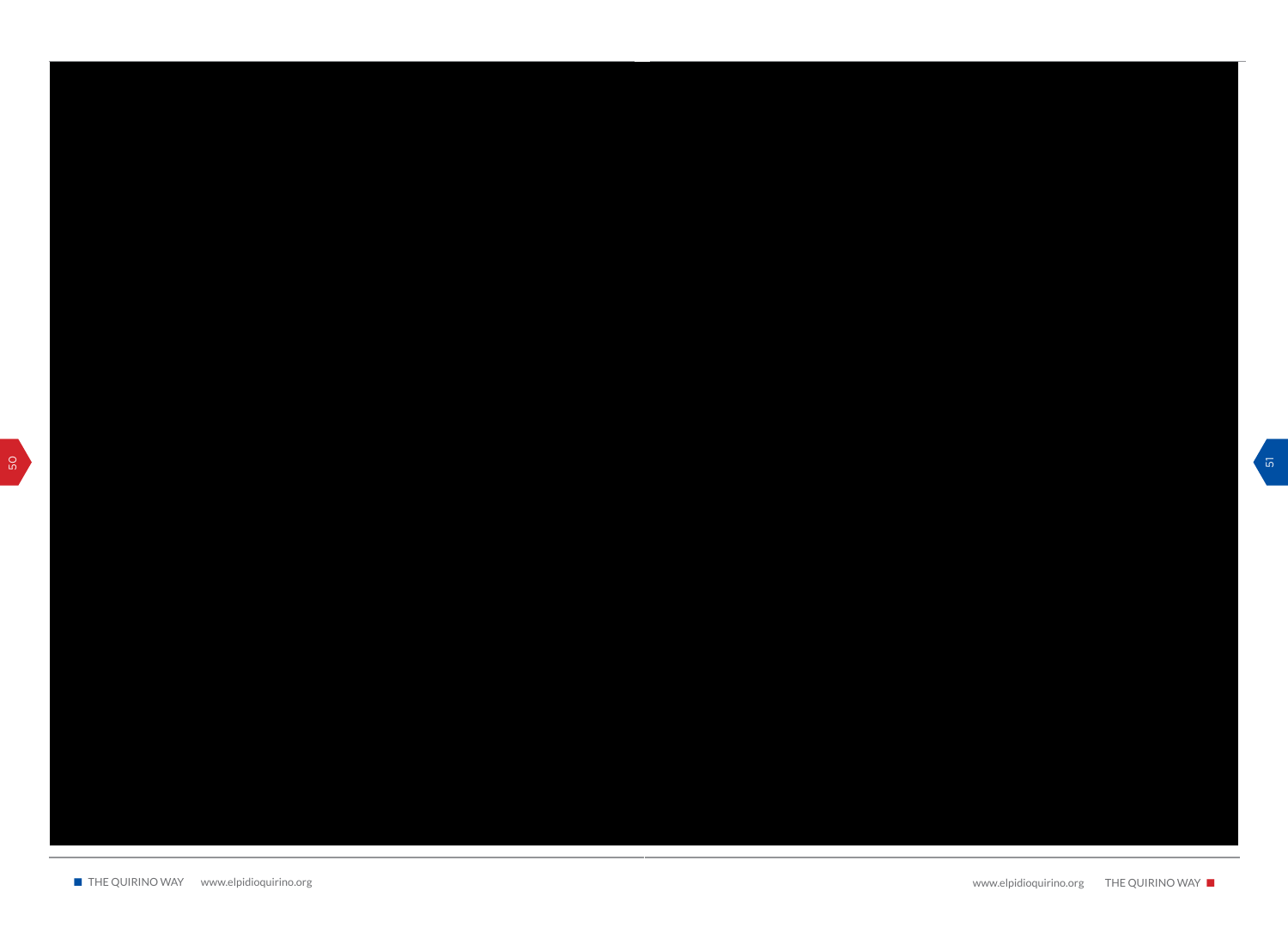subjugate them, they never entertained any lasting hatred against anyone because in the end their patience and endurance invariably won for them new strength, new courage and even new friends.

With an abiding source of inspiration such as this, the Filipinos are trying to establish the foundations of their Republic. But what would have been the material groundwork of this endeavour unfortunately was blasted away in the last war. The joint effort of the United States and the Philippines to build an enduring economic structure for an independent and democratic government in the Far East, a joint work of fortyeight years, is well-nigh obliterated. The work must be done all over again, if the newly established Republic is to become not a mere shell but the symbol of a vigorous state capable of maintaining its position among the nations of the world.

What this work means will perhaps be better understood if we make a brief recapitulation of the present devastation of Philippine economy. The total value of damages and losses in the Philippines resulting from the last world war, as of November 5, 1946, is estimated by American and Filipino experts at approximately six billion dollars.

The casualty loss, evaluated in terms of economic wealth is estimated at 74.5 per cent of the total damages.

The next item is damage to real estate improvements amounting to 5 per cent of the total value and consisting of government edifices, buildings for industrial, commercial and financial purposes, and private residential houses. The estimated pre-war value of this item is \$1,351,000,000. The damages actually sustained are \$1,104,000,000, or 80 per cent of the total losses.

Japanese military notes, which were issued and circulated by the Japanese military government in payment for goods and services, rank third, representing 4.9 per cent of the total losses.

The fourth item in the list of war damages and losses, described as industrial, commercial, financial, and public utility properties and mining, excluding buildings, represents 4.8 per cent of the total value. Our pre-war shipping which was valued at \$75,000,000 sustained a loss of \$70,000,000, thus 95 per cent of the whole has been destroyed. Damaged to agriculture amounted to \$145,585,395.

The fifth item is made up of personal and household effects, representing 3.8 per cent of the total losses. Then follow agricultural products and implements, public works,

government office furniture and fixtures, properties of government corporations, and libraries, in the order named.

[52]

These figures describe the material loss of the Philippines. The destruction of capital equipment and pre-war industries and transportation facilities, and the shortage if not absence of capital to buy new machineries and equipment to replace them, are the principal deterrent factors in the immediate rehabilitation of Philippine economy.

Production, by this very reason, is at an extremely low level. The domestic and foreign trade of the country, which before the war was dependent upon the export crops, has greatly shrunk. The disruption of our transportation, communication, and port facilities is also contributing to the slow revival of business. While crops may be raised in many localities, they cannot be moved out on account of the high cost of transportation. The problem of distribution is accordingly acute.

With livestock, particularly work animals, depleted, many farms remain uncultivated. The sugar industry, depending largely on sugar mills, is slow in reviving because sugar centrals destroyed have not as yet been replaced. Mining is in the same predicament. The production of gold which came second to sugar in value of our exports before the war has not started due to lack of mining equipment and adequate capital.

Other industries, such as the lumber, cigar, furniture, and some household industries have not recovered their pre-war footing in Philippine economy.

Before the war, our pleadings with the Government of the United States were somewhat in the nature of demands for increased quotas in our shipments of sugar, Manila cigars, cordage and coconut oil to the American market, as Philippines economy had an excess of these commodities. Today, what a paradox! Our pleas are for a greater allocation of rice and sugar for consumption in the Philippines.

Again, before the war, we not only had balanced our yearly budgets, but succeeded in reducing our public indebtedness year after year. Our budget, like that of the United States, was an elaborate statement of income and expenditures. In fact, our statement of expected revenues was more impressive than the statement of expenditures.

Now, for the first time in our political experience our finances are strained, and we must explore all potential sources. There are many ways of borrowing money which are open to an independent government with undeveloped wealth and credit and with a good record of past performances

#### [53]

For the first time also in our national existence, we have come to realize that it is neither a disgrace nor a confession of national weakness to borrow when borrowing is justified by one's needs and ability to meet obligations.

The rehabilitation of our major industries at an early date must be accomplished. Our sugar industry, because of world shortage of sugar, has top priority. The procurement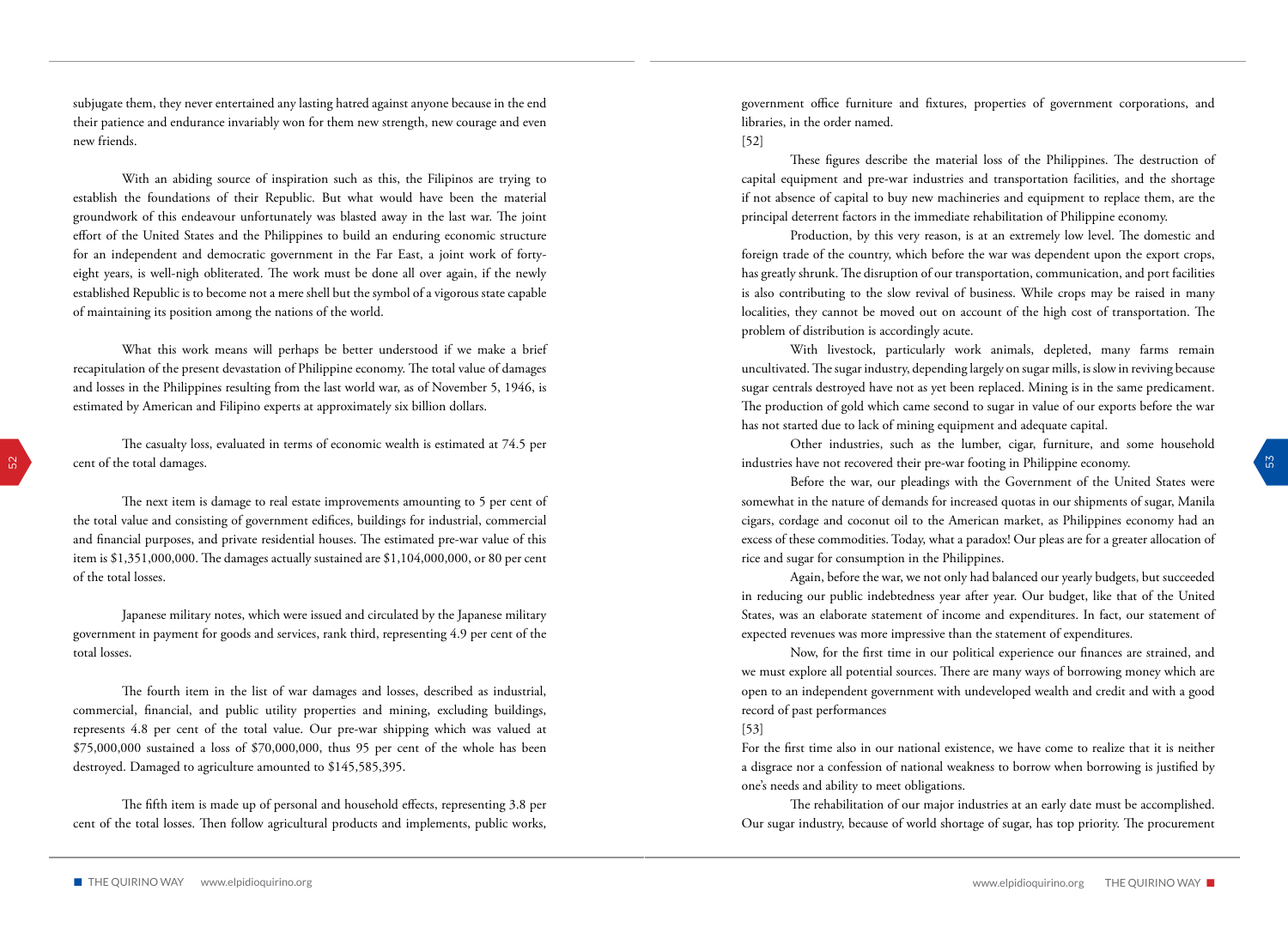of a better variety of sugar seedlings, the restoration of transportation facilities, and the reconstruction of the mills—these are urgently needed to rehabilitate the sugar industry. Our gold mines, the source of an annual national income of over \$40,000,000 before the war, must also receive immediate attention. The Philippine government is definitely committed to a long-range program of rebuilding our economic structure on the pre-war basis, and the groundwork for this undertaking has been laid. This program may not be as complete as the situation demands. But we have started it and we mean to press toward a speedy and successful end.

The people and government of the United States have been generously extended the initial help. The war damages voted by the United States Congress amounting to \$400,000,000 will be paid in the course of four or five years to citizens of the Philippines and of the United States who suffered property losses. In addition, the Philippine Government will receive approximately \$120,000,000 for the reconstruction of roads and highways and the replacement of public buildings completely destroyed during the war. Likewise, American war surplus materials, some of which are usable for agricultural and industrial purposes, have been turned over to the Philippine government.

Because the Philippine government does not derive at present any revenue of consequence from taxation as a result of the impoverished condition of the Island's major industries, we have obtained a loan of \$75,000,000 from the United States to meet budgetary requirements of the national government this year.

The preferential trade agreement between the United States and the Philippines, which will continue for 28 years from 1946, is, in the considered opinion of experts on Philippine affairs, the most important single factor in our rehabilitation program.

Upon the initiative of President Roxas, there has recently been created the Philippine Rehabilitation Finance Corporation, capitalized at \$150,000,000 so as to provide government agencies and private individuals with the necessary means with which to rebuild our homes or to finance or rehabilitate our ruined industries. [54]

But when all these are said and done, there yet remains a wide gap toward the complete restoration of the Philippine economy. Considered against the overall background of real Philippine reconstruction and rehabilitation, these measure, I might say, are largely of a remedial nature. In recent plebiscite held to amend the Constitution of the Philippines, the Filipino people voted to extend the same rights to American citizens as those enjoyed by them in the development of their natural resources and the operation of public utilities for a period of 28 years. They have done this fully realizing that the initial measures already undertaken, alone cannot cope with the vast reconstruction program without the active participation of private capital and technical experience.

Let it not be understood that the Philippine is inspired only by self-interest. Much as she desires to have her economy re-established and to see it working normally at this

critical period, when nations are starving and suffering for lack of food and shelter, she knows that with the immediate rehabilitation of her industries, principally agriculture, lumber and mining, she can be of great help to a needy world. For example, because her coconut industry miraculously escaped war destruction, she was able soon after the close of the war to export large quantities of copra which partly supplied the world's acute needs for fats and oils. In a similar measure, she was able to provide the world with abaca and rope which had become critical material during the three years in which the Philippines was under enemy occupation. Likewise, the early revival of the Philippine sugar industry can partly satisfy the present world shortage of this commodity, and the same thing can be said of the export of lumber, which industry is only awaiting the replacement of destroyed mills to resume the sale of its products abroad, particularly the Philippine mahogany, which today is in great demand everywhere.

Not for a billion dollars or any amount of money in the world would we Filipinos barter our birthright. In granting equal rights to American citizen in the development of our resources and public utilities, we are fully certain that the Philippines can absorb any amount of American capital and still be able to reward it adequately because our resources are tremendously rich. And in making such a particular offer to the citizens of the United States, our decision is not merely guided by our desire to enlist American financial assistance and technical guidance but by the conviction that we can offer, too, through this means, the best returns that American capital and technical knowledge can have everywhere in the world under the present circumstances. Where in the world today can Americans trade freely without being afraid of run-away inflation and bloc currencies? Our Philippine peso is tied by law to the American dollar at the ratio of two to one.

Under the military base agreement recently approved by the governments of the United States and the Philippines, the United States shown its determination to provide both countries with mutual protection. The Philippines, too, on her own part, has assured the people of the United States of her willingness to share with them not only the use of her territory but of her manpower to help preserve the peace of the world and extend her aid to the United States whenever it is needed for the protection of her interests in the Far East. Under the provisions of this agreement, these bases have also been made available to the United Nations. Security is thus insured under this joint guaranty not only for the safety of American life but also of American investment.

The two pacts, the trade agreement and the base agreement, providing for the economic and military security of the two countries, have brought them into closer relationship of mutual trust than was the case, I dare say, before the grant of Philippine independence.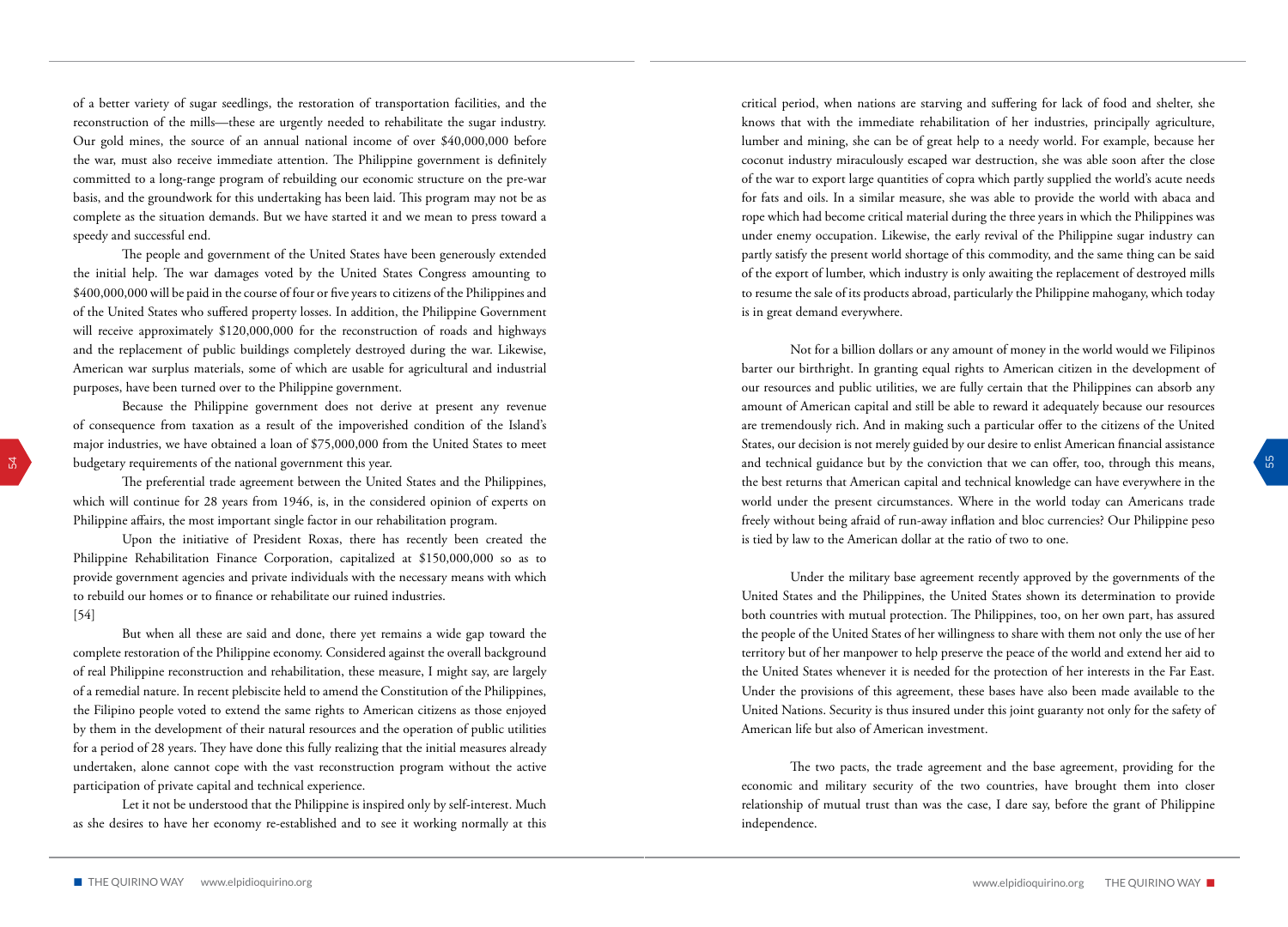To us Filipinos no factor can better strengthen the links that presently exist between the United States and the Philippines than the readiness with which the people of the United States will come to participate in the rebuilding of our industries and economic life in their critical state. After all, our present deplorable situation as a result of the great war is not completely of our own making. At this juncture, may I recall also the great sacrifices of our people who fought and survived the war—the veterans and the widows and their families—whose sufferings have not yet ended and who expect but justice and generous assistance from this great government of the United States. We ask American help not in terms of charity, but in terms of mutual benefit. We want to be in a position, morally and materially, to discharge all our obligations to the United States and to share with the American people the benefits to be derived from sound and legitimate enterprise pursued in the spirit of partnership. We certainly need you, and we feel that you need us, too, in many ways. The strength of America today is the guaranty of our security, and a reinvigorated Philippines, drawing inspiration from your democratic teachings and ideals will add to your power. Whatever investment you make in the Philippines material od spiritual, will be an invaluable asset in America's leadership of the world.

### WE ARE READY FOR THE FUTURE

In a little more than two months, or on July 4th, the same day that marks the 173rd<br>anniversary of your glorious Declaration of Independence, the Republic of the Philippines n a little more than two months, or on July 4th, the same day that marks the 173rd will complete its first year of existence. The scene of a prolonged enemy occupation and a brief but terrific war of liberation, waged from the outside by powerful returning American forces and from within by a determined and wide-spread guerrilla movement, the Philippines was a veritable wreck on the day of her liberation. Literally speaking, she arose as a Republic almost from the ruins and ashes left by the Greater East Asia War. Our progress, in the face of that devastation, has been gradual in the past year, but we are no less determined to face the responsibilities that confront us and our Republic.

Our task of reconstruction and rehabilitation, to achieve which will tax our every resource and ingenuity for years, is truly tremendous. It will require an enormous amount of labor and capital to carry through. With generous concern, the government of the United States is presently extending to us considerable assistance. Meantime, we are also trying to marshal our own brain and brawn to meet our supreme test.

What is perhaps not so well known outside the Philippines is the full extent of damage inflicted by the enemy. The total war damages in the Philippines, as estimated by American and Filipino experts, amount approximately to six billion dollars, a tremendous sum for so small a country.

It is estimated besides that the rehabilitation of the principal crops alone, such as copra, tobacco, abaca, sugar, and rice, will require the immediate investment of 200 million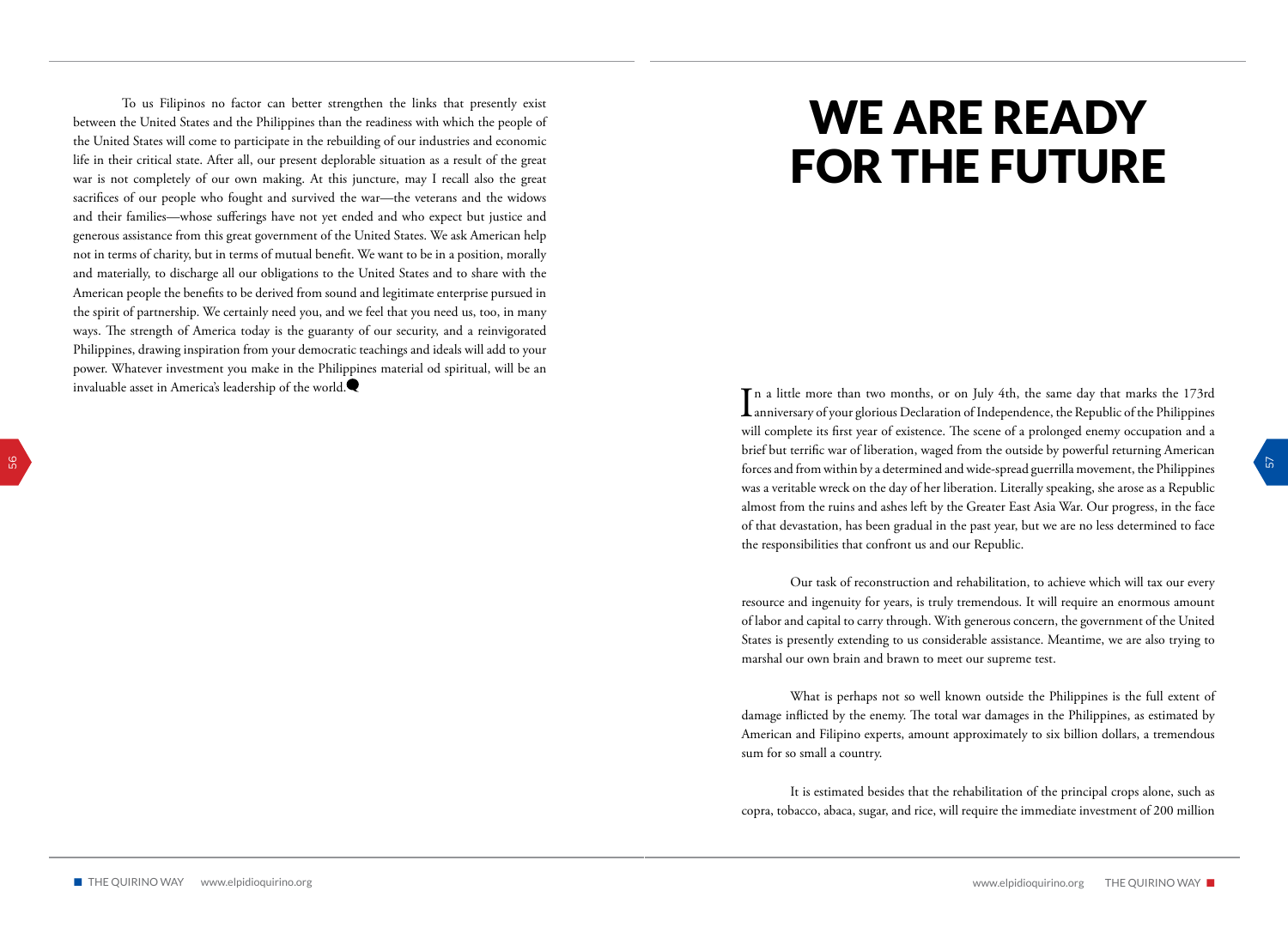dollars. For the development and improvement of major agricultural industries, including the construction of new irrigation systems, an additional investment of \$900,000,000 will be necessary. For the industrialization of local raw materials, about \$150,000,000 will be needed.

Partially to compensate us for the tremendous loss of property and equipment, the Congress of the United States has voted the sum of \$400,000,000 in damage payments to private individuals and organizations. In addition, \$120,000,000 has also been voted for the reconstruction of destroyed bridges, highways and public buildings. War surplus materials at a book value of over \$600,000,000 but transferred at the rate of twenty-one cents to the dollar have also been turned over to the Philippine Government to cover other claims. Huge as these sums are, they comprise only a fraction of the total estimated war damages. Capital outlay for the reconstruction of the destroyed industries besides will still have to be found.

But potential resources are available everywhere in our land. Properly developed and exploited, they will promptly bring about steady recovery from war devastation. Rich and fertile lands we have in plenty. Forest resources are unexcelled. Our mines are rich not only in gold but in iron, chromium, silver, copper and manganese. Our rivers can be harnessed for electric power. Our seas are rich fishing grounds, and our climate is suitable for yearly round of labor and cultivation. Our population has increased by arithmetical progression from a little over 6 million in 1898, at the start of the American regime, to 18 million people upon the grant of our independence last year. While we suffered the loss of more than a million people during the war, our population grew within this period from 16 to 18 million despite the enormous toll of lives.

The strategic position of the Philippines with respect to commerce and transportation in the Orient is unique. Located as she is at the very crossroads of the South and North Pacific along the most populous coast of the great mainland of Asia and the first stopover in the Far East from the East Pacific, she commands all the international waterways and airways in this part of the world. Such a position backed up by our tremendous wealth of natural resources and coupled with a population of hard-working, peaceful and industrious people – politically trained besides in democratic ideals and principles – makes the Philippines certainly the best field for business investment in the world today. With the establishment of our Republic, we have well demonstrated our capacity for political development. Given time and the same opportunity to exploit our resources, we can prove, and will prove, our land to be a great asset to the economic world.

As a people we have many reasons to be discouraged in view of the extensive and terrific devastation that our country has sustained. While the enemy has capitulated, peace is not truly restored anywhere in the world and dangers lurk everywhere. Truly, amid such dismal surroundings a heroic effort was required to restore our government and to establish the Republic. Without American assistance, we know, success would not have been possible.

But, dark as the prospect was and would seem to be even now, we are today wholly optimistic. Our optimism is based firmly on fact – not only on our customary faith in ourselves to face successfully any adversity, but on the wealth of our natural resources and their limitless possibilities for varied development. The opportunity for development is there. Our pre-war performance proves it. Before 1941, we supplied the world with onethird of its demand for copra; we supplied and still supply almost all the world's abaca; were second only to the State of California in gold production under the American flag; were next only to Cuba in export of sugar to the United States; and Philippine mahogany found its way to every port of the world. Besides gold, we have enormous deposits of iron, chromium and manganese; our coal and mineral oil wealth is yet to be explored. As an importer on the other hand of manufactured goods, we ranked and still rank very high as a market for American goods, despite the fact that we were merely 16 million people and essentially an agricultural country. Our total value of agricultural and mineral exports was such that never once under the American occupation were our imports in excess of our exports.

Today, with raw materials and food products needed world-wide, a great incentive is offered to our industries. During the whole period of war, the outside world almost exhausted its efforts and resources to meet the requirements of mass production. Shortages were covered by synthetic materials or manufactures at high costs. All the nations at war, with the possible exception of the United States, had to scratch bottom to continue in the fight. On the other hand, the fortunes of war placed us immediately within the Japanese blockade. We suffered internally for lack of manufactured goods which we normally imported from abroad. The enemy besides did his best to strip our country of capital investments, rolling stock, work animals, machinery and equipment, thus rendering us economically impotent to produce even for our own needs. While we suffered severely, our reverses proved in one way a blessing in disguise.

Thus, for four years during which our productive economy was paralyzed—and our trade with the outside world cut off, our industries destroyed and neglected – most of our natural resources were fortunately conserved. During these four years we did not cut our lumber, we did not strip our abaca, we did not gather coconuts, and we did not work our mines. For the same period, most of our agricultural lands lay fallow and our soil accordingly enriched. We have, therefore, the singular advantage over almost all the rest of the world of forced conservation of our natural resources.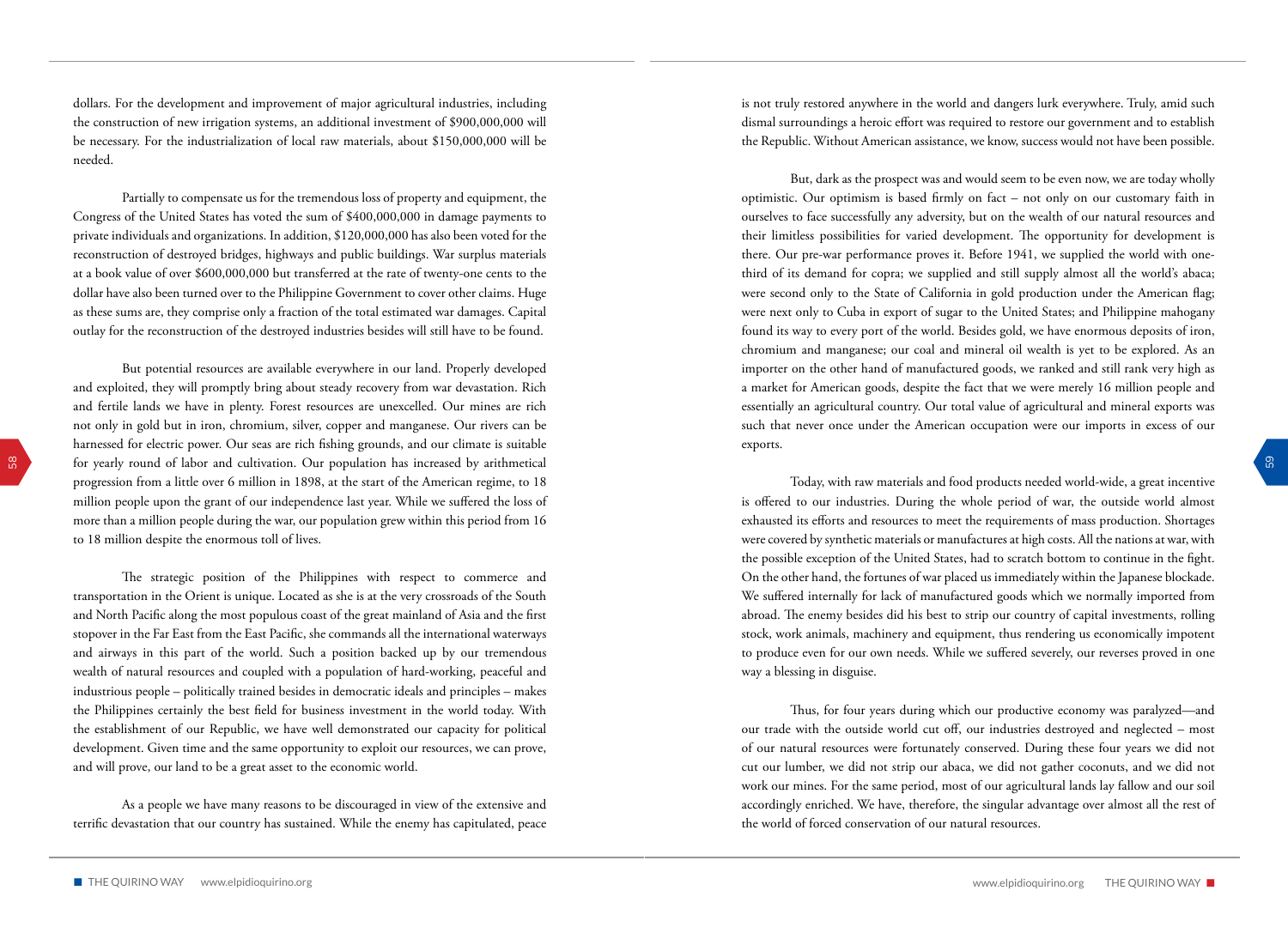That conserved wealth, so attractively diversified to meet the current demands for critical material and food, we now offer to the world in return for our rehabilitation and reconstruction. A deep sense of gratitude has prompted the Filipinos to make a preferential offer to the people of the United States, namely, the enjoyment of equal rights with Filipino citizens in the development of natural resources and in the ownership and operation of public utilities. It is the desire of our people that American citizens take advantage of this opportunity. Americans are not only assured of equal rights in the development of Philippine resources but of continued enjoyment during a period of 28 years of preferential trade treatment for American products in our home market, in accordance with the trade agreement between our two countries.

Military security is also provided under the bases agreement recently concluded, whereby American forces get for a period of 99 years the use of strategic areas of the Philippines for the joint protection of the Philippines and the United States.

Before the war we had close commercial relations with other countries. American control of our commerce and industries during our colonial period did not prevent the maintenance of these outside relations, nor their gradual expansion. The Republic of the Philippines will continue maintaining and improving these relations. To this end we are taking positive steps toward the progressive expansion of the branches of our foreign service abroad.

We are fully aware that the early establishment of these trade relations will depend largely upon our economic ability to produce. We possess a high production potential. Assuredly, if American capital will only take advantage of the opportunities for investment, there is no doubt that our commanding geographic position in the Far East, supported by the wealth of our natural resources, can attract, nay, add to the wealth of people inhabiting the west basin of the Pacific Ocean. I dare say that just to bring to these billion people the materials and goods of which they have been deprived by the disruption and dislocation of international trade would in itself constitute a contribution to the early establishment of peace and better understanding among men.

Today, the Philippines and America are the objects of world attention. Their relationship, intended as an object lesson to mankind, must be intelligently managed. If at this period America neglects to give timely support for the reconstruction of the Philippine economic structure, such neglect may seriously impair the great lesson of democracy in action. Some of the benevolent gestures of the United States toward the Filipino people are being misinterpreted in certain sections of the world. Even India which is soon to be given independence has cast aspersions upon the real character and nature of the independence granted us by the United States. We understand very well how hasty and unfair these aspersions are. If the lesson of America's unselfish and exemplary leadership in the Philippines can be brought home to all peoples, I am sure that world opinion will rally in support of the United States' role in world affairs.

We, your people and mine, are facing together today a great test of our identical principles political and economic. Democracy and the free enterprise system are on trial before the bewildered peoples of the world. I am sure that we will survive that test. I am confident that our system is the best yet evolve by man. But we must work together, comfort one another, support each other, and cling to one another in adversity or prosperity, if we are to demonstrate the superiority of freedom over regimentation. W of the Philippines will not fail, if you, our friends, well –wishers and allies, hold up the banners and point the way. Proudly the Republic of the Philippines is ready for the future.

<u>آه</u>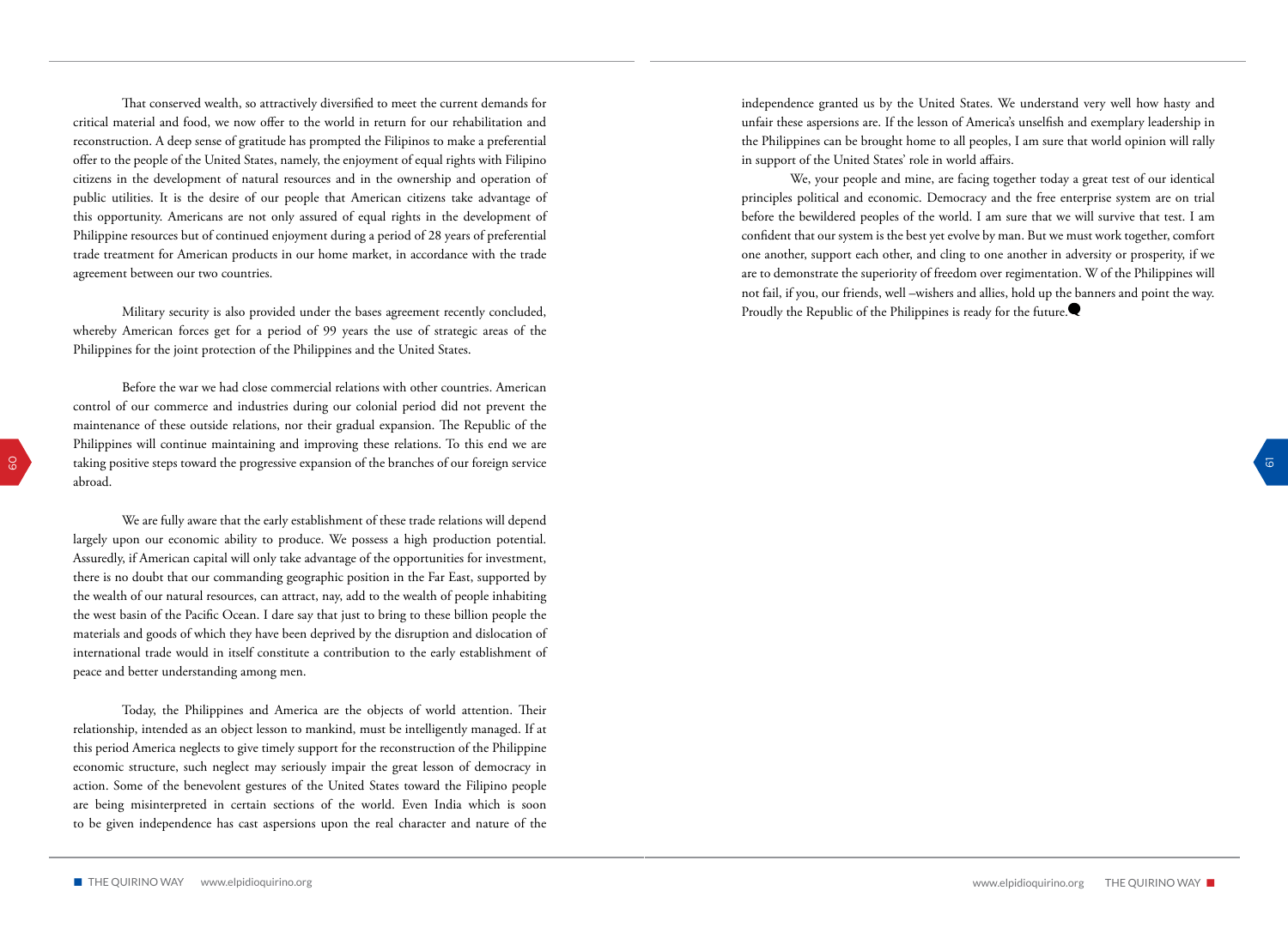# THE PHI L IPPINES' **FOREMOST** POLITICAL GENIUS

The man whose birthday you and I and the rest of the Filipino people celebrate today with mingled feelings of joy and sadness is like Jose Rizal, our national hero, but the pride and glory of our country and race. Like Rizal, death has not removed him from our midst, rather he lives idolized as a model, preceptor and guide. Through his long and patriotic service he has endeared himself to each and every one of us. In return we have reared in our heart of hearts a shrine of affection and devotion for him.

Three years after his death the world has finally come to regard Manuel L. Quezon in the perspective of time and history as the eloquent and deathless symbol of our struggle for freedom. He is the foremost political genius the Philippines has produced. Because of his genius we are, in a large sense the children of that eminent son of Baler. We are his heirs and beneficiaries, political as well as ideological. From him we have inherited in a great measure the independence, whose blessings we, the Filipino people, now enjoy.

A man of vision, inspired and animated during his whole fruitful life by the best and highest interest of his country, he labored in is lifetime by example and high concept of duty and ideals to train the youth who will assume after him the responsibilities of the patriotic leadership. So, largely through these endeavours coupled with the sterling qualities and capabilities of the man himself, we have today as the head of our State, His Excellency, President Manuel Roxas, who has graciously honoured us with his presence here.

President Quezon has grown in stature with the flight of time. That, to my mind, is the real test of greatness. Today, in the estimation of the public, he is a far greater man

than when he died three years ago thousand of miles from the land he loved, in the presence of his family and in the arms of immorality. Even those who criticized and attacked him became his ardent admirers. They found in him a brave and noble opponent, a forgiving foe. On the other hand, we who honoured and respected him in life love and admire him without the dross of passion death. We have carved for him in grateful memory a niche which will stand so long as our people last. For their part the great mass of the people whom he served know that regardless of occasional ungenerous depreciations, he always placed their interest and those of his country over and above everything else.

"The evil that men do lives after them, the good is oft interred with their bones," a great poet once said. But the good that Quezon did for his people survives. Quezon's handiwork lives today as the shining monument of his life.

In his posthumous book, The Good Fight, in which the fighting Quezon that we knew lives again, he says: "I have heard or read that in politics one cannot be too frank without being sooner or later politically ruined. I have never been defeated in any of the innumerable battles I have gone through. People, I think, are more indulgent with the weaknesses and mistakes of public men if they avow them candidly. It may sound presumptuous, but it is a fact, nevertheless, that few men in public life have held the confidence of their constituents as continuously and as long as I have. Since 1905 I have been holding elective public office, without interruption and always in the ascendant, although my opponents have accused me of every crime of commission and omission."

But who remembers now or who cares to remember those crimes of omission and commission with which his rivals in politics had generously charged him? All that we remember is that he loved his people, that unceasingly he toiled for them even when a consuming illness had laid him prostrate, too weak to move but never weak to fight, and that he died championing their cause and the cause of freedom for all. His undivided affection for and unflinching devotion to his people is such that at one time when we thought he was going to die, he penned with his conscience as his witness what he then believed would be his last will and last message to his countrymen.

"I have served you, land that I love," he wrote moments before undergoing the ordeal of a serious operation in the same exalted mood as when Rizal penned his last message to the Filipino people on the eve of his tragic death, "I have loved and served you to the full extent of my capacity . . . I will never forget till the last beat of my heart your kindness to me. I regret that I cannot be with you in the fortunate hour when you will be wholly free. But you are almost there and only a short way to go."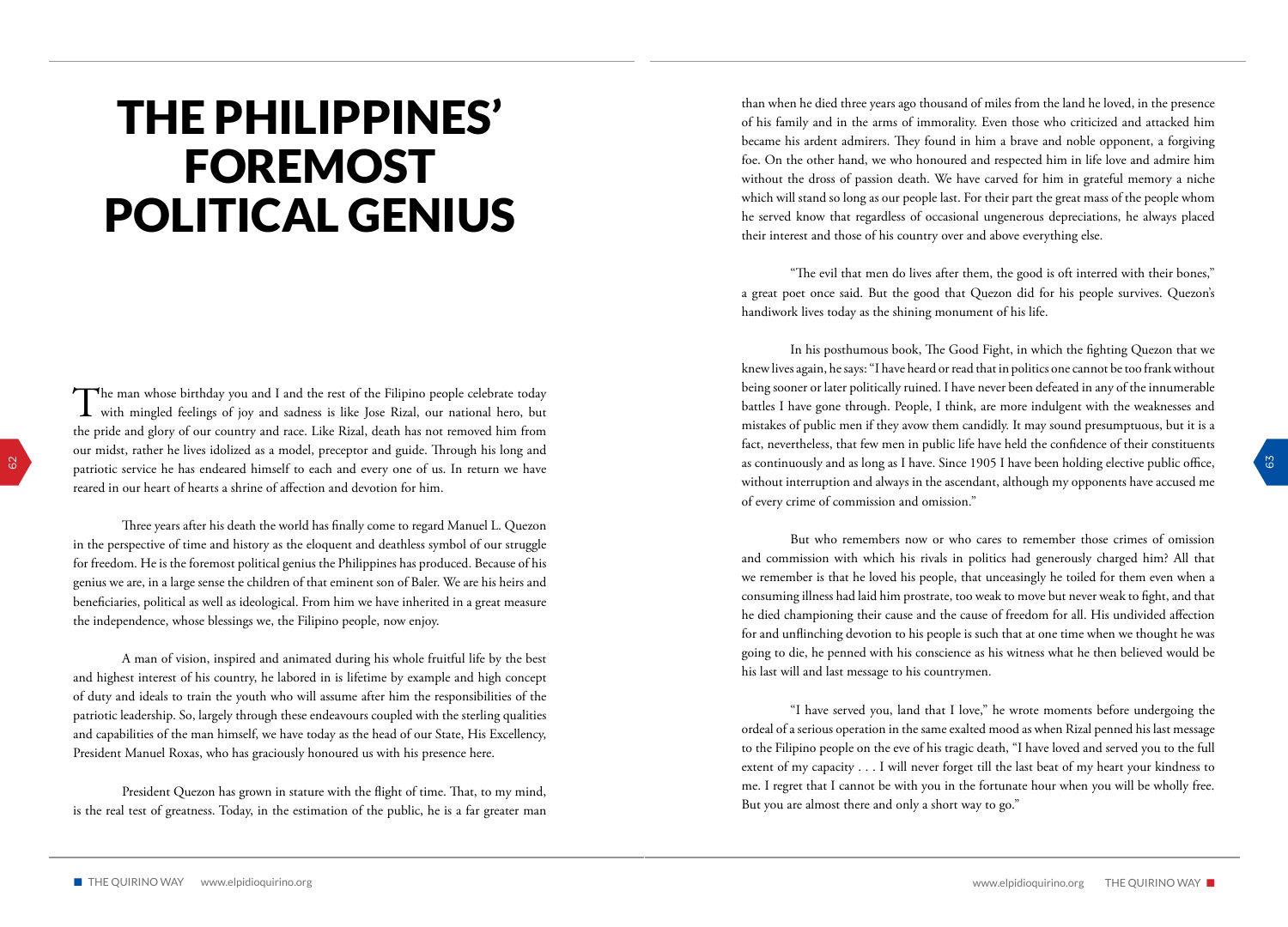Then remembering the words of wisdom he had learned and practised and wishing to transmit them he wrote:

"So that the lives that were given up for you be not brought to naught and so that you as well as your sons may profit from that you will soon receive, my last words to you are: 'Value your honor, freedom and independence and fight for them to the last.'

'Always remember that you are one nation and your unity is the source of your strength, peace and happiness.'

'Do not pay heed to evil counsel, couched in beautiful words by those who wish for nothing but self-aggrandizement . . . Be at peace with every nation, but from anyone except America ask nothing,"

Lastly, thinking of the motherland that gave us Christianity and culture, he penned:

"Be mindful of our indebtedness to Spain. The Spaniards have affection for us."

His love for his country, passionate and consuming as Rizal's was, did not blind him to the defects or shortcomings of his people. Too well he knew them and like his predecessor, the Martyr of Bagumbayan, he exposed them in order to correct them.

As he thought of his country so he thought of his family. This he showed in the letter he addressed to his "sweetheart," Mrs. Quezon. "I regret that I have not dedicated my life to gave me strength to continue my services to our Motherland." What a touching tribute! Only a loving and thoughtful husband deeply attached to his wife and family could have said that.

"Forgive me for all my faults," he pleaded. "My love for you has never changed. My heart and life are for you alone. No wife could have equalled you in kindness and in everything. All the happiness I received came from you. Now at this hour believe what is ay because it comes from the deepest part of my soul.

"Pray for me," he concluded, "and, our children pray for me. I am kissing you, embracing you, and praying to God for all of us. If this be the end, then I will be waiting for you in the peace of heaven, and I will never forget to watch over you and through the Almighty to deliver you from evil."

His deep love for his country made the Filipino youth his chief preoccupation during his lifetime. "We, the Filipinos of today," he once reminded the faculty members and

student bodies of the different institutions of learning in Manila, "we . . . are soft and easy going," "Worse," he said, "our tendency is toward parasitism. We are disinclined to sustain strenuous efforts. We lack earnestness. Our sense of righteousness is often dulled by the desire for personal gain. Our norm of conduct is generally prompted by expediency rather than by principle.

We show a falling in that superb courage which impels action because it is right, even at the cost of self-sacrifice. Our greatest fear is not to do wrong, but to be caught doing wrong. The patriotism of many of us is skin deep, incapable of inspiring heroic deeds."

Again, like Rizal, he had a noble purpose for saying that. "We are engaged," he explained, "in the epic task of building our nation, to live and flourish, not for a day, but for all time. This undertaking – the regeneration of the Filipino – is my most cherished ambition and I want to see it realized. It is the greatest prize that I can crave for my life. I call upon all the teachers, the ministers of every faith, the political and social leaders, and particularly upon . . . the young men and women to be at the vanguard of the crusade."

Only a man of character, a man of courage, passionately in love with his people, could have issued that ringing challenge and challenging call. Rizal had done it before hm.

These momentous thoughts so pregnant with meaning convey moral lessons that are worth preserving for us and posterity. We should observe them from day to day for our greater honor and glory. They should serve not only as an individual but also as a national mirror for us.

Burgos instilled in the soul of his people dignity and racial equality; Rizal gave concrete form to their ideals and aspirations and sanctified them with his blood in Bagumbayan; Quezon with master's hand drew the blueprint of our national existence and gave it name before its birth; our heroic dead of the past and present generations added lustre and veneration to that name even beyond the confines of our native land. With such an inspiring yesterday, Roxas, chosen by Providence to erect the national edifice, is today directing like a zealous architect its construction from that noble pattern.

Together and with him we all are now engaged in the construction of that edifice. It is therefore proper and fitting that on a day of re-consecration and rededication such as this we consult the blueprint once in a while, especially when occasionally we detect distortions here or apparent departures there which we feel are not in conformity with the original design. It is for us, the builders, to correct such errors of construction as we proceed with our work. Self-criticism, after all, is the noblest expression of patriotic endeavour.

6<br>4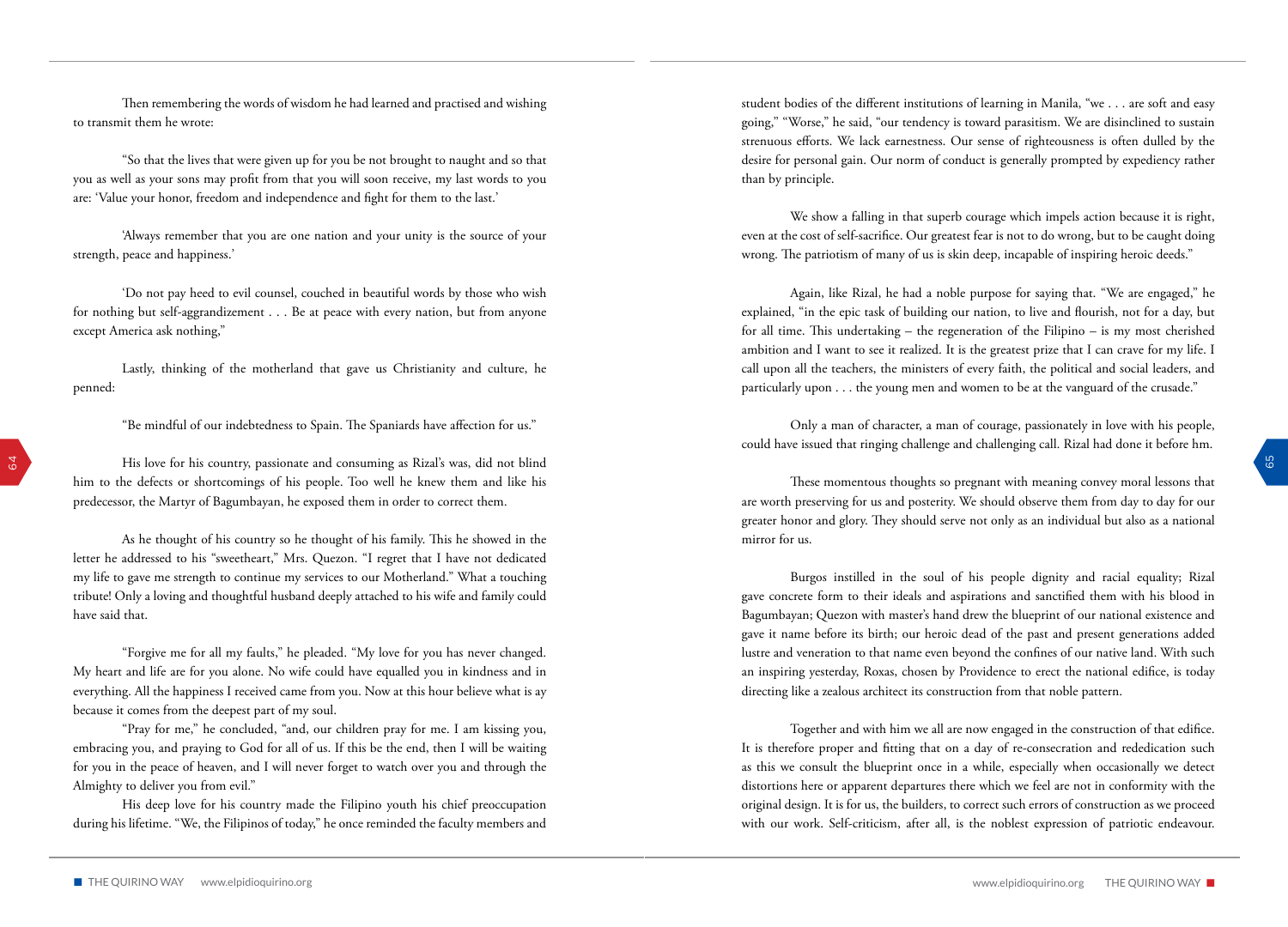What is most important is that the ideal, the soul, as it were, and the pattern, that we have adopted for the construction of the new edifice should be so harmonized and our efforts so concentrated that the work assigned to us be loyally accomplished in our time. Not only should we consult the blueprint to see that our work is in accordance with it, but that those of us who do the work should not be weakened or stultified in our efforts by mutual jealousies, mutual distrust, and, what is worse, mutual destruction.

It is necessary to impress upon the minds of this and succeeding generations the teachings of President Quezon's life, lesson which will grow in weight and importance with the passage of years.

If there is anything that I can claim as a result of my close association with him it is that I understood him—may I venture to say? – better than the rest of his followers and friends. I met him when he was at the height of his popularity. I did not have the privilege of knowing him in the formative stage of his life, but, I am sure, I had the privilege of having a deeper insight into his character than most of his friends, and that was because I was with him through thick and thin, not only in happiness, power, and prosperity, but also in adversity. The words of wisdom that he had uttered, his lofty ideals, and his high concept of duty and responsibility towards his people and his country should be adopted as a pattern for us all to uphold and to observe.

#### CORREGIDOR: SHRINE AND **SYMBOL**

We have come to this hallowed spot to witness a simple but solemn act. We exerted special efforts to reach this place, outwardly barren and uninteresting, and evocative of sad thoughts of suffering and sacrifice. If only to bring back to my mine memories of a bloody odyssey in which I was at once an actor and a victim, I would not, for all the world, have attempted to set my eyes on such ruin and devastation that surround us. But the occasion means a great deal more than the mere transfer of property or the mere change of sovereignty over an invaluable portion of the Philippines Archipelago. It demands of us the living our full measure of devotion to the cause for which those whose bones now from part of the dust on this Rock, made for us the supreme sacrifice.

Corregidor during the Spanish time was a penitentiary for those who committed high crimes. It was not only for their correction but also for their extinction. During the period of American occupation, Corregidor symbolized the strength and power and the invulnerability of American sovereignty in these islands. It was depository as well of the valued treasures of both the American and Filipino governments. In the recent world war Filipino and American armed forces joined hands and mingled their blood in the recesses and ravines of this island in defense of honor, liberty and our democratic way of life.

Today, as I accept on behalf of the Filipino people the delivery of this island fortress to the Republic of the Philippines, this signal, noble and stirring act acquires a new meaning. Historians will record this event as one of the brightest and most touching pages in the history of Philippine-American relations. America is parting with this small island by turning it over to the Philippines, but Americans and Filipinos are not parting, God forbid, on this historic Rock. No, here they are united forever in the silent embrace of death and in the memory of the living, and this island shall always remain as the Rock in which we formed at the crossroads of destiny and in a compact of spirits indissoluble ties of association and friendship.

66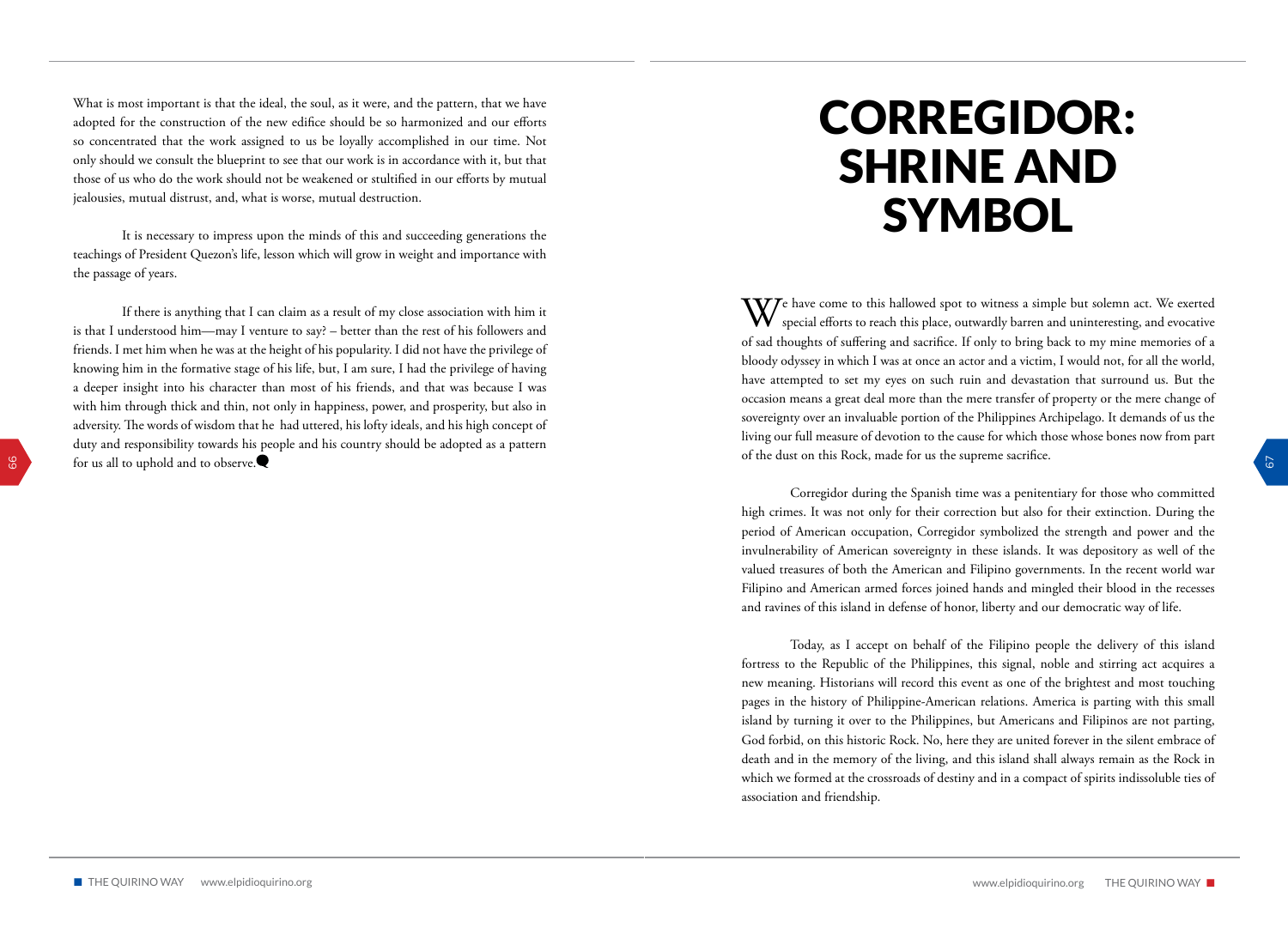"Corregidor needs no comment from me. It has sounded its own story at the mouth of its guns. It has scrolled its own epitaph on enemy tablets. But through the bloody haze of its last reverberating shot I shall always seem to see a vision of grim, gaunt, ghastly man, still unafraid."

So said General MacArthur the day Corregidor fell and returned to American control. I have a different and more inspiring vision of Corregidor and its influence upon the soul of hundreds of thousands of Filipinos, men, women and children, who day in and day out and all night, when everything was dark in the City of Manila during the month of April and the first week of May, 1942, could see the exchange of fires between the Japanese in Bataan and the USAFFE in Corregidor. We felt a strange emotion then as the American guns roared from Corregidor towards the enemy at Bataan. To us, Corregidor was firm and unconquerable. So was our feeling, those of us who were subjected in the city and elsewhere to all kinds of tortures, humiliations and atrocities. Corregidor stood before us as the real bulwark of the undaunted spirit of freedom. In the morning it was a rock of hope; at noon, a bastion of courage and valor; and at night, the baconlight of liberty. But all the time it was the depository of our noble feeling of loyalty and the love and devotion of two peoples who were generously shedding their blood in defense of their common, cherished ideals.

I have never seen the Filipino flag raised on this island—until now. The American Stars and Stripes was hauled down in 1942 and in its place the Rising mockingly fluttered over this embattled rock. Three years later the Old Glory was raised again in victory. The flags, both of America and of Japan, have been hauled down and hoisted in turn as a result of military force. Today, as the Filipino flag is raised without bitterness or hatred and only with the beatings of throbbing hearts among two peoples who have proudly pledged to keep it there never to be hauled down by an enemy, the Filipino people attach an added meaning to this most impressive occasion. In accepting the delivery of this historic island, we do not only write the closing and intensely fascinating chapter of our epic struggle for freedom, but also the first chapter of a new history, the history of a beautiful and touching relationship of two brave and noble peoples—Americans and Filipinos; Americans because they have nobly redeemed their word, and Filipinos because they have known as nobly written their loyalty and devotion in blood. To commemorate the days when both fought side by side and unafraid gave up their lives to a common cause, and to consecrate the ideals of liberty and democracy which they have sanctified with their blood, Corregidor will henceforth be the sanctuary of valor and heroism, of freedom and democracy, of nobility and loyalty. From year to year Americans and Filipinos alike will come in pilgrimage to pay homage in this common shrine, a shrine to the memory of those who shed their youthful blood that the finest flower of love and friendship between Americans and Filipinos – distinct in race and yet the same in ideals – may grow not only to the consolation of kins who have been

orphaned by their last sacrifice but also to the satisfaction, pride, and happiness of our posterity. America shall live here to the end of time. So shall she live in the hearts of the Filipino people.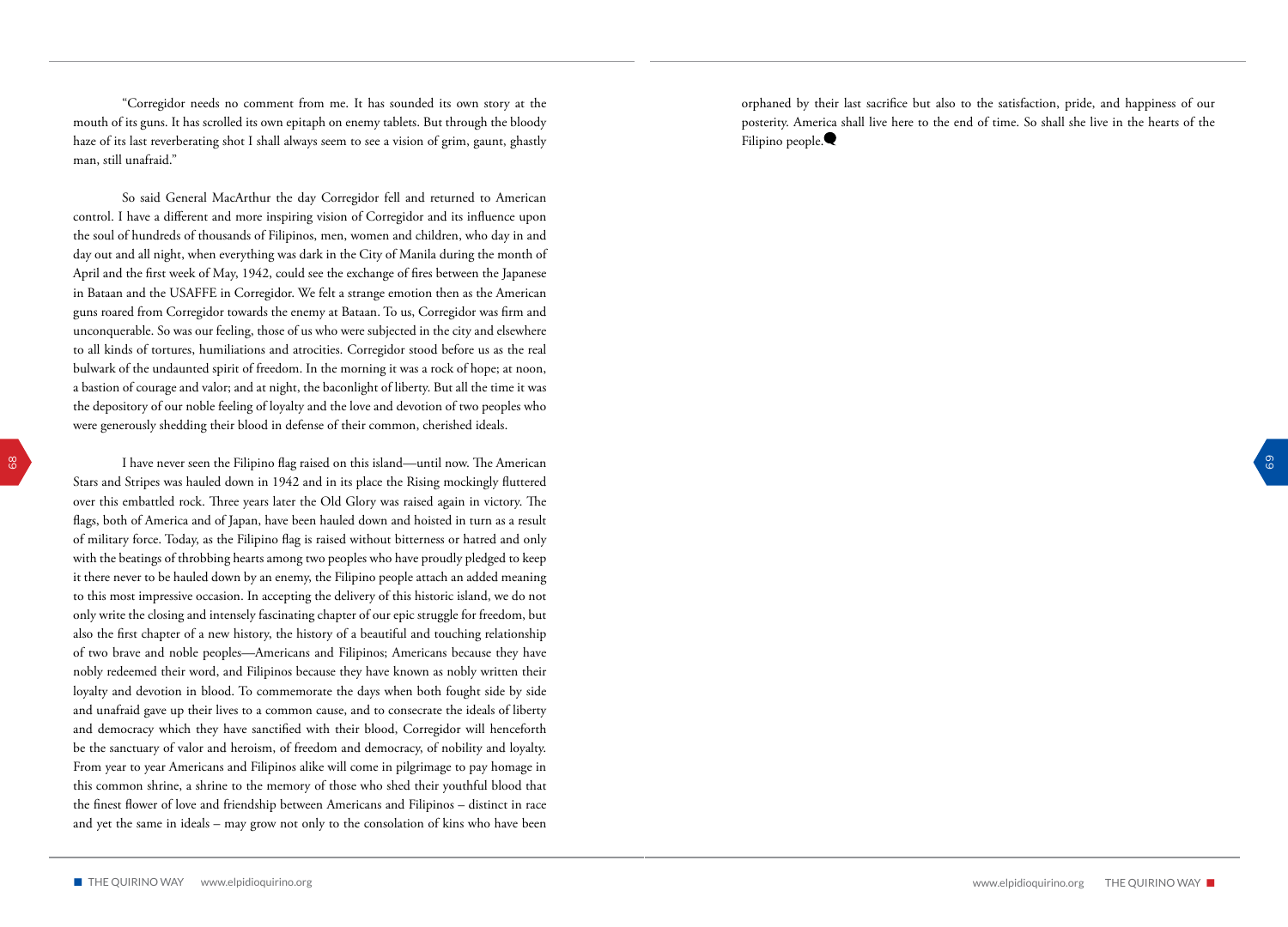# CAPAS: SAGA OF HEROISM

We meet today as we will meet from year to year on this same spot to honor our heroic dead and perpetuate their memory. We have come here not merely to eulogize their valiant deeds but to affirm, also in deeds, our faith in the cause for which they died. It is our solemn duty to show by our acts that they did not die for us, the living, in vain. The subtleness or sincerity of praise cannot add new glories to their names. What they accomplished now belongs to eternity. Only the eloquence of action and the imperishable work of nation-building will satisfy their victimized souls. For what we must give concrete form to the ideals and principles for which they gave their all. Let every anniversary of their holocaust, therefore, be an occasion for the periodic revision in retrospect of our accomplishments in furtherance of the liberty and freedom and of the fame they won for us as a people in the ravines and trenches of Bataan and Corregidor. We can do them honor only by making this country, which they loved so much, grow and develop and endure as a sovereign nation. That is the ultimate meaning of their legacy to us; that is the message that, were hey able, they would send to us from beyond their silent graves.

"Greater love hath no man than this that he lay down his life for his friend." So the Bible tells us. But the men, who died or perished here, did not merely lay down their lives. They fought not only for their friends, but what is better and more important, for their motherland. They were patriots, heroes, and martyrs, in their own fashion. With sweat, tears, and blood, they wrote in the heart of their people the epic of their struggle, an epic that the civilized and freedom-loving world first read with admiration and then with joy and amazement. That was their glory; it is no less ours.

They suffered beyond measure. I say these sons and brothers of ours as they entered San Fernando, Pampanga, in their "Death March" to hallowed grounds, gaunt, famished, bedraggled. I saw them and watched them enter the gates of a hell in this once evil

compound. With horrified eyes and a bleeding heart I witnessed how they were bayonetted and kicked and thrown to the ditches while marching and left on the wayside at the mercy of fearful but kindly folks and even of hungry dogs. Upon reaching this, their Calvary, I saw many more instantly struck, bayonetted and killed when their sadist guards deemed it futile to lead them to their death shacks because their extreme exhaustion. I remember, when I returned a week later to see a brother-in-law who was amongst them, that as I stood for 15 minutes at the entrance of the office of the High Command waiting for an opportunity to plead for a personal interview with my brother-in-law, 15 men, brown and white, with nothing left but skin and bones, were paraded before my tearful eyes carried on the shoulders of stronger comrades. Covered with nothing but mango leaves, they were silently taken from their respective barracks to be buried uncoffined in the vicinity of this our meeting place. Perhaps some of them were not even dead.

Yes, they died, the great majority of them in the prime of youth, victims of disease of neglect and sadism of the enemy, of inhumanity. Row on row they now lie, brothers in death as they were comrades in life and in arms. The humble crosses that mark their graves mutely adjure us to measure up to the deeper meaning of their deaths. They knew deceit, cruelty and disaster. But they all died secure in the thought and happy in the conviction that the cause for which they bled shall never disappear from the face of the earth, and that their living countrymen shall henceforth never be slaves. Like good soldiers, they knew that the "paths of glory lead but to the grave." Still to a man, they were more than willing, they were glad to pay the price. Certainly, their supreme sacrifice shall be as brightly emblazoned on the pages of history as they are now inscribed on the tablets of memory.

"The evil that men do lives after them; the good is often interred with their bones." Not so with our heroes who are dust before us. The good that they did shall be handed down from generation to generation and shall never be the theme of our bards and singers.

While this place marked the end of their calvary, it stands today as their imperishable monument, a monument which far from imploring the passing tribute of a sigh, now excites among us a feeling of elevated pride. For this hallowed earth we will always remember as the spot where Filipino heroism reached its culminating point, where the torch of liberty remained and shall always remain burning as long as we, Filipinos, love liberty and justice.

These brave souls who perhaps now listen to us from above know that when pressed the trigger, mounted artillery, creeped through the underbrush, hurled hand-grenades, and dashed toward the enemy, they were passionately and fiercely defending the land of their birth and the cause of freedom. Men from all walks of life, farmer, fisherman, clerk,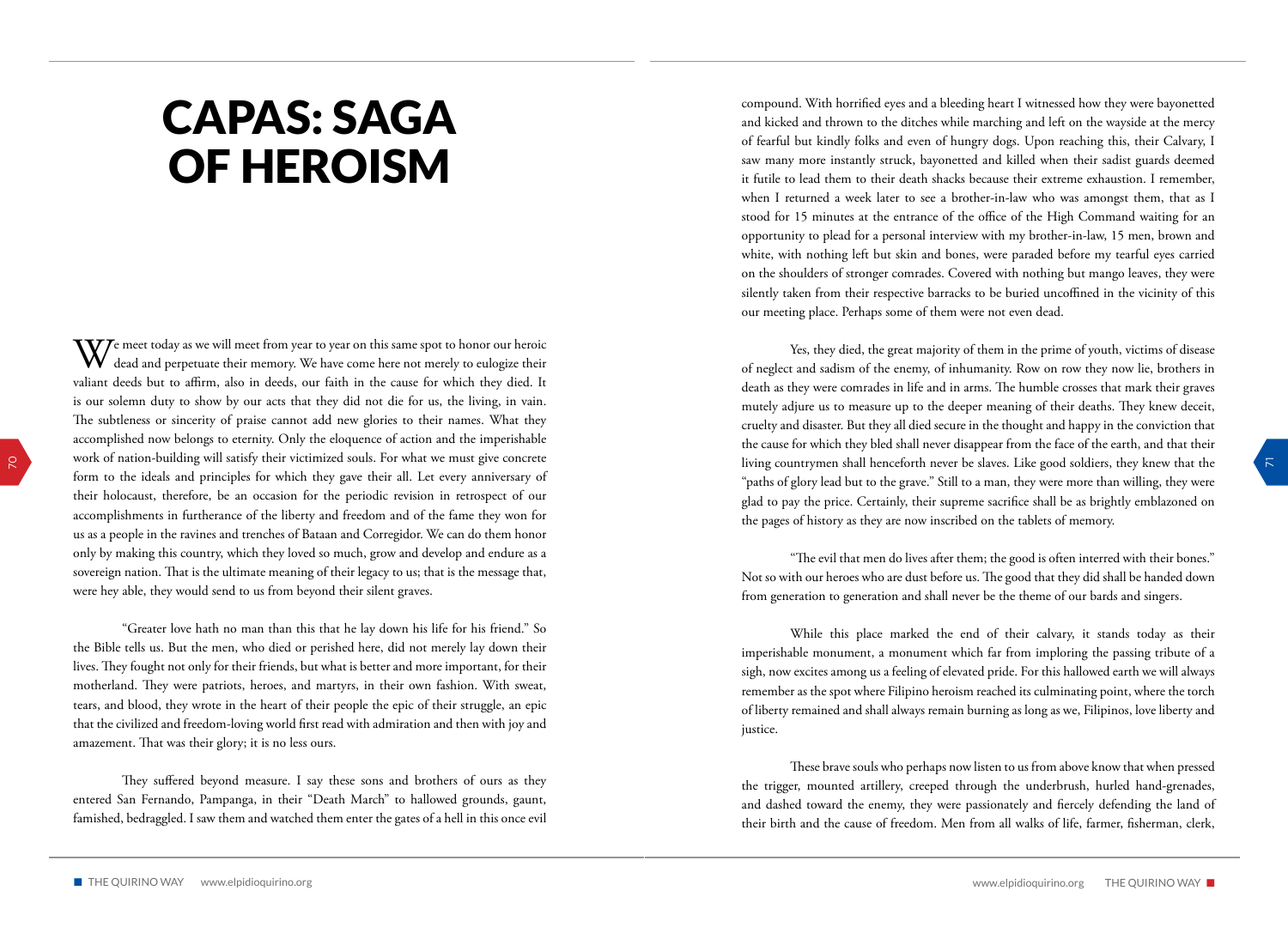doctor, lawyer, engineer, they fought like concerned lions; and if they succumbed it was only because of the numerical superiority of the enemy, because their flesh was not made of steel, and because their mortal bodies could stand so much and no more. Alive, they displayed inspiring and manifold expressions of love of country, of fraternity, and of justice; dead, they only ask us that we treasure, and treasuring, protect the legacy they have left us, a legacy we now enjoy.

Less than two years since the grant of our independence, an independence made richer by their sacrifice, we are still seeking the light by which we may find the true path of greater freedom and expanding security. During that time we have come to realize with dramatic impact that as free men, as the possessors of a priceless heritage, we must safeguard our hard-won peace. We are still fighting as much as did the heroes and patriots who lie here, for this freedoms which that true exponent of democracy and friend of the Filipino people, the late President Franklin D. Roosevelt, has succinctly summarized during the war years – freedom of speech and expression, freedom of every person to worship God in its own way, freedom from want, and freedom from fear. We are of one mind in travelling the straight and rocky road of our destiny, but in the sordidness of contemporary life, we sometimes forget these truths that make man free, truths that spell for him peace, justice, and economic security.

Too often we have been prone to ascribe the apparent disorder in our post-war lives to a lack of concern among our leaders. Today many of us like to create the impression that they alone have the exclusive knack, virtue of wisdom of detecting social ills and have the interest to remedy them, of knowing what is right and just, of seeing the way clear out of political chaos which more often than not they themselves have created, and of prescribing the panacea of peace, prosperity and contentment.

In our desire to criticize or hurry to condemn, we forget that to attain these ends – peace, prosperity and contentment – we all must work for them, fight for them, and even risk our lives for them. That we can do only by resolving to integrate our moral resources and our creative impulses. The condition precedent for peace and contentment is creative energy supported by immutable moral laws and a high sense of civic and collective responsibility. We cannot expect to make of this radiant land of ours a shining spot, a pearl of the Orient, if we forsake those creeds, precepts and principles which insure the continuity of our race and our institutions. To transform our war-ravaged Philippines into a flourishing nation, we must work, we must determined, we must be united.

Our strength lies in work and understanding with one another, in our persistent pursuit of honest and fruitful endeavour. We must integrate every branch of our national

life. Statesmanship of the highest order will fail if we refuse to do our part. There is need, an urgent need today, of cooperation and working together with vigor and passion. Our dream of a better life will never be realized unless we pool our strength and resources and hand in hand, shoulder to shoulder, push back the frontiers of disunity and misunderstanding. Let us all help to set all the country's brilliant minds working, teach the masses to realize their responsibilities, as we look for those effective measures which will insure the stability of their lives, drive the dark shadow of unemployment in our land, encourage the briskness and activity in trade and industry, inculcate upon the minds of our youth moral principles and civic discipline, and protect our democratic ideals.

We owe it to ourselves, as free men proud of our heritage, to break away from a too-evident, an all-too clear, attempt to lead a life of ease. We must face the problems that confront our national existence with integrity, wisdom and courage and strike a balance between our energies and our needs.

The time has come when we must unite and labor together as we have never done before or we endanger the safety of our country. Without labor, without unity, without vision, we cannot expect to survive as a nation. I appeal to you all to collaborate in the imperative task of material recovery and national solidification. In this time of crucial changes and decisive adjustments, let us all rally, my countrymen, under the flag of fruitful endeavour as much as you and I have rallied under the flag of liberty.

Nations today, like individuals, have human needs that must be satisfied if they want to live in peace. A needy soul is exposed to many dangers. His reasoning faculty is often deceived by the lure and blandishment of comfort. An indolent person seldom understands liberty or appreciates freedom. He often falls, sacrificing both. A forlorn creature is easily seduced by empty promises of betterment. The down-trodden are easily excited to exaggeration. And many there are who are out to exploit these human weaknesses in order to further an unholy cause. Only by the blunt realization of necessity and suffering and the driving force of action for positive endeavour can we expect to convert these elements into assets instead of liabilities of the nation. Henceforth, we should wage another war to save them, and saving, save the country from destruction and ruin. Let us avoid national disintegration through misunderstanding. We need here another freedom – freedom from fratricidal conflict, a conflict which is bound to end in a national suicide. As the tide of social convulsion which is becoming apparent has not as yet reached national proportions, let us stem and direct the tide. Where once we encountered our enemies in the successive battlefields, we should wage another battle to defeat famine and starvation that stalk in neglected or abandoned areas. Instead of guns and cannons, machineguns and hand-grenades and other deadly weapons, we should arm our new soldiers, the noble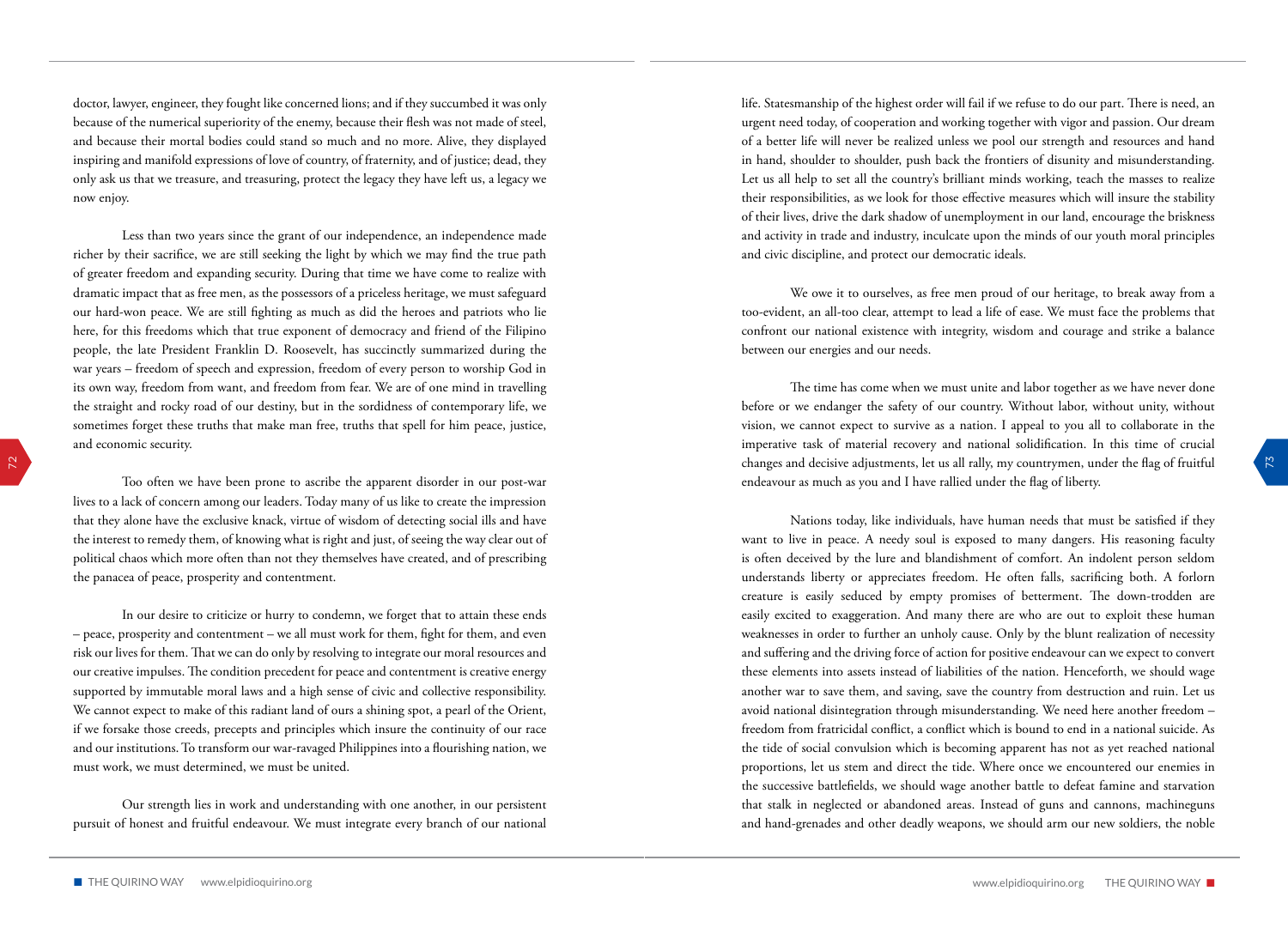brigade of this new epoch, with farm implements and equipment for production. In the ravines and foxholes where the mangled bodies of our unidentified heroes have fallen, let us dig the mines, exploit the natural resources that have been kept untouched for centuries of neglect. Instead of the roar of cannons and the deafening hiss of shells, let us hear the hums of factories and the whistles of boats that ply in our beautiful shores laden with the products, raw or industrialized, that we export. Instead of the moans and groans of fallen soldiers in the mountain fastnesses, let us hear the thud of trees that our new woodsmen fell. Let us turn our mind and soul to this picture of a new era. Let us have, my friends a national moratorium of dissatisfaction, suspicion and hate. Let us have confidence in one another. Let us breathe a new air in a new atmosphere, and acquire a new outlook, a new life. Let us stop the blight in our national spirit and resolve to recover the true spirit and soul of our race – one and indivisible.

The task is not beyond realization and human endurance. We are strong and noble enough to undertake it. To our veterans no sacrifice was too great for our country and no disease so fatal that could not be endured with the will-to-survive. In the turmoil of defeat and disaster, they suffered more than we will ever suffer. Our work today is light measured against the vile durance they endured in Bataan, in Corregidor, in the mountain fastnesses, and in this now sanctified spot – Capas. Let us live and fight for their welfare. And for the widows, orphans and kins of our departed heroes, those who died so that peace, equality and security among us may prevail, let us not falter in our endeavors to give them a fuller life. Thus alone can we show our gratitude to those who have fallen that we may rise.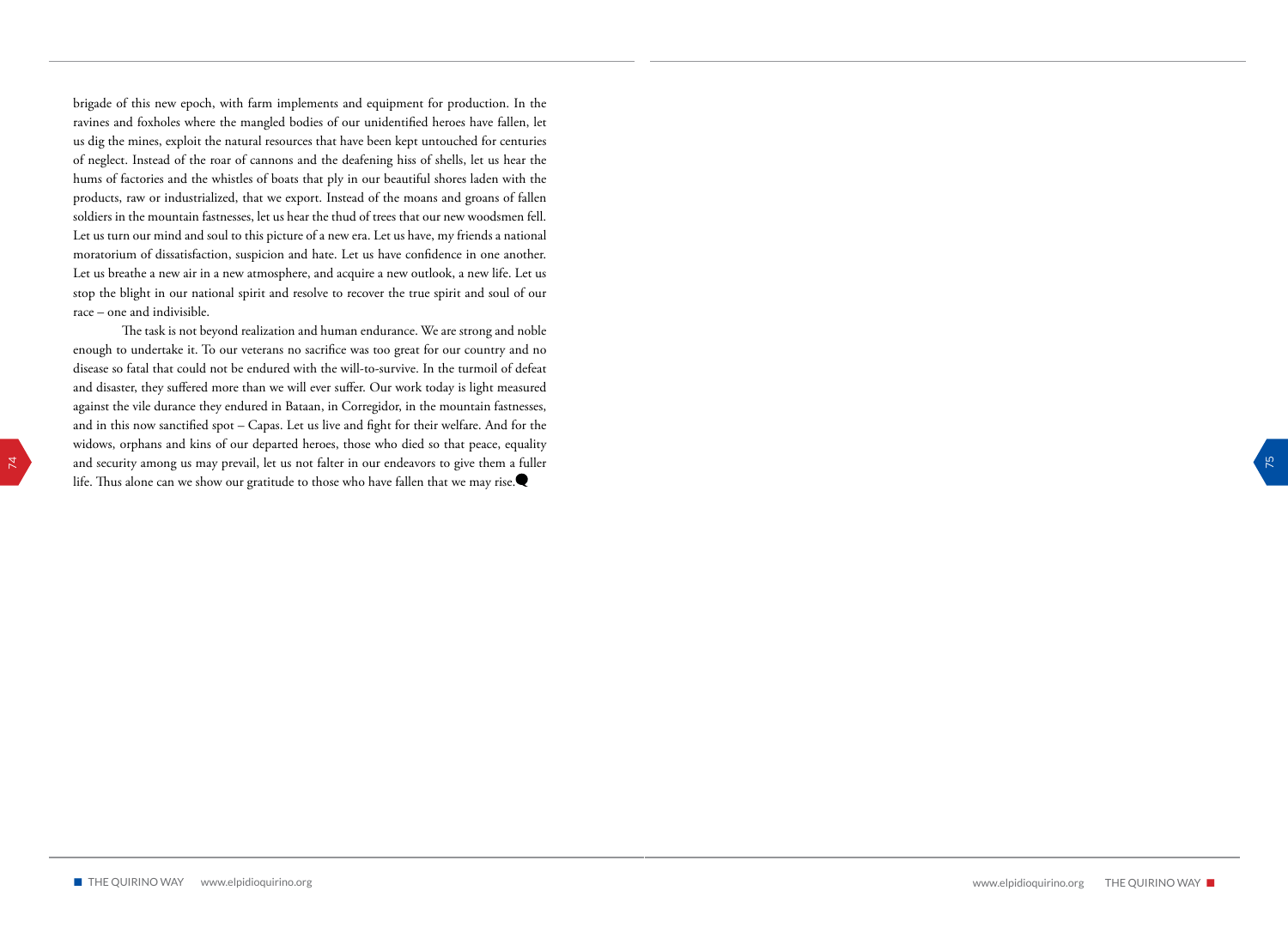### **DIPLOMACY** OF PEAC E

Extemporaneous remarks before the Diplomatic Corps, December 26, 1947

SOME of my critical friends or friendly critics are reported to have accused me more or less openly of being partial to the members of the diplomatic and consular corps in the Philippines. The evidence they have adduced, I understand, is that if i were not partial to you I would not be showing so much fondness for you. The logic is not very convincing, but the charge apparently is not without foundation. I like the members of the diplomatic corps here because I have found them to be courteous, kind, and accommodating.

There are, however, other and more important reasons for that supposed partiality or fondness. Not only are you friendly, but you are represent friendly countries which, like the Philippines, are vitally and tremendously interested in the preservation of peace and order, security and good-will, in this war-weary world of ours. We have lived too long and too persistently in an atmosphere of hate, greed, rivalry, and suspicion, a state of mind which inevitably leads to war. Some nations seem to have been most unneighborly. They have used not the inviting and welcoming curtains of friendship but the iron curtains of secrecy and – shall I say? – conspiracy.

It is high time that we, men, especially those upon whom the mantle of leadership has fallen, changed radically our national attitudes and that we ushered in the spirit of ove and good-will throughout the world. You, members of of the displomatic corps, have two supreme missions on earth, to the accomplishment of which you should devote all your time and strength. The first is to save the mankind from another war ; and the second, to pave the way to an ever-lasting peace, the peace that the herald angels on the nativity of Christ wished humanity to have.

Your presence here this evening is a clear indication that men of diferrent countries, colors, creeds, can live together in peace, freedom, happiness, each performing his duty or assignment as he thinks best. Our state of fraternity or friendship can well serve as an example to those peoples who are not happy or satisfied unless they are engaged in bitter rivalry or hostility or unless their collective will or ideology prevail over that of their neighbors.

As the Republic of the Philippines moves into its second year, it hopes to see the fruition of its harmonious and friendly-relations with the countries you, members of the diplomatic corps, so ably and worthily represent.

In the pursuit of our common ideals, we may have occasions to differ, but steeped in liberty and justice as we are, we can always thresh out our differences on the differences on the conference table with patience and understanding, determined as we are to adhere to the conceptand principle of One World where there is neither East nor west, black nor white.

It was precisely in the light of this new philosophy of international relations and amity that the treaties and agreements we have concluded with your respective countries have been written to this satisfaction, I hope, of all parties concerned. At least, I have not yet heard any complaint from your side or from ours. Living in an age in which the great masses of the security and prosperity, we have unhesitatingly entered into pacts in the honest belief that they will lead to international stability and world amity. We have done our part; i am sure others will do theirs.

Thus far, as you all know, the Philippines has concluded treaties with the United States, China, France, Italy, and Spain. With the coming year we expect to implement our political and economic relations with other countries until we can truly boast that we are the friend of all nations. Uncomprising believers in democracy and democratic processes and in peaceful collaboration with other peoples, we have always insisted that all men should participate in equal and reciprocal endeavors. Our foreign policy has been shaped by that principle of enlightened political philosophy. Not only has the Philippines renounced the use of force except in the interest of peace and justice, but it has also gone out of its way to champion the causes of other peoples in the firm belief that every country has the right to be free to shape its own destiny.

We believe that freedom engenders responsibility and that this responsibility involves a solemn obligation to humanity. We do not intend to shirk this responsibility, much less disregard the proffer of coopeartion other countries are extending to us so generously. However, we draw the line against certain misrepresenattions made about the Philippines. Charges have been launched abroad that the republic of the Philippines has been violating democratic processes and that it is on the road to perdition and fascism. Nothing, as you all know, can be farther from the truth, and hardly anything can be more malicious and vicious.

76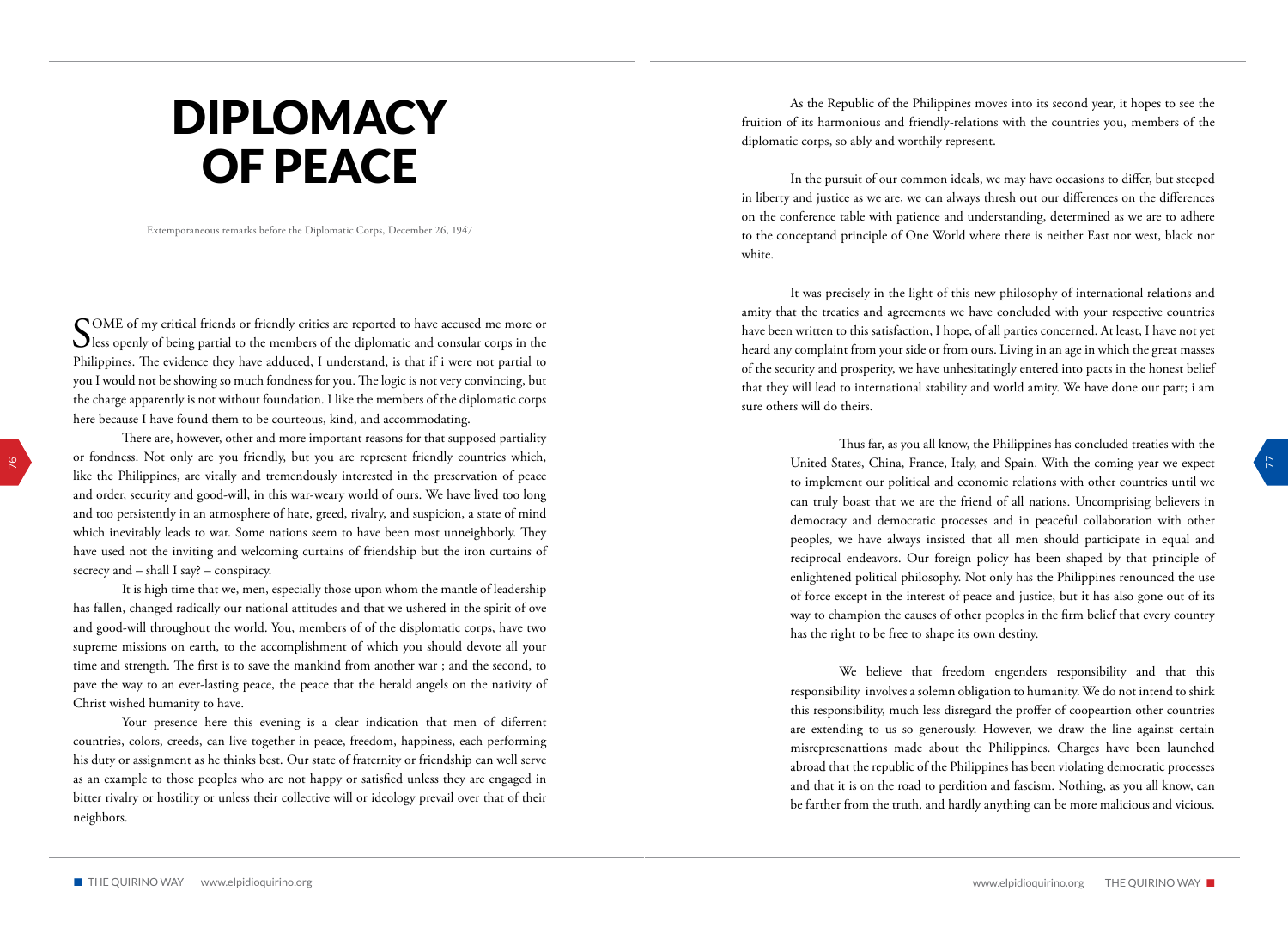# RIZAL

Luneta, December 30, 1974

THE greatness or prestige of a nation depends upon the genius, the character and the **1** achievements of its people. Men have made epochs, countries only produced men. Every epoch has its man of his epoch not only in his own country but outside the Philippines as well. Of the great leaders of mankind, whose writings, teachings and examples survived them for ages, only a few have enjoyed the unanimous admiration and esteem of their own people. Among this few is Jose Rizal.

To this day, and certainly to a greater extent, Rizal enjoys the love, the esteem and the veneration of the Filipino generation since his tragic death has acclaimed him the greatest man that his race has produced. Thus, year in and year out, on this day throughout the Philippines, every filipino opens the portals of his heart to consecrate in his memory the teachings of this Christ-like martyr who devoted his whole life to the sacred cause of his people struggling for light and liberty from the bondage of darkness and oppression.

Early in the morning of a day like this 51 years ago, when he was only 35 years old, Jose Rizal was executed on that hallowed spot near where his monument now looks down upon us. In the circumscribed and bigoted concept of the authorities of his time, he was shot for teaching revolutionary ideas and his death was accordingly stigmatized with treason. And yet today as we scan every page of his life from his youthful years, we find no hour that was not solely devoted to the future and well-being of his country and people. A life full of activity and vigor, every minute of it was spent for self-enlightenment and improvement. Though his life was cut short, he covered almost every field of humanitarian and intellectual endeavor and in each field left the mark of a sparkling genius unmatched in any clime even to this day. That record more than anything else made patent largely the Filipino capacity for progress and improvement, for liberty and for self-determination.

We do well to hold on this place the annual observance of the anniversary of his death. It was here that he had his rendezvous with death and destiny, and he met them not with fear or trepidation but with a heart almost brimful of elation, because he was conscious of having fulfilled the greatest mission to his people. He died without seeing the fruits of his dream, but he knew that he had set a noble example for his people to follow. The Philippine

I renew my assurances to the diplomatic and consular corps that the Philippines is always ready to cooperate with you and your respective countries in the interest of peace and friendship. As the dawn of the New Year breaks in upon our expectant world, let us ring out of our hearts hatred, suspicion, and misunderstanding. I toast the diplomatic and consular corps in the name of peace, justice, and brotherhood. May you all have a happy and prosperous New Year.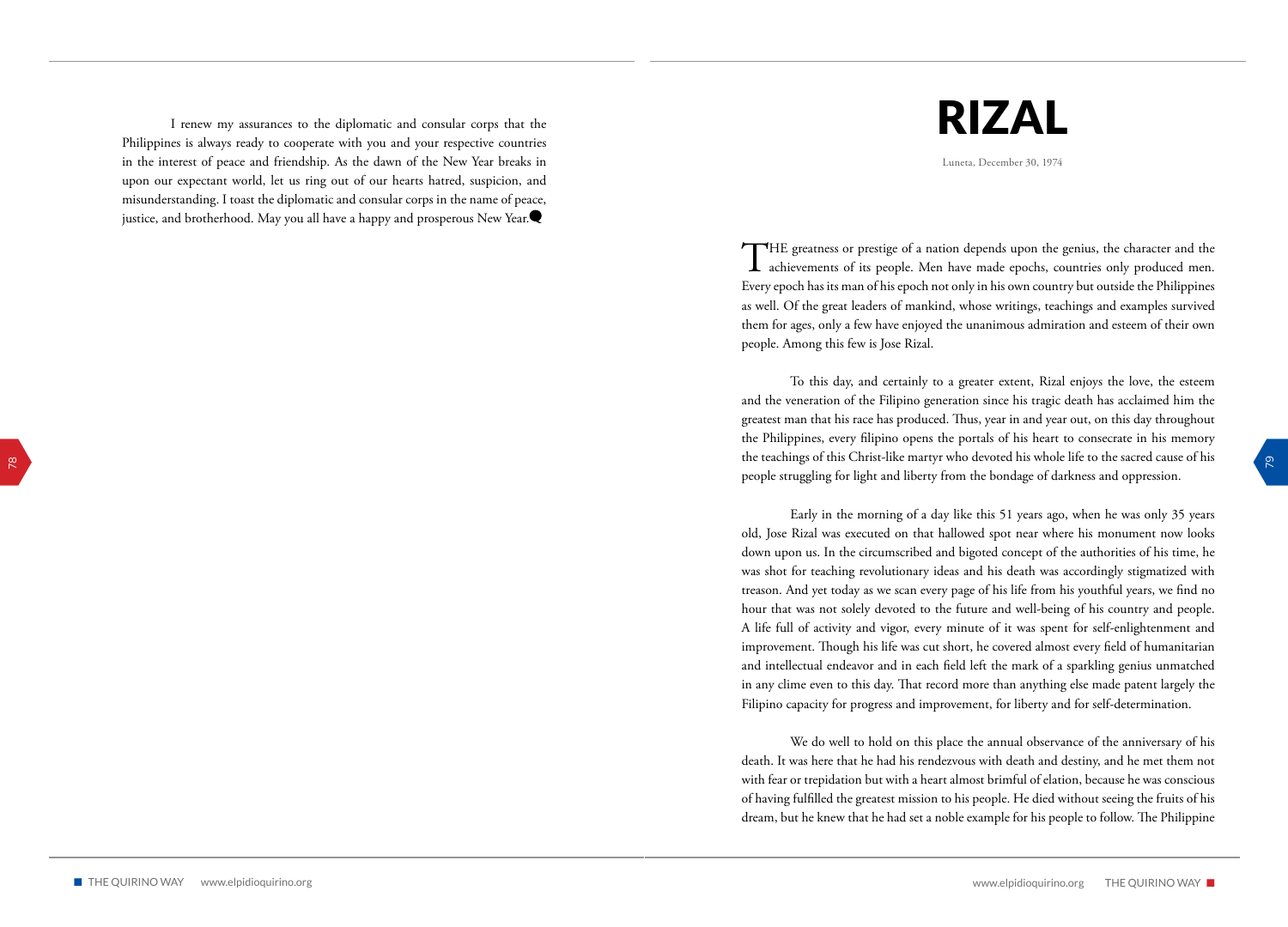Revolution which broke loose soon after his death came as a result of his execution. Only later did his people really come to understand and learn the value and meaning of his time considered subversive and revolutionary. Withal, even to this day I profess a doubt whether we as a people have fully understood Rizal's ennobling lessons.

Born a genius, Rizal manifested his passion in a surprising variety forms– in arts and in literature, in music and in sculpture, in logic and in philosophy, in science and in religion, in languages, in thoughts and in action, in teachings and in examples, in life and in death. No man in any land could give or has given such a living, pulsating influence destined to dominate all the phases of the life and soul of his people in so distinct and decisive a manner. Rizal's monument standds in every public square, his name appears in practically every main street, his bust adorns the front of every school, his portratit graces every hall, office or gallery, Rizal in countless names of barrios, municipalities, citiesa and provinces, rizal in text-books, rizal in great speeches and famous poems, Rizal in the elevated thoughts and writings of his countrymen, Rizal in the heart and soul of every liberty-loving people, Rizal in the supreme moments of civic and patriotic ecstacy, rizal pervasive in the entire atmosphere of the land he redeemed.

What is the meaning of all these ever-present tributes of affection and veneration? Ah, Rizal will never die so long as the land of his birth does not appear and the peaople he loved and for whom he died do not perish on this earth. I dare say he lives so in our lives because there is so much to learn from him and to draw out from the example of his genius and his life. He left a legacy with the ages and made his mark upon the scroll of time.

Today we are again gathered to do him homage, on this very spot where two years ago, with rejoicing and solemnity, the whole world witnessed the realization of his dream of seeing his beloved Philippines free and independent. The contrast that is before us between the scene of his death and this picture of a happy nation united in homage to its hero, would have galddeened, indeed, any patriot's heart. The atmosphera is absolutely and strangely different from which saddened and depressed the spirit of his people in his own time as when he shed his blood for their redemption. The Philippines then was in the grip of the most humiliating despotism. She had no strength, no power, no voice. She was as clay in the hands of the potter, and the potter was none too kind to the clay in his hands that was a distressing environment in which our people lived, an environment that could engender only hatred and hostility. Verily the whole atmosphere then reeked with iniquity, oppression and intolerance, religious, social and political. Sensitive as Rizal was, he could not be embittered. He hated injustice ; he was against tyranny of any kind. He detested hypocrisy–hypocrisy in society, hypocrisy in religion, hypocrisy in public administration. No wonder his language was incisive and inciting. In one of his novels where he held up the

mirror for Spain and the Phiippines, he observed : "Resignation is not always a virtue ; it is a crime when it encourages tyranny."

Today, it is all different. The atmosphere has changed, and changed radically. So has the whole panorama. Where there was hostility there is now friendship, where there was hatred there is now friendship, where there hatred there is now love and sympathy, and where there was suspicion there is now understanding. Above all there is freedom. The Sun and Stars wave proudly alone and stands guard over Rizal's monument yonder – yes, waving alone and unchallenged over the very spot where once the garrote cast its dreadful shadow.

As a tribute to Rizal's prophetic vision, i wish to recall on this occasion one of his essays entitled *A Century Hence*, in which he foresaw the coming of the United States to the Philippines. That predicted event took place barely two years after his death, but long after his death, but long after he made the prophecy. At that time America was just beginning to make strides in the world's progress and civilization, "engaged in commerce with nations who feel power and forget right, advancing rapidly to destinies beyond the reach of the mortal eye." Rizal could clearly visualize the coming of America. But did it have his blessing? Who knows? Subsequent events, however, proved that american occupation of the Philippines was the highest blessing that ever befell the Filipinos sinilar in a way to the advent of Spain. He did not know that America would give us our independence and more than independence her laws and philosophy of democracy on which to build our own charter of freedom.

But what never occurred to Rizal, perhaps, with all his gift of intuition was that some day, in less than half a century from the time he wrote his prophetic essay, the Filipino people would be the victims of a terrible war, that his country would be invaded and ravaged by a ruthless enemy, and that at the end we would emerge with pride and glory fully vindicated in our aspiration for freedom and independence, with a new character, new life, new soul, new name, finally accepted as a sovereign nation with all the good will of a sympathetic world. What Rizal thus left out in his prophecy it was the task of the great Republic of the United states to fill in and to fulfill.

Time, world events and vcissitudes have thus shown that the people he tried to teach and lead and in whom he had reposed so much trust and confidence, especially the youth of his land, have not failed him. Perhaps they have even exceeded his fondest expecetations and wildest dreams. In the short intervening period of five decades, the Philippines has the undergone violent changes and readjustments, passing through revolutions and wars, but pressing firmly forward nevertheless, from short-lived prosperity to prostation, thence to humiliation, and from humiliation to respect, honor, dignity, and sovereignty. Much of that achievement, my countrymen, we certainly owe to Rizal's lofty ideals and continued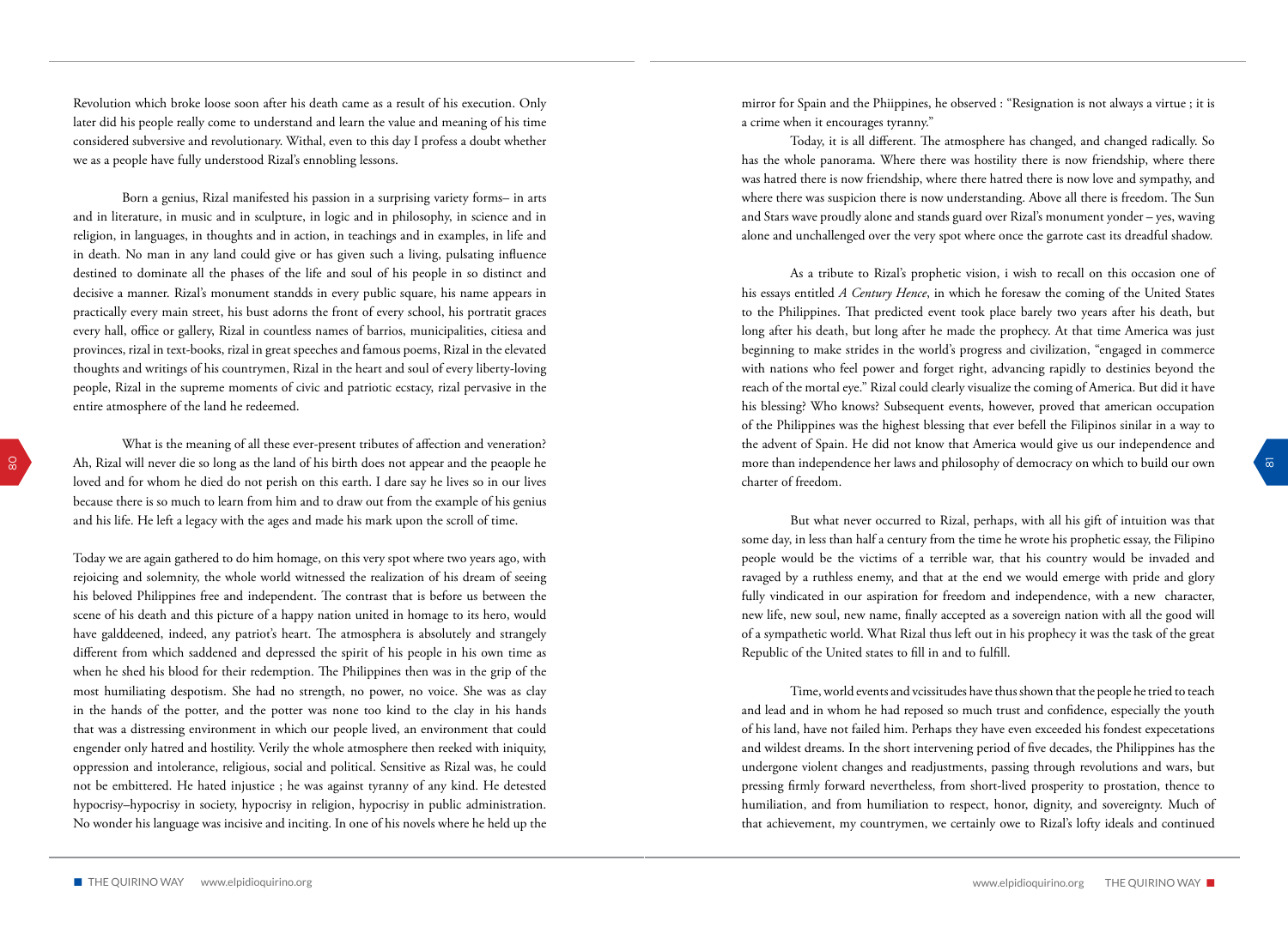inspiration and silent promptings from his grave.

Rizal may have never foreseen the great suffering that his people would undergo, the sacrifices they would make, and the supreme ordeal to which they would be subjected in attaining the ideals he helped to disseminate and create, but the admirable stamina which the Filipinos exhibited in the face of all these difficulties shows how well his writings have taught them how to emulate his equanimity, his fortitude, his life, his example.

Today, we are faced with vast, tremendous, multifarious problems, internal and external, never dreamt of in Rizal's time. The universe now looks far more complex and complicated due largely to new discoveries and inventions and to entirely new ideologies, and to the attendant problems, internal and external, never dreamt of in Rizal's time. The universe now looks far more complex and complicated due largely to new discoveries and inventions and to entirely new ideologies, and to the attendant problems, at once amazing and terrifying. But hte Philippines can justly feel proud that in a world such as this, and in spite of seemingly insusperable obstacles and difficulties, she has been able to rise with her head high, sel-confident, when hardly two years ago she faced a bleak future. Certainly, we must summon all the strength, all the energy, all the accumulated intellect and all the physical and moral heriatage of our race to regain the ground that is recently lost, and set the clock of progress moving forward to a more glorious destiny. I am confident that, drawing still deeper from Rizal's idelas and inspiration, and implementing them with our greatest and noblest endeavors, and with hard work, we will succeed anew and rise higher to meet the goal that he has set for us all.

# PHILIPPINE RED CROSS

February 14, 1948.

**S**INCE the coming Christ with His sublime message of love and good-will, humanity has not known a happier or a more memorable event than the foundation of the Red Cross in Switzerland over eight decades ago. It came into this world without fanfre, without noise, without publicity, but surely with the blessing of high Heaven. In fact, the man who first conceived the idea of establishing the Red Cross seemed to have been inspired by God. His moving appeal to his country and later to other civilized nations embodies the noblest and finest feeling of humanity and expresses in concrete form the teachings of the Man from Galilee.

Like Christianity, the Red Cross had a modest beginning. And like Christianity, it has spread although at a much quicker pace, to all the corners of the earth with its healing and humanizing mission, its mission of mercy and faith and charity. It has lightened the sorrows and griefs of the sick, the wounded, and the afflicted; it has shed rays of joy on their paths ; it has strengthened their failing courage ; it has instilled hope in their moment of despair.

No wonder, the Red Cross, with its splendid record of achievements, counts today with the solid support of nearly seventy societies, each society, representing a country, and all devoting their time and energy unselfishly to the alleviation of human pain and to relief in times of distress and national emergency. Although not a person, but an association actuated by the spirit of brotherhood, the Red Cross has been regarded as an individual and in 1945 was awarded the Nobel Peace Prize.

Shortly, after 1918, the Red Cross exerted herculean efforts to perfect the conventions designed to combat the ills and causes that had precipitated a global conflagration. Failing to save mankind because mankind seems unwilling to be saved, it has nevertheless expanded its sphere of action so that today it literally girds the whole world.

 $^{\circ}_{\infty}$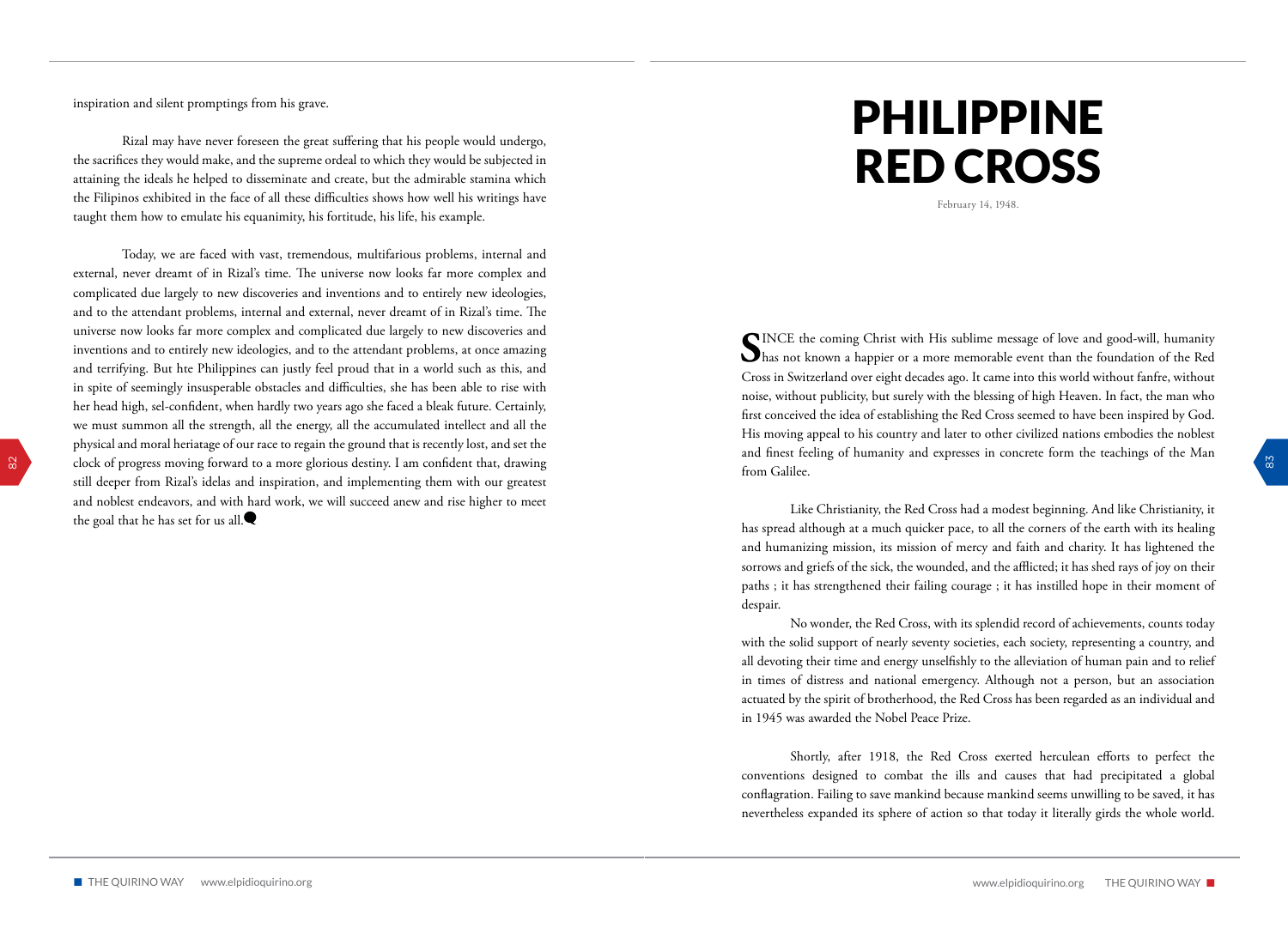It has become not only an organization of mercy in time of war but also of relief in time of peace. Its pleading voice was drowned in the clash of vast and conflicting forces that finally engulfed the world in blood for the second time, but it has not failed the world to accomplish its primary function, its essential duty, to serve suffering humanity.

 One year ago, the red cross in the Philippines acceded to the international Red Cross organization and became an independent society in the midst of stirring ceremonies within the Malacañang compound. It is a significant fact as well as a distinct tribute that the loving and self-effacing wife of the man who worked and struggled so hard and so long for the freedom and independence of his country was chosen leader of that organization – Doña Aurora quezon. In barely a year of its separate and and independent existence under her able, untiring, and unfailing leadership, our Red Cross has given ample and convincing proof of its vitality and its ability to carry on with energy, promptitude and efficiency.

True, it has been handicapped by lack of facilities and the remoteness of the territories it has to cover. Nevertheless, it has been able to succor most if not all those in need of aid and answer the urgent cries of distress. It has sent its members under the most trying and perilous circumstances to such places as the Cagayan Valley, bringing with them food and medicine for the victims of the wrath and fury of Nature ; to the Visayan islands to set up emergency stations in areas heavily devastated by ill-behaved lady typhoons ; to the slums of cities whose inhabitants have been visited and ruined by fires ; to iloilo where the recent earthquakes have exacted a toll of human lives and great loss of property. No place has been too distant, no danger too great, no calamity or disaster too appalling, no epidemic too destructive, to deter for one moment the courageous members of the Red Cross from performing their humanitarian mission.

Those of us who have been fortunate to escape from the clutches of wrenching disasters caused by the elements or brought in the wake of war will not forget, nor can we fail to realize, the active humanity and unselfish devotion to duty which the Red Cross members have shown in the past years. They have been like ministering angels. They have faced danger defied death with an equanimity that would have done honor to the bravest men. We who have heard the sobbing or moaning of bereaved or anguished women and seen the look of fright in the eyes of children, the deep lines of worry and anxiety on the faces of persons who have fled terror-stricken from their burning homes, have always looked up to the Red Cross for help, for consolation, for encouragement.

It is the philippine Red Cross that has continously and steadily aided our victims of war, the veterans, the widows, and the orphans. In addition, it has continued its undertaking of extending training on first aid, life saving, and accident prevention. It has instructed the

people in the care of the sick, carried out a program among the youth to supplement the objectives of oue educational system, and assisted our service-men in the hospitals.

Working in conjunction with the government, the Philippine Red Cross has labored indefatigably for the improvement of the health, safety, and welfare of the people. I have nothing but praise and admiration fo this humanitarian organization. I avail myself of this opportunity to extend my heartiest organization. I avail myself of this opportunity to extend my heartiest congratulations to its chairman and its staff members who have unstintedly given their best so that the sublime ideals of the Red Cross may become a throbbing reality.

Today for the first time in its history as an independent organization, the Philippine Red Cross launches its nationwide appeals for funds, funds which it needs to carry on in the self-same spirit of service and devotion. I have no doubt that the people it has served so faithfully and well, in rain or shine, in peace or in war, will respond to its appeal promptly and generously.

Friends who are listening to me, rich and pooar are alike, let us make our Red Cross a truly great and independent organization, giving ir all that each can so that it may proceed unhampered with its wonderful humanitarian work. It is the voice of humanity, which we cannot ignore and to which we cannot lend a deaf ear. It means the relief, the consolation, an the encouragement of our distressed people, which we cannot deny. Let us all heed the call and give, and give ! Giving should make us happy, and suffering humanity happier, indeed.

84<br>4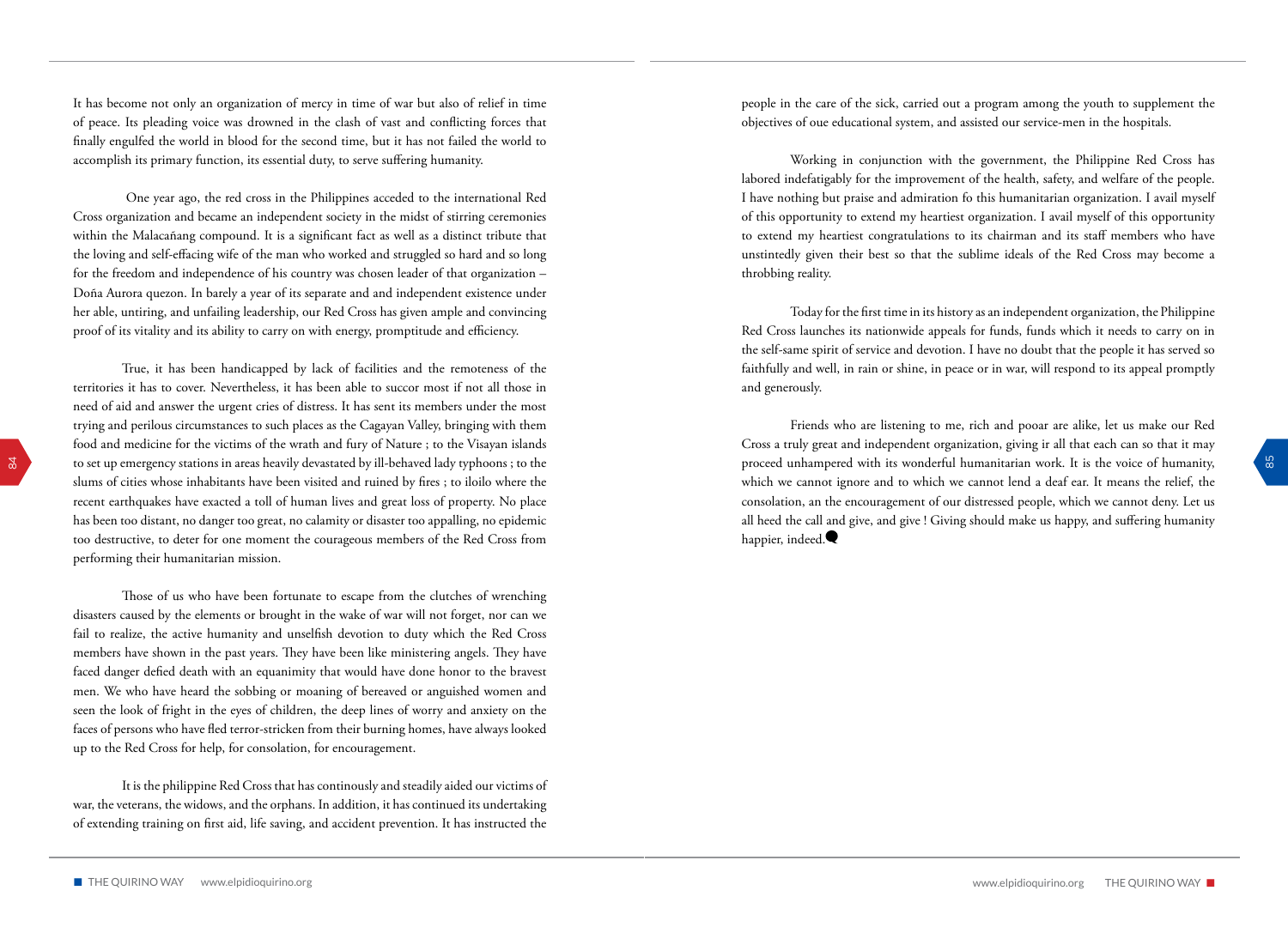## OUR SPIRITUAL REBIRTH

1 Delivered before the Catholic Women's League, February 28, 1948.

 $\int_{\text{off}}$  AM deeply grateful for your thoughtfulness in inviting me to address you on the occassion of your 16<sup>th</sup> annual convention . i like to believe that you have remebered me not because of the office which I hold by the mandate of our people but because, as a Catholic citizen in the public service, I have constatntly endeavored to uphold and honor the ideals of the Catholic Women's League of charity, work, loyalty and honesty.

Woman, wrote a poet, is a ministeringangel on earth. Although other bards no less inspired than he by the same marvel of creation have thought differently, depending upon their prevailing moods, the great majority of our women have been, if not ministering angels, at least angels of light and sweetness both to the ailing and the destitute. Rizal compared to tenderness of a Filipino woman to the caressing softness of the breeze. Both the stability and tranquility of our homes and the strength and permanence of our social fabric, we owe to such women and their kind. Realistically, I will gpo farther and say that to them we owe our happiness and– why not admit? – unhappiness.

It has been said that in all ages past woman has been the source of everything that is pure, noble, and heroic in the spirit and life of man. The *Iliad* and the *Odyssey,* still recognized as the grandest epics conceived by the fertile imagination of man, were each inspired by a woman, the first by her divine beauty and the second by her unfailing faith and touching devotion. It is not an exaggeration to say that from women come "all the purity, all the hope, and all the courage" with which men fight the battle of life. It is the women who inspire men to perform the seemingly impossible and accomplish the greatest

feats whether on the field of battle or in the realm of science, art or invention. In truth and in deed, it is they who really make the world move forward.

More than a year ago, I had occasion to call attention to the imperative need of fortifying our moral fibre. There was an apparent moral laxity which society could not ignore. With it there was a challenge which neither the state nor religion nor the home could disregard. It was largely the aftermath of war, but I felt that bwith the healthy influence of the church, the school, and the home, its effect could be arrested, if not individual, the work of the Catholic Women's League in opposing the pressures that menace our society, assumes paramount importance.

The Catholic Women's League is now engaged in reorganizing its units scattered all over the Philippines with a view to reviving its night classes and conferences for moral rehabilitation. Handicapped by the absence of a building and the loss of its records and equipment, it is valiantly struggling to put its house in order. I understand it is planning to re-establish a home for girls who have wittingly or unwittingly forsaken the good life, maintain a socila hall for students, and reopen night schools, kindergarten classes, and a nursery.

As one immensely interested in the moral uplift of the young generation, I have nothing but praise for the Catholic Women's League, its past achievements, and its desire to help the government in teaching the young peoplethe ways of the Good Life. The future of our country rests upon the moral strength of our sons and daughters. More important than the technical preparation we are giving them, nore important than the ability to solve our social and economic problems, is the development of moral stamina among our people. Some of us seriously but mistakenly believe that progress and success can be measured only by the lust and unscrupulousness with which we acquire wealth. We forgot that the family as the primordial unit of the society should rest on stable foundations. Too long have we witnessed the debasing and often the destruction of human values. The tenets and teachings of Christ must be revived and revitalized or society will perish. The rock of ages should still be our rock of strength. Our nation has suffered cruelly from the effects of war. While the conclusive opportunities........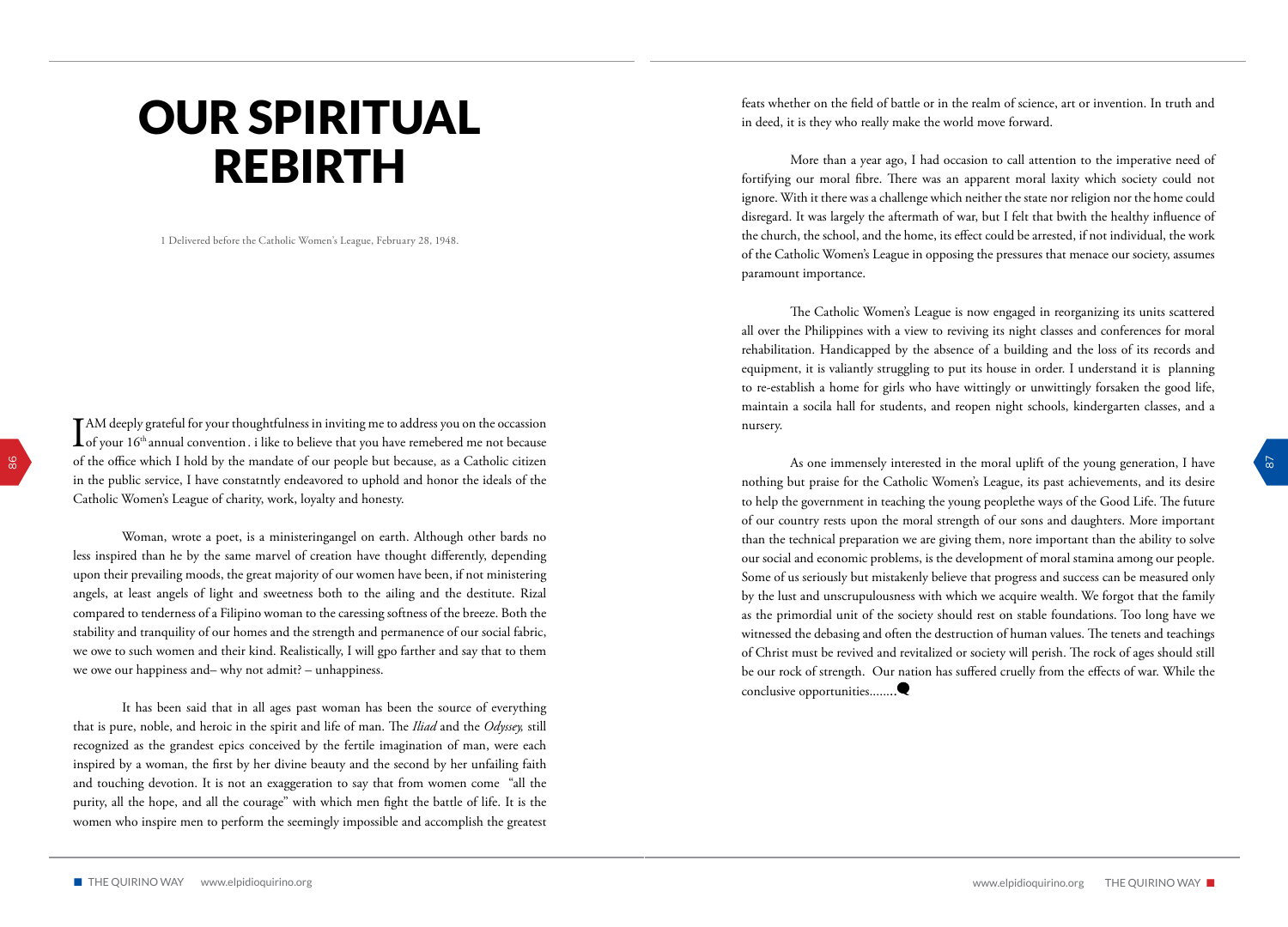# IN THE **PRESIDENCY 1948**

 $\alpha$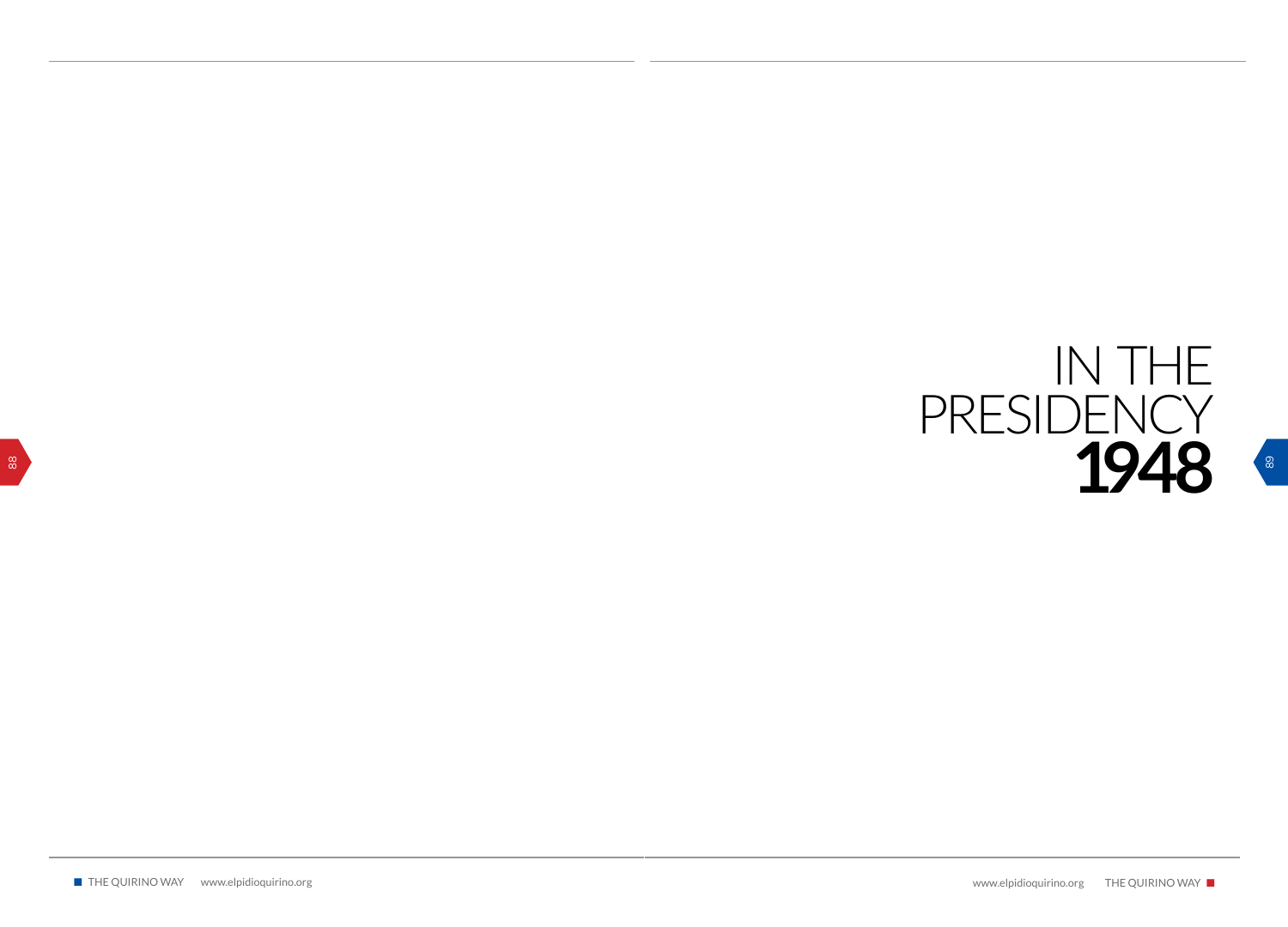### ROXAS : FATHER OF THE REPUBLIC

1 Delivered at the House of Representatives, April 25, 1948.

**V**esterday the panorama of our history as a people revealed only two peaks, massive and tall, whose crowns pierce the skies. On them the figure of Jose Rizal, rears up, solemn and majestic, symbolizing the father and founder of Filipino nationalism. The other, the likeness of Manuel L. Quezon, rises to griddy heights, bold and austers, as befits the memory of the Father of his Country. Today, a third one, by light emblazoned and as solid as granite, takes its proper place beside these two peaks as we enshrine the memory of Manuel Roxas and pay our last homage to his mortal remains. Fate has destined this great leader to be known henceforth as th Father of the Republic of the Philippines. The first caught my youthful imagination and struck the tenderest cord of my love of country when, at the age of seven, I learned of his execution in Bagumbayan. With the second I was thoroughly acquainted as it was through his promptings and my attachment to him that I first entered public life. The third was a bossom friend with whom I grew up. Reared in the same atmosphere, I was not only fond of him, but as an admirer I watched with unceasing wonder his reapid and swift rise to great heights.

In our school days, although belonging to different classes, we often found ourselves together, many a time side by side and occasionally face to face, thrown together in our school activities whether in debates, declamations, or oratorical contests, or in fraternities and other extra-curricular organizations, always we found ourselves moving forward. How touching it is to recall those days on this occasion !

In our earlier manhood, we entered the public service again at the same time. He bagan in the executive branch as a provincial governor and I in the legislative branch as a representative. While he ws Speaker, I was senator. Together we joined the campaign for independence here and abroad. We met in the Constitutional Convention ; we held the same porfolio one after the other in the Cabinet. We found ourselves together again in the Senate, he as President and I as President Pro-Tempore, and lately, we were in the executive branch of this Republic, he, as President, and I, as Vice-President. We faced the same crisis and problems. Although perhaps I suffered more, we went through the same vissitudes in the darkest hour of our history.

We read the same books, we saw the same lights, pursued the same objectives, and came upon the same oasis in our desert of years. I derive great pride in recalling my close association with our departed leader principally because, as time passed, my admiration grew deeper, and I learned many of his qualities as a leader in school, in provincial government, in the legislature and in the high councils of our government. All these gave me the opportunity to appreciate fully the merit of his far-visioned statesmanship that lead him onward alomg the path I am now to follow by constitutional mandate.

Manuel Roxas was truly a great man. He has left us to join the caravan of the immortals. He has become a part of eternity. In our hearts, as in our nation, he has left a painful void which no one will ever fill. As we perform the last rites over his mortal ramains and bid him our last farewell, we pause to make appraisal of his accomplishments as the leader of the nation.

To his cares as chief magistrate he gave of himself without stint and without limit. In health and in illness, he labored and toiled that our people may be prosperous and happy, that our future may be tranquil and secure, that our nation may be enlightened and great. For rewards he did not care. Selfish consideration he spurned. Even a well-earned rest he would not take. His constant obsession and passion was to serve his people. He bartered his whole life for the people service and nothing afforded him greater pleasure than to give his all for the country.

When barely two years ago he took his oath of office as President of the Republic, the cries of women in distress, the groans of men dragged from their homes by bandits and kidnappers, almost drowned his ringing and reassuring voice. Today the voice of fear has receded to the distant jungles and remote mountain fastnesses. Where once ruin and ruble assailed the eye and the atmosphere of insecurity and despair prevailed, homes have been built and reconstructed, confidence has been restored, and a glow of hope now brightens the faces of a reawakened and optimistic people. In the countrysides, farms are being tilled to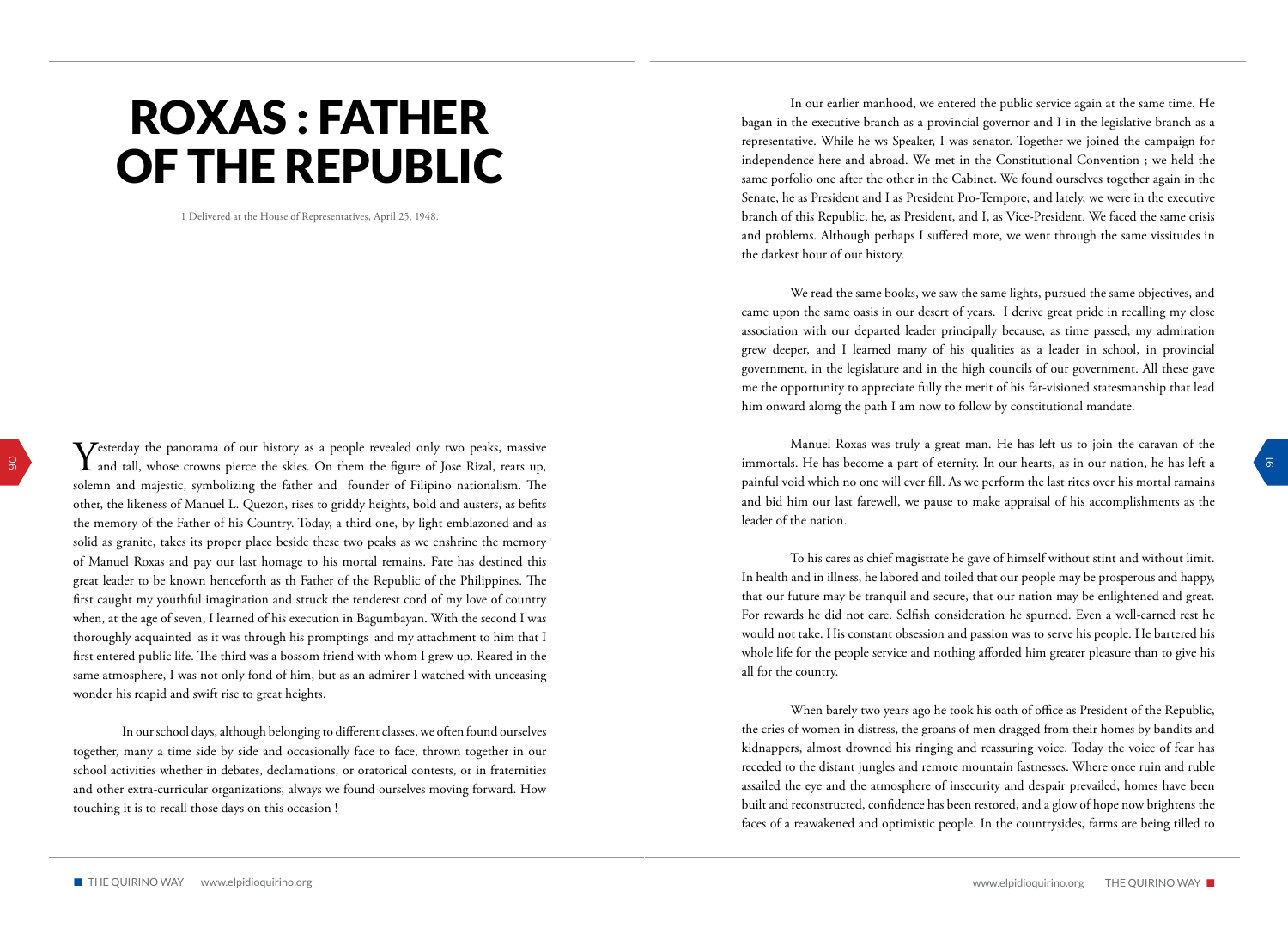yield wherewithal of our people, and in the centers of population commercial and industrial activities have reached a tempo indicative of an increasing property. When almost all the rest of the world, also trying to recover from shock and war destruction, was still bleak and gloomy, he made this country a bright and happy spot.

The bare facts speaks for themselves. Two years ago the public coffers were empty ; today we face the bright prospect not only of a balanced budget but of having a probable surplus. Two years ago it took four and a half times more money than pre-war to live ; today the value of money has increased to twice its purchasing power. Production of the basic crop has doubled and in some cases quadrupled. In spite of the decrease in the cost of living wages have increased by twenty percent. The new tide of the of prosperity is filling our children, almost doubling the enrollment during the last two years. Our foreign trade has expanded to over two billion pesos, far exceeding the pre-war record.

His solid achievements at home projected the fame of Manuel Roxas abroad, winning for his nation and people the esteem and respect of other nations. His contemporaries the wold over singled him out as one of the outstanding statesman of his time. Old and powerful countries, unscatched by the war, saw our nations in ruin rise over him, witnessed its rapid strides, watched the Government grow in strength, and prestige and in praise and admiration finally extended their hands to seek the amity and friendship of this young Republic. So it is the sad and shocking tidings of his passing were quickly followed by a spontaneous and universal outburst of sympathy throughout the civilized world. Wired condolences from presidents and kings, premiers and princes, legislators and commoners, flowed to Malacañan. The United Nations quickly adjourned its sessio out of respect to his memory.

By his record in office and circumstances of his death, Manuel Roxas was a champion of democracy. He gave his life not only to his country but also to the commonwealth of the world democracies. The fame of his life was extinguised at a glorious but tragic moment in Clark Field Air Base when in a public address which proved to be his last, he gave vent to all the fervor of his patriotism and his abiding love for democracy, voicing at the same time his deep dislike for communism and its rapacious and predatory activities the world over. With that perfervid speech, he made a sacrificial offering of his life.

His death symbolizes the unshakable friendship and inseperable destiny of the Philippines and the United States. Reared and educated in the atmosphere of American democracy and American sovereignty, the later now ended in our land, he breathed his last when his country was already independent and free, in a territory which by treaty continues under the American flag. Thus, he died for both the Philippines and America, two countries which in his lifetime he envisioned as forerever working and fighting together

for the preservation of their common way of life and the enduring peace of the world. Undoubtedly, his voice shall forever ring where free institutions are worshipped. For his was the supreme sacrifice to world democracy.

History will honor Manuel Roxas for his versatile achievements. It will honor him as a soldier. It will honor him as a statesman. It will honor him as a patriot. It will honor him as the Father of the Republic of the Philippines. Above all else, it will honor him because he had the vision to see clearly the reconstruction of a country cruelly devastated by war and the courage to meet the crisis with firmness and audacity. A hundred years from now Filipinos will thank God on their bended knees that Manuel Roxas was in Malacañan to give clarity to the confused thoughts of his people and leadership to elevate their prostrate country at its most critical time.

His assigned work was nobly begun. We can truly honor him only by continuing it with the same patriotic and disinterested devotion. I, therefore, call upon every Filipino – man, woman and child, of every creed and station in life throughoutour beloved land – to join me in a sincere spirit of national unity to construct a massive monument of deeds in the bold pattern of his ideals in loving dedication to his revered memory. It is not an exaggeration situation requires that we make this high resolve, brushing aside petty differences, selfish motives, and personal ambitions, for the sake of natinal tranquility and security and for the progress and happiness of, our people. My fellow countrymen, as we pray for the eternal repose of our departed illustrious friend, may I also fervently pray in his name and on behalf of posterity that we all heed the call of this hour.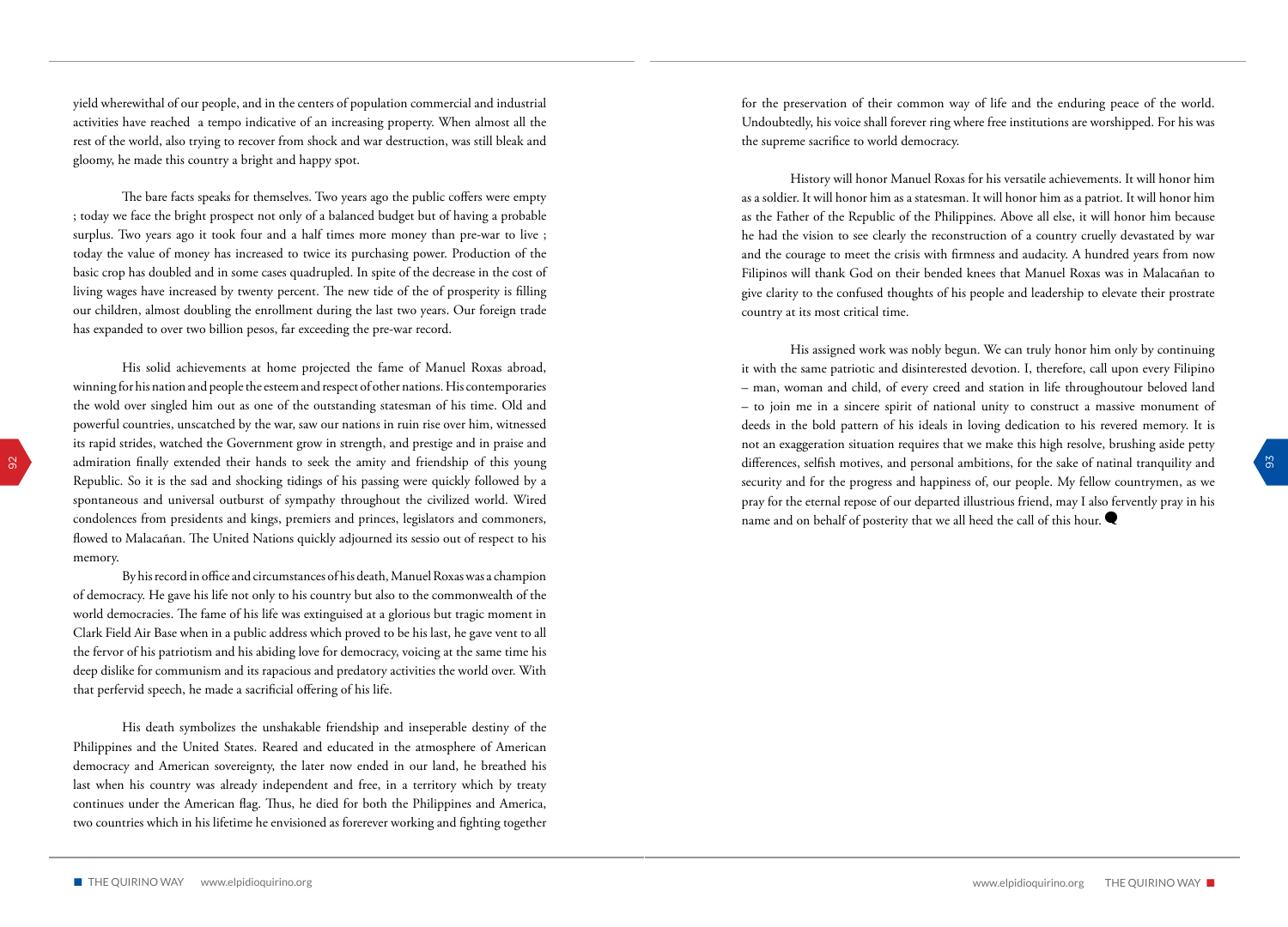### LET US ACHIEVE THEIR IDEAL

Delivered at the ceremony for the repatriation of America's World War II dead held at Pier 5 on May 15, 1948.

ONCE AGAIN we are gathered here today, Filipinos and Americans, Americans and Filipinos, to honor our common heroes. From the warmth of the tropical earth which has claimed them temporarily as its own, we yield the mortal remains of gallant Americans whose dear ones at home long for their return to the land of their birth. Fighting side by side with Filipinos in the mountain fastnesses of Bataan, in the trenches of Corregidor, or on yonder battlefields, these brave soldiers gave a fresh heroic expression to the ideal that once impelled their forebears to find new homes across the Atlantic when, persecuted in all parts of Western Europe, they fled from tyranny to set up a nation dedicted to the principle that all men are created equal, that the government exists with the consent and for the good of the governed, and they are ruled by laws and not by men.

By the deeds of these honored dead who but yesterday crossed the Pacific, the Eastern World and the Philippine soil are today the richer with their blood and sacrifice. They came to sanctify America's sacred mission to make the world safe for democracy. And as their bones return to their homeland, they carry with them the gratitude of a liberated people in whose flesh and blood, in whose hearts and souls, and in whose national life, the undying devotion to freedom and democracy will ever be dominant spirit.

Never in the history of mankind has one people given so much of its own in friendship to another as these gallant men gave to the Filipinos in the name of their fatherland. We may consecrate the spot where they fell. In fact, we have done so. Among the most inspiring spectacles that embellish the panorama of this many-times embattled land

today are the beautiful solemn shrines, on the choice slopes and plains of these scattered islands, erected to the memory of American soldiers who died that this country may be free. We may thus hold each inch of the battlefield where they fought a hallowed ground. But we cannot make them any more sacred or more hallowed by mere acts of reverence or prayer which we do today. The truest tribute we can offer them is to emulate the example of their deeds and live each hour of the day to attain the object of their unselfish sacrifice.

These men will not rest until we achieve the ideal for which they died. The pattern of that ideal is not written in mere abstractions. It inspired Abraham Lincoln to preserve the Union through the terrible ordeal of a civil war. Woodrow Wilson brought that ideal across the seas when he led America in a crusade to keep the world safe for democracy. It was further projected by Franklin D. Roosevelt when, on converting the American leadership among freedom-loving nations. That ideal was realized when in Africa and in Europe, Eisenhower led his forces to victory; when McArthur, wading through the marshes of Leyte, landed his victorious army of liberation to redeem America's pledge to give the Philippines freedom and independence. It is now embodied in the charter of fifty-eight nations at Lake Success and is embedded in the conscience of all mankind. That ideal is universal peace and security–peace in our hearts, peace in our minds, peace in our homes, peace in our country, and peace in the world, and security for all races.

In the presence of these heroic dead, let us pledge to prosecute the mission they have died to fulfill, to honor and love America, to fight for her cause of justice and equality, of individual liberty, security, and freedom here and everywhere. The Filipinos on their part, I wish to assure my American friends, will always be ready to respond at America's bidding to the last man.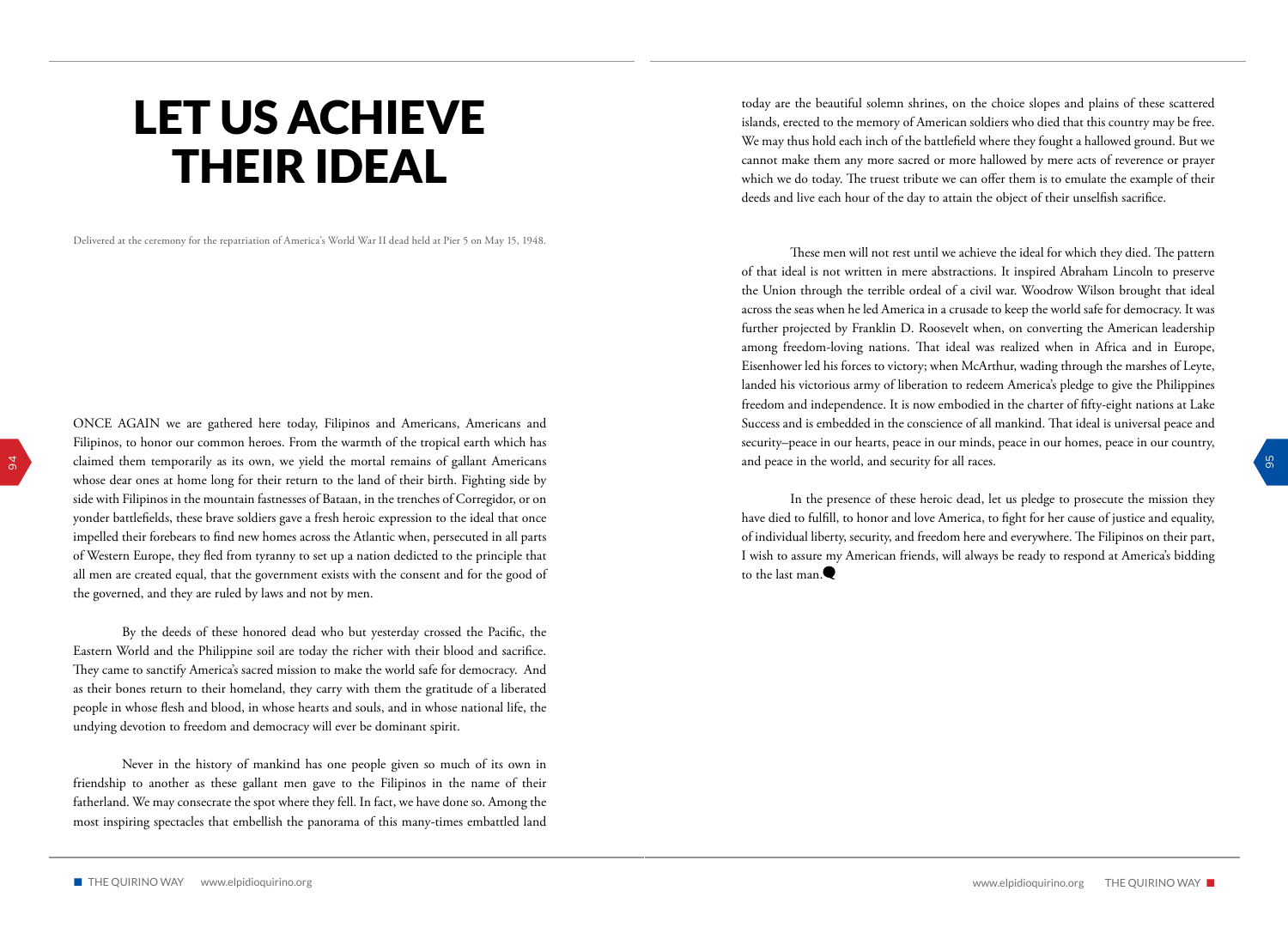### THIS REPUBLIC SHALL ENDURE

July 4, 1948

TWO NATIONS celebrate today their anniversary of freedom. With the United States of America, this celebration is one of the many she has observed annually in her long and successful life as a republic. With our Republic, it is only the second in its young but promising life. To the Philippines, Fourth of July means both freedom to the Filipinos and gratitude to the America. To America, aside from being also the historic day of her freedom, it is now properly a continuous source of justifiable pride for the liberty she made possible for us to enjoy. To both countries it should likewise signify from now on the periodic reaffirmation of faith, friendship, and confidence in one another, based on their solemn covenants and mutual commitments.

To be sure, the Filipino people celebrate this memorable day with perhaps greater rejoicing. I shall tell you why. The recentness of our birth as a republic makes our part in this observance like that of proud parents, watching fondly their child grow up. You – I – every Filipino, dead or alive, are the proud parents. Dig deep into the past or scour the present and you will find that our libertarian achievements have no parallel in the history of the world. Every man, woman and child in this vast congregation, especially those who suffered in the recent war, know how we won our independence. Our emergence as a nation has been a most painful process. We can truthfully say that this Republic is the child of storm ans stress – of fire and famine. Strange as it may seem, although we are only two years old today, we have shown clear signs of amazing strength and vitality, both physical and spiritual, which surely will endure the hardest test.

To us living present, it is of moment to know if we who are responsible for the realization of our dream of freedom and are priviliged to enjoy it have accomplished what has been expected of us within the brief span of our independent existence. The question is not so much how we have loyally kept our boon of liberty as we have used it and insured its further enjoyment by succeeding generations. That is what counts.

Liberty is a mere abstraction. It is devoid substance as well as meaning if the people who possess it do not in reality enjoy its blessings. Many countries became free before us. Several others became free after us. However, in the main, they are yet to enjoy the blessings of freedom and independence in the way we now enjoy ours. We are fortunate that while many nations still face revolutions and civil wars, purges and military coups, today we can breathe in common with our fellow-countrymen the air of liberty in an era of peace and good feeling.

Heretofore, we have been enjoying the four freedoms made classic by President Franklin Delano Roosevelt. We have recently acquired two other freedoms as essential as the first four. They are the the freedom from hate and the freedom to work. A rediscovery of the greatest qualities of our race made this acquisition possible. Our character as apeople was duly and fully tested of late in the case of the dissident elements. In bringing them to reason in the impetuous moments of a national crisi, the national character outweighed ballots and bullets. It is this humane spirit that dominates all nations of Christian faith, serving as the great reservoir – which, wisely utilized in the most patriotic sense of statemanship, can surely make of our country a unified and solid nation and an exemplary unit in the world organization for peace.

In this new epoch, political independence does not mean merely nondependence upon others. It means co-existence under the most favorable circumstances, among which is the rigth to live a free, peaceful, and prosperous life. By this concept we now co-exist side by side with the most powerful and prosperous countries in the world. Nations and peoples today are no longer judged merely by the power that they can wield ; neither are they judged only by the might of their standing armies, for none of these can stand alone against the World Federation of States to come. Peoples and nations are now largely judged, and rightly, by their positive contribution to the peace and happiness of the world. Judged by this criterion, we can assert that in the Philippines we are certainly making that contribution. We can justly say that as a people we are an active and positive factor in the promotion of world peace. This common achievement of which all of us – from the highest executive, legislative, or judicial official to the lowest employee, the intellectual, the businessman, the rich and the poor alike – can be proud, we won in the teeth of seemingly insuperable obstacles.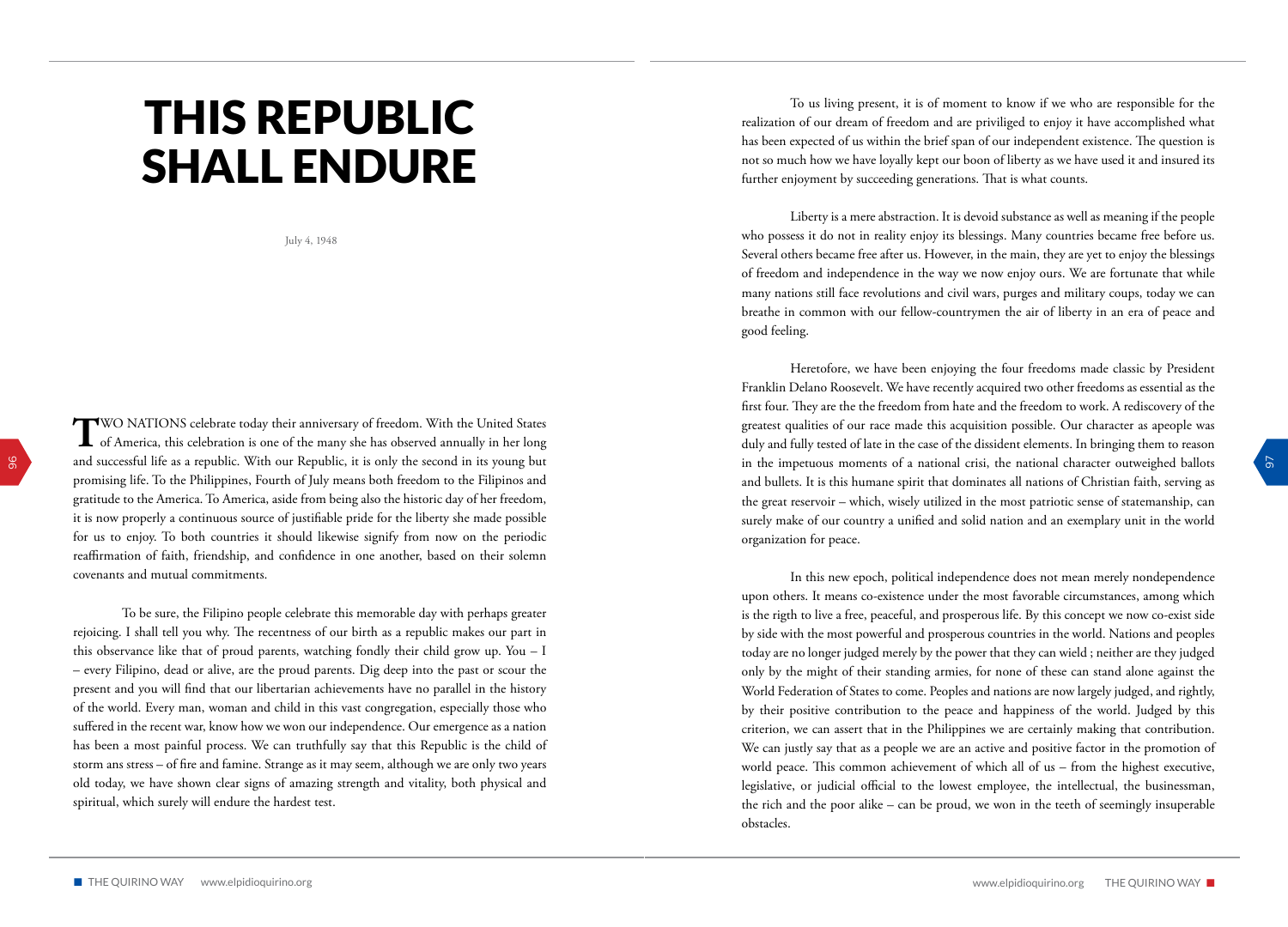When this country was ushered into the family of nations at this very minute and hour two years ago, there were serious forebodings and misgivings, fears not entirely unfounded, that this country could survive. There were warnings that the obstacles blocking our way were insurmountable, that a crisis would occur sooner or later to interrupt our charted course as an independent nation. Apprehensive but not fearful, we faced these doubts with faith in ourselves and in the future.

As always in the past, Filipino character again proved dauntless and invincible. So today, the prophets of fear and disasterof yesterday may witness for themselves how mistaken they were in their underestimation of our stamina and fortitude – of the ability of every citizen of this country to shoulder whatever burden and discharge whatever responsibilty may be placed upon him.

We have moved firmly and steadily onward in strenghtening our Republic. In every endeavor of our national life, our creative genius, dint of hard work, and love of peace and progress have been our constant guide. Our finances, our agricultural and industrial enterprises, our trade and commerce, our international relationship, have accordingly been bolstered up in all directions. And we are growing every day in national stature and winning the respect and even the love of other nations due mainly to our innate sense of responsibility to the nation and to the world and our respect for our international commitments and obligations.

 The long strides we have taken in our economic rehabilitation are far beyond our expectations when we assumed sovereignty. Independent of proffered outside assistance, we have proceeded on our own steam. By our own efforts the volume of our production has almost reached the pre-war level ; our foreign trade hass exceeded the two billion mark ; our government revenues have markedly increased and have even exceeded government expenditures. Although upon the establishment of the new Republic there was fear that we may not be able to balance our budget within five years, we have reached that goal in two years. This is an achievement short of miraculous. Our living costs have been greatly reduced while our living standards continue to improve. The creation of the Central Bank is expected to enhance our economic sovereignty and to encourage the healthy and sturdy growth of our financial institutions in a manner that will effectively protect our national economy, while cautiously guarding against inflation, and insuring at the same time our monetary and currency stability.

The system of effective control we have established over exports and imports seeks to facilitate our economic recovery and balance our payments abroad as well as to regulate our foreign trade in furtherance of our economic rehabilitation. Our industrialization program is proceeding abreast with the impending harnessing of our hydarulic powers in strategic places ; our mining industry will receive the greatest impetus ; our gold, our coal, our copper, our chromium and other mines will not only be reopened but will be afforded full development.

Our program of social amelioration henceforth will proceed with th greatest speed on a handsome appropriation earmarked for the purpose. We have sought to ipmrove the life of the less fortunate in our national complement ; the laborers, small employees, permanent and temporary, the enlisted men in the army, the schoolteachers. All these have been granted not only increased salaries but also vacation and sick leaves with full pay. The great mass of our public servants who have been denied payment of thier back salaries have now been given the right to enjoy what had been previously withheld from them owing to lack of immediately available funds. The construction of homes for our middle class will be encouraged by the government's guaranty of not more than ten thousand pesos of loan for the construction of each home. The opening of public lands for settlement and production and the acquisition of private lands for distribution to tenants, are definite parts of our program of government. Social security measures of even broader scope are in the offing.

The transition which marks off the period of planning from the actual execution of our huge program of development is fast narrowing. Presently we are to set in motion a greater machinery production. We will, of course, continue to plan but, meanwhile, we shall also try to break the ground for expanding productivity and development. Carried forward by the spirit of goodwill that has at last united us, we can with greater confidence move towards newer goals and newer achievements. God illumine our way ; God give us strength ; God continue instilling in our minds faith on Him and in our capacity to make this nation forever strong and enduring.

 On this very spot, two years ago, the highest representation of the United States Government, upon proclaiming our independence, asked if the Republic of the Philippines then just born would survive. Our dear friend for whom our prayers shall never cease, the first President of our Republic, Manuel Roxas, promptly answered : "It will live and endure the shock of time." In his memory and with the greatest resolve I can muster, I wish today to repeat to the world : *This Republic lives and shall endure the shock of all time!*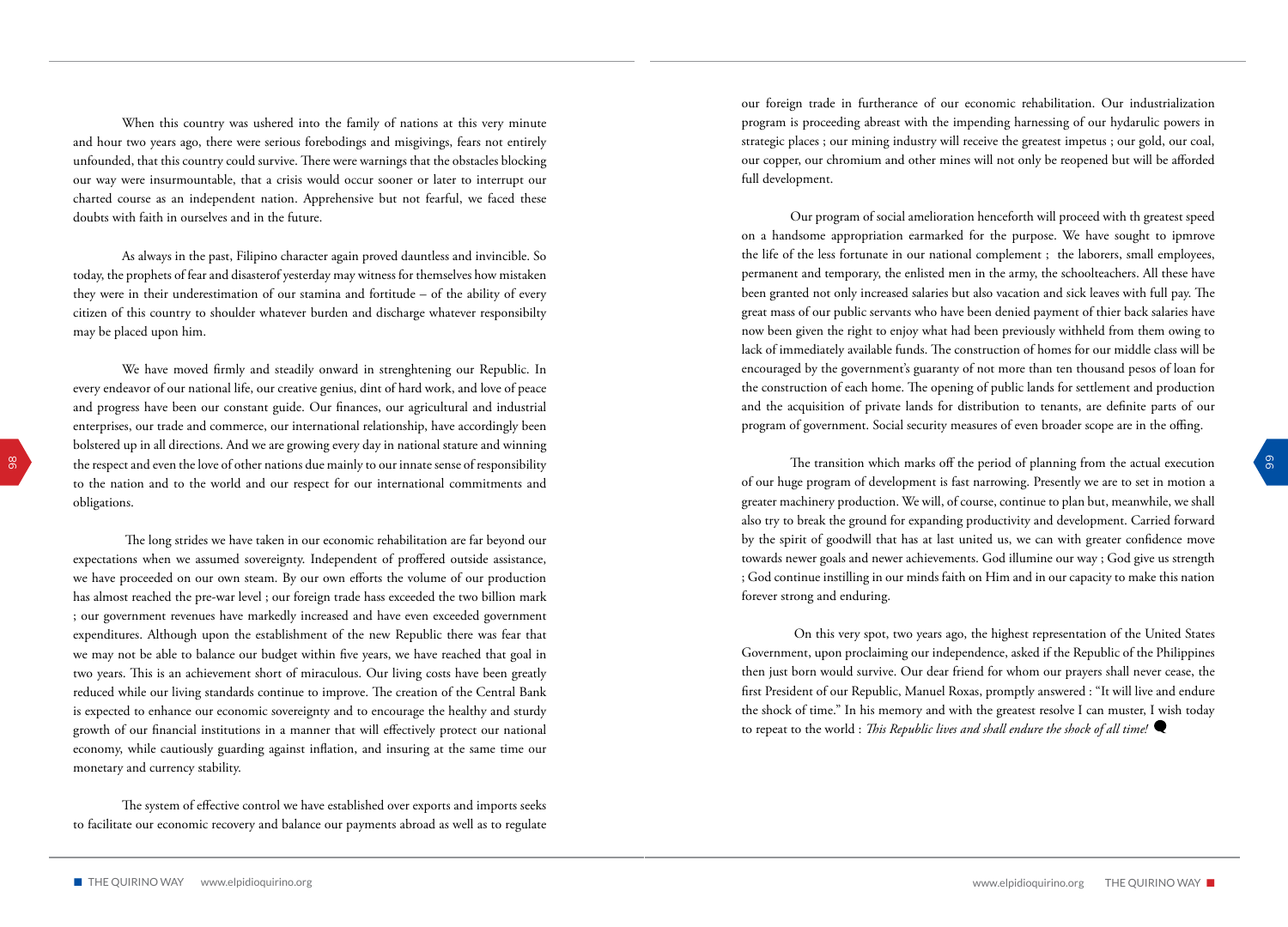### **HELP MAKE O** COUN TRY STRON G

Delivered at the University of the Philippines, Oct. 18, 1948.

COMING TO THE University of the Philippines is to me like turning to an ancestral chome. As an alumnus of this institution, I feel the kinship to all and every one of the faculty and students. Our family is getting bigger, greater, stronger, and consequently, more powerful every day. There is in this country today no human endeavor in which a member of ours is not found doing crediatbly his own share in the national upbuilding. Each and every one of us here congregated should be proud that he belongs to this family – a family whom history will single out as having mainly shouldered the heaviest task og guiding the steps of the Republic of the Philippines in its tender years.

But, my friends, I did not come to make vain boasts of our achievement. I came rather to discuss with you the nature of the responsibilty we have assumed and the role our country is duty bound to play on the international stage, if we are to survive as an independent people. I consider it proper that you should take time out in your curricular activities, setting a United Nations Week, to devote your attention to the practical consideration of the international problems of the day. I know I will not succeed within a space of a few minutes to analyze and discuss wDith you at length the present world situation, as a necessary background for this celebration.

The United Nations, now in general assembly in Paris, has devoted all its time to this work for the first three years of its existence. What it has done to furnish this perspective since its organization in San Francisco in 1945, or in its meetings in London, at Lake Success, or in Paris, is now writtewn in voluminous tomes. For our purposes, this afternoon, however, and for what I have in mind to tell you, it is sufficient to know the incontrovertible fact that the world today has not as yet found the formula to end wars or to make permanent peace. The first world war was ostensibly fought "to make the worldsafe for democracy" ; the second "to end all wars" ; and the third, probably, may not be to dominate the world, or God forbid, to liquidate humanity. Thus it looks as if to attain peace the whole human creation must achieve a rebirth, a transformation so profound as to erase all distinctions of race, color, and creed and enable all peoples to feel as belonging to one another in heart, in soul, in conscience – to one universal family before the eyes of the Creator.

#### THE NEW PHILIPPIN **IDEOLOGY**

*On his conferment of LL.D. by the University of the Philippines, February 12, 1949.*

**W**ITH solemn gratification I rise to bear witness with you to the initial realization of  $\mathbf W$  a great vision. President Quezon conceived the idea of a greater university on this spacious ground. He saw that the University of the Philippines must have room to grow. It could not grow bigger where it was first planted. It needed not only more ground but better surroundings. It needed an atmosphere of concentrated but not cloistered intellectuality. It needed an open field far removed from the noisy and sordid distractions of the workaday world– an open field where the imagination and thought could freely take wing, and the spirit could make direct peregrinations to broader realms of truth and wisdom.

Environment influences and determines the thoughts that guide man's action. By continued contact with the things that man sees in his daily life, he develops his faculties to adapt himself to his surroundings. If the space in which he lives is limited, his development is dwarfed as a tree is dwarfed in a garden pot. Similarly with a man's thoughts and imagination –they are dwarfed by a limited horizon.

Today I read with a great joy in the faces of the faculty and students the great psychological influence of the transfer of our University to this bigger, more beautiful site. I sense in your midst the spirit of great expectations, than which there can be no greater encouragement to deeper thinking, to higher aspiration. I see more life, more enthusiasm, more aggresiveness in both professor and student, and feel the irresistible contagion of their influence. Here indeed, taking shape, is the promise of a greater University.

I shall not tax your mind with pure abstractions. As a part of a workaday world, I cannot bring you the compulsion of our country's practical problems.

Under the shadow of two world wars and all the bitter lesser conflicts before them, as well as the more precarious ones after them, the common man has emerged as the main object of solicitude and highest hope. This is only to be expected. The Lord Almighty has created so many of his kind. The happiness of the most privileged being can never be secure where the common man fails to find satisfaction for his basic grievance – the lack of the elementary necessities for a life of relative decency, dignity, and growing fulfillment.

100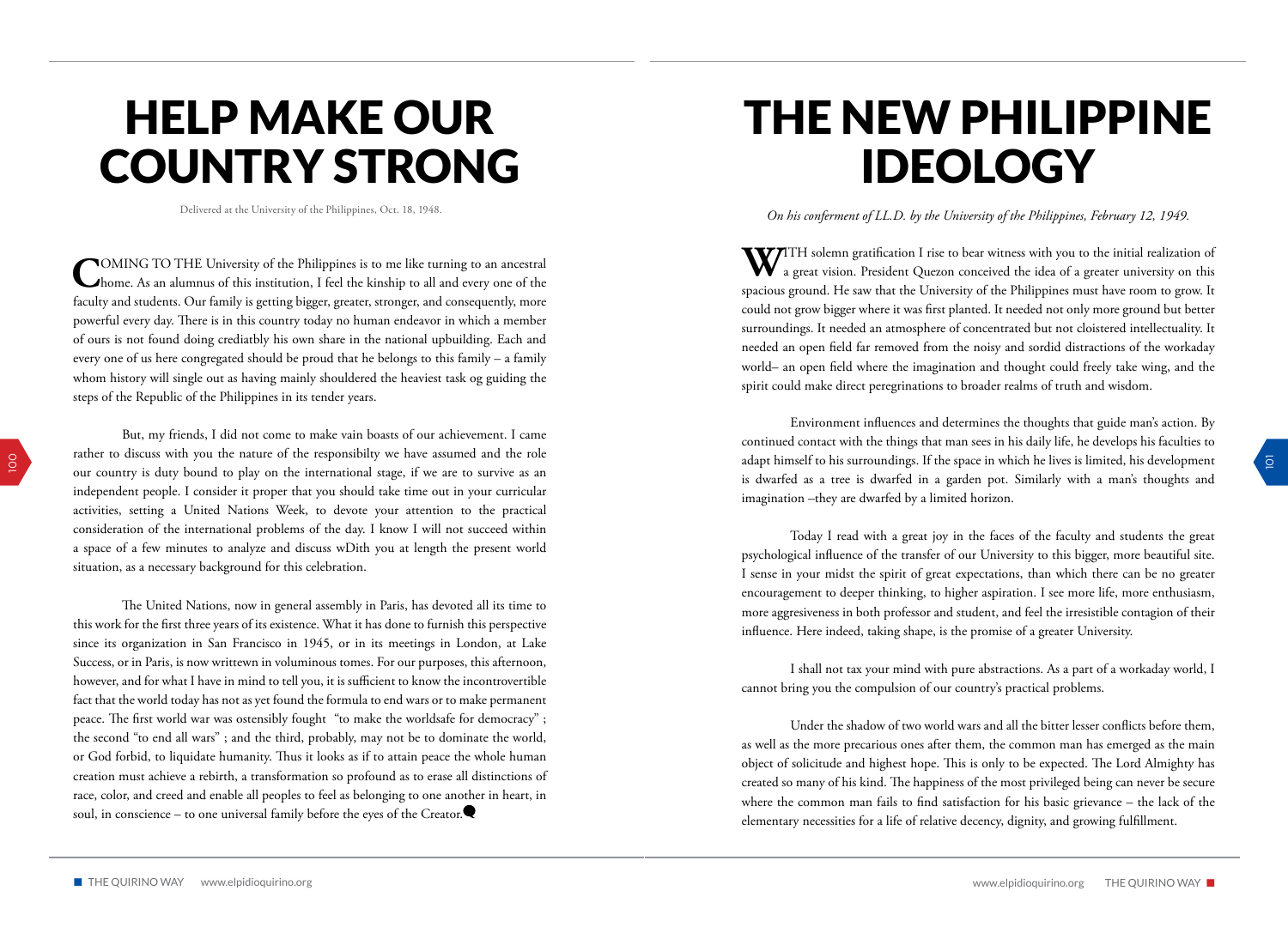Heretofore, we have been nurturing the common man's loyalty to his country and government merely in terms of direct personal, material benefits. He has been pampered into believing that the nation's sole concern is his material welfare and upliftment. And for so long as these benefits continue to make him contented and happy, his loyalty to his government and country lasts. But the moment he is deprived of them, or suffers even only a diminution of his share of them, he becomes disillusioned and bitter towards his government and country. He has developed no sufficient moral leverage with which to keep his loyalty unshaken during his temporary disadvantage or suffering. His attachment to his country and government lacks the tensile strength of that loyalty which binds a child to his mother. A mother may be incapable of providing her child with all his needs because of limited means or because of the accidents of human life. But we would not expect that child to disown her, or turn his back on her. No matter what happens, he would continue to love her and serve her as he comes to a man's estate.

The heart and soul of the common man must be strengthened in his attachment to his land, to his fellow countrymen, to his government, as they constitute the sources of all the benefits that enable him to have and enjoy the good things in life.

Who knows but that this lack of attachment is due to the fact that the government's solicitude for the common man's welfare has not yet gone deep enough in his conscience to impress upon him that it is sincere and earnest! Thus it is necessary to inspire mutual trust as an essential human value in the attainment of this ideal relationship. The government is a corporate body politic, and, because it has life, it must also have a soul. This soul must find flowering in the common man.

I hold that to serve the interest of the common man is to serve the interest of all – including the highest, the richest, the most powerful, and the best endowed.

Some alien system would place economic benefits within the reach of all, but it reserves to the State the absolute power to regiment or erase the individual to attain that objective. In the Philippines, in keeping with our democratic tradition, we seek to democratize economic benefits and leave to private individual and collective effort, under State guidance, the development of our economy that will sustain those benefits. We are faced with the choice between physical satisfaction along with moral abdication of the individual human personality on one side, and material betterment rooted in individual and common responsibility, dignity and liberty on the other. Our choice is clear.

Under our system, we hate no class. But we proscribe and prosecute any group, capitalist or labor, that utilizes its power to bully and exploit others. We respect property as the product of honest effort and a means to fuller living, but not as an instrument for oppressing others or for perpetuating that oppression. We want and help people to build their own homes, to own the lot on which to build them and the land they cultivate to sustain their needs. Such people contribute most and best to the success of an economic program of balanced, stable national life.

We have the advantage of a patrimony rich in natural wealth. Our responsibilty does not end upon announcing and feeling that we have practically unlimited natural resources. Merely to speak of them is not to benefit ourselves as a people. And we should not be too sure that they will forever remain our patrimony, or that their potential value will rise, let alone remain, the same with time.

We must remenber the Parable of the Talents. It teaches us that what we do not use we cannot develop, that what we do not develop we cannot always keep. The world is becoming closer and more crowded neighborhood. Democracy, or any other system, is not protection to those who sleep, like the Foolish Virgins, on their opportunities or their potentialities. It is never intended to be.

We must get busy ; we must work, dig. All the expected gold under the ground cannot establish our credit for the capital we need unless we start digging ourselves and prove that we are determined to, and can produce – as I know it is producing – citizens and institutions with demostrable capacity of achievement in creating wealth and opportunity.

We must know how to take intelligent risks in developing resources. The same daring and courage with which we assume direction of our destiny when we secured our political freedom should be manifest in our economic program. We have always known that God helps those who help themselves. We have proved it in the political field. Nothing should bar us from doing it in the economic. This is a critical phase of our struggle for the betterment of the common man. We are rigth in it now, at the crux of it.

We should be inspired by the fact that we are the master of the instrument to social betterment because we are the instrument ourselves. This instrument is not dependent on the whim of any person or agency beyond our control. It depends solely on our vision, our spirit of resolution, our willingness to undertake responsibilities, our capacity to show our loyalty to our people and the heritage of common liberty that has developed through centuries of pain and aspiration.

This is an age of universal readjustment. Other peoples of the world today are

102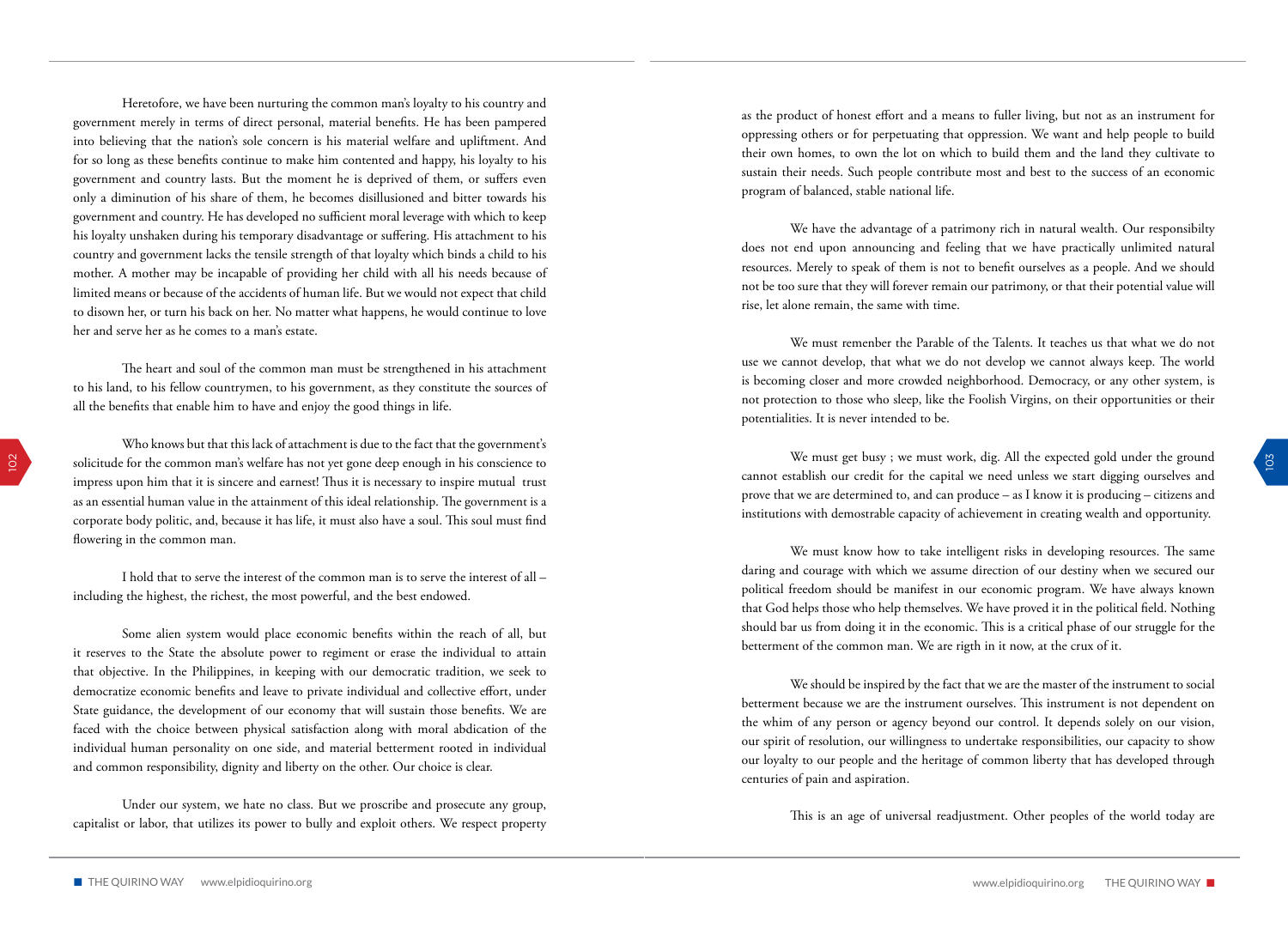revising and strengthening their way of life. They have to, to get along and survive in a community where it has become impossible to ignore the neighbors, impossible to wish away the potential threats to their respective established ways and the common welfare.

Each nation has its own pattern of reconstruction and rehabilitation. Each country has its own program of action inspired by an idealism peculiar to its history and the extent of the havoc wrought upon its people by the last international conflagration.

We do not have to dissolve our personality as a nation in that world community. Indeed, by reason of our national experience, it requires that we develop and strengthen that personality more. For it is as a distinct personality that we can enrich our contribution to the life and well-being of that world community.

Our objective, therfore, is a happy citizen of this country that is equally a happy and helpful citizen of the world. He lives free and secure not in national isolation but in international independence. He loyally supports his government and makes his individual voice, jointly with others, count for understanding and cooperation in the family of nations. His country and people have a way of life that fulfills their material and moral aspirations and contributes variety to the color and texture of a world pattern of cooperate living.

In an effort to cooperate in the establishment of a world order we must start with an acceptance of the diverse cultures of the world. We must understand their basic similarity of purpose and process. We must recognize their diversity and their different emphases as productive of the richness and color and variation that man has achieved in living and in human relations.

The world today is ruled by conflicting ideologies which have complicated all the more the work of universal readjustment. Our country happens to have been linked with experiences, with adversities and with glories which, at one time or another in our short history, we have shared with others. In fact we have been both beneficiaries and victims of world conflicts.

I know of no country which has been more subject to changes in its national evolution because of these conflicts than the Philippines.

In planning and pursuing our salvation, we should keep within the context of the broader world tasks towards peace and ordered living. The stability of whatever social betterment we may achieve for ourselves as a people is conditioned by the measure of security and cooperation that prevail beyond our national borders. We woul not be presumptuous to

assume responsibilty for the peace and happiness of the world. But we should see that the attainment of our own betterment at home helps clear the way to its increasing achievement and just enjoyment in the broader community of the family of nations. We take the position that this shrinking planet must accept the urgency of mutually just accommodation among peoples as the only alternative to its reduction to a wasteland and common graveyard of all human hope and humanity itself.

We need total economic mobilization to raise the common man, make him strong, self-reliant, patriotic. The total economic mobilization spells full employment, which in turn would mean peace, security, and contentment. It is idle to talk of social amelioration without the material means for achieving it –the nation-wide release of our availabale energies for economic production. There can be no full employment without industries to create enough opportunities for work for the people. Social relief is an empty phrase without the goods created by work to satisfy immediate needs during disaster. There can be no peace where people are restless because of their inability to earn the wherewithal for feeding, clothing, sheltering, and educating their children. The particular problem of peace is not definitely and permanently solved by law-enforcement officers.

It is necessary that there be a continuous and steady development of the country in order to make available all the benefits that the common man as well as any other citizen of the land longs to enjoy. But this development cannot be realized without the common man's cooperation in the maintenance of peace which is the necessary prerequisite to any constructive and creative activity – the fountain-source of every material benefit – can only be achieved on his own soil, with his own hands, with his own intellect, and with his own determination. He cannot depend on any other land or any other people.

Total economic mobilization is not the exclusive prerogative and function of the government, or of the party in power, or of any social group. It is the concern of all as it should be, in our kind of democracy. The government is expected to fill the bill of leadership, but it feels free to invite and to draw upon the talents available in public and in privaate life. It feels free to inspire and to enlist support from any and every section of the population. It does not depend upon coercive power to secure public cooperation. It looks to the compulsion of an inner sense of individual obligation and national responsibility to muster all efforts in the promotion and prosecution of a common social program.

This program has a definite advantage in its being developed in an atmosphere of democracy. We do not have to liquidate millions of our countrymen to see that it works, or to find out if it works. Our system is flexible enough to give everyone a chance to be heard, to permit revisions in our planning, as exigencies require. Our people are free to exert and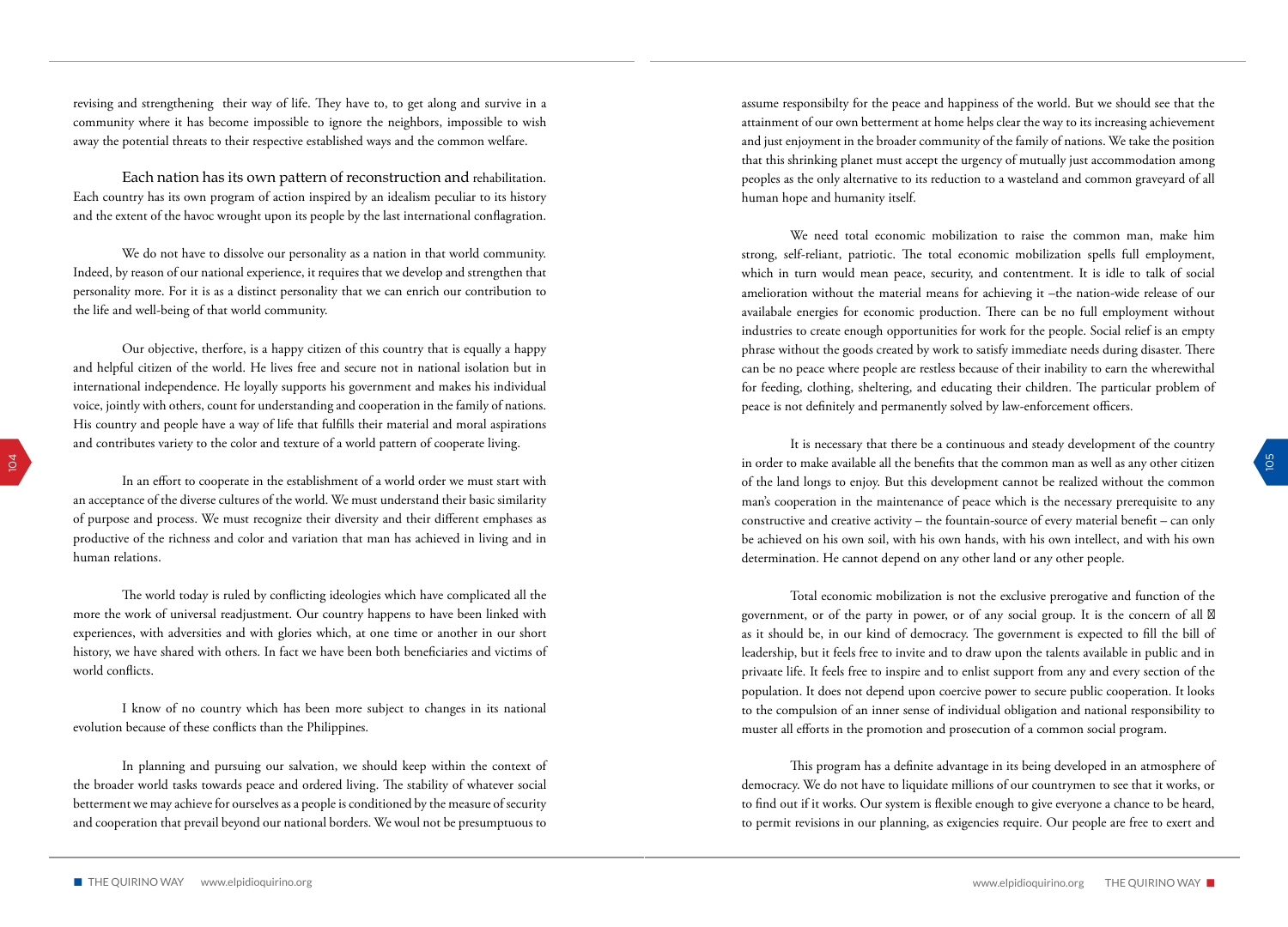coordinate their individual efforts under a government whose sanctions we periodically pass upon for correction and improvement.

The effort and the responsibility for the ample production of the good things of life intended by total economic mobilization require that we must subordinate personal interests to the imperatives of the common welfare. This program presuposes individual self-reliance and social cooperation. Our intellectual elements, our business and industrial elements, our labor elements, must realize this compulsion. We have no other alternative to the new slavery in which freedom rests not even in those who dictate because they are prisoners no less of their own dialectic.

We should not mistake, however, the attainment of the material good things of life for the ultimate answer to the yearning for peace, for goodness and beauty, or for lasting individual and social happiness.

A confirmed materialist would invoke his mystic formula of thesis, antithesis, and synthesis to produce the good man of his ideal society. In that society the State is presumed to have withered away because the good man no longer needs its dictation and protection, and because the environment has reached its complete efficiency and effectiveness in perfecting the good citizen. Individual freedom and happiness are sacrificed for efficiency.

We should have had some reassuring proof of this assumption by now from the new generation brought under its dictation. But we are not permitted to see it. An iron curtain has been set up and all we are allowed to glimpse and appreciate, on occasion, is continued hate, truculence, and sucpicion to wards the unregenerate non-communist portion of humankind. We can see, by the filtering reports, that there is more, instead of less, government in the communist Promised Land. Its reconditioned citizens are denied by their State the joy of visiting and leavening freely and directly ― if I may be allowed a mixed metaphor the outside world with their sweetness and light. They leave this missionary task to naive fellow travelers, to mysterious underground agents of political subversion, to disciplined engineers of social division and chaos. The homegrown common comrade cannot be trusted to resist the alluring but evil appointments of a tottering, capitalist order.

It is a sad fact that the prosperous are no less immune to evil-doing than the poor and the hungry. Not infrequently, prosperity merely accentuates the appetite for conspiring against goodness, truth, or beauty. Man does not live by bread alone, and it is to be doubted that it can be any different even in a materialistic society where spiritual matters are regarded as legitimate objects of derision, and where people, after all, are still human beings.

Social amelioration through total economic mobilization has, therefore, its limitations in the attainment of greater peace and contentment for our people. However important and urgent, abundant supply of the good things and mastery over the technique of their production, such as applied science assures us, are not the decisive element in our individual and national fulfillment.

It is not what more things can belong to us, but what high things we can belong to. It is not so much mastery over things as being mastered by supreme spiritual devotions. The great hour of our lives, rememberable to our dying day, are the moments when we were swept out of our individual selves by something that mastered us the breath-taking sweep of great mountains, the magic of great music, the fascination of heroic and noble deeds, the inner consecration to a cause bigger than ourselves, our family, or even our restricted community. This is the soul and substance of our Christian heritage. In our efforts to develop our country to raise the common man, we must find firm anchorage in the fruits of our labors and in the spiritual loyalties that can deepen the meaning of our lives. We cherish the liberties that our kind of democracy provides in order to enjoy the privilege of being mastered by these loyalties.

Dr. Trinidad Pardo de Tavera once remarked : *"Los enemigos del pueblo Filipino son la nipa, la caña, el coco, y el Padre Nuestro ."* this was searching explanation of the much alleged indolence and the resigned acceptance of the common man's lot in his time.

But times have changed. The Filipino has awakened from his lethargy, a different man from yesteryears. The nipa, the bamboo, the coconut, in the light of this initiation to the modern science and technology, are now militant symbol of his determination to develop his country's natural resources to secure national stability and happiness. *El Padre Nuestro* we still retain, but not as an enemy ; for we need, indeed, not a return to bind belief, superstition, and obscurantism, but an enlightened appreciation of the unsearchable riches of the spirit. Yes, we need more urgently than ever to rediscover God and the creative benedictions of His discipline. We should ever invoke a deeper love for of country upon actual toil and devotion.

To get the most if this privilege is to continually strengthen our faith in ourselves, our self-reliance, even as we look up to the hills whence cometh our help. We must eschew factional bickerings, captious carpering and honest efforts of others to serve, facile, approaches to problems of public welfare, the dissipation of social intelligence in magnifying trifles to salve the individual ego.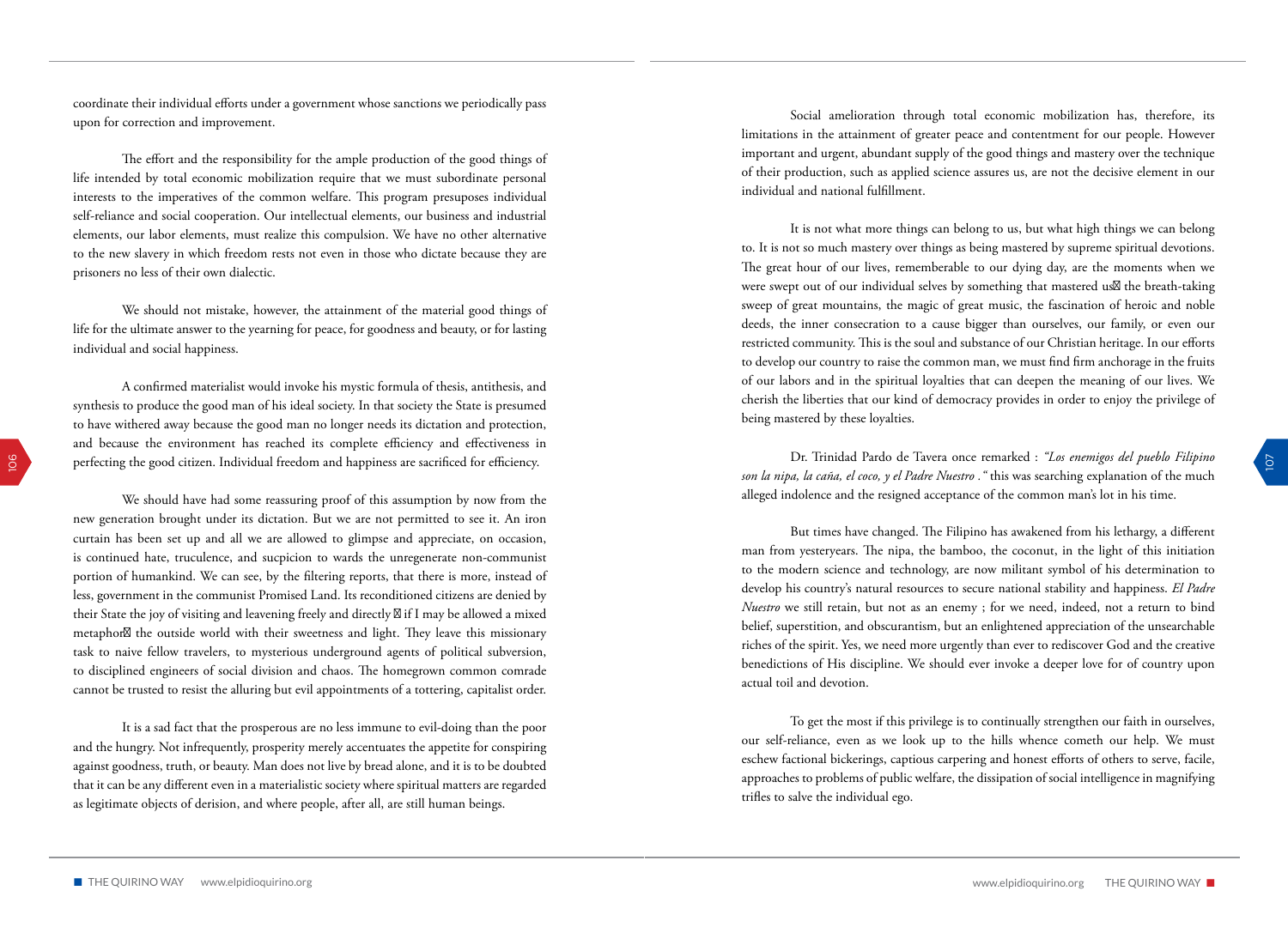Undue preoccupation with the ego, with *amor propio* can be a great obstruction to our national progress. We should not be afraid of losing face in a passing issue, of being disauthorized and repudiated, if our heart is in the right place. In our business, intellectual and political life, we should rejoice in the success of others and welcome the discipline of gracious in terms of individuals we have helped, of institutions we have built and developed. We should welcome any chance to credit people for their good work, to acknowledge their fine constructive performance. We need charity and humility when we are right, but especially when we are tempted to dogmatize in direct proportion to our lack of information.

We cannot conceal our deficiency in facts and reason by heaping abuse on others who refuse to stoop to our manners. Our keenest rivalry should be, not for position and prerogatives, but for the best way of giving constructive service.

Our country deserves all the loyalty and devotion we can give. It is a beautiful country. It is a rich country. And it is a free country. It has been consecrated by our blood. It has developed a way of life allowing for continued improvement consistent with the needs of free men. It holds up the hope to millions beyond our shores courageously fighting for the advantage we enjoy. My fellow-countrymen, we have every reason to be proud of our country and people – without falling for the illusion of becoming a chosen or master race.

We have every reason to be happy in this country without coveting what is not our own.

As we reconstruct and reshape our new nation in harmony with world readjustment, we define our own mode of living. We must have our own pattern, drawing from the experiences and lessons of others – a pattern suitable for our peculiar conditions. Thus we evolve a way of life inspired by democratic ideas and guided by tested social advantages. It is a new philosophy that has been distilled from the bitterness of the past. It is a flower that has grown from the ashes and ruins of yesterday. It is a spiritual force that has sprung from the severest test of our moral fiber. It is a weapon that has been forged on an anvil of adversity so that we should ever vanquish hunger and want. It is an inspiration that makes us march forward to conquer a new day for our prosperity. It is a vision that ha presented itself on the dawn of our redemption and resurrection. It is a new ideology that urges us on, shaking our lives and our very soul, to realize the dream of our dreams – an enduring sovereign Republic.

Upon institution such as this great university of our people, upon people such as the products of this institution, largely depend the conversation, the development, the fulfilment of our Philippine ideology into increasing reality, into a creative individual, antional and world experience.

The measure of this university as our country's most precious investment in the development of our best human resources will not be noble structures that will rise in due course on this picturesque rolling uplands. It will not be in the amount of deposited and recited learning in its halls. It will not be in the lofty scholarships that can, on short notice, be mustered into parade for public inspection. The measure of this university has been, is, and will continue to be – the men and women that sally forth from this campus equipped for consecrated leadership, the happy progressive communities in every corner of this land that benefit from their dedication and service, the growing quality of life and aspiration which is offered to every child born in this blessed country of ours as its heritage.

Far it be from us the complete realization of our dream of the good life. We can only pray for the capacity to pursue with undiminished fervor a continually rising ideal for every generation. This is life's most exciting privilege. This is our greatest adventure. Our Alma Mater should always be here to help us and our children become worthy of this high adventure. For this is the height of social amelioration – for you and for me, for this generation and for our posterity.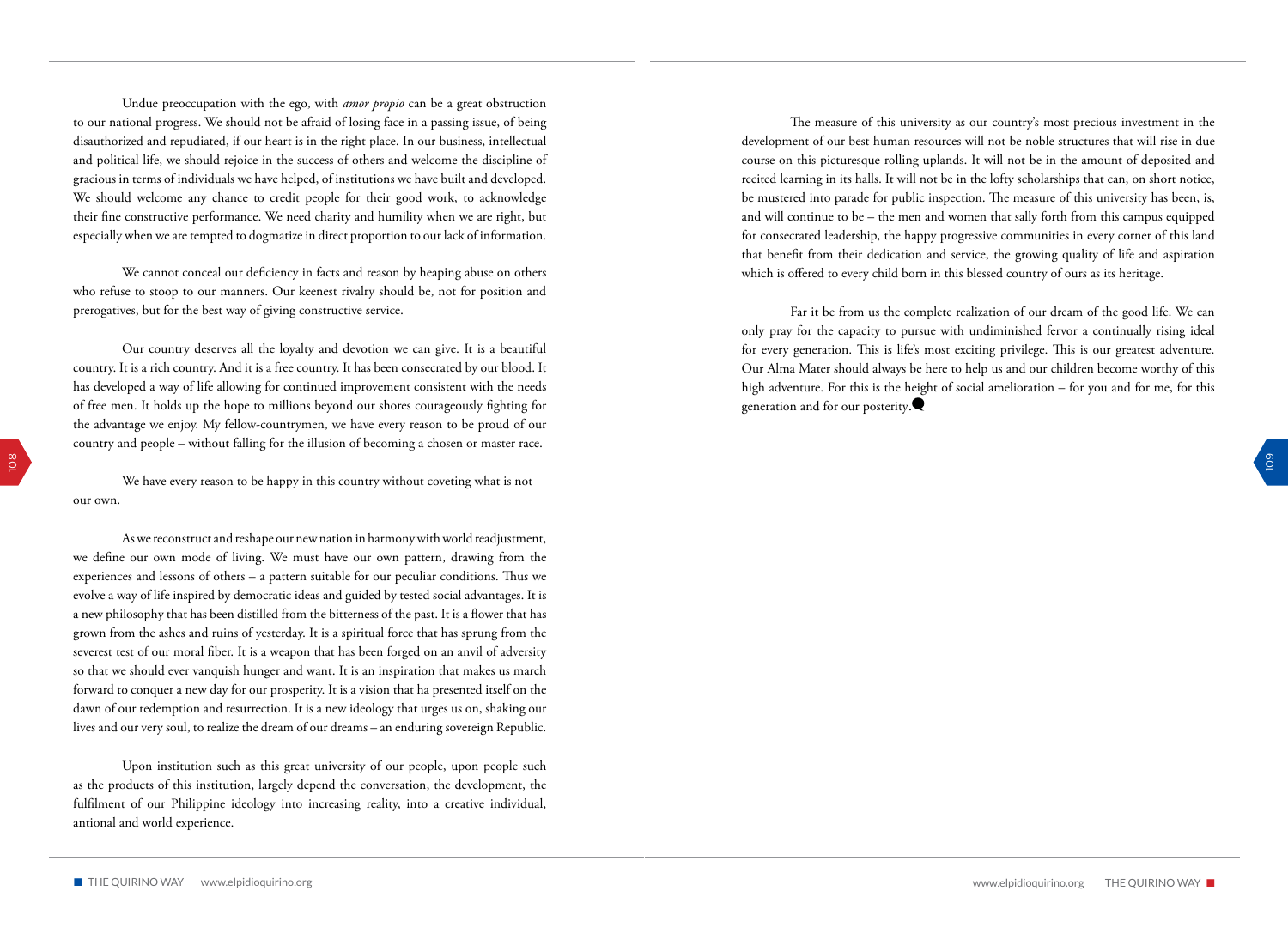# A PATTERN OF SANITY AND ACTION

Radio Chat February 15, 1949.

The other day on the occasion of the conforment upon me of the honorary degree of Doctor of Laws by my Alma Mater, the University of the Philippines, I launched the new Philippine Ideology. More than a mere theory, it is a program of action. I am determined to follow it for as long as I have the privilege of directing the affairs of the nation. I earnestly request every right-thinking and civic minded Filipino to give it serious study, to adhere to it and to act upon it with intelligence, vigor, and zeal.

As a nation we must have a positive ideology to guide our actions. The realization of this ideology as a goal will insure the welfare of the common man and stability of our country. It is based on the material development of all our sources of wealth – our rich soil, our beautiful climate, our waterfalls, our deposits of oil, of gold, of iron, of chromite, of copper, of coal and innumerable other minerals; the wealth in fish and other aquatic products of our seas, lakes and rivers ; our vast forest of the best kinds of wood in the world ; our strategic position in world commerce.

We already have an established name in the world market for our copra, our sugar, our abaca, our tobacco. We have other agricultural products of potential world importance. These must all be developed, exploited and expanded to the limit in order that we may be able to provide the government and our people with all the necessities for our sustenanceand continued existence as a people.

We need to loan to our farmers ; to buy food clothing, and medicine for the needy and sick people ; to provide school for the children. We need to create industries in order to

give work to the unemployed. We need to provide one thousand and once convenience of a more decent life for the common man. In order to provide all these we need to produce. Thus we need to exploit all our natural resources and advance our domestic and foreign trade. This is what I meant by total economic mobilization as the foundation of our new way of life.

I said then, and I repeat it now, that " to serve the interest of the common man is to serve the interest of all – including the highest, the richest, the most powerful and the best endowed."

I did not conceive this ideology all by myself as a sudden inspiration from the blue. It was not the exclusive product of my thought and imagination and the promptings of my heart. It was developed from thoughts that had found lasting expression in the conduct and actions of our countrymen in the past and under different trying circumstances. I picked up the loose threads of idealism that had sparked the lives and sacrifices of our leaders of thought, of our heroes, of our martyrs who gave their lives at home and abroad to win freedom and elevate our race.

To this ideology I have contributed my observations and experiences in the darkest hour of our history, compelled by a vision of the dawn of a greater day afte the most terrifying and horrifying ordeals of the last war in our country. I knitted all these together with the longings and experienced wisdom of our countrymen, specially the underprileged who had suffered most during the time of our subjugation, struggle and humiliation.

As a people as a nation, we must have by now, a definite, concrete, unified pattern of living ; we must have a battlecry, as it were, in our new struggle for a better, more satisfying, and more enduring national life. This need prompted me to launch the new Philippine ideology.

But all the efforts that we exert, no matter how earnest and sublime, cannot find fulfillment unless there is a corresponding appreciation of our situation, unless there is a will to carry it through on the part of all of us. Our bitter lessons of the past must teach us to stand together and shoulder the accumulated burden of generations. This we must do if we are to lighten the load of our children to give them a chance adequately to assume the added resposibilities of their time. It is a mission that everyone of us most unselfishly, unassumingly, and self-effacingly join and accomplish in order to deserve the name of father of our children.

It is not, I realize a simple matter to follow this line of thought and action without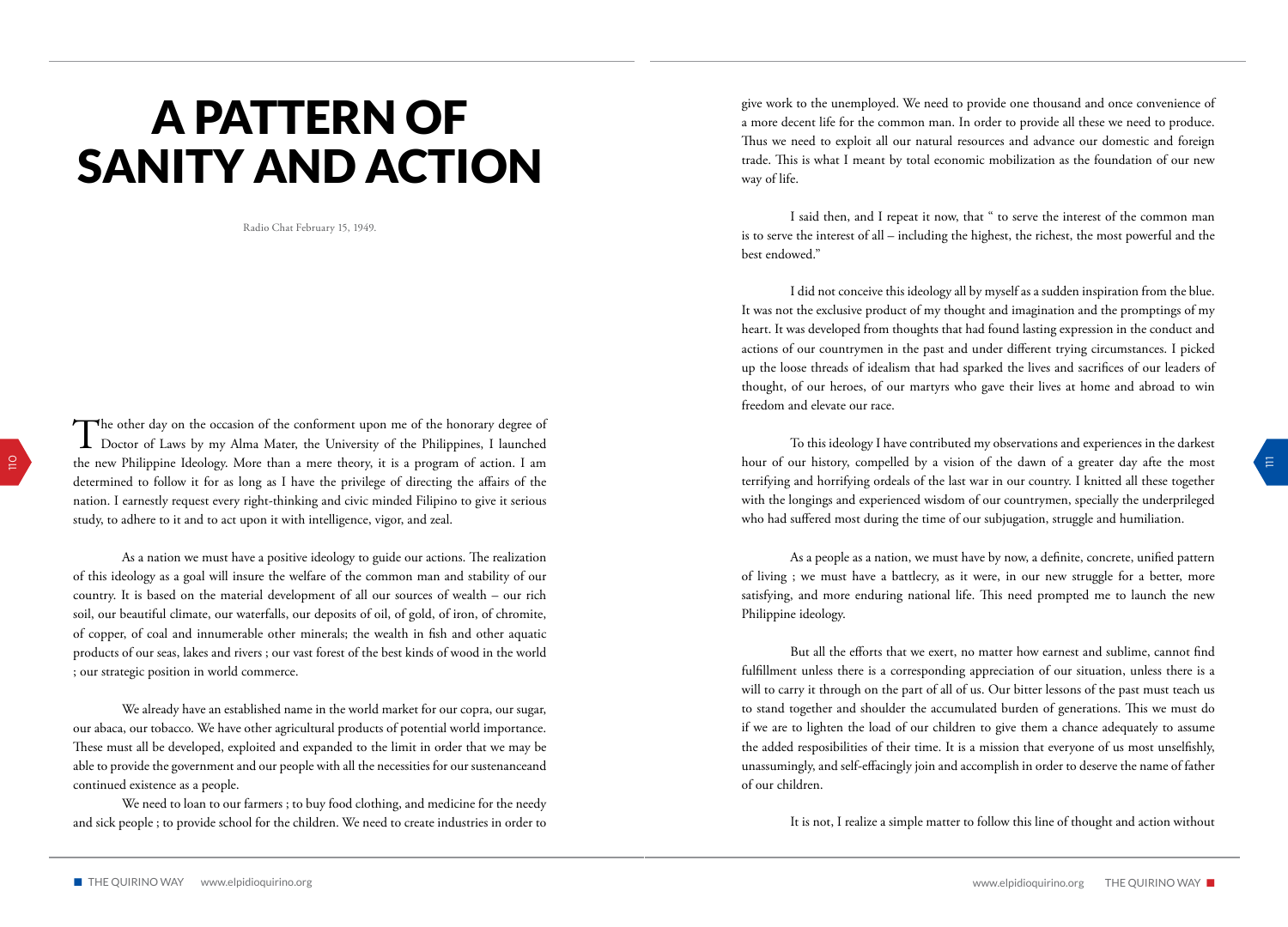awakening jealousy or suspicion among our compeers. At one time or another in our life long struggle as a people, they have seen the vision too. But they are apt to be confused or discouraged by others who think they have found a better way without telling us what it is.

This moment in our history requires that there be a determined cooperationin fulfilling a national program of action. At least in a democratic country such as ours, we must pursue a definite line of official cinduct and national action.; we must give those who have conceived it a chance to carry it out with proper implementation.

Time will provide opportunities for the trial of others should this one fail. But certainly there must be one definite line of conduct, a program of action, if we are to develop and insure our orderly life as a nation.

After all I am not advocating an entirely new line of conduct. I am only launching a sysytem of coordinated national action suggested by the dipersed beliefs and convictionthat have inspired the manner of living of our countrymen in recent years. It is an organized Filipino mode of living that has actually entrenched itself in our national soul in answer to the continuous threats to our individual and collective existence as a people.

The atmosphere in which new ideology has been launched, although propitious, may appear suspicious. At least to some calculating political minds, nothing worthy or noble in this ideology may be seen through their electoral eye during this election year. At this juncture may I take notice of the political diseases that is spreading like an epidemic from Jolo to Batanes. It is afflicting the proudest as well as the poorest who have not been immunized from the contagion of its vicious influence. Every little incident or accident or experience is exploited for whatever opportune interpretation may be derived to promote partisan political designs. Often it is magnified beyond decent bounds to serve selfish political ends.

I rely on the maturity of judgement of our citizenry. But I do believe that when our national firmament is beclouded, and prejudice and suspicion hang over our immediate horizon, we must identify and try to banish the active menace to the success of our sincere endeavors to serve the welfare and future of our country. We must watch out against being unwittingly swept by the prevailing current of prejudice. We should guard against extravagant, reckless adventure inspired by trivial emotions or induced by passing moral and intellectual confusion. Our honest-thinking people should know how to arrive at an adequate answer in the face of a challenging situation.

My fellow countrymen, I beseech you to summon all that is big and noble in you,

all that is ernest, all that is patriotic, all that is sincere to help set a pattern of sanity and constructive action in these days of bitterness and political bewilderment. I am confident that we can prove again and again the maturiy of judgement which we are known to have developed after centuries of struggle for national self-determination.

We must establish in our minds that there is no magic to expect in the matter of realizing our new way of life. There is no royal road to national stability and self-respect. We have to work together.

The failure of any government is not a failure of a few, but of all. This government is ours. We cannot treat it as an impersonal things, as something merely to sneer at in the hands of an adversary. We have to devote more time to discover what is right for our government, as for our country and people, and use it as the basis of our efforts.

We must be more friendly to freedom and democracy, not by thinking that ageold problems can be resolved by a witticism, but by rolling up our sleeves, in cooperation with our neighbors, with a definite purpose and a will, to grow two blades where only one or nothing grew before. If we consider any totalitarianism as inimical to our ideology or selfreliance, national loyalty and world cooperation, we must suspect and resist these impatient, pontifical schools of so called progressive thought which would establish the millenium with one wave of the hand.

There is no substitute for good will, loyalty, cooperation and workin the solution of our problems and the fulfillment of our national objectives. When we ask our duly constituted government what it is doing in this direction, let us ask ourselves individually and collectively what we are doing ourselves. An honest answe to this question will clear a lot of rubbish obstructing our common way to individual and social happiness. It will also help us to appreciate the new way of life that I have just submitted to my countrymen as the basis of estimating the task and contributions of this administration in advancing the common welfare.

I shall in due time in other ocassions, elaborate on the implementation of our program of national action. I wish to acknowledge here my appreciation of the communications of private fellow citizens in different parts of the country who take time to endorse the position I have been taking in the coluntry's interest regardless of purely political consequences. I am tremendously encouraged. I would not be fair to myself and to our people to deny my pleasure in the inspiration they have been giving me.

<u>112</u>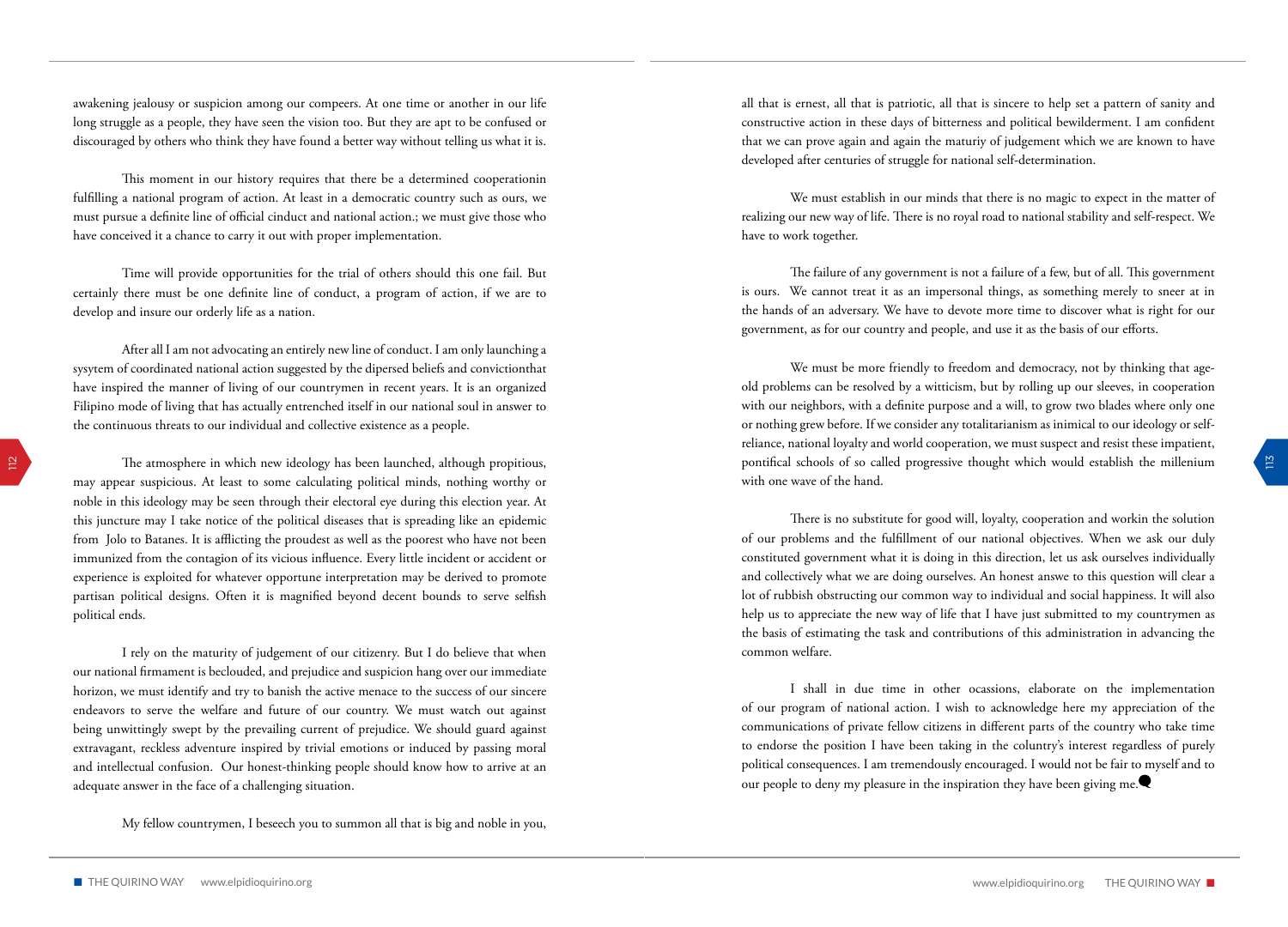#### AMERICA LOSING H PIONEERING SPIRIT?

A VERY good friend of our people speaking undoubtedly for other equally sincere friends in this country, has had ocassion to accuse me of being an incorrigable optimist. I was quite truly flattered even by a comparison with President Truman, who, for his Inaugural message, is dubbed realistic while I, because of my last state of the nation address to Congress, am regarded as a dangerous romantic. "It is wise, " it is asked , " for the President to use such rose –tinted glasses that he misses all the deep shadows that are cast over the land? "

I should like to please these friends, but I wonder if they would rather that I say the country was going to be ruined because of import control even if all I have learned all along, from Rotarians and Horacio Algers, compels me to look ahead and prepare to climb the highest mountain. That the country is doomed on that account is possibly the one thing I am determined not to say or to admit. I do not propose to be crape-hanger. I have always felt that addressing the elected representattives of our people at a time demanding constructive actiondoes not mean presiding at a wake or leading a funeral, but rallying our people to have the vision and courage to tackle the task ahead.

Anyone aware of the vivid mark of devastation, material and spiritual, in our midst after four years of the cruelest war known to man and after three years of effort at recovery, must be callow and insensitive, indeed, not to be impressed by their reality without having to proclaim the fact officially. Anyone who runs may read in this particular situation, and my duty is not to encourage the undertaker but to follow the Rotary spirit of enlightened hope and purposeful action.

Many of the problems of this country today are not peculiar to us. And the problems we have inherited from the war are problems that have engaged the best minds of America and other lands, and I am not sure that they have been or will be resolved by one grand gesture. I am hopeful, nevertheless, as I will always be , that we shall find our ways to higher level of achievement if Rotarians will permit us to hope and to plan for ourselves without requiring us to go through the motins of pious wringing of the hands and being sorry for our country.

#### A GREAT BUILDER

Radio Chat, April 15, 1949.

I WISH to delicate my thoughts tonight to a departed friend who, exactly one year ago at this very hour, was called to the side of Almighty. The nation remembers him now as Christendom remembers the Saviour of mankind on this Good Friday. For in truth, Manuel Roxas died on the cross of public duty only to rise again and live for always in the conscience of his country.

As time pulls together the loose threads of his life activities, we who are left behind can discern more clearly the magnitude of his benign influence on his country and people.

We mortals are wont to be over-gallant and generous in expressing bereavement immediately after the loss of a friend and within the hearing of weeping kinsmen. But what were said upon the death of Manuel Roxas have stood the test of patriotic scrutiny. As his figure recedes in our mental horizon, his deeds remain as golden grain sifted from the chaff created by bias, prejudice, or mere kindness.

Thus we speak of Manuel Roxas today subjectively against a background not only of his accomplishments but of his spiritual influence upon the mind and soul of the people he loved so well.

Only those close by his side who have, at every step, followed his thorny path and pursued the same objectives in his high concept of public duty, can best interpret how much he suffered in his endeavors and how much more he should be glorified.

To organize a Republic, to lay the foundations of its enduring existence, to grapple with unusually cruel circumstances in an atmosphere of despair and devastation and with utmost calm and composure, to deliver his people from prostration and lift them into prosperity and distinction–that was the task of Manuel Roxas.

It was perplexing, vexing, and taxing to the limit. It was a job for a mortal who must be more than ordinary.

The task overcame his body, but not his spirit. His inspiration today is greater than what passing admirers could regard as his wordly accomplishments. As long as a grateful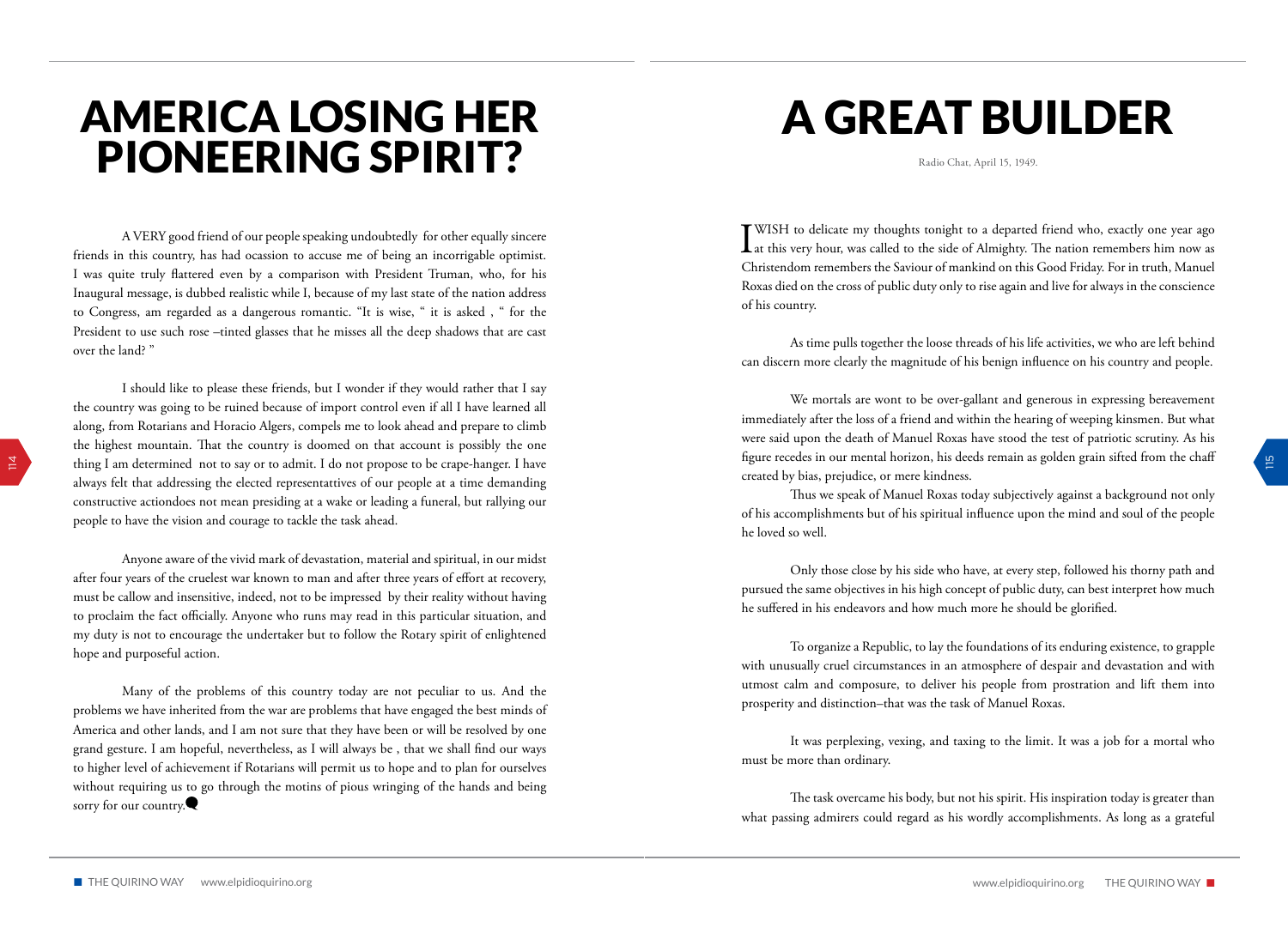and intelligent people knows how to appreciate a man's greatness on the basis of integrity, patriotism, creativeness, and devotion to the people's welfare. Manuel Roxas will ever continue to be the symbol of Filipino capacity to build a nation.

Truly, he was a great builder but, like other great builders, he was also greatly misunderstood. He was misunderstood while he lived, as was Jesus Christ who was tortured by the very people whom He sought to redeem. Roxas had too good and kind a heart to retaliate or destroy those who were destroying him, or attempted to destroy him. He was determined not to be distracted in his vast work of nation-building. He was too preoccupied with his task to watch others undermining the great work that he was doing. Nor did he lose time to answer the revilements of jealous ill-wishers who harrassed him. He just went right on, taking no notice of them. Perhaps he was repeating all along in his mind the Spanish poet's description of a traveler, who said:

*"Si he de parar Parar oir ladrar Al perro en el camino Nunca llegare a mi destino,"*

and determinedly proceeded undisturbed with his fateful task. Only as we become more and more detached from his immediate personal influence do we realize the noble deeds for whose memory the generations to come will enshrine him in their thoughts.

I perfectly remeber a moment in our presidential campaign in 1946 when, concluding a speech, I stated that if I should be able, if elected to do nothing during my incumbency but to see corruption erradicated in our government, I would consider my mission justly accomplished, he immediately rose from his seat and, with a tight handclasp and warm embrace, said, "Partner, that is our mission."

What is happening in our country today indicates nothing but the processes that must be followed in the probing ground of public duty, as he and I conceived to be our joint and common mission. And yet there are people today, many of them his so-called close friends, who would unkindly invoke his memory to justify public or official misdeeds.

The task that we chartered was bold, risky, and thankless. But as the surviving leader of that crusade, I shall not be deterred! There is such an inner satisfaction and spiritual consolation in that greater effort that makes me more determined to attain something bigger, greater, and nobler than mere political fortune. It is costly apostleship but it pays for the preservation of the honor and prestige of the nation.

For as President Theodore Roosevelt rightly said of his own time:

"The exposure and punishment of public corruption is an honor to a nation, not a disgrace. The shame lies in toleration, not in correction. No city or state, still less the Nation, can be injured by the enforcement of law. As long as public plunderers detected can avoid punishment, just so long encouragement is given them to continue their practices. If we fail to do all that in us lies to stamp out corruption, we cannot escape our share of responsibility for the guilt. The first requisite of the law and the cutting out of corruption.

On the first anniversary of Manuel Roxas' death, it is fitting that we recall his compassion as the ruling element of his career of service. He thought deeply, but he felt even more deeply. Reason was a thing for him to use but not to worship. The logic of the heart was something more substantial and demanding to him. People who are not afraid to grow up will increasingly appreciate his type of wisdom. They will also be capable of loyalty that passes understanding. And they can distinguish courage from mere bravado. Of course, we can discount the fact that there are a few bystanders who prefer kibitzing to lifting a helping hand while waiting for the main chance to accomplish as great a task.

It is being unnecessarily unctuous to feel that what we are trying to uproot reflects on ouir country as a young democracy. It is part of any country's democratic experience, and we should be happy to be advanced enough to indulge in it for whatever wisdom we can collectively derive therefrom and for our people's sake and our country's future.

What is deeply deplorable is that the hectic period of cleaning and clearing the rubbish as we execute our huge program of economic development , coincides with the election agitation which is being manipulated not only to stultify our highest motives but to dwarf the greater constructive issues before the country.

Small souls and mendacious minds should not be allowed unthinkably to becloud the greater things in our national life. This year we are traversing the most delicate and crucial part of our course as a people. We have too much at stake for the future of our country and our children. The passion for public service cannot be a substitute for the ultimate and permanent interests of the country. I repeat, there must be a greater sense of sobriety and proportion. I invoke the spirit of self-abnegation of Rizal ; I invoke the love for the masses of Quezon ; I invoke the martyrdom to public duty of Roxas ; I invoke the charity of the man from Galilee who, in the midst of His agony, benignly turned to His torturers and said, "Father, forgive them for they know not what they do."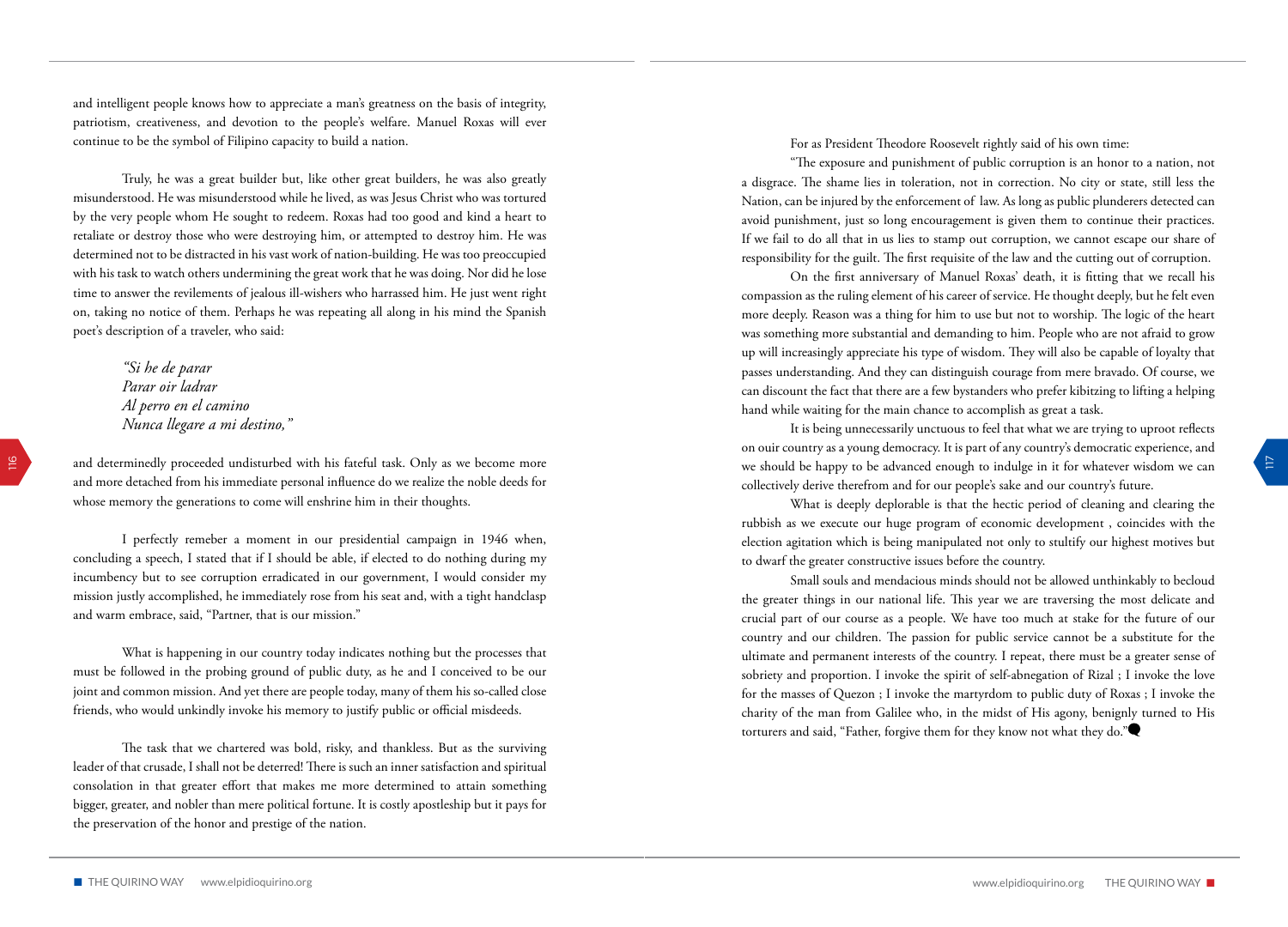## **OASIS** IN THE DESERT

Delivered extemporaneously, May 7, 1949, before the Baguio meeting of the Liberal Party's National Committee.

I APPRECIATE more than I can express your vote of confidence in my leadership. The yearning of my life is to so conduct myself that nobody will ever consider it misplaced. It came to me like a gentle flower from the filth and mud to which I have been dragged in our recent political and partisan bickerings. I have a feeling that at long last I am coming upon the oasis in the desert years of my public life.

We are gathered this morning to exalt our political institution. The successive political events that have rocked the nation from the center of legislative power have been a revelation to me. Yet it may appear strange to you that I feel happy in having been chosen as one of the incidents in the supreme test of the soundness of our political institution. Subjected as I have been to the cruelest public scrutiny and emerging thereafter enjoying the esteem and confidence of my colleagues in the executive and legislative departments of our government, I can not ask for anything more from you. All that should vindicate my name as a public servant.

The resolution of the provincial governors and city mayors in convention the other day and the resolution of the National Committee of the Liberal Party today, reiterating the confidence of my colleagues in the government and in the party in my actuations as head of this nation and of the party, constitute the greatest consolation in this country a regime of respect for the law and the conscience of this nation.

Others like me have been placed on the carpet in the merciless crusade for a clean and honest government. It should not be queer that, having started the movement, I should be dragged into the vortex of its fury. There is a native saying that whoever wields the broom "gets the dust." My only regret is that in wielding the broom, I have been mistaken for the dust. The outcome of the other cases has been varied and different. But the ultimate result, by the national estimation of this unusual effort of the epoch, vindicates the name of our people and reaffirms the stability and strength of our democratic institution. We have proven beyond doubt not only national resiliency but also political stability.

No wonder that in our tutelage under different powere and systems of government, in our bitter experiences as a struggling people, in our multiple contacts with foreign elements employing heretofore unknown weapons of conquest, of domination, and of absorption, we have trained ourselves to grapple within and without, with our taxing national; problems, for survival as a people. And this generation that has inherited the widom and experiences of our earlier leaders and the epochal struggles of our race, has been able to derive inspiration from our leaders of the past. Thus, we have known how to employ on opportune occassions the alertness, aggressiveness or impulsiveness of a Quezon ; and at times, the brilliance and vision of a Roxas, or tha audacity of an Aguinaldo ; but, all the time, the inspiration and spirit of self-abnegation and love of the country of Rizal and his colleagues in the early awakening of our national consciousness. Verily, we now present a new pattern in our political life that we have only discovered as we knit the loose threads that national history. Thus, the new pattern of democracy in its color and texture as established in this country, is not only peculiar to our country as a unique product of international influences but also adaptable in this era of universal readjustment. I can now see and conclude that as long as we do not destroy the warp and woof of our national life, the new pattern that we have established in this part of the Orient shall survive and endure.

So, rather than lament the recent political convulsions that have apparently shaken seriously our political institution, wer should thank the efforts of our alert, aggressive, and impulsive leaders in Congress for having roused the country from its lethargy and complacency and challenged a lon-established and tolerated order of life that was undermining the existence of our political institution and robbing us of the name, reputation, and respect that we now enjoy in the council of nations.

I like to see the direct and incisive philosophy of political life of Tañada, the tactial maneuvers of Arranz, the big stick of Mabanag, the coolness and earnestness of Cuenco, the piercing malice and wisdom og Diokno, the technical resourcefulness of Francisco, the abrupt and clean-cut actuations of Lopez, the political romanticism of Sanidad, the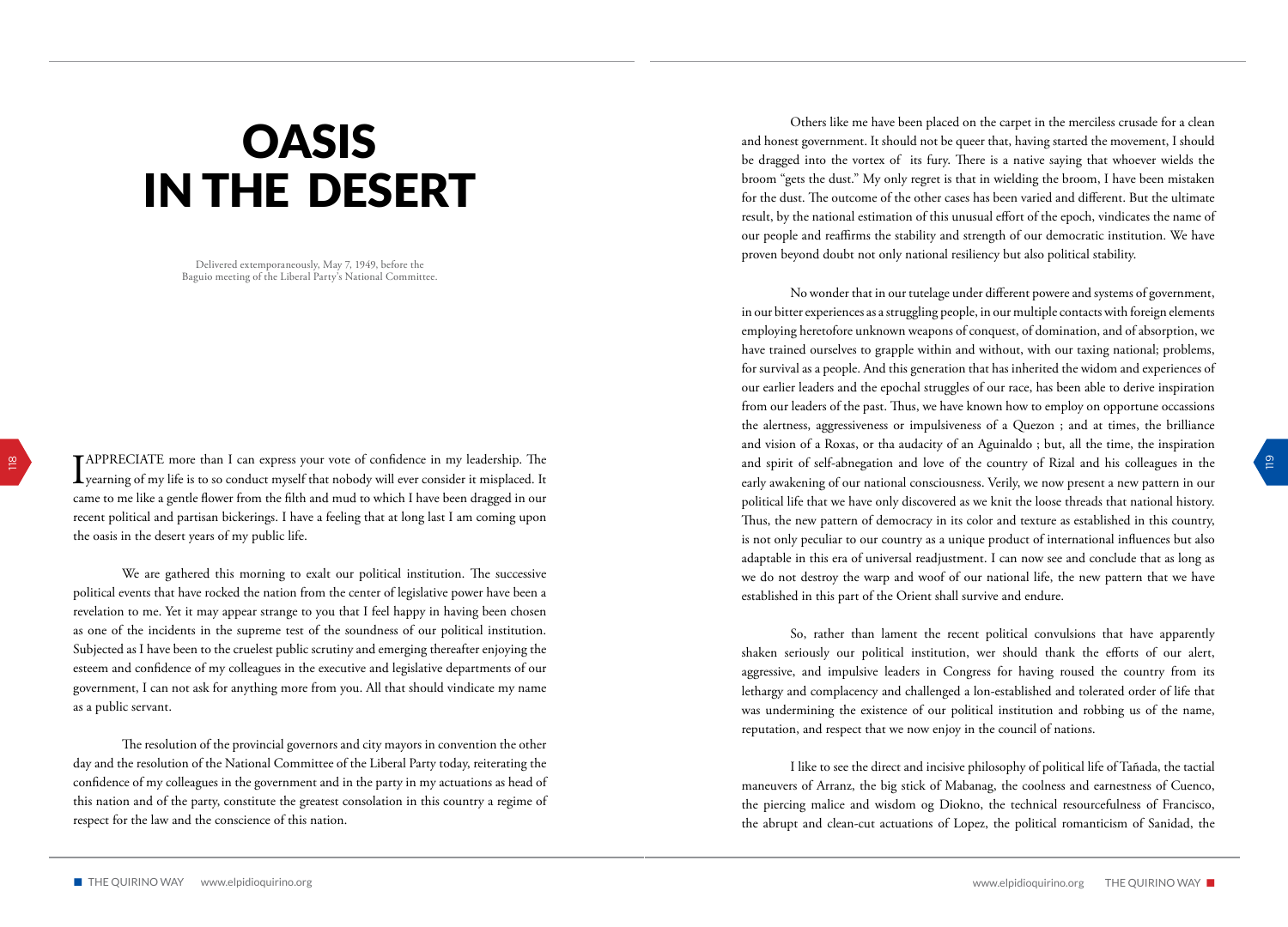uproarious outbursts of Pendatun, and even the curious malignment of Angeles David—all these in the Upper House, stirring the political hornets's nest, but all calming down and subsiding in reverence to our laws, to our Constitution, and to our high responsibilities as leaders of this nation, accepting with grace the verdict of history in the present stage of our national life.

I could only say the same thing in the Lower House : the partisan consistency and stubborness of Primicias, the immovable firmness and coolness of Sumulong, the gentle and tactful influence of Leuterio, and the fatherly guidance of our *Manong*, just to enumerate a few examples.

My great hope and earnest which is that, after this interesting experiment in our national evolution, we can now turn our attention to other phases of our national objectives.

So much for our political life. I shall invite you to turn a new leaf and open a new chapter in our economic life. This is where we need less political theorizing and experimentation.

Now that our house is in order, let us go out to the premises, to the backyard, to the garden, to the farm, to the forest, to the mountains, and even to the air, and contemplate the whole panorama of our national life. We cannot live in honor, righteousness, and honesty alone. The new evangels of this era cannot continue merely preaching their abstract aspirations. We can no longer soar high, mixing ourselves with the molecules in an effort to find the ways and means of feeding our people, providing them with the human necessities to make our lives worth living in a practical and troubled world.

Positive efforts, concrete endeavors, and substantial achievements are the inescapable bases of our enduring existence. It was right, when we were still planning for the future, to scan the skies, interpret the movements of the planets, and invoke spiritual guidance from the unknown, giving expression to our imprisoned thoughts in our vague intrusions into the uneplored and the unexpected. As long as this nation must lean upon something solid on which to lay the foundations of a stable economic life as the fountain source of the contentment and happiness that we must afford to our people, we must clip our wings and discontinue making ambiguous, philosophical disquisitions on the manner

in which we should solve our practical problems as a nation.

Our action must be positive and not negative, distilling from the misgivings or failures of others a program of action based on mere theorizing. The problems of state are vital, practical, and concrete. We live in a confused world where a person does not know where to stand firm and secure unless he counts not only upon his individual efforts to stand on his own feet but also on the support of others struggling for co-exictence, mutual protection, and goodwill.

Much of the success of any living creature does not depend merely upon its isolated existence. There is something that should supplement and complement its life in a society created by the Great Master. No nation lives by itself alone at this moment. It must count upon friends, upon the sympathy of others, upon friendship, upon the one thousnd and one things that make human relations the determining factor in a successful human existence.

Thus, as we put our house in order and establish here a stable political and economic life, we must cast our eyes beyond our confines and look for the society, the company, and the friendship of other nations that make of our national life a real part of world institutions. That is our new life, our new aspiration, our outlook, as a new democracy. In achieving our high purposes and objectives, as leaders of this country, we must, therefore, examine our conscience, our very acts, to see if they are in keeping with the high ideals of community life in this new world. We should not sacrifice our country's future simply because we want to lead this nation when, in so doing, we know very well that we may be sacrificing the permanent interest of the country and people. The real test is our readiness to sacrifice self for country.

Many of you have exposed and perhaps sacrifced your political fortunes in the most recent test of our country's stability. Your greatest hope, your greatest consolation, your biggest reward, will be the rexognition of your patriotic efforts by those who succeed you. I invite you all to continue unelenting in the noble cause that you have espoused for the country's name. The Liberal Party has shown to the whole world that it knows how to clean its house, tthat it is true to its high principles of government, and earnest in establishing a constructive regime for the permanent existence of our Republic. You cannot be ashamed of its actuations ; you cannot be discouraged by the results ; you cannot in all dignity retreat in your steps as leaders of this Party by destroying the organization or renouncing its responsibility, or changing its name—the name which youand I have justly redeemed in our recent efforts in the Administration.

As for me, I am still proud that I am a Liberal. I have gone through a thorny path in the realization of the Party objectives. I have the distinction of being the first Chief Executive of the land to be impeached for seemingly reproachable acts under the Constitution, under our laws, and under our traditions as a people.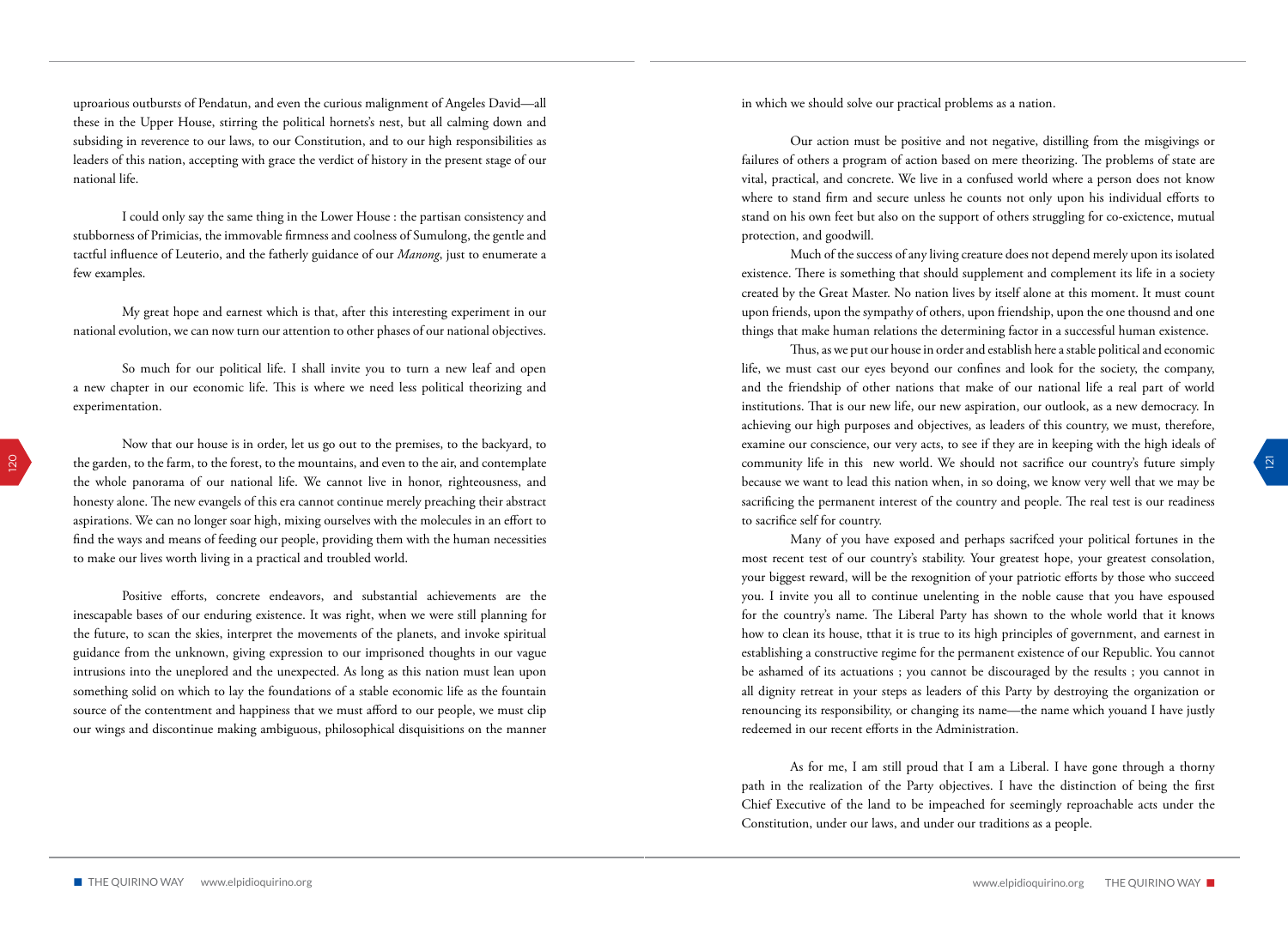" I care not what the world may seem, Not if the day is bright or dim ; I do not count the pangs of years, Nor tell of hours I spent in tears, Because I know God still sends The light and warmth that I may need, Because I know, I know God blends The joys and tears to make my creed."

Thus, I thought and expressed myself in early youth ; thus I think and express myself in my declining years. God willing, I will continue support and promptings and the strength i am confident you will always give me in sinews and in morale, I expect to justify your actuations and mine, and earn the favorable verdict of history!

# MOTHER OF HER RACE

1 Delivered at the Memorial service in honor of Doña Aurora Aragon quezon given by the Philippine National Red Cross at Malacañan on May 9,1949.

**I**T IS a common belief and feeling among men and women everywhere that their mission on earth ceases when they losse their respective spouses in their declining years. Many **TT IS** a common belief and feeling among men and women everywhere that their mission even wish to be buried together in the Christian belief that they can still travel together in the life beyond. Their devotion and attachment to each other inspire the conviction that their union is as indestructible below as it is eternal above. And if one fails to follow the other soon in the other side of life, the former, if young enough, seeks another's company in his or her nostalgia or, that failing, considers the rest of his or her own life as a mere transistion until he or she crosses the Great Divide. Still others, who may no longer entertain such longing, consider themselves as dead among the living and gradually languish away.

There are notable examples of such types in our own country. In fact, I know several of them. But there are also notable exceptions. One of them is the beautiful soul whose memory we are gathered to exalt tonight.

Mrs. Quezon, devoted and attached to her husband as she always been all her life, human enough to feel the immeasurable loss of her beloved husband's demise, summoned all the courage and wisdom that she could muster from her heritage and determined to continue her husband's life struggles while she lived. It was she who had served as the lever that had gauged the course of her husband's public life. She had stabilized and steadied his movements and convictions as he embarked upon his aggressive and compelling patriotic endeavors at the height of his strength, power, influence as a leader of his people. The husband's vicissitudes of fortune in his great battles of life had made him turn his eyes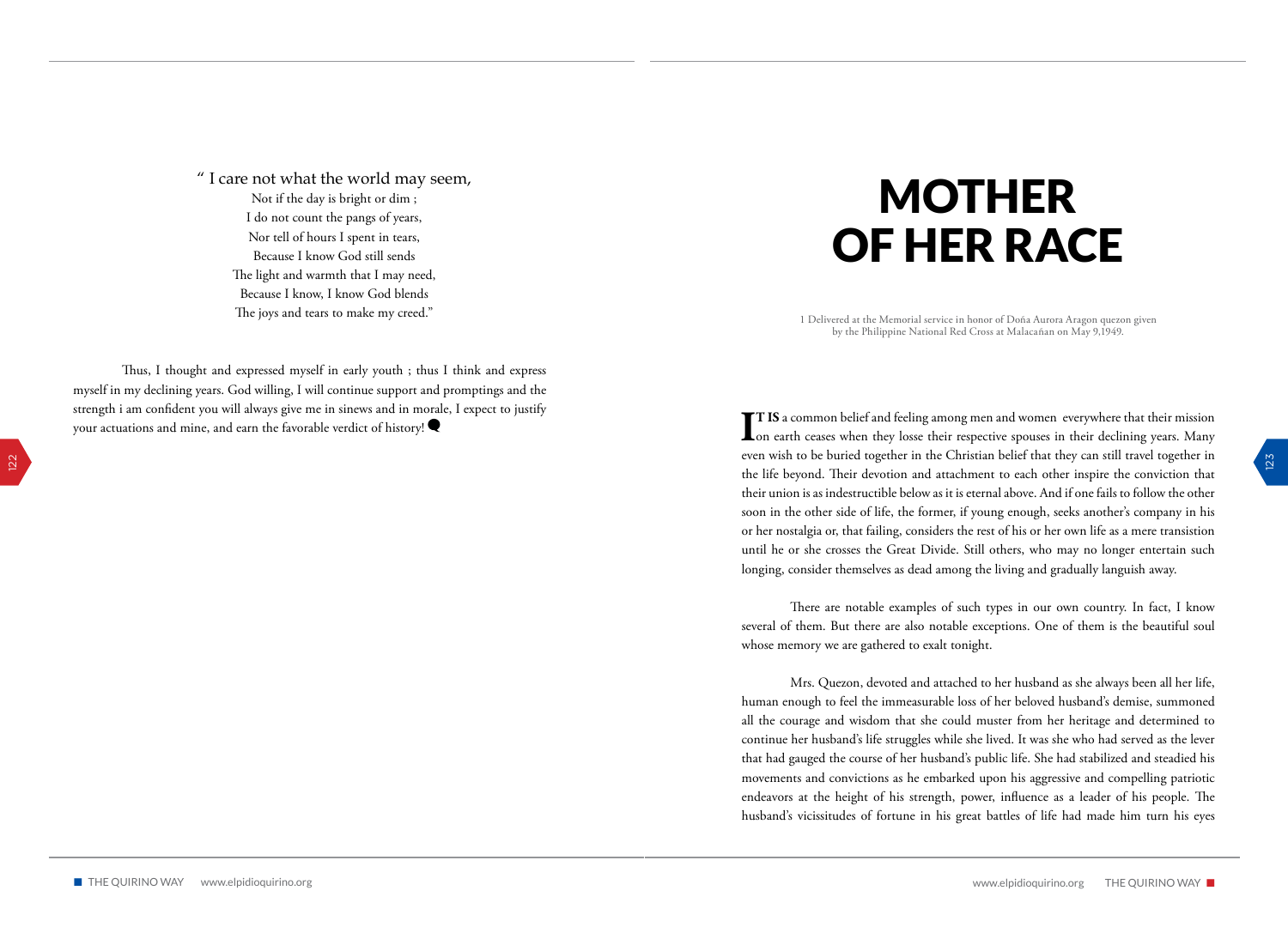upon the lot of the common man. But it was she who touched and softened his heart and made him champion the cause of the masses, the underpriviliged, the underfed. President Quezon's social justice had been Aurora Quezon's inspiration and passion.

But great as her influence had been, she had never abused it to further even a justifiable personal pride when she knew that grave problems of state were involved. She had asked nothing for herself. She had never suggested that she would be sharing the criticism or glorification of her husband's conduct even if it affected h er feelings or dignity as the mother of his children. Nor had she minded being dragged along up or down as her husband'ss career had brought him higher or lower in the national estimation. She had always risen to the occasion in the most helpful spirit. In fact, there were times when it was most difficult to distinguish . . . Over and above her realization of some of her husband's failings in his human adventures, was her absolute confidence in her husband's devotion and respect for her, which she undoubtedly had inspired by her conduct and her prayers. Quzon, the great man and leader, became the greater because of the inspiring influence of Mrs. Quezon, the woman and wife. And thenceforth, she eventually became the rock of refuge and of strength to many a Filipino leader beset with the burden of the people's problems. That she did all this quietly within the private sanctuary of the home, is a grateful fact and commentary on the womanhood of this country.

Aurora Aragon Quezon was not only the first of the First Ladies of the land. In her own right, she was also a grand lady. The insuperable dignity, wisdom and grace with which she carried her responsibilty to the nation after the death of President Quezon were no accident ; they came as the mature flowering of a lifetime of responsible, devoted, and fulfilled comradeship. When she undertook to head our National Red Cross, she simply acceded to giving her formal confirmation, on her own right, of being in fact and in truth, mother to her people. She did not merely lend her name, great as it was, to that noble cause. She labored mightily, doing yeoman service like everyone else who belonged to it, and provided it with its deepest and most abiding inspiration. Our people may not know now who was the greater, Quezon the Father of his country, or aurora Quezon, the truly symbolic mother of her race. But history will record these two, both of thwem, as the greatest woman in her country.

The world has shared our people's sorrow in her tragic passing. I have received condolences from heads of states as weel as from the Holy Father and from other friends abroad. Those of us who knew her well can most truly say : to know her was to respect her, to admire her, to love her. No longer will she grace the halls of the land which were wont to be exalted by her ennobling personality ; no longer will welfare institutions feel the touch of her kind heart and hand. No longer will these Palace halls be dignified by her handsome and queenly figure ; no longer will these walls receive the impact of her gentle influence. No longer will this atmosphere, which for many years she had enlivened with her wisdom and charm, be permeated with the spirit of racial honor and pride – by her presence as the embodiment of the noblest type of Filipino womanhood.

Every one of us feels the poorer because of her death. But all of our people as well as our posterity will be the richer because she has lived.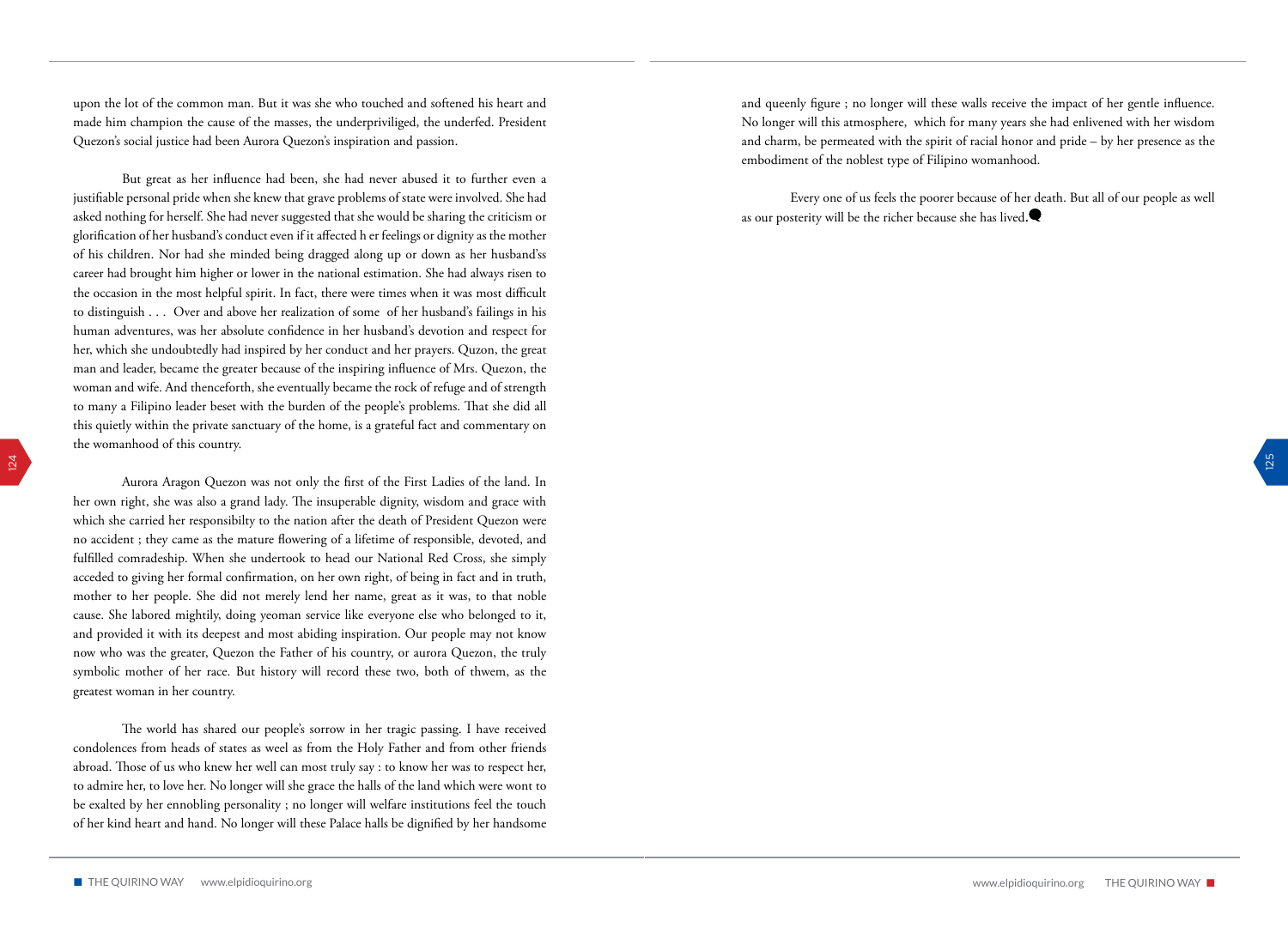# THE NOBLE EXAMPLE OF JOSE ABAD SANTOS

Radio broadcast , May 15, 1949

By proclamation I have designated May 15th each year as JOSE ABAD SANTOS DAY so that on this day the nation may dedicate its thoughts to this hero and martyr of the race and instill in the mind of our youth his qualities and character that made him truly great.

The history of nations is the story of their great men. Their intellectual, scientific, and military achievements, their wisdom, and their moral examples are more enduring than the material and outward manifestations of their genius and the landmarks of their life activities. Thus, the cross upon which Jesus Christ was nailed at Calvary could not stand the test of time, yet the love for humanity that emanated from that crucifixion shall never die in the human soul. It is the crucifixion and not the cross that perpetuates His noble example. So, tonight, we weave into the texture of our race the noble example of Jose Abad Santos to add charcter and dignity to our people. And we do it at the most opportune time when many of us are beginning to forget the greatest trials and sufferings that made him accept the supreme sacrifice. He could have saved his life if he had chosen to live as others did choose to live and enjoy living under the same circumstances. But to Jose Abad Santos, loyalty to his country and people was far more important than life itself. For he knew well that it was not his life that the Japanese wanted but his name as the veritable symbol of his government at that time, and he preferred to give his life rather than his name – the name of his people. And if he had accepted the role that the Japanese wnated him to play, inviting his people to surrender and cooperate with the cruel invader, he would have killed the fire

that burned in every Filipino heart to resist those who would rob them of the opportunity to live a life of freedom and dignity.

His resistance was not enough, but hte example he gave electrified every Filipino heart and soul to continue resisting to the end. Jose abad Santos gave true meaning to the phrase "loyalty to country". In his last words to his son, he enjoined his children to live up to his name.

On this special day I, therefore, want the youth of the land should live up to his name and emulate his example.

I know of no life more usefully and positively lived in the interest of his country, fully sharing its high and difficult moments of crisis and peril.

The simplicity of his manner, the loftiness of his outlook, the discipline of his mind, the clearness of his vision, and the charity of his heart, as cultivated in a lifetime rich, devoted service to his countrymen, explain the serenity of spirit with which he met the challenge of the supreme sacrifice in the final hour and gave it the touch of deathless victory.

Let us refresh our memory regarding the circumstances of his death. When he was taken captive by the enemy in Cebu on April 11, 1942, he was acting as Chief Executive of the Commonwealth Government. The Japanese wanted him to cooperate, and offered him the opportunity to continue as head of his people's government under Japanese dictation. The call of public service had always had an irresistible appeal to him, not that he considered public service an unavoidable duty of a good ccitizen. Many a time in his long career of public service he had had to give up his lucrative law practice or a high position in order to serve in another capacity which the State had demanded him. He invariably had yielded, for he had a weakness for his people's welfare and was always their devoted servant. But not this time. He could not be a willing instrument of an alien ideology and program of conquest.

Because he refused to become a "puppet," he was executed in Malabang, Lanao, on May 7 of the same year. His steadfastness is a tale of devotion to duty, courage, and heroism that will bear repeating to our posterity. It sustains the tradition of our greatest martyrs to liberty, and it will always remain an incorruptible spiritual armor against alien subjugation and slavery.

In the imminence of death, without benefit of an applauding audience, he affectionately chided his son and only friendly vcompany ; "Do not cry . . . This is a rare opportunity for me to die for our country ; not everybody is given that chance."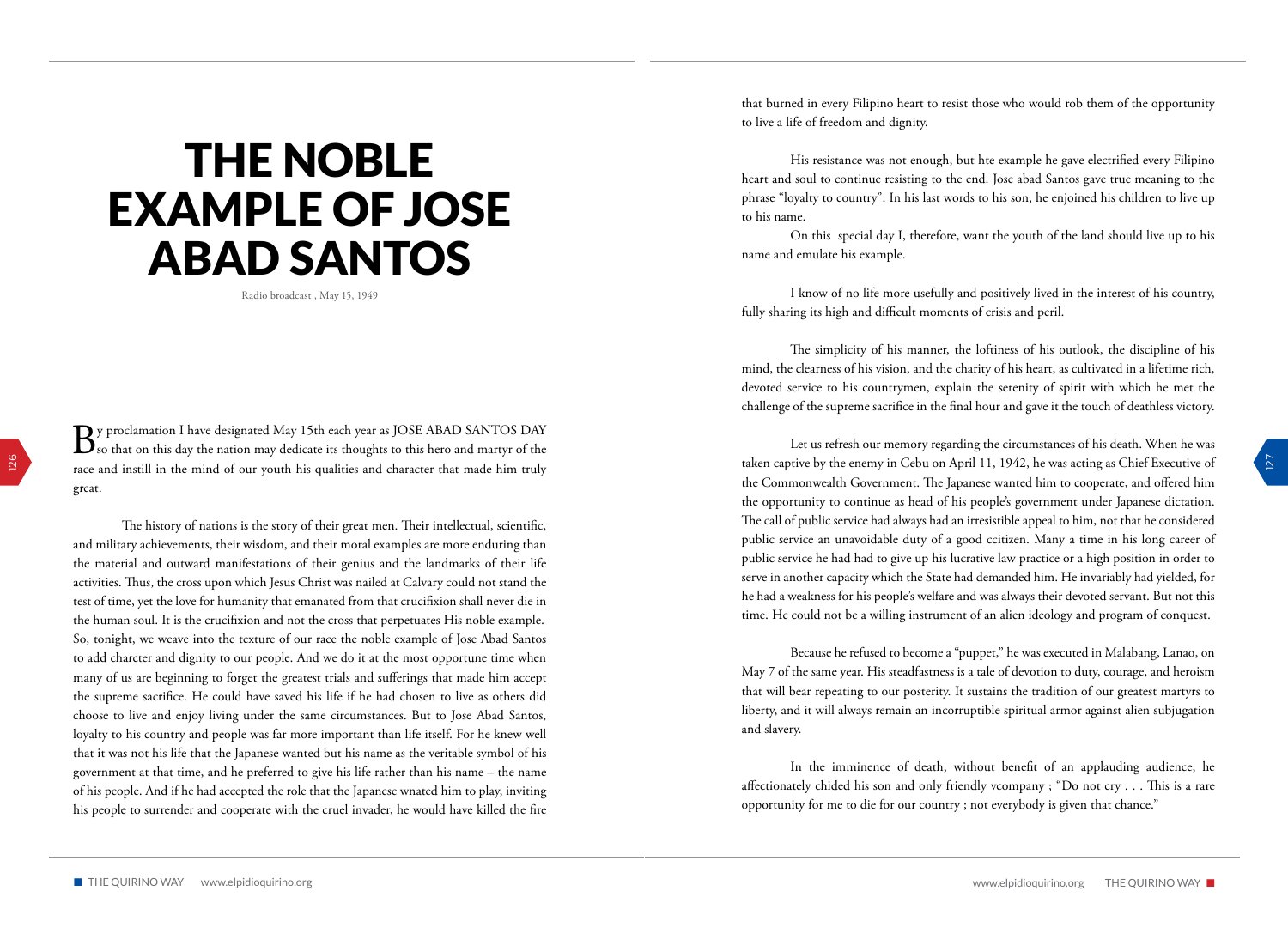There could not have been a greater, more impressive act of faith. Jose Abad Santos believed in the ultimate triumph of his country's cause. He believed in the potentialities of that country as the home of a free, progressive, and self-respecting people.

The faith which gloriously lighted Jose Abad Santos in death is still aflame among our people. It must continue to fire our hearts to increased consecration, effort, and sacrifice. It should fortify us against another alien way of life that is beginning to cast its grim shadow upon us and is threatening us with its servitude.

Strange as it may seem, we again hear many voices promising speedy salvation from the confusion and distress which they are helping to sow in the midst of our greatest efforts to reconstruct the country that but yesterday they delivered to the enemy. A goodly proportion of such voices will seek to disguise their inclination and intention to toy with the absolutist techniques of terrorism to bring about the promise of the kind of heaven others ostensibly realized elsewhere. We have heard similar voices before when the success of the last dream of conquest was seemingly at such full high tide. We were not deceived then, and we should not be deceived now. We can at all times check their words against their deeds.

Jose Abad Santos in his time knew of a nobler dream and a nobler promise of life for his people. Eschewing survival for his own self, he gave that dream and that promise the loyalty that he had learned from the heroes and martyrs of our early struggles for freedom and the good life. He wanted to prove, and he did, that there had been and will be Filipinos capable of loyalty to the vision of a truth that could really make men free. He was not dominated by the sheer lust for power nor enticed by the pathological pleasures and satisfactions derived from unbridled exercise of it. His country was fighting for a principle , not for a temporary prerogative. He sacrificed the latter to enthrone the former. In doing so, he gave up his life. What a noble example! Philippine history contains beautiful chapters of heroic deeds, noble achievements and martyrdoms of sons and daughters of our sturdy race, who in one epoch or another in our epic struggle for freedom, have shown the admirable character of the Filipino people. But one shining example of heroism and martyrdom that sprang from the darkness of the most unhappy and unfortunate period in our centuries of struggle and longing, redeeming all that was execrable and disgraceful to our name as a people, was Jose Abad Santo' valor and courage exhibited at two o'clock on the afternoom of May 7, 1942 in the jungle of Malabang when, calmly as Rizal did and facing the cowards serene and unperturbed, he smilingly met death to give a worthy legacy to a worthy people.

Yes, this is our dynamic inheritance. But as any other inheritance, it may be dissipated or misused. Already, loyalty to our country is being flippantly invoked ; and , assuming the trappings of public interest, claiming the welfare of the masses as exclusive personal prerogative or promising redress to the suffering of the so-called downtrodden,

many a scoundrel would perpetrate the most heinous crimes of murder and robbery with the cynical complacency and approval of those who would draw political strenght from such dastardly acts. They mistake loyalty to the constitution and laws of the country, loyalty to society, and loyalty to their own brethren and benefactors for personal loyalty to a group of men in power whom they hate for not allowing them to continue committing their depredations. And what is worse in their avowed loyalty to a foreign principle, they forget that they are Filipinos and only remeber that foreign promptings are justified in so far as they promote their violent bid for power. Thus, the security of the State, the security of their own people., their own security, are exposed in the name of misplaced loyalty to an alien doctrine. Nor are they guided by any principle at all, except the primitive principle of survival in the life of the jungle.

My fellow countrymen, the inheritance that Jose abad Santos left us is the inheritance for the good life–the inheritance of peace, the inheritance of dignity, the inheritance of love of country, the inheritance of love of our fellowmen. To die for the country as he did is the hallmark of the truly noble soul. Let us at this hour grasp all the meaning and worth of that inheritance. And may the youth of the land catch the spark of Jose Abad Santos' life and kindle in their soul a similar flame that will never die. This is the meaning of this special day.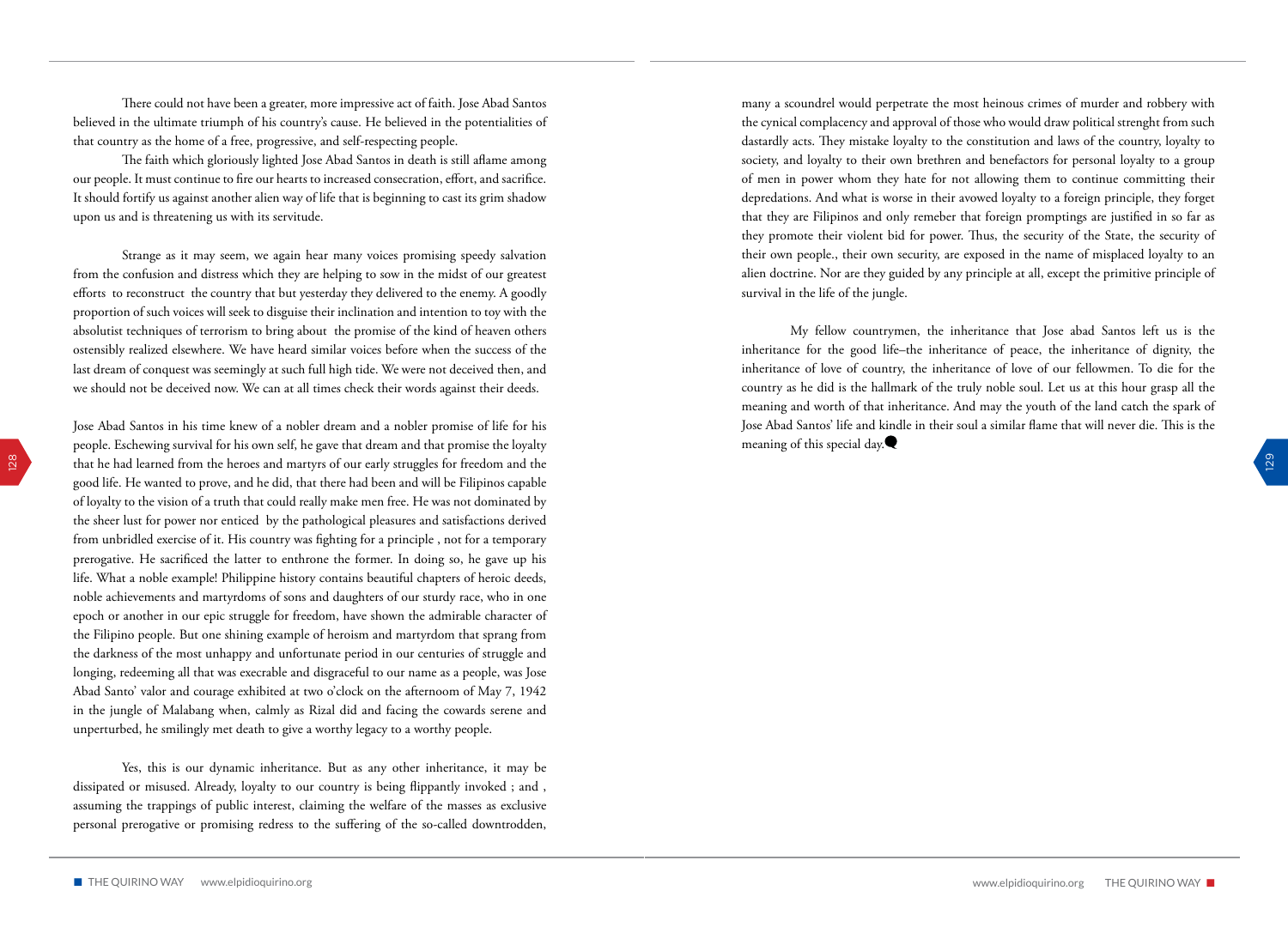# THEY GAVE TH LIVES TO LIBERTY

Memorial Day address, May 30, 1949.

**F**ILIPINO**S** and Americans alike pause once again to pay grateful homage and to assess **D** our obligations to America's unnumbered heroic dead.

They laid down their lives that the american people might preserve their union and retain their cherished liberty, that the oppressed peoples of other lands and climes might enjoy the same boon of freedom, and that the whole world might live without fear.

I have a vivid picture of America's noble mission in my own land. In the afternoonm as I gaze over the sunset at Manila Bay, I erect in my memory a statue of liberty on the black rock of Corregidor against a background of multicolored haze – of blue, of violet, of vermillion, of crimson, beautifully combined as by a master painter, to constitute a symbolic halo of America's setting sun on Philippine horizon – a sun that recedes, leaving behind it the glow and the glory of a great libertarian mission.

There are many such sunsets in other lands today. Tomorrow they will increase. For, henceforth, as one roams the seven seas and commutes across four continents, one's eyes will never fail to observe that there is hardly a corner of this good earth but what has been enriched by good american blood to nourish the great American dream – the promise of the good life for all, born out of passionate devotion to freedom and sanctified by the sacrifices of those whose bones are honored guests in foreign soil.

The progress of this dreaam dating back from long before Gettysburg, and coming down to our day through the Spanish-Amerisan War and the two World Wars, stirs the imagination. Today, almost every American home from sunny California to cold New England is linked by memorial bonds of common sacrifices extending to the farthest reaches of the pacific and the Atlantic, to the frozen wastes around the two poles, to Asia, Africa, and Europe. America gave the flower of her manhood and the cream of her substance in the most prodigal proportion in an adventure without parallel in the history of human effport, not in pursuit of plunder or power but the noble realization and protection of that dream. Their blood and treasure were expended without stint and without measure, without distinction as to land and sky – in the jungles of Bataan and Gudalcanal, on the beaches of Normandy and Caigara and Lingayen, on the burning sands of Africa, the sunny slopes of Italy, and the frozen tundras in perpetual winter. I stood across the ruins of the monastery of Mt. Casino one day, scene of tone of the fiercest battles fought in Italy, and was moved by the sight of the huge white cross of the Polish cemetery, at the foot of which I read the following epitaph : "They gave their lives to liberty, their bones to Italy, and their hearts to their fatherland." In the choice burial grounds of this my sun-kissed land, we see uncountable white crosses for the Filipino and American dead, for which a similar epitaph can well be dedicated : "For those who gave their lives to the freedom of this country, their bones to enrich the soil they redeemed, and their all for the peace and security of the world."

Wherever the dream was challenged or desecrated, America sent her youth to bear the brunt of the battle. The Philippines, benefiting from the blessings of that dream, also gave the flower of its youth ; bore willingly and gallantly its share of sacrifice.

It takes one's breath away to view in retrospect the courageous march of these heroes of democracy and justice, "wearing their wounds like stars." No spot on earth is alien to them and their deeds. They constitute the great merican record of faith and freedom that stands incomparable to any in the history of mnkind.

And because of this fact, the eyes of the whole world are focused on America today–the eyes of friends, allies, and former foes alike. While there is stupendous gratitude for and admiration of the record, while it has struck great hope and faith among all peoples, the wonder remains as to what extent those who make America today will heed the spirit of her heroic dead and continue the unfinished task of liberty and justice for all mankind. For the task is as obviously unfinished task of liberty and justice for all mankind. For the task is as obviously unfinished as it is tremendous. And the whole wolrd, in spite finished as it is tremendous. And the whole world, in spite or precisely because of the allure of a rising doctrine of violence, looks to america to lead.

America's heroic dead can only one charge to the living :

"Take up our quarrel with the foe! To you from failing hands we throw The Torch–be yours to hold it high ;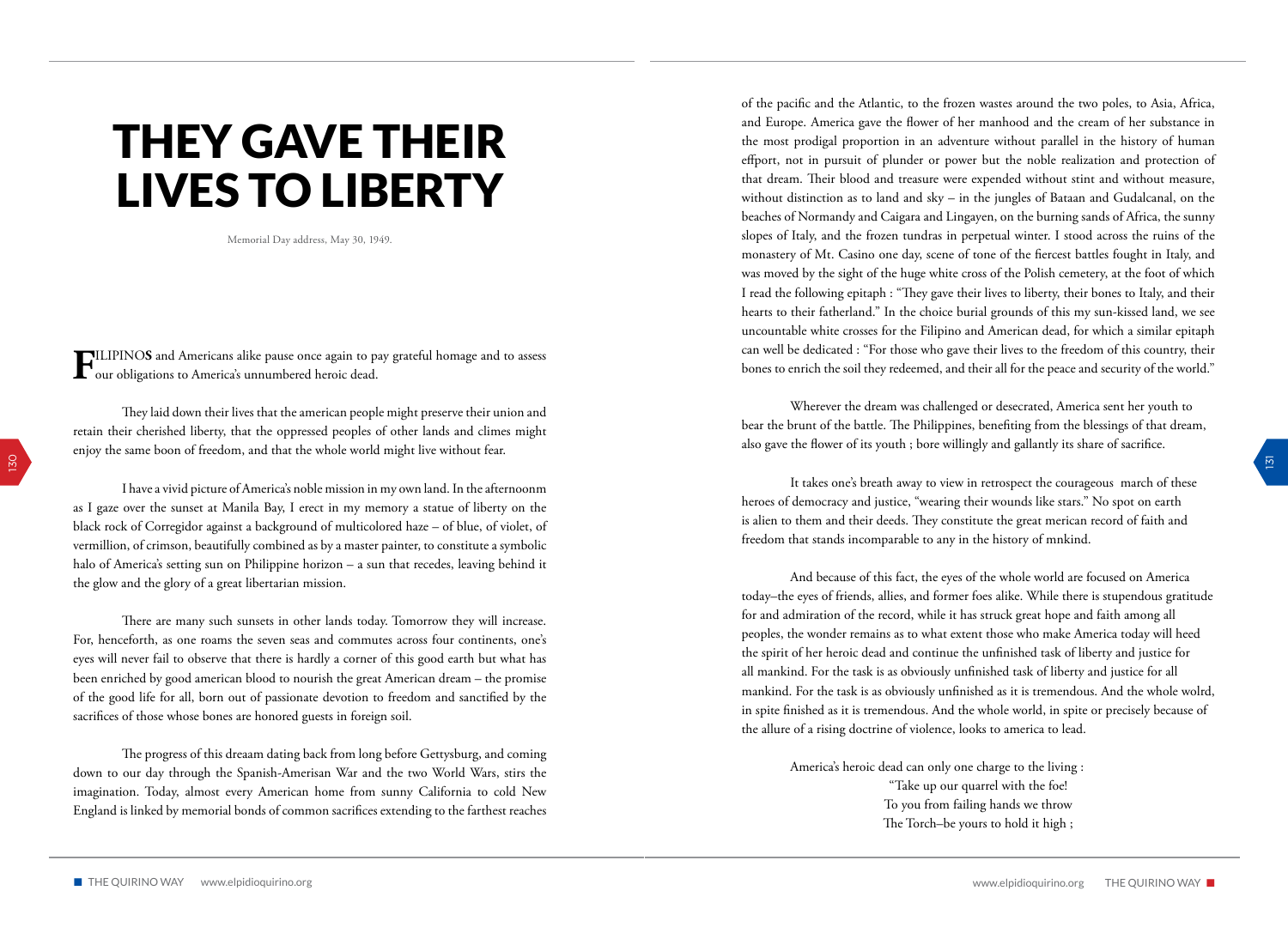If ye break faith with us who die, We shall not sleep...."

That must be the voice not only from the silent poppy fields of France but from Corregidor or Okinawa's highest hill.

America is still the world's greatest hope. Tyhe sacrificwe of her heroic million dead has raised her to that highest distinction and responsibility. Peoples of the world who have benefited from her sacrifice and service or have glimpsed the vision of her glorious heritage, are anxious to see her provide the leadership and assistance to achieve a unity of peace and plenty that alone can guarantee the lasting welfare and happiness of her people and make the ultimate measure of her loyalty to her heroic dead.

This hope will remain as stubborn, compelling, and universal as the memory of America's noble dead is eternal.

The voice of Franklin Delano Roosevelt now rings more eloquently than ever before from his simple but gentle grave at Hyde Park :

". . . . . . We cannot and must not build walls around ourselves and hide our heads in the sands ;

we must go forward with all our strength and stress and strive for international peace."

In the face of the turmoil still besetting our troubled world, I seem to hear him continue repeating with the poet :

"I am not resigned to the shutting away of loving hearts in the hard ground, So it is, and so it will be, for so it has been, time out of mind : Into the darkness, they go, the wise and the lovely.

Crowned with lilies and with laurel they go ; but I am not resigned.

Down, down, down into the darkness of the grave

Gently they go, the beautiful, the tender, the kind ;

Quietly they go, the intelligent, the witty, the brave.

I know. But I do not approve. And I am not resigned.."

# ELECTION AND THE PEOPLE

Radio chat, June 15, 1949.

**N**OW that the major political parties have held their conventions and announced their platforms and standard-bearers, I hope that there will be at least a temporary breathing spell after an unprecedented tension due to political hysteria. The dramatization of the party processes with the attendant sensations caused by those who had something to get out of their system must subside for a time. The people should be given opportunity to maeintelligent appraisal of the political issues being presented to them, in the most dispassionate manner. It is the security and freedom with which the people can make this appraisal that constitutes the very core and substance of our democratic heritage.

Every election years is testing time for the vigor and value of our free institutions. In effect every election submits our people to the crucible and determines our right to the blessings of a democratic system established through the sacrifices of our heroic predecessors. The opportunity given to our people during this time to weigh issues and the men identified with such issues is as much a test to our people's loyalty to the democratic traditions that rae the blood, bone, and sinew of our prized political institutions.

It is gratifying to note that the press, as a vital part of our free institutions, is affording our people every possible responsible assistance to make good use of the opprtunity to see the real issues clearly and get the facts essential to sound judgment. The power of our press is not to be denied. It is a power that works two ways–one for destruction and the other for construction, one for confusion and the other for crystallization, one for prejudice and hate and the other for truth and understanding.

It is curious that, the calamity howlers much in currency today are people in comfortable circumstances–well-housed, well fed, well-dressed. Their looks of well-being do not square with their dire lamentations. They cry tyranny and yet they have freedom to excess in shouting it to the four winds of heaven. They cry corruption but would not lift a finger to help do the dirty work of cleaning–they say it is their precious secret which they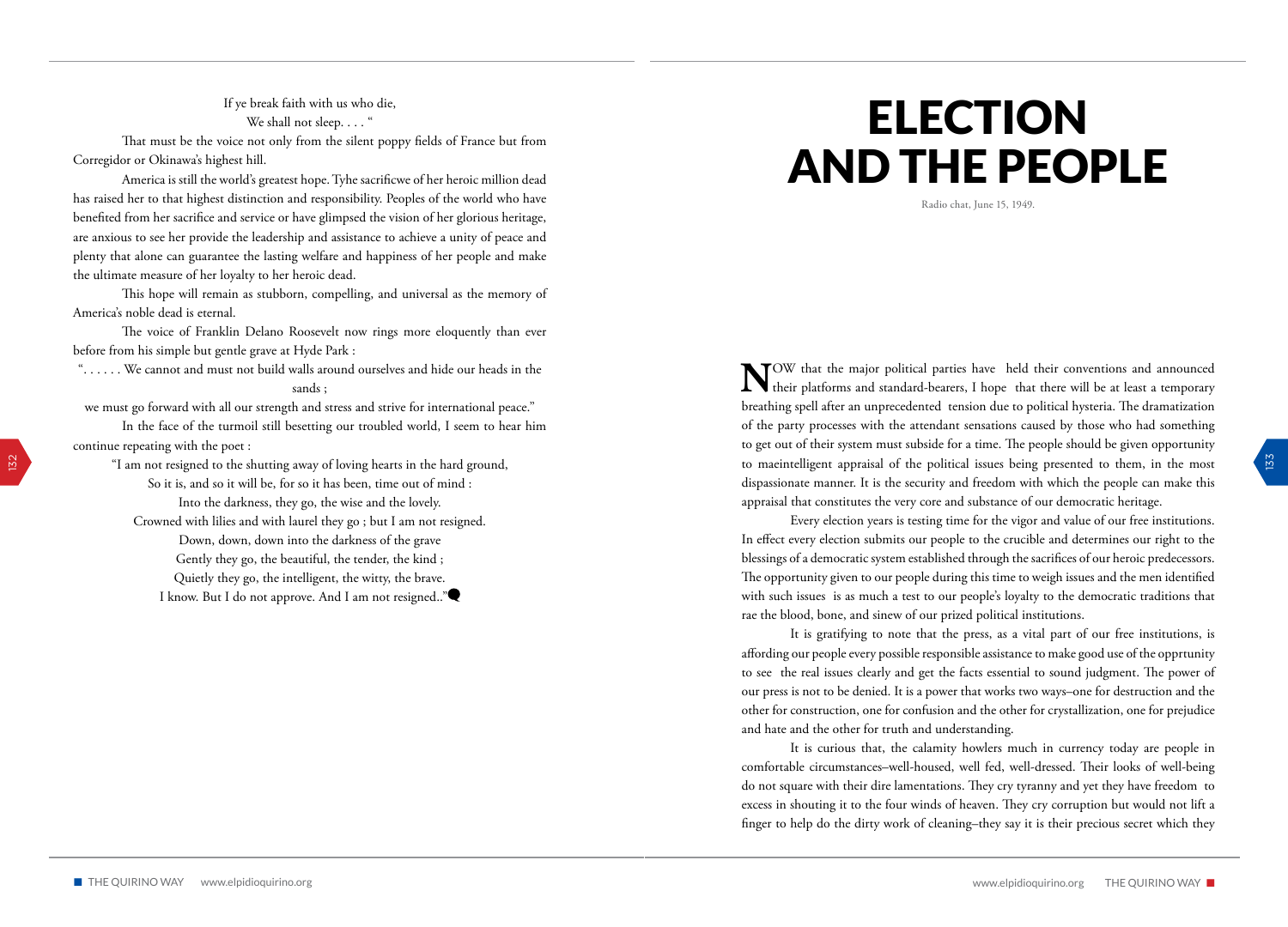would keep to themselves presumably for their leverage to power.

It is my great hope that in maintaining their leverages to power our press itself will strike a balance somwhere to give light an equal chance with the shadows of our life as a democracy.

For our press owes it to our people to foster the sound perspective needed for intelligent appraisal of the crucial issues of the day. I take the press to be not only a mirror but a guide. Where confusion is worse confounded, the guidance can only be negligible if not vicious and harmful.

The issues before the country today are grave and fundamental. They involve the greatest problems of construction and development to insure the security and stability of the nation. The slogans should not be careless expressions of temporary tensions. They should be sober and more far-reaching. And the issues should not hang merely on the vindication of the honor and the aspirations of a single man that would sacrifice the welfare of the entire people to realize them. They are not merely to clear the name of a single person whose loyalty to the country's highest interests had been questioned in a paid terror under alien domination and dictatorship. What should occupy the mind and soul of our people is the manner in which we should continue laying the firm foundations of our democratic institutions and insuring a life of substance and contentment that would make such institutions survive. We must always remember that we are not living in the world alone, that when we launched the Republic of the Philippines three years ago we meant it to be a strong unit in the contribution to world peace and security. To destroy that unit by fratricidal dissension or internal disintegration would be bnational suicide. Our efforts, fruitful and eloquent as they have been demonstrated so far, would be set at naught.

I would like every citizen of this country to discuss more actively and responsibly in his household and neighborhood, and not only at public squares, the current topics of the day. A child who inquires about his prospect for room in his school should be answered affirmatively. The father, if a teacher, may be informed that his salary has been increased. If he is an enlisted man in the Army, the same may be said of him. If he is a tobacco planter, he may tell the news that he can now plant more tobacco because the industry has been revived by the government. Similarly with the abaca planter, who can now secure a handsome crop loan. The coconut grower may apprise his neighbors that there is now an appropriation to eradicate the coconut pest commonly known as *kadang-kadang.* The rice grower may also inform his neighbors that irrigation systems are being established everywhere and that fertilizers are being provided to increase his production. The existence qual to every challenge of those who would sow distress, confusion, disaffection, and violence to bring

about their slave paradise. of the PACSA as a field agency of the government to minister to the needs of the suffering people in the barrios may be a proper household topic. The general discussion may include an inquiry as to who is responsible for all these benefits and for the incarceration or dismissal of erring officials. The household members may then be judge who can steadily secure all these for country—and so on, until the collective family opinion becomes the public opinion of the community, which may the spread and find honest reflection in the press that moulds public opinion. I conceive this to be a constructive and fruitful way of stimulating public interest in the big issues before the country.

The world is watching this young democracy of ours. I am confident that we can survive the scrutiny. I am confident that our people will be able to detect the camouflage of peculiar birds seeking to don the feathers of honesty and decency, whose voices and manners are bound to give themselves away. I am confident no less that our people will not be bamboozled by irresponsible tall talk about revolution. Our people have become much too familiar with the recent nightmare of blood, terror, and violence to wish for a return engagement so soon, however emphatic the promise of bread and good government which they did not have during that dark night of the war and which are now plain realities so obvious as to be taken for granted by our very articulate and un hibited critics.

We have reason to be grateful today that we can talk our head off in any direction because we have freedom now as we have never enjoyed. But let us ever keep our sense of proportion. Let us consider the issues soberly and study the men that give them flesh, reality. Our will must find true expression in November, and this ultimately depends on how responsibly we exercise our rights and privileges to this end. The choice is ours, yours and mine. We shall prove once again that democracy works in this country, that it is equal to every challenge of those who would sow distress, confusion, disaffection, and violence to bring about their slave paradise.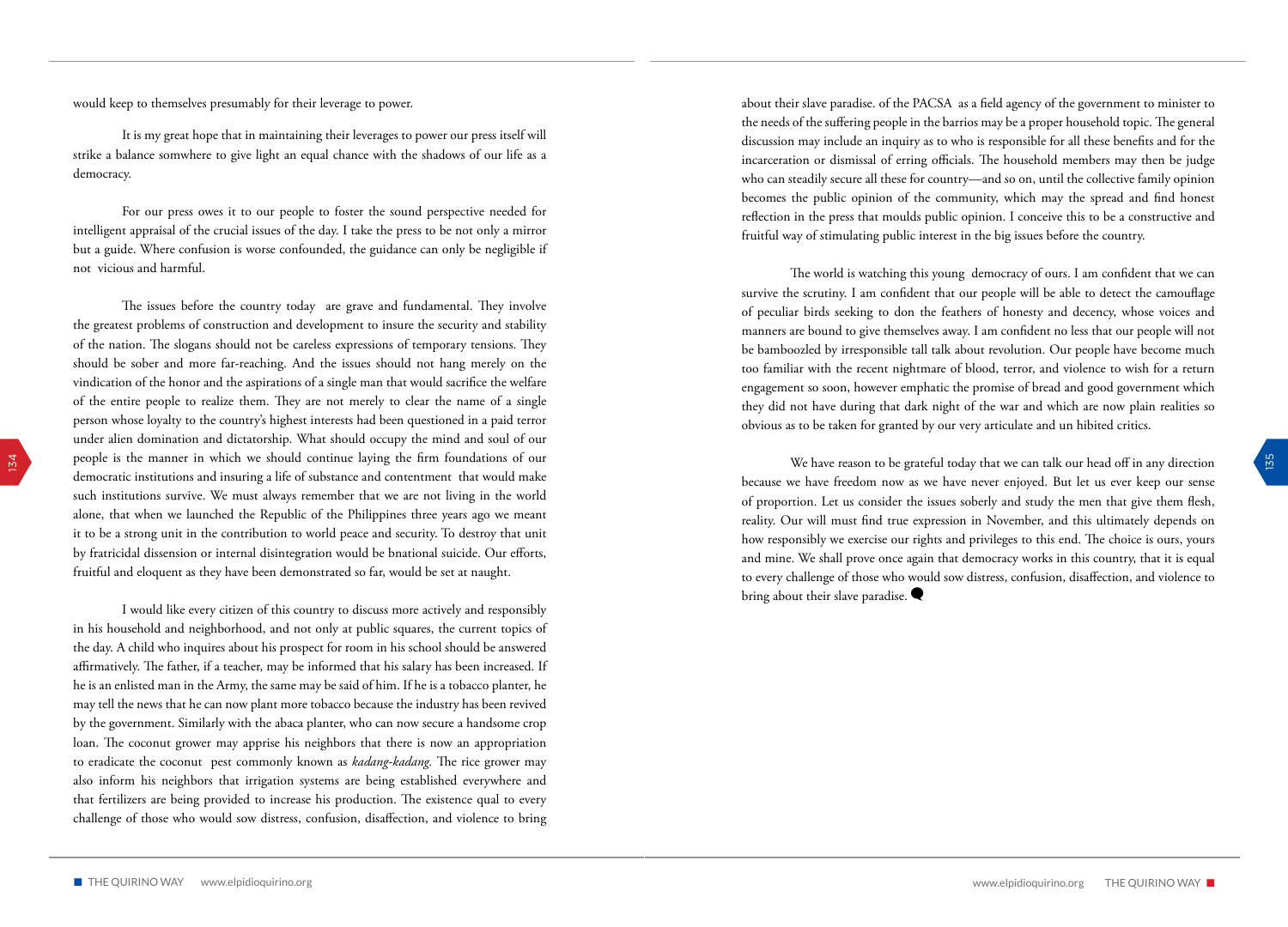### A BRIGHT SPOT IN THE PACIFIC

Independence Anniversary Address, July 4, 1949.

THREE years ago today and close on the heels of a terrible world war, the second but hte most devastating ever, which left everything in shambles, the Filipino people dared the United States of America to fulfill her promise of independence. The time hardly seemed auspicious, but, in an comparable historic gesture of idealism and faith, America, the world's greatest democracy, honored her word and decided to launch the Republic of the Philippines in its adventure of freedom.

A world that was watching us had doubts, many of them serious, but not our own people nor the great people of america. Of its own will, the United states chose the 170th anniversary of its own independence to renounce its sovereignty in the Philippines, recognizing the right of our people to determine our own destiny. Thus, fired with confidence and great faith and determined to rise from our prostration, we the Filipino people became, on July 4th, 1946, the first full-fledged democracy on this side of the great Pacific.

The record of our first three years of independent existence sustains that faith. The very influence of the record upon the outside world, especially upon our immediate neighbors, more than amply sustains that faith. Since the inauguration of our Republic, India, Pakistan, Ceylon, Burma, and Korea have followed our example, while Indonesia and Indo-China have followed closely to effect their liberation.

In his inaugural address as first President of our Republic , our dear friend President Roxas gave full appreciation of the difficulties facing us at the start. The beautiful surroundings that now lend grandeur to this year's 4th of July celebration were then a sorrowful sight. Our other cities and towns were rubble in great part; our farms were so much abandoned waste land; our industries, mainstay of our prewar economy, were crippled; our income was negligible; most every supply of material for food, clothing, and shelter was in ration. Our schools were in ruins; the barong-barong as a makeshift structure was not only the prevailing reaality but also the common state of mind of the population. Violence was more than a mere hang-over of the war; it was the routine experience and not the nine-day sensation it has since become. We then predicted that it would take us no less than ten years to reconstruct our battered country and its institutions. But in three years, we have risen above those difficulties; we reconstituted and reorganized our institutions, reinvigorated our spiritual and material life, and established a pattern of freedom and peace peculiarly our own in our part of the world.

The firm foundations of our body politic as a free and democratic nation have been succesfully laid. We have, besides, designed a concrete and comprehensive plan of national development and launched its systematic fulfillment with ample funds, millions of funds, for its implementation. While we have cast our eyes for assistance in some directions largely towards our friend and ally the United States, and secured some very handsome relief and assistance, we looked into our resources directly and proceeded apace to lift our country on our own initiative. We have started full steam ahead and established the basis of our economic sovereignty.

In our total economic mobilization program, which constitutes now the foundation of the new Philippine ideology, we have given immediate and full attention to food production. As a result of the program of expanding food production now in active execution, we have narrowed the margin of our foreign dependencee for rice supply and have practically banished the blackmarket. Our average annual prewar rice production was about 1,857,000 metric tons. Our present production is estimated at more than 2,240,000 metric tons. We have set up the machinery which will make the country within five years self-sufficient in the staple cereal that is the yardstick of our living costs and standards.

We eat and dress and live better today than we have ever done since liberation and, in some respects, even before the war. The homes that we have built and are building today, whether for owners or for those who rent, for the well-to-do as well as for the modest employee and worker, are a decided improvement over what we have had ever before the war—in design and function. Our cost of living has been reduced since 1946. The peso today can buy about 40 per cent more prime commodities since then, indicating that wee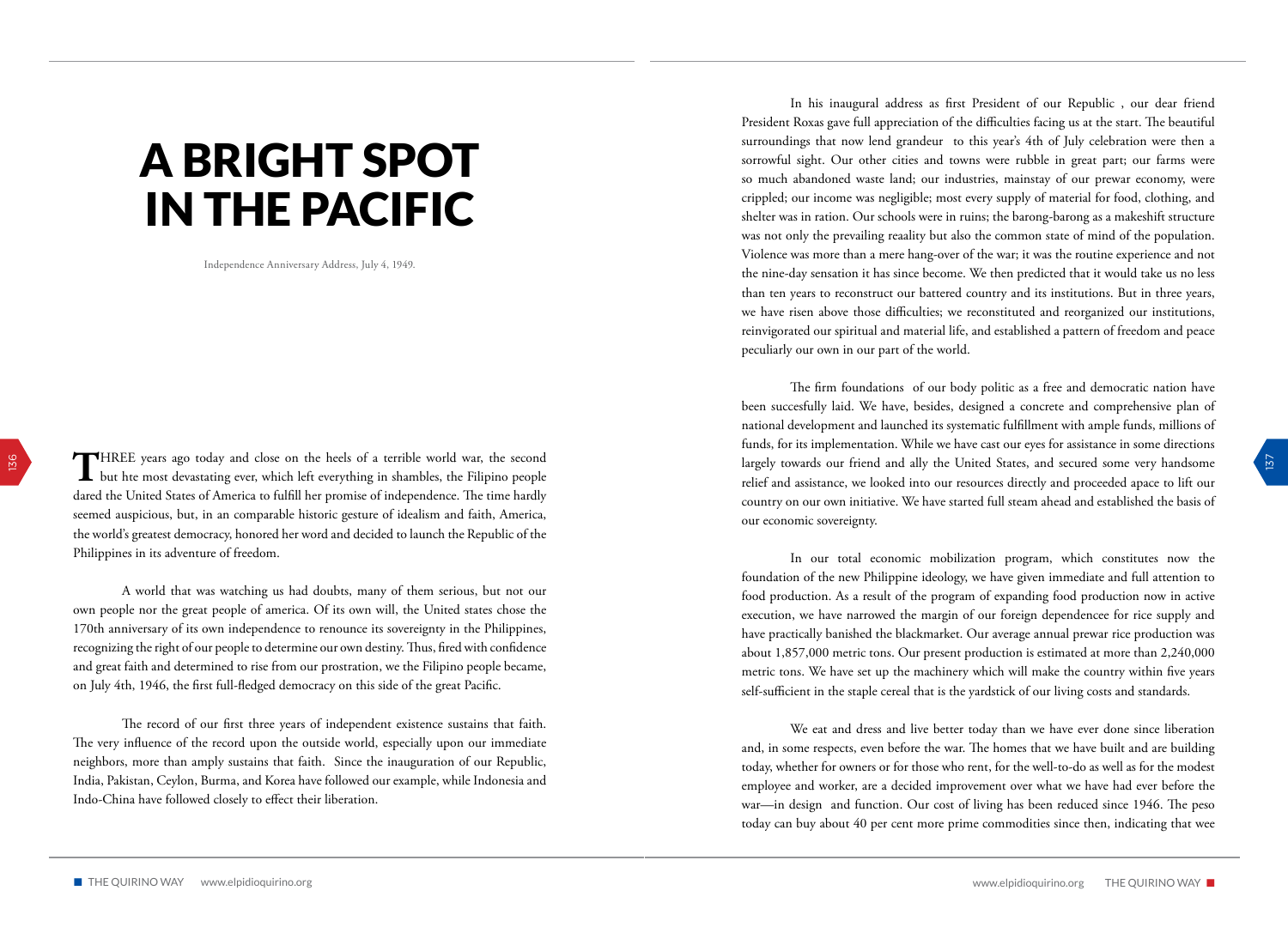are waging a successful war against the high cost of living, while at the same time increasing the purchasing power of the wage earner.

The philippine peso today is recognized throughout the world as one of the most stable currencies. International reserves, consisting of gold and U.S. dollar exchange, amount to 113 per cent of the total currency circulation. Our foreign trade has jumped in volume from P72 million in 1946 to P1,775 million in 1948, and the trend is still rising this year.

The growth of popular education has been adequately met. The pre-war enrollment in the public schools was about 1,944,000; today we have more than 3,372,000, and since last year no child of school age has been refused admission for lack of room, nor will there be any this year even with the prospect of much greater enrollment.

The highways, to sample the rate of rehabilitation of our public improvements that have been rebuilt or built or are in building all over the country, are now obvious features of the landscape; only a professional partisan, a renegade, a grouse, would deliberately miss them. The motorized traffic that crowds them everywhere attests to the vigor and substance of our recovery and development under the most straightened conditions. All national, provincial, and city roads existing at the outbreak of the war have been completely opened to traffic. In addition, more than three thousand kilometers of new roads have been constructed. In the course of a few more months, motorized traffic between Aparri in the extreme north and Sorsogon in the extreme south of Luzon will be openbed and we are completing the network of roads in Mindanao.

Since we became a Republic, about 2,400 public buildings, including hospitals, markets, post offices, and municipal buildings have been built, reconstructed, or repaired. An aggregate of 156 irrigation, river control, and flood control projects have been constructed or repaired. In addition, almost all pre-war water supply systems, port works, and other public works projects have been restored into operation. We have embarked upon a large scale construction of 17 major irrigation projects, setting aside therefor P10,000,000 this year alone for their construction in addition to the P22,000,000 worth of irrigation projects already provided for by law and P5,750,000 portable irrigation projects by the employment of pumps and pipes now in use in Rizal, Bulacan, and Quezon provinces. This is aside from the three rice production projects in Mindanao, Mindoro, and Cagayan Valley, for which we have released already P10,000,000 in order to avoid the importation of rice.

Now, let me turn to the lot of the less fortunate of our inhabitants, especially those who bore the brunt of the resistance at home or in the field. Large scale provisions and gratuities, vacationleave, back pay, hospitalization, educational and other benefits, have been made as a partial measure of the nation's appreciation of their loyalty and heroism. We shall not cease until they have been completely brought back to the normal pursuits of productive endeavor. And the teachers and the enlisted men in the Army, and the other lowsalaried employees—they have all received increase in salary, providing them with a more decent livelihood.

At no time in the history of our nation has the worker, in this same period, been given more opportunity to win benefits and privileges in our industrial set-up and to consolidate his gains consistent with the enlightened principles for the advancement of the welfare of the common man. The redistribution of landed estates has been accelerated; a system of extending credit facilities to small farmers not only through crop loans under the auspices of the PACSA but small credits from the PNB and RFC, and of apportioning uncultivated land acquisition by those wishing to work them, has been perfected.

Graft and corruption is no monopoly of this country and Republic. We have proceeded to uproot it with utmost vigor within the sanctions of our constitutional and democratic processes, giving every man his day in court and putting him in jail when he desrves it, irrespective of his status or his relationship with the powers that be. The infections of our body politic should worry us if we could find no feasible method of eradicating them except by cremating the whole body.

The solution to ills besting our nation is not to be achieved by simple incantation. It rests on freedom to probe our soft spots and the will to apply the knife of truth, understanding, and responsibility to them. We are a healthy Republic today because we have that freedom and that will.

Our Republic, I am proud to say, is the one specially bright spot in our corner of the Pacific today. It is the one spot where any stranger bringing goodwill and understanding can feel immediately the warmth of our people's welcome and the advantages of our increasing restoration to the ways of freedom, productivity, and peace.

In the currents and cross-currents of conflicting interests touching this part of the Pacific, our Republic enjoys a unique position that is being viewed today from outside not without admiration and judicious envy. We have freedom; we have achieved a great measure of recovery and peace; we have chartered our course of economic development and are going ahead with it; we have concluded pacts and agreements with other free nations essential to our security and growth; we have a manner of intervening in a very articulate and respected way invariably aligned with justice and the oppressed in the councils of the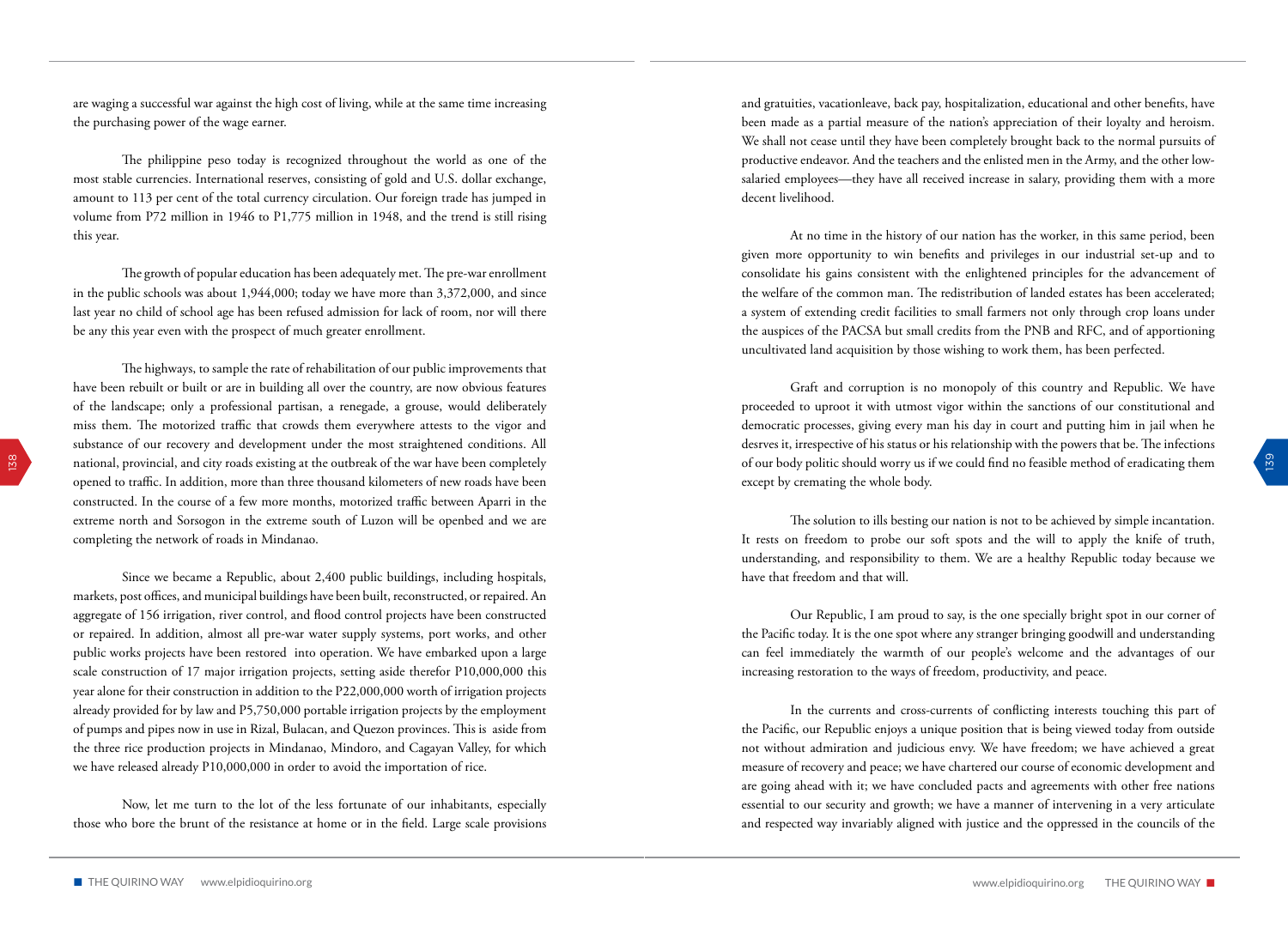United Nations. We established our international credit and acquired a name and prestige of distinction among the leading powers of the world. On top of all, we celebrate today in common with the United States of america the glory of the Fourth of July rooted in a common liberal and libertarian tradition and in a joint experience in and for democracy consecrated in blood; the Philippine tricolor, our flag, whenever it is raised anywhere in the world, floats proudly high and dignified inspiring the respect, and friendship, and the goodwill of all nations. (*Applause*)

.........strange as it may seem, only some conventional critics at home would rob it of its magic wand. And not all is rosy to us. Today we face the prospect of extinguishment of our freedom by the lowering clouds of a ruthless imperialism—now in retreat in the West, but at its flood tide in the East—prompted our local adversary into ill repercussions affecting our internal security and integrity. We cannot afford to think that we, or any other free nations here, can remain free, can continue to advance towards plenty, and can preserve the peace if the countries around us now valiantly struggling to shake off old chains and to ward off new ones, fail to conserve their gains towards freedom until they fully attain it.

Our answer to the threat of red imperialism and the new slavery is a real union of the peoples around the pacific, but paramount of all, the union of our own people on the basis of common counsel and assistance in protecting and advancing freedom and peace, in facilitating the development of their resources for the benefit of their general population. To this our Republic feels bound to commit itself if it is to continue the pace of its progress since 1946 and to see its neighbors share the blessings of freedom and peace under a democratic system. Such a union should enable under-developed members to help themselves better through cooperation, common protection in the mnner contemplated in President truman's bold new program of technical and material mutual aid.

We are favored by the fact that while our Republic may be envied, it is not feared. We do not envisage encroaching on our neighbors to insure the fulfillment of our program of total economic mobilization and social amelioration. Of course we enjoy picking on each other at home to discover our limitations and test our virtues, proving how well we can stand the hazards of democracy. Our record has shown that we have reached that maturity—political maturity – aftyer yhears of national existence.

If this epoch of democracy, as we have reason to believe it is, and if we are the unique outpost of democracy in this part of the world, as we are proud to know we are, we have, in this Republic of ours, achieved the basis for the spiritual; inspiration that should set and keep the lights of democracy continually aglow in our part of the world.

Our Republic was born in an atmosphere of crisis and want, but now it is hitting its stride. It knows where it is going and how it is to get there. What emergencies it faces today are incidental passing pains artificially created by seasonal partisanship, very common among democracies, but will disappear with the rains that follow the thunder-claps, not later than November 8 this year.

On this sacred day, let us dedicate ourselves anew to the unfinished tasks before us. Let us pray the Almighty that our hearts and our minds may continue to be sensitive to the grace of His wisdom and guidance.

Because we have been singularly blessed in the first three years of complete freedom, i am confident that, as good and true Filipinos all, conscious of our country's heroic traditions, we shall continue to build up into a dynamic, intelligent, and decisive factor— at home and abroad – for freedom, for goodwill, and for justice to all men. (*Applause)*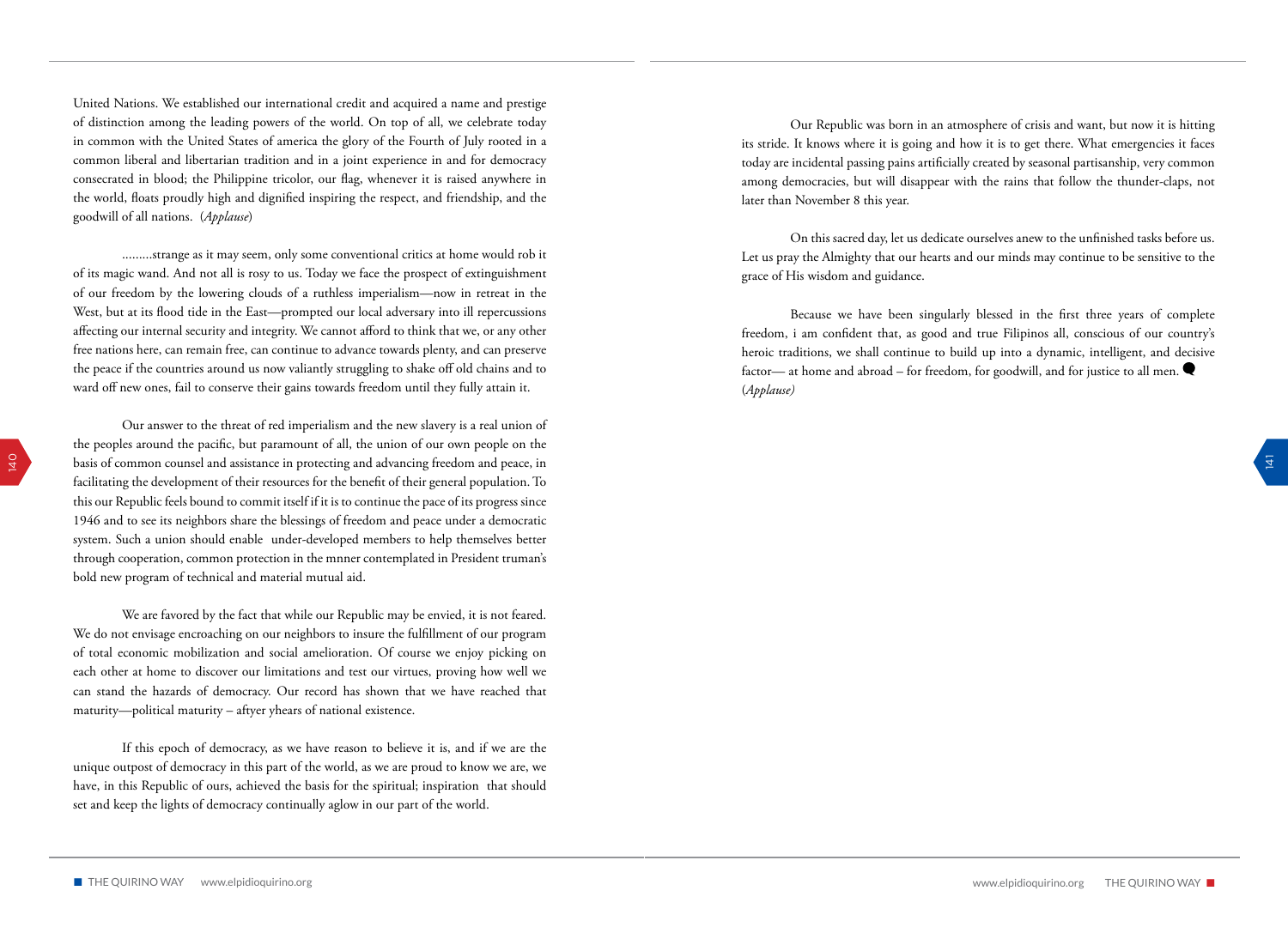# TO FOLD O ARMS WOULD BE SUICIDAL

Radio Chat, July 15, 1949.

**T**HREE LIVE topics are occupying the mind of our people today : the most recent one is the visit of Generalissimo Chiang-kai-Shek to the philippines; the purely legalistic one is the exercise of the emergency powers of the President ; and the hot one is the talk of revolution and secret formulas by desperate candidates.

The first topic – the Chiang Kai-shek visit— evoked world-wide attention to the proposed union of the Far Eastern countries and those bordering on the Pacific which are menaced by the on onrush of communism ; the second raised the question of dictatorship in the Philippines; and the third, the ticklish question of collaboration with the Japanese.

It is most gratifying to observe that our general populace is taking active interest in the discussion of these topics. In the streets, in the restaurants, in the factories, and even in the wharves, the cochero, the driver, the waiter, the laborer– all now talk of the Pacific Union, the emergency powers of the President, and the probable effect to the country if Mr. Avelino orv Mr. Laurel or Mr. Quirino is elected President in the coming elections. This shows that our people are getting to see beyond purely parochial horizons. We had reason to drop the word "Islands" from the name of our country, simply calling our homeland "The Philippines". The new name now signifies not only our spiritual unity but also our relations with our neighbors and the rest of the world. We rare no longer isolated islands or a mere group of islands. We have become an integral part of the world.

I hall not elaborate on the collaboration issue because it is not only ticklish but delicate. Many say it is a dead issue. I think it is. My wonder is why some people are so afraid of the dead. Considering the rising temperature in the political pot, we should refrain from scaring the people with threats of revolution such as begot the collaboration issue. It would be safer perhaps to read the saga of the living than remember the valor and heroism of the dead. In any event I recommend in all seriousness more caution, more coolness, and more good nature in our political campaigns.

The question of the exercise of the emergency powers of the President being subjudice, I shall not interfere with the function of the court by discussing the constitutional points involved outside of the courtroom.

But I must say that when I issued the executive orders authorizing the continuation of the general appropriations of last year, I did nothing but insure the continuity of the existing public services so as not to paralyze the normal functions of government, the Congress having failed during its last session to enact the necessary legislation for the purpose. This practice was authorized by the United States Congress under the Jones Act and during the American regime without even requiring the American chief executive to act, or to issue any executive order, much less to submit it to the legislature for ratification or revocation in its next session. This action is also authorized by an act of our own legislature known as Commonwealth act No. 671 requiring the President of the Philippines to submit his executive order thereon in the next session of the Congress for ratification or revocation.

Those who contest the validity of my executive orders would make my action appear as dictatorial, when it could not be so under the American regime. Was not the appropriation law which I continued an act of the legislature itself? Are not the services for which I set funds for their continuation all previously authorized by the Congress? What did the president dictate?

.....even the necessary funds for the conduct of the coming presidential elections authorized in my other executive order, now being assailed also on the same ground, were the same amount included in the appropriation bill that Congress was ready to enact, but which was arrested in the conference committees upon adjournment. My point is, why unnecessarily paralyze the functions of government or embarrass the administration with these court proceedings when the very law that authorizes the issuance of the executive orders in question stands in the statute books despite the efforts of some legislators to repeal it? The answer is politics, pure politics. This is evidenced by the fact that the petitioner to declare these executive orders null and void is the President of the Nacionalista Party himself, aided by other political adversaries of the administration. They are afraid that I would use the emergency powers for electioneering purposes. I have repeatedly made assurances, my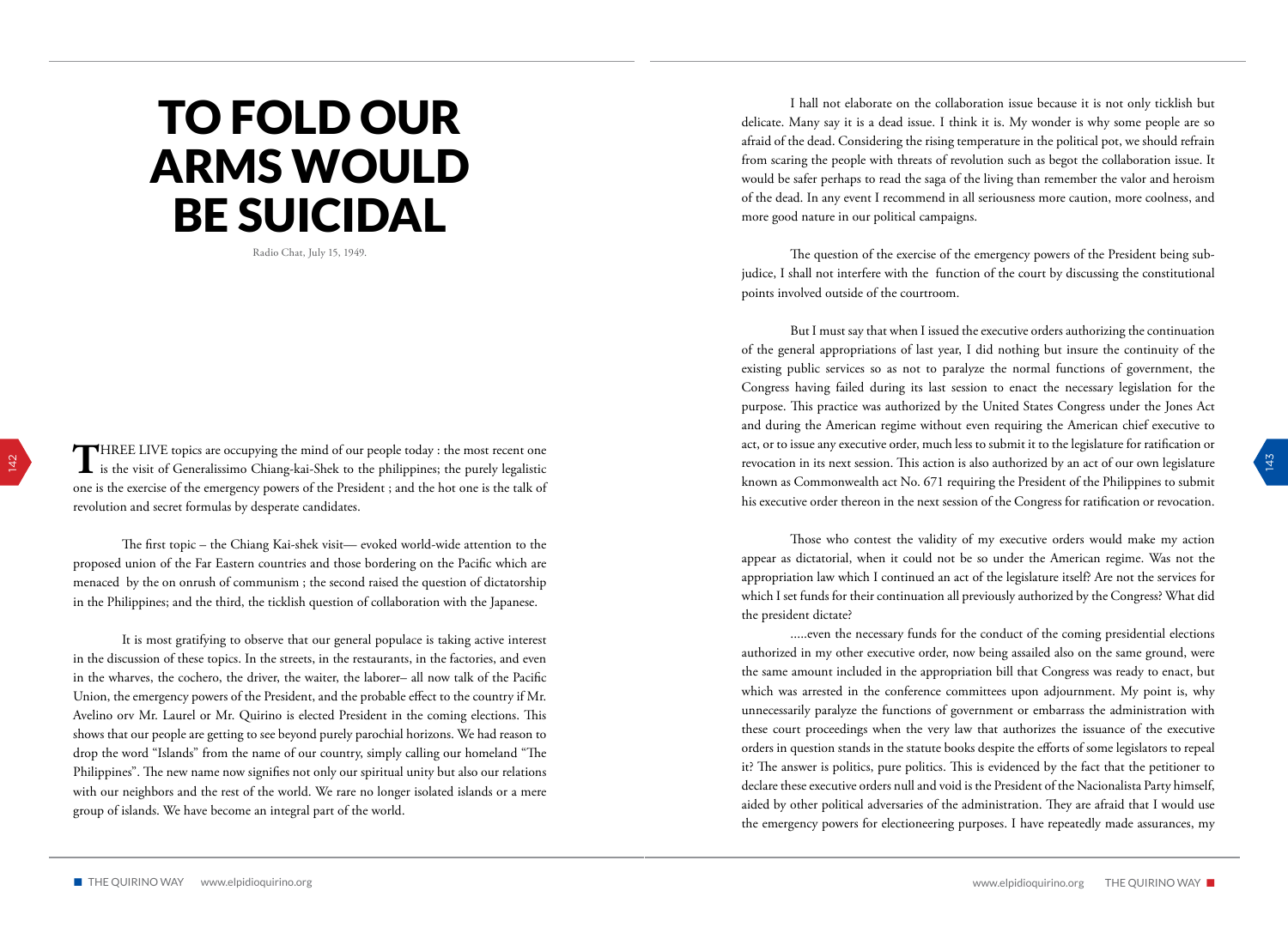fellow countrymen, and I want to assure you again, that I will not do it; I do not think I need to do it to win elections.

I come now to the visit of Generalissimo Chiang Kai-shek of China. As you already know, the Generalissimo visited us last Sunday and stayed with me in Baguio for two days. He came in response to a previous invitation extended during the lifetime of President Roxas yet and reiterated by me through Minister, now Ambassador, Chen Chih-Ping in his last visit to the Generalissimo in Formosa.

The Generalissimo's visit was unofficial and our conversations on various topics of common interest were purely informative and exploratory in nature.

In my conversations with him, I had the opportunity to learn from a first-hand source the present situation in china and also to appraise him as a neighbor of the situation obtaining in the Philippines. The conversations have become a matter not only of national but of world-wide interest.

A few of our people have expressed some fear about the implications and consequences of the initiative we took in having the recognized leader of the Nationalist China come over for some frank but friendly conversations. This fear is partly to be explained, undoubtedly, either by the war atmosphere in China or by mere insufficient experience, and partly by pure political contrariness.

Our people should realize that we are faced by an active threat to our free institutions. If we are not going to do anything about it, nobody else will. No mere contrariness on the part of any political element, which would denounce us if we did not act as they are indeed denouncing us now that we are doing something, should discourage us from acting to protect and preserve our cherished way of life.

Some plan must be evolved to meet the impact of red dictatorship-- a new imperialism and a new slavery. We conceived in the Philippines the new Filipino ideology based on our total economic mobilization as a means of checking communism in our land by insuring to our people a life of substance, of contentment of peace, of happiness; for where these exist communism will not thrive.

There has to be a start made somewhere on the idea of uniting the peoples of Asia and the Pacific to achieve this common objective on the basis of mutuality and equality. There is need of coordinated full development of these nations in order to secure their stability and security. Thus, we explored the possibility of bringing together the peoples of the Far East in an effort to seek common counsel for the solution of our own internal problems and preserve our democratic institutions.

Generalissimo Chiang Kai-shek and I, therefore, began thinking out loud-- on how the countries in the Far East and in the Pacific could contain and counteract the common threat.

In my Fourth of July speech, I stated that our answer to the threat is a union of those countries in the Far East, as a measure of self-defense based on mutual cooperation for the economic, political, and cultural development of the countries concerned, believing that only the full and coordinated development of these countries can effectively and permanently counteract the influence of communism.

China cannot well do no her part in this regard at the moment, beset as she is with an internal armed conflict; her most direct approach to this problem is peculiarly her own- which, just now, is military . My only concern is to secure the necessary moral rearmament of the threatened countries of the Far East, to be achieved with the economic, political, and cultural collaboration of the neighboring countries.

My original concept of a Pacific Union was predicated upon the independence and sovereignty of the peoples of Southeast Asia and the countries bordering the Pacific so that, matters of their own destiny, they can concentrate to world peace and security. I conceive this to be our greatest goal.

What could be the danger of such a movement? What could be the deleterious effect of Generalissimo Chiang Kai-shek's visit in order to cooperate towards that end?

That Washington or London is cool to the idea of a Pacific union is the most natural thing in the world. After all, they already have their north Atlantic Pact. So perhaps they can afford to be cool. Not we of Asia and the Pacific. The fire of communism is at our door, and it is absurd to imagine that to devise means to extinguish it is to play with it.

Isn't it natural that when there is a nearby conflagration the neighbors should immediately get together and think of measures that would protect themselves get together and think of measures that would protect themselves from the danger, especially if their close friends are either too far or are not ready to help them? Our means of protection may be limited and not immediately effective because it is largely economic and not political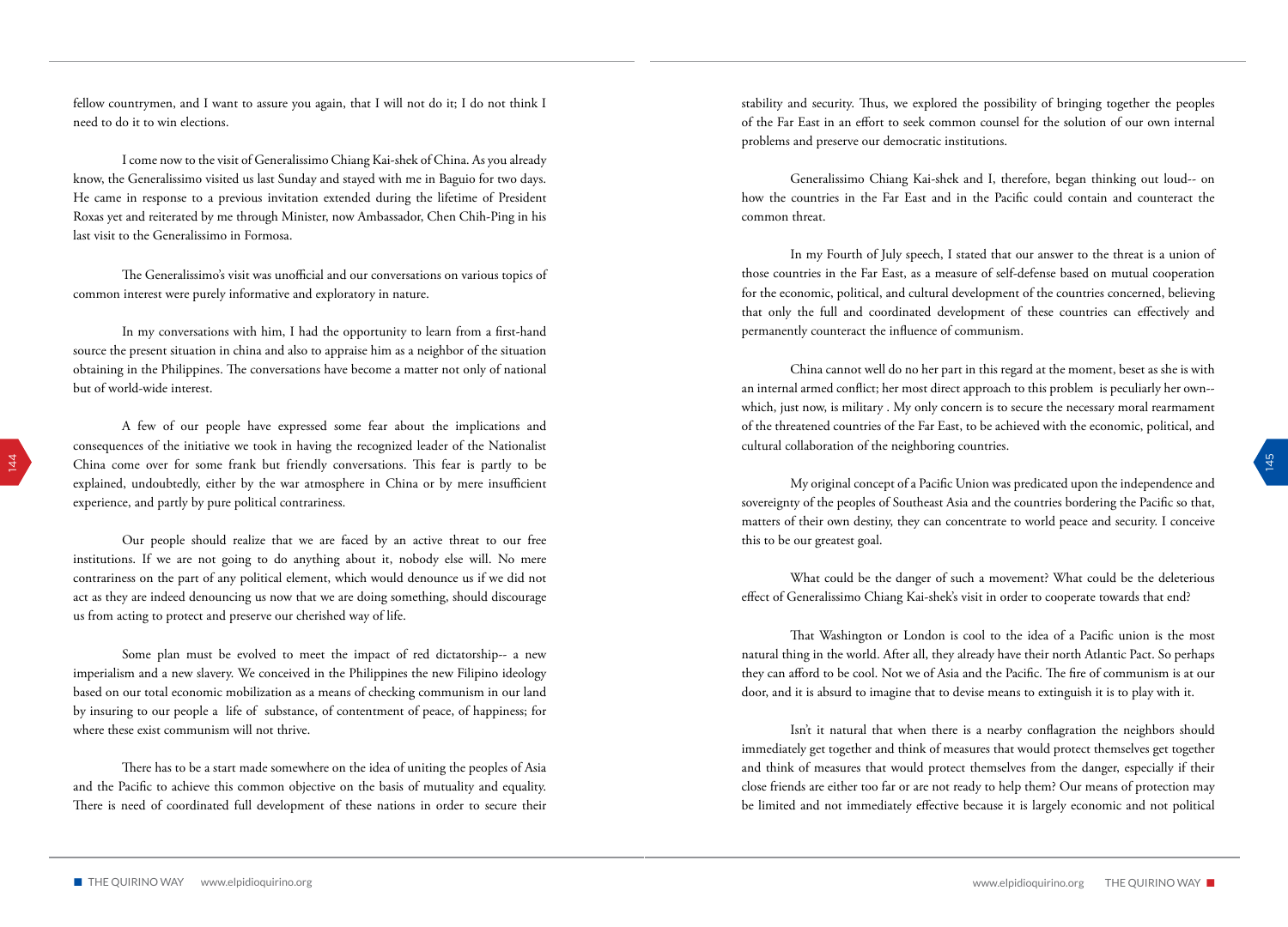development or only moral in effect. And we know that the difficulties are tremendous, but it is worth the try to save our lives, our free institutions -- democracy itself. To prepare for the worst is not only foresight but release from the paralysis of inaction superinduced by sheer animal fear. This is the essence of the proposed union.

Those of the West who are our friends and are genuinely interested in the preservation of the democratic way of life will, I am sure, have greater incentive to help us peoples of the East if we show that we are seriously exerting to help ourselves. And the best way to do so is to pool our unexhausted resources and find a common basis of exploiting them for the benefit not of one special nation but of all the member nations.

I see no other way of effecting the unification off the countries of the East to become an integral unit of the greater world union.

## TO FIGHT ON AMERICA'S SIDE

Before the House of Representatives of the United States of America on August 9, 1949.

**I**T IS a rare honor and privilege for any man to appear before this august body of the distinguished representatives of the American people. Thirty years ago I occupied a seat in T IS a rare honor and privilege for any man to appear before this august body of the the House of Representatives of my country. This fact makes me feel at home in your midst. As the head of a new State that owes its existence to American wisdom and idealism, I am filled with mingled feelings of gratitude and humility because of the special circumstances that have brought me to this mighty rostrum.

The Independence Act you passed in 1934 as our charter of liberty has well directed our course as a nation. During the transition period between 1934 and the actual grant of independence on July 4, 1946, events of the most far-reaching significance to the world transpired. That period provided the greatest test ever served on our people and it revealed to us that quality of the freedom that we had been fighting for, and to America and the world at large, the character of the nation that has become its recipient and beneficiary.

The whole world has plunged into the most destructive war known in history. The Filipinos bled with the rest of humanity in that titanic struggle. Thank God, we have survived. Instead of succumbing to desperation, following the untold devastation of our country and the decimation of our population, we have come out stronger, fortified in the blessings of democracy and freedom. We have risen from our prostration disposed to anticipate and face the dangers of another possible world conflict. And we are determined to carry on and to fight to the last man on the side of America if freedom, our freedom and your freedom, should ever again be menaced and the democratic way of life imperiled.

Immediately after the liberation of our country in 1945, we thought that the Philippines could not be rebuilt in less than ten years,that it would take much longer for us to be able to stand on our own feet. But I can say with pardonable pride that the stride we have made during the last three years has more than eloquently vindicated our capacity to bear our burdens and obligations as a free and independent people.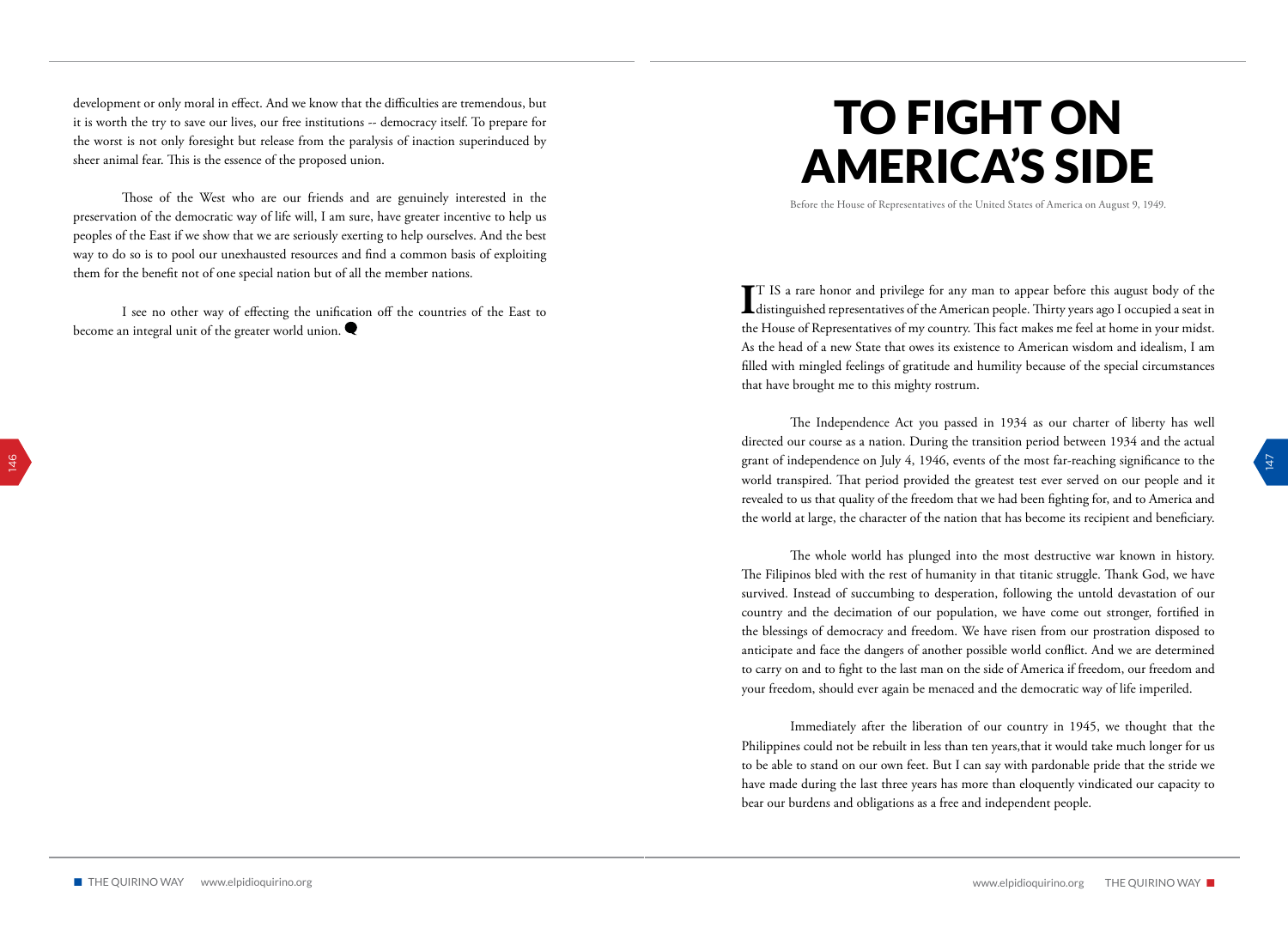While many countries in the world are still at a loss to reconstruct or rehabilitate themselves, bewildered in the face of uncertainties produce by their troubled surroundings, the Philippines today stands in the midst of a most distressed region as one stable unit, a veritable haven of many people in the Far East whose liberties have been threatened.

We have been concentrating our attention on our internal development. We have not lost a single moment and opportunity to enhance the stabilization of our economy. We have adopted a new ideology based on total economic mobilization of our country as a means of providing our people a fuller life of substance and contentment, in our determined endeavor to improve our living standards and in that manner contain and counteract the onrush of a totalitarian system battering down the doors of our neighbors.

We thank America for the opportunities given us to develop ourselves and our country, and for the assistance and guidance we know the United States is disposed to lend to us in our future undertakings. The new Republic of the Philippines was born in selfreliance and we are determined to build it on solid rock. We cannot do otherwise if we are to deserve the distinction of being America's original handiwork in the sphere of freedom in Asia.

I have come to your country in furtherance of mutual understanding between your country and mine -- for the preservation not only freedom and prosperity but also of the peace of the world in our part of the globe. I am positive of your concern in this regard. I am emboldened by the fact that President Truman has graciously invited me to have an opportunity of presenting our side of that understanding.

I hope that this mightiest body of legislators in the world will have timely and effective cooperation in our efforts to achieve the rich promise of that understanding, and enable us to contribute in our modest way to the fulfillment of the high mission of the United States in the advancement and preservation of world peace and security to all liberty-loving peoples. This has become an important phase of our Philippine foreign policy. It has been inspired no less by a deep sense of obligation that we owe to this great country that has given us the freedom which I know America will do her best to help protect and develop.

My country is determined to succeed. My people are confident that you will continue to extend them every possible support to succeed. Your people and mine, by a fluke of destiny, have become partners in a most glorious adventure which it will be to your interest, as well as to that of the entire world, to prosecute towards increasing fulfillment.

#### OUR M OST UR GENT PROBL EM: **SECURITY**

Delivered before the Senate of the United States of America on August 9, 1949.

**F**IFTEEN years ago in this very hall, I took the oath as a member of the federal bar. It was  $\blacktriangle$  this august body of the Senate that, for several months before the Tydings-McDuffie Act was converted into law on March 24, 1934, I had also frequently visited as ranking member of the last Philippine Independence Mission headed by our friend, the late President Manuel L. Quezon, to watch developments in the discussions of the provisions of the bill, in the original drafting of which, I now recall with pride, I cooperated with my dear friend, Senator Tydings.

I have come as a bidden guest of your Government. I am happy to report that America's handiwork in the orient has justified its existence as the first English-speaking republic in the East. When Commodore Dewey entered manila Bay and God gave victory to his arms against the Spanish fleet, the American people little thought, and the Filipinos thought less, that 50 years afterwards America would assume a role, and the Filipinos an obligation, unparalleled in the history of liberty-loving peoples. In spite of herself, America assumed the responsibility of leadership in the extension of freedom and security to the peoples in that part of the globe. And the Philippines, correspondingly and in deep gratitude, is under obligation of extending the democratic way of life, as richly enjoyed by the Filipino people, to our neighborhood and elsewhere.

Today the Republic of the Philippines stands as a monument to the great American dream of freedom -- the freedom to which the American nation was born and by which it lives, and which it has shared increasingly with the peoples of other lands.

I have recalled this little bit of history because times presses for a redefinition of the relations between the United States and the Philippines. I speak of the Philippines in a very special sense, not as just one more State with which this great Republic maintains certain ties, but as vital outpost of freedom which you taught us to treasure and of which you are today the great champion and defender.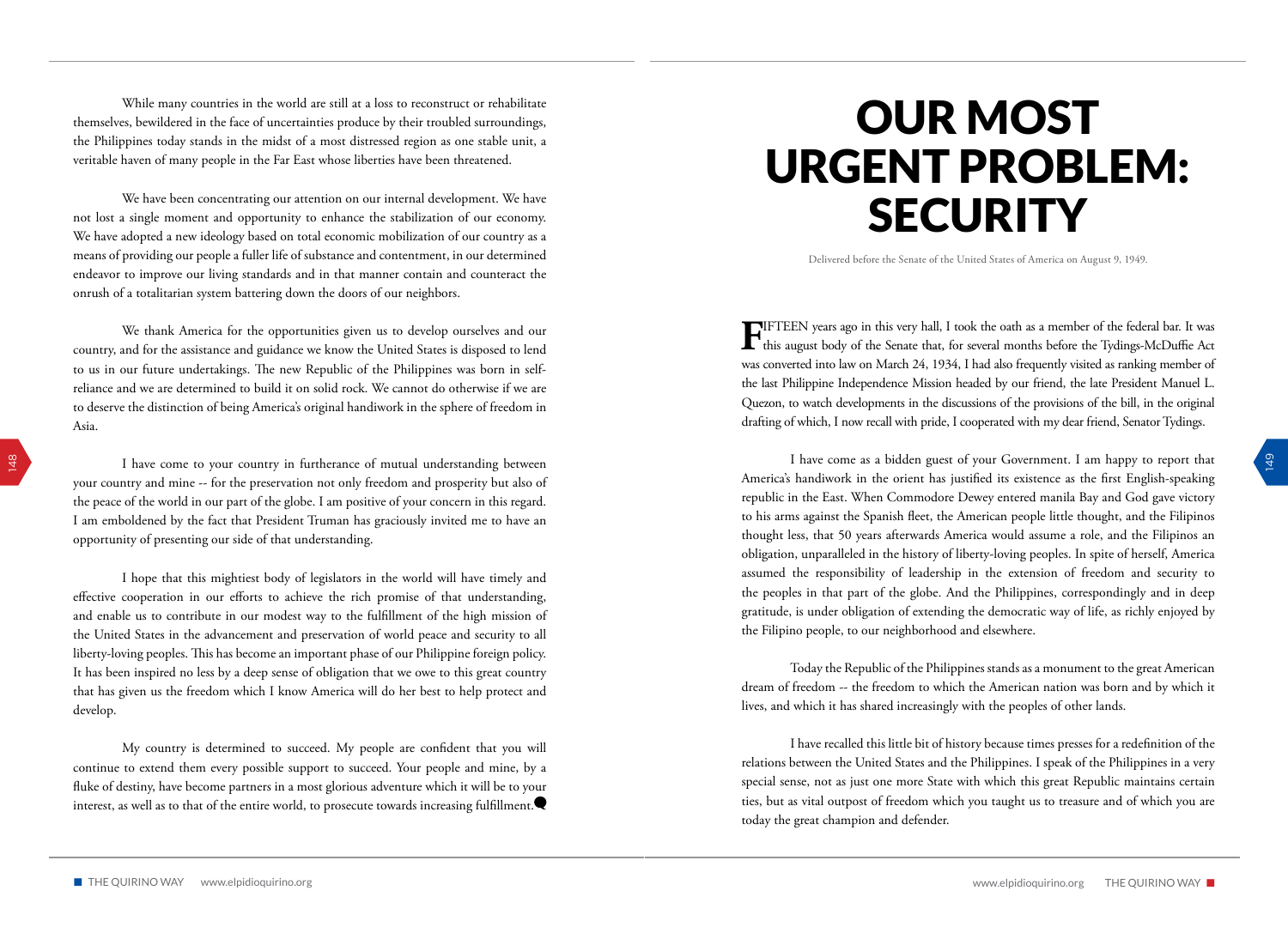How far we have proved ourselves worthy of freedom, the world knows. And the world will know that we are determined to fight for freedom so long as Bataan and Corregidor exist. So far as we are concerned the history of our unremitting struggle for liberty during the last four hundred years has predetermined our future course, should our freedom be menaced from any quarter.

Our Republic is only three years old. It was born under exceedingly difficult and trying circumstances, drawing in its birth not only the blood and tears of my countrymen but of yours, as well. Our faith in democracy is being tested most severely. But I ask you, remembering the history of your own original thirteen States that formed the Union, to believe that the Republic of the Philippines will emerge from these troubled times stronger in its faith in the soundness and incomparable advantages of the democratic way. The Filipino people have found in the democracy you have implanted in our land the fullness of life and enjoyment of its blessings, and they will not surrender them in exchange for the false Utopian promises of any totalitarian system.

But today the most urgent problem that confronts the Philippines and the other free countries of Asia is the problem security. It is, in fact, the principal problem that besets all those States that lie athwart the advancing tide of communism.

150

The Philippines rejoices with the rest of the free world there has at least been erected a mighty bulwark against the advance of communism in Europe. That sector of the globe has been secured and the peace of the world, to that extent, has been stabilized.

However, it is obvious to everyone that the task of securing our free world is only half done. No one who realizes the extent of the menace to which Asia is exposed -- the threat to Korea, the infiltration into Vietnam, the debacle in China -- can well afford to rest at ease now that the north Atlantic Pact is in full force and effect.

Asia with its vast population which accounts for more than half that of the world and with its incalculable resources, cannot and ought not to be lost to communism by default. And yet this is bound to happen unless something of the courage and vision that went into the forging of the democratic defenses in Europe is applied to the forging of a similar system of defense in Asia.

My concern over this problem has led me into taking the first steps towards this end. I realize fully that there are strong reasons why the United States may not too readily welcome the obligations that its active participation in this project would entail. I have not, therefore, made

such participation a necessary condition for the initiation of the project itself.

But I feel very strongly that the free countries of South-east Asia and the Pacific must themselves start the movement for closer cooperation in furtherance of their common interests in the political, economic, and cultural fields. No military commitments are contemplated at the moment. The reason is simple. The countries concerned have presently no armies, navies, or air forces to muster under the terms of a military alliance. Most of them have but newly emerged into independent nationhood and are faced with grave domestic problems. They count with no industrial base of sufficient strength or magnitude to support a major military undertaking and, by constitutional mandate, the Philippines renounces war as an instrument of national policy. Above all, it is my feeling that we have time in the still free countries of Asia to halt the advance of communism by non-military means.

Our problem is therefore basically economic. Asia must properly feed and clothe and house its millions, and raise their living standards. Technical aid is needed as well as capital to tap and develop its agricultural and industrial potentialities. Fortunately, President Truman's four-point program and the United Nation's project of technical assistance to under-developed countries give promise of aid to come.

We realize that, in the end, our salvation must come from self-help, and that the advantages of self-help, and that the advantages of self-help will be enhanced tenfold if, as we now propose to do in the projected Pacific Union, we can convert self-help to mutual help.

This is the fundamental aim and purpose of the Pacific union: To forge stronger ties of economic cooperation and collaboration among the free countries of Asia in order to enhance their prosperity, to hasten the march of self-government in order to afford concentration on internal development, and to preserve their freedom. If, after the Union has been organized and the modes of collaboration have been determined, the United States of the Union will gratefully accept the renewal, in peace and for peaceful ends, of an alliance that was forged in the last war for the sake of a common victory.

The time runs short and the margin of our common security grows narrower each day. As President of the Republic of the Philippines, I consider it my supreme responsibility in this perilous hour to call upon our friends everywhere, but especially your friends in America, not to tarry too long in the redefinition of fundamental attitudes towards Asia to which I have earlier referred. May I venture to hope that this process, which may well determine the fate of more than half of mankind in the next thousand years, will be a calm, deliberate movement towards clarity, vigor, and resolution.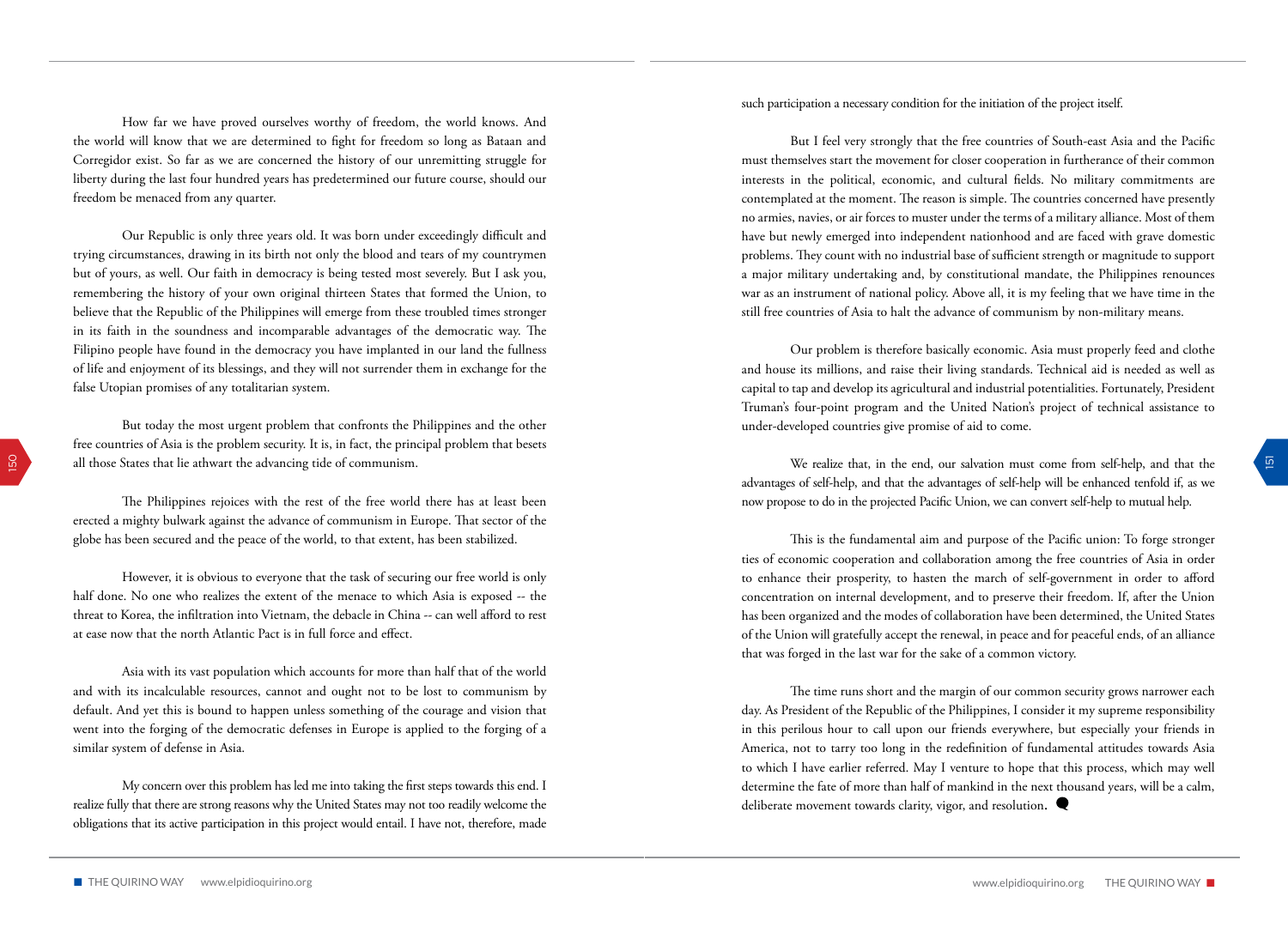#### EDUCATION AND **SOCIETY**

Extemporaneous address before educators, December 10, 1949.

Our system of education is supposed to be a bulwark in the preservation and continued<br>enrichment of our cherished way of life. It cannot maintain this function without taking cognizance of the dynamic quality of our technological civilization and making the necessary adjustments to have that quality serve a constructive purpose.

This only mean that our educatinal leaders must constantly reassess not only the techniques of our educational system but its objectives. In other words, we must constantly ask ourselves what kind of social order we want to find a reasonable measure of agreement as to a basic pattern sufficiently flexible to respond to the contingencies of rapid change.

A feature we would no doubt want to achieve and maintain in the pattern of this social order is equality of educational opportunity. We have already achieved that to the extent that no Filipino child is now denied the chance to have at least an elementary education ; to the extent that no qualified child is, in effect and in fact, refused admission in any school.

And yet the urgency and the obligations of freedom we cannot ignore. Upon our educational leaders devolves a great responsibility to fashion and run a system that will teach us to be free and remain free. The task therefore is to give us a helpful and creative picture of freedom that will preserve us and preserve the world in a dynamic age because it actively accepts responsibilty.

Because we are in a critical period of nation building, we need to be educated to the positive and creative aspects of freedom.

The Quirino Way Page 196. 1 Extemporaneous address before educators, December 10, 1949.

I invite you to a careful and constant examination of the measure of your effectiveness in educating yourselves and our people for this freedom.

#### **TEACHERS** SHOULD SPREAD LIGHT

Extemporaneous remarks before teachers, June 5, 1951.

ALMOST 45 years ago I was a *barrio* school teacher in a school site of which no longer<br>appears in the map. It was washed away by the Abra River. The school was in barrio Caparia-an, formerly a part of the Municipality of Caoayan near Vigan. I taught school for one semester only. After that I availed myself of the following vacation to further my studies.

My experience therefore was very short but that was the first time I entered public life, and, as you know, first impression lasts the longest. My first impression of public life ws nurtured by a burning ambition. It was not satisfied with being a barrio school teacher. By the time vacation ws over, I had saved a good part of my salary which I had been turning over to my mother – about P 50.00. I took a boat bound for Manila where since then I have lived longer than in my own province. In the city I grappled with untold difficulties. It is where I earned the reputation of being a self-made man. I worked my way through college from high school in Manila to the University of the Philippines. It is a regrettable fact that throughout my four-year law course I was not able to buy even one class textbook. That didn't mean I had no money or that I lagged behind. I was able to pull through and finished my course without any hitch.

I love to remember my humble beginnings. Many students who have begun in a very modest way as I did are often discouraged in the middle of the road. If I succeeded after forty five years of struggle to reach the first magistracy of this land, it is because of two qualities or factors : firm determination and burning ambition.

I still have another ambition, and that is to retire someday from this palace to another barrio school and teach in it. I expect to be able to realize that ambition. I have already prepared my retirement. I have built a small house in Novaliches where I am trying to learn how to be a good farmer. I am now an amateur farmer but I will try to make good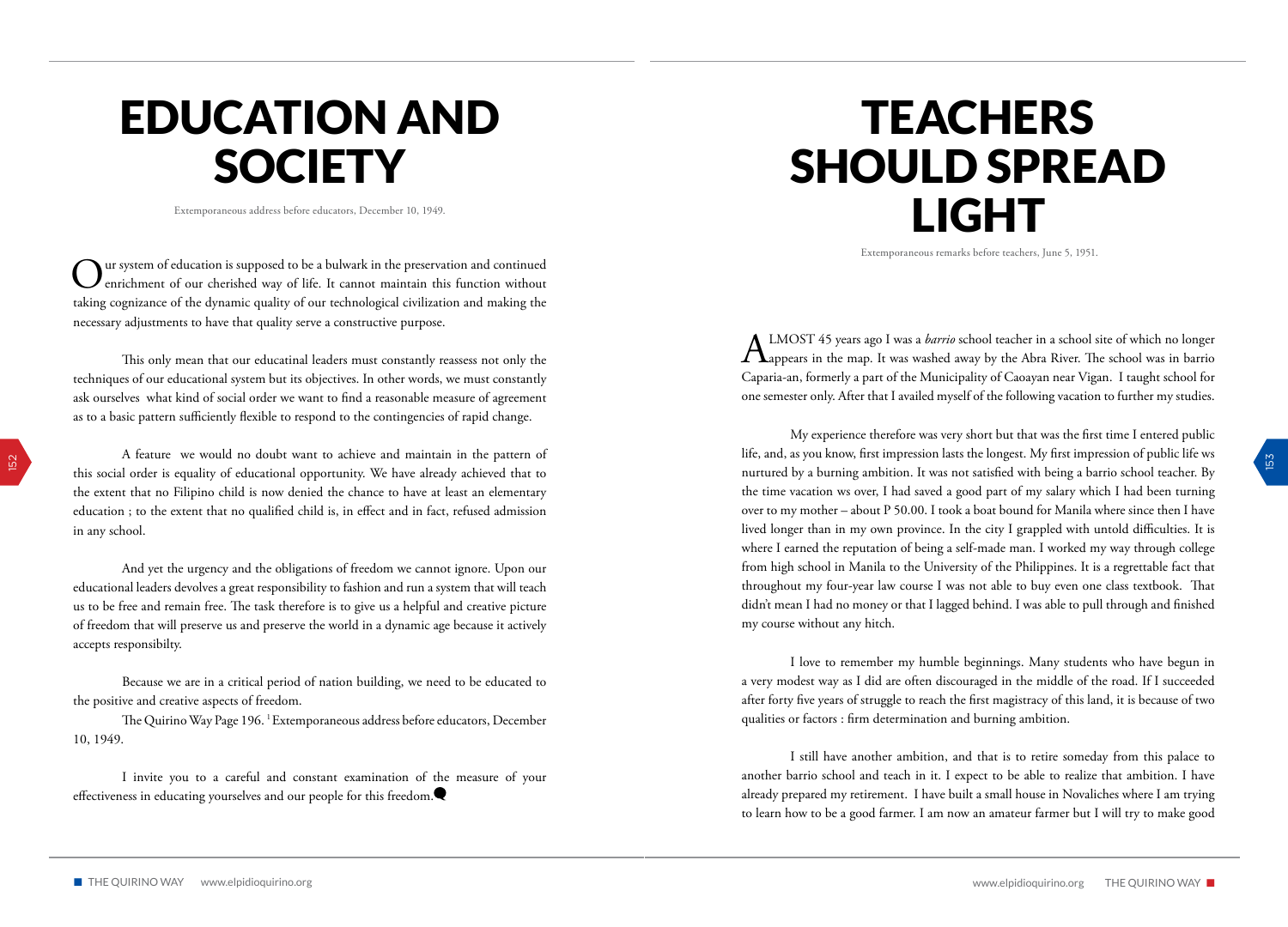and see if during the days of my retirement I shall not be able to uplift the adults who have never been to school in all their lives. There are many of them still. That is going to be the concluding and culminating chapter of my ambition as a citizen of this country.

I am amused to hear the beautiful sugar coating of your purpose in coming to Manila : to discuss topics which would promote your community lifeand thereby make the adult people profit from your experience and your training or, as you expressed it, to develop your philosophy of social service. Why don't you begin with the last number? You came here to find out wether your future is going to be assured by this administrationor not. It certainly is s long as I am here. *( Applause )*

It is a source of pride to me that in my public service I was able to improve the salaries and conditions of the public school teachers by raising your pay, fixing its minimum and making your vacation leave commutable. And we are not going to stop there. Personally, I will not because I know that you are in the frontline of the great national brigade. There are messengers in the government , even laborers who earn more today than the barrio school teachers and yet the school teachers has a great responsibilty a the top officials of the national government. You mould the minds of our youth in the barrios and in the municipalities. You are the first light thay they see in their community.

In the brigade where we want to bring the people closer to the government and make them understand the function of the government and the extent of their duties and privileges, it is you who first give the light and explain the rights and responsibilities of the citizen. That is why the great mass of teachers in the Philippines constitute the frontline in this brigade of national understanding that must be promoted, exploited, and accelerated in order to enlighten and quicken the people in a counterpart campaign against those who are trying to sow in our soil the seeds of dangereous thoeries of life which we find most inimical to our liberty and freedom.

Your campaign of furthering your community life or, as you call it, community center schools, must be encouraged. It is in line with our policy of constituting other agencies in the outlying communities to enable us to carry out our national policies with a complete system of communications and direct contact with the people, such as the barangay, the community assembly, the boy scounts and girl scouts, and civic, and charitable associations of every kind sponsored and assisted by the national government. But all these should be coordinated. They should be accelerated. Your life in each community is one of leadership. We should overcome the monotony in the barrios or in isolated political entities of this country by injecting new enthusiasm and giving them a new outlook. We should not be

content with being chosen as leaders in athletics, in literary programs or in beauty contests.

You must do more than that to arouse intellectual curiosity and sharpen the intelligence of our peole and make them enthusiastic in their association with you as you promote the general welfare of the community.

You say you are now 85,000 teachers. Over two decades ago you were only 25,000. Imagine the enormous number that is representing us as an individual units in each community. If we could make the whole country hum with your activities, your inspiration, your courage, how beneficial would that be to all of us. I remember the days when there are no many schools in the barrios and when we used to hear people almost in every home reading and singing the *Pasion.*

Now something like that should be evolved to attract people and bolster their morale and their spirit, and break the monotony in each community. It may take the form of a community or cooperative store, a cooperative irrigation system, cooperative vegetable production, or a cooperative poultry association. It may vary to folk dances, songs and serenades at night. I used to take part in such serenades, nd I can tell you that it exerted some influenc in my life. At night when you hear a serenade, especially when you are alone and lonesome, when you hear a lovesong, you feel something uplifting and you wake up in the morning almost repeating, humming the song you heard the night before. You must put up something like that to arouse the interest and enthusiasm of the community and the people.

Text books will not be enough. Songs that are of the same pattern all over the Philippines will not be enough, either. You must invent something new – new tunes, new songs – to interest people. Such innovations will make life more pleasant.

As leaders in each community, you should spread light. Go beyond the present horizon. See if you can dig up something which will interest the people and make them follow you as their confirmed leaders. Eighty five thousand teachers constitute a strong force in the frontline for the civic and social welfare of the people.

I am glad you found time to come to Manila before the opening of the next regular school session. The barrio school teacher should be encouraged to come to Manila if only to broaden his outlook, his mental horizon. Teachers should not be made to depend only on what they read. They should see how people fight like tigers and lions in their public debates so that they can impart their impression to their pupils and neighbors when they go back to their respective districts.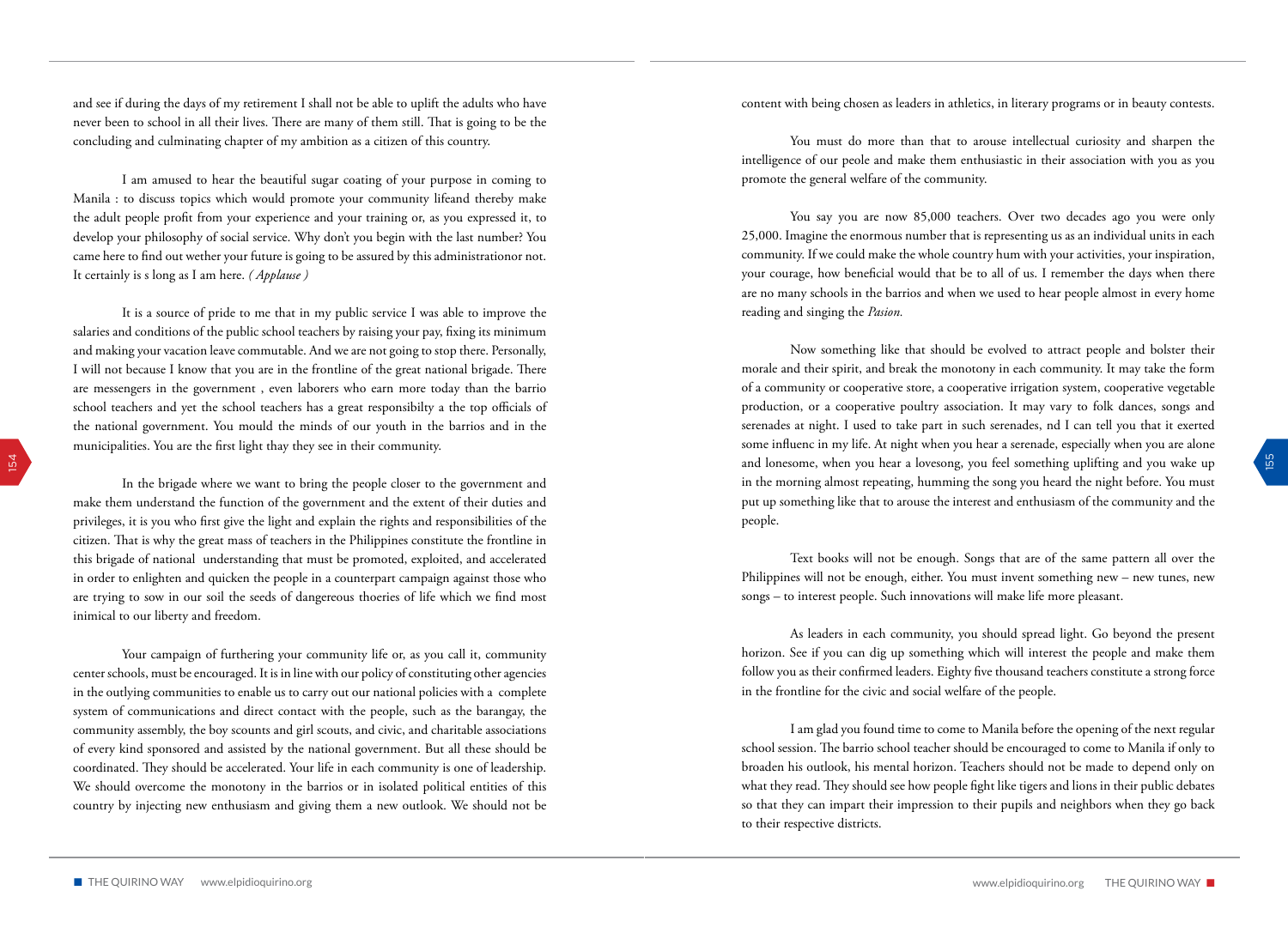Such things are necessary today. The world is getting monotonous. We are not concerned today only with the world struggle for supremacy. We are forgetting many of the little things that make human life worth-while and interesting. Let us give incentive to our population in the outlying districts and infuse more enthusiasm into them so that they may be better prepared to contribute their share in the growth and development of their country, the result of which will be seen in the next two or three years. Many people do not realize the great strides we have made in rebuilding the Philippines and enhancing its name and fame which we now enjoy. Many people have remained ignorant of what is going on in our country. Some of them believe that we are still living in those days when the Spaniards just ordered us about and we obeyed them blindly.

You had better read your history, read the newa about the world events and compare them with the march of events in your country. Tell all and sundry that when the Spaniards conquered us we were less than three million ; that when the United States landed on our shores we were only six million. Tell them that when we established the Commonwealth Government we were not more than 16 million, and that now we are 20 million people. Tell them how poor we were thenand how dark was our region and show them how adventageous our position is today strategically in commerce, in civilization, in world affairs ; how the Philippines has been elevated to the extent of presiding over the agencies of the United Nations. Tell them how the Philippines is now faring among the powers of the world. We don't have to posses a big standing army like Russia or the United States in order to be heard in the high councils of the world. Tell them that we have assimilated all the types of culture that have been brought to this country – from Europe, from America, from China, Japan, India and Malaya, all of which came here in successive waves, leaving behind sediments of their influence, their culture, their religion, and their civilization as well as their outlook on national life. Describe to them how we have evolved into a new nation, not the old nation of which Rizal dreamt or the nation that Lakandula conceived, but far more progressive and distinguished and enterprising. Not only have been able to keep pace with the world but today we stand as the most civilized nation in this part of the earth.

Let us arouse the interest of our people. Let us awaken their enthusiasm about the epic of our nation and make them proud of their country, the country that God has given us to cherish and develop to the utmost.

My friends, you have the best opportunity to make this country strong, solid and great. Our geographical position is such that we should always get together and pull together. Let us obliterate once for all that sense of regional pride overcome our language difficulty, and coordinate our efforts so that although we speak several dialects yet fundamentally we are one, one in thought, one in aspiration, one in action, and one in future. ( *Applause* )

You have a great task before you. I wish I have the privilege of being reborn so that I might feel anew the tremendous responsibility that faces you and cooperate with you in this new urge to work for the survival of our nation while other nations are being threatened with annihilation. Let me sound a word of warning. If we do not look out, if we do not prepare our people to defend our country to the limit, we, too, may have to follow those nations which one by one have fallen because of the aggressiveness of Soviet proganda. It is necessary that in each community you inculcate on our people the necessity of pulling together and defending our country against external aggression. Today, as you already know, many parts of our land are being harassed by unprincipled, unpatriotic, dangerous elements who are not only trying to subvert this government but are killing hundreds of innocent children, aged people and even hospital patients in their mad desire to sow discord and confusion and deliver their own people and country to a foreign and ruthless power.

My friends, you must cooperate with the national government in this fight. The forces of our country are not enough. Our means of propaganda are not enough. The government cannot satisfy all the needs of the communities which have never received any benefits from the government before. Something must be done to supplement this deficiency, and that something is your effort, your patriotic interest, your enlightened leadership in your respective communities. We are a young nation but we are old in experience. We are weak physically but we are strong in spirit. We have a great responsibility in this part of the world. Let us maintain that prestige by continued exertion of effort ever to promote the social welfare and elevate our citizenry so that we may be able to vie with the other nations of the world.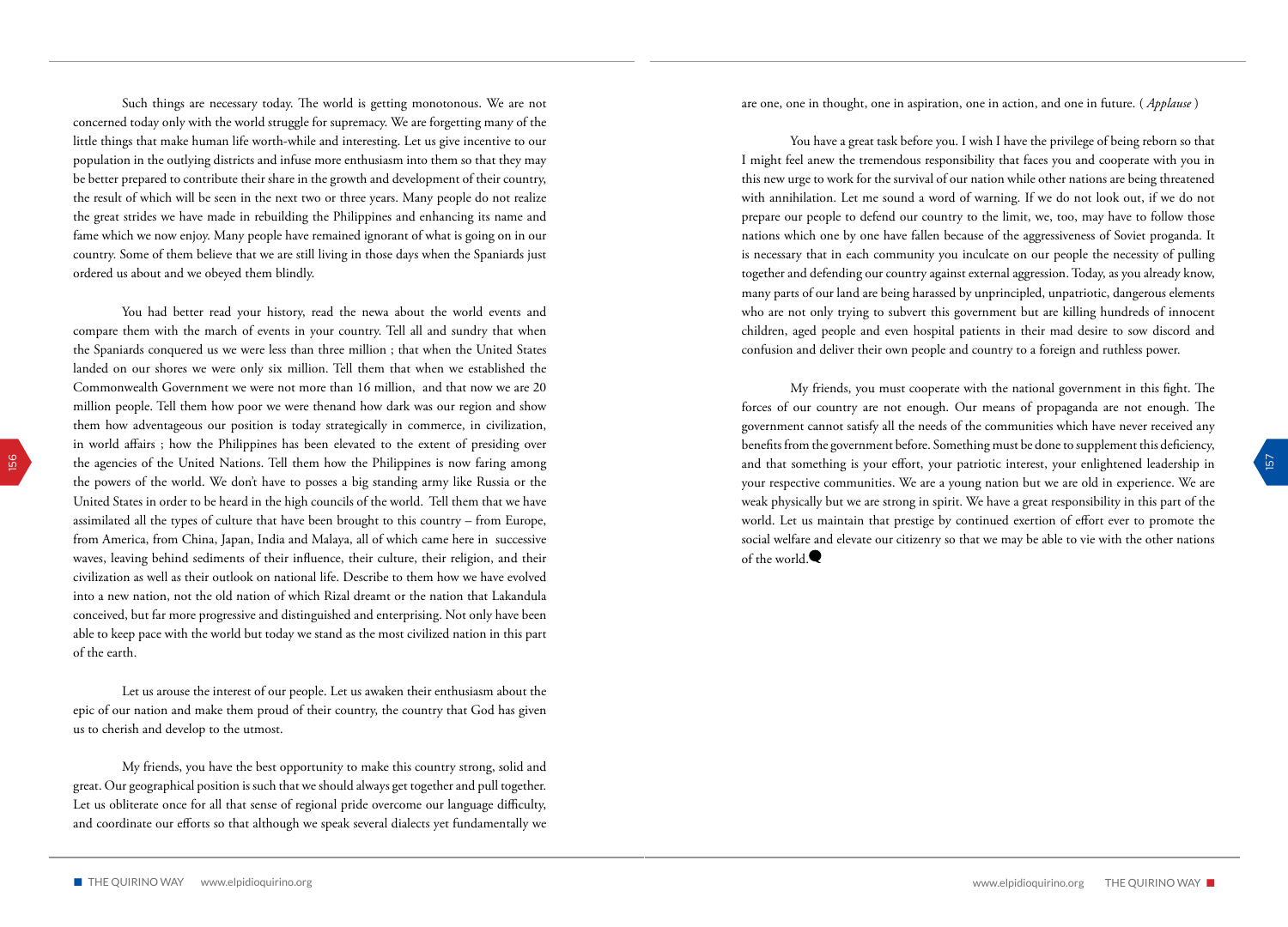#### HUGE TASK AHEAD

Extemporaneous speech before the 10th and 20th BCT's , June 18, 1951

I regret that I was not able to go and meet the members of the Tenth BCT when you returned in triumph to your native land the other day. I would gladly have rushed to greet you because you deserve all the honor, all the distinction, and the deep gratitude of your people for your accomplishments across the seas.

This afternoon, I am taking the opportunity to welcome you back to our shores and at the same time to bid God-speed to those who will soon leave to replace you in the battlefields of Korea. All of us who have remained here have watched your conduct in the battlefields and in your own quarters. We have observed with great pride the way you have comported yourselves. You certainly have added to the name and prestige of the country which sent you to Korea to fight for freedom and democracy.

Korea is a very small country compared to the big nations involved in the current conflict, but the issues that have to be fought in the battlefields of Korea are tremendously important. In fact, the outcome of the conflict will mean either that the world will have permanent peace or permanent enslavement of mankind.

Your contribution to this great conflict is no less important because you came from a small country. The efforts you have exerted, the bravery and heroism you have displayed before the enemy, and the exemplary conduct you have shown in your quarters all redound to the honor and respect for your country. I am very proud of your accomplishments. Your country is very happy to know that you have been able to return with stories of glory when, side by side with the other forces of the world, you fought gallantly for freedom and

democracy. Your country will be eternally grateful to you for your having brought a new and fame to the Philippines. This would not have been possible had you not determined to achieve the role that was expected of you. In that you have surpassed our expectations.

When you left the Philippines, I took occasion to give a few words of parting at Camp Murphy. I did not realize then how great and far-reaching our participation in the conflict would be. We thought we were just complying with our routine duty as a member of the United Nations, to which we have pledged our support and contribution to pursue the war against totalitarianism and communism. We never thought that each drop of blood that you shed on the battlefield of Korea would some day be left to your posterity and your country as heritage, as an eloquent testimony to your courage and your noble mission to fight for liberty and justice not only for your country but also for the world. You certainly did more than we expected. And when you returned in triumph to see and be once more with your mothers and fathers, your sisters and brothers, and your sweethearts, with that air of satisfaction and glory in your face, you raised the prestige of your country.

Everybody cheered with you, everybody was satisfied with you, everybody was happy with you, and all felt grateful to you. Some day, history will write that the boys of the Tenth have not only done something for our country but a great deal for the world. That legacy will have to be preserved. You have shown to us that you went to Korea in fulfilment of a new mission --- the mission which this Republic has pledged to accomplish and through the Tenth has nobly accomplished. When our liberty for the first time was granted on July 4, 1946, people never expected that some day we would cross the seas and contribute to the preservation of liberty and freedom.

Soon your brothers in arms will leave our shores to replace you on the battlefields of Korea. Those who are leaving on the same mission must be imbued with the same love of country, love of liberty, and love of humanity. To the legacy that your brothers have just brought to us from Korea, you who are about to go must add another saga worthy of our forebears, which will further increase the honor and dignity and be as great as those who have preceded you on the battlefields. I have heard that each and every one of you is very eager, enthusiastic, and determined to fight not merely as paid soldiers of the country but as citizens of the world conscious of their mission.

That is our joint mission. If we do not participate in this tremendous issue in Korea; if we do not show determination to maintain peace and order in our vicinity ; if we do not help our neighbors, our associates, and our allies across the seas in the preservation of justice and democracy, our shores will not be safe nor our homes either. As a small country, we need allies and friends who will cooperate with us in protecting our land so that we may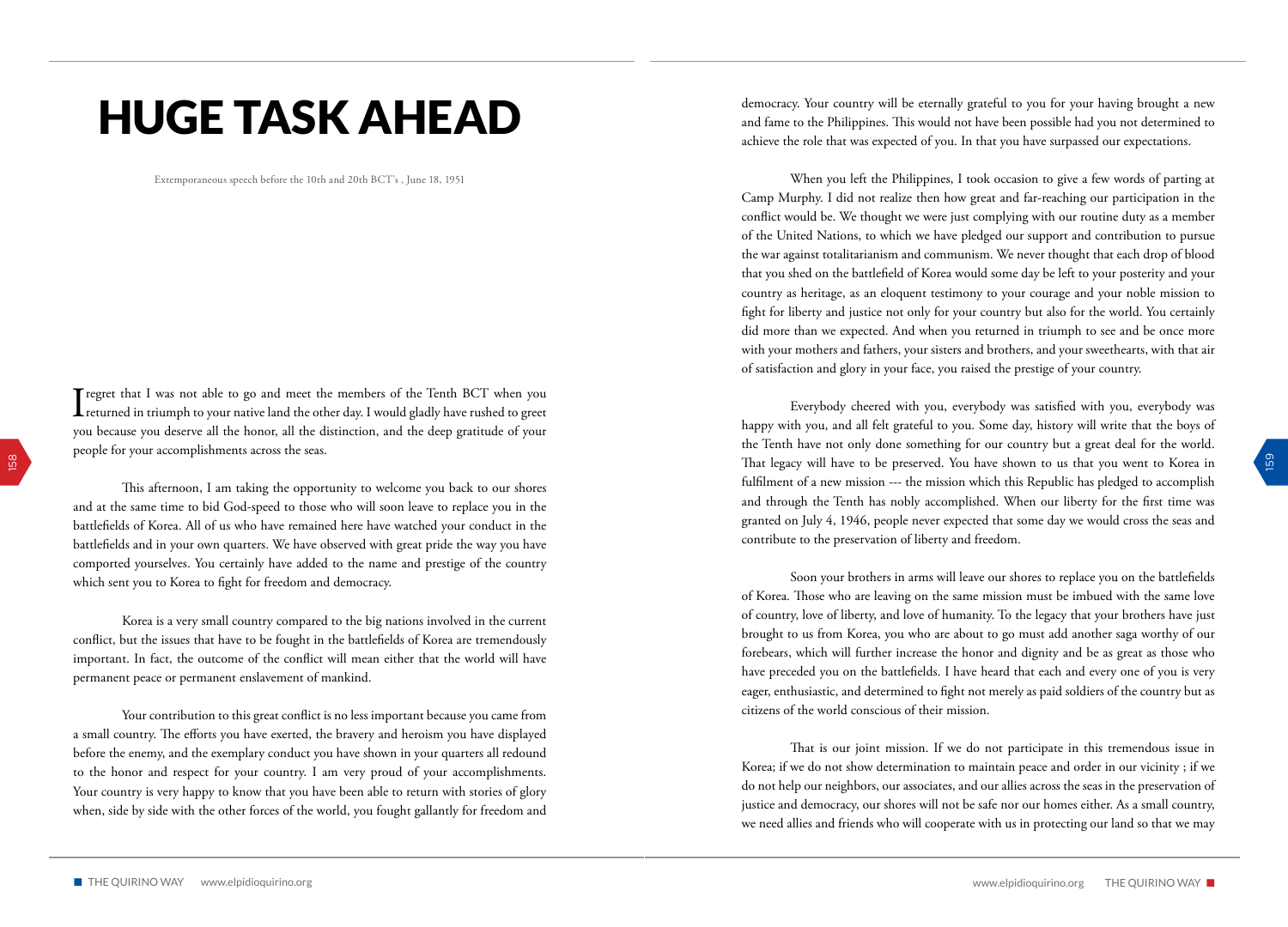continue to enjoy the privileges of a sovereign, independent, and democratic life.

So you are going to Korea to continue the good work that your brothers have started. I don't know how long the war will last; I don't know how many more men will have to be sent to the Korean battlefields to replenish those who may have returned or perished ; but I do not know that as long as we are a member of the United Nations, as long as we love democracy and freedom and are determined to preserve that freedom in or country, it is the duty of each and every Filipino citizen to contribute his bit so that the Philippines nay continue to exist as a sovereign nation. The only way we can do this is to pool our efforts, our resources, our heroism, and our determination.

Those of you who will remain behind will have the same noble mission and the same opportunity to accomplish or task. While our brothers in Korea will be fighting in an open enemy, here in our midst, we will be fighting the same enemy but clad differently, masquerading as a friends or brother and utilizing every means to subvert our institutions and poison our minds in an effort to enslave our people to a foreign power. We who are left behind are faced with greater difficulty because deep down in our hearts we hate to fight our own brothers, the brothers who have aligned themselves wittingly or unwittingly with our sworn enemy. Those who are in Korea can only injure, kill, annihilate, or destroy elements that are not from our own country, men who are not of our own flesh and blood. But you who are here to face men of your own flesh and blood. But bitter though it be, we have respond to the call of duty. We have to steel our nerves, we have to strengthen our souls so as to cope with enemies who are undermining the very foundations of our country and murdering innocent citizens.

When we see brothers fighting brothers on the same issue, the effect on our own conscience as a nation is such that we must stop as soon as possible this campaign of dissidence in our country, this organized effort to subvert your government, this inhuman activity of snuffing out innocent human lives in outlying districts --- people who are defenceless, old men and old women and young children and patients in the hospitals. We must uproot this persistent evil as quickly as possible because we need stability and tranquillity in our country in order to continue and accelerate the great development of our land.

It is necessary to increase our momentum ; it is necessary to show more determination by every means available so that we may be able to accomplish our task of building a strong, peaceful, happy, and enduring nation.

Your country is being stabilized. Thank God the dangerous months of our financial stringency, of our economic debacle. Social unrest and the very depressing economic atmosphere have passed. We must finish our task as clearly as possible.

Almost a year ago, I suspended the writ of *habeas corpus* in our desire to give no chance for those who are suspected or are actually engaged in the subversive movement to go back to the mountains and renew their body activities. I considered this step necessary because we must bring them to court properly and we cannot bring them to court in the short period provided by the present law. The suspension was necessary measure to insure the safety and security of the state. I do not want to go down in history, however, as having curtailed for an indefinite period the enjoyment of the privilege of *habeas corpus.* I for one will not like my name to be linked with those who would deprive the people of their constitutional privileges. If I took that step, it was simply because I considered it absolutely necessary for the peace and security of the state.

I want you who are staying behind to cooperate to the utmost in the early accomplishment of our task of cleaning or country of subversive elements. I want you to do all in your power to restore as soon as possible the normal enjoyment of the privileges of *habeas corpus* and all other constitutional rights involved in our campaign against dissidents. I expect you to accomplish all this soon after the additional ten battalion combat teams have been completely organized and have gone throughout the country and spread themselves in strategic positions.

It devolves upon you, the armed forces of the Philippines, to end the campaign as quickly as possible. There are huge tasks ahead, tasks that this nation must do. We want our country to be developed; we want it to grow in strength, in wealth, and in happiness; we want our resources to be tapped. We want to give our children better opportunities for education and progress; we want to build schools, roads, and bridges for them so that they can go to school without trouble. We want our people to continue working in the fields unafraid.

We have many things to do. We have to build more schools, more factories, more hydroelectric plants, and more irrigation systems. We have to create new industries because as we grow in number we must have the means with which to maintain our increasing population.

We did not establish here a new government in the expectation of continuing to receive aid from outside no matter how close, how faithful, how loyal, and how kind it may be to us as the U.S. is. We do not want to be a liability to any nation, much less to the world. We want to rise and stand on our own feet. We want to paddle our own canoe, build our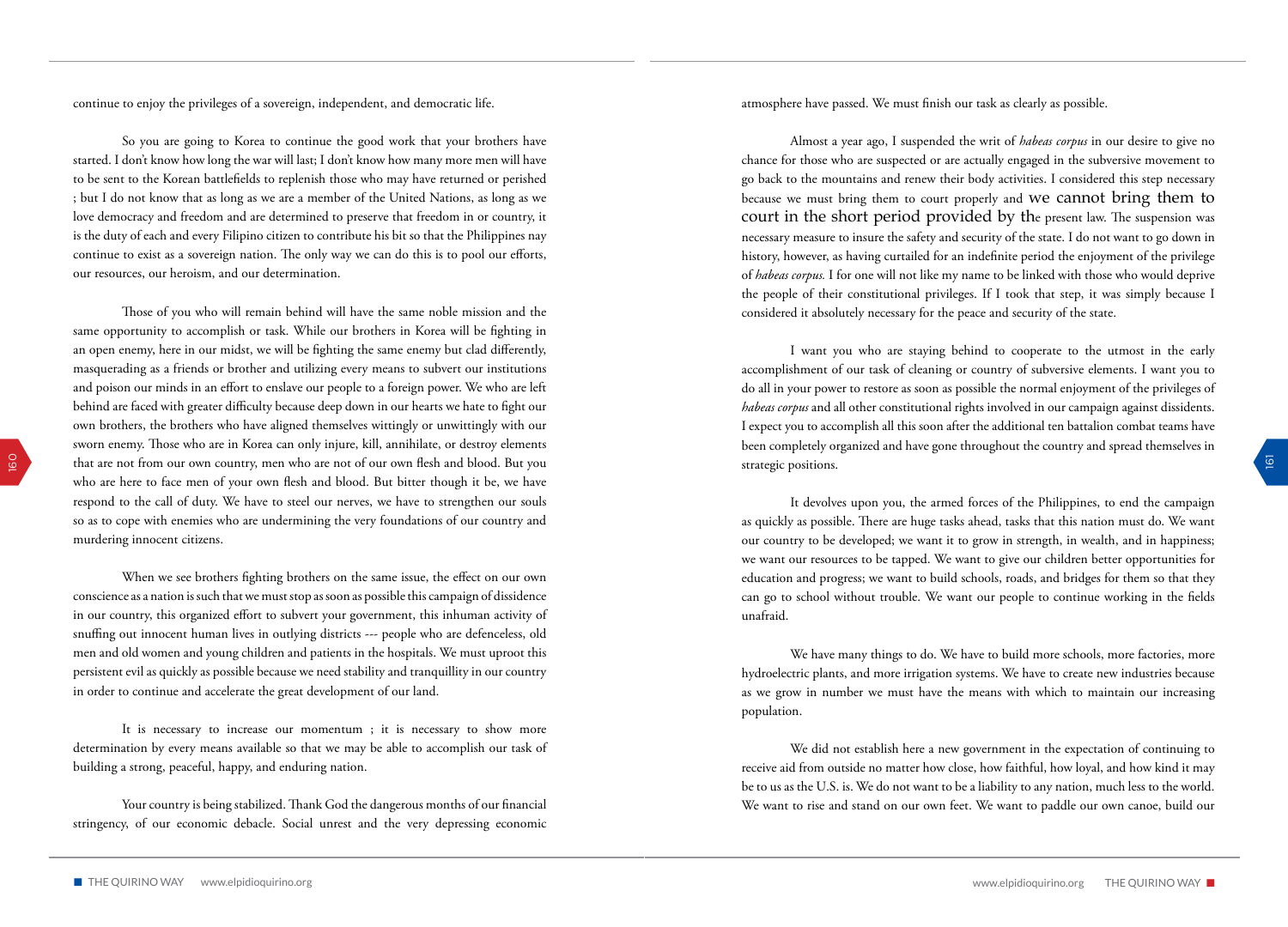own nation, and provide ourselves with every means available to continue our independent and sovereign existence.

All this we must do. We have a huge program of development for our country which will enable it to provide all the needs of our people and yet we cannot make much headway at the present even with the accelerated aid the U.S. is offering us under the ECA program and the offer extended to us by the Import and Export Bank for an additional capital investment with which to develop our country. With all the money that comes from the outside, with all the technical assistance proffered, with all the help extended to us by our friends and allies, we cannot accomplish the huge task we have envisioned unless we fight free from the dangerous elements still decimating defenceless, innocent men, women, and children in our barrios and in isolated districts.

We are going to lose all these opportunities if we allow our misguided brothers to continue with their nefarious activities. It is therefore the supreme duty of every one of you who are staying behind and all of you who are leaving our shores to bring to a successful conclusion this campaign of the subversive elements so that we can restore here a regime of peace, happiness, justice and stability.

My friends, I invite you all to ponder on what I have just said. Those of you who have returned and are to be given a furlough of about thirty days, when you go back home to your provinces or when you see your relatives and friends, tell everybody that you have made great sacrifices and risked your lives not only for them but for the world. If you were able to make that sacrifice for us, they too must make similar sacrifices for peace and order in their own vicinity. *(Applause)*

Give them the proper perspective and example of civic and public duty. You did not go to Korea as mercenary soldiers of an army that had to bribe the United States to give us more assistance for its continued existence. You went to Korea because we were all convinced, you and I, our country and people, that you had to fight for freedom and democracy because that is the only thing that would enable us to survive. *(Applause)*

When you are well rested and you return to public duty, continue telling your brothers in the army about the example, the glory that you have brought to us, and the satisfaction and gratitude of the people, and let them emulate your deeds.

Those leaving in a few moments have the same privilege and opportunity. We expect no less of you. The heritage that these gentlemen have brought to us now lies in your hands. It is for you to keep it, enhance it, or destroy it. If you destroy it, the curse of your own country will be upon you. If you continue with the same bravery and the same heroism, assert the same conviction, the same love of country and of freedom and democracy, the Philippines will applaud you and will rise in the estimation of the world.

Remember that in this world today, a nation is not respected merely by the number of soldiers that it has in its standing army. Remember that a nation today is not respected merely because it has so many millions in its coffers. Remember that a nation today is not respected merely because it has large colonies or empire. A nation is respected by its moral value and leadership in the world. I want you to preserve that as far as the Philippines is concerned. Thank you very much.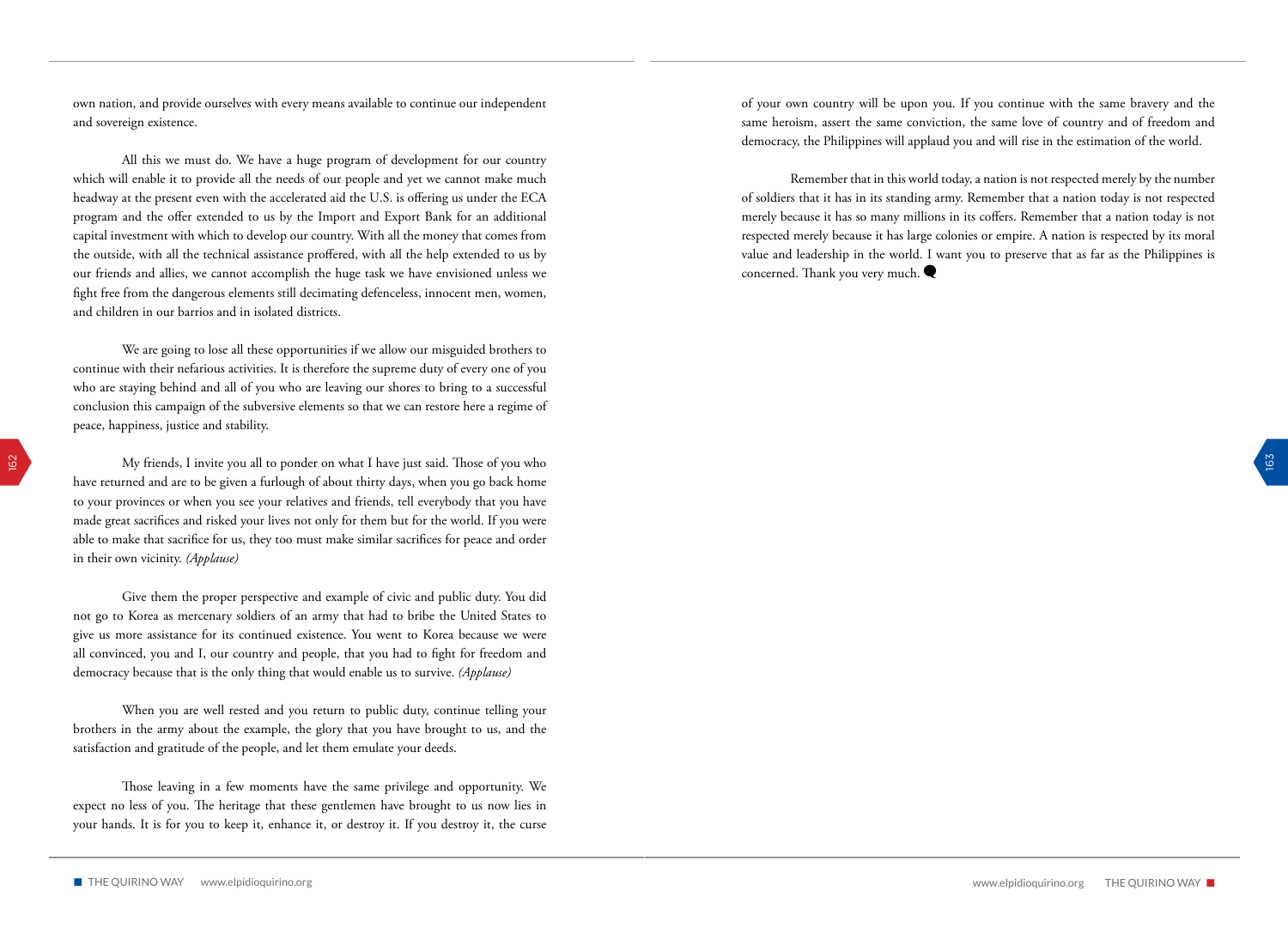# UNSEEN HANDS GUIDE OUR DESTINY

This is an entirely new afternoon of our Glorious Day as a nation. As we watched in proud review the massive power of the twin basic supports of the nation---the soldier and the worker---a sense of security crept into our being. We have been made to feel that there is added strength in our sinews. And our hearts beat to one rhythm of faith.

164

In this beautiful spot, symbolic of our new endeavours, overlooking the hallowed grounds made rich with the holiest memories of heroic deeds and noble acts of freedom, something enchants our soul. Undoubtedly our happy attendance here affirms the validity and vigor of the Republic we established five years ago, and the free institutions that give it substance and force.

We can now tell the world that in the first five years of its life, our Republic has successfully stood the doubts of bystanders and the untruths of its enemies. And the reason lies in the intrinsic integrity of the nation. This integrity has been in many instances misrepresented, but we have shown its indestructibility because it has been built of ample and devoted investment in blood, tears, and treasure of all our generations past.

It is curious that we have been able to testify to the vigor of our Republic close on the heels of recent dogmatic predictions of its rapid deterioration and early collapse. Instead of discouraging us, those dire predictions exercised a potent effect in reinforcing our people's determination to prove the contrary. It simply reveals one peculiarity of our people, that we do not discover our latent reserves of strength and staying power until we are faced with the challenge to survive.

Day by day, we now realize that there is no special virtue in survival for its own sake. Thus, we do not struggle just to survive; we seek to survive for the opportunity to remain free---free to fulfil our genius as individuals and as a people.

And the fact that we have survived so far makes it pertinent to affirm anew why we should continue to want to do so. An anniversary like this today therefore calls for a fresh statement of our long-run outlook.

We aspire to live not for this age alone, nor by ourselves alone. If we are to retain the freedom that we value and for which we want to survive, we must continually commit ourselves in daily thought and action to the duty of maintaining the healthy exercise of our civil rights and liberties, of upholding the dignity and worth of the human person, of restoring the full sense of community life among individuals, among neighbors, and among nations.

Fortunately, our Republic has won a respected place however modest in the family of nations. It is known always to have responded to its commitments as a responsible member. Because of its sense of community, it has identified its voice with every argument for self-determination of small peoples, for resistance to aggression, for broad human rights. Knowing that there can be no halfway house between slavery and freedom, it has ranged itself on the side of the free world and is contributing its share of the sacrifice to keep it free. This is why our boys are fighting in Korea.

We have no pretensions to impose on our neighbors by claiming any special wisdom. We tell no one how to run his own house; we just see to our own, set it in order, and seek to show thereby the merits of our democratic system in which we hope to grow, developing our potentialities to the limit. We sponsor no hate drives. We organize no smear campaigns. We have always endeavoured to maintain the friendliest understanding and cooperation. We take the chance when we can to form a positive basis for increasing common counsel on problems easier to resolve by common action. This is why we invited our neighbors to the Baguio Conference of 1950.

In desiring to achieve peace for ourselves and with our neighbors, we are resolved to make our social order a direct expression of the peace in our spirit, which we distinguish from mere insensibility and consequent stagnation. This means a continuing effort, a continuing conflict even---but a conflict productive of creative change, or creative peace.

Destiny has thrown us into a special relation with the United States. We can say for today that relation has had something to do, in addition to our own efforts, with the large measure of our recovery from the war, with the security of our freedom and stability of our democratic institutions. There can be no false pride about this fact, nor feeling of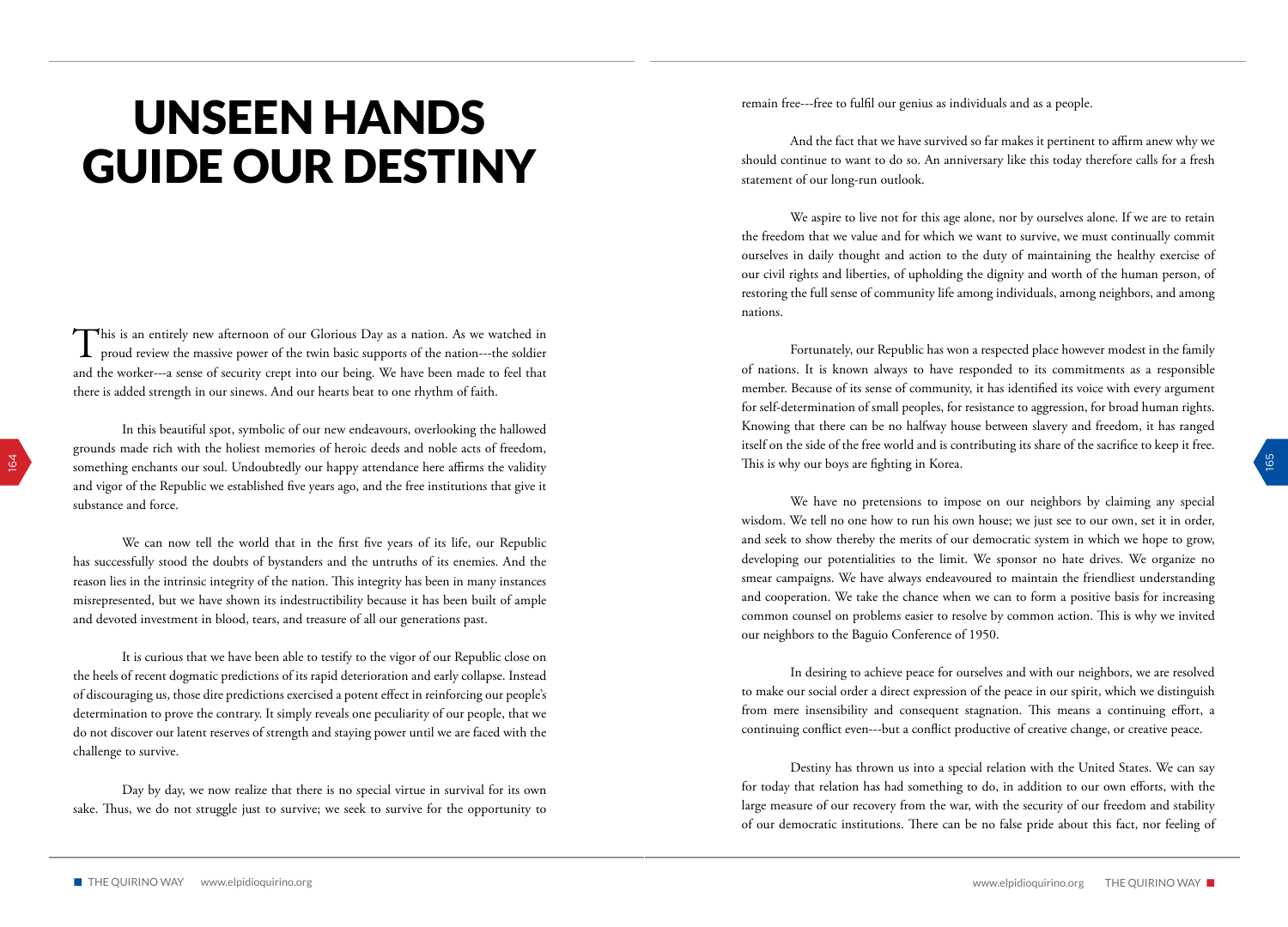subserviency to a friend who unselfishly recognizes our right to be free and stay free. America and the Philippines have a common objective which we now regard as a mission---to extend the borders of democracy everywhere.

In a shrunken and shrinking world, people have to get used to the fact, not so much of independence, absolute and complete, as of inter0dependence and mutual assistance that nourishes human dignity and self-respect. And this is why we are a loyal and active member of the United Nations.

We have looked upon the battle of Korea as a struggle for peace, the peace of the world and the peace of mankind. Our world community life can only be maintained in an atmosphere of universal tranquillity; and as long one group of nations disturbs that tranquillity for any motive, economic, military, or ideological, our individual life as a nation will always be menaced.

We long for the day, the arrival of that moment, when once and for all, in the battlefields of Korea, the belligerents may come to an honest understanding---with the interest of peace safeguarded and the unification and liberation of the Korean people assured. We are, therefore, for the immediate cessation of hostilities and the honest settlement of the issues that have made our present world one of turmoil and senseless loss of life, property, and human values.

We want to live a life of substance so that we may be never a liability, but an asset to world prosperity and advancement. This is why we are engaged in total economic mobilization. Our initial efforts are bearing sufficient fruit to show we are on the right path in attacking poverty by organized production. The gradual conquest of poverty, along with more equitable sharing of the fruits of production, strikes at the root of social discontent.

Our efforts for the mobilization of our productive resources will continue to be planned, the state using its main strength to determine indirectly the broad level and conditions of economic activity and to make a success of projects clearly its own responsibility.

In striving to create plenty as a means to root out discontent, we are not merely providing our people with a life of substance and contentment and a guarantee to the preservation of our freedom. We are creating the condition of our country's growth and continuance. A high living standard is, of course, not enough. Man will want more than bread to live by.

The future of a free social order in this country depends on the kind of men it produces. Judging by recent events reflecting social convulsions, there can be no telling whether tyranny may not enter upon this country. The only bar against it is a large breed of resolute men.

It is the greatest challenge and opportunity of our times to continue producing that large resolute breed, by whose consistent practice of democracy our sense of the value of the individual can be kept alive and strong, by whose loyalty to it our relation to our kind can remain square and fruitful and rich.

We are determined that our citizen will not be deprived of their meaningful role in our social order. We are determined to democratize the benefits of our free institutions, lifting those below to the level of prosperous civilized life. Democracy being a process, not a conclusion, we accept our commitments to it as a continuing, endless experience. Thus, our program of action is of long-range, requiring resolute men of vison to carry it to fulfilment.

Democracy has often been taken by its enemies as another name for division. Indeed, a frequent threat to democracy is division. We cannot deny that in our national life we have had and undoubtedly will have moments of disconcerting division.

But it is also the virtue of our order that such moments of division are more apparent than real, and that, in the perilous hour, it is the free consideration of a generous diversity of outlook that best prepares us for decision and united action. We have shown our maturity in this regard.

Wherever democracy is a fighting creed, such diversity of outlook anticipates its most historic resolutions and decisive victories.

And so it is a part of our commitment to democracy that we constantly practice patience and tolerance with its seemingly slow processes arising from differences of opinion, conflicts of individual aspirations, clashes of personal or group motivations.

We want to establish that our unity as a people loyal to democracy and freedom will not be impaired by those diversities and differences. They may seem to obstruct quick action, but in effect they allow a wide margin for a just decision that can command the most ample adhere. What is essential is national discipline, the enlightened obedience to the will of the greater number in contrast to the will of a self-elected few.

We have just witnessed a show of the armed might of our young Republic.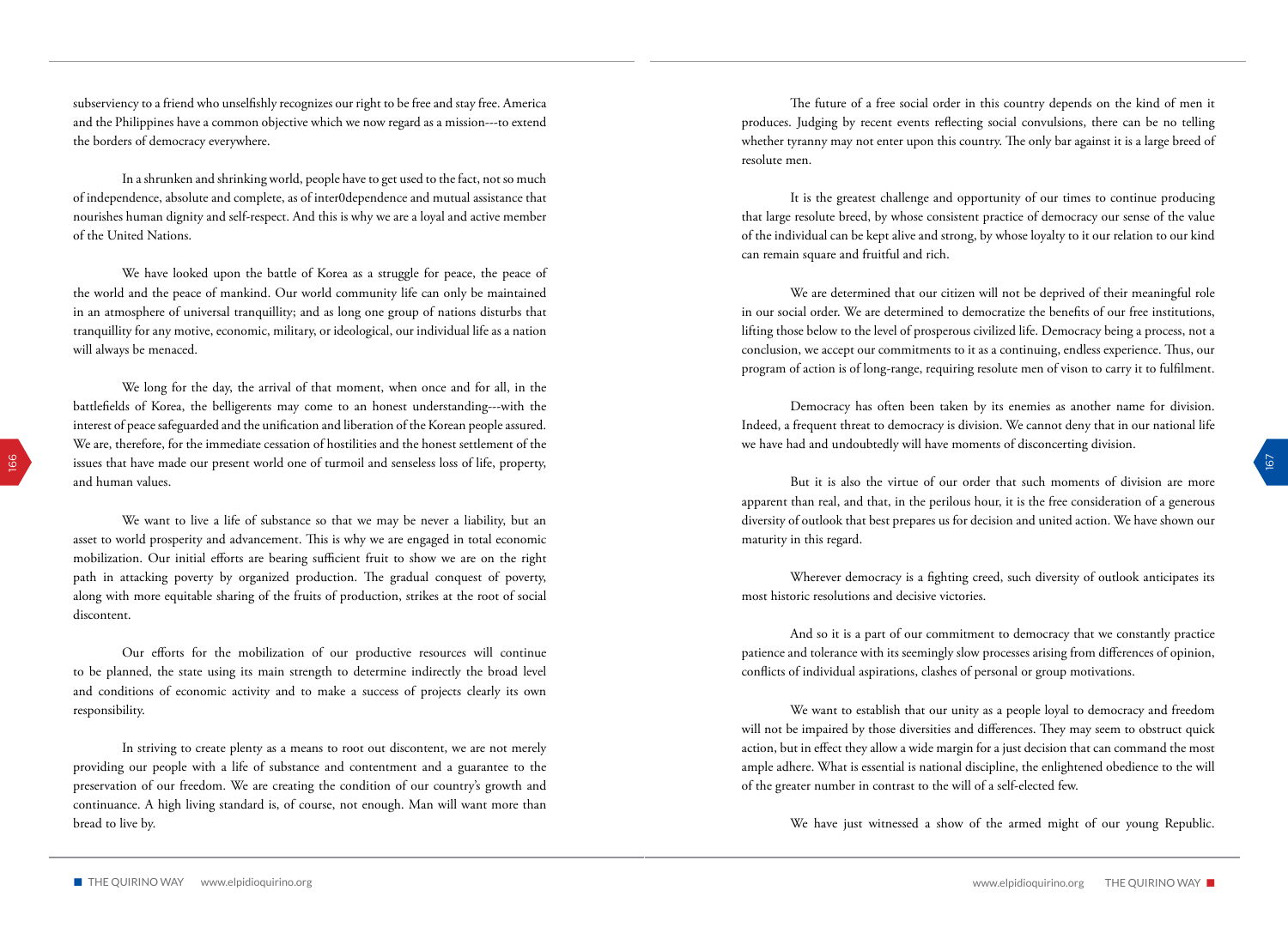Disciplined and devoted to democracy, these men are gallantly doing their part in our nation-building. They have a leadership today that has strengthened the trust and security of our people. They are building upon a tradition of racial heroism whose loyalty to liberty is finding fresh affirmation wherever it is in extreme peril.

We are proud of their predecessors. We are equally proud of them who now are holding up the standard. Peace is not easily to be restored to our countryside. But it is on the way---because we have these men. Aside from talking the language of force, as best understood by aggressive subverters, they bear a positive mission of peace and production now being fulfilled in new settlements for the landless on our virgin plains.

Certainly, the local atmosphere has cleared because of the efforts of these men. You can now call them your real protectors and defenders. Agriculture, industry, and commerce are receiving the proper incentives because a sense of security pervades the national atmosphere. This condition has even enhanced our credit abroad.

Of course, we cannot attribute to them exclusively the arrival of this new era. No one individual or any particular group of individuals can claim that our nation's recovery and progress since independence are their special work. But they have helped prepare the ground for our national achievement. This is the achievement of our people as a whole by reason, and irrespective of the diversities of outlook and approach which must of necessity be peculiar to a democracy like ours.

What we have heretofore accomplished is the manifestation of that national instinct which has incessantly prodded our people to face dangers, to rebuild our country every time we fall, to feel stronger every time we rise, never discouraged, never dismayed, never despairing of anything. There is an Unseen Hand that subtly guides and directs our national conscience in moments of peril and adversity. We only need to appeal to it in all fervor and sincerity so that it may touch and raise our long-suffering people with its magic wand. That is the secret of our national strength; that is the virtue of Filipino genius; and that is our hope for continued national existence.

Our prayer today must be that we keep up that spirit and the good work. We can do that because we have a Republic that has a living faith in its right to live free and untrammelled. Like the kingdom of God, that faith and democracy lie in our hearts.

My beloved countrymen, again I beseech you: give me your hands that mine may be kept steady.

### **TOWARD** AN EN DURING **SECURITY**

 $\mathbf{W}$ Ze have witnessed today an act that may be described as the end of the beginning. Here we have set the first milestone on the road towards the enduring security of the Pacific area. I have special reason to rejoice at this moment because it was not so long ago in this same capital, that I took the liberty of proposing the conclusion of a Pacific Security Pact on the initiative of the United States. This is the first fruit of that vision. This is a treaty of mutual defense with unavoidable connotations of military action. Yet it is, in fact, wholly dedicated to peace and to the methods of peace. It means so much to the economic development and happiness of the Filipino people. Here, our two countries pledge themselves anew to the principle of Pacific settlement of disputes enshrined in the charter of the United Nations. Here, we have assumed a formal undertaking to assist each other and to stand together in the face of aggression, in the hope that hereafter we may be able to follow undistracted the fruitful pursuits of peace. We have no aggressive aims against anyone. Our purpose is rather to give notice that a potential aggressor must henceforth take due account of our common purpose and united will to act in self defense. From the history of the Filipino people and of our relations with the United States during the past 50 years, nobody can have the slightest doubt about our devotion to freedom and our readiness to share in its defense. On this solemn occasion, Mr. President, may I convey to you, and through you to the American people, the deepest sentiments of goodwill and friendship from the people of the Philippines. This treaty proclaims the sense of unity of our two peoples, and this is a declaration of historic importance. For we have established our unity of purpose, not on any consideration of race, creed, or equality of power, but solely on the ground of our common faith in freedom. Though humbled by the great significance of this alliance, the Filipino people are nevertheless proud that our young Republic has merited this recognition of its faith and its courage. Mr. President, I bring to witness, at this signing, our faith in democracy and the courage to defend it with all our strength.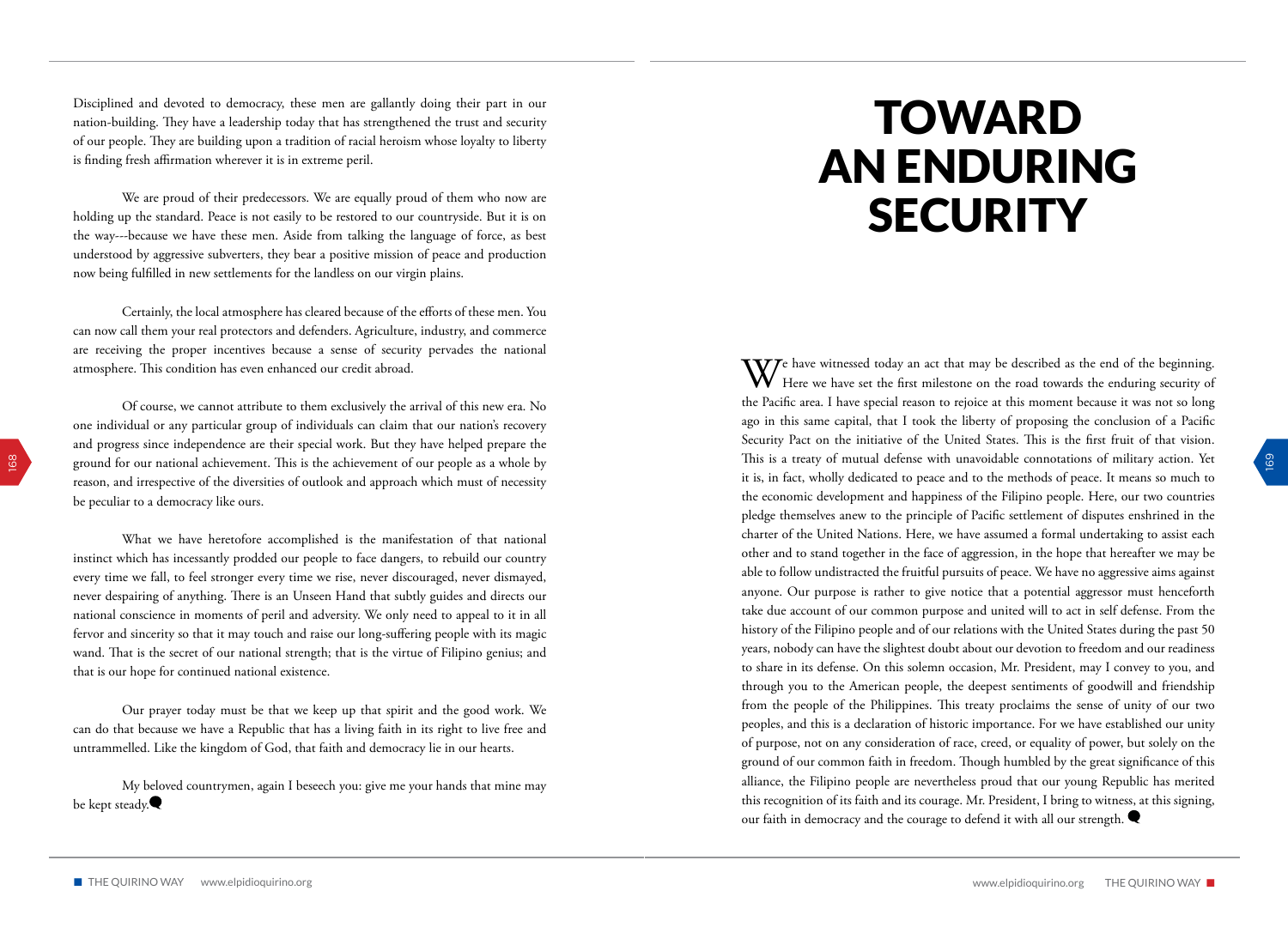### SPAIN AND THE PHILIPPINES

# WAYS TO SELF-SUFFICIENCY

 $B$ efore we begin this modest banquet which I ask you to accept as an expression of  $B$ my heartfelt gratitude for my having been the object of innumerable attentions and courtesies from the Spanish Government as well as from the Spanish people during my brief sojourn in Spain, especially in this enchanting city, I wish to make public acknowledgement of the warm and sincere affection shown me by an entire people, something I have not found in any other part of the world.

The long and thick rows of men and women who sallied forth to greet me everywhere with such fervent and spontaneous enthusiasm could come only from a people who love the Philippines, because I know that in entertaining and honouring me beyond measure, Spain is but honouring and entertaining the Filipino people.

From His Excellency the Generalissimo to the humblest man in the street, all Spaniards have shown their fondness open and without reserve for the Philippines and the Filipino people. This has for me a symbolic meaning that is at once vital and patent.

My visit has therefore sealed the lasting friendship of our two countries.

Once more we have contracted a spiritual and moral obligation. The Philippines from the crossroads of the Pacific, and Spain from this zone towards which the eyes of the world are turned today, will undertake a task that will weigh in the scale of international values because they will be two forces that will work in common to maintain universal peace and understanding.

*Iillustrious Leader:* allow me, as a proof of the respect, gratitude, and admiration of the Filipino people, to confer upon you in their name, a citation in recognition of your great personal merits as the august chief and representative of the Spanish nation.

Rather than send a well and carefully worded message to be read in this occasion, I preferred to come so that with my presence here I would enjoy not only the happiness of being a witness to the transformation of this institution from school to college, but also the privilege of impressing upon the people my personal interest in and determination to follow up the progress of this College. At the same time, I wanted you to know the high objective which inspired me on December 31,1950, to convert this institution into a college by executive order.

 This is not the only step that I took in the first few months of my incumbency in order to show the need of revising our school system with a view to giving more emphasis to vocational education. We have revived and revitalized many of our agricultural schools in different regions. We have converted into regional schools many of the trade schools in the Philippines so as to make it easy for the National Government to concentrate its attention on their development for the good of the country at large. We have converted the normal school into a full-pledge college and, and in the preparation of our huge program of economic development and agricultural expansion, we are setting aside big sums of money with which to provide our agricultural institutions with equipment and the supplies that they need, as well as with technical men to enable them to develop faster and more efficiently the agricultural possibilities of our country.

 This school, which has been in existence for almost 50 years, has grown from a mere intermediate agricultural school to a college. Its growth represents a consistent and persistent endeavour. I have been quite a close observer of its development and expansion. This is not the first time that I visited this institution. I am not a stranger to this hall. My interest in this school has grown with the years and when I found time to give due recognition to those who organized and built it, I did so with pleasure and on my exclusive responsibility.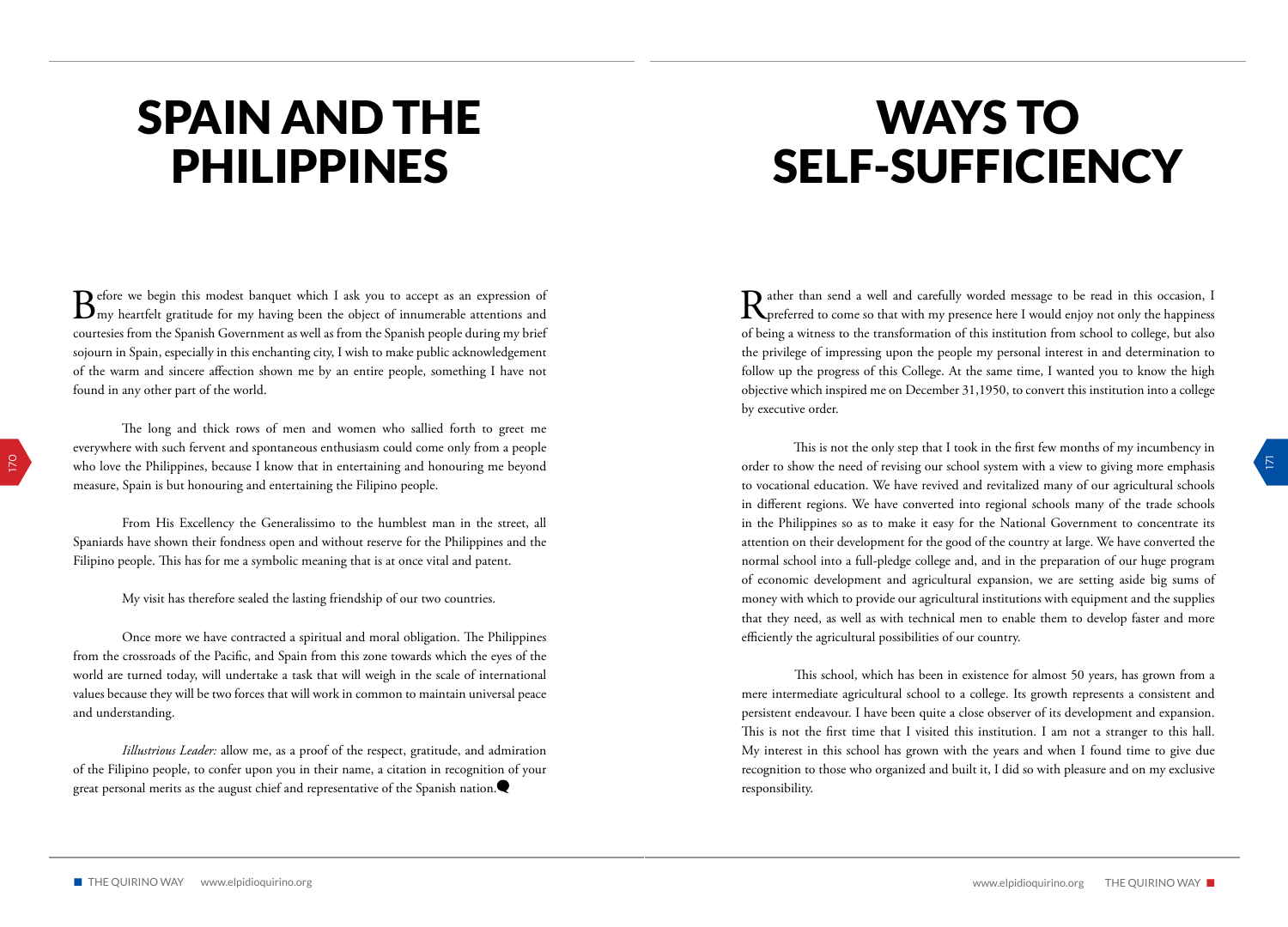There is one unique phase in the teaching method of this College which no other school in the Philippines or abroad can boast of. Those who enrol here learn how to become good farmers and good economists, good administrators and good and patriotic citizens. They have their own government. They follow the rules of their own college administration which forms as good basis for their future success as citizens.

Increasing production, whether agricultural or industrial, does not mean anything to us unless the effort exerted is coordinated with our greater effort to build a substantial, stable and united country. We have agricultural schools scattered everywhere. We have farm settlements established in strategic places. We have a program of general agricultural development which is quite ambitious. But in spite of all these objectives, we shall fail if we do not train our citizenry to produce more, to be better hands in farms and factories, and to assume greater responsibility in coordinating their individual constructive efforts with the efforts of the rest of us who are struggling to make our country a strong, enduring and happy nation.

This is great difference between this agricultural college and other schools in the country.It is this type of College that should be establish regionally to serve as centers in each region in creating constructive communities. It is this type of college that contributes to the basic development of our country, bring economic security to our people, and insure to them a life of substance and happiness conducive to the enhancement of our national prestige.

Farming is still the most democratizing activity in our life. It is farming that compels you to bend and bow and stoop to produce. It is not the brain-searching activity that scholars usually develop. It is something that induces us to look down underneath our feet and encourages us to till the rich, fertile soil that god has given us.

Heretofore, we have been known as an agricultural country. But we are exerting every effort to show that we can also industrialize the country. For that purpose, we are establishing basic industries for the furtherance of industrial activities like those mentioned by the Congressman Cases – the Ambuklao project in the Mountain Province designed to supply the territory north with electric current and provide the citizenry not only with light but also with power for new cottage industries which will gradually develop into big ones more responsive to the needs of the country. Thus we shall avoid importing so many articles that are now eating up our dollars. There are other huge and important projects like the Maria Cristina which, perhaps, will be the biggest hydroelectric plant in the Orient and the fertilizer plant being established to produce the necessary element to enrich the soil especially in the north and central Luzon, which is now poor. The fertilizer so produced will

be distributed throughout the country in order to enable the soil to increase its yield.

In our agricultural pursuit, let us try to discover new products. In our experiments, let us develop not only already existing plants and trees but also new plants or new varieties and increase our produce. For this, we need special training.

Heretofore, our agricultural students have been given limited facilities by our schools and institutions because of our limited economic resources. But with the assistance from the United States and also the greater activity among our financiers who now seem to be giving more incentive to agricultural and industrial production, I am sure that provisions can be made for our public and private schools to engage in agricultural experiments on a scientific basis. This is what we immediately need.

Our territory is rich, our potentialities are unlimited; we have all sorts of mines and minerals under our soil; the climate is excellent; our forests are full of trees; and there is unlimited number of men at present eager and determined to explore and exploit these potentialities. But we still lack the technical knowledge to take advantage of all of our potentialities. It is therefore necessary that institutions such as this be helped and encourage so that they can produce the necessary technical men, the brain, the brawn, and the knowhow which we need to convert all our country's potentialities into unlimited sources of wealth.

We may not be able to achieve all this in one generation but we may have a good start. This government has devised a plan which is quite ambitious. We have called it the economic mobilization program. We have been trying to carry it out with our limited means with the assistance of our friends across the seas. However, the effort is consistent, clear, and determined. We have a program economic national action. We are not groping in the dark. If there is one thing our country can be proud of it is the fact that we have found our way to economic development and industrial expansion. In carrying out this ambitious program, we need the concentrated attention, patriotic devotion and unselfish interest of those who are called upon to cooperate in the achievement of our great national objectives for the happiness and security of our people.

My friends, I came not merely to witness this memorable event or to see for myself in what other way the national government can extend assistance for this college. I came also to find out in what manner the government could expand the activities of this College to other regions so that we shall have in each strategic region, institutions or agricultural colleges such as this that can develop agricultural leaders from among our youth to carry out our national policy.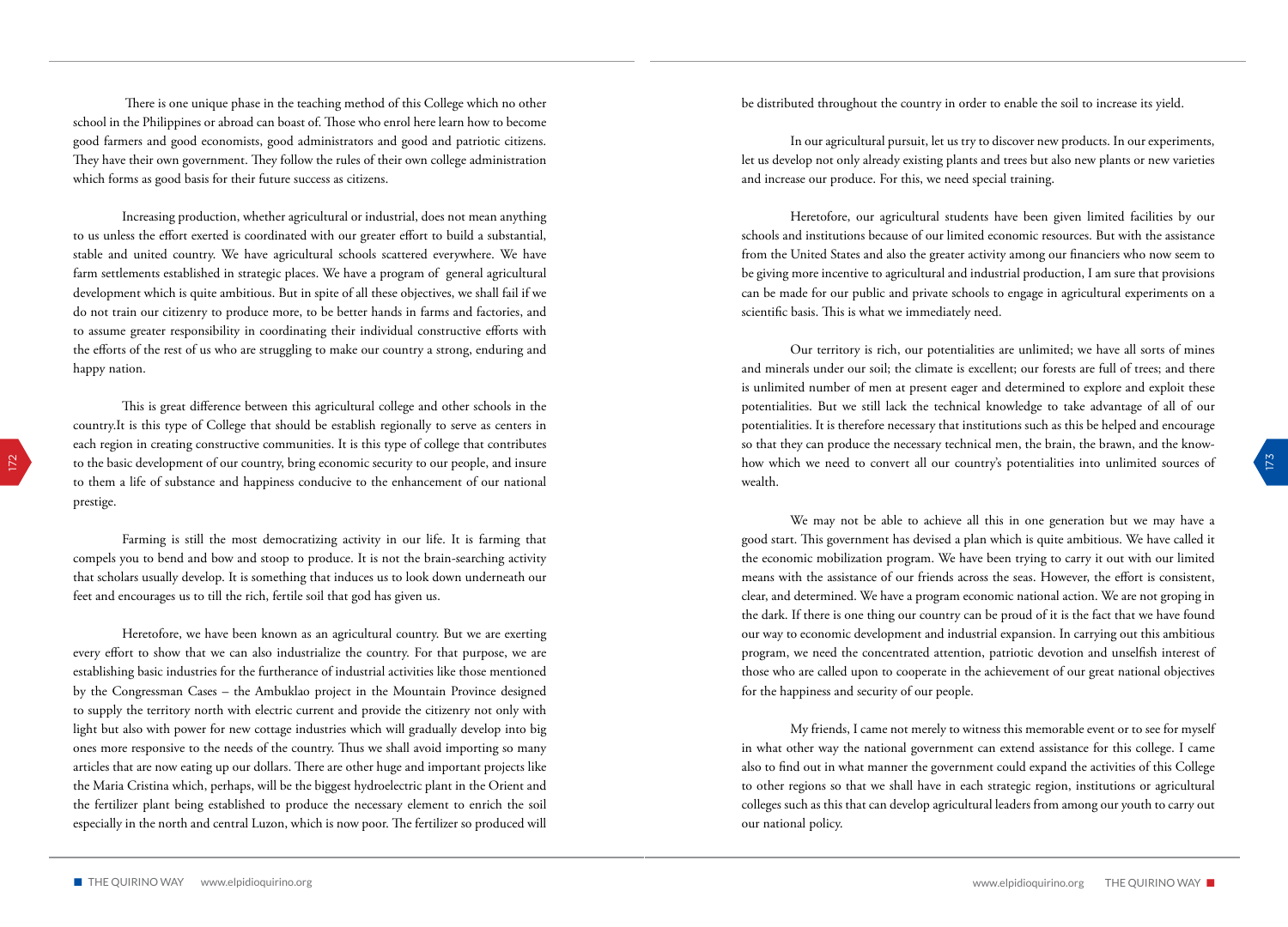I congratulate the present officers of the College administration for having created here an atmosphere of cooperation, an atmosphere of earnest devotion in the realization of our concrete program of agricultural development. And on this occasion, I cannot forget the founders of this institutions who continuously, consistently and persistently endeavoured to make this college grow to its present status. Let us have more of this spirit of cooperation among our citizens.

We don't have to concentrate our attention in Central Luzon alone. There are other lands available, perhaps more advantageously situated than Muñoz College, especially in the heart of Mindanao, Samar, Palawan, Cagayan Valley, or Mindoro. Let us cast our eyes further and broaden our horizon, and see if we can find other suitable locations for agricultural colleges similar to the Central Luzon Agricultural College. There is an imperative need for training men as agricultural leaders to develop this country. I hope that 20 years hence we shall look back upon this day with pride for having been able to identify ourselves with the promotion of the agricultural progress of our country and for having helped build a college that will endure and give honor to the name and prestige of our republic.

#### REGIME OF **STABILITY**

 $\sum_{i=1}^{\infty}$  am glad you have been reminded of two instances which perhaps formed the basis of my aspiration to climb higher, to reach what I have reached—the presidency of the  $\sum_{i=1}^{\infty}$ Philippines. That *palo cebo* story you still remember. The Zuider Zee story, I think, is worth repeating because it shows how the law of economics operates all over the world.

The Zuider Zee is an inland sea in Holland. It covered a territory of about 30 to 40 thousand square miles, but it was shallow. The Dutch, with their very limited territory, adopted a program of reclaiming that portion of the sea which crossed like an arm over the whole territory of Holland. After years of reclamation work, they were able to transform into farm lands 20 square miles of the Zuider Zee.

Holland needed wheat very badly. So it converted the new land into a wheat farm, but because Holland's population is small and the production of wheat became abundant, the Dutch decided to export their Zuider Zee wheat to Denmark.

Denmark has been noted for hog canning, hog and pork production. To produce more hogs and encourage the canning industry, he needed more and more wheat. Her importation of wheat from Holland so increased and her hog industry became so prosperous that she had more hogs than she could profitably can. So Denmark decided to convert her excess hogs into fertilizers. With plenty of fertilizers to be exported, Denmark found a ready market in Holland. To Holland she exported her fertilizer and Holland used it for the Zuider Zee portion where she produced wheat. Thus a sort of economic cycle was completed. Holland through her Zuider Zee produced for Denmark more wheat with which to increase her production of hogs and Denmark converted her excess of hogs fertilizer and shipped it to Holland, to enable her to increase in turn her wheat harvest in the Zuider Zee plantation.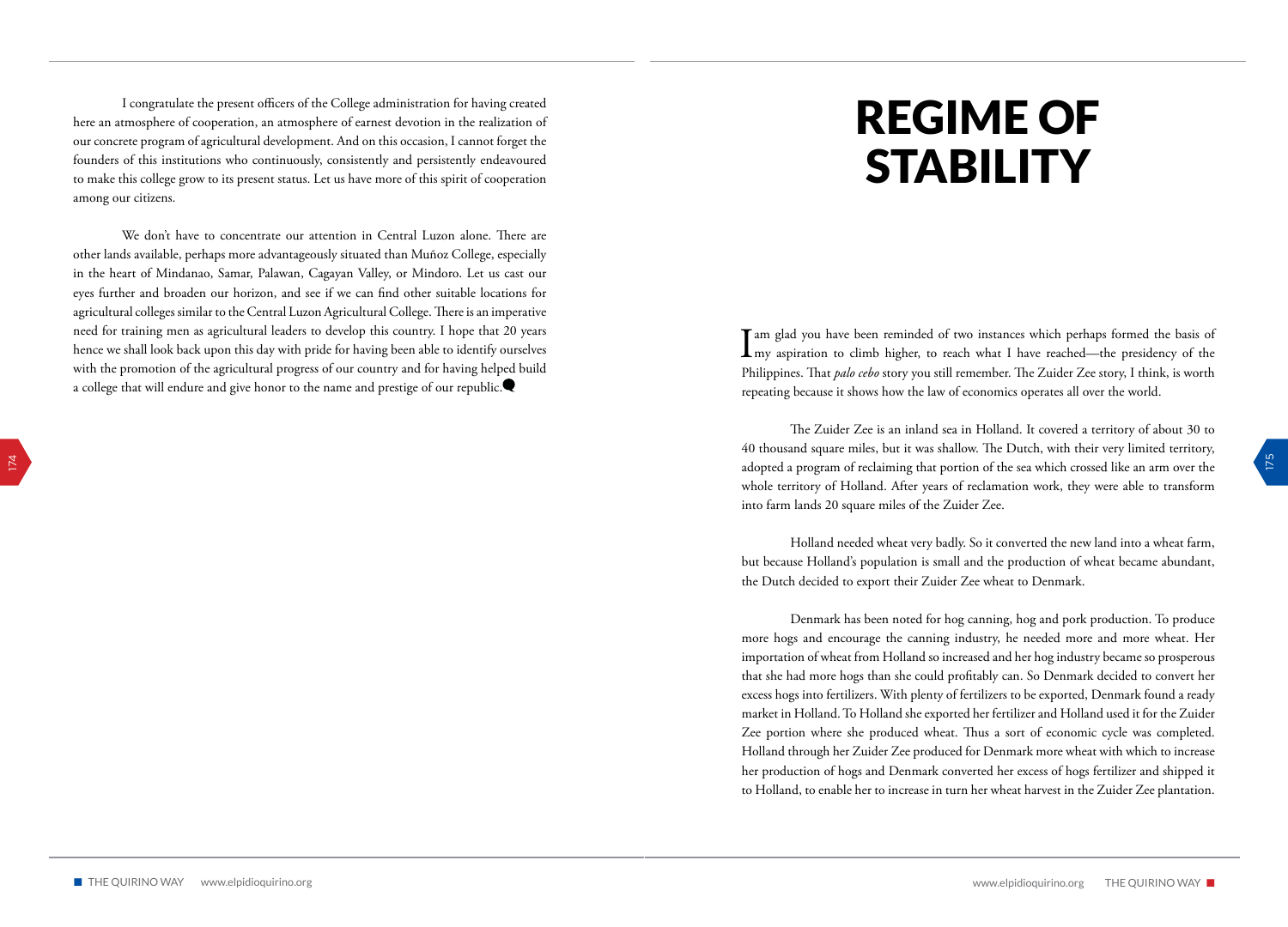The Philippines could emulate such example so that what we produce in one region could be utilized in another region and vice versa.

There are many patriots in this country who thought that we were the exclusive authors of the independence law which we obtained in 1934. That is not correct. All those who worked for the approval of the Tydings-McDuffie Law were not the sole architects of the Philippine freedom. That freedom was achieved because of the efforts exerted since if not before the days of Rizal, the days of Bonifacio, the days of Aguinaldo, and the days of Quezon and Osmeña. Rizal was the first to climb our *palo cebo,* followed by Mabini and the rest of us. They could not reach the top of the greasy pole. Nevertheless they were able to remove plenty of the grease. They came down because their time was up. However, they were quickly followed by Aginaldo and the other revolutionary leaders who, too, tried to reach the top. It was easy for them to reach the place where Rizal and Mabini had stopped. They climbed higher and removed more grease, so the rest of us who climbed later were able to reach the top, but always using the same ash to clean the pole as we climbed higher and higher in our patriotic efforts.

All of us have thus climbed the pole of independence one by one until we reached the top. We who belong to this generation are the lucky ones because we succeeded in getting the coin—our independence which was placed on top of the *palo cebo.* Independence was not therefore achieved by one or two generation alone. It is the achievement of all the Filipino people in their continued struggle for freedom and liberty, from the beginning to the present time.

That was my analysis before. It still is my analysis today.

Now, let us come to our time. We are struggling hard today to establish a regime of plenty a regime of substance, a regime of stability, a regime of peace and security, a regime of complete happiness and prosperity for our country. Each of us has his own views as to what he should do in order to attain his objective. Each of us has his own scheme, his own way of approach.

The trouble with us is that when one is on top and is doing things, those who are below and are merely observing, believe that they are better than he. We become very critical of him and express our criticism and our condemnation loudly and often disrespectfully. We should overcome that attitude. We don't seem to realize the harm we are doing to those who have gone ahead of us. We keep accusing them of not doing the proper thing. If and when such detractors reach the same place, perhaps they will realize that we were better prepared than they do things and actually did better. That unfortunately is our political history, a

history which repeats itself oftener than we realize.

When one party is in the power, the other party strives to pull it down in order to have a chance to be on top. When that party is on top, the other party which has fallen will exert the same effort to pull the other down in order to replace or supplant it. So we continue with the *palo cebo.* But by our continuous struggle to achieve ascendancy we have greatly delayed our progress. We go to the extent of advertising our country in a bad light by making derogatory propaganda abroad. That certainly is not in keeping with our growing reputation and the name we have gained in our international relations and in our internal activities. We should all endeavour to make our country stable, strong and peaceful.

My friends, it is good that we get together in an intimate manner because we have to size up and feel the touch of all those who are already in harness to accomplish those things which constitute our high national objectives.

Those who are in power are not men of marble. They are not men with idle brains. They are not men in full of angelic ideas. We are not in heaven. We are not perfect. Come and see us, talk with us, and compare us with those similarly situated. If we are not handsome, consider that others are not Apollos either. If we talk slowly, others perhaps limp. If we drink a little, perhaps other drink a lot more. If occasionally we go astray and seem to be sinning socially, perhaps there are others most vocally critical of us, who are worse.

And it is only in the knowledge of the comparative qualities or virtues of each that you can dra your own conclusions. Don't regard those in the government, those elected by the people, as perfect creatures with perfect ideas. They are as human as the rest of us with possible all the ills that the flesh is heir to.

See us, measure us, examine us and compare us with the rest of the people and you will have a better understanding and better perspective. Talking of the morality, public and private, my friends, I am living on a fishbowl. I can be seen anytime anywhere, and without any obstruction. I have nothing to hide. If there is anything wrong with me, I am not ashamed of it. I am not the author of myself. It is God, my father, my mother. But please compare me with the rest. What do others think of themselves? What do they do? What have they accomplished? Are they perfect? Are they endowed with perfect minds—or are they beyond reproach?

It is only by being closer to the people that one can get a right estimate as to whether in their opinion one is worthy or trust, emulation, and admiration. I welcome this opportunity to be with you because gatherings like this enable you to know me more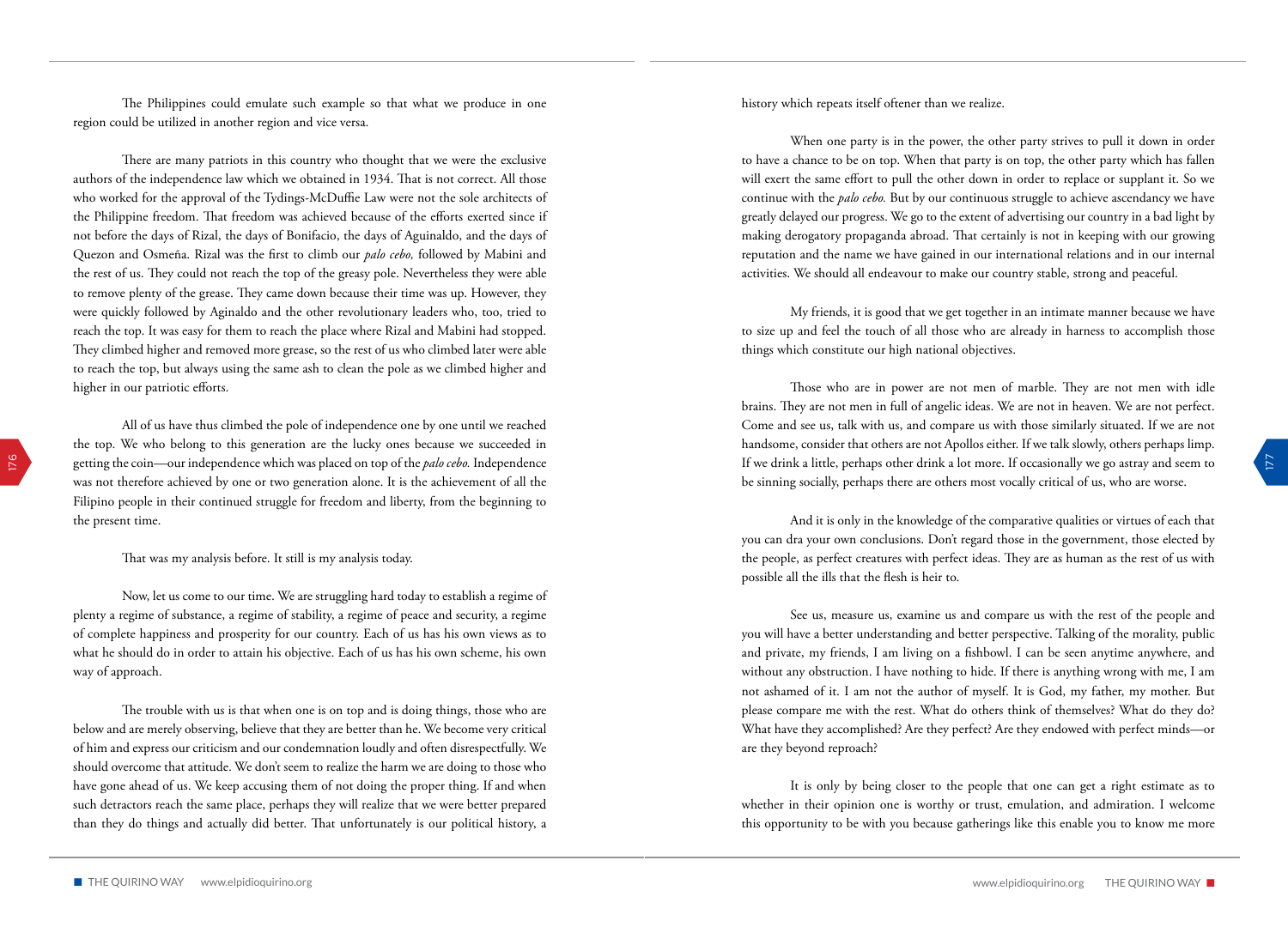intimately. And once you have acquired that intimate or personal knowledge, be always truthful and fair.

We are accessible. Anybody can attack us; anybody can love us if he has any room for such feeling. Nobody will feel hurt if you criticize an official because of his act, but avoid blaming or criticizing the whole institution, the whole government, or the whole party for that. If So and So is a crook, a racketeer, a criminal, tell him what he is and name him. Tell us who he is but don't condemn the whole Liberal or the entire Nacionalista party. The blame is personal or individual, not collective. We are not sanctioning anything wrong or immoral or anything that will reflect on our country. None of us in the government is willing to accept the responsibility, but if there is anybody among us who is trying to pull down the name and prestige of the country, nail him down, and I am going to help you not only to nail him down but alsi to liquidate him, if necessary, because he has no business dragging down the prestige of the country. *(Applause)*

I make this special reference to the kind of life that we live in this country because it is necessary to have a proper yardstick, to have a practical basis of comparison so as not to set apart one class of people for eulogy or for condemnation. It is necessary to have this understanding because we do not want to distract our population now that we are engaged in promoting our national development, national stability, and internal and external security. It is not right that we should waste so much of our time, so much of the space in our newspapers and magazines, and so much of the time allotted to the radio, on silly things or on things that do not all contribute to the realization of our national objectives.

Of course, it is very hard to be serious all the time. We must inject a little bit of humor, of the common touch, even when commenting on important issues. We do not want to appear solemn, dry and monotonous every time we discuss our important problems. It is good to be light occasionally, but let us not overdo it. Let us not destroy systematically those things that give us prestige and honor as a nation and as a people and promote the highest objectives of our country.

I think the newspapermen are imbued with this ideal. I do not have to remind them of their duties and responsibilities. But it is good for us to remind everybody who has this joint responsibility. Those who have a program to carry out become distracted if they are always faced with petty criticisms, if somebody always pokes them in the ribs. Such acts should not be encouraged. I don't want to discourage the radio, the newspapers or anybody's enterprise; but in the same way that I do not want to discourage them, they must not discourage either, much less make those who have the great responsibility of nationbuilding the butt of ridicule.

I want to tell you in all earnestness that I am devoting all my time to the promotion of our program, the national policy of our government. I have not even had time for relaxation because my only aspiration now is to accomplish my task within the period or span of my administration. I want you to know that we are in a hurry to establish a regime of stability, a regime of unity, and a regime of prosperity. We should devote our efforts to the attainment of that goal.

There are many things that may distract us on the way and compel us to stop once in a while. But let us not tarry long. Let us move forward to the consecration of those ideals which we all have pledged to realize. *(Applause)*

My friends, if you believe I have this or that defect, come and tell it to me. Don't speculate on that I am doing. Come and ask me. Do not hesitate to come forward and tell me frankly what you think of me, because that is the only way I can see myself as others see me.

*(Applause)*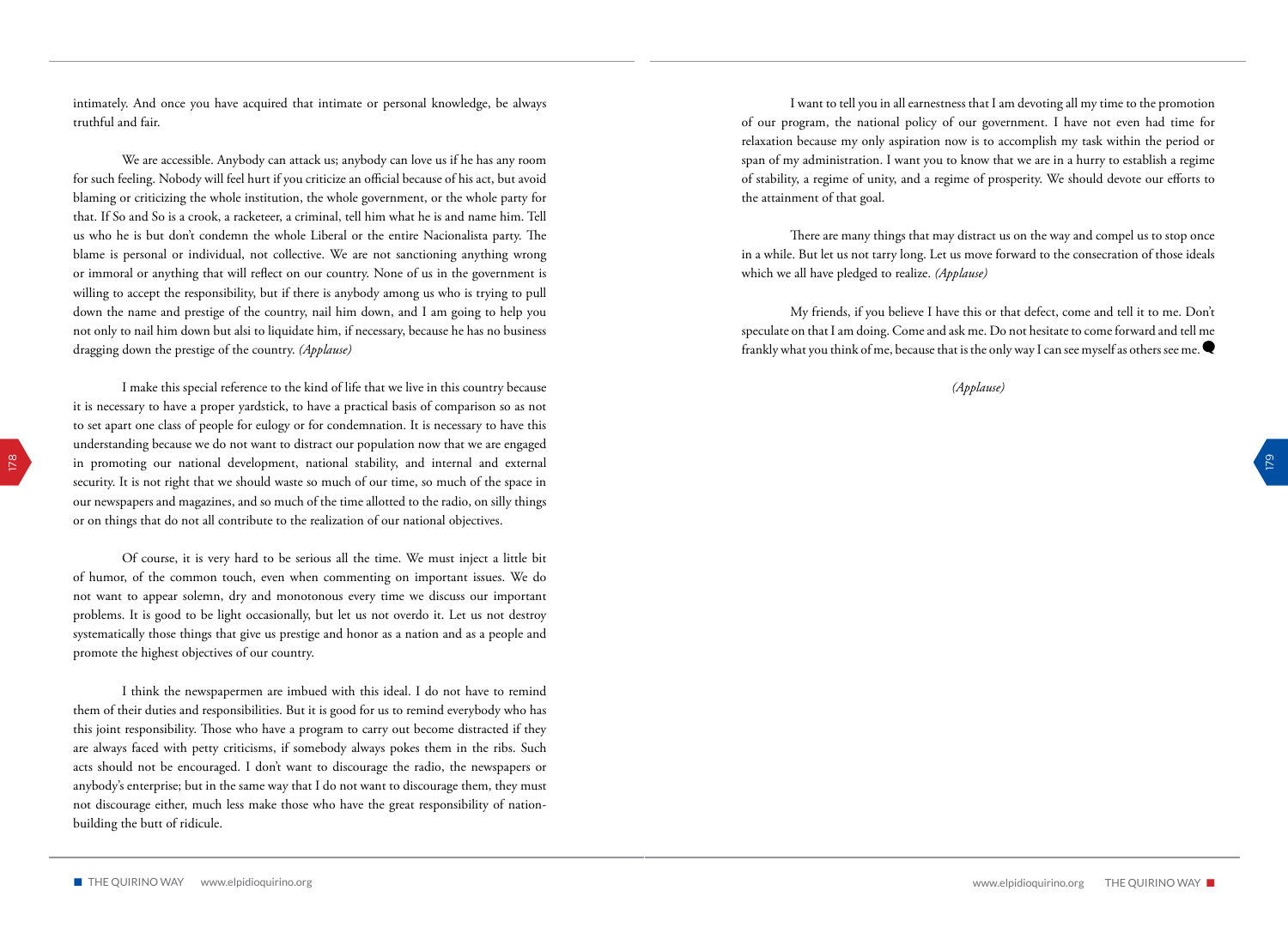# LET'S PULL TOGETHER

I am happy to be introduced in my own house. *(Laughter)* I did not wait for the committee to come and notify me that I was going to address you with some closing remarks this morning. I met the committee half-way and I will always meet your conference, the body of governors and city mayors, half-way. *(Applause)*

I learned that yesterday you had quite an interesting *intermezzo* in your deliberations. *(Laughter)* it was some spicy interlude in your official discussions. It made your conference more interesting and, perhaps, it wielded great influence in opening wide the eyes of the members of this body.

Although it has never been our intention, at least not mine, to encourage the organization of partisan groups in your midst while you are in conference in Manila, I know you couldn't avoid injecting some partisan topics to enliven your deliberations. As far as I am concerned, you can organize one league of governors and city mayors, one league of Nacionalistas and another for Liberals, or a separate league of mayors exclusively. Nor do I care if any of you wants to be in league with the devil himself. *(Laughter)*

However, I wish to repeat that all executives are supposed to execute the laws and policies of the administration, and there is only one administration. Outside of that you can do as you please: you can go home, you can go to any hotel or restaurant or any public square, and discuss matters close to your hearts political or otherwise and prepare for the

next elections. *(Applause)* But as long as you are here assembled in your official capacity and in an effort to map out the activities of your administrations, I will work with you. *(Applause)*

I have invited you to come to Novaliches precisely with the intention of erasing from your minds any political differences which you might have had in your deliberations. I also invited you to help me plant trees in my farm so that I shall always be able to remember you wherever I go and whenever we meet again. I have prepared one tree for each governor, city mayor, and cabinet member and for friends who have found time to join us this morning so that five or six years hence when these trees begin to bear fruits, we can get together again and help me gather them.

You are in a place where you can forget your worries. As a matter of fact, when I go to the *kiosk* over there and take my breakfast in the morning or philosophize in the afternoon, I become so romantic that I feel like composing verses to the setting sun and the rising moon. I wish, therefore, that your coming here would be a source of pleasant memories and that such pleasant memories would rest upon something accomplished.

I congratulate the governors and the city mayors here assembled. I don't need to repeat what I said at the beginning of your conference, that as executives we have many things to do and in order to accomplish them we must adopt a system of disposing of them so that we don't have to rush things. I have asked the department heads to be with you every day and preside over your daily meetings. The object is to give you an opportunity to clear up whatever doubts you might have and find a way of synchronizing your work with that of the national government for the sake of speed and efficiency.

I hope you have taken advantage if that opportunity and that you are now ready to go home with something definite in your mind. Perhaps you have already noted down in your memorandum book what you will do when you arrive in your respective provinces and cities.

We are beginning the second phase of the administration with a new resolve. The other night I had occasion to summarize that resolve with three C's—concentration, cooperation, coordination. I hope that these three C's will also guide you in your respective activities when you return. It is only by harmonious, expeditious and systematic solution of the problems that confront us, coordinated with those of the national government, that we can accomplish our common task. None of us would discard the possibility or would not welcome the probability of success based upon this coordinated effort on our part. You should take advantage of the opportunity offered you because the national government is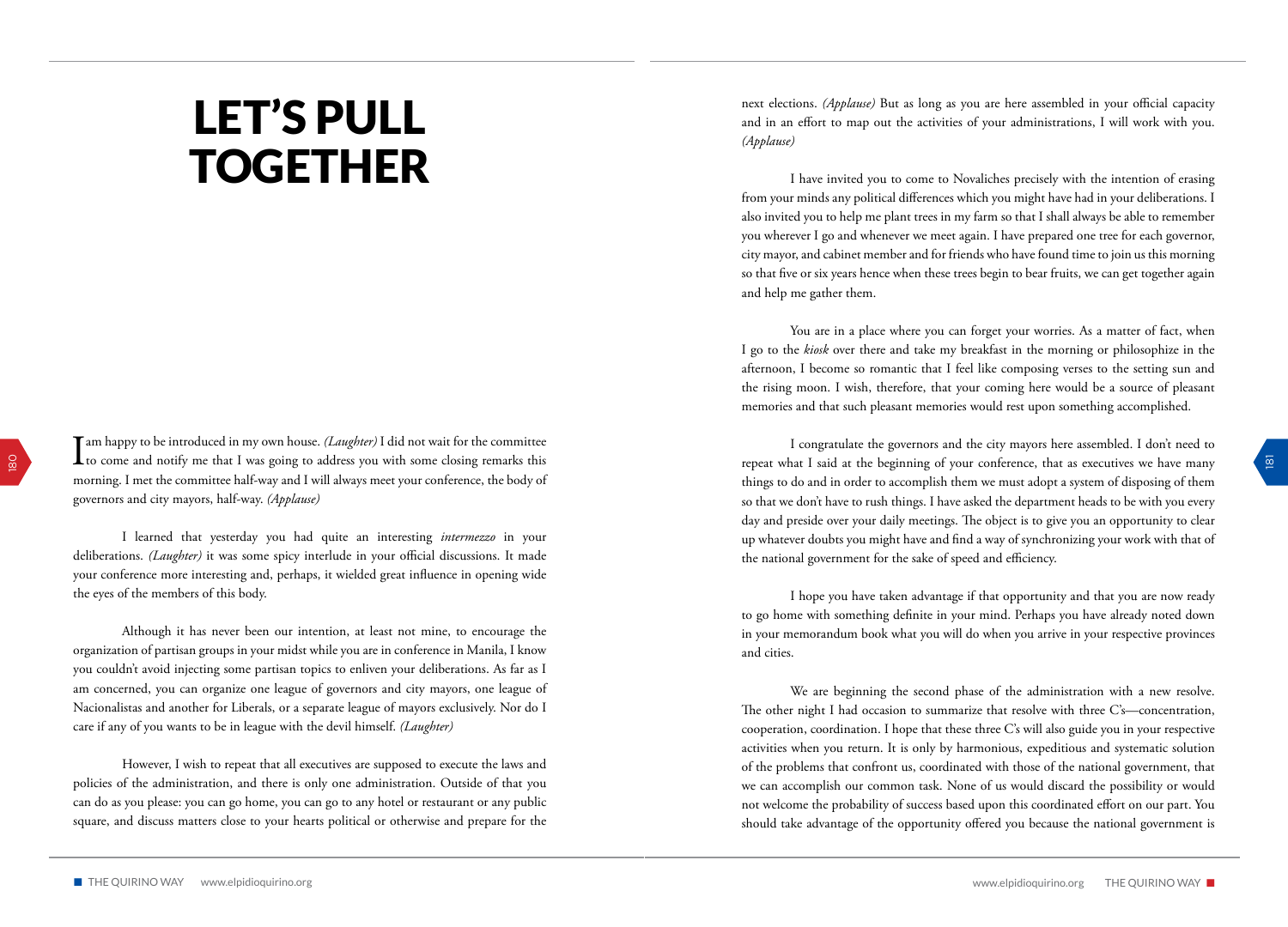#### ready, willing and determined to cooperate with you. *(Applause)*

When the separate leagues of governors were organized here I interpreted the act as a part of your partisan stunt,--the desire to cling to your respective parties. I am not asking you to forsake your party affiliations. Everybody has a perfect right to stick to his party if he is convinced that that is the best he can do. But let us pull together and work together as one man in the promotion of the people's interests and of the country's general welfare. *(Applause)*

The problems which you have discussed with the heads of departments during the last three days will find concrete application as you spend more time thinking how you can efficiently discharge your official duties when you return home. The heads of the departments will always be glad to discuss further with you the problems of your respective offices. If you believe you should stay in Manila two or three days more so as to follow up certain cases that will further the objectives that brought you here in connection not only with this conference but also with your program of administration, you may prolong your stay and I will consider it official. *(Applause)*

I want you to feel, however, that when you go home, you will realize that we have been together for a common purpose. You cannot isolate yourselves in your respective jurisdictions. The responsibility is not only joint but solidary. To accomplish your task successfully, each and every one of you must always have in mind that there is a national government cooperating and achieving the same high purpose that inspires your administration.

Let me repeat that I am as much interested in your success as I am in mine. The failure of a Nacionalista provincial board is no less my failure because if you do not succeed simply because you did not receive proper guidance and support, I, too, can be blamed for it. *(Laughter)* I would like to be identified only in your success. As my aspiration is positive, I want you to feel that your duties are positive.

Don't turn your backs on me when I go to your provinces, simply because you are Nacionalistas. I am going to visit several provinces, some dominated by Nacionalistas, such as Samar and Leyte, in the latter, because Governor Bernardo Torres has been elected, I think, largely with the help of the Nacionalistas. Cebu itself has given Governor Sergio Osmeña, Jr., the palm of victory because of the help of Nacionalista stalwarts; Governor Osmeña fought openly the leadership of the Liberals in that province. But, if I go to Samar, Leyte and Cebu, I expect that no party demonstration will be staged before me. I go there as chief executive; I am not going there as the supreme head of the Liberal Party. As chief executive,

I am entitled at least to the courtesy of the officials concerned. I will not countenance party manifestations, demonstrations and wranglings when I visit your respective provinces, and other provinces which I may visit later. Such actions will embarrass some people. I have my own party men in each province. I have friends in each province. I have sympathizers outside of my own party, but I don't want to be placed in a position where I would have to decide which group I should join as I arrive in your province. Please don't place mi in that embarrassment.

I will be the first to respect the authority of the Nacionalista or the Liberal governors as I arrive in a given province. I am going there in a helpful spirit and not to promote any political interests. And I want to tell you right now that I am not thinking of 1953 because if I do, I shall be weakening my hand. Since I do not want to weaken my hand during this period, let us forget the lections of 1953.

This is not a warning. It is but to prepare your minds that if I go to the provinces you must not interpret my visit or inspection as one prompted or inspired by political motives. I will do the same when you come to me. When you come to Manila to discuss your special problems with me, feel free to talk, whether you be a Nacionalista or a Liberal. As chief executive, I am ready to extend the cooperation that you expect from me. This is the only way by which we can discharge our duties with efficiency. I hope this same spirit will always inspire us in our relationship.

So, let us end this conference in a spirit of joint and solidary responsibility as we approach our problems in a common effort to solve them on the basis of mutual cooperation, giving allowance for partisan feelings. This is the only way we can continue our cordial, efficient and harmonious association as respective heads of the national and local governments.

I don't want to take much of ypour time. I wish your deliberations success. I congratulate those who participated in the debates yesterday for the freedom, aggressiveness and frankness with which they expressed themselves. It is only thus that we can tell who is our friend and who is not, and who is going to cooperate with us.

If you want to cooperate with me, help me. If not, that is your own responsibility. I have no ax to grind. All I want is to concentrate my attention on my duties so that I will be able to finish my tast before my term expires. If I can count on your support, your loyal cooperation, I shall be the happiest man as chief executive of this country. I offer you the opportunity to cooperate with me. I want to tell you again that I am not looking for trouble. But if you want trouble, well, I am still young and gay.  $\Box$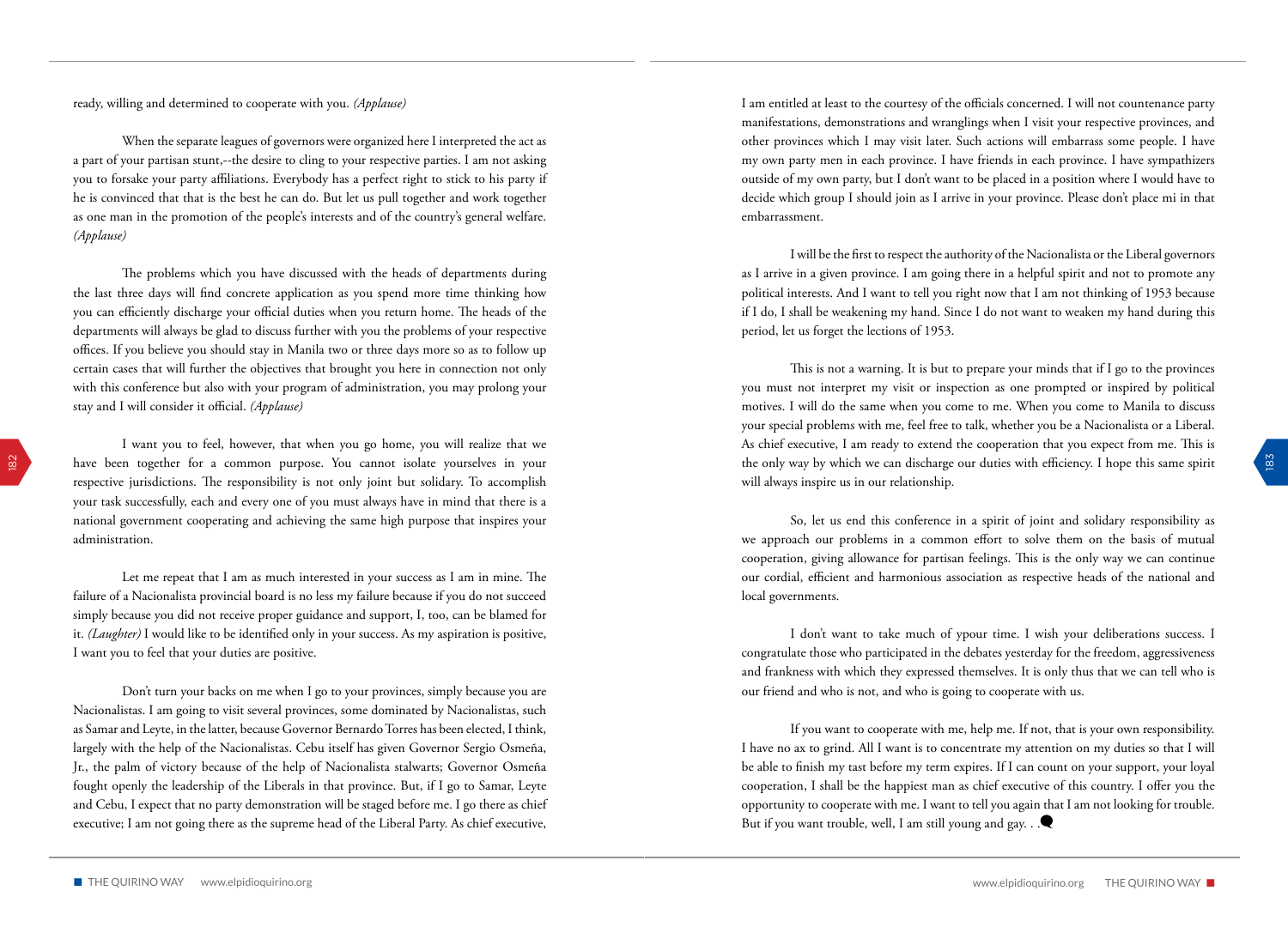### SCIENCE HAS NO LIMIT

I am very happy, ladies and gentlemen, to receive you at the palace instead of my visiting you in open convention. There is a big difference between my visiting you and your visiting me. If I go to you, I must have something to tell you. If you come to me, you are the ones to talk to me and I can listen to you. And it is better that you come to me because I lack the knowledge and preparation to speak at length on the subject with which each and every one of you is especially acquainted or on which you are authority. As a matter of fact, I am placed at a disadvantage, like the poor, unprepared preacher who, in order to save himself from embarrassment, had to tell his people frankly, "Ladies and gentlemen, I don't know much about what you are going to talk about." On my part, I will explain here. I don't know much about technical knowledge or technology either, nor about those industrial sciences in which you have specialized. However, I think we can agree on fundamentals. We can agree that this is an age of industrialization in our country and you have come to the forefront.

Our government has embarked upon a new adventure. Heretofore we have been regarded almost exclusively as an agriculture country. We are now trying our best to tap all the possibilities of securing more income for the government. For that purpose, we are employing all the technical knowledge available in our country to promote industries which appear to be possible of development. So we thought hard and long in our efforts to find new avenues of engaging the technical know-how of our citizenry.

Thus, we adopted in our ambitious program—total economic mobilization our country's industrialization. This we have begun with the establishment of such basic industries as the hydraulic power in Lumot, in Ambuklao, in Maria Cristina falls, and other places, including strategic regions like Ilocos Norte, where we have another project of harnessing the Gasgas Cascade. Perhaps we shall have to develop other water power in the Visayas and in the Bicol provinces. For the moment we are constructing a steel mill at Mariveles and a shipyard in the same place.

All these have been initiated for the purpose of furnishing our people with light and power with which to develop first our cottage industries and eventually to expand our industrial activities. Mining, metallurgy, and other minerals—all these have been exploited in the past. There is need of engaging our attention to other phases of our industrial life to derive greater income and to utilize the new genius, the new technical knowledge, that our generation can offer.

We have observed of late that wars are no longer fought with sinews and bullets alone. Three or four decades ago the sword and the gun were usually the general weapons. Now, with atomic energy, war is won by scientist, technicians, and technologist, and not by the brace soldiers of yesteryear. The heroes of today are those who are found working in small rooms, analysing, preparing and putting in final shape the most dangerous weapons the world has yet known. In our age, atomic energy and atomic bombs will spell the life and death of nations.

And you in the Philippines who have specialized along these lines in preparation for our country's industrialization and for other purposes can use your knowledge, your vision, and your intellect for the future stability of our country. We are scouring the land, going to places heretofore untouched for possible development or exploitation. We know we have enormous potentialities. We usually brag about the unlimited number of our mineral deposits. We have high class materials, all essential to our industrial program. But we have not yet been able to locate entirely our wealth possibilities. Nor do we know exactly how we will utilize them.

In the early stages of her organization Soviet Russia sent out scouters to every nook and corner of her vast territory in order to find out the possibility of producing power for her impending industrialization program. The result of so intensive and extensive a search was the formulation of a general program of industrialization so aggressive and systematic that in five years she emerged as a first class power.

That was the origin of Soviet Russia's five-year plan. Since then she has been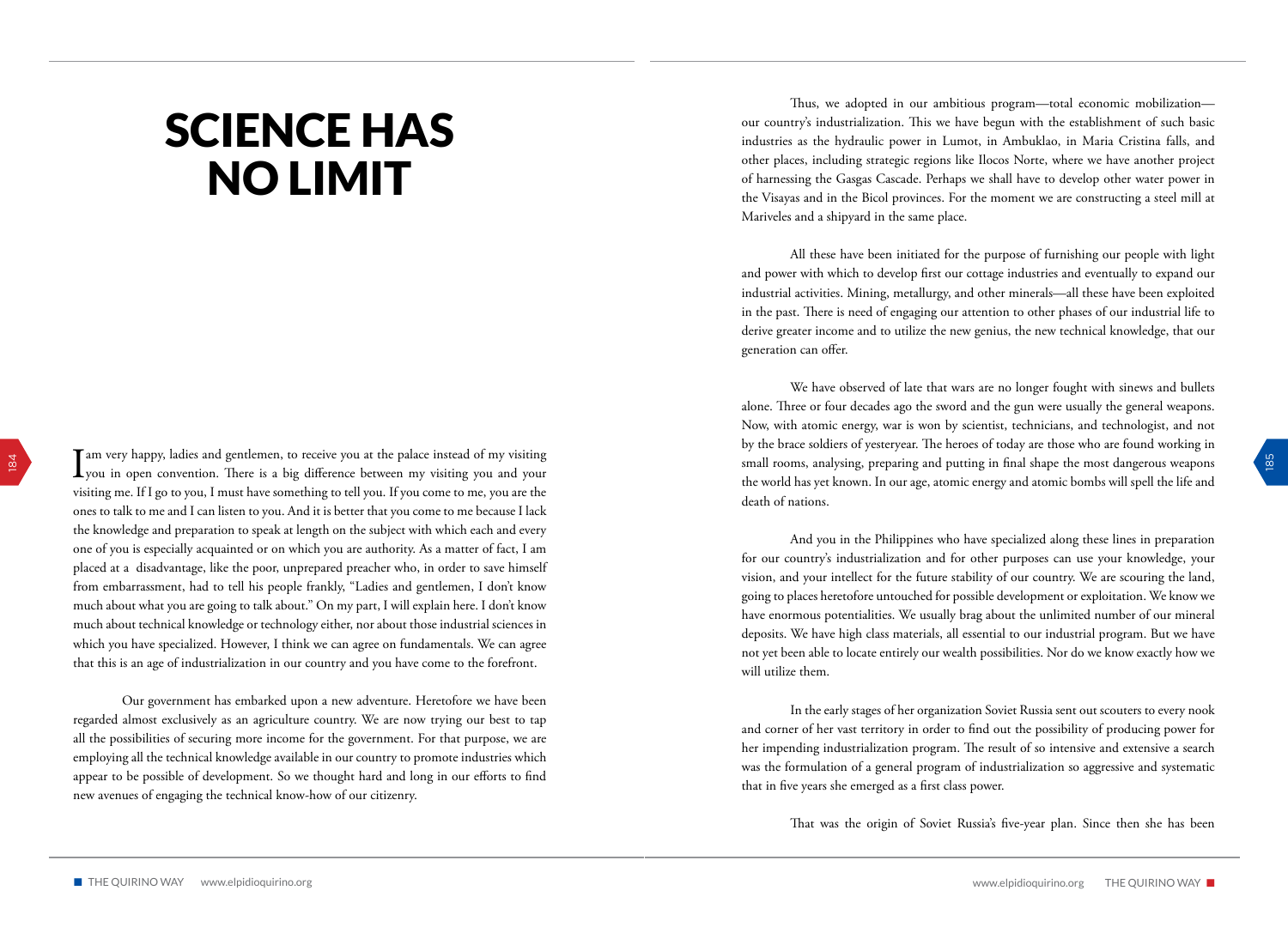renewing her five-year plan. We don't know what is going on in Russia at present, but everybody believes that she is strong behind the Iron Curtain, so strong, in fact, that she now aspires to dominate the whole world.

We are not that ambitious in our country, but we, too, have the great duty to make the Philippines stronger, wealthier, and better.

Our importing technical men from abroad resulted at a time in a rivalry between the Americans and Italians for the construction of the Maria Cristina Falls power plant. We thought then that only a few Filipinos could dig tunnels and produce electric power from water to falls. Although many of you thought you could do it, you did not possess enough self-confidence and you often wondered whether you could accomplish the work or not.

Fortunately, Mr. Rodriguez showed his capacity, ability, and vision. With grim determination and the great hope and faith in the accomplishment of his task, he has assured me that this year we could inaugurate the Maria Cristina Falls power plant and fertilizer plant.

The same thing has happened at the NASSCO, Mariveles. We thought we would have to import some naval engineers to construct the shipyard there. But we did not. Mr. Abrera and his associates assumed the responsibility and the shipyard is now about to be finished. By the end of this year, I think we can also inaugurate it.

Given the opportunity, I know many of you could develop your technical knowledge, do something extraordinary and practical. It is an encouraging sign to have in our midst people who can transform this country into an industrial center.

In my early study of economics, I came across comments on how Egypt succeeded in extracting electricity from peanut shells, on how she imprisoned the wind in order to secure power to move the industries that she had. Something of that sort, perhaps, could be invented or created by you in time. I want to assure you that the government will give you every opportunity to develop yourselves so as to place you in a position to vie with other technical men in the world. I do not believe the Filipinos are a backward people because they have shown themselves to be the equal of any other people because they have shown themselves to be the equal of any other people in intelligence, in skill and inventiveness.

So, I thank you for visiting me because your presence gives me encouragement to proceed with our industrialization program. I count upon you, and I am happy to

acknowledge your pledge of help should I call on you.

Now, let us think of new things, inventions that will enhance and improve our national life. Even the illiterate farmers in our country farms have already devised means of producing mangoes out of season. They say they utilize smoke to kill the germs that attack mangoes. If we can make mango tress bear fruit twice instead of only once a year and can harvest rice twice instead of only a year, possibly we can also find a way by which a hen would lay twice a day instead of only once.

This, gentlemen, may sound queer today, but science has no limit. We have conquered the sea and the air. We have annihilated distance and space. Pretty soon we will conquer the planets and the sun. With your technical knowledge, preparation and efforts, everything is possible.

So I hope that the Filipino technologists who have gathered here this evening will find a way to utilize their intelligence and their know-how to discover something new for our country. We cannot stay put. We grow every day in wealth and in population. Our population in increasing every year by 300 to 400 thousands. We have to provide our children with all the thousand and one things that a civilized life demands.

Something must therefore be done because we cannot transfer our country, nor extend our territory or our jurisdiction as the big powers are doing in order to have an egress for an excess population. By nature or territory is limited. So we have to utilize all the power that God has given us in order to produce more and more in keeping with our growth.

Gentlemen, you and I have a great responsibility. I hope you will be wide awake, determined and aggressive in your research so that in years to come when we meet again, you can say. "I did something after that talk." I want to check up in a year or two to see if we can do something to promote the welfare and happiness of the people which are yours and mine to serve. *(Applause)*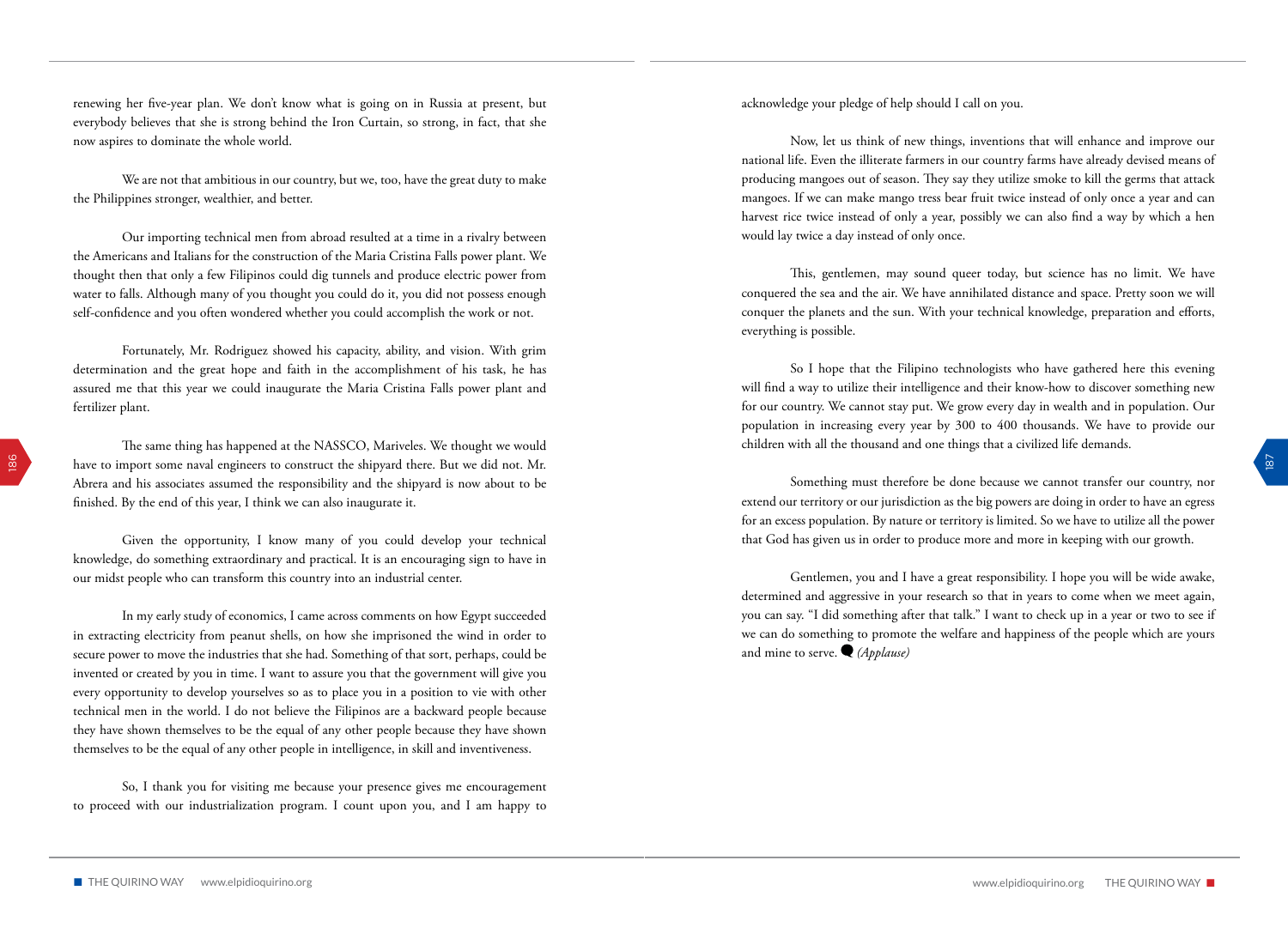## ISSUES OF GOVERNMENT

I have come from a campaign for unity covering four days of visit to Cebu, Leyte, Samar and Masbate. It gave me a chance to practice public speaking. I have long neglected that phase of our public duty. The Nacionalistas have been allowed to enjoy practically a monopoly of speech-making and lambasting to our discredit.

This morning, I want to give congressmen members of our party the same chance to practice speech-making in Malacañan. I shall not, therefore, take much of your time. You will have all the opportunity to say or denounce whatever you wish just to get it out of your system so that when you leave the palace you will feel fully satisfied.

For the moment, I think it is good that we all realize the necessity of pulling together in view of the grave responsibility we have assumed. The session will open tomorrow. You all know how divided and depleted our ranks are, especially in the Senate, and how disorganized we appear because of recent differences among ourselves. The time has come for us to show again that we are united and that we are ready and determined to discharge every responsibility we have undertaken.

I have only two years more to go, but many of you still have a number of years remaining. I know you do not want to lose the ground you have gained during your incumbency either in the Senate or in the house. So, we must cooperate and acquaint our

constituencies and all the members of our party with what we have done and intend to do. The senatorial victory of the Nacionalistas does not mean that we have to renounce our responsibility or that we have to turn over this administration to them. We still have our duty, we still have our responsibility, and we still have the privilege and opportunity to accomplish those which we believe we can finish before the end of two years.

I am very much concerned about the realization of a great portion of our program of administration. It is necessary that I call upon you to assist me effectively in carrying out this program so that after two years we shall be prepared to present to the electorate a bill of accomplishments that will form the basis of our aspirations for further enjoyment of the people's confidence in running the affairs of the nation.

Tomorrow, therefore, it is imperative that you remember this great responsibility. It is important that you get together and leave nothing undone in your effort to advance our political position. We must reconcile or adjust our apparent differences which people interpret as a weakness on our part. We must act with more courage and determination, and with a higher sense of duty. This is the only way we can accomplish our task.

When I read my message tomorrow, I will recommend ten measures on which I ask for your early action, especially on the appropriation which we need to provide typhoon sufferers and victims of the Hibok Hibok disaster with immediate relief. I will ask you also to adopt such measures as may be necessary to give further relief to the coconut planters. I observed in my visits to Cebu, Samar, Keyte and Masbate, that many coconut plantations have been so devastated that they will need from three to seven years to recover. Perhaps we may have to revise the assessment of those plantations, such revision to be in forcw for at least three years so as to afford the people sufficient time to adjust themselves while they may switch to other agricultural and industrial activities. To require them to pay the same rate of taxes when the coconuts are no longer bearing fruit would be unnecessary cruelty.

I hope we shall not have to recommend a new measure. My first impression was that we could authorize the provincial board to make immediate reassessment in the provinces affected and enforce a readjusted assessment for a period of three years as a measure of relief to typhoon suffers in the coconut region.

I have seen many schools, bridges and municipal buildings blown down in a good number of municipalities. Reconstruction in those places would be almost impossible without any assistance from the national government. These municipalities must be helped. So special appropriations must be provided for them. I will include this in the special appropriation which I am going to recommend as a relied to typhoon sufferers.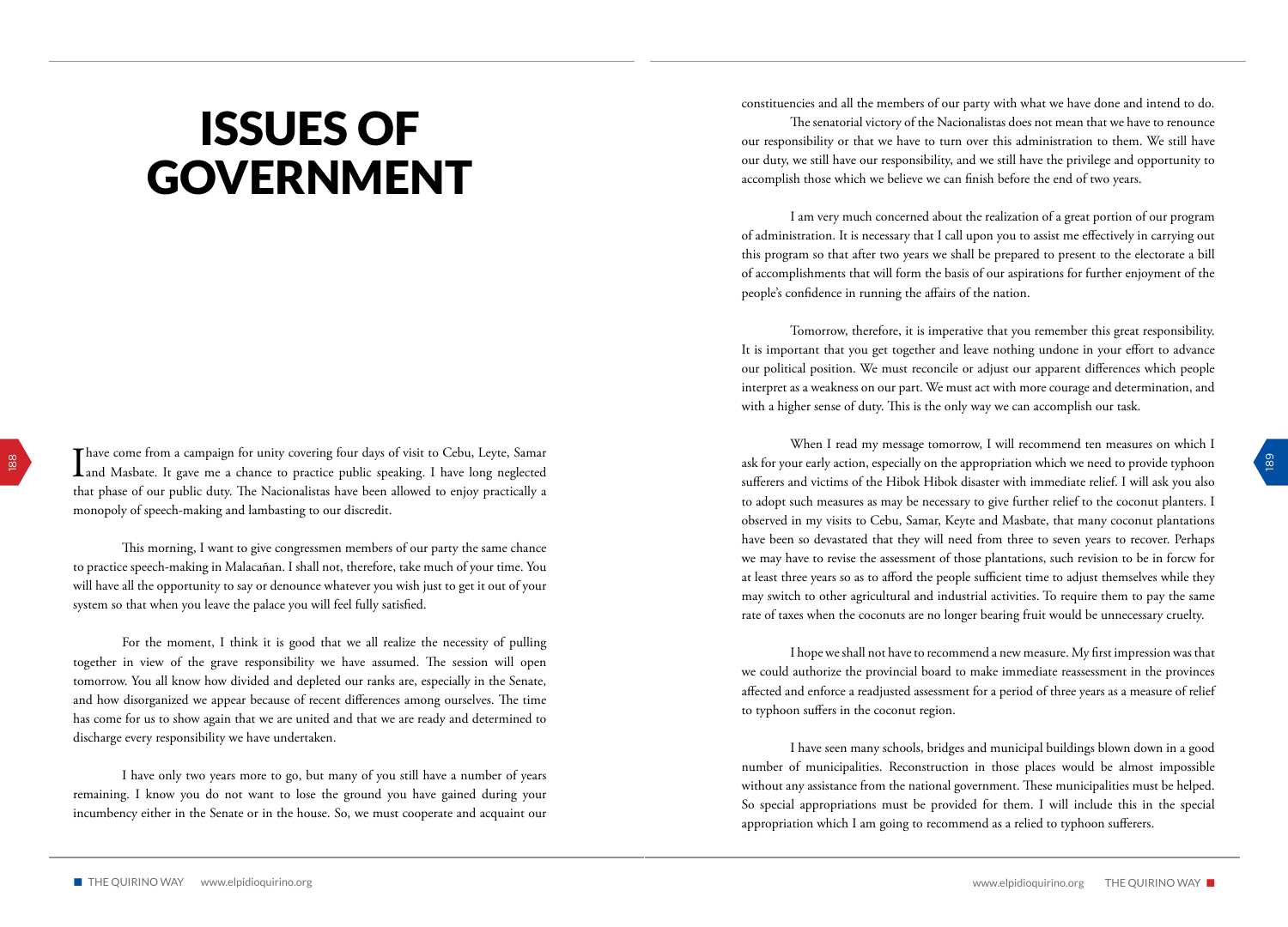You will recall that in 1948 we had as much as four million pesos approved and set aside for relief in case of calamity or disaster, or other emergency. That sum used to be managed by the PACSA, now a part of the Social Welfare Administration. It turns out that there is nothing left.

As you well know, I had to resort to appeals to the public for contributions with which to supplement the amount made available from sweepstakes funds. We need a more substantial sum from charitable people. We need at least P 1,300,000 to cover the difference between what is available from the sweepstakes funds and the total amount to be distributed to the typhoon sufferers and volcano victims. It will thus be necessary to restore the original amount appropriated four years ago in order to provide relief in case of further disaster and calamity.

The reason for reducing the appropriation was the suspicion that the four million pesos was being utilized for electoral purposes. We did use part of the money to hire a number of social workers, inspectors and, in some cases, political leaders in order to accommodate senators and congressmen. However, what we spent for that purpose was quite negligible to justify the reduction of the original sum, especially because of the great benefit that could be derived from it in times of stress.

So I recommend that you consider the necessity of recreating that amount for our reserve in case of calamity. The weather authorities have come to the conclusion that we now have here a regular typhoon belt which easily passes from the southeast, striking Samar, Leyte and other neighbouring provinces. They have discovered that the belt has been widened to include even Northern Mindanao. It sweeps over Cebu, Panay, Palawan and Mindoro, as well as the northern provinces from southern Luzon to Cagayan.

With this climatic condition to be reckoned with, we must have some reserve with which to help the people in case another typhoon may batter our shores in the future. So, let us consider seriously how we could help possible typhoon sufferers.

Other measures I am recommending will be of similar importance to all of us. One of them is the creation of rural credit banks. This is important because we are trying to speed up production. We are encouraging small farmers and tenants to produce more. Such banks will extend credit facilities to them without much red tape in the form sometimes to character loans. Even the most modest chinese retailer or merchant can now obtain such loans from the Bank of Communications and the Bank of China. This encouragement has been responsible for the flourishing trade of small Chinese retailers. The same thing can be extended to our farmers and tenants.

The proposed rural credit banks will be distributed in strategic points of the Philippines. They will be directly supervised by the Central Bank and supplied with capital to be taken as initial investment from the counterpart peso fund of the ECA aid so that we shall not have to make a special appropriation to begin with. The counterpart peso fund will be accumulated for equipment and supplies to promote industrial and agricultural expansion and will be sufficient to help organize the initial fund to be created under the proposed bill.

Another bill I consider of importance, and it id, the fruit of my observation, is an amendment to the land law, limiting the area that can be sold or leased to people. According to the investigations that I ordered made, many people who have applied for lands—thousands of hectares of lands – have not cultivated the land. Some of the lands have been abandoned or neglected. Others have become the subject of speculation. A good number of our people are rushing to Mindanao, particularly from the Visayan islands. When they occupy lands there they discover that such lands have already been leased or purchased by some scheming individuals.

We must break these big landholdings. Those absentee landlords are still in Manila, and many of them are your friends. They do not cultivate the lands. They are just waiting for others to sublease them and get something out of nothing. In reality they have not invested anything. All that they do is prove that they own the title and they can dispose of the lands as they please. These lands should be broken in such a manner that the owners should not keep more than they can cultivate. Future applicants should be given only a limited portion so as to leave room for those who want to go to Mindanao. So many people in Luzon are now attracted by the prevailing atmosphere of tranquillity in Mindanao, especially after observing the success attained by the settlers in Capatagan and a great part of Cotabato valley. They go south every day, looking for lands. You will find them squatting on squatters. I think a time will come when serious conflicts will arise in davao and Cotabato because the men are fighting for the right to cultivate the same lands.

The land law must me amended so that the landless and those who have very little land will have better chance of cultivating those idle lands heretofore made the subject of speculation by some people.

Another bill I want to include in my message is the revision of the minimum wage law. We have encountered great difficulties in enforcing the law because we have not inserted a provision to compel employers to register all their laborers, how much each of

190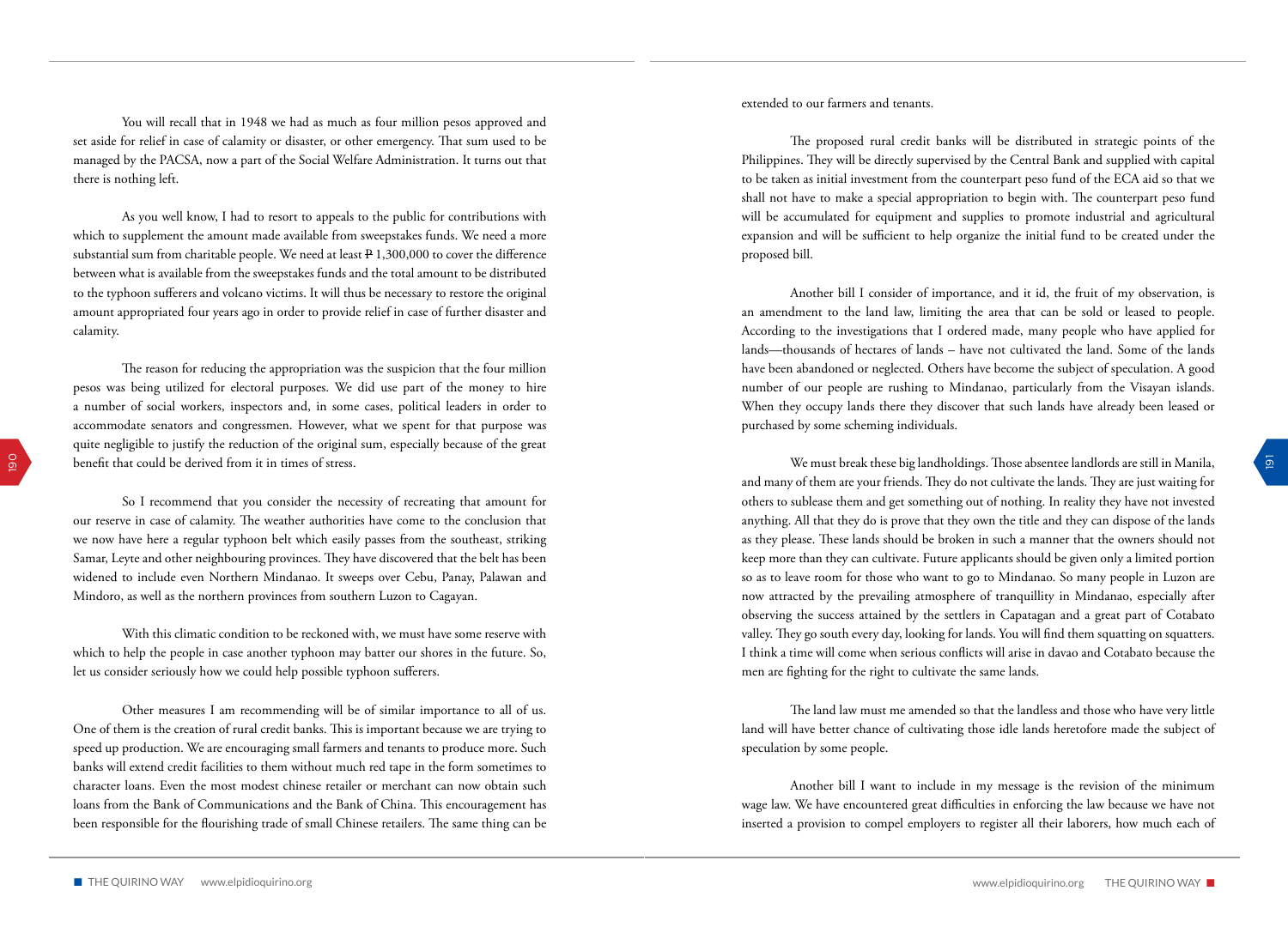them earns, and how long each of them works.

We have an eight-hour labor law, but it is practically ignored. In the campaign for a more vigorous enforcement of this law, we should take advantage of the opportunity to revise the minimum wage law and the workmen's compensation law, as well as the law on rice tenancy, which has been the source of an endless conflict between the land-owners and tenants in Central Luzon, particularly in Tarlac and Pampanga, because different interpretations are given to the sharing basis which has left many bewildered and confused.

The tenancy law must be clarified so as to avoid further conflict and headache on the part of the government which has to suppress violence and riots resulting from misunderstandings as to the real meaning of the law.

Another bill I have in mind to include is an amendment to the election law. Flying voters must be eliminated. We must do the eliminating ourselves and not let our political adversaries initiate the move.

The most important bill to considered is the one appropriating funds for the typhoon sufferers. If e are going to give relief to the people at all, we must act immediately before there is hunger or much suffering. We cannot enact laws or carry out legislative program unless we are guided by a spirit of discipline resulting from a deep sense of responsibility to carry out our program of action.

I therefore recommend that you get together in both houses, pull together, assume that responsibility, and see if you can attract other elements to support our stand because it is imperative that we fulfil our commitments to the electorate in a manner that will insure the welfare of our people.

For the time being, if there is, anything that you think ought to be done on my own initiative, let me know it because I want to be in a perfect harmony, and in perfect helpfulness with you. I wish you would show me the same spirit. *(Applause)* 

# BUILDING ON THE **CONSTITUTION**

I am particularly happy to receive you this afternoon because I see new faces, not only those familiar to me when 17 years ago we drafted the Constitution, but faces that seem to have disappeared from the political firmament for some time.

Last year you honoured me by inviting me to your dinner and asking me to give you the address for that occasion declared by executive order to be Constitution Day every year. This year it is my privilege to honor you. I am exceedingly happy that a great many of those associated with me in the Constitutional Convention are here to recall with me those days when, in all conscientiousness, we prepared the framework of our government.

At that time we did not envisage many of the things that we now consider necessary in order to cope with present exigencies and, perhaps, with future events. Twice we had to amend the Constitution. The later amendment did not refer substantially to the rights and duties of our citizenry. It was an act of special consideration to the citizens of the United States in the disposition and enjoyment of the right to develop and exploit our natural resources and public utilities. The first amendment fundamentally changed our legislative branches as well as the presidential term. We now believe that we may have to introduce another amendment in the sense of reverting to the old system or presenting a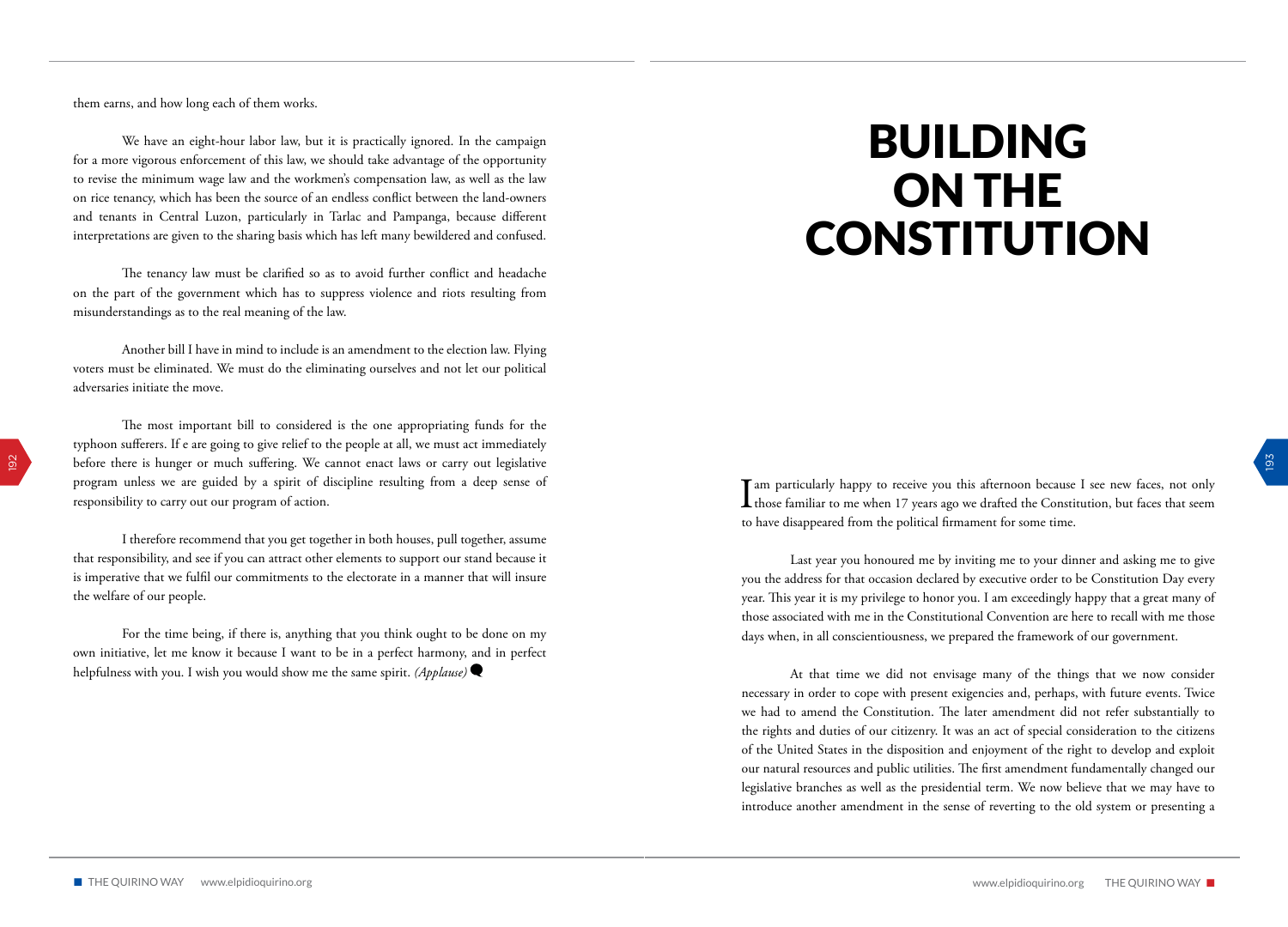more modified system of government, especially with regard to the election of members of the legislative chambers and the term of the Chief Executive.

But all along we have been quite consistent and conservative in the preservation of that historic document. Seventeen years ago we drafted it but it was in force in our country practically during the last thirteen years only. It has been my luck to contribute my share during almost one-third of the life of the Constitution toward implementing its preservation and making it a live document for the benefit of our people and our country.

We have scattered ourselves into the different branches and activities of the government. Many of us have remained in their professions, others have entered the judiciary, while still others have engaged in business. All along, it has been my luck to remain in the executive department and it is only in this phase of our work—our joint work—that I could recall not with false pride my modest contribution to making the Constitution a truly living document from which our people can derive substantial benefits not only for us but for our children. It has been my luck to execute the laws, to enforce obedience to the Constitution, and to protect the rights of the people and defend them to the utmost.

I may have differences of opinion with the leaders of the government as well as with my colleagues in the Constitutional Convention, a number of them interpreting the Constitution in one way, and I interpreting it in another way. Some may have injected their personal beliefs and convictions when they approved the Constitutions, while others may have entertained divergent views. There is one thing on which all of us have to agree, however, and that is, that that document is only a framework of government, and the framework is not the building itself. It is something we have to build on. We have to construct an edifice with walls, windows, ceiling, roofing, floors and every other thing needed to complete the building. To express it differently, we have to give it flesh and life. We have to make it operate for the ultimate benefit of the people so that they can enjoy their rights and privileges, and not only perform the duties imposed upon them.

It has been my fortune to contribute a great portion to the task of giving flesh and substance to the Constitution. You remember that when we started the work, we were interrupted by a terrible war. When we wanted to resume our work of construction, building and rebuilding this nation, we were all almost in tatters. We were starving and lying prostrate. We had to muster all our energies to awaken in us the courage and determination to rise from our prostration and give vim and vigor to our life as a nation.

The Republic of the Philippines is a new building, a building of our own designing. We all know that we had to bulldoze almost everything and construct new buildings on top of those destroyed or demolished. So our work was not only one of construction and reconstruction, but also of demolition. All that needed a great deal of effort.

The years from 1945 to the present have not been long enough for the people to construct a new, strong and enduring edifice. We are still in the midst of construction and reconstruction, and are witnessing at the same time the great problems that confront us internally as well as externally. While we are building here, many of our kins are undermining our work; and while we are gaining name and prestige in our country and abroad, some people are exerting their utmost to destroy that name and prestige.

It had been a very great, almost insurmountable task that we had to wrestle with during the last five or six years. My friends, today I recall those trying years with relief. What I want to tell you is that we have managed to pull through. People who were hungry in 1945 are now better fed and better clothed. People who lost their professional activities have resumed them. People who lost their farms have rehabilitated them. And people who lost property have recovered it. Many of them are even wealthier than they were before the war.

We have not only gone through the war, but have so reconstructed the material, the moral, and physical life, that it is now better, perhaps, than it was before the war. All this we have been able to do because we rose determined to reconstruct our country and build a new government and to maintain both strong and enduring.

It is my privilege to welcome you to Malacañan in a spirit of comradeship, guided by no other motive than the spirit of cooperation which steered us through during our labor seventeen years ago. I do hope that our meeting today will give us incentive to go forward hand-in-hand, shoulder to shoulder, pulling together and all bearing the burdens of nationhood.

I am particularly happy that the President of that Convention is here with us this evening. *(Applause).* At this moment, I am reminded of what happened to President Lincoln when his former Secretary of War Stanton, tired, exasperated and angered by the annoyances of his comrades in the National Defense, became short-tempered and sharptongued. Aggressive and irascible, he told President Lincoln that he could not stand the continuous annoyances of his comrades in the department. Calmly, President Lincoln asked him, "Who is harassing you?"

#### "Oh, Major General So and So."

"Hit him hard . . . write him a nasty letter . . . the worst letter that you can make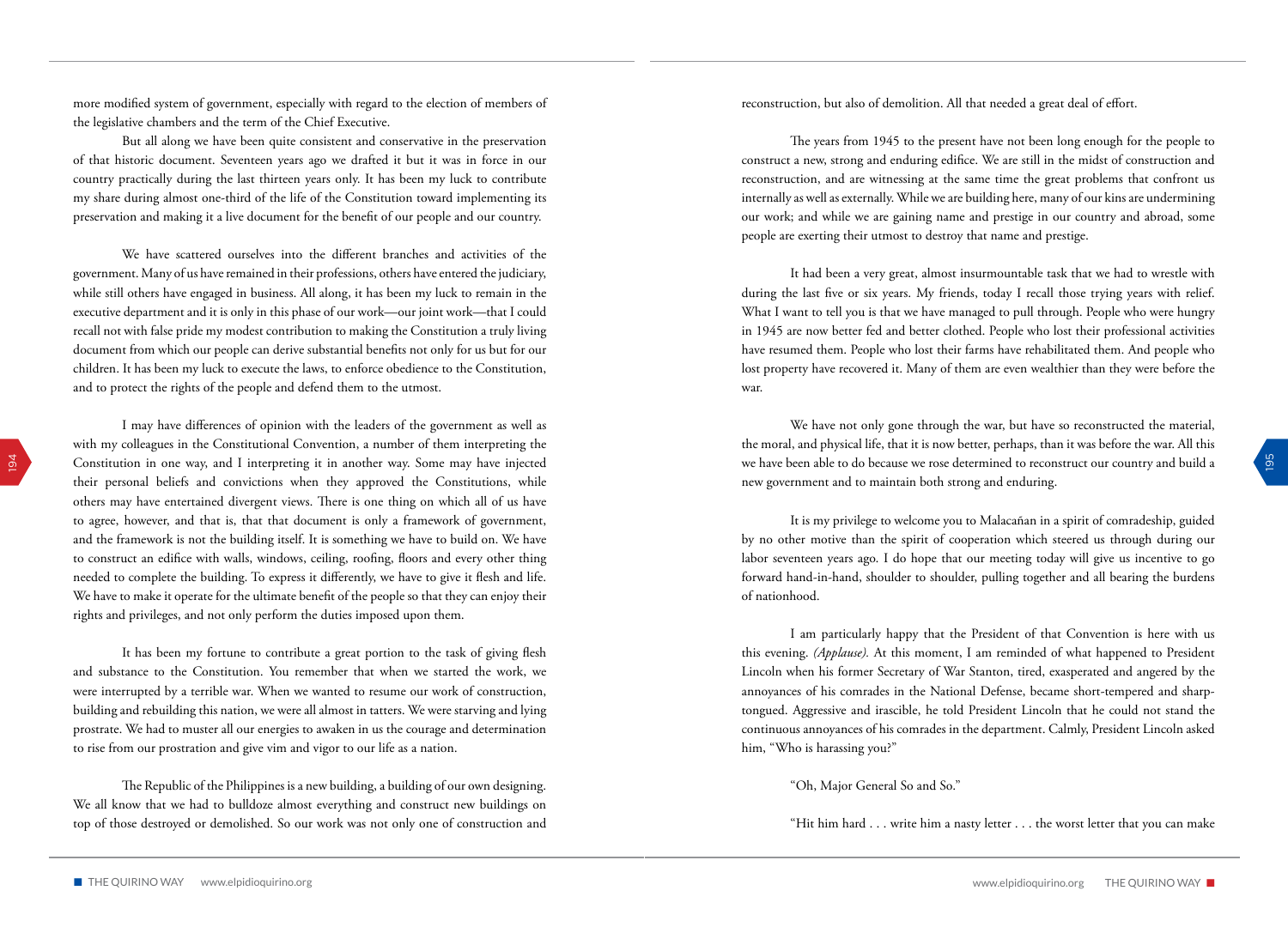. . . make it sharp, strong." Lincoln advised.

196

So Stanton prepared a letter. When he finished it he went to President Lincoln and read it aloud to him. At certain points where President Lincoln thought Stanton needed promptings, he interrupted to give him encouragement: "Good. . . That is right. . . . . . . . . . . . After the letter was read, President Lincoln asked: "What are you going to do with that letter now?"

Stanton folded the letters, put it in an envelope, and said, "I am going to mail it."

"Oh, forget it," Lincoln advised. "You should put it in the stove."

"What did I write this for?" Stanton inquired, puzzled.

"Well, when I was once angered," answered Lincoln, "I wrote a similar letter. After reading it aloud to myself, I felt better but I did not mail it. I had to prepare another letter because a letter written in anger has no place in an atmosphere of calmness which the country requires when its prestige is at stake."

A similar letter was written by Mr. Recto and I was tempted to write another. But I threw the letter into the stove, following Lincoln's advice.

Mark Twain said, "If you are mad, count four. If you are still mad after that, simply swear. Perhaps you will swear it and forget it."

I am glad you are here (addressing Mr. Recto). *(Applause)* My friends, it is really encouraging to see each and every one of you here, having the same friendly faces that we used to have when we were together seventeen years ago during the Constitutional Convention.

Our task is not over. We are still building on that Constitution and I do hope you will contribute your bit whether you are in the judiciary, in business, or in whatever activities you are now engaged, to the permanence of the government that we are establishing on the framework of that Constitution. Let us make it such a real work of art what we who are still living, and our children who will follow us will feel justly proud of it. *(Applause)*

I am happy indeed to be with you this afternoon. I was once vice-president of the Agriculture and Industrial Bank, and for all I know the RFC is nothing but an expansion of that bank. All the activities undertaken by the Agricultural-Industrial Bank are the same as those in which the RFC is now engaged.

DEVELOPMENTAL

PROGRAM IN

ACTION

Of course, the dream of organizing this institution belongs to one of our most illustrious statesmen. This building, therefore, is an architectural symbol of our efforts to reconstruct our country, giving stress to our economic development as the basis of our permanent existence. This is a beautiful realization of a more beautiful dream. President Roxas was rich in vision and intellect. People who dream beautiful dreams do not dream long because if they dream long the castle they build in their mind become smaller every minute that they think of it. Were President Roxas alive today, I know he would still not be satisfied with this building although it is beautifully constructed. There were many things behind the dream not expressed or embodied in this edifice; and they were things of beauty. It is easy to dream but hard to make the dream come true. Under difficult circumstances we have executed my distinguished predecessor's beautiful dream. It has fallen upon me to realize one of them.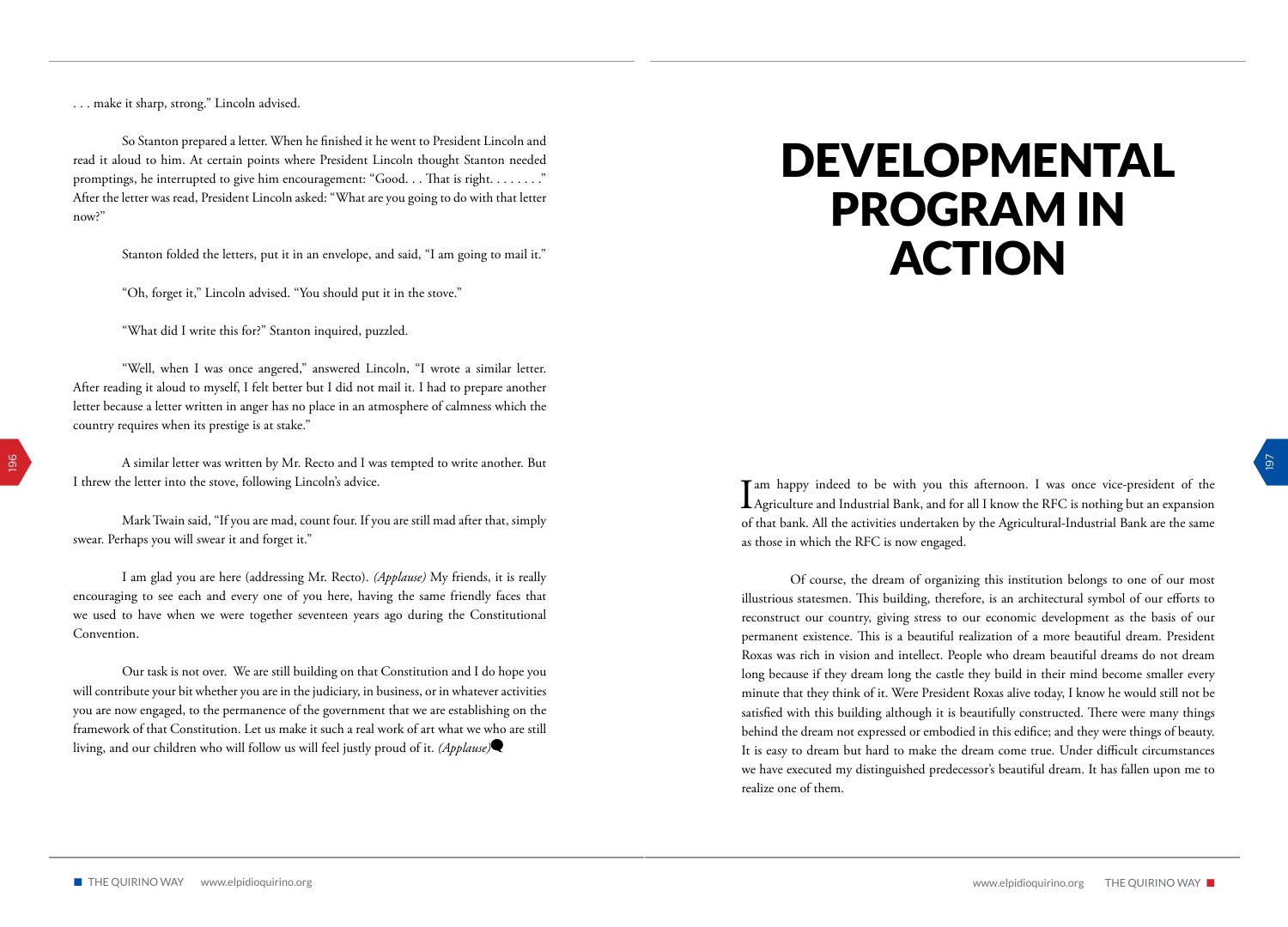I am reminded of an incident. One morning, I drove through Plaza Goiti sandwiched between President Roxas and Mrs. Roxas. We had just been inaugurated as President and Vice-President of the Republic. We passed through the main thoroughfares up to Dewey Boulevard, conversing. Mrs. Roxas asked her husband, "What are you going to do with all those buildings?" pointing to the Post Office, the Legislative Building, the departments of Finance and Agriculture, and the Manila Hotel. And Roxas answered. "Well, we have plans for the small ones. The bigger ones I will leave to Quirino." *(Applause)*

One of the first things I did when I assumed office was to go over the same territory and make a survey of what could be done to them in order to rehabilitate the bigger buildings.

We now have plans to reconstruct our home industries and revive all the activities that flourished before the war. The most important thing then was to reconstruct the big buildings pointed out by Mrs. Roxas. We had at that time P25 million earmarked for the construction of the capitol at the new capitol site. I saw to it, through the representative of the United States Government in Manila, that part of that amount be diverted to finance the reconstruction of the Finance Building, the Agriculture Building, and the Legislative Building, the rest be spent for the construction of schools and municipal buildings in provinces and municipalities.

The plan was realized and in less than a year after my assumption of office, the Legislative, the Finance, and the Agriculture buildings were reconstructed. That was just the beginning of our huge program of reconstruction. There were many others which we had to reconstruct but we planned also for the financing of their reconstruction.

Heretofore – at least during the last three or four months – we have witnessed the inauguration of new buildings constructed by private entities. I became almost a professional sponsor for so many buildings dedicated to agricultural, commercial and industrial activities. I have considered it one of the best pastimes to go from one new building to another, all devoted to constructive enterprises and be a centrepiece of the inauguration ceremony.

Today, I am proud to have been able to reach this place, recall the difficulties and Agricultural and Industrial Bank had to go through the witness the wonderful achievement of the RFC, the happy realization of the most beautiful dream of a great man. . .

My dear friends, the so – called total economic mobilization program referred to by Placido Mapa has been derided or disparaged, but it is bearing fruit. It may be highsounding, but it is as great an aspiration as the dream of past thinkers and statesmen that is now being realized.

This year we will begin inaugurating other projects. Tomorrow, I will go to Mariveles and inspect the almost half-completed construction of the shipyards and steel mill being undertaken by the National Development Company. These projects will be inaugurated about the end of the year.

Last year I went to Maria Cristina, Lanao, to see how the hydroelectric power was being harnessed. I was told that by the latter part of 1953 that project, that is, the hydroelectric and the fertilizer projects, will be finished. Pretty soon we shall be inaugurating other projects.

We have made a good beginning. I am sure we shall have as good an ending. We have enough funds to finance the construction of a huge program of hydroelectric power plant in the Mountain Province, the Ambuklao hydroelectric project. We have the \$10 million granted by the Export and Import Bank as well as the funds set aside from our own for the same project. The basic industries will contribute to the development of cottage industries which will distribute as widely as possible material progress.

Other projects are included in this much disparaged total economic mobilization program. I shall not recite them at this moment. However, I want you to observe the trend of events in the nation's activities and check up on what we said in 1948. Perhaps you will fully agree with us that that program was not launched in vain.

My friends, the Philippines has become one of the most progressive and wideawake countries in this part of the world. People who have come to the Philippines from abroad, whether from the new or the old world, are one in extolling to the skies the efforts we have exerted and the rapidity with which we have been able to rise from our prostration.

I said once, and I want to repeat it today, that we need more encouragement, more cheerfulness, more positive thinking in order to carry out our program of national stability. The RFC is one of the manifestations of our determination to rehabilitate our country. After having developed and financed great industries, our program will be directed to smaller entities to increase our units of production.

Recently, I conceived the idea of creating rural credit banks. Our farmers in the rural districts, although not neglected, have not been able to borrow loans to finance their enterprises. It is necessary that the government establish financial branches in regions of production in order to reach our farmers and promote their industrial activities. Such branches must spread so that they will be able to give financial assistance, at least in the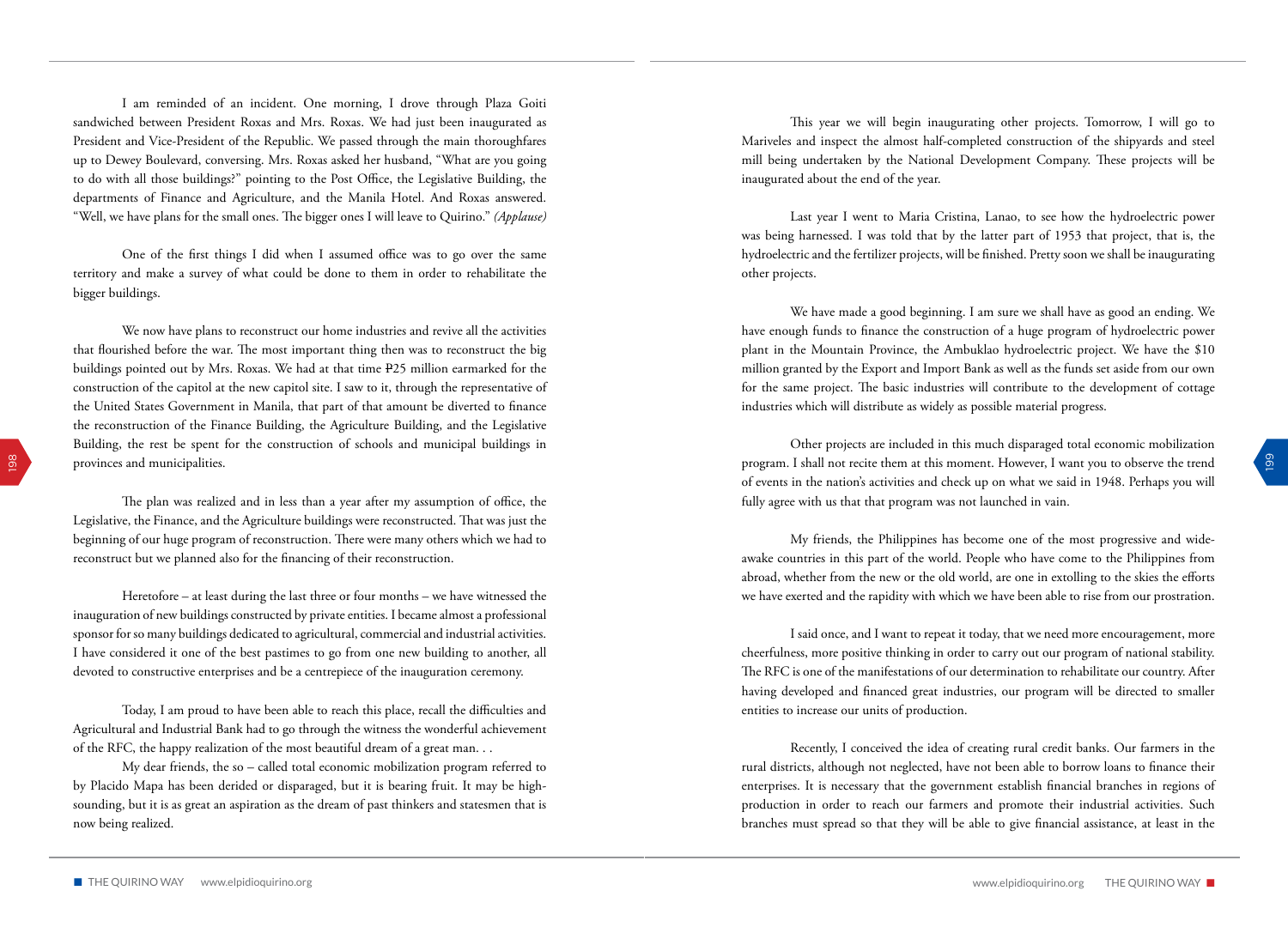beginning, in the form of credit loans at least as liberal as those extended by foreign institutions to their nationals. I don't see why we should show such lack of confidence in our own countrymen when foreign institutions are giving liberal loans to and showing confidence in their nationals. Why should we be so strict about giving credit when we see what is happening around us?

Rural banks or credit institutions should be created in order to spread financing benefits, and liberal credit should be extended to productive regions to enable the rural people to secure proper improvement. We are now definitely on an upward trend, despite critics, deprecators and detractors who like to paint a dark future just to fool others if not themselves.

Our life today is much better than before the war. Why should we discourage ourselves? Who is going to encourage us when we need occasionally a pat in the back? Who is going to give us the proper encouragement? We must develop confidence in ourselves and confidence in our future. We must take advantage of the opportunity offered us as we rise in prestige economically, politically and internationally.

My friends, these are but the beginning of our national effort. I refer to the heroic efforts of our people when they rose from prostration more determined than ever. This building has been built through such efforts. We must infuse that invincible spirit not only into this organization but into every other constructive pursuit. I want this organization to take advantage of the present favourable trend so that we may see soon the Philippines become beautiful, peaceful, and as strong as any other country on the face of the earth. *(Applause)*

And to give you encouragement, I wish to make a pledge that since this institution, instead of just being a service institution, has made profits after rendering its services, I will give it every amount possible provided it will establish more branches in producing regions. *(Applause)* Ladies and gentlemen, I thank you. *(Applause)*

# INDUSTRIALIZING THE PHILIPPINES

At long last I have been able to collect for my unpaid services as the first agent of the Philippine Manufacturing Co. *(Laughter)* in the sale if Camay soap in the United States in February, 1950. I was still at the time stick at the Johns Hopskins Hospital when the first box of Camay cakes was sent to me in my room for the purpose of distributing them to my friends at the hospital and to everybody else eho had a chance to see me. I thought then that I was being made an unpaid agent if this company. But now, I am collecting.

This box of Camay resented to me this afternoon represents the 49 millionth cake of Camay made. It is not only beautiful, but the girl who presented it is also beautiful. I do appreciate it. It makes me happy to be with you this evening because as I promised when you were about to construct this building I would be very glad to be present, not exactly to inaugurate it officially, but to share in your happiness for having erected here another unit to beautify the city of Manila.

The national government has now spent no less than P60 thousand as I ordered the planting of trees, the cleaning of pavements, and the preparation of the grounds of the grandstand so that visitors will enjoy more the beauty of Luneta. Our aspiration is to make the city more beautiful that it was before the war. It has given us an opportunity to beautify the city, widen its streets, and expand the city limits without much coast. It is gratifying to note that business has thrived in conjunction with the beautification of the city of Manila.

Nobody thought before the war that this country could industrialized. Importers of goods from United States, Europe and elsewhere discouraged us from industrializing this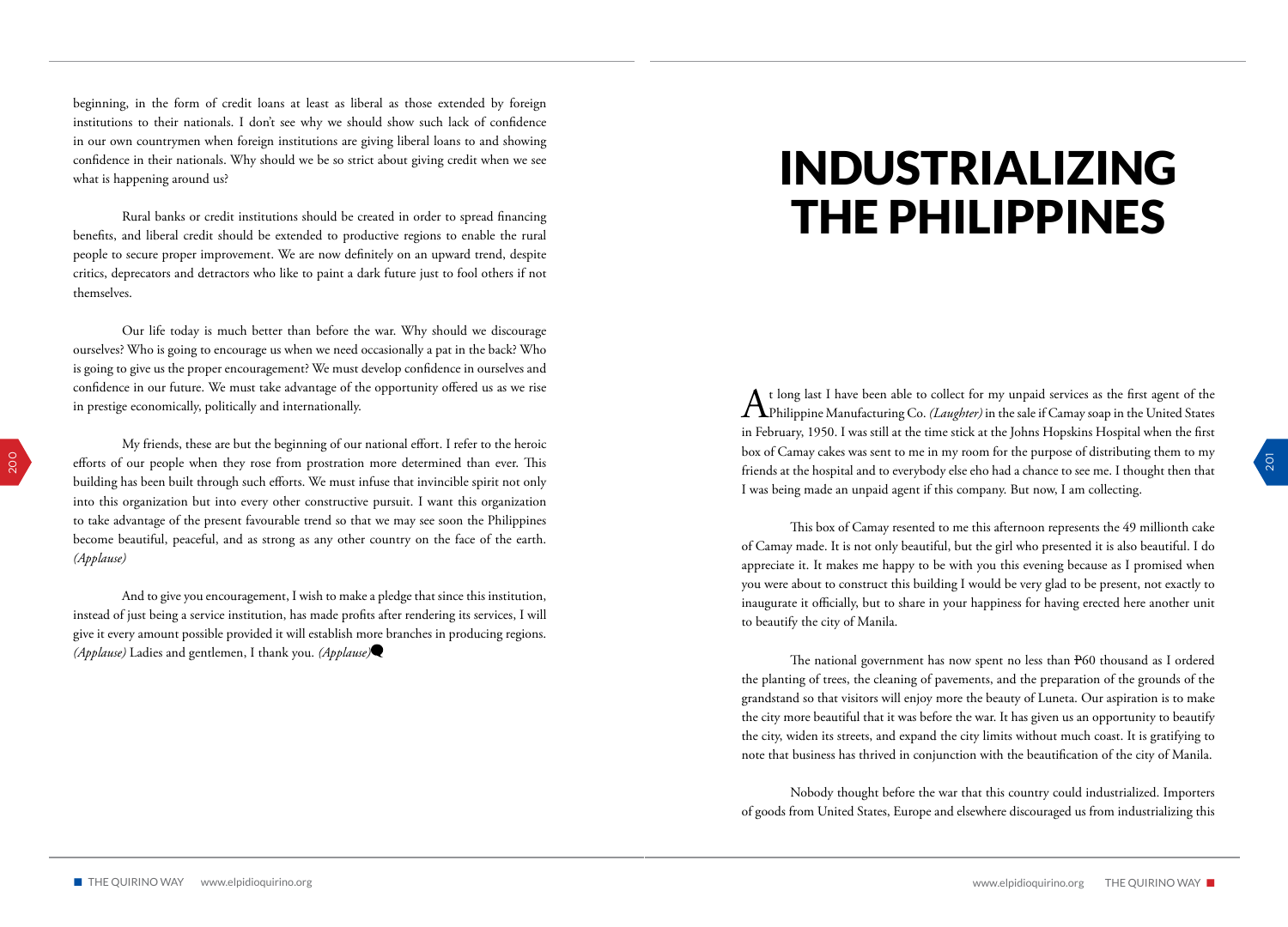country. They must have thought they would cease to have customers here if we produced articles to replace or compete with those manufactured in their respective countries. But the war opened our eyes. During the Japanese occupation our people saw the need of utilizing every product that they could lay their hands on in order to provide us with the prime necessities during the darkest days of Japanese occupation. They began to make four out of cassava. They even made salad out of water lily. They learned how to use the *kangkong.* Even *camote* leaves proved to be a delicious salad then.

Some of my neighbors on Colorado street never tasted *puto* before the war. But during the war, due to lack of bread, they would wake up early in the morning to buy *puto* from the pretty girls who were peddling it. They learned to eat *puto* and to like it. This is one of the many ways we learned in our effort to convert native products as a substitutes for goods imported before the war.

There is a manifest industrial awakening in the country today. We are encouraged not only by the import control but also by the example of our friends across the seas, who are establishing manufacturing units in the Philippines. One of these pioneers is the PMC, which for the last 44 years has been manufacturing soap.

This company has now many competitors in the manufacture of soap. I understand there are no less than 150 soap factories in Manila today. Pretty soon, the cheap Chinese soap that we use for our laundry will disappear because we will produce cheaper and better soap from our own raw materials. I have notices that soap manufacturers at home and in the United States have been placed at a disadvantage by the continued imposition of coconut excise tax in the United States.

I have just come from the coconut region, the Bicol region. I have seen big coconut groves devastated by the three recent typhoons. I was told that it would take seven years to rehabilitate the trees and that in the next three years the owners will be unable to gather fruits. Perhaps it might be more economical for the owners to fell the palms and plant new ones which would bear fruit within five years instead of waiting for another seven years.

Everywhere I went in the Bicol provinces I received representations. They are unanimous in their demand for the abolition of the coconut oil excise tax. I had to send a cable from Legaspi to Ambassador Romulo asking him to appear before the legislative and executive offices of the Federal Government and secure the approval of a bill abolishing the coconut excise tax and, if necessary, to see at the first opportunity President Truman and express to him my personal interest in the matter. General Romulo has reported that he had done the first, but did not say whether he had seen President Truman. However, we will not

stop in our campaign because it means a lot to millions of people who are dependent upon the coconut industry. If the excise tax is not abolished, some factories in the United States may find it necessary to move to the Philippines and manufacture here the soap that they are producing there. I wish this would happen. If I had my own way, if I could only discourage soap manufacturers in the United States from continuing the operation of their factories there, I would have them manufacture all the soap here and export it to the United States, instead of having us import it from that country. *(Applause).* This may eventuate because I understand 80% of the soap ingredients are available in the Philippines. Only caustic soda comes from the United Stated. Oil and salt we have here in abundance.

We have discovered so many raw materials in our country today that we can industrialize the Philippines such easier than we ever expected. We have now a bottle factory, a fertilizer plant. We have discovered great quantities of raw materials for the manufacture of bottles. We have mounds of silica sand in Palawan and in Ilocos Norte. I saw another in the Bicol region recently in my trip around the bay of Legaspi, between Legaspi and Virac. We have also found raw materials for the manufacture of fertilizers, which are good substitute for sulphur. The pyrite deposits in Antique, I understand, are sufficient to furnish raw materials for the fertilizer plant in Maria Cristina, which will be completed by the end of the year.

With the discovery of so many raw materials and the variety of materials that can be cheaply obtained in our vicinity, plus the incentive of manufacturers for the establishment of factories because of the import controls, and the new enthusiasm that has been permeating the life and soul of our businessmen, I am quite sure the country is no longer in the experimental stage. We are industrializing the Philippines. As soon as the basic industries are completed, we shall be able to furnish all the electric current and power to move them.

Two weeks ago, I went to Mariveles to see the progress of work in the national shipyards. I saw a small generator beside the factory being erected and I asked the engineer, "Will this be enough to mobilize all your units here?" "No," he said. "We expect to get electric power from the Ambuklao." Do you know where Ambukalo is? It is way up in the Mountain province. Imagine how electric current will travel all the way from the Mountain Province down to Mariveles, and mobilize the shipyards there. In the same manner the electric current will travel from the hydroelectric plant in Maria Cristina falls in Lanao to all points of Mindanao and possible Visayas. Imagine what that means to our people and our industries. The electric power to be generated from the Maria Cristina hydroelectric plant with other subsidiaries will be sufficient to mobilize a net of trains to service the whole island of Mindanao and all the necessary communication, transportation of freight and

202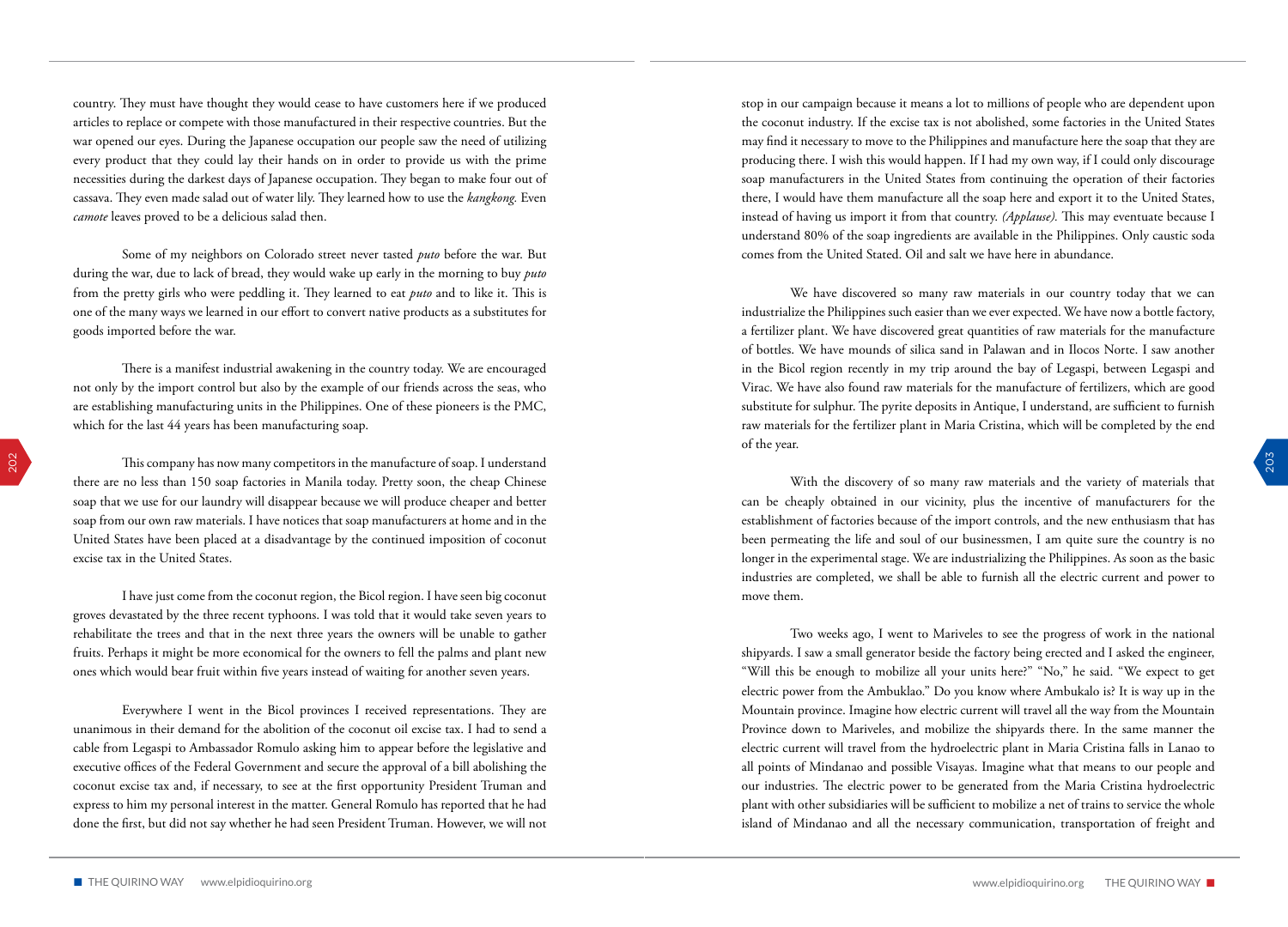#### passengers.

This basic industry we are now establishing in the Philippines will guarantee not only cheap electric current but the availability of all the power that we may need in order to promote the numerous home industries or cottage industries. There is no doubt that if we concentrate our attention on this, if all those who can contribute with their capital and technical knowledge will extend a helping hand so as to enable our people to secure all possible sources of material needed to begin the basic industries we are establishing, within the next two years we shall see our country bustling with whistles of factories erected in strategic places of production.

And this brings me to a point which I think ought to be borne in mind, especially by those who would like to invest their money here. We have a very bad habit of competing with one who has already established a profitable industry. For example, one gentleman, Mr. Marcelo, bought the nail factory of the National Development Company two years ago. When other people saw that the nail factory was profitable, they immediately went into it. Today, we have 30 nail factories in the Philippines. The same thing happens with other industries. Take the taxicab business. One family discovered he could manage to have four or five taxicabs and make money out of the operation. Seeing how it prospered, others followed suit. The result is that we have now so many taxicab companies in operation and competition until the business becomes disastrously unprofitable to the operators.

There must be a method of concentrating our activities in strategic places. The same thing is true of the manufacture of articles. Let us develop our country into productive regions. In Bicol, for instance, we could establish all the factories that will utilize coconut raw products or abaca. The same could be done in Davao. There must be a systematic development of these industries in different regions where the raw materials abound and where there are better advantages. The same thing applies to mining and forestry. We should put all our mills near the places where raw materials can be easily obtained.

This government has to admit that it made a mistake when it established a mill for finished lumber in Batangas when the raw materials come from Agusan or Mindoro. It was a very costly mistake but the government learned a lesson and we should take advantage of that lesson so as not to commit the same mistake.

#### WASH DIRTY LINEN AT HOME

The purposely ran away from in front of the speaker's stand in order not to make one of the ups, of course  $-$  stand up to the seen, speak up to be heard, and shut up to be appreciated. I would have made the first up if I stayed in front of the speaker's stand because of my wonderful height.

I am very happy indeed to be with you this morning. I want to confess that I was longing for this occasion. It would afford me an opportunity to relax. I felt relaxed while witnessing your parade. I enjoyed admiring the beauty and even the graceful dancing of the Baguio delegation. I was pleased to note that there are two presidents among the Jaycees here, President Gonzales and I. *(Laughter)* You don't seem to remember that I, too, am a Jaycee. That is why I stood up and took my seat among the delegation. But knowing that President Gonzales and President Quirino are going to speak at the same time on the same platform we agreed to vie with each other in the preparation of our respective speeches. I prepared a good one. He prepared a better one. In order to avoid comparison as to which speech is better, we swapped speeches. *(Laughter)* He has just read to you my speech *(Laughter)* and I am sorry I forgot his at home. *(Applause)*

Seriously speaking, everything that he has said here reflects the sentiments that would have inspired my speech had I written one. There is not a single word, not even a single comma, that I could strike out from that speech. Probably I could have delivered it with more enthusiasm because the idea, the concept of public duty, and the objective of the Jaycees are my own personal objectives. If I were to speak today on a topic, I would prefer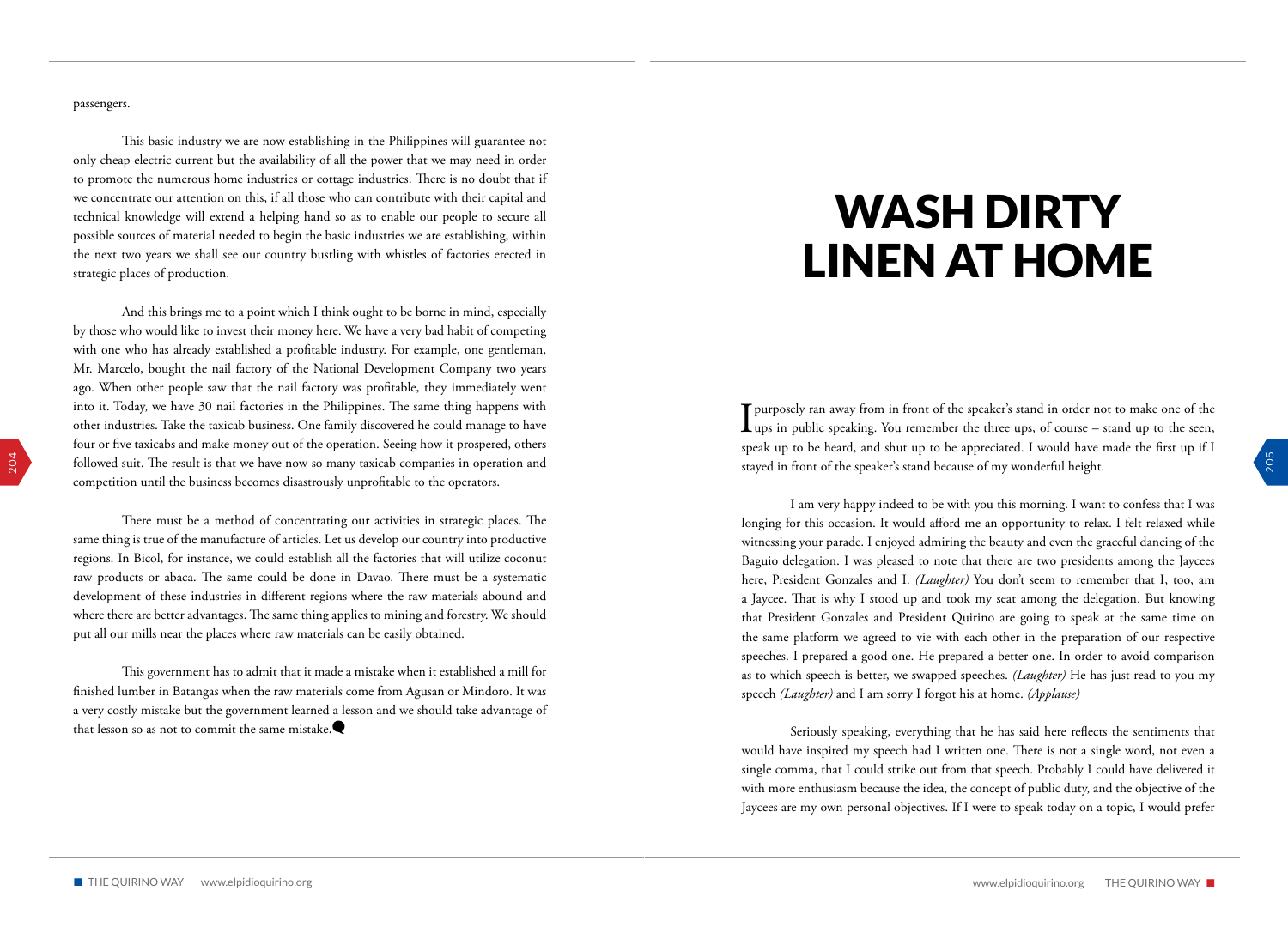to begin reading to you as gospel the program I had just read in your magazine. I liked it so much that I am going to use it as my text.

Jaycee is non-partisan, but its members can enter public life. We subscribe to the philosophy that unless you take active interest in the government, you must be prepared to be governed by people not better than ourselves. Being a Jaycee is a natural preparation for public office. In Jaycee, we learn that government must be of laws and not of men, and that service to humanity is the best work of life. No nation can achieve progress unless its leaders are high-minded. Somewhere in this issue is a list of Jaycees who have been elected to public office, thereby giving them an opportunity to show to the people how Jaycees regard public life. We know they will not fail to give a good account of themselves. Everything is correct except the last paragraph. The last paragraph calls attention to the Jaycees who have been elected to public office: a governor in Agusan, a governor in Davao, and a number of mayors, vice mayors and councillors. They forgot that the President of the Philippines was also elected and that he belongs to the Jaycees. *(Applause)*

My friends, it is certainly encouraging to be with you this morning. To hear your president discourse on public duty and you renew your pledge so well recited a moment ago is to impart a new life, new enthusiasm to your organization, and new inspiration and confidence to your government and your people in the high-mindedness of your organization. I have thought of taking advantage of the attitude of the Jaycees ever since you made me an honorary member by utilizing the services of your organization. I succeeded in drawing some but failed to bring in as many as I wanted.

I am reminded of what Alexander the Great once experienced when he wanted to meet Diogenes. In the thirst for power and influence he wanted to cultivate the severe virtues or derive inspiration from the philosophy of this wise man who used a small lantern even at day time in his search for an honest man. Alexander sent for Diogenes perhaps to ask his views on certain matters. Diogenes curtly told the messenger. "Your prince lives in Macedonia. I live in Athens. Macedonia is as far from Athens as Athens is from Macedonia. Why does not your prince come here and see me?" Diogenes said to himself, "Why should I go and pay homeage to a man who has conquered the world but has not conquered himself? I have conquered myself. Let him come."

Peeved by the rebuff, Alexander sought an occasion to meet Diogenes and make him account for his rude reply to the ruler of the known world.

So when he finally met Diogenes, Alexander upbraided him for refusing to go to Macedonia. "What do you think of my kingdom and of my rule?" he asked Diogenes.

Diogenes answered, "I have long been wandering, looking with my lantern for an honest man. You are not the man."

"Really," Alexander the Great said to himself, "I must respect the man who has been able to conquer himself; for self-mastery is the greatest conquest."

The Jaycees have apparently conquered themselves. That is why I have been inviting them to see me and give me their counsel. Very few of them have come. I had to invite other people and other organizations. I was able to take advantage of the offer of the Lions to serve the government with me, although only to a limited extent. These two organizations are the best civic organizations we have today to propagate high-minded ideas of government. This they have done not only in the Philippines but also in the United States, in Europe, and elsewhere.

I remember the days when the Jaycees went to the United States, travelling from city to city, delivering speeches, and picturing to the American people the problems of the country and the advantages which we had gained in our democratic way of life. They appealed to the American people and the American government for a more benign consideration of our problems, saying that allowance must be given for our infant democracy.

They were quite apologetic regarding our stride in government matters, especially in the solution of economic problems, but they invited all elements in the United States to help our country. Those gentlemen played the role of ambassadors. There was only one exception I could take. Some of them made no attempt to conceal certain mistakes committed by the government, mistakes which could well be corrected by us here without bringing them to the attention of even our intimate friends abroad . . . . .

When a man travels and he cannot put all the good things in his baggage, he should select only the best that he can carry with him. He should leave behind the dirty linen, because there is no use exhibiting it abroad. When you have your own problems at home it is almost odious for you to go other houses and tell them about your trouble because they too have their own trouble. Keep it for yourself and don't advertise.

This is one recommendation I would like to make to the Jaycees going abroad. Take with you the best that you can: our ideas, our civilization, our culture, our agricultural development, our industrial pursuits, our practice of democracy, the excellent record we have made in reconstruction and rehabilitation, the great objective that this government is following, and the one thousand and one things that make the peoples abroad admire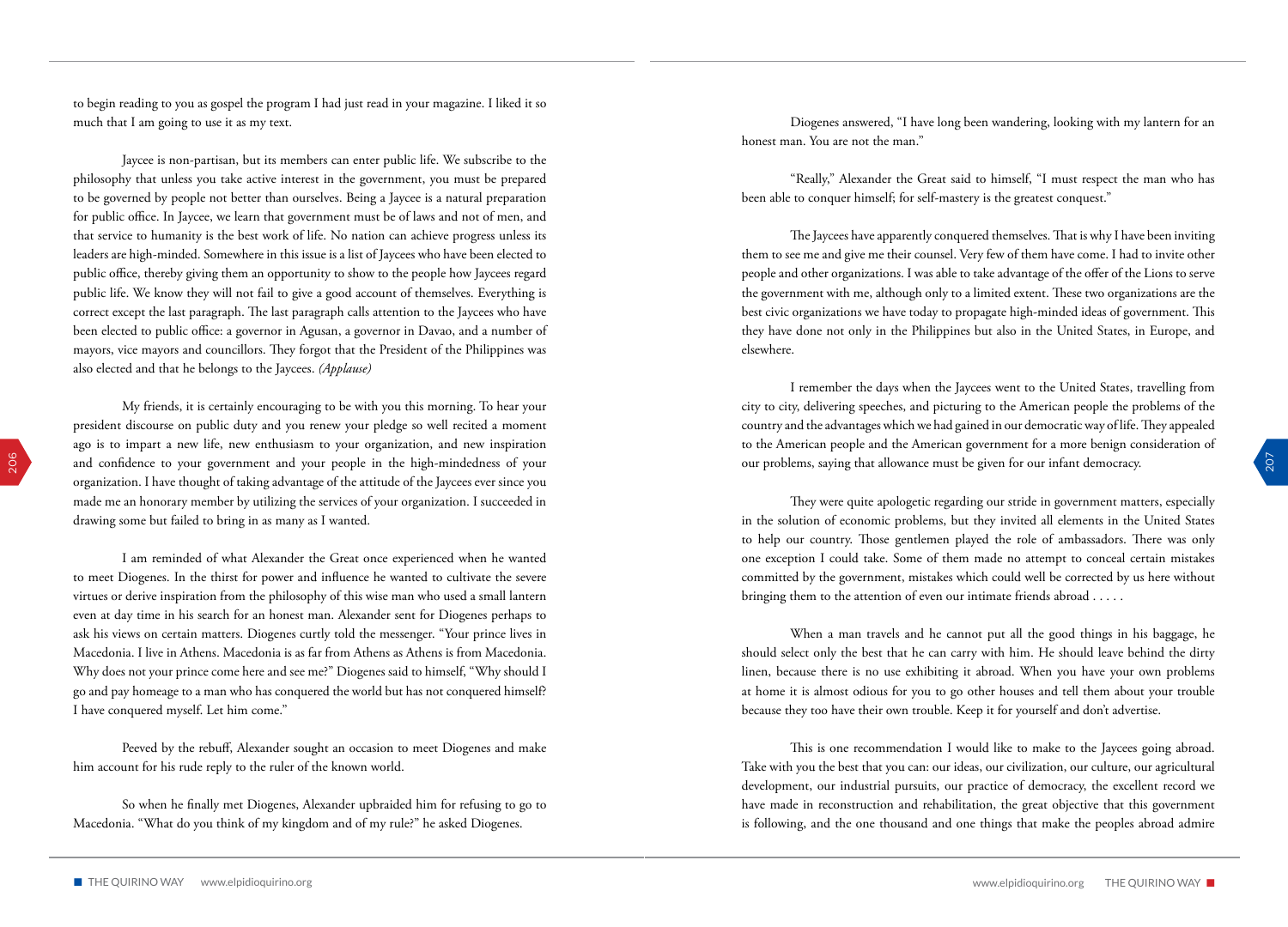the Philippines today. Take all these excellent qualities with you but leave behind the dirty linen for we at home can do the washing ourselves. *(Applause)* Let us not advertise the unpleasant things that happen in our intimate family and say that Juan de la Cruz is a crook. Call his attention if you will. If you are interested in straightening him up, tell him so, but don't advertise his shortcomings every time because whether we like it or not what we say is broadcast. It is transmitted by radio, by magazines, by articles, by conversation. In our unguarded moments, we often repeat what we hear about the ills, and even the sins of our neighbors. We should not advertise them. Why don't we imitate what the barbers put in their shingles? "If we please you, don't tell us; tell it to others."

It is a very simple philosophy which we can well adopt to maintain the name and prestige of our government and our people. There is not a single nation today, especially in the whole democratic world that does not recognize, admire, and love us because of our unceasing effort to make our country great and strong. Despite the fact that we have been so long prostrated, we have been able to rise and gain a new name and fame in the whole world. Why besmirch that name when we should take pride in it?

As politicians, in our race or struggle for power, we sometime discard our opponents. In our eagerness to reach the goal, we, jockeys, sometimes whip the horse of the other fellow or push the head of the horse that is going ahead of us. That's in the game during the race. But let us not make the race last throughout life or for an indefinite period. Once the race is won, the winning jockey receives flowers and waits for another race. Those who lost can participate in the next race. If they win, well and good. If they lose, they should be noble enough, decent enough and humble enough to admit their defeat and not howl and keep on howling. They should be the good boxer who shakes the hands of the winner and prepares for another bout. That is how we should play the game. That is one of the wonderful qualities that I have discovered in you, Jaycees and Lions. In your public life you have shown such broadmindedness, such patriotism, such earnestness to serve your country that you have been able to ignore the little differences that those who run for power in the government magnify. For that you deserve commendation.

There is no time for us now to dicker among ourselves regarding the role that each one should play. The time calls for national solidarity especially because of the menace that endangers the whole world. Already, it is so near that we feel the heat of the flames from across the seas. We are only within three hours striking distance from the mainland of China. We are about eight hours distance from the bombing stations of Russia.

You, Jaycees and lions, are the new elements in shaping public opinion in the Philippines. I have taken keen interest in your activities and I am proud of your work in helping the public. From the steps you have taken, I know that you are in the right direction. You are not only talking, delivering speeches here and there; you are also setting an example to be emulated by others. You are in the most advantageous position to lead your country. As is well said by your president, you come to give us strength. You are going to be successors of the present regime and must cultivate all the virtues necessary to make this country stronger, more unified and more enduring. You have been leading the youth. Tomorrow, you will be the leaders.

I am glad to hear repeated several times that your organization is non-partisan. If it is non-partisan, it must not hate any party leader. Do not entertain any prejudice against the Liberal Party, the Nacionalista Party, or any other party. Follow the path you have chosen. Don't mind the barking, you will never be able to reach your goal.

I want to encourage each and every one of you in your respective callings. If you are engaged in the industrial or agricultural development of our country, if you are interested in banking or insurance, follow your choice honestly, determinedly, because that is the only way we can build up our country today. Our territory is small; our population, limited. We must intensify our activities to develop our country, supplementing our lack of territory, of men and of means, with greater effort and enthusiasm.

 I am not speaking idly of the economic development of the country. I have visited provinces and municipalities throughout the Philippines. Everywhere I have preached the gospel of economic preparedness.

You, who are now specializing in this line of activity will assume tomorrow the great responsibility that we are shouldering today. We have built roads, bridges, hospitals, ports, irrigation systems; we are building fertilizer and hydroelectric plants. We are exerting our utmost to rush our economic development and provide our people with the means to raise their standards of living. We have shown patriotism in the darkest hour of our history. We have shown to the whole world that no matter what influence may be exerted to disintegrate our people, so long as we have the faith in our own future, our own strength, and in our own capacity to govern ourselves, and as long as God presides over the destiny of the country, we will never perish. *(Applause)*

We want to develop industries. We want to dig our mines, all the mineral deposits we have. We want to exploit the great advantages we have as strategic distributing centers of commerce and communications in this part of the globe. We want to exploit every possibility in the air and underneath our soil.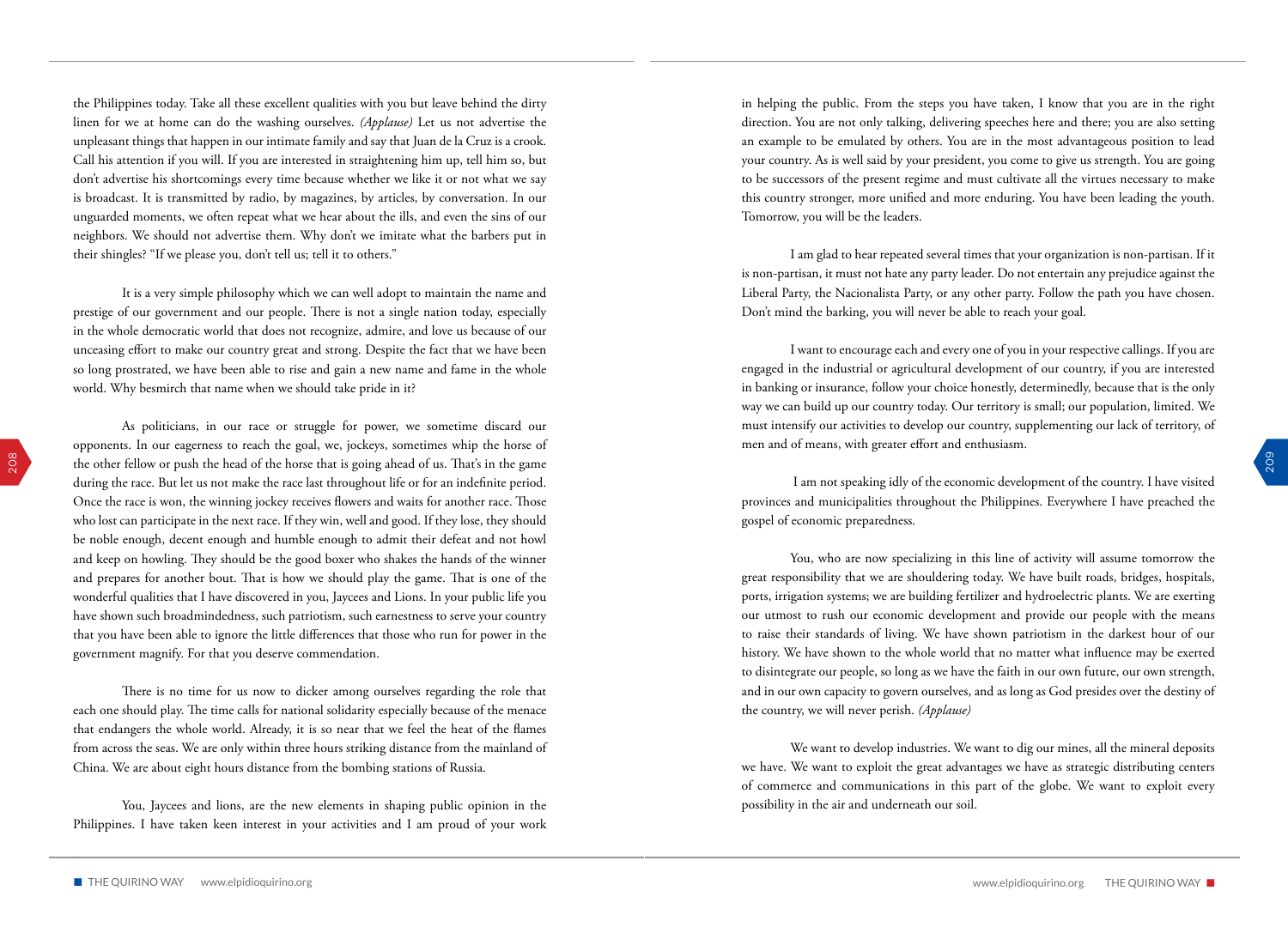We want to mobilize everything and awaken everybody. If I had the power to knit the people into one single purpose in order to establish a strong and enduring republic, I would gladly do so. Unfortunately, the only means I have is persuasion. In this I must ask you to help me persuade our people.

My friends, the time has come for us all to unite because the danger is near. I am not a war-monger, but I know that the whole world is preparing for another debacle. The peoples of Europe are organizing themselves into the North Antlantic Pact in order to defend themselves jointly in case of aggression. Outside Europe the people are also preparing for the same danger. And are we not presently surrounded by countries tottering under the rush of communism? When the United States herself, one of the most peaceful and powerful nations of the world has declared a state of emergency and appropriated 85 billion, the biggest appropriation in history; when everybody in New York, Los Angeles, and Washington, and throughout the United States is making preparations for air-raid shelters, and even practices air-raids, why should we not also prepare so that we may be strong enough to ward off any aggression if it comes at all? *(Applause)* People talked about my motives in presenting these facts. The truth is that once in a while some men are guilty of suspecting that I am doing this for political reasons. What political motive could I have to warn the people that they be prepared? Nothing. All I want is to be able to deliver this country to the next administration in a peaceful manner with the people happier and more prosperous than when I assumed the reins of government. *(Applause)*

Emergency powers. I don't need emergency powers. The emergency powers given by the congress are limited, but the emergency powers that are provided in the Constitution are unlimited. In case of actual war, I don't need emergency powers. All I have got to do is declare martial law and I have all the powers that I need to defend this country against aggression. So I am not interested in emergency powers. If they grant them, well and good. If they don't, well and good, too. My only concern is to make each and every one of you and your children ready and prepared for any emergency in case such eventuality arises.

And, my friends, I am not talking through my hat. You have already experienced the vicissitudes of war – death, hunger, oppression, pestilence, cruelty. So you be prepared. You must provide all the means to make yourselves stronger. Dig up from your backyard the food that you may need for the maintenance of your family. Don't let any piece of public land lie idle. Take every opportunity to prepare, to grow flesh and blood and sinews and strengthen our souls in an effort to solidify our country and prepare it for any eventuality.

### A TOAST TO MRS. FRANKLIN D. **ROOSEVELT**

gain we are gathered at this festive hall to celebrate important event in the life of our  $\mathrm{A}_\textrm{\tiny{nation.}}^{\mathrm{gain\,we}}$ 

About this time on December 20, 1933, I had the honor and distinction of sitting to the left of the distinguished gentleman at the White House. At that moment he pledged to support our campaign for independence in the United States. That was after our people had rejected the Hare-Hawes-Cutting Act and President Quezon and the rest of the mission, of which I was a member, had proceeded to the United States to secure a better independence law.

On March 24, the following year, I again had the good fortune of standing behind the same distinguished gentleman when he signed at the White House the Tydings-McDuffie Law granting complete and absolute independence to the Philippines. By a fluke of fortune, on this day as I preside over the destiny of this country, I find myself to the left of a person who is no less distinguished and whose role in the world is now recognized as one determining factor guiding the fate of humanity. *(Applause)*

Mrs. Eleanor Roosevelt, perhaps you don't know it but aside from your own distinguished personality in world leadership in democracy and humanity you are loved and

<u>য</u>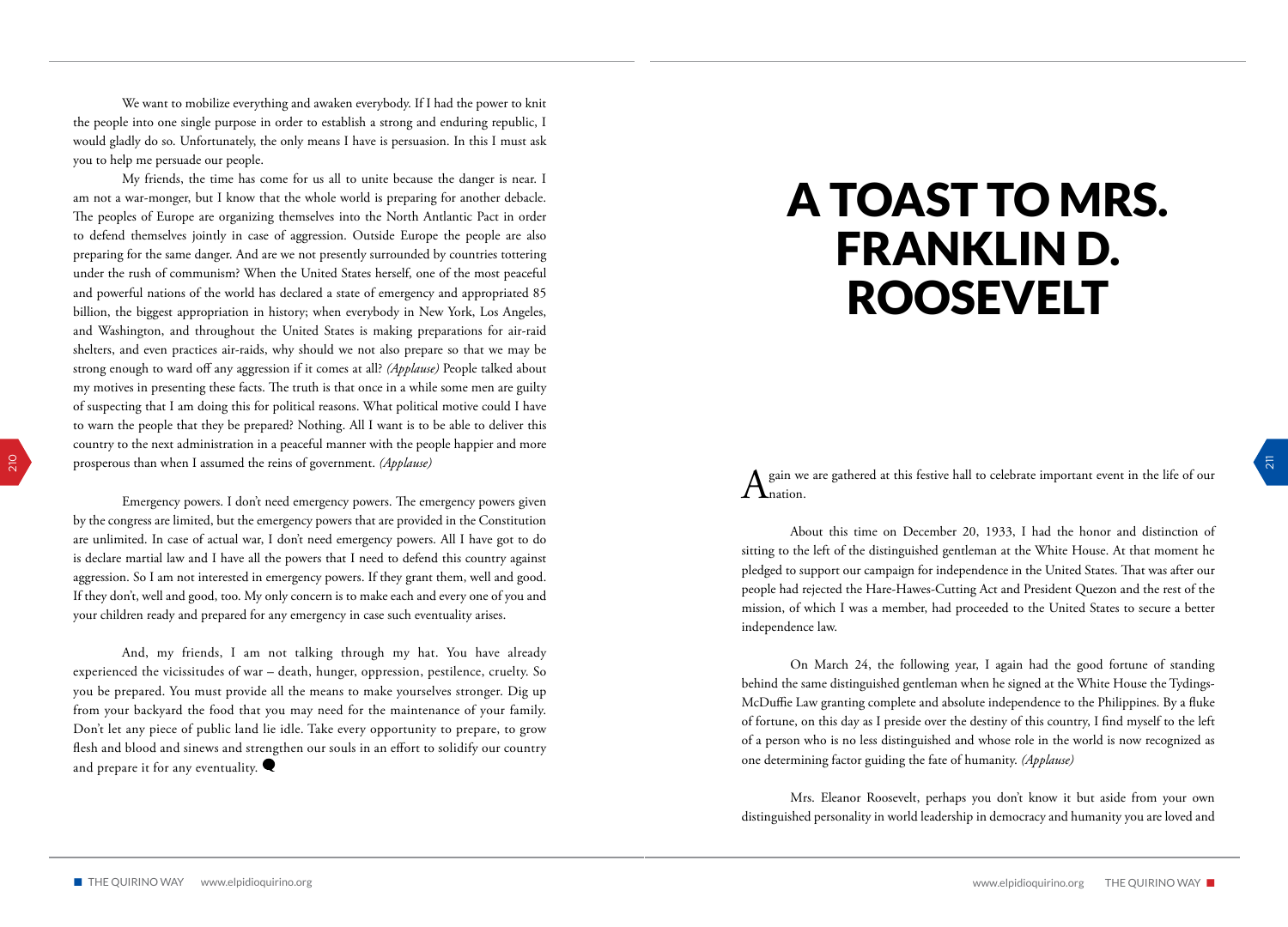admired by the people of the Philippines as the depositary of the affection and confidence of President Roosevelt. Our people would like to lavish the same love and confidence on you and the American people in general.

You are not merely supplementing or complementing the vision and conviction of President Roosevelt in establishing here a democracy that would serve as a model in this part of the globe. You have a distinct personality; and your presence here today has heightened our love and admiration for President Roosevelt.

We have suffered, especially in the last five or six years. We went through all kinds of vicissitudes not only in reconstructing and rehabilitating this country, but also in stabilizing it so that it can cope with any situation and preserve the institution which was the object of President Roosevelt's concern.

We long to have somebody to give us encouragement, to reinforce our determination to make more lasting the principles of democracy established here under the Tydings-McDuffie Law. President Roosevelt did not live long enough to witness the success of our venture in democracy and freedom on our soil, but you arrived today and, in your brief stay, I am sure you will receive the greatest acclamation of our people, their sincerest token of affection to you and the United States as a result of the boon of liberty you gave us.

You have come therefore, to rekindle in us the spark of enthusiasm, widening the horizon and giving us new hopes for the preservation of national security which you and your husband helped to build. *(Applause)* I know that after an hour or so you will be asked to say something to the people. I may not have the privilege to be with you but I will hear you over the radio. May I ask the ladies and gentlemen gathered here to rise with me and join me in a toast for the pleasant stay of Mrs. Roosevelt here, hoping that it will be of great positive and enduring results in the promotion of mutual friendship and loyalty and security of our two peoples.

# SUCCESS IS MEASURED BY ACCOMPLISHMENTS

Until half-past one this morning, I was trying to marshal in my mind the facts that should be presented to you at this meeting. But after hearing the joint committee who came to notify me that Congress had adjourned without having passed such important measures as those providing for the continuance of the normal functions of government, I confess I spent a sleepless night. I must have gone to bed and gotten up three times. The last time was about 5:30. The non-passage of the budget, the public works bill, and other measures that should lay the basis for further important action in the implementation of our program of national action, has worried me very much.

I forgot everything I was going to say today when I heard how some of my colleagues in the party expressed themselves regarding the previous elections. I think we have to face the issue squarely and make a sort of self-analysis in an effort to find a way to extricate ourselves from the different problems of party discipline, party authority and party responsibility.

The Speaker has well indicated the sources of our force, real and potential. He has pointed out not only our numerical superiority in the government, but also the effective organization, influence, and power that our party wields at present in spite of our having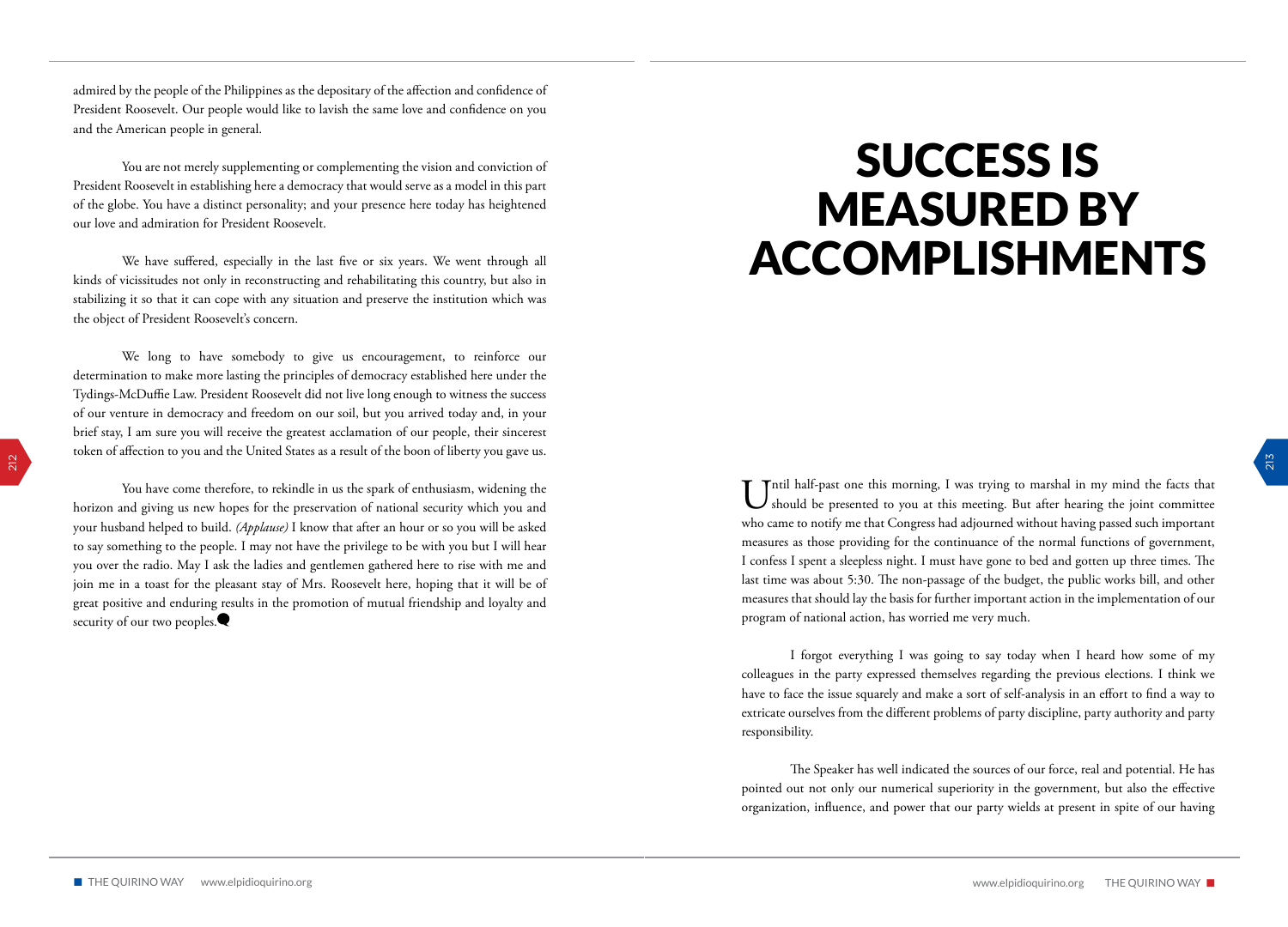suffered a setback in the last elections. We must realize, however, that the success of the party and, in the final analysis, its influence and strength do not reside merely in the power it wields, in the influence it exerts, and in the numerical superiority it commands. It should be measured by its accomplishments and the success of its administration. Let us not belittle the great accomplishments of our party since we established the Republic on July 4, 1946.

We inaugurated and laid the foundation of our Republic now normally marching toward progress, security and permanence. Were we to enumerate the accomplishments of our party and administration since the foundation of the Republic, we would be amazed, even astounded, by the great record. This is the reason why people abroad have not hesitated to acknowledge that, unlike other countries which have been devastated by the last world conflict and despite fearful odds our country has risen as a stable government. Today, the whole world looks upon us with respect and admiration.

We have solved many of the great problems that embarrassed the administration since the time of the governors-general. We have settled many of the important, perplexing questions which could not be solved during the tomes of Presidents Quezon, Osmeña, and Roxas. One important reason is that the circumstances then did not favour the consideration of such problems. We have faced them squarely and have found their solutions. One such problem was the recurrent school crisis. There is no longer any rice crisis. There may be rice shortage but no crisis. You can always find rice to buy if you have the money. Rice in those days, even if one had to give all one's possessions in exchange for it, could not be obtained.

The backpay law. That was one of the most challenging problems that confronted the government. We have solved it.

Our economic development is now the envy of many nations. We have organized all forces, all agencies of the government with our limited means, to chart the program of national action which has begun to bear fruit. Two years hence, in fact, beginning next June, we will start a chain of inauguration of big irrigation systems, hydraulic plants, shipyards, fertilizer plants, cement plants, and all basic industries. We must needs mobilize all our natural resources in order to support as many of them as possible.

You realize the great stride we have made towards economic stability. These are records that the people know could not have been achieved without some guiding influence, some vision, and some determination emanating from our group. This success cannot be attributed to any particular individual.

We began planning early and even without the means to carry our plans out.

We took pains to face facts, analyse them and prepare a complete program to insure our economic progress.

Another problem we have tackled with success is the dissident movement. Our success has merited acknowledgement from no less an authority than President Truman. We are not very proud of our achievement in this regard because the work is not yet complete. But the peace and order problem in the Philippines is now an accomplished fact so far as its fundamental cause is concerned. We have smashed the *politburo.* Its members have been sentenced for varying periods of imprisonment because they were senseless and irresponsible enough to attempt to overthrow this government. There can be no dispute that the peace and order situation has very much improved since liberation.

With these accomplishments as the basis for our bid for the people's further extension to us of the privilege of directing the affairs of the state, I am sure if we properly acquaint our people with what we have done for them, we shall have no need for many speeches. Perhaps what we need will be some lantern-slides, films, pamphlets and some products that we are now turning out from the basic industries that we have established throughout the country. These are the things that the people understand.

When you go from province to province, from city to city, from municipality to municipality, from barrio, you will notice the great change in the life of our people, the change of attitude towards their government. There is now a feeling of security among them. Our people are intelligent, they are not as ignorant as some believe. They are simple because they are not, especially those in the outlying districts, so well-dressed as we are. Even the Igorots, the Kiangans, and the Mangyans living in the mountains, now understand that we are doing better than before the war and they come down to cooperate with us and feel as an integral part of the nation.

These are positive facts which should strengthen us in our bid for the further enjoyment of the people's confidence. We lost some of our power and influence during the last two elections. Why? Because as Congressman Cases has well said, we thought we were so powerful that we could afford the luxury of fighting among ourselves. In the La Union, for instance, three Liberal candidates fought only one Nacionalista. All three came to us, the Speaker and myself. Each one said, "Oh, we are going to win. Never mind." What happened? The three of them were licked.

That spirit was rampant throughout the country in the last election. In 1949, my majority was not 250,000. It was half a million, and yet there was division in the party.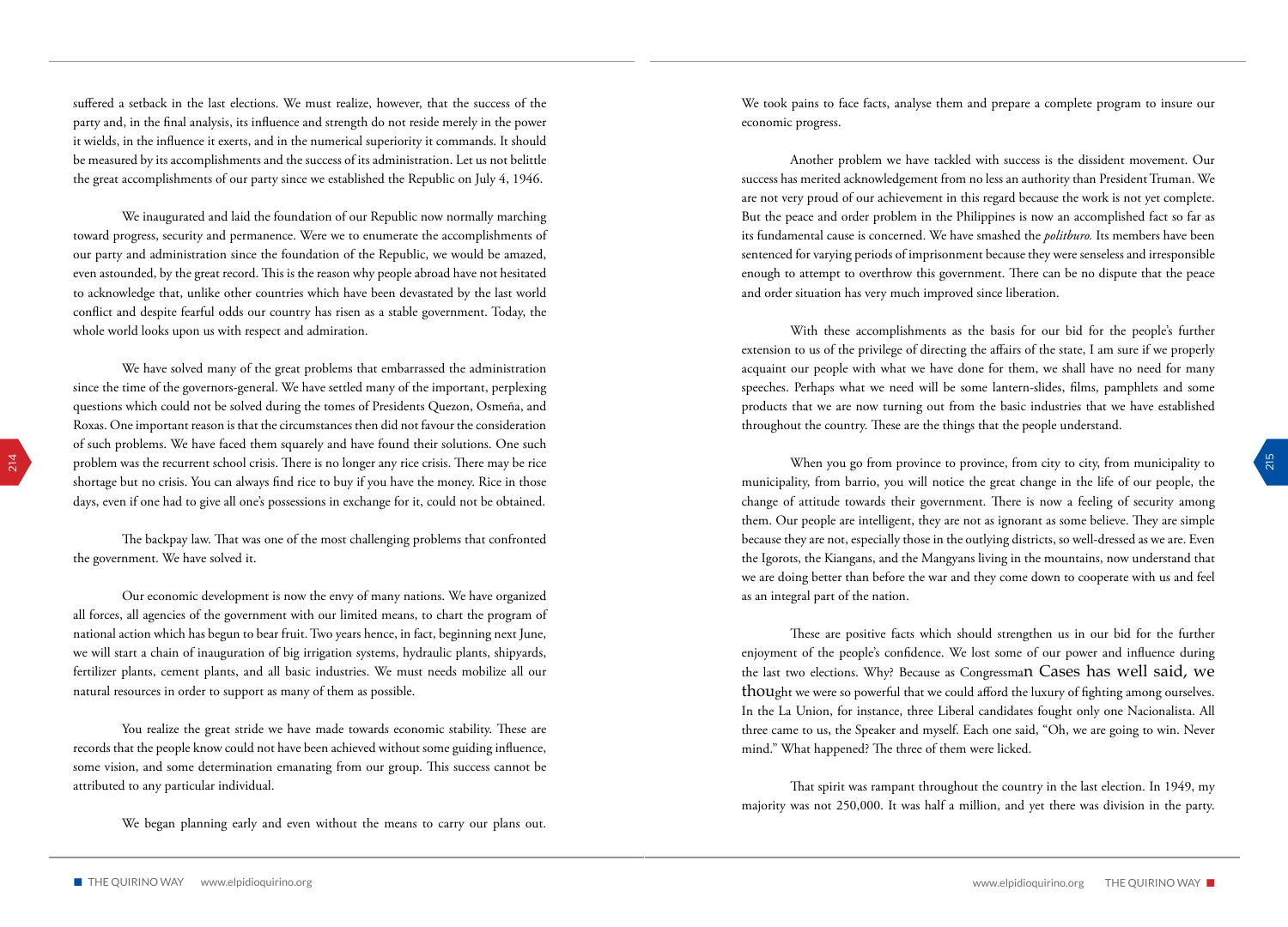Mr. Avelino and I were at loggerheads. But in 1951 there were many provinces with two or three candidates fighting each other against only one Nacionalista. There were some cross0currents of ambition as Congressman Clarin has well manifested, and I like his logic. *(Laughter)*

Perhaps it is good to remember all these things because this gives us an opportunity to revise our attitude, reassess our strength, and make a proper approach to the future. We should no longer live on our past. We should live on our present. To live on the past is to move backward. The past is only an indication of how far we can go, or how deep we can go down if we do not learn our lesson.

We should look ahead. There are new problems, new facts, new circumstances that we have to face. And if you are going to apply your experience only to the present situation which is already pregnant with so many peculiar and unique circumstances, you cannot go much farther.

So my friends, let us face the issue in the coming election. I am mighty glad that the Speaker has expressed unequivocably his willingness to be soldier, if it is necessary for the unity of the party. *(Applause)* commenting on Congressman Clarin's appeal to me, I am willing and ready to wash your feet. *(Applause)* But when I am washing those feet, please see to it that they don't kick me. *(Laughter and long applause)*

There is really reason for us to be happy and to be confident of the future. Let us not look at things now from the point of view of people who are defeated or frustrated. We must, in the same manner as the country has risen, redouble our enthusiasm, gather more force, focus our attention and see if we can be more attached to one another, place our cards on the table and play the game face up. *(Applause)*

My friends, I am glad that each and everyone of you has had a chance to get out of his system what he has been keeping there for a long, long time. Let us now purge ourselves of the sins, mistakes, or faults that we have committed. Let us not begrudge our contribution to the strength of the party. We assumed a great responsibility when we established this government. We are still in the midst of the execution of our program of action ad we would like to present to our people an intelligent and complete balance sheet showing the success, achievements and glory of this party so that those who have contributed to this – you and I who are giving our lives and strength to this party – may go down in history as having been the benefactors of our country and people. That is the ambition of every public man. Ambition, in that sense, is very sound. Personal ambition can be drowned if we know how to ba a little bit self-effacing and self-sacrificing. As for me, I want to tell you right now and I repeat what I have always said, that I have nothing to vindicate, no loss to recover.

My prestige has not deteriorated, so I need not fight for its vindication. I have reached the pinnacle of my political career. I expect nothing more from my people. I have been able to render service for almost about six years during the most troubled period of our national history. Personally, I am satisfied. But if I am still needed, why not sacrifice my life? *(Long applause)* But remember, I have no worldly possession but my name. I am a poor man. Please do not rob me of the opportunity to keep and honor that well-earned name and prestige because it is the only heritage that I can bequeath to my children and to my people. However, I have no personal ambition to pursue, but if that personal sacrifice is needed at the altar of public service, it is up to you and not to me.  $\bullet$ 

*(Applause)*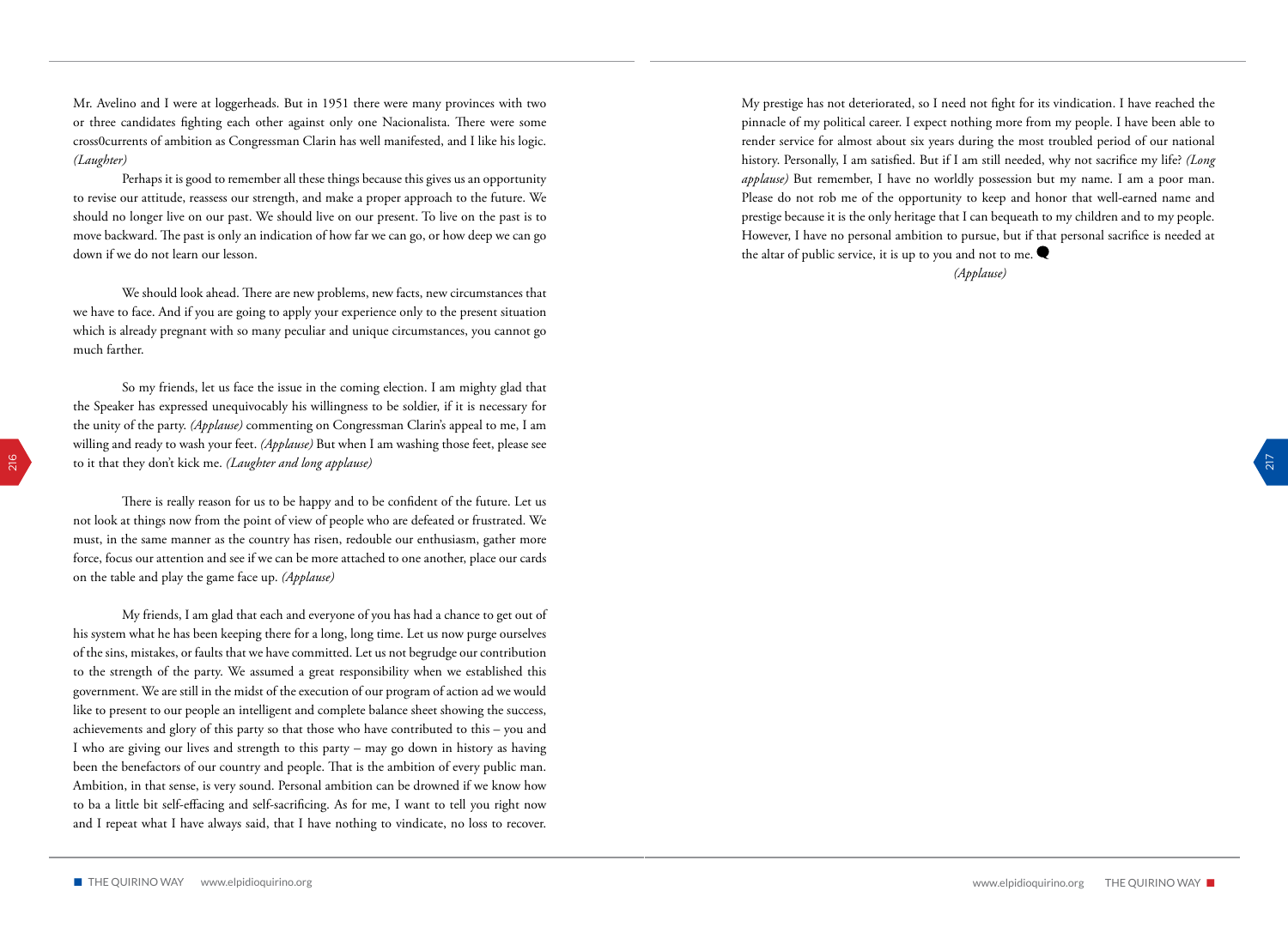# **GOVERNMENT** IS A JOINT RESPONSIBILITY

I appreciate your calling on me because whether you like it or not, we have a common responsibility. I have always considered the General Auditing Office as a real, independent office. Our Constitution created it to pass upon all accounts of the government without fear or favour.

The auditors ought therefore to be partners of the executive. In our effort to clean the government, the public is led to believe that if any irregularity in the form of crookedness, graft, or corruption is committed or if anybody is caught helping himself instead of helping the people, the chief executive must be blamed for the negligence. In other words, I am held responsible for every minor misconduct in office. And more often than not, these misconducts, committed by public officials are traceable to money matters.

Charges of graft and corruption are rampant not only in the newspapers but also in public squares, in the chambers of our Congress, in the streets and occasionally even in private homes. There is more talk about graft and corruption than what really exists. It has been multiplies, magnified, exaggerated, distorted, and has so spread outside that many peoples who do not understand the situation in the Philippines now regard our government as a government of grafters and corrupt officials.

That, of course, is derogatory to our names. We have exerted every effort to show

that we do not belong to that type of people. Certainly we can compare favourably with the most advanced democratic countries. The much publicized propaganda about misconduct in office has come especially from our own political adversaries who do not seem to realize that their campaign will affect the good name and prestige of the nation. They are merely looking at the immediate advantage they would derive.

This is a general ailment among our politicians which we must eradicate. This negative thinking is doing us great harm. We are always looking at the liability side, and never at the asset side. When there is no cash in corporation, they say the corruption is broke. They do not consider the assets, the invisible items, the great advantages, the contentment and happiness that the corporation has rendered to the people, its main object being service and not profit. And that is the nature of government corporations. Many a time we consider them as profit-making ventures when in fact they are not and if they cannot show cash or profits, we say they are useless.

In the other branches of the government we do not have any investment except the salary of the officials and the integrity and efficiency expected of them. And, if one is caught committing any irregularity, we do not look upon the quality of service rendered to the people. We focus our attention only on the irregularity committed and no matter how insignificant it is, we brand the entire branch as an office of grafters and corrupt officials.

This attitude must be changed and the only way to change it is for you and me, you in the Auditing Office and I in the executive department, to act quickly. You must be quick to report in the same manner that I am quick to order prosecution and punishment of the culprit. In that way we do not allow the feeling of suspicion and distrust in the government to develop. Let us see you auditors catch those who help themselves instead of helping the government. We have been reading in the newspapers about investigations regarding the misconduct of some provincial treasurers or minor officials having to do with the handling of funds and property in cities and municipalities, and the chief defense these officials put up is that the auditor has passed upon the account – so why should they be blamed? So if the auditor has just pre-audited or approved an account, however crooked it may have been in the beginning even if it was discovered afterwards as irregular, they always rely on the judgement of the auditor. That assurance of infallibility remains in the minds of the people. And yet, when you want to utilize it in court in order to prosecute some official who has relied on the infallible judgement of the auditor, the official goes to jail and the auditor goes scot free. In such cases the auditor and the official should be prosecuted. They have joint responsibility and should have joint and solidary punishment so that other officials will conduct themselves properly in accordance with law and the moral of public service.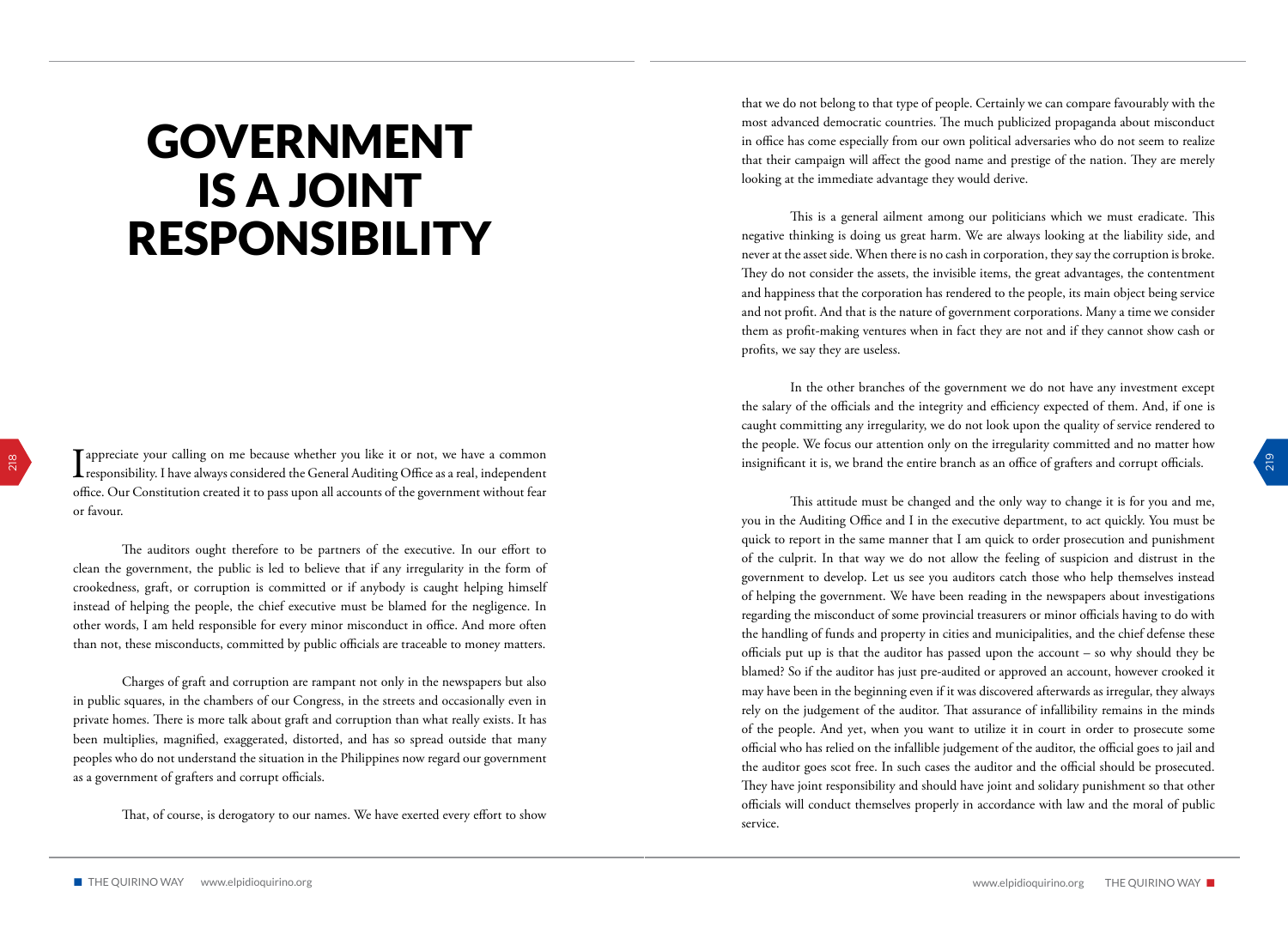I am glad you have come and given me this opportunity to meet you personally. I have been going from province to province, from city to city, and from municipality to municipality, but I have never had the pleasure of conversing with you intimately. I believe there should be closer relation between your office and mine, in our joint efforts to establish here a name, the name of the administration as an administration of officials clean in conscience and clean in record. We have to battle against that thing for a long time. Those who have been casting a slur on the government of the Republic, making denunciations based only on mere suspicion should first consider the responsibility of each official connected with any irregularity before broadcasting their charges to the four winds.

For their part, auditors should be very careful in not exposing themselves as tools of those diffing the dirt of the government. There are so many scavengers today who live on that dirt by making themselves appear before the public as if they were angels and models of public morality, as if they were champions of cleanliness and infallible prophets. What makes it worse is that you are feeding them with incomplete facts taken from some offices. I know these scavengers approach your office and my office for data. If you give them the data piecemeal, they swallow everything and use the information to besmirch the name of this or that person or this and that office. They will make mountains out of molehills.

Don't allow yourselves to be a party to such iniquity. Let us be more prudent. Let us be more circumspect. Let us be more careful in handling the accounts in each office of the government so as not to be used as tools by those who are just searching for muck with which to defile many of the great things the government has done. Let us picture the positive side, the asset side of our account in our balance sheet. Let us give more prominence and importance to what this government has accomplished.

### PACIFIC SECURITY AND PEACE

Since July 4, 1946, the main concern and constant pre-occupation of our people has been to secure our political stability, our economic welfare, and our external security in the order I have just mentioned.

Naturally, our first step was to insure our political stability. In thus preparing our government and our people for a life of internal security our first endeavour was to do away with the dissident elements and at the same time inspire the confidence of our people in the new government we established. It took us long, strenuous efforts to do this. But, thank God, it is pleasant to observe, not without pride, that we have been able to secure that stability in our country, at least during the past two years.

Our next concern after that was to establish our economic security. Taking advantage of my presence in the United States in 1950, I discussed our economic development with President Truman and he graciously consented to send here a body of technical experts to make a general survey and study of economic conditions and future expansion of our agricultural and industrial development. The purpose was to gather sufficient data upon which to base a program of action of the American and Filipino peoples and especially on the part of investors so that they would have a basis for assurance of the security of their investments.

The Bell Mission Report was the basis of a program of economic development jointly sponsored by the United States and the Philippines. As a result, the United States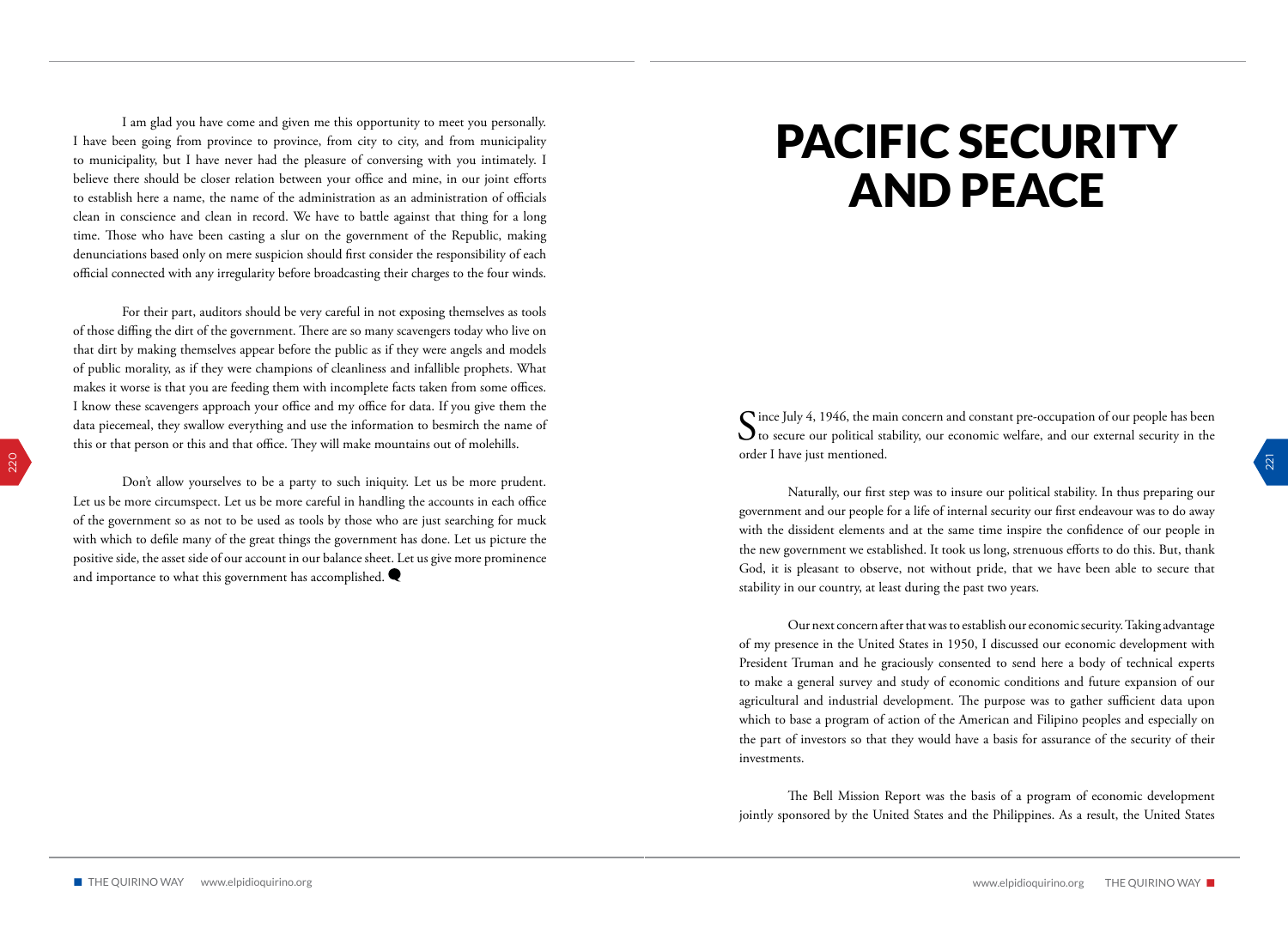made available to us, financial assistance amounting to 250 million dollars with which to finance in cooperation with us our economic program. The preparation for this program culminated in the Quirino-Foster Agreement signed in Baguio in 1950. The immediate implementation of this agreement has inspired in the Filipino people a greater determination to carry out our economic program envisaged in that agreement. It has greatly fostered the reawakening of our people to the industrial pursuit of our country. We have thus been able in the past few months to implement our program of national action. This will bear fruit in the very immediate future.

Beginning next year there will be a chain of inaugurations of important projects, such as the fertilizer plant at Maria Cristina, the Maria Cristina Hydroelectric Plant, the National Shipyard in Mariveles, and later on the Steel Mill in Bataan as well as another one near the fertilizer plant in Lanao. The great industrial project, a basic industry which we consider necessary to our development in Luzon, the Ambukalo Project, is under construction.

Although these projects have not yet received substantial aid from the United States for their construction and eventual operation as we have utilized our own money for that purpose, the proffer of assistance on the part of the United States to give us equipment especially for the Ambukalo and other projects which we are now preparing to construct, has afforded our people a sense of economic security which I know will inspire them to exert greater efforts to carry out our program within a period of five years as envisaged in that Quirino-Foster Agreement.

Therefore, only one phase of our national program remains and that is external security. I made a special trip to the United States in August of last year, almost exactly a year ago today to witness the signing of this pact whose instruments of ratifications we have just exchanged. When I witnessed the signing of this pact I made a paradoxical statement to the effect that "that was the end and the beginning" because we simply formalized in that pact our special arrangement for the defense, protection and security of the Philippine in our previous covenants such as the Military Assistance Pact, the Military Bases Agreement and other subsidiary arrangements such as the establish here of the JUSMAG to help us supervise our program of preparedness in order to strengthen the Philippines so that it will be considered a worthwhile ally of the United States.

The pact we signed with the United States at that time was as I have just described "the end and the beginning." Up to that time, or more correctly up to the time of the exchange of ratifications of this pact, all our program of cooperation for military defense and preparedness and the security of the Pacific had only been based upon agreements previous to our independence and shortly thereafter. It was not a long-range program then. The covenant whose instruments of ratifications have just been exchanged is therefore not only as described by President Truman the "formal expression of something that already exist – to the firm relationship of brotherhood that binds our countries together."

It is, in truth and in fact, and as is well stated in the preamble of the Mutual Defense Pact, an admission that the United States and the Philippines entered into it "desiring further to strengthen their present joint efforts for collective defense for the preservation of peace and security pending the development of a more comprehensive system of regional security in the Pacific Area." And, as is well concluded by President Truman that act, or this pact, "is a strong step toward security and peace in the Pacific." So, at this moment, as we exchange ratifications of this treaty, we feel that our national program of action tending to stabilize our country, insure economic security and, at the same time, establish our relationship with the United States with a view to our external security, we not only have gone further by envisaging the external security, we not only have gone further by envisaging the external security of the Philippines but also have taken a step – a decided step – to make this region safe from aggression.

With these circumstances surrounding the exchange of ratifications, Mr. Ambassador, I wish to give assurances through you to the government of the United States especially President Truman, that we are happy and gratified to come to this conclusion. That feeling of security of this country, economic as well as military and external, will boost, not only the future of this country, but the prestige and honor and dignity of the United States. And I express a great hope that you will follow through and realize our ambition to establish here a regional security for the Pacific. *(Applause)*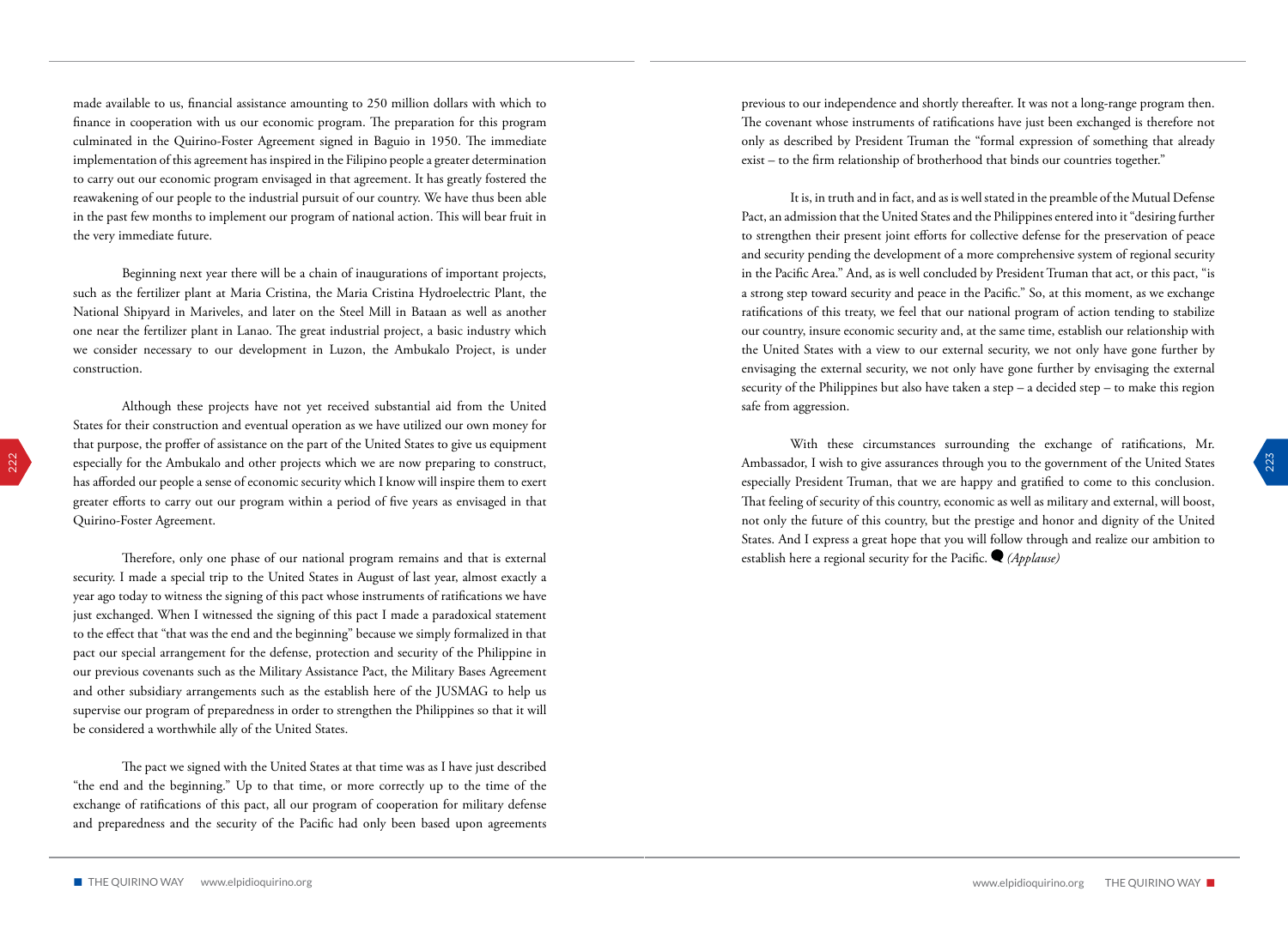# WHAT "CHECKS AND BALANCES" SHOULD MEAN

I am going to say just a few words of explanation because tonight we are resuming the beautiful tradition established by my predecessors. This was suspended in 1947, for various reasons, one of which was financial.

When I assumed the Office of President in 1948, we were confronted with a very keen financial stringency. I did not want the people to feel that because they needed our funds more for urgent and essential expenses, the administration was spending a portion of the money then available, for the entertainment of friends and public officials who, in accordance with past practices, were entitled to a yearly entertainment, such as leaders of the legislative and judicial departments.

#### I therefore adopted the policy of financial austerity and have been following it up.

Incidentally, there were pending cases in the Supreme Court requiring an interpretation of the prerogatives of the Chief Executive, and I did not want the people to feel that I was trying to influence its decision on the emergency powers of the President.

In 1950, our financial position became worse. It extended as far as the latter part of 1951 when it was freely predicted that by the end of September of that year, the government would collapse for lack of funds. Under those circumstances, I could not well resume this beautiful tradition. First, there was the question of economy or retrenchment, and second, there was the question of official delicacy.

This year, I feel that we are stabilizing the functions of our government. There had been quite a reaction in the jealous exercise of prerogatives immediately after our independence, a reaction that compelled us to establish precedents. Each department showed eagerness to find out its respective jurisdiction. Each wanted to know not how far it could go or should go, but how far it could check the other departments under the theory

of checks and balances provided by the Constitution. There was a tendency to restrict rather than allow the normal functioning of the government following a liberal interpretation. There was thus a race among the three departments as to which of them would first establish precedents with regard to its jurisdiction.

Fortunately, during the last two years, by periodic pronouncements of the Supreme Court and the precedents established not only in the executive but also in the legislative departments, we are beginning to adjust ourselves and normalize our relations. The socalled doctrine of checks and balances contained in the Constitution of the United States and borrowed by us has operated to restrict rather than liberalize the interpretation of our laws in such a manner that each department could act more freely in keeping with our desire to hasten our political and economic development.

In the past few months, I have observed that we all are beginning to realize that the interpretations of the prerogatives of each department should be less restrictive and more permissive for the general development of the functions of each department. There is a feeling abroad today that instead of following a negative interpretation of the traditional theory of checks and balances established by the United States when it needed precedents for its new democracy, the tendency in the Philippines is to regard the three constitutional departments as co-equal and integrated parts of the Ship of State – the Executive Department as the helm of the ship, the Supreme Court as the ballast of the ship, and the Legislative Department as the propeller – coordinating but not checking each other unnecessarily as we sail to our destination.

This attitude is more in keeping with what we desire to do in our country in order to lose no time in our eagerness to develop our land and make it as stable as possible without the least delay.

I am happy to have been able to resume this beautiful tradition tonight. It is with the greatest satisfaction that I note that at long last we are adjusting ourselves to the new exigencies of the nation. Realizing these three essential roles of our respective departments – the helm, the ballast and the propeller – I have great hope that henceforth we shall continue to function in a coordinated and harmonious way in order to achieve results for the benefit of our nation and the happiness of our people.

I welcome you, Mr. Chief Justice, and all the members of the judiciary here present, to this banquet. I hope we shall be able to continue this tradition periodically in an atmosphere of the greatest cordiality.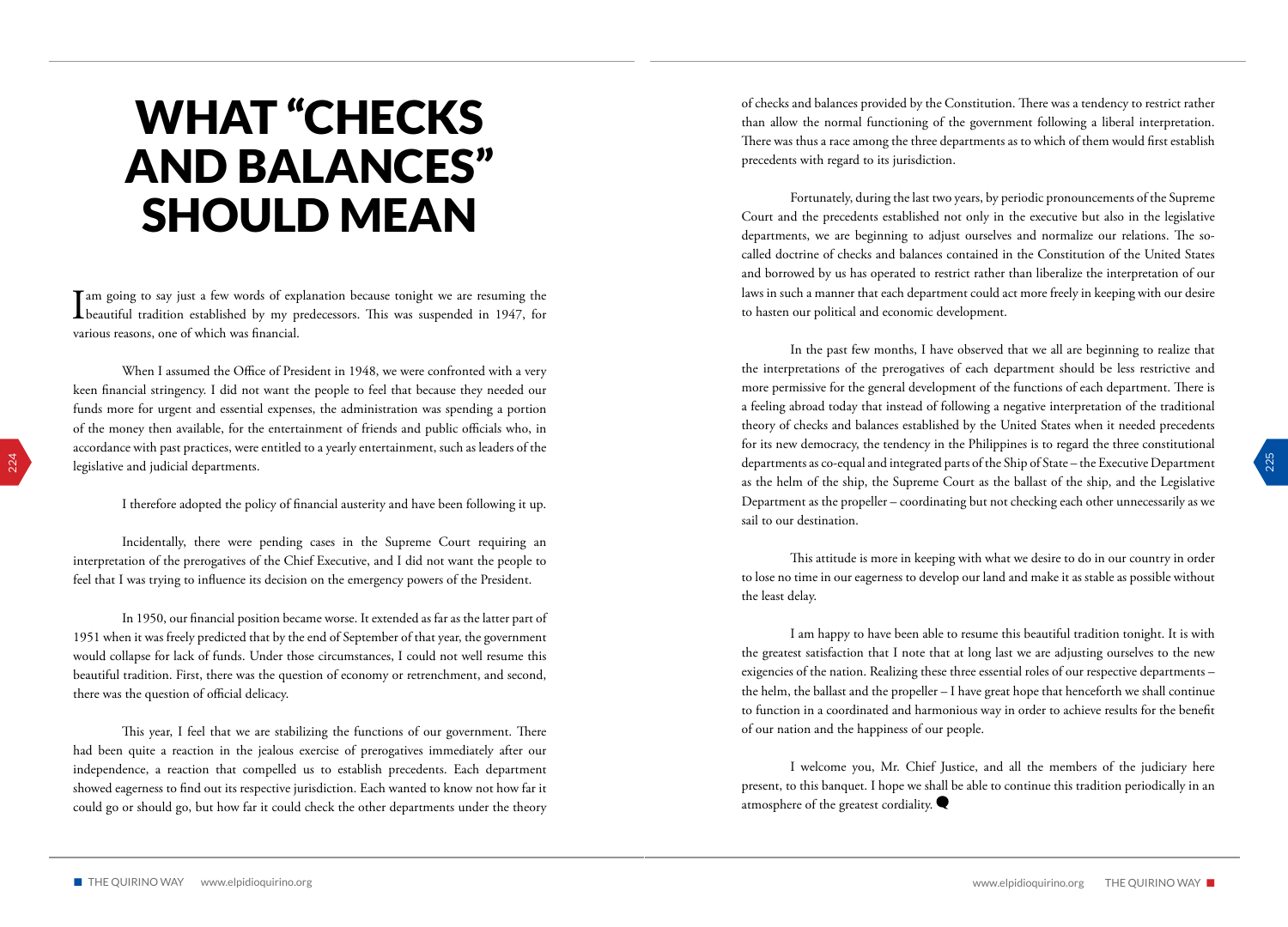# LEGISLATIVE ABUSE OF POWER

I am going to take up tonight a momentous issue of our time in our development as a young democracy. There is considerable excitement over the militant temper which one of the three co-equal branches of our government, the Legislative – I mean the Senate – is exhibiting during these days. Such temper has assumed the form of a series of encroachments upon the Executive Department.

Last week, a Senate committee issued a subpoena to compel the appearance before it of the President of the Philippine National Bank. He was ordered to bring along with him documents and information which by law can only be furnished or revealed to the President of the Philippines or the Secretary of Finance. Simultaneously, a similar subpoena was also issued by another Senate committee to the Governor of the Rehabilitation Finance Corporation compelling him to appear before the said committee for the same purpose.

The other day warrants of arrest were issued by no less than the President of the Senate to compel the appearance of witnesses before the so-called Blur Ribbon Committee to testify on an anonymous complaint filed with the General Manager of the Philippine Charity Sweepstakes Office. A carbon copy of the anonymous letter, it seems, was sent to the committee.

The charges were purely administrative in nature. They affected only the official conduct of some members of the personnel of the Sweepstakes Office. They had absolutely

nothing to do with specific legislative measures under the consideration by the committee. The subpoena clearly stated that the committee was conducting an investigation *"of administrative charges filed against Mr. Bernardo P. Garcia. Chief of the Administrative Division; Mr. Manuel Collas, Assistant Chief of the Administrative Division; and Mr. Juan Natividad, Personnel Clerk, all of the Philippine Charity Sweepstakes Office,"* and that the witnesses were *"to testify in the investigation of the administrative charges against the same respondents."* Later, the subpoena recited that these administrative charges consisted of violation of the civil service rules, of immorality, of nepotism, etc.

Despite the fact that, by presidential direction, the investigation of the charges was being conducted by the Executive Secretary – a member of the Cabinet – as the office concerned is under the direct supervision of the President, and that the committee was requested not to interfere in such investigation for the moment, the Senate President sent 15 men to the Sweepstakes Office to place the subpoenaed witnesses under Senate custody, and to take them before the Blue Ribbon Committee to testify on the same anonymous charges.

Another Senate committee, the Army and Navy Committee, was reported planning to seek explanation from a judge of first instance why he investigated a criminal complaint filed against a member of the Senate at an unholy hour. The "invitation" was going to be sent after the information had been duly filed in his court and an order of arrest had been issued thereunder. In other words, while the case was already *subjudice.*

These facts show an evident attempt to arrogate legislative authority not only over the Executive Department, but even over the Judicial Department. This situation is not only terroristic and harassing but manifests a dangerous tendency to abuse the legislative power of investigation.

Placed above the personalities that happen to be involved at the moment by reason of their position, and under ordinary circumstances, the issue created would be a healthy development in our national experience of freedom. For, viewing the subject from the constructive angle, we should be able to derive what lesson, what benefit, we can from the torments and difficulties that are ours today because of a seeming disintegrative struggle for supremacy at least between the legislative and executive departments in the exercise of constitutional prerogatives.

But we should be appropriately and adequately warned of the dangers and difficulties that we unnecessarily invite and that may prove costly to us. Besides, the present legislative fever is blurring the mind and vision of otherwise great intellects. In thus renders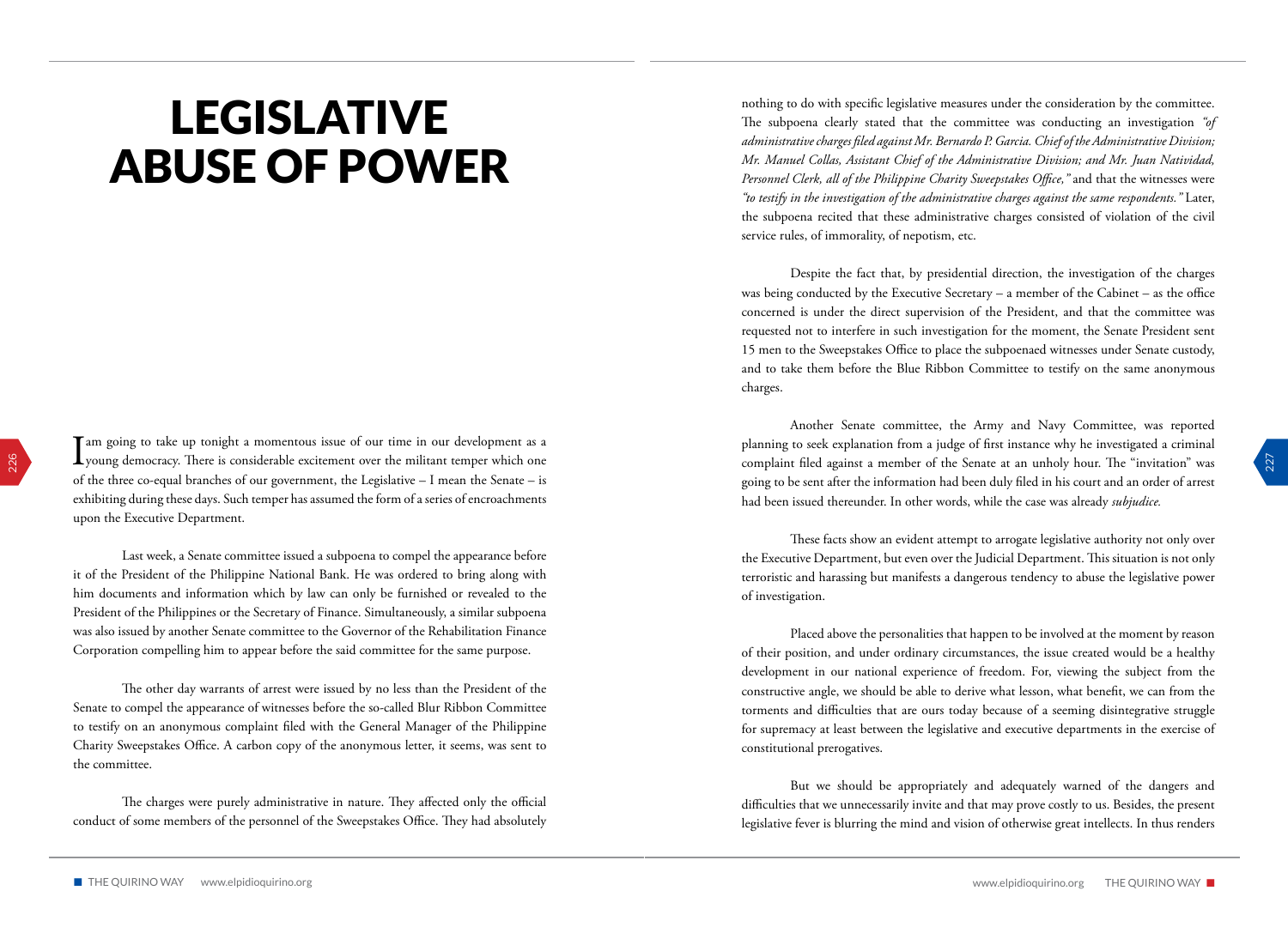them incapable of attending to the very important job at hand: namely, the economic development of our country to bring the good life to our people in increasing proportion, to generate that goodwill, faith and confidence that make for increased power and stability, and to perfect the security we need in which to fulfil our highest individual and collective potentialities.

While the Executive Department is busy cleaning the government of undesirables, continuing unabated the investigation of any anomaly, irregularity or dereliction of duty brought to its attention, Senate legislative committees are bent on duplicating the work of investigation. Quite often they conduct simultaneously the same investigation to the great confusion not only of officials and employees of the government but also of the public.

What happened at the beginning to be an attempt to exercise legislative powers in the guise of great concern in the preparation of prospective legislation now becomes a direct threat to cow public officials and employees to submit to investigations conducted even by the committees not authorized to function during recess. By the arrogant and terroristic procedure employed, and considering the precedent in the case of Arnault who is still languishing in jail and for an indefinite period, there is now an obvious design to establish not merely legislative primacy but the sheerest despotism and tyranny.

It seems ridiculous that tyranny should now originate from a legislative chamber. As the highest representative of the Executive power, I have on some occasions been painted as wielding dictatorial powers. I confess that I have never tolerated any abuse of power in the execution of the laws and in the administration of justice. I have been stern in the application of the law equally to the rich and the poor, the high and the low, irrespective of whether the person affected is my friend or partyman or not. The whole world knows this, and as long as I am here, at the head of this nation, I will continue with this policy no matter who is going to be hurt or affected by my stern decision to apply the rules of law and justice impartially. But I have yet to bow to new despots – this handful of new senatorial tyrants.

More often than not, these Senate investigations are nothing more than fishing or exploratory expeditions to find cause for the creation of new electoral issues against the administration. If the result of such investigation regarding the conduct of officials and employees in the Executive Department is after all the recommend administrative or judicial action against them – for they cannot go farther – it seems superfluous not to say wasteful, as the time could well be devoted to constructive legislation. This is especially so in cases where the executive or judicial department is already conducting its investigations on the same subject matter and on the same officials under its own jurisdiction and supervision.

The practice is becoming vicious, to say the least. There is a systematic attempt, for example, to pressure if not to besmear the Army, to weaken the people's confidence in it, and to demoralize its personnel – thus affecting its fighting spirit and efficiency in its battle against all kinds of crime and dissidence. Nothing could better enhance the morale of the Communists.

Those who are unwittingly engaged in this pastime as well as those who are systematically and falsely picturing a deterioration of the government and are now conjuring a desperate situation for the people are perforce active agents of the deliberate subverters of this government.

I cannot believe that most of them are unknowingly indulging in this practice. They may be only looking towards the elections of 1953. But actually they are destroying the democracy that we have at such great pains determined to establish. Watch out for them. There must be a limit to this over-bearing and – shall I say? – presumptuous zeal of some of our legislative officials.

The greatest demoralizing result is not merely the terrorism generated by investigating committee. There is also a great amount of sterile work required of public officials concerned in the preparation of reports, documents, analyses, innumerable sets of papers, etc., which rival committees simultaneously require from many offices and corporations of the government. Of course there is no effort to conceal facts and figures that would guide them in their legislative labor, and I will not close my doors to any inquiry to this effect. It is my sworn duty to open the whole government records to the people and especially to the zealous guards of the public interests, if they only make the proper requests and even demands.

Have not members of the Cabinet and subordinate officials been appearing before legislative committees to furnish the information needed in aid of legislation? But in most of the cases I have just mentioned, especially where a Senate committee for instance required the submission to it of the complete record of all past investigations during this administration, the Roxas administration, or the Osmeña administration, conducted in all the government-controlled corporations, the extra work required acquires tremendous proportions, robbing many offices of the necessary time to attend to the normal, not to say urgent, functions of government. All this demands extra personnel, extra time, extra effort, extra energy, and sometimes extra molestations. All for what? To dig up administrative records against people whom they want to go after before the next elections.

This legislative rampage deserves the serous study and discipline of our people.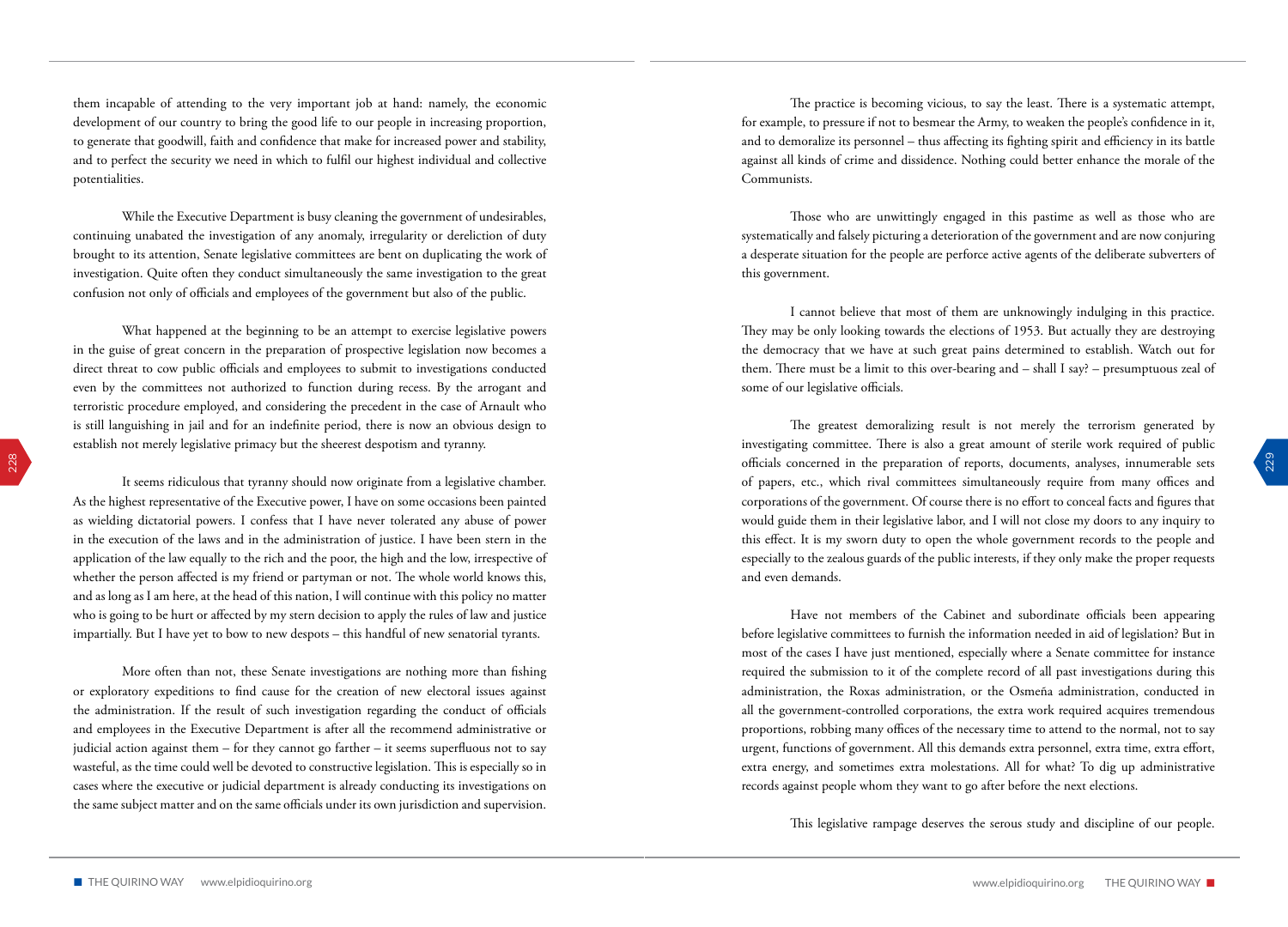They are being deprived of the normal services of public servants elected to serve them. They miss the constructive attention of our legislators who squander their valuable time and opportunity for serving their constituencies in the vain pursuit of non-legislative activities, almost purely political and partisan in nature.

The use or enforcement of this new pattern of public service, if unrestrained, will destroy the fundamental principles of our constituted government on the separation of powers. It does not only lead to confusion but foments disorganization and even disorder, as senate committee members are attempting to do in the Executive Office, ordering the arrest of more people. I just learned this afternoon that they issued additional warrants of arrest to compel others to testify before the Blue Ribbon Committee although we have requested that committee to suspend action because not only the Executive Secretary but I personally have taken charge of the task of conducting an investigation affecting an office under my direct supervision. Such attempt takes on tragic dimensions when it is merely designed to meet the immediate exigencies of the next elections. In the midst of an atmosphere that should be for concentrated national construction, the pre occupation with this type of politics does not only divert but arrest the upward trend of our general economic development. We are at the height of execution of our important projects to accelerate agricultural development and expansion as well as the establishment of our basic industries. We have a concrete and complete program of action to carry out within a prescribed period and have carefully laid out the schedule.

Because of this, the administration is determined not to be harassed or distracted in our honest efforts by the unpatriotic attempt of those who merely desire to pull down for electoral purposes the name of the administration or what it stands for in its various accomplishments towards economic stability and internal and external security.

Our people are fed up with the continuous and nauseating harassment of the administration. The time has come to expose the wrecking crew with their own grandiose, vociferous, but empty gestures.

What have they contributed to the present enviable progress of the country? Words, words, more words! Plain demagoguery and humbug unsustained by positive accomplishment.

What have they done to help create opportunities for employment, to encourage the promotion of industries, to increase labor wage, and to promote the social welfare? What have they done to help stabilize prices and lower the cost of living? What have they done to help increase production, especially foodstuffs outside of what they might want to

produce for themselves, their families or their friends, and relieve the people of hunger and starvation?

What have they done to help stabilize our currency, improve our general economy, and insure our internal peace and promote our external security?

What have they done to protect the defenceless people who are the victims of huk depredations, of Communist subversion, of mass murders and kidnappings, of rape and the killing of children and patients in the hospitals?

What is their contribution to add luster to the present prestige of the Republic in the eyes of our friends and allies abroad? They have consistently obstructed all the measures of the administration to this end, offering themselves instead as champions and protectors of those who seek to overthrow the government. That is their accomplishment.

This noon their official representatives in the Council of State and in the National Security Council even refused without valid justification to attend the joint meeting of these highest councils of the government where they should have participated in the discussion of important foreign and national security policies. This is the body before which they should have appeared because they are officially compelled by law to appear and participate in the discussion of high policies of state. They shied away. Now, I have learned that they are going to constitute their own council of state or their own security council to tackle the very problems that we discussed this noon.

Is this the way they are going to build or help build the nation that they swore under the Constitution to protect and defend? Don't they recognize the existence of this government and its instrumentalities/ they will answer us with a sarcastic sneer, as has become their habit, and blandly attribute to their indiscriminate criticism the accomplishments of the administration. The time does not permit me to enumerate them now. Our people, thank God, are now sufficiently enlightened, they cannot easily be inveigled into swallowing their preposterous pretensions.

My fellow countrymen, the need of the country today is the creation of a more sensible and sober atmosphere in which issues of great national import could be calmly, intelligently and dispassionately discussed. We must do away with this systematic and malicious distortion of facts, this loud, negative, bitter, and often insolent talk that merely befuddles and poisons the mind of our citizenry. With their continuous vituperation, deliberate and careless spitting in the air, they do not expose themselves but also their country. Our disgruntled and frustrated detractors are short-selling our, and their own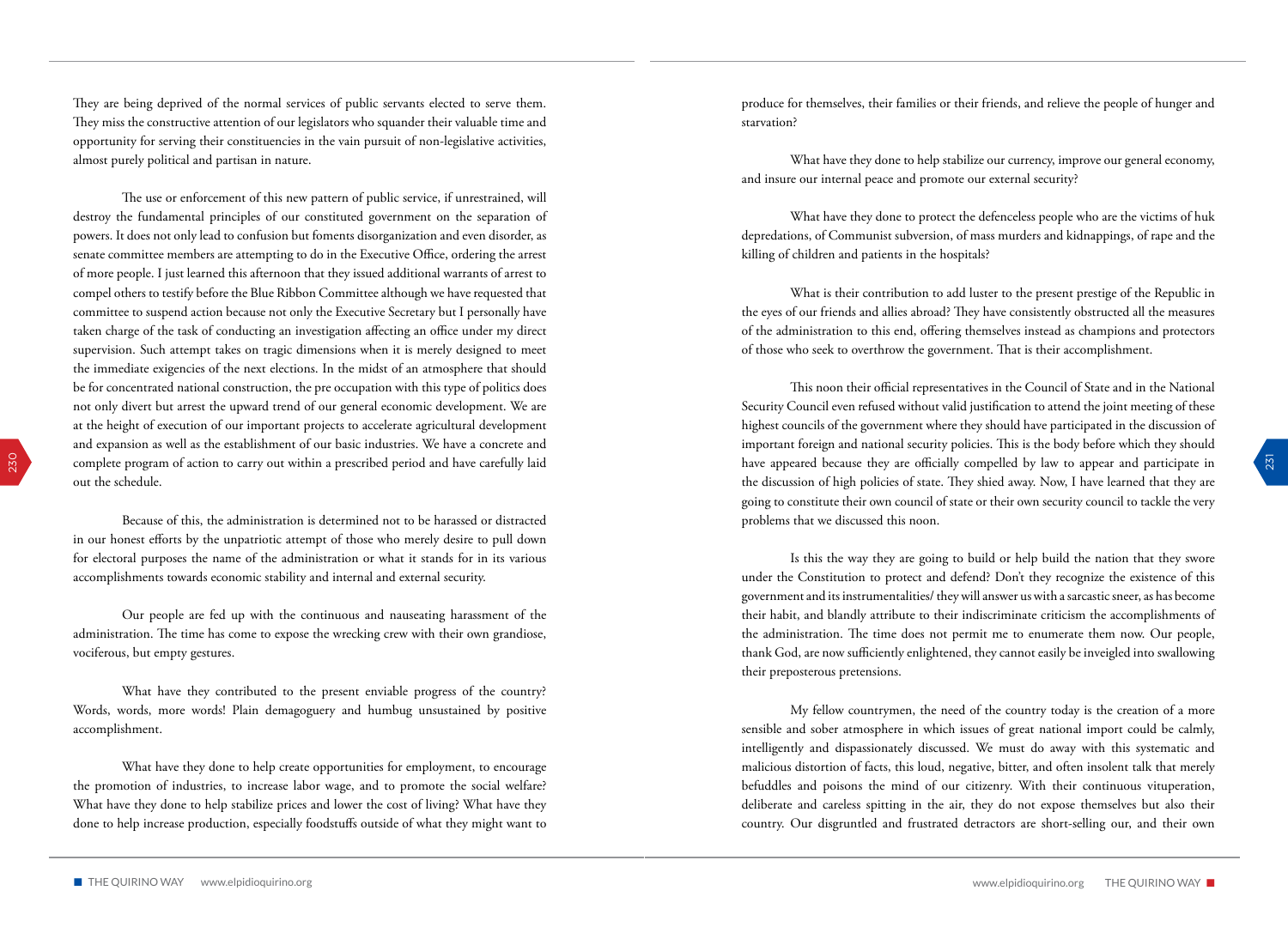country.

232

And for what? All for the elections of 1953.

Our people certainly entitled to a more honest deal, a more decent and ennobling atmosphere, a climate that is clearer and more congenial, more edifying, free from the disintegrating influence of those who would sacrifice the people's interests and the government's prestige to secure a temporary political advantage.

Our political maturity is again being tested. Fellow citizens, my good people, we must, for I know we can, stand the test. Thank you and good night.

# NEED FOR COMMON UNDERSTANDING

I was mighty glad to hear that you wanted to call on me in order to size me up at close range. Personally, I also wanted you to have the opportunity because some of you who have only read my name or seen my pictures in the papers may have been led to believe that I am what I have been represented in the newspapers or articles by critics who, more often than not, are always lambasting the administration or me to such an extent that in many instances they have developed Quirino-phobia.

I am glad of the opportunity to be thus scrutinized by you. So I welcome you, especially those who had not seen me before. Now you can say, "Well, I have seen Quirino. His handshake is not so warm but at least it does not stink." I am particularly glad to meet the Japanese delegates because I think they should understand us better.

There is a new synonym of peace and that is understanding. Understanding develops into friendships. When friendship is formed the effect is even greater than a formal treaty. In a formal treaty, people only make an effort to clarify their relations. If they are friends, they define their friendship – to what extent they should see each other eye to eye. Genuine friendship or understanding among nations and among peoples is more permanent than a mere scrap of paper signed in ink. The spoken word among men of honor is more sacred than words written on paper and signed in ink, especially when they are not meant to be carried out.

What we need most is closer friendship, better understanding and firmer attachment. We cannot transfer the Philippines to the Atlantic Ocean, to the Indian Ocean, or to the Black Sea. Neither can Japan be transferred to the North Sea or the South Pole. God decreed that we be neighbors. We have had some misunderstandings in the past as a result of which we sacrificed lives and property, and feelings of hatred and distrust were engendered;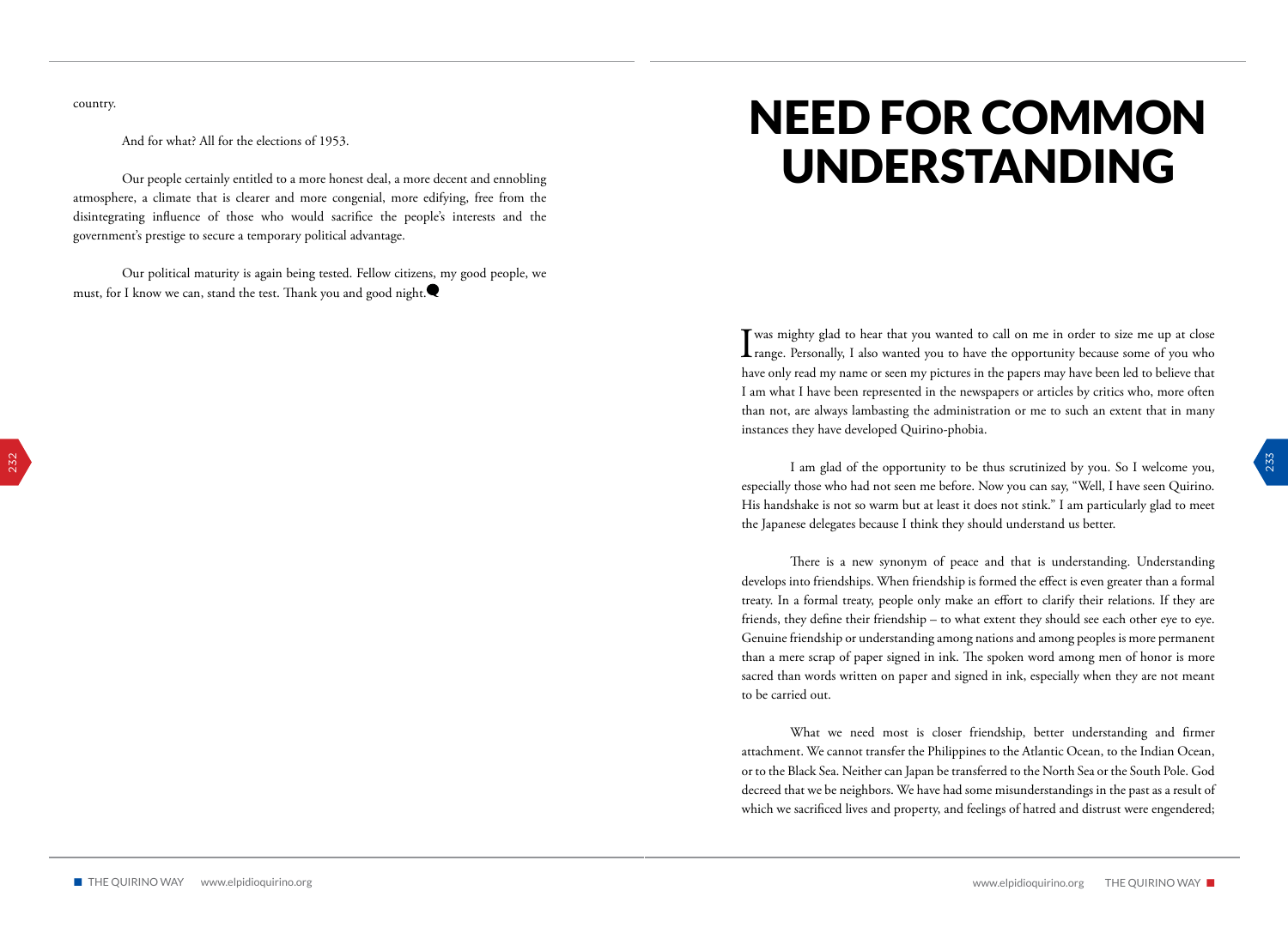but neither the Japanese nr the Filipinos would like to bequeath to their children such feelings of bitterness and resentment. So, as we don't want our children to inherit the hate that had been caused by our recent sufferings at the hands of the Japanese, the Japanese people would not like either to transmit to their children the feeling of aggressiveness or cruelty to which we had been subjected in the recent past.

To avoid all that, we who are responsible for the present and the future, since our leaders on both sides of the China Sea have not found occasion to meet and avoid any misunderstanding, we whose responsibility is not only for the present generation but also for the coming generation; we who are now planning our future national action in keeping with our respective national aspirations, must broaden our views, expand our hearts and open our souls to one another and see if we cannot avoid future unhappy events.

Personally, were I to consider that my wife and my three children were all killed by Japanese machine-guns, I would swallow the Japanese allies now; but I am not living in the world alone. I have my remaining children and their children to follow. I am not going to allow them to inherit feelings of revenge nor will I allow anybody to block any understanding that will make our two peoples happy and will enable us to solve our common problems on a better basis than we have so far discovered.

Japan and the Philippines have signed with the United States two separate mutual defense treaties. We initiated a series of treaties in Washington in August of 1951. When Japan later on signed a similar treaty with the United States, it was with the idea that we would place ourselves in direct contact with the United States – Japan in the north, the Philippines in the south, and Australia and New Zealand in the southeast – so that at a given moment when it is necessary for us to get together and see what can be done to guarantee our safety, this region – the United States to serve as the connecting link – will form a chain of regional understanding in this part of the world.

When I initiated that move in Washington, my intention was simply to form a Pacific Union. My idea then of a Pacific Union had nothing to do with any military alliance or any understanding based on armed defense of our country. All I wanted was to bring together all the countries in this part of the Pacific basin and see how we could protect our common interests. It was a way of inviting neighbors to come and contemplate the real danger as we were then seeing the flames of Communism raging in North China. The object was to prepare ourselves for any eventuality in the future.

We did not have any definite plan at that time. All that we wanted was a chance to bring together all the neighboring nations and consider our respective dangers and regional

security as we were facing a world movement threatening to engulf the whole universe in an international conflagration.

If we have failed to get together, adjust our interest and define our attitude due to persistent mutual suspicions or because we are not yet prepared, you, the young men and leader, deserve to be congratulated for having started this movement which is conducive to the same end.

All over the world today great leaders of states, generals and strategist are breaking their heads to find a solution to the world conflict. But whatever you are going to agree on here, assuming that you are going to agree on something, I am quite sure this conference will be fruitful and that it will require the utilization of the youth today to realize the problem of international action. We – I still consider myself young as I am only old in years – we should not allow ourselves to be mere instruments, mere soldiers, to carry arms and ammunition to fight the macabre plans of nations and countries which are resolved at all costs to realize their ambition for military aggrandizement and eventual mastery of the world.

After all, we of the present generation should assume the responsibility of stabilizing our own life so that we, too, could carry out what is assigned to us – to make our respective nations stable and to insure the peace of the world.

The all-important object, therefore, of your conference is to have the youth of the land of each country, especially those among us here who are immediately threatened by communist aggression, invasion or destruction, get together and prepare our minds, our hearts and our souls for a common understanding, s that if the rulers, the powers that be fail, we can cushion at least with our feeling of brotherhood, cultural ties and intimate relations, those hates that are now being engendered by the conflict of two world ideologies which may engulf the whole world.

It is, therefore, necessary for you to cultivate a feeling of frankness, an attitude of open-mindedness. Each and everyone of you will be proud of his own native culture. The world today is divided into communities. We are developing now world regional communities. There is no sense reliving those days when Japan enclosed herself within her territory, proud of her culture which was predominant in the region, because she was able to strengthen her institution and had a strong army to assert her authority. Japan cannot be alone, much less can the Philippines. Neither can Indonesia with her teeming millions, nor Thailand. The countries around us cannot stand alone against the onward rush of communism. We have to organize our own regional community. The sooner we start it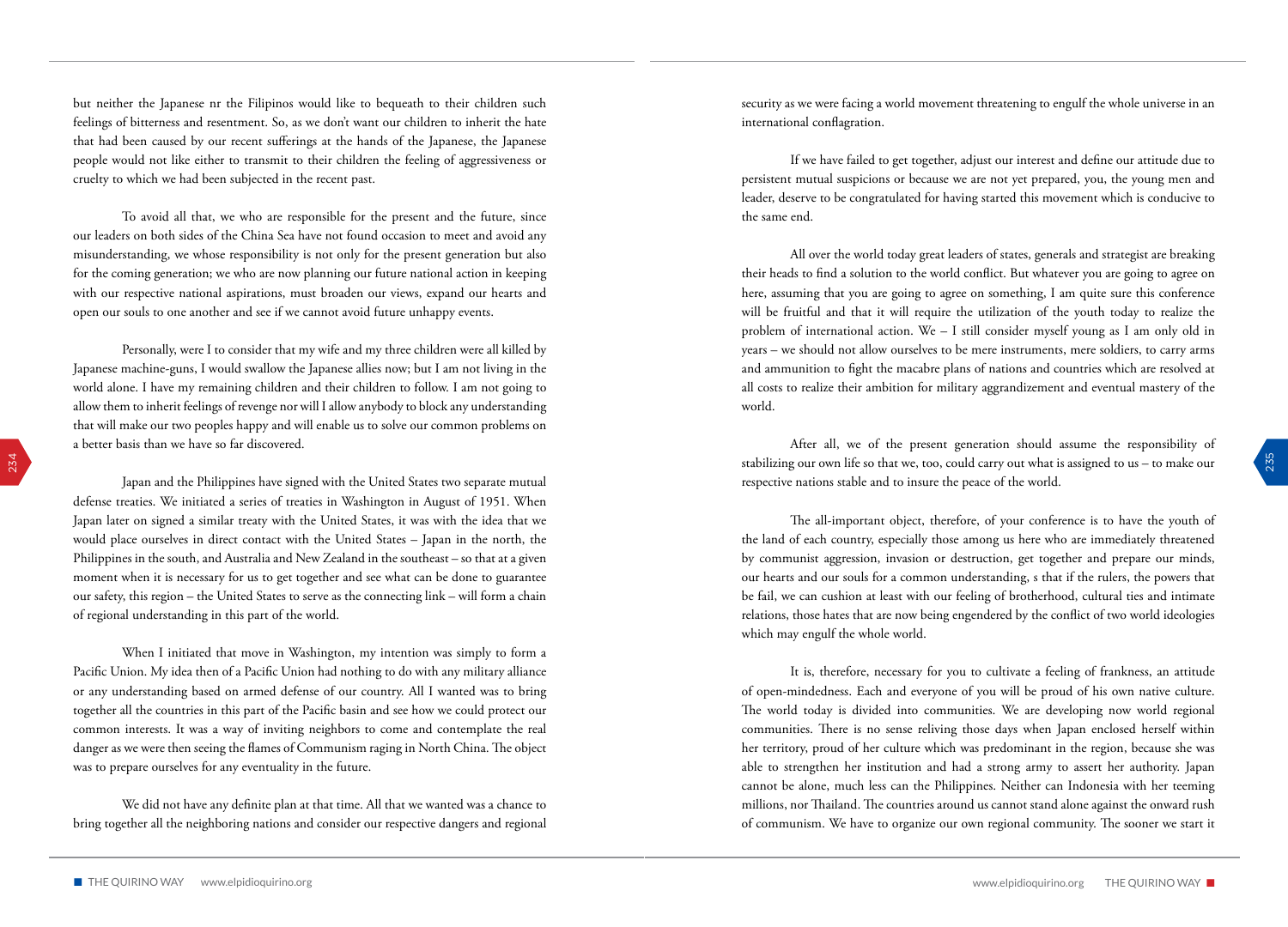the better for us.

236

I don't know if anything will happen in the near future, but I do sense that something will manifest itself. An overt act of aggression will stir up the long-smouldering hatred in Korea, backed by force. When that time comes we must be prepared – Japan and the Philippines. And you, therefore, as agents or instruments to bring about what other men have failed to accomplish can at least cushion that lack of understanding and the impact of an armed conflict which impends if nations do not reach an agreement in Korea or elsewhere.

Mere membership in the United Nations is going to be meaningless unless we, especially our neighbors, cultivate that feeling of neighbourliness, mutual interest, and promote prosperity and happiness. My friends, as far as that is concerned, I belong to your group and you can count on me. *(Applause)*

# **COUNTRY** ABOVE ALL

I don't know what advice to give you before we take our lunch. I was afraid that if I spoke after everybody had spoken, there would be nothing left for me, considering that there are so many speakers, and they are all in a talking mood. I want to make a few remarks, however, before you proceed with your deliberations not only to welcome the idea of this conference which I initiated, but also to lay the ground properly and adequately for the orderly conduct of this convention in accordance with the principles which I believe ought to guide us in the discussion of party matters.

When we held our conference last year, we reviewed and freely expressed our views on matters which cause our last electoral debacle. Today, I don't believe it necessary to bring them up again as they may create only more confusion, more dissension, and perhaps more intrigue.

I thought the time had come for us to have a huddle like a team that has suffered a setback. It is necessary that as members we get together and try a new strategy in playing the next game. Politics is a game and we, as members of the team, ought to know our respective roles. None of us should play his role alone.

When we were given the people's mandate to run their affairs beginning with the elections of 1946, we assumed a great responsibility. We were imbued with the fundamental idea of reconstructing this country, of building a new republic. The country that we are now constructing is no longer the country that we thought we were going to rehabilitate in 1946. We have gone farther. In the realization of our dreams we became so ambitious that we ceased to depend upon our own collective or party efforts.

We have been caught, however, in a network of confusion and intrigues. Perhaps we have been influenced by our political adversaries who are desirous of dividing our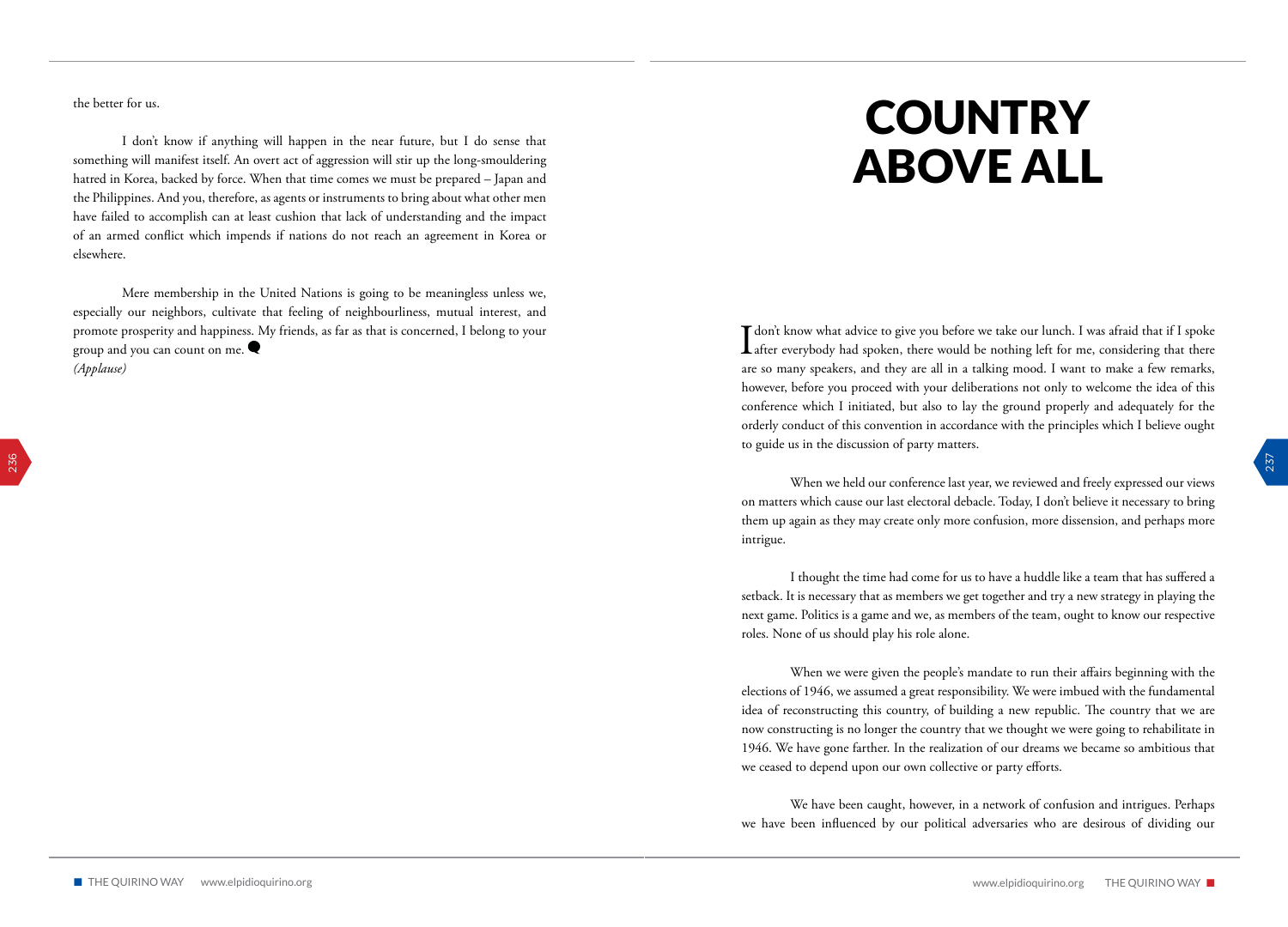party and creating personal interests in conflict with the collective ones, in order to gain a foothold and strengthen their organization while weakening us. We have been dragged into an internal strife that is very hard to heal immediately. It is now necessary to revert to the old fundamental objectives of our party, and remember our serious commitments to the people. Only thus can we maintain our party's prestige and continue its beneficial service to our people.

Every time we talk about rehabilitation and reconstruction, we forget that in building, in continuing what we built before the war, we began our work from scratch. Remember 1945. We started from 1945. And what we did we have then? Devastation, ruins, ashes, the stench of the dead and the morbid news of our sufferings and vicissitudes. That was what we had when we started to hold the reins of government in 1946.

And every time we speak of the present progress of this country we make comparisons between 1941 and after the war. The comparisons should be between 1945 and today. If we view the country in that light, you will realize that we have taken wonderful strides that have been recognized by the countries all over the world, countries that have admired us, respected us, loved us and highly esteemed us. The country that we have built is a new country, a new people, with new ideas, new ambitions, new fame, new dignity and new honor.

When we organized our party, we never thought who was going to lead the country – Roxas, Quirino, Lopez, Perez or somebody else. We only thought that the country must be rehabilitated, that it must rise from its prostrations and see that the people are taken care of and strengthened, so that we may survive our independence. That was our commitment. Personalities became incidental. We thought of General Roxas at that time because we considered him the best jockey in our race for power and for opportunity to run this country and deliver it to the next generation in a better, stronger, and more enduring state. And when President Roxas left us, it was my turn to step in his place. But we never thought when we organized the party that after Roxas, Quirino, would come, or that after Quirino, Perez, Lopez, Paredes, or Magsaysay, would follow.

We forget the politics is something like a horse-race. We must have a racetrack, we must know the weather, the atmosphere. We must not place everything upon the jockey alone. No matter how good he is, if the horse is not good, how can we win the race? It is this fundamental objective that I want to picture to you now and consider our horse. What is our horse? And who is going to be the jockey? Our horse is the success of the administration. Did it succeed? If we succeeded in the administration, then we have a good horse to ride to victory.

There is no use talking too much, resorting to internecine war, destroying ourselves mutually and delaying or curtailing our activities which have been directed to such fruitful and tangible results that they are now the pride of this party and I hope our people when they come to realize what those great achievements are.

My friends, we have achieved, relatively speaking, economic security. So have we achieved external security. We have laid the foundation of a republic that can last for an indefinite period of time. We have so organized our institutions that we can use them as the basis of national action. It is a strange phenomenon that our internal security is not so stable as our external security. Our external security now is very much better than before the war. We have been able to enter into pacts, and understandings and alliances with countries that can help us defend our country in case of aggression.

The security pact we signed in Washington in 1951 and our understanding with neighbors who signed similar pacts with the United States constitute a network of defences in this region designed to insure our external security. True, we are not enough to defend ourselves; but we have friends and allies who can help depend us. If we did not enter into these pacts, if we didn't have these understandings and military assistance, if we didn't have commitments with other countries powerful and strong enough to ward off aggression in this part of the world, we would be helpless as a republic no matter how strong and happy we are internally. Through such pacts we have been able to insure our security from external aggression.

We have new agencies spreading the country, taking care of the welfare of our people. It is not only the PACSA, but also the PRRM and other agencies that are now activating and implementing our program of social amelioration in every corner of the archipelago, with sufficient money, sufficient technical assistance and, what is more, sufficient enthusiasm, which we never had before, to promote the welfare of the common *tao* and make him feel part and parcel of this nation. Our concern for the masses has won for us the growing confidence of our people in the government, despite those merciless, irresponsible and utterly malicious talks over the radio trying to disparage and belittle the advances we have made in this direction.

We have laid the foundation of a substantial economic life that is the envy of many of our neighbors. People are coming here to observe how we are conducting ourselves. These new countries in the Orient that come here ask, How did you do this? How did you develop this? How do you provide your people with such facilities to live in civilized way? These things are our own accomplishments, my friends.

238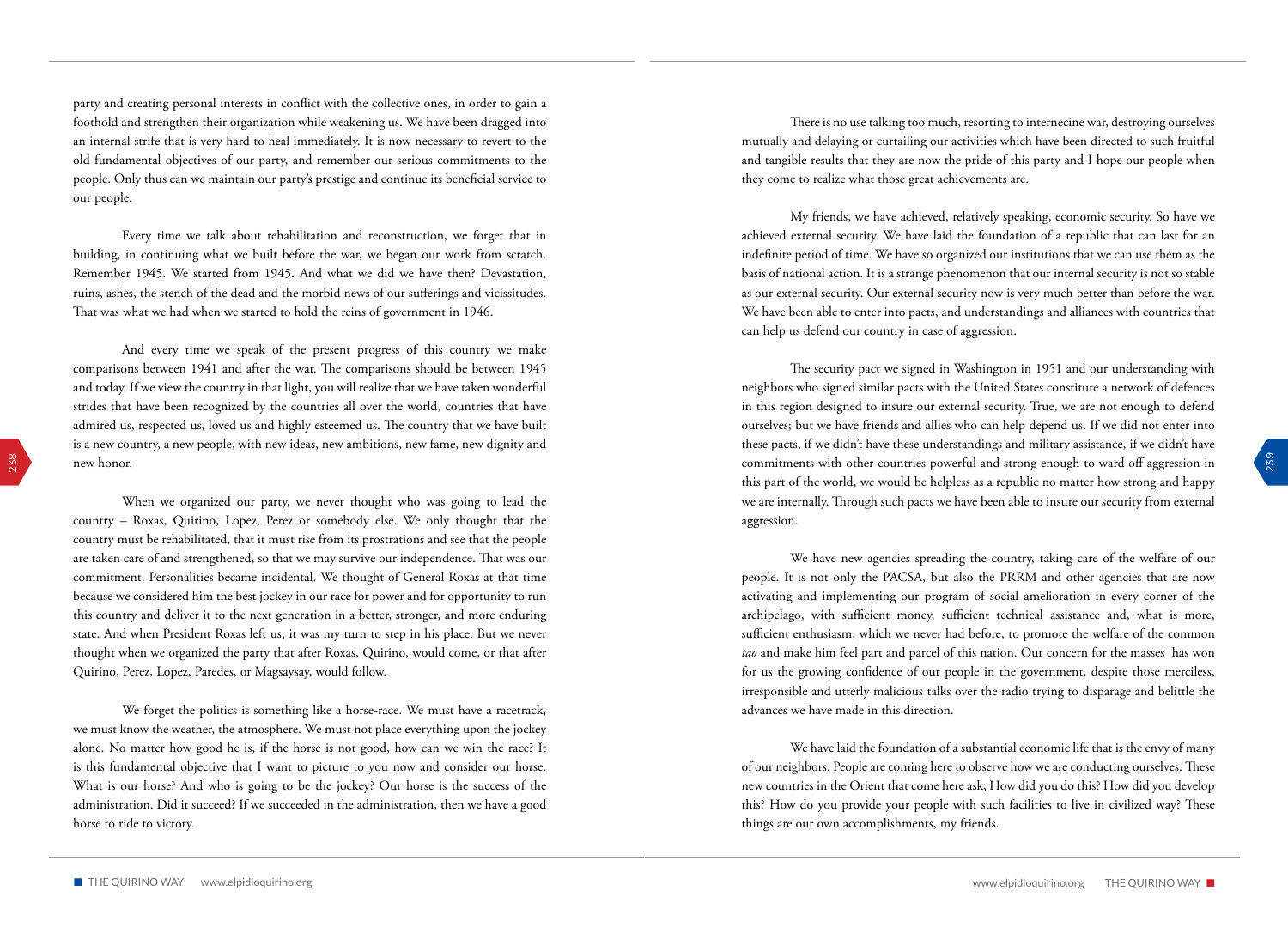These are accomplishments of the administration: the program of industrialization and the program of agricultural extension, both envisaged in the total economic mobilization program which we have so ambitiously adopted as the watchword of our administration; and, as is well said by the Speaker, they are only the beginning. We are going to inaugurate many of these enterprises and basic industries. We will soon inaugurate some of these basic industries with which to provide our people with the beginnings of a program of industrialization which we hope will bring us success.

But, my friends, while we are engaged in this serious work of laying the solid foundation of our new government and while we have already accomplished much, we lose ourselves in mutual recriminations, in internal squabbles, in political or partisan or sectional differences that are distracting us and allowing the Opposition to capitalize on them. They are small differences – not fundamental ones. In Cebu, for instance, Osmeña would like to dominate the province. Cuenco objects. In Leyte, Torres says, "Well, we are Quirinistas. We should lead the policy of the administration because we won in the last election." Ribo, the Avelinista, says, "No, we have already combined ourselves. Let us get together, pull together." In Pampanga, we have two rival colossi – David and Baluyut. What shall we do? Their differences are not fundamental. Party principle or questions are not involved. They revolve around leadership. They are jockeying for influence, for power, in order to win recognition as the leader of the province and eventually of the nation.

These are typical differences among us which I know we can reconcile if we just consider our responsibility to the people and to our country whose cause we have espoused ever since we organized the Liberal party. *(Applause)* Many people believe that the country will be better run by perhaps a man other than Quirino. If that is your choice, I am ready, my friends. All you have got to do is tell me to get out. I will resign. But do not tell me that you cannot stay any longer because you are sick, because you have displeased So and So, because people in Cebu or in Leyte don't support you any more, or that our people have been suddenly disgusted because you have done nothing for them. All these are incidentals in a man's public life. However, if I am going to be sacrificed at the altar of those differences, credit it to my bad luck. But for God's sake, do not say that as a member of the party or as head of it, I have not always done my best to promote the general interests of the country. *(Long applause).* I challenge anybody that I have not been able to succeed during my administration in making this country respected and honoured throughout the world. *(Applause)*

Don't just cheapen me in the eyes of the people simply because you have not been pleased in your respective provinces and localities, or in your individual desires. You would be giving more importance to human frailties than to our fundamental loyalty to the party, to the people and to the Republic.

I have spoken thus because I fell deeply in my heart. I am telling you this in all sincerity because I have observed that some of you don't seem to appreciate the honest and humble efforts that I have been exerting. Many of you seem to think that I am a fallen tree and hence you can make what they call in Spanish *leña* of a man who has sacrificed his heart for the good of the country and for you. I am nothing but a mere incident in this administration. I shall not say that I am a model of efficiency, of honesty, of integrity, of decency, and of honor, but I am willing to submit myself to a test any time that you want to test me on that score.

As I said in the beginning, you are jockeying for positions. If the party wants to win this time, if the party wants to succeed in the coming elections, if the party wants to continue its program of building this country, a task which we have so successfully begun as recognized not only by us but by peoples abroad, let us summon all our selflessness, or love of your personal dignity and prestige alone. There is a party, there is a principle, there is a government, there is a Republic that we are fighting for. Let us all submit to those principles and forget ourselves for the time being during our deliberations. *(Long applause) .*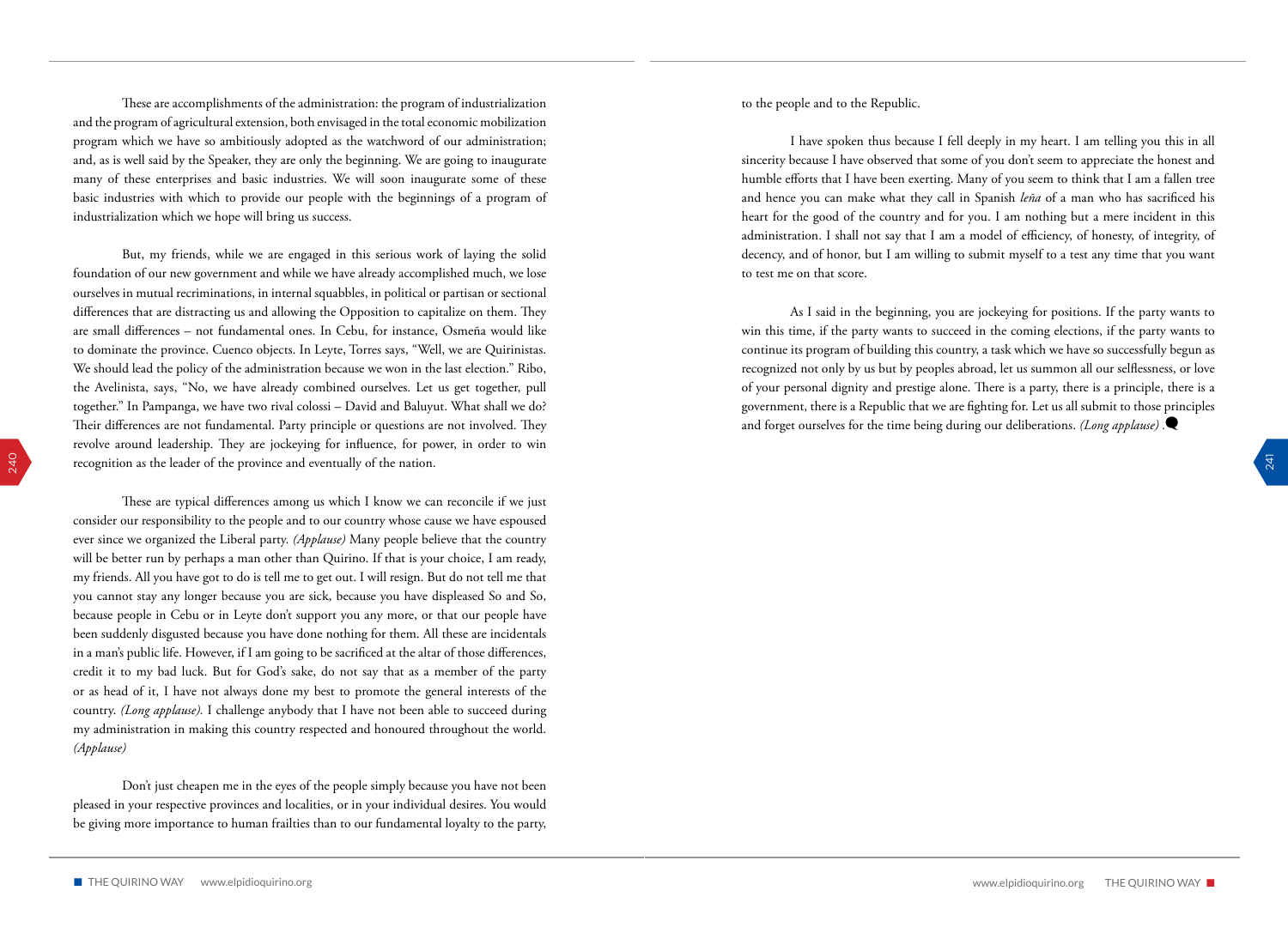# WHO OUGHT TO LEAD?

I want to thank you, Mr. President, for your inspiring speech of introduction. You have so overwhelmed me with your expressions of recognition of what I have been able to accomplish during my term that I am at a loss to know how to begin this afternoon.

We are living at a time when long speeches are not in order. We have graduated, in fact, from kilometric and tedious dissertations in the course of which we often found ourselves lost in the maze of our vague constructions.

What impressed me most on my arrival here is the astonishing growth of this great university. I am proud to have acted as a co-sponsor in the blessing of this building and this institution. Since then I have considered myself the *padrino* of this university. My concern in its growth and development is therefore natural. In two or three years, I have seen it grow in enrolment, in prestige and in importance to the nation. It is now one of the leading institutions of learning in the Far East. It bespeaks the wisdom and foresight of those who founded it. I am sure the contribution it is making will long be remembered in the history of our nation.

You challenge me, Mr. President, to speak on very important and delicate topics of the day. I am afraid it will not be possible for me to pick up the gauntlet because my personal career as a public man is involved. I feel like a prisoner enclosed in a circle and compelled to tread a slippery floor of embers.

The two delicate questions which you propounded to me and on which I believe you expect me to dwell refer to my re-election and the burning issue of religious instruction in the public schools. I will have to summon all my calmness and composure, my prudence and self-control, to speak objectively on them.

On this issue of election of the persons who are to hold the reins of government, I would like to invite you to consider the position of this country first and then determine the qualities of the man who should lead it. The question is not who wants to lead but who is needed to lead.

In the different epochs of our development as a people and as a nation, several types of men have been called upon to face the country's problems. Let us begin with the first epoch, the epoch of idealism and nationalism. Our prime consideration then was our people's real ideal: what kind of men should lead us and what principles should guide them? Such questions suggested themselves. In that period, the most logical leaders were Burgos, Rizal, Del Pilar, Lopez-Jaena, and others.

The second epoch was the epoch of implementation of our nationalism. It was a revolutionary epoch. It claimed among its leaders Bonifacio, Aguinaldo, Mabini, and others. They were responsible for the establishment of the short-lived first Republic at Malolos.

The third epoch covered the whole period of American occupation. It was characterized by our relentless struggle for freedom. That was the epoch of Quezon, Osmeña and other members of this generation, some of whom are still with us while opthers have already gone like Roxas and Abad Santos. Among those living, I must mention some of my friends: Bocobo, Romulo and you, Mr. President, and – shall I add? – myself.

The next epoch represented a dark period in our history. I don't know if that epoch is worth remembering. We are just emerging from it shadow as we enter upon the threshold of a new era, the industrial era, an era of rehabilitation and reconstruction and development. It is an epoch beset with so many complex problems – problems of world readjustment, of a world threatened by communism, and of survival. Such problems we must solve if we are to preserve our country and deliver it to the next generation free, happy and prosperous. The present epoch concerns us most because we are living in it and are taking active part in the drama that is unfolding before us.

The question, therefore, is, "Who is going to lead our country? Will it be the type of Rizal? Will it be the type of Aguinaldo? Will it be the type of Quezon? Will it be the type

242<br>24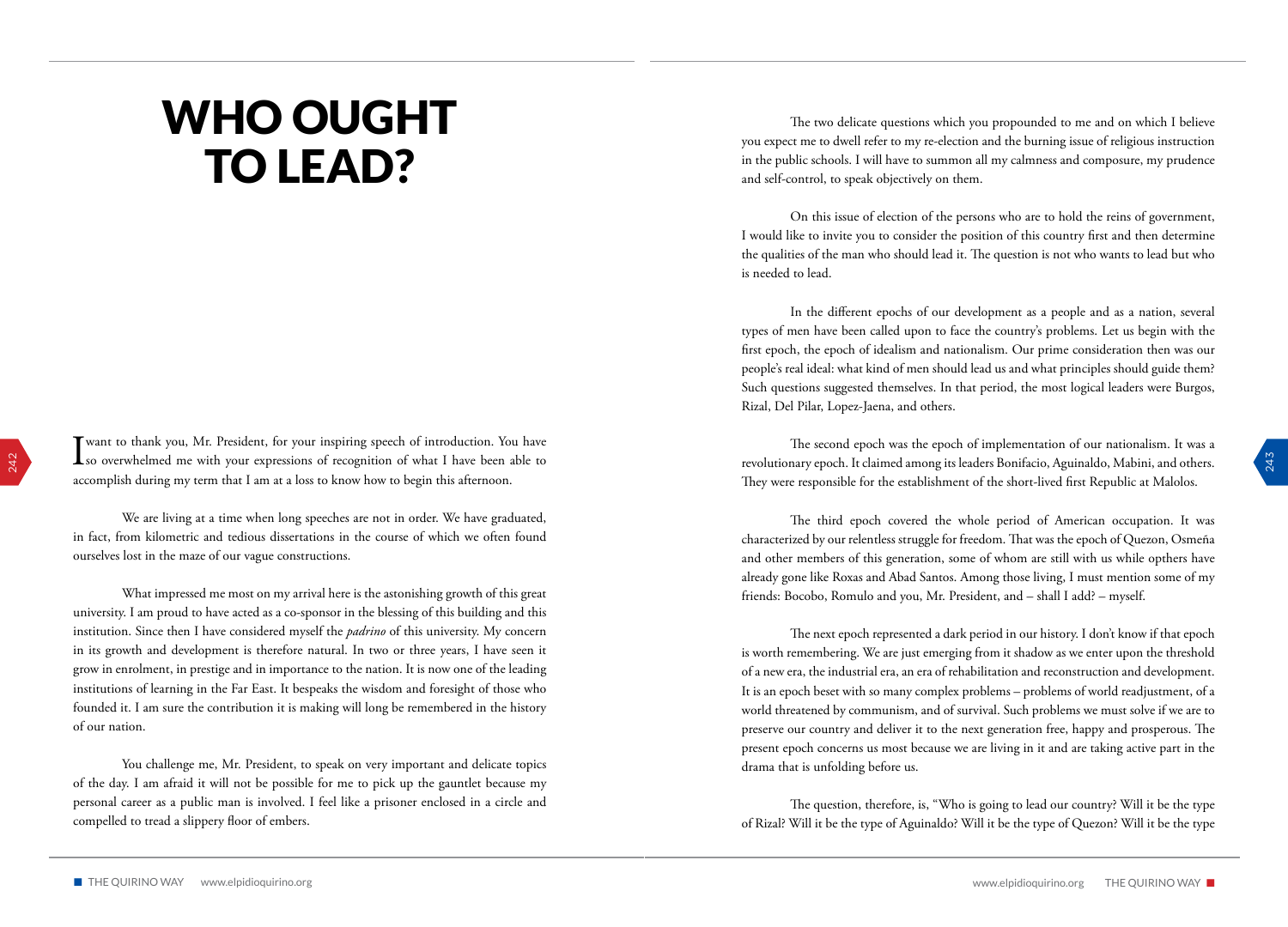of Osmeña or will it be the type of Roxas? Or should it be another type, one who combines quality, experience of modern trends, and knowledge of present conditions, with a broad background and outlook?"

So the question is not who wants to lead this country, but who ought to lead it?

My friends of the University of the East, you have entered upon an educational career at a time when our land needs most your brain and brawn, when we need you to help build our country with your constructive contribution.

You no longer have to recite in your classrooms meaningless words which yesterday sounded eloquent and impressive. Gone are the days when we preferred to read novels, poetry and philosophy in order to exhibit our versatility. These are days of deeds and not of words, days when we must find out in purely mathematical equations what we should do to meet our pressing problems. We are faced with facts, not with theories.

We have made tremendous headway in our program of national action. We have so solved our problems that we can point out with pride the tangible results of our activities.

Many people still compare the progress we attained before 1941 and our present progress, as if there had been no intervening period between 1941 and 1953. They forget that when this government was re-established in 1945 as a commonwealth government, we really had nothing. We were practically foodless and shelter less. Our rice farms were devastated, our industries disrupted, our economy in general was so destroyed that it needed supernatural efforts to reconstruct it.

Many of us still remember those days when our countrymen used to go from one street corner to another begging for alms, expecting American soldiers to throw them even the stubs of their cigarettes or a piece of chocolate or bread. They were reminiscent of the dark and cruel days of Japanese occupation. It was shortly after liberation that we started. Not till then did we begin to show ne determination, new enthusiasm, new vision, and new genius, all of which are manifested in the great success we have achieved in the administration of our country's affairs.

Today, our production is much bigger than before the war. So is our international commerce and foreign trade. And so is our income. When we reconstituted our Commonwealth Government, we had in our coffers only P1, 800,000. By June, 1952 we had more than P611 million in our treasury.

I shall not compare our standards of living in 1945 and in 1953. I may say, however, that our standard of living today is higher than before 1945. And the strange thing about it is that prices have gone down. Our peso's position has been maintained. It is still one of the most stable currencies in the world. And the name and prestige of our Republic – I invite you to hear them from the lips not of our detractors but of friends who are with us in this country and of those who have learned and read about our present strides in our international association. Not only have we rehabilitated our country, but have done farther. We have built an entirely new country, an entirely new people with a different and broader outlook, people who are resolved to make our land greater, stronger and happier.

We must not lose, therefore, the momentum in the national upsurge of our development and aspiration. To maintain that momentum we must consider carefully who is going to lead our country today. I shall revert to my old observation, Mr. President. It is a question of whether I am needed. That question only the people can answer on the basis of achievement, experience, and determination.

There is one phase of our national position that must not be minimized. That is our security as a nation. We have made notable advances in our work of rendering our country economically and politically stable, but we all know that we are again being threatened with disruption, if we fail to preserve those institutions which we have established, the democratic processes which we have discovered to be the real source of our strength and happiness.

Communism is rampant throughout the world today. It is extending its tentacles in our country. In our very midst we feel its malignant influence. We see the havoc being wrought in the country-sides by those who conspire to sow fear and confusion and pave the way for the delivery of our country to foreign power. What is happening in our country, Mr. President, is not a civil war. It is not like the Civil War in the United States, when the South wanted to secede from the North and establish its own government side by side with the free North. Our trouble is caused and inspired by an outsider. Communism in the Philippines is not merely the desire to subvert the government in order to acquire power. It is not merely the desire to run the government but to have it run upon the dictates and orders of an outside power. This is the great differences between the Civil War in the United States and the war that our own forces are waging against those operating in the mountain fastnesses and ravines in different areas of the Philippines.

There is need, therefore, for a firm, determined hand to repel all these movements designed to overthrow our government and deliver it to an alien master. Thus, we need men who are resolved to fight communism to the last ditch, and not men who help communist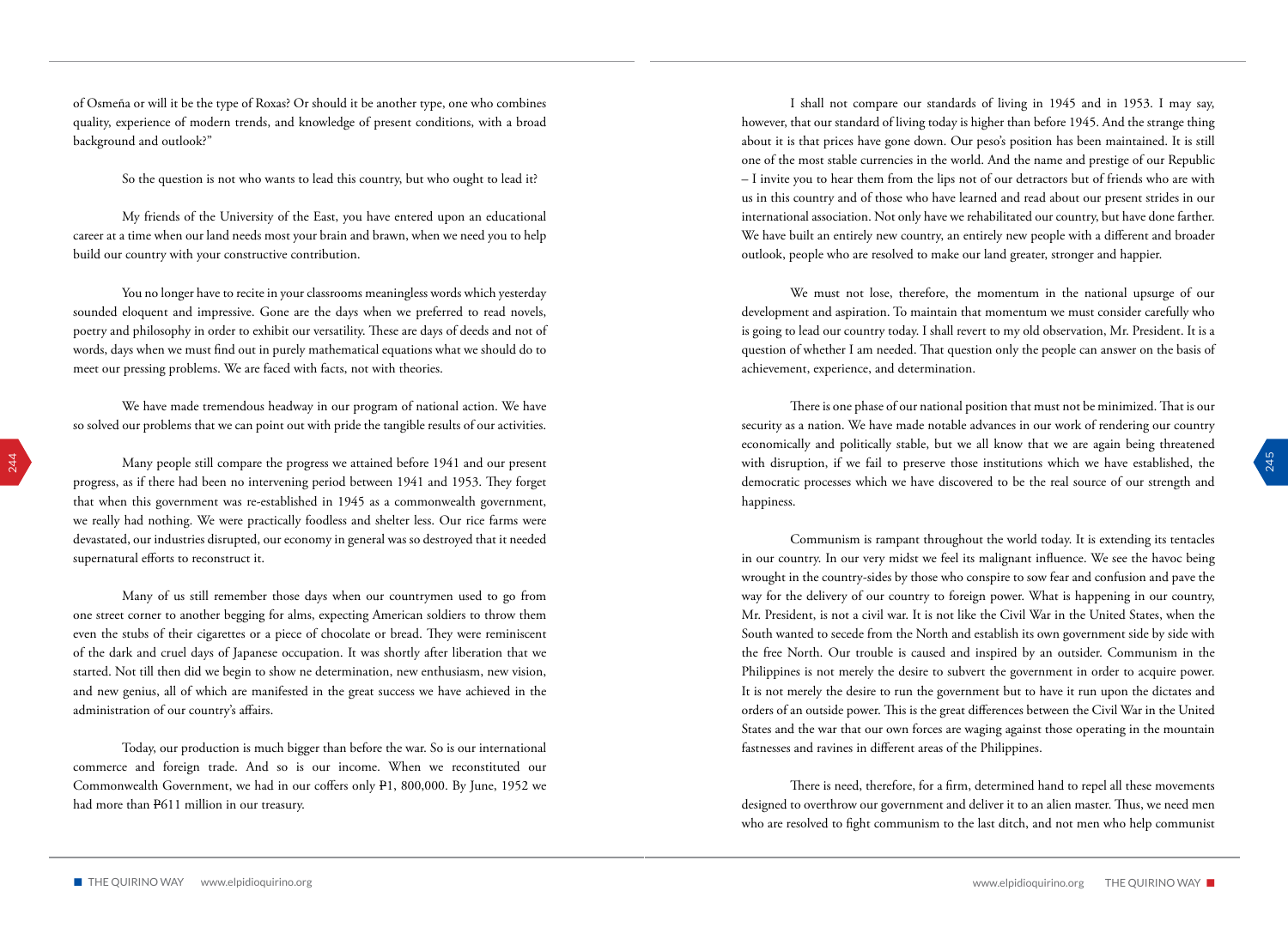fight for their acquittal when they are charged with reason and for their release when they are confined in the stockade. So for the effective, prolonged and reliable leadership of this nation, the choice is between one who can continue building this nation and openly thwarting every effort to overthrow the government and one who is willing to deliver our nation to another power. *(Applause)*

That is my answer to the question of whether I should run for reelection or not. *(Applause)* You have to approach the matter in an objective and impartial manner so as to arrive at a wise decision.

You suggest that we touch on the question of religious instruction in the public schools. It is my sworn duty to execute the laws and the Constitution of the Philippines. I cannot go beyond the words and spirit of our fundamental law. Irrespective of my personal feelings, I stand above the religious conflict that threatened our country. The question must be settled in the calmest and most prudent manner. Our Constitution provides for optional religious instruction. That provision must be enforced. It must be implemented.

I have already issued directives in addition to the circulars of the Bureau of Education, implementing this Constitutional mandate. A convenient hour for the teaching of religion in public schools should be fixed in order to carry out the spirit of the Constitution. A convenient hour to me is an hour when students can really and physically attend. And that convenient time cannot be determined by the pupils alone. The wishes of their parents must be considered as well.

So, I have given instructions that in every public school where religion is to be taught, the representatives of the Bureau of Education, the parents and the children get together and decide what is the most convenient time for the teaching of religion. Such conferences, I am sure, will result in a common understanding.

We must teach our children, no matter what religions or religious tenets and moral principles their parents profess. If the Moros want to continue with their Koran, they may do so; but those who are Christians, those who need a need moral regeneration, ought to welcome the opportunity to prepare their youth for a more orderly life in the family, in the community and in the nation. Nowadays, we often speak in a disparaging manner, even using nasty words sometimes in the discussion of important problems affecting the nation and the family. We need therefore not only mental but also spiritual prophylactic to cleanse our mouths and our souls. We need to be guided by moral principles which can be taught only by embracing religious beliefs that are most in consonance with our conscience. So, in implementing that part of the Constitution providing for optional religious instruction, I

expect the Department of Education to come to an agreement with those who want to have religion thought in the schools regarding the convenient time for that purpose. I am one of those who believe that it is necessary to go back to the days when we worshipped God, respected out parents, and the traditional practices which made us responsible, peaceful, and law-abiding.

There has already been too much unchristian feeling among us. Something fundamental in our intellects, in our soul, something that will redirect our spirit to more elevating levels must be affected. This we can do only by installing into our people's minds the teaching of God and the sacrifices of Jesus. So the problem must be approached in a dispassionate manner in order not to divide our country unnecessary into two camps – those who want and those who do not want religion taught in schools. I think all of us want to be taught how to be good citizens and Christians. On that point there should be no disagreement.

Now, Mr. President, I don't know how long I was expected to speak this afternoon, but before leaving this quadrangle I should like to impart a message which comes freely and directly from the bottom of my heart.

Today, we face not only those problems mentioned by you and by me. There are greater, more far-reaching problems that affect the continued existence of our nation. We have barely begun to stand on our own feet. We have barely laid the foundations of our new republic. We have barely inaugurated the first numbers of our program of national action – and there is yet much to do to enable us to fulfil our mission. What we need today is for our people to concentrate on the national objectives, and not to distract them into petty political or partisan fights. Only thus can we establish a firm and enduring republic.

I would, therefore, appeal to you as leaders of this institution and to the great body of students of your university to concentrate on constructive pursuits, the things for which this university was founded. I know the great constructive work you are doing to make this situation a useful force for the strength, power and stability of our government and people. I would, therefore, ask you and the faculty members, to canalize your efforts and your thoughts in such a manner that you will be able to contribute your bit not only in the halls of this university but in your farms, in your *barrios*, in the factories; in short, in every constructive pursuit in which you may be engaged. Thus you will help provide an ample and strong foundation for our new government.

Heretofore, we have been paying much attention to organizing big institutions in the *poblaciones* – clubs here, universities there, factories here, industries and establishments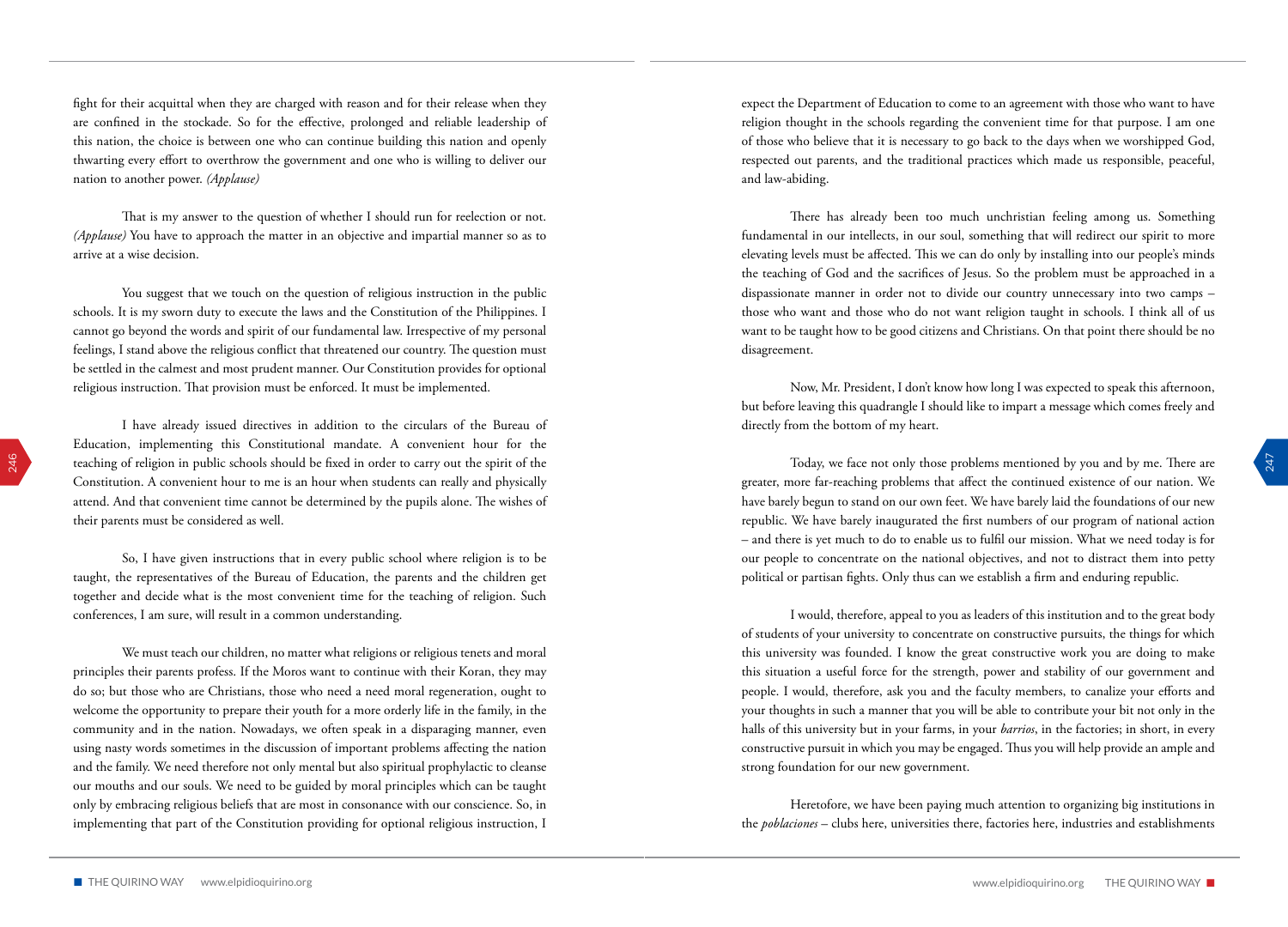there. The day has come for us to spread out and reach the outlying districts so that the mass of our people may also become beneficiaries of the advantages and privileges of the civilized life that we enjoy. I invite each and every one of you to do some pioneering work. Let us go out and see what lands are still unoccupied, mines undug, and potentialities still untapped. This big body of students – millions of students in universities and colleges public and private – if properly organized, not for rallies and demonstrations, but for constructive work, could be an effective means of mobilizing all our resources to make our country stable, strong, and prosperous.

I invite you all, I repeat, to spread throughout the country. Let us not concentrate in one town or city alone. Manila is already overcrowded. Let us populate our country methodically, systematically and earnestly. Let us cultivate lands that are idle. Let us find ways and means of cooperating in the program of developing this country now that the government is in a position to contribute even initial capital to open up lands, farms, and help develop our cottage industries.

Rural banks are being established everywhere. The ACCFA provides means with which to organize cooperative associations and finance our cooperative activities in outlying districts. Lands we have. Financial help from the government is now being made available. The whole national attention is centered on the development of every nook and corner of the Philippines.

It rests with you, therefore, to brace up and find your logical place in this national movement, in our program of economic progress and advancement. I am not asking you to be all farmers, to be all merchants. I am not even asking you to neglect your respective careers. But there is always a time to be devoted to productive or creative purposes. Let me extend my hand to you. Let me open to you the lands and the opportunity and the financial help of the government so that you can help me, help the government and the county to make the Philippines, the new Philippines, a mighty bulwark for the continued enjoyment of the liberty and freedom that we now have. Thank you very much. *(Applause)*

# FOR A **CONSTRUCTIVE** LEADERSHIP

I appeared before you almost four years ago on this very spot, and almost at the same time, to address reunion as big and distinguished as this on the occasion of the conferment of the degree of doctor of laws, honoris causa, on my humble person.

This may be the last time I appear before you *(Applause)* as President of the Philippines *(Applause)* unless Mr. Salas changes his mind. *(Laughter).*

Certainly, I feel much younger now than at that time. The solemnity of that occasion as compared with the intimate feeling of the present reunion is the cause of the change. In the past few years I have discovered something that will make one feel young and stay young. It is the secret of renewal. If you are going to say or contemplate the same thing or develop the same theme or thought for a long time, you get bored, you get worn out, you outgrow your age, and become eventually much older. I think I have learned something from m physician, Dr. Agerico Sison, who differentiated between senescence and senility. Senescence, he said – and he is an authority on that because he attended the congress of doctors and scientists who devote their time to the study of problems of old age in the United States a year or two ago – senescence is the normal ripening of one's age without any effect upon the state of mind or feeling of the individual, thus, although he becomes older in age, he remains young in thought, in feeling, in outlook.

Senility, on the other hand, is a process through which many people who grow older accelerate their age by worrying, by too much thinking, and by concentrating too deeply on things that are immutable, resulting quite often in raising grey hair. Sometimes, their heads become devastated.

I see different heads this afternoon, indicating the different processes through which a person becomes older in age either through senescence or through senility. Thank God, by continuous contemplation of the beauties of nature, by the change of atmosphere,

24<br>22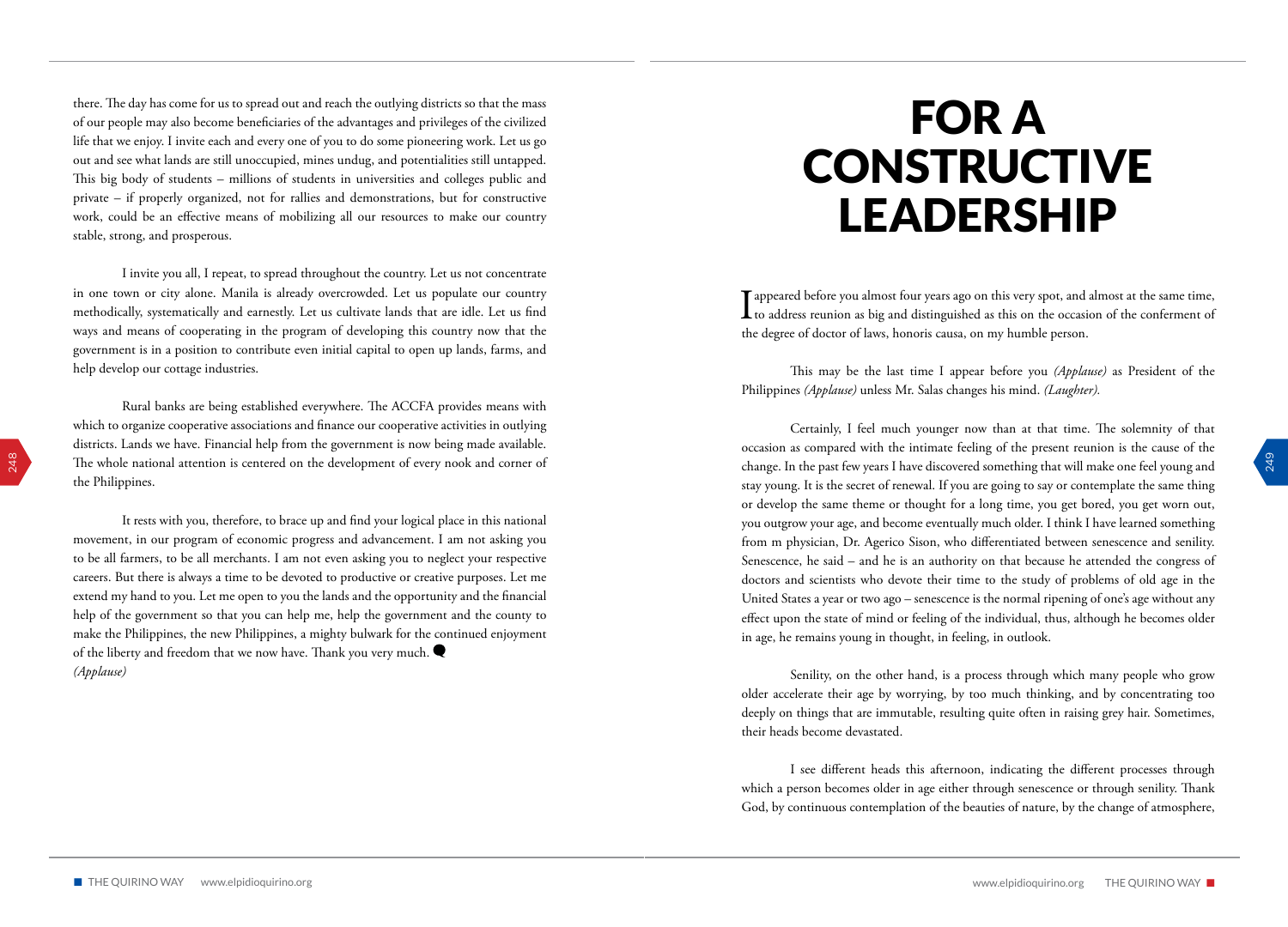panorama, and environment, I have experienced a continuous renewal of feeling. My outlook has thus steadily become much fresher when I am with young men and more sober when I am with old men. So, my age is resilient – older with people, and younger, much younger with young people, depending upon the nature of the association and whether I derive from it worry or inspiration.

My friends, I came here four years ago to launch a new Filipino ideology, an ideology based upon the necessity of providing our people with a life of substance and contentment in an age of increasing threat coming from a dangerous ideology that is now feeding the mind and soul of the world, and disturbing our democratic life everywhere. That ideology has been tested during the last four years.

When I appeared before you to launch that new Filipino ideology, I took great care to couch it in a language adequately descriptive of the new trend. Since then it has been my duty and my responsibility and earnest determination to implement that ideology in order to show its validity and effectiveness. I would have preferred to speak of the accomplishments of this administration in pursuance of that ideology, but I know it will be tiresome, if not boresome, because in presenting facts and figures in support of such accomplishments, I would have to repeat what you already know. So I decided to send Dr. Tan this morning copies of my state-of0-the-nation message to Congress at the opening of its present regular session. The message contains facts, figures, circumstances and conclusions that show how we have implemented our ideology during the last four years. My intention was to economize time and effort and clarify the meaning and far-reaching effects of our activities in connection with the implementation of that ideology.

With such a background, I hope you will be able to see the great strides we have taken in the past four years. It may be necessary to refer occasionally to the facts and circumstances contained in that message for further clarification, but for the time being, I want to draw your attention to the three problems submitted to me this afternoon, before I take up portions of hat I intended to discuss with you in connection with our national problems, particularly with the implementation of the total economic mobilization program we then inaugurated.

Yes, we need a big assembly hall. I had that in mind when I decided to transfer the University from Ermita to this place in the face of the uproarious opposition of parents who were afraid for the safety of their children – because this site was then absolutely insecure due to the presence of kidnappers, murderers, hold uppers, and all kinds of wrong-doers. But I envisioned something for the normal growth and development of this University. I said then and again I say it now, that an institution is like a plant. If you leave it in a garden

pot, it will never grow. It will be dwarfed because of the limited space. If you want it to grow, you must place it where there is more room for growth, more freedom for expansion and more light. That, to my mind, is what a university needs. So I decided to transfer the site on my own responsibility in order that this great institution may continue to grow and expand in response to the vision of President Quezon who chose this spot as the site of the University of the Philippines. I think I made no mistake. I have visited the sites of many universities not only in the new but also in the old world. In Madrid, I saw under construction two years ago what the Spaniards call "Ciudad Universitaria." This site in Diliman is the "Ciudad Universitaria" of the Philippines.

And, for your satisfaction, especially the members of the faculty, I came personally to announce that I am going to transfer to you right now the 48 or 50 buildings turned over to us and formerly occupied by the AGRD, for the use of the members of the faculty and for such other useful purposes as the Board of Regents may wish. *(Applause)* And to insure the orderly growth of the university, in conformity with the plan of expansion as originally envisioned, I am going to reserve the right to select one or two of the buildings to house myself and my personnel so that I can work with you if I have to in this compound. *(Applause)* With that one condition, I am now going to ask the Secretary of Public Works who is here with us to turn over to you as of this date this group of buildings for the use of the University of the Philippines. *(Applause)*

Assembly hall . . . . It is not as easy as wishing to have it. You need money. You need an appropriation. I don't believe we can obtain that through voluntary contributions. The only source of appropriation is Congress. You all know how Congress is treating me when it comes to appropriations – it is always jealous, always afraid that I might use the money to enhance my political interests or the interests of my followers. The opposition even refused to approve the executive orders for immediate relief to typhoon areas in the Bicol and Eastern Visayas; and yet, you all know as God knows that my sole purpose was to give immediate relief to hundreds of thousands of sufferers in the typhoon-stricken areas.

So the money can be realized only with the assistance of the Legislature. I shall attempt to knock on the door of our Congress. I hope to succeed if this big body of students and faculty members of the university and our people insist on the necessity of giving additional appropriations to the University of the Philippines so that this institution may continue to carry the name and prestige of the Republic of the Philippines. It must be given all the funds necessary *(Applause)* for its growth and development. If this were not a government institution, it would be different. But it is a government institution supported by the people, financed from the taxes of the people, and represents the people's highest institution of learning. If this is going to be surpassed by similar institutions it will be a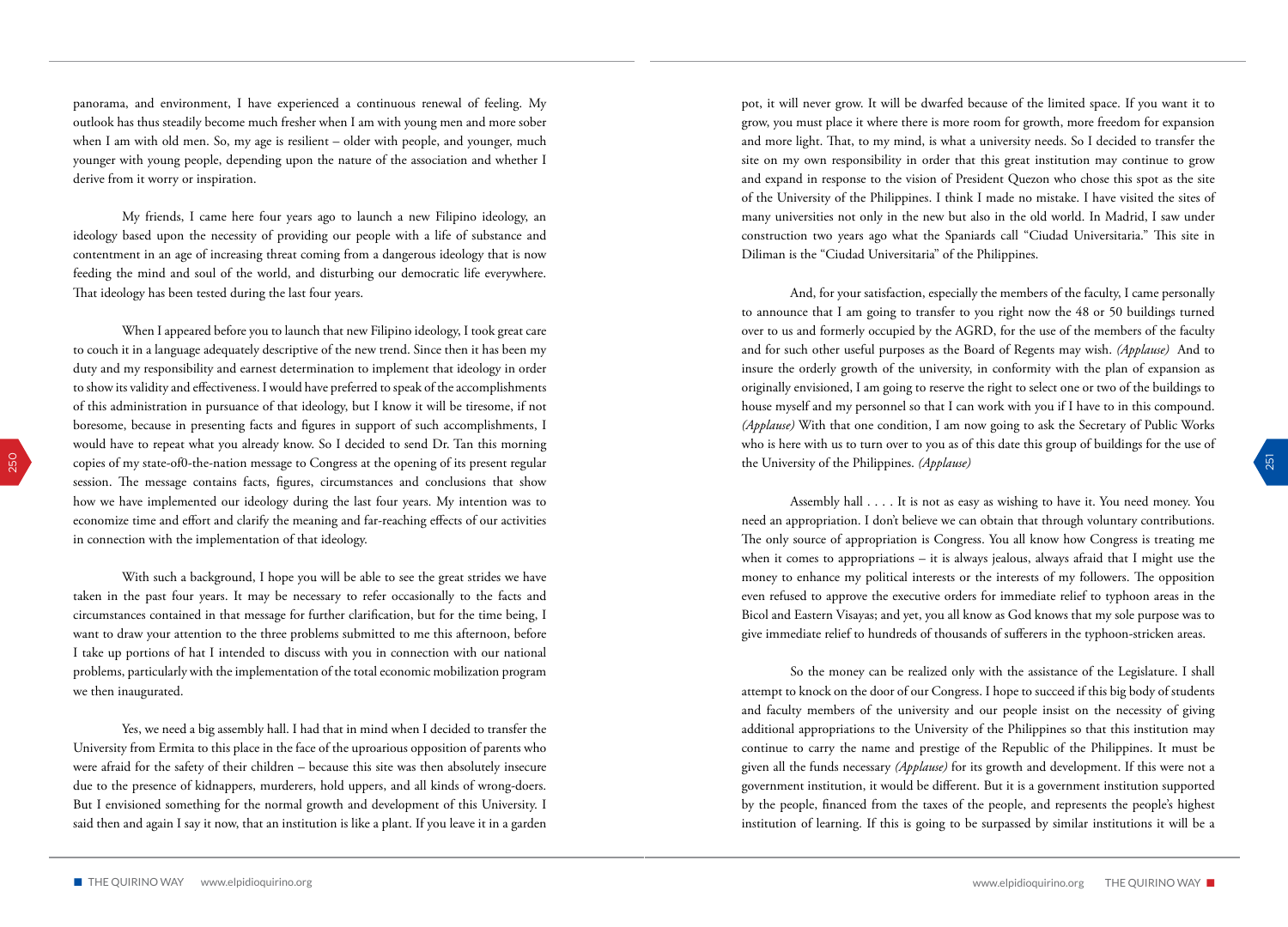Facilities must therefore be provided to make this institution bigger, stronger, and more beautiful than any other in the land. As long as I am here and I can do something for this institution, it shall be my earnest endeavour to promote the interests of this university so that my name will be linked with its progress and advancement. *(Applause)*

Salaries of the faculty . . . . Yes, I believe in standardizing the salary of the members of the faculty of the University of the Philippines. But there, again, we need to knock at the door of Congress. If a special bill is going to be introduced in the House of Representatives and we can successfully campaign together to push its approval, you can consider the bill as signed. *(Applause)*

I now come to the program of land distribution, settlement, cultivation and improvement in accordance with what we envisaged in our total economic mobilization program launched four years ago. We have expanded in all directions in our agricultural, industrial, commercial and financial development. There is not a single institution connected with this activity that has not received the attention of the national government. In every instance we have employed all the necessary means to promote the advancement and development of this activity during our administration.

You must have noticed the great number of hectares of public land we have opened for cultivation, the great number of hectares we have purchased from big landed estates for distribution to the landless, the great number of irrigation systems opened throughout the country, and the great number of industries we have established. Up to last December 31, no less than 165 tax-exempt new industries were registered, industries that never operated in the Philippines before, some of them manufacturing nails, bottles, plastics, chemicals, and all sorts of products which we used to import from abroad. Basic industries have likewise been established in strategic points. We have a big hydro-electric plant in Lanao which will be inaugurated in May, a fertilizer plant in the vicinity of Iligan, a steel mill scheduled to be inaugurated in September, and the National Shipyards, the biggest of its kind in the Orient, which will be inaugurated at the end of this month at Mariveles, Bataan, and the cement factory which we shall inaugurate during the latter part of this year in Bacnotan, La Union. There is also the Ambukalo hydroelectric plant now under construction in the Mountain Province, to be completed within a year or two. All these are evidences that we are making gigantic strides with our total economic mobilization program launched in this very place four years ago.

We want o spread not only vertically and horizontally but also pyramidally in

our economic development so that we can lay a stable foundation of our economic and political stability, and internal and external security. We have to utilize our natural resources, especially public lands which we have by the thousands of hectares scattered all over the country.

It is because of this new policy of land for the landless and homes for the homeless that we are accelerating the completion of our program as much as possible.

The recent selection of 35,000 hectares of land in Rizal between Montalban and Santa Maria, in Laguna, for the purpose of establishing a pilot model plant for the development of public lands is motivated by our desire to show to our people, especially those in Central Luzon and the other thickly populated areas where there is so much dissident action and dissident thinking that all along we have been doing constructive work for the masses. With the plan of reserving more than 30,000 hectares of land in Rizal for settlement and development, we expect to solve seven problems all at once.

By opening a road between Montalban and Sta. Maria, Laguna, we afford the people opportunity for employment and to secure the daily wherewithal to maintain and sustain their respective families. We open on both sides of th road which is going to be a national highway, six kilometers deep of land to be divided into lots for settlement and we hope thereby to distribute the settlers in a manner to avoid speculation an at the same time populate them with people who are in earnest to build their homes where they can raise their families in new communities. By populating these 35,000 hectares of land with carefully selected settlers, we expect to constitute there new communities with a new outlook, and new productive agencies for the nation. Thus, we accelerate production at the same time, and in order to accelerate production and farming facilities and industrial activities in the vicinity, we intend to divert the water from Montalban toward the south as far as Santa Maria, in order to irrigate the land we have opened. We therefore have to establish an irrigation system. But in establishing an irrigation system, we will have to impound the water from Montalban and somewhere between Montalban and Santa Maria. With the water thus impounded we will create a hydroelectric power with which to produce electric power needed to promote cottage industries and perhaps more important industries.

So, in irrigating the land, we impound the water that rushes to Manila during the flood season. We thus avoid floods in the city of Manila, and so solve the city's recurrent flood problem. And in settling the case of those people who choose to go to the areas where they will make homes and new communities, we are going to drive the dissident elements who have converted this area into dissident headquarters. We thereby solve the social problem – maintaining peace and order with productive citizens who will settle down.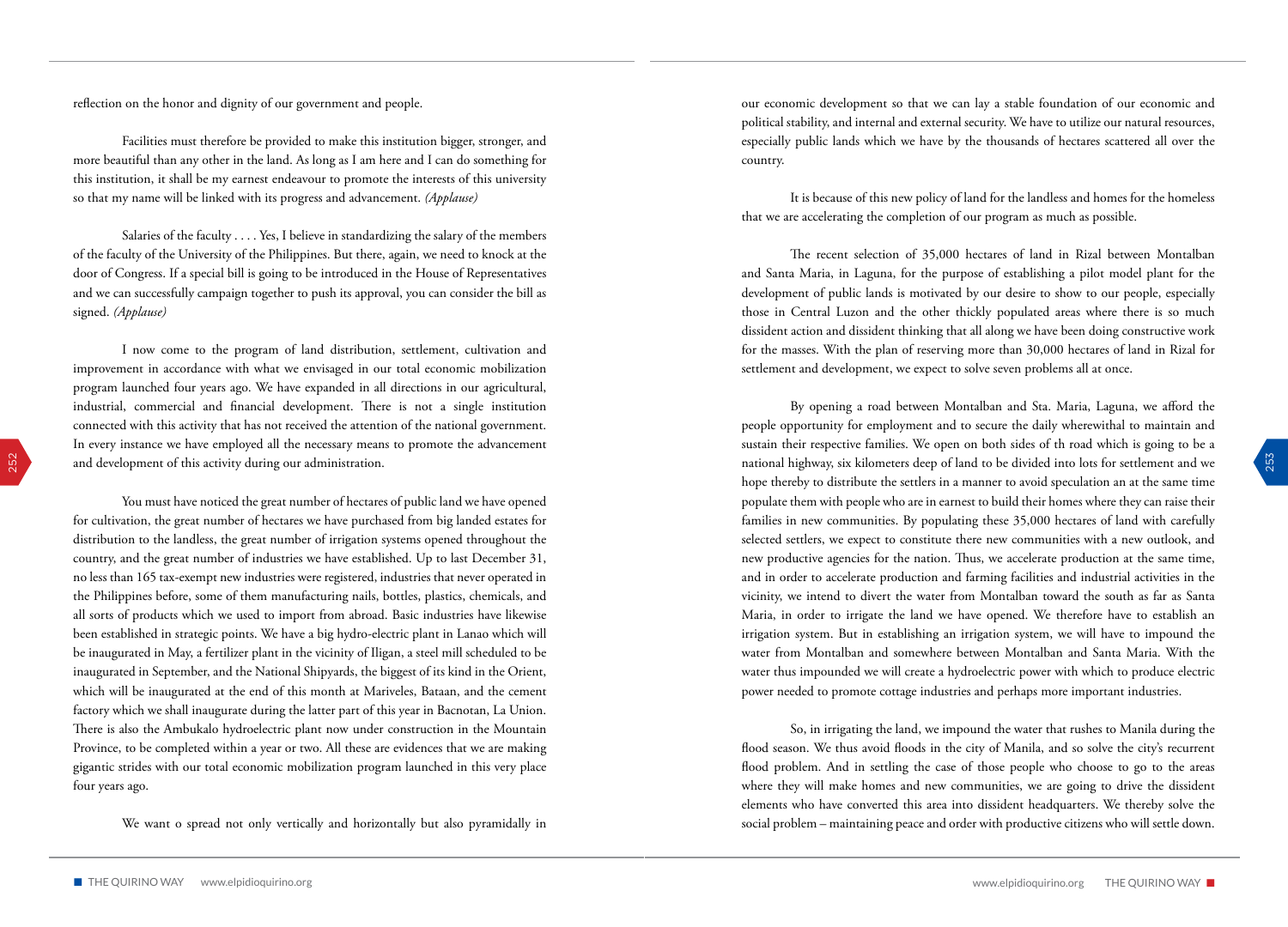So we have these seven objectives – open new roads to provide facilities for communication and marketing and another opportunity for a better exchange of products; irrigation system, acceleration of production, the hydroelectric system, flood control for the city of Manila, and social problems to be solved by settling in that region now elements with the constructive outlook and ambitions and aspirations.

It was with the idea of contributing to the solution of these complex problems now confronting the nation that I invited the students of this university and other universities to organize themselves into a corporation so that they may have a personality to deal with the government.

I want to remind you that not more than three years ago we signed a contract with the Marsman Company giving that company 7,500 hectares to cultivate from the public lands in Mindanao where they wanted to produce ramie and accelerate the development of the ramie industry. If we can do that for a new corporation, we can do no less for the student corporation whose enthusiasm, inspiration and new outlook I want to take advantage of in order to accelerate production because that is in consonance with our total economic mobilization program. *(Applause)*

My friends, it is time that our student population thought more of responsibilities as we of the older generation recede from the scene. It is not so easy for you to step into our shoes immediately. You need to be trained, you need to have experience, you need to know how to understand the problems of the day, and the problems of the day are not political. They are not military either. They are not partisan. They are purely economic. Economic development is the secret of the continued existence of the republic and if you are going to neglect that, you are going to neglect the future in which you will realize your ambitions to succeed us and govern this country. *(Applause)*

I am therefore giving you this opportunity not merely to distract you from some external element not akin to your activities in the university or other institutions, not merely to redirect you to more constructive efforts, but principally to train you for the great responsibility that you will have to assume in the near future.

My friends, what our country needs are people who build, not people who destroy; people who will contribute their brains and their brawns to the continued solidification of the national edifice we have just erected. We are living in a period of world readjustment. The need of the hour is not only the solution of local problems but also the solution of problems affecting other nations. In other words, the problems confronting us are both national and international. Peoples get together today in common consultations, organizing themselves

into blocs or groups of nations in order to promote and safeguard mutual interests.

The Philippines is known as the leading cultural country in this part of the world. So we must be alert, internationally-minded, and determined. We need somebody to lead this country in the world readjustment so that we can take our place as an honourable member of the family of nations. That is why I want to prepare the youth of today. Let us not divide ourselves in petty, political or partisan organizations. Let us not use the young people merely for rallies and demonstrations in order to manifest their sympathies with one or another organization.

My friends, I came to visit you because I don't want you to drift along lines that will distract you in the same way that I would not like to be carried away from this my Alma Mater. Nor would I like you to drift away from the high objectives of our new republic. *(Applause)* I have chosen my Alma Mater as the place where to announce the new policies of my administration. May it continue to be the logical place for new incentives, new enthusiasms and new demonstration of our responsibilities as builders of this new nation.

I want to disabuse your minds regarding the state of the nation. It has become the policy of the opposition to bark, to disparage, and to set at naught the constructive efforts of the administration. The object is to impair credit of this administration because of rivalry and the lust for power. That is the natural course of events – those who are out would like to come in at all costs and those who are in would like to continue the program of achievements especially if they can show positive results and accomplishments for the benefit and welfare of the people.

But there is already so much nauseating talk about the failure of the administration. There is even such irresponsible talk as that this administration has done nothing but rob the people of their wealth and their freedom. Who says that? No less than the man I defeated in the last elections of 1949. *(Applause)* How can I rob him of his freedom when I was the one who granted him amnesty while he was facing charges for treason? It was precisely that amnesty that enabled him to regain his freedom. And how can I rob him of his wealth when he himself after August 17, 1945, after signing the proclamation that he was no longer president of the puppet republic under the Japanese, he collected his salary from August 18 to December 31 of that year without authority of law either in Japan or in the Philippines?

How could I rob him of his wealth when since that time he has increased his wealth and I have just discovered that he has not even paid his income tax or his war profits tax on that increase of his wealth? Irresponsible talks like his are destroying the people's confidence in the government. The trouble is that he does not particularize. If he only said,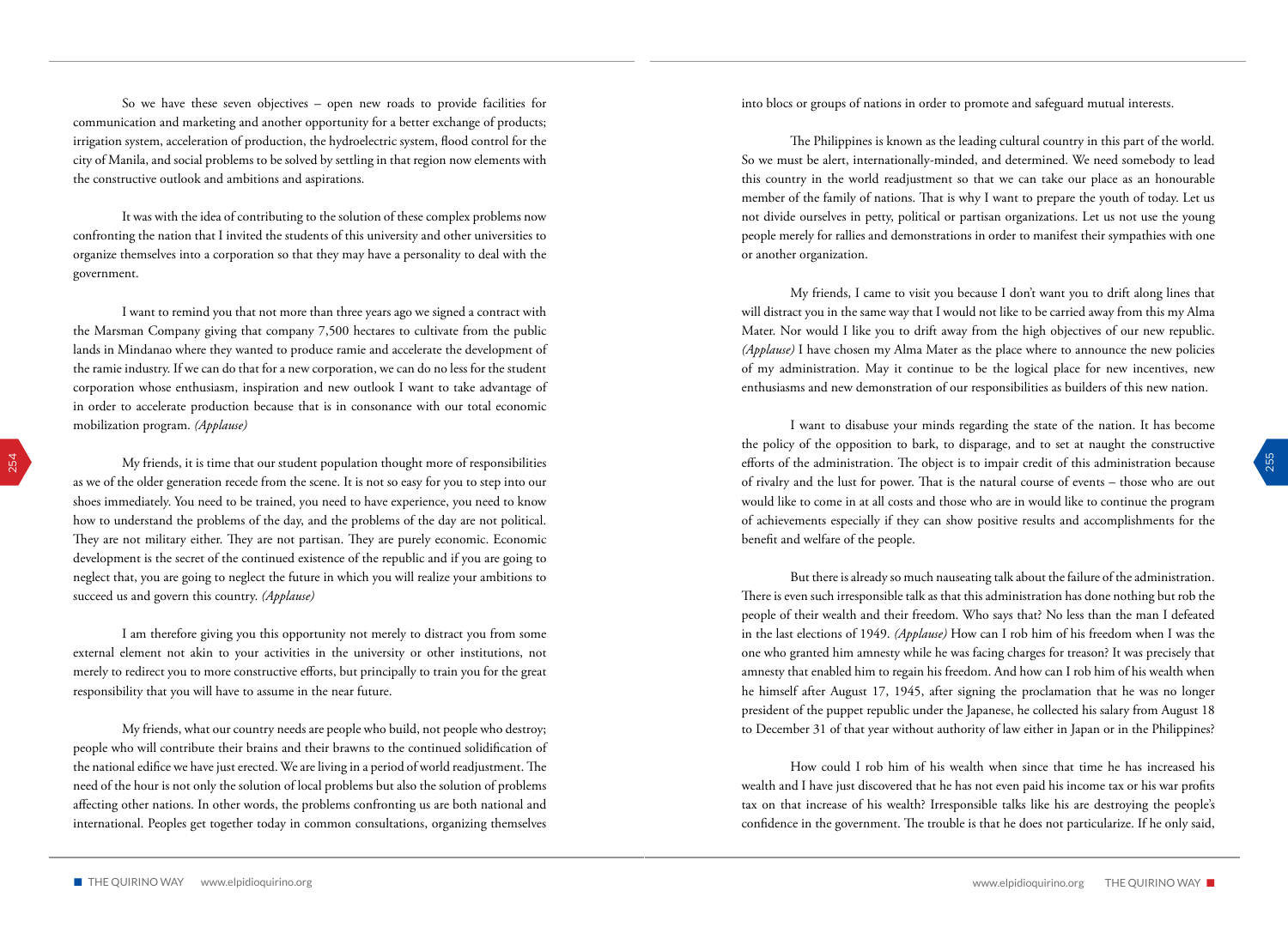"Quirino has robbed the people of the wealth of the country," then I could defend myself. But when he says this administration has robbed the people of its wealth, it becomes an indictment against the government and against the administration, a seditious conclusion. You had better look out and watch him.

At this time when there is such keen competition to talk and outtalk others in an effort to win public confidence, I don't want you, my friends of this university, to be poisoned in your minds, and the best thing for you is to beware lest you be misled.

Let us follow avenues of constructive effort – I am going to give you the opportunity to do so. I came here for that purpose, and if there is anything I can do to further promote your high objectives and insure the success of your careers as future leaders of this country, I will gladly do so. If there is anything I can do to solidify the young, growing population who will rule the country tomorrow, I am here to help you and determined to follow you wherever you go. *(Applause)*

I repeat, the kind of leadership we need today is leadership that will construct, leadership that will build, leadership that has experience in the international affairs, appreciated by the outside world, leadership that can make friends with nations, and leadership that can be proud of the culture and civilization of this country, and one who has built the name and prestige of this nation. *(Applause)*

# A SEED-BED OF INFLUENCE

I welcome you all to the Malacañan Palace. This ceremonial hall has witnessed in the last five or six years different reunions. Representatives of peoples from across the seas, who have held conventions in Manila and elsewhere on topic more or less international in character, have assembled here at one time or another. But this is the first group to honor this hall with such a respectable number of renowned scientists from all over the globe. I want to assure you that with your presence you are making history in the Philippines.

Since President Quezon's time, we have been wishing the Pacific Science Congress to hold its meeting in the Philippines if only to draw world attention to this area. For fortunately of unfortunately, it has always been regarded as an under-developed region. We have considered it necessary to open the eyes of the world to the many things which properly developed would contribute in no small measure to the welfare of mankind.

It was 1933 when we were still under the American regime that we passed a special act creating the National Research Council. From time to time, we have changed the members of the charter, but the council itself has remained unchanged, coordinating all the research work in this country and cooperating more or less actively with the research work done abroad, all for the purpose of widening and expanding our scientific knowledge.

The momentum that the National Research Council had generated toward research and process the past few decades has been interrupted; nevertheless, the council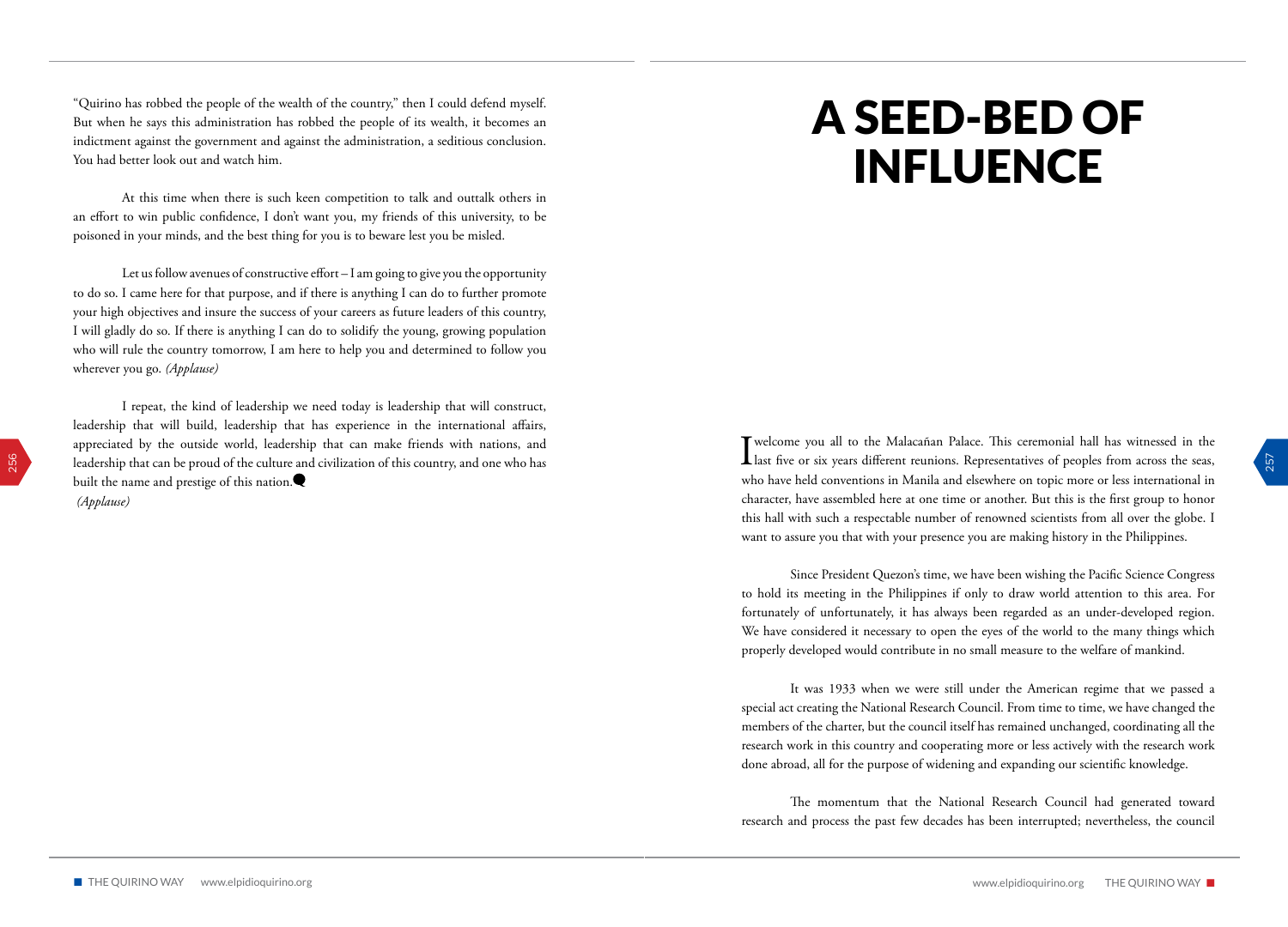has continued quietly to coordinate the manifold activities of all the various research bodies created to do some special work.

The results of your deliberations may not be readily realized, but even now it is patently clear that your mere coming here has filled our scientists with new enthusiasm, new interest and new determination to continue with their research work and contribute in a larger measure to the general welfare of our people as was envisaged in the organic act of our National Research Council, and to the advancement of the applied sciences throughout the world.

Ours is a new country. Of late, we have been able to discover many of the potentialities which have been lying dormant within our confines, waiting for the talent, the scientific know-how to exploit and develop them to our benefit and advantage.

Going over your program of activities, I notice that you have covered practically all the subject-matter known to science, with particular attention to pre-historic conquests. You have unearthed many things not only from the known past but also from sources which we never had the occasion to analyse before. You have thus made our people realize more than ever the tremendous importance of applied science in our growth and development.

Personally, I am happy that you have convened during my incumbency because in after-years when our growth and development are traced and retraced, and the efforts of our scientists in collaboration with yours have borne fruit, our people will be pleased to learn that we were somewhat identified with your work and that it was upon my invitation that you came here and achieved things of benefit to our respective regions and – why not say it? – to the world.

You have come from different countries abroad. Perhaps you have found in the Philippines a unique type of people, a people known to be hospitable, resilient in character, and responsive in every way to the kind of work in which you are engaged. That is why one could say that the Philippines has been developed so far by international collaboration.

Some time ago, I read a book entitled *The Sea Around us.* For the moment, I don't recall the lady author's name, but I found her work most interesting. She dwelt extensively on the Sargasso Sea. She discovered how the gulf current in Mexico goes up north from the Gulf of Mexico to Massachusetts and thence across the Atlantic to England, France, Spain, and all around, until it has made a complete circle, creating a vacuum in the middle somewhere west of the Azores. That space she calls the vacuum space of the Sargasso Sea. Many ships, she says, have avoided crossing that spot because of the risk involved. The

current, according to her, gathers the flora and fauna in the circle around the Atlantic, creating in the middle many unique specimens.

Well, as far as we are concerned, the Philippines is another Sargasso Sea. The country, to be sure, is not a sea, nor is it at sea. But placed as we are at the crossroads, varied influences have reached our shores from India, from Arabia, from South-east Asia and North Asia, as well as from the Old Continent and the New Continent. Their peoples have come here in successive waves and with different objectives, some guided by the spirit of adventure, discovery and conquest, others actuated by material motives. That was when colonization was in flower.

Those countries which have sent their representatives here have left on our shores a rich deposit or sediments of their influence in religion, in customs, and in government. Such sediments have helped us build our country little by little. Although we have succeeded in keeping, as it were, the soul and basic characteristics of our race, yet we have been able to utilize in the building of our new nation those foreign influences that in the course of years permeated among our people. It is precisely because of this rare meeting and blending of spirit of the East and the spirit of the West in the Philippines that it would make an interesting study why we are considered unique in the Orient.

I really think it would be a good idea for you to study the Filipino people of today because they are quite different from their neighbors. This is ay not by way of criticism but in a spirit of pride because through continuous association and contact we have been able to accumulate all the desirable influences that have lent a sort of distinction to our people and develop their linguistic aptitude which has enabled them to acquire a number of foreign languages, to say nothing of words now found on our vocabulary. Thus in our Constitutional Convention we had to strike a compromise by adopting English and Spanish as our national and official languages, the first of which is now spoken all over the country.

The tendency of people who have been liberated after conquest or colonization has been a return to nationalism. Perhaps we shall do the same, but in the meantime and for our own practical purposes, we have buried our tribal troubles and differences and have secured a common ground of understanding, never caring what language we should use so long as we can preserve the Filipino fundamental characteristics which distinguish us from peoples of other countries; that is, our hospitality, resiliency, responsiveness, and readiness to cooperate with everybody in the world.

You have thus come at a time when we need your encouragement in order to continue forming a new people more receptive and adjustable to world conditions and more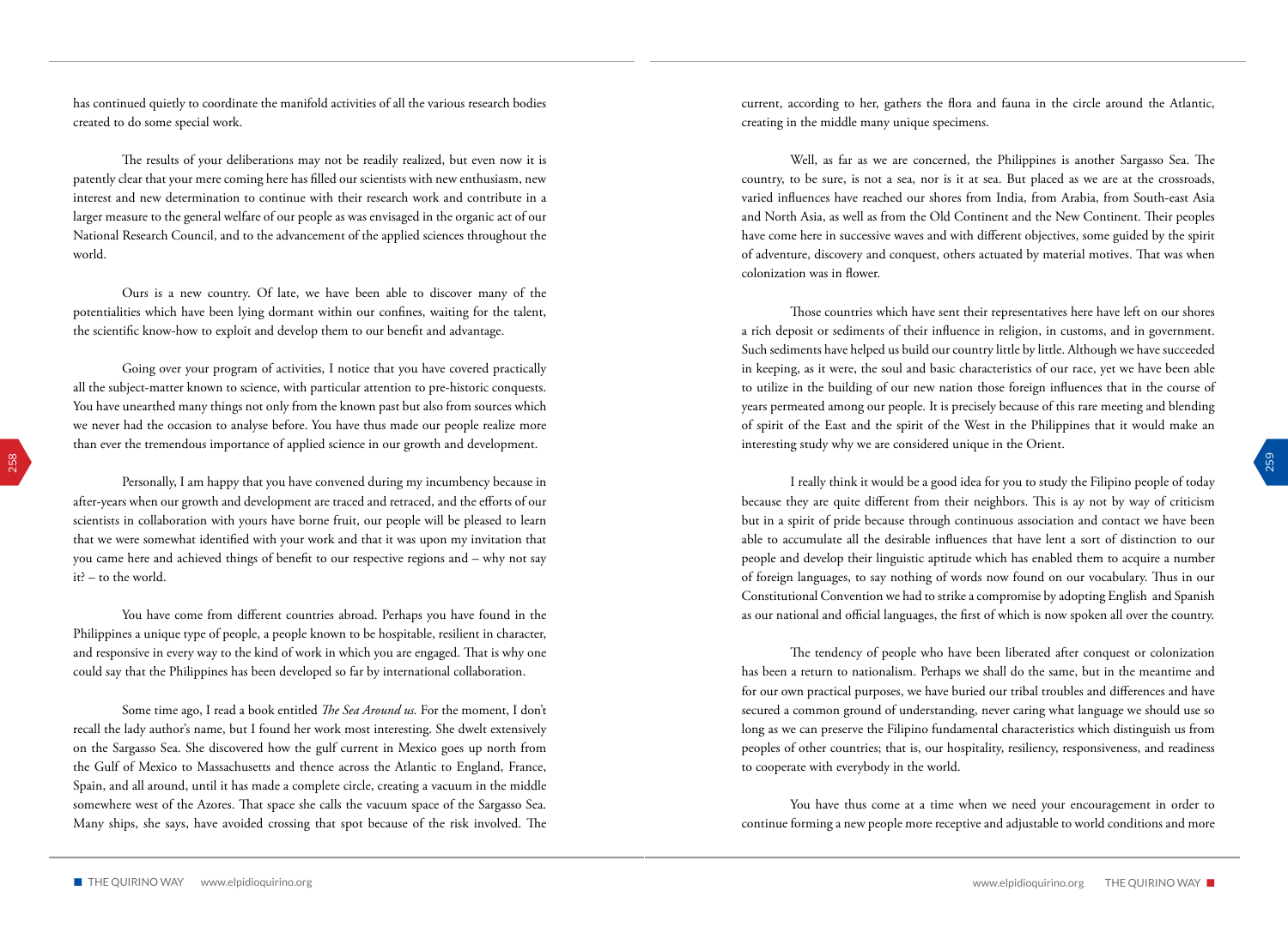easily adapted to circumstances, without forgetting the essential characteristics of our soul as a people and our love of country. I do hope that with your presence in the Philippines you have injected into our body politic something that will remain there to be developed, something that will make us more ready to cooperate to the full in the peaceful solution of world problems, in readjustment and development, which is the common aspiration of all of us.

I refuse to be classified as belonging to undeveloped areas or undeveloped people. We are not a backward people. With our knowledge of science, our readiness, our determination and our experience, there is no just or valid reason for classifying us as backward people belonging to undeveloped areas or regions.

May I express the most earnest hope that you have come here to assure us of your cooperation in collective enlightenment and in the successful application of all the results of your researches for the promotion of the welfare and happiness of the people you have visited, who, I am sure, will hold you high in wisdom. I thank you for your call.

# ON THE STATE OF THE NATION

Twish to express my gratitude . . . for the concurrent resolution passed by both Houses, **L**inviting me to address this last session of the Second Congress . . .

It is gratifying to report . . . that our Government has buckled down manfully to speed the restoration and improvement of our internal and external security, our finances, our essential public services, and our badly damaged economy.

**Owing to the marked improvement in the state of law and order, our people have been able to concentrate their attention on the development of the farms, industrial activities, and other productive ventures.**

**Our external security has been greatly enhanced by a mutual defense treaty with the United States and by the accelerated implementation of our military assistance pact with her, as well as by the clarification and strengthening of our common defense efforts of long standing.**

**Our finances have been bolstered. Our National Government revenue jumped from P316,302,246.09 in 1949 to P611,460,943.82 in 1952, with the purchasing power of our peso maintained and its value recognized as one of the most stable in the world.**

**Our national economy has been so improved that the national income has increased from P4 billion to over P7 billion in 1952.**

**We have raised the salary standard, stabilized the status, and liberalized the privileges of the rank and file of the personnel of the National Government, especially the teachers, the nurses, the enlisted men in the Army, and the low-salaried employees, providing adequate pension and retirement systems for them.**

**Our essential public services have been progressively improved and**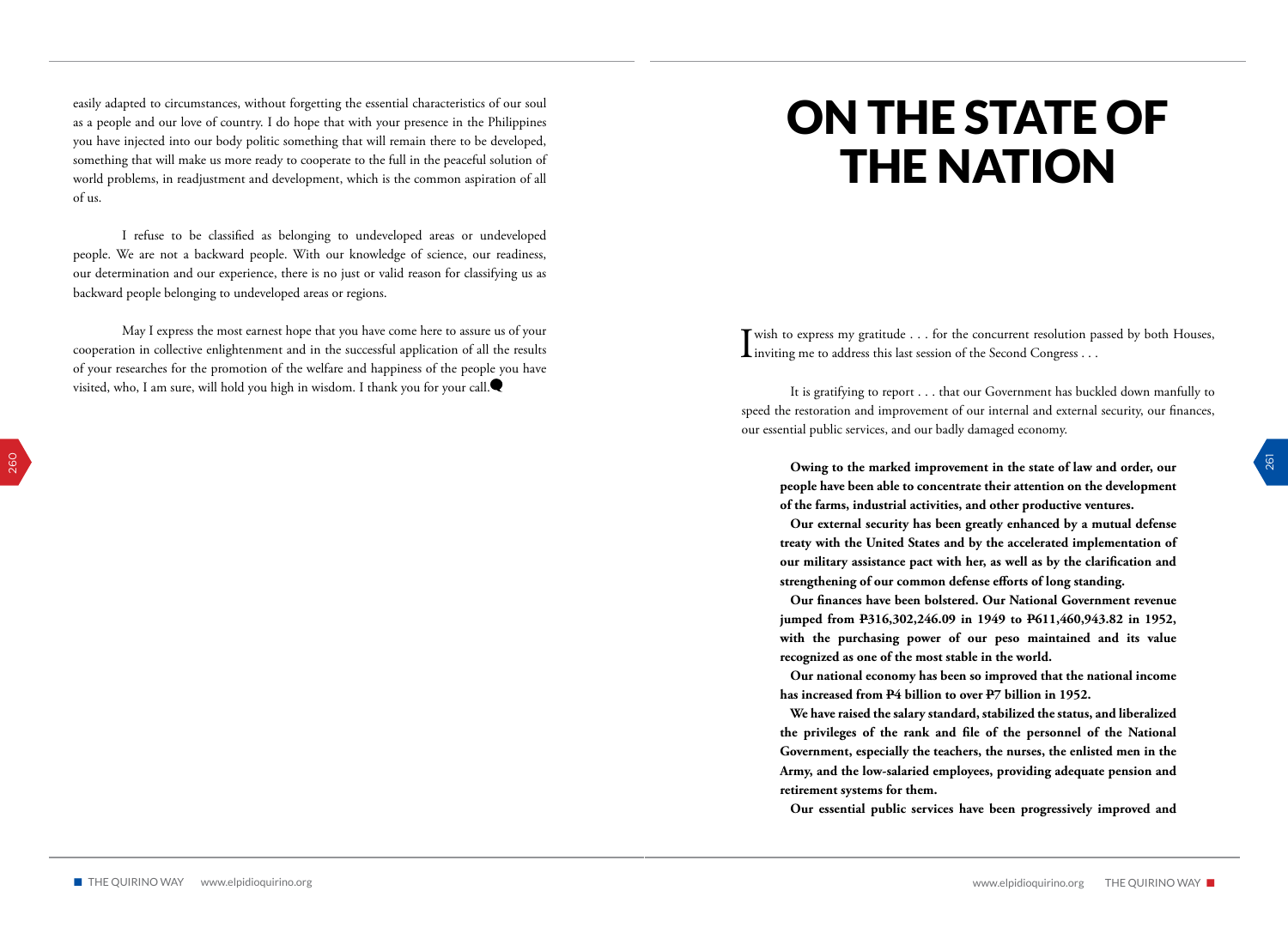**expanded, spreading throughout the country the benefits of health, education, and social welfare for our people to enjoy. Our death rate has been reduced; our birth rate, increased. The hardy perennial problems of inadequate school space and inadequate rice supply have become things of the past. And what is more, prices have gone down, living standards have been raised, and the lot of the common man, especially the labourer, has been greatly improved.**

**Our foreign relations have grown and so developed that one of the sources of our strength is in the sympathy and high regard of our friends across the seas.**

**All these have placed us in a firmer and sounder position, increased our international credit, and enhanced our name and prestige abroad.**

I shall endeavour to make a more detailed but cursory review of how we have attained these accomplishments.

The task of advancing our internal security has been closely tied up with the problem of solving the threat of dissident terrorism and violence and of pacifying age-long social discontent. Therefore, we have sought the armed dissident elements in the open filed, broken up their potential for organized disorder, and given them opportunity to return to peace and production. We adopted a bold ambitious program of social amelioration, mobilizing all our resources in an effort to provide a life of substance and contentment to the less fortunate, and cushioning the harsh effects of force with the reward of a home and farm not only to the dissidents who were vanquished or who voluntarily surrendered and who promised to return to the ways of peace, but also to the so-called landless and homeless among our population. And our watchword has since been "**land for the landless, home for the homeless."**

As a result, the Huks, who form the armed forces of the local Communists, are now driven to the mountain fastnesses and isolated hideouts hardly able to gather the remnants of their politburo which has been broken since more than a year ago. Discouraged and disillusioned, their followers are now daily surrendering, many of them starting a new life in settlements prepared for them, in the EDCOR under the Army, and in the mass settlement project under the LASEDECO.

We have invigorated the LASEDECO. Until December last, it had already distributed to landless settlers 11,728 farm lots of from 8 to 2 hectares each, covering a total area of 120,000 hectares, besides allocating 11,308 home lots. These settlers are now farming their own land in Cotabato, Bukidnon, Isabela, and Palawan. They have hospitals,

dispensaries, and tractor pools. They produce annually approximately 2.5 million cavans of palay, in addition to secondary crops like corn, mongo, and peanuts. . .

These settlers come from areas where tenancy has long existed. To bring the benefits of land distribution and settlement closer to troubled areas and to meet the reluctance of tenants to move far away from their old homes, I have reserved for the purpose 25,475 hectares in Rizal, 3,763.60 hectares in Nueva Ecija and Tarlac, 20,000 hectares in Isabela, in addition to over 30,000 hectares at Malig, already distributed and settled. . .

Two hundred forty-nine thousand hectares have been surveyed and distributed to 16,000 settler families. To protect small farmers from land grabbers or speculators, I have issued an executive order reserving for occupation in lots not in excess of 10 hectares each all public lands within six kilometres from all highways, being or to be constructed in Mindanao and other provinces under the PHILCUSA-MSA highway development program.

In Mindnao alone this program covers a network of highways connecting most of the important provinces . . . and traversing rich agricultural lands. The total combined length of these highways is approximately 560 kilometers. This will make available for occupation over 650,000 hectares of land.

These public land distribution and settlement program supplement the landed estate purchase program. The Government has purchased since 1947 for resale to tenants 25 landed estates with a total area of 44,000 hectares costing over P18 million. Of this amount P14 million still remains unpaid. . .

We have accelerated the construction of homes for the low salaried employees and the laborers. In Quezon City the People's Homesite and Housing Corporation is now operating 2,116 low-cost houses and is completing the construction of 4,550 other low-cost units. We have even provided a big-sized Labor Hospital for this sector.

We have also attracted private entities in the construction of low-cost houses for the lower middle class. Already the Philippine-American Insurance Company has constructed 50 of this type of houses in the City of Iloilo, another 50 in the City of Baguio, and is now commencing the construction of 600 new units in Quezon City. A plan is afoot to construct similar houses in Tacloban and Legaspi and other centers of population.

Our program of slum clearance is being implemented with the construction of low-cost houses for squatter and low-income families, one in Pandacan, Manila, and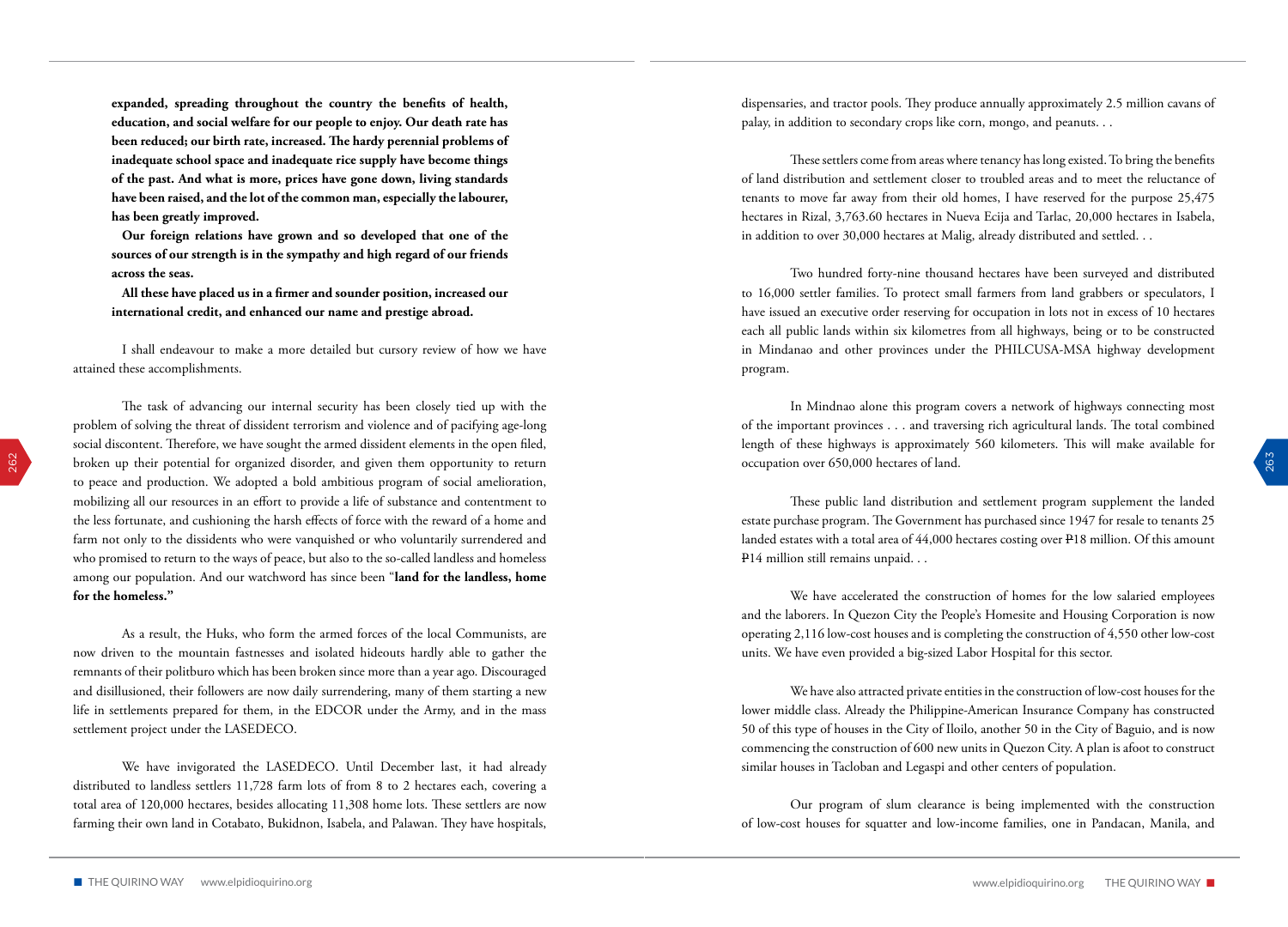another in Bago-Bantay, Quezon City. The former will house 480 families and the latter will have facilities for 800 families . . .

At no other comparable period has the workingman achieved greater gains for himself and his co-workers than during the past two or three years. These include: (1) raising his wage standard; (2) promotion of his safety against industrial injury and disease; (3) protection of employees sustaining injury or meeting death in line of duty; (4) improvement of working conditions of women and children; (5) expansion of national employment programs leading towards greater and more stabilized employment; (6) protection of prospective workers from illicit activities of employment agencies; (7) protection of workers against irresponsible union leadership; and (8) raising labor standards in general . . .

Public health has remained at high level despite fires . . . Better sanitation has been achieved . . . Stricter supervision over public eating places, markets, and slaughter houses has been enforced. Schools, industrial plants, and commercial houses have been subjected to systematic medical inspection. Immunization of the population against epidemic diseases has advanced where it is now willingly sought by everyone, young and old, rich and poor, healthy and infirm alike. We have spread the benefits of artesian well and sanitary facilities to more sectors, and have established an increasing number of hospitals, puericulture centers, charity clinics, and dispensaries.

The recurring school crisis in past administrations has been met since three years ago. Last year we took the last step in this direction . . . We have maintained our world position as the country with the second highest ratio of school enrolment to total population. We are surpassed in this respect only by the United States . . .

We have exerted every effort this past year to maintain and add to our system of highways and bridges and of other means of communications. Nearly 29,000 kilometers of roads and over 9,000 bridges are now being maintained and kept open to motor vehicle traffic . . .

Nearly 500 wire-telegraph offices, 180 radio-telegraph stations, and over 1,160 postal offices now keep our population centers in close contact.

Related to our agricultural development program is our increasing endeavour to construct new irrigation systems. The Burgos Irrigation Project in Zambales, completed last August, waters approximately 6,000 hectares. Five other irrigation projects in the provinces of Quezon, Davao, Leyte, Ilocos Norte, and Nueva Ecija should be completed and harnessed this year. The construction of the P7,500,000 Jalaur irrigation projects in Iloilo to serve no less than 15,000 hectares is starting next month. We now have 27 national irrigation systems servicing over 117,000 hectares of rice lands in Ilocos Norte, Ilocos Sur, La Union, Pangasinan, Tarlac, Nueva Ecija, Pampanga, Bataan, Bulacan, Laguna, Quezon, Camarines Sur, Albay, Leyte, Iloilo, Antique, and Zambales.

Sixteen river control projects were completed last year and 35 more are now in varying stages of construction.

The level of agricultural production for domestic consumption and for export continues to rise. This year we will be producing enough rice for our own needs. In other food items, such as fish and poultry, production is expanding. Sugar output for the 1953- 1953 crop year will not only fill the Philippine quota in the United States for the first time since liberation and our own domestic requirements, but also leave a surplus for other markets. . .

Most significant has been the rise of new industries and a corresponding increase in industrial production. In two years and a half, we have established such important new industries as jute, iron and steel, textiles, chemicals, glass, nail, incandescent bulbs, toilet soap, rubber tires, plywood, bond and wrapping paper, asbestos, plastics, musical instruments, kettles, tableware, pencils, chalk, etc. up to November 15 last, 165 new taxexempt factories had begun manufacturing articles formerly imported. . .

From February 1 to April 30 this year, we shall have the first Philippines International Fair. Besides the display of Philippine products together with those of the participating nations to promote word trade, the Fair will also show the agricultural, commercial, and cultural progress of the country as well as the recent advance that we have made in our industrial development.

Greater efforts have been exerted on the whole towards increased Filipino participation in domestic trade. The capital structure of the corporations and partnerships registered during the first eleven months of the year shows that our nationals led in both fields, especially with regard to investment of small merchants. . .

There is need for readjusting our foreign trade. We must redirect our productive potential towards agricultural development for self-sufficiency in the prime needs of our people, and towards industrial development based on the utilization of local raw materials. But unless our own countrymen ready and willing to invest in processing, are given adequate protection, they cannot survive in competition with foreign manufacturers. To rise above subsistence level, and to achieve a standard of living to which we are entitled, we cannot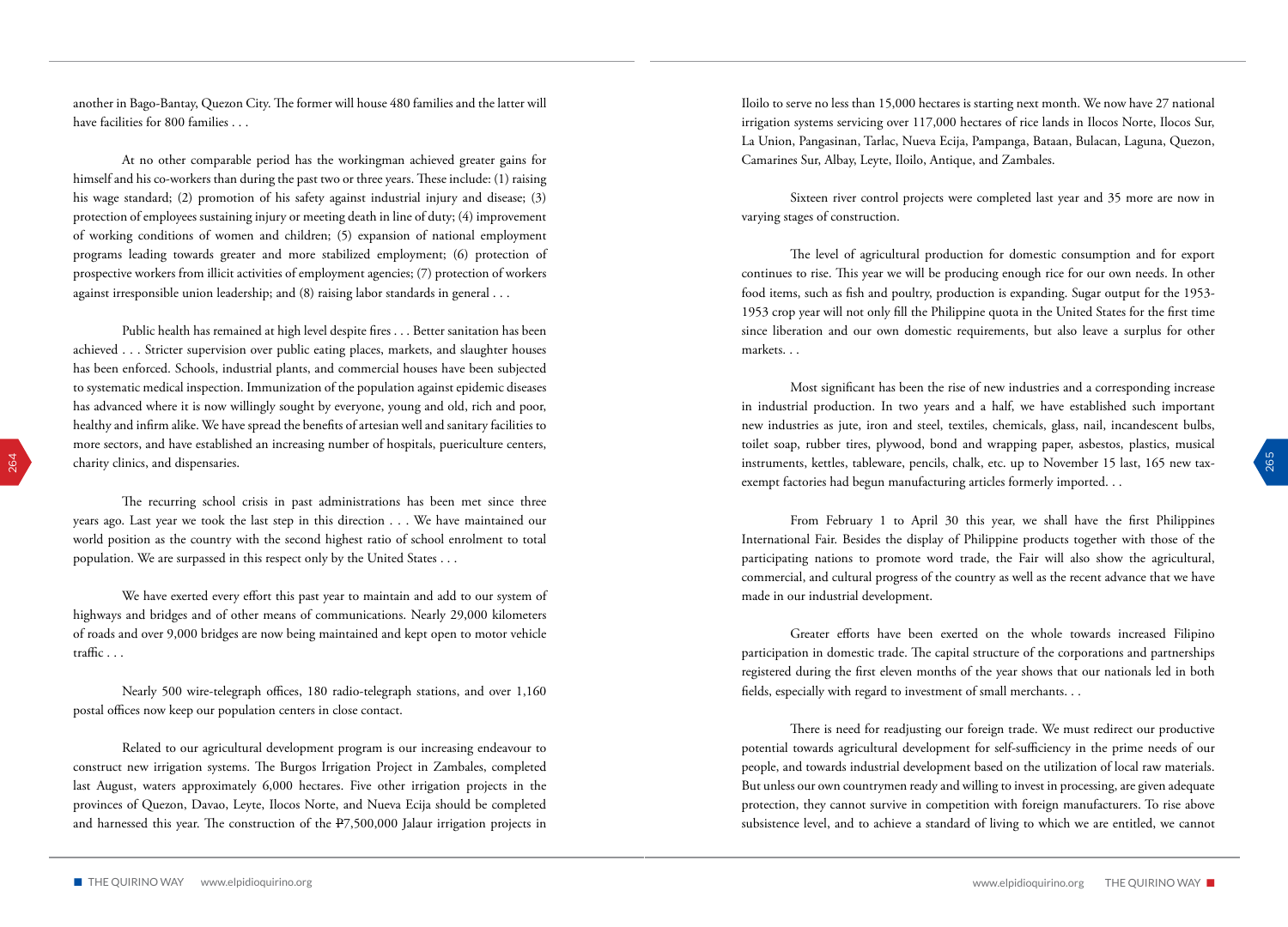afford to remain permanent suppliers of raw materials for industrial powers and permanent importers of processed consumer goods. It is time to readjust our trade and tariff policies to suit present conditions and to make them more effective instruments of our economic development. I propose the creation of a Tariff Commission to study the present tariff rates carefully and in detail. . .

Much of the implementation of our economic development plans is entrusted to the corporations owned or controlled by the Government. Taken together, the operations of these corporations, except those of the Central Bank, the Philippine National Bank, and the Rehabilitation Finance Corporation, netted during the fiscal year 1952 a profit of P4,000,000 from a total income of P208,000,000. The y=three financial institutions made total profits of P24,933,202.43. . .

This year other important basic industries will begin operations. The two principal projects of the National Shipyards and Steel Corporation will be completed – the Mariveles shipyards in March, and the Iligan steel mills in September.

The Cebu Portland Cement Company with its present annual output of six million bags, together with the output of two privately-owned plants, does not fully meet local demand. A new plant of three million-bag capacity is, therefore, under construction in Bacnotan, La Union.

The National Power Corporation's Maria Cristina hydroelectric and fertilizer plant projects will begin operations this May. The Ambuklao project is 15 per cent completed and the transmission lines to Manila are under installation. This project is estimated to cost P101,000,000, of which P61,000,000 has been furnished by our Government and \$20,000,000 by loan from the United States Export and Import Bank. When completed to Pangasinan, Nueva Ecija, Tarlac, Pampanga, Bulacan, Bataan,, and Manila. Its reservoir will also supply irrigation water to approximately 40,000 hectares of rice land in Northern and Central Luzon.

The three financial institutions of the Government, the Central Bank, the Philippine National Bank, and the Rehabilitation Finance Corporation have continued the admirable partnership they have virtually established in meeting the credit requirements of Philippine agriculture and industry. Today, there is hardly any commercial, agricultural, or industrial activity of national economic importance which has not been assisted by one or all of these corporations. . .

New arrangements have been made to provide facilities for the financing of

industrial development and to meet particularly the credit needs of small merchants and farmers. First, a special trust fund of P10,000,000 has been set up for the special account of the counterpart fund to guarantee a large share of the risk to be assumed by banking institutions granting industrial loans. Second, a plan has also been adopted whereby loans may be granted to Philippine financial institutions by the Central Bank on behalf of the Export and Import Bank from a fund of \$5,000,000 that the latter institution has made available as loan for financing small productive enterprises in the Philippines. Third, rural banks are fast being established in various localities under the supervision of the Central bank and with governmental capital assistance up to 50 per cent of their own paid-up capital out of an allocation of P2,000,000 from the counterpart fund. Lastly, the Agricultural Credit and Cooperative Financing Administration has been established to deal exclusively and directly with one of the most serious difficulties from which the small farmer has from time immemorial suffered; namely, the procurement and marketing credit. For this purpose it has received a contribution of P2,000,000 from the counterpart fund.

These last two projects of loan assistance to the small farmers in line with the their programs of mutual economic assistance have been facilitated under MSA-PHILCUSA auspices. But they are but a few of the several projects to which the MSA and PHILCUSA have addressed themselves.

It is meet to note here the history of the Philippine-American Mutual Assistance Program. Upon my representations to President Truman in January, 1950, the Bell Mission was sent to the Philippines in July of the same year. Shortly after the Bell Mission Report in October of that year, Mr. William Foster came to the Philippines as the personal representative of President Truman to conclude with our Government a preliminary agreement known as the Quirino-Foster Agreement of November 14,1950, providing the basis on which the United States would grant aid to the Philippines in the amount of \$250,000,000. . .

Let us not forget that, even before the inception of the United States aid program, we had already started our own program of economic development using for that purpose the P200 million which was loaned by the Central Bank to the government. . .

Let us now look at our national finances as they bear upon our economy.

Two years ago, we elected for ourselves a goal in the field of fiscal policy which many countries far more favoured than us in resources, technical equipment, and manpower have considered unattainable in this age. I am proud to report that in the fiscal year which ended last June 30, we achieved our post war objective of a balanced budget and were able to match expenditures with revenues. . .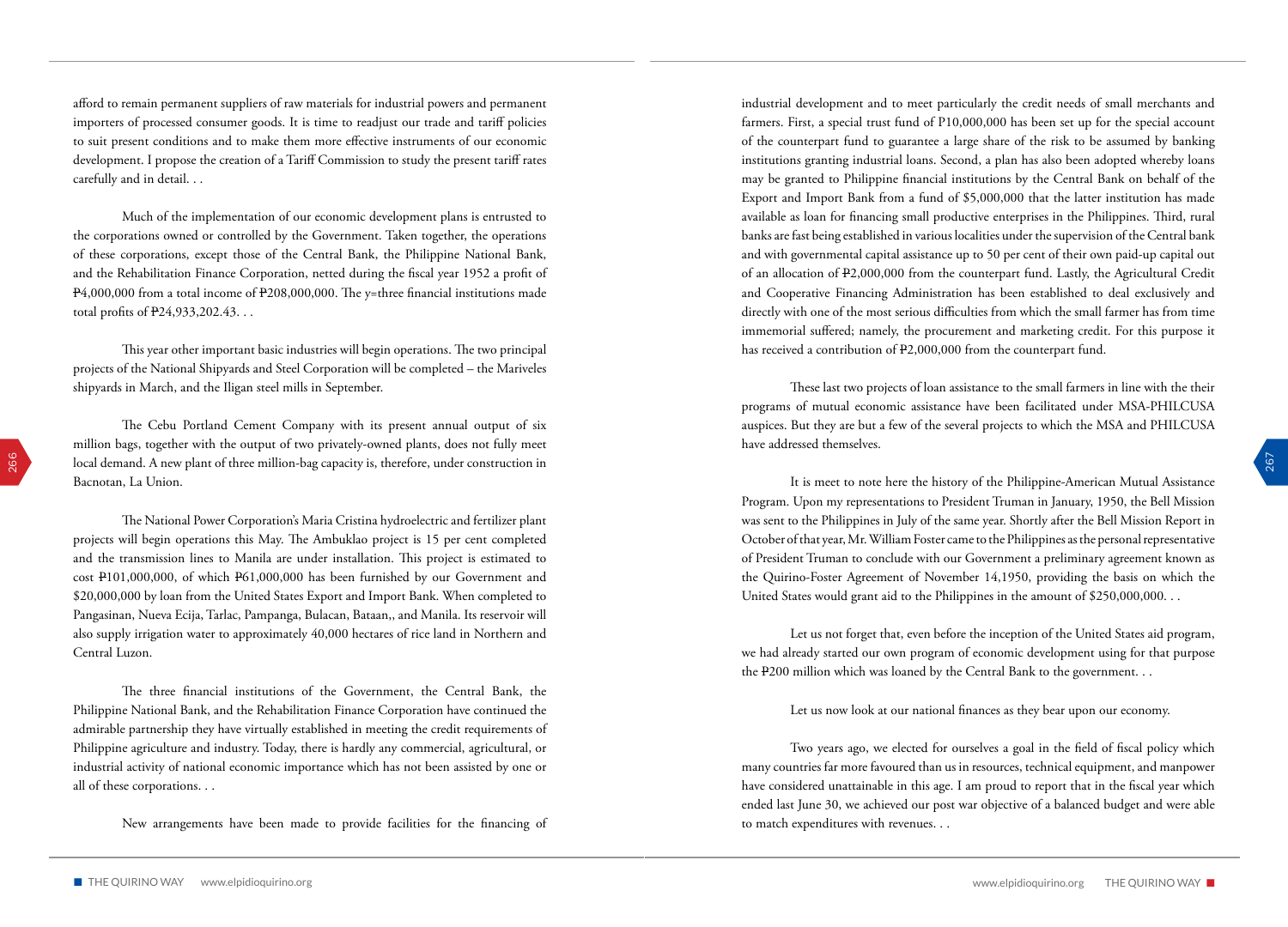The past fiscal year saw a substantial decrease in the public debt to P132,972,858.52. from a figure of P927,327,684.44, at which it stood on June 30,1951, the public debt has gone down to P794,354,825.92 as of June 30, 1952.

We have complied with the amortization requirements of the loans secured from the U.S. Treasury and from the U.S. Reconstruction Finance Corporation. Treasury notes and treasury bills are being retired on their due dates, and we have not found it necessary to increase the flotation of such issues. In accordance with the provisions of Republic Act No. 800 which amended portions of the Backpay Law, partial redemption of backpay certificates is proceeding apace. About P10 million has already been disbursed in the fulfilment of our commitment to loyal deserving employees of the Government.

Largely as a result of our success in maintaining domestic stability in the economy, the problem of marinating external stability has been greatly minimized. . . International reserves could have been depleted to a point where it could have been difficult to import not only vital raw materials and supplies for our industries but even many of the essentials of life. Fortunately, a reduction in imports by P72 million below that of the 1951 level and a moderate rise in United States expenditures in this country served to offset the big drop in export receipts. It was thus that international reserves have been maintained at a level that is adequate, barring unforeseen world developments and provided that we continue to observe sound fiscal and monetary policies. . .

In the last twelve months, the Philippines concluded treaties of friendship with Cuba and with the Dominican Republic. It also signed 14 other agreements, three of which were on civil aviation for the extension of our air routes to various countries, and eight with United Nations Agencies providing for various forms of technical assistance to the Philippines. . .

On order to place our Foreign Service strictly on the merit system and thereby insure its efficiency and effectiveness, I signed Republic Act No. 708, otherwise known as the Foreign Service Act of the Philippines. The placing of diplomatic and consular personnel on a career basis with strict eligibility requirements is expected to bring about still higher performance standards among our foreign service personnel.

Let me take up with you once more our position in connection with the Japanese Peace Treaty. The Senate did not act on the peace treaty during its last session. Technically, therefore, we are still at war with that country. Our failure to normalize and stabilize our relations with Japan has stood in the way of the consolidation and strengthening of the defense of our region against the common danger that threatens the countries that comprise it.

From the economic point of view, the uncertainty of our relations with the former enemy has not served our interest. We must stabilize these relations to take advantage among other things of our favourable balance of trade with that country, and determine how we can strengthen our national economy by taking advantage of proffers of Japanese industrial technical assistance.

To reach an early agreement on the reparations question, which is the only factor responsible for the non-ratification of the peace treaty by the Senate, the Japanese Government sent two special missions to the Philippines. I am confident that as a result of our negotiations with them and our direct dealings with the Japanese Government through our mission in Tokyo, we have made progress towards an early settlement of the preparations problem.

Our government has dedicated itself to the cultivation and fostering of amicable relation with the other peoples of the world, to active participation in the efforts of the United Nations to promote human welfare and maintain world security and peace. We have urged the formation of a system for the common development and dense of the countries of our region. The past year witnessed a perceptible and significant attitude of the responsible powers towards the development of this objective. It is my hope that, in the months to come, it may be possible for the various governments concerned to meet together and work out the basic principles of this project.

I have given you a picture of the important developments during the last three years of our administration. With pardonable pride I can say that they can stand comparison with the record of progress of our nation in any period of our history.

In the face of apparently insurmountable difficulties, in an atmosphere of keen partisanship, aggravated by the confusion, insurgency, and fears fomented by a new world ideology ruthlessly seeking to destroy the very foundations of democratic institutions the world over, we have shown strength of character as a people.

We have been able to put our heads together on matters calling for the highest type of statesmanship. We have achieved what in due course may be characterized as heroic against a backdrop of long and painful vicissitudes. We have established during our time a government stable in its finances and political institutions, rich in promise of yet greater deeds.

But this is a continuing process. It should leave us no time and excuse for complacency. We should and can surpass our past accomplishments and, cooperating with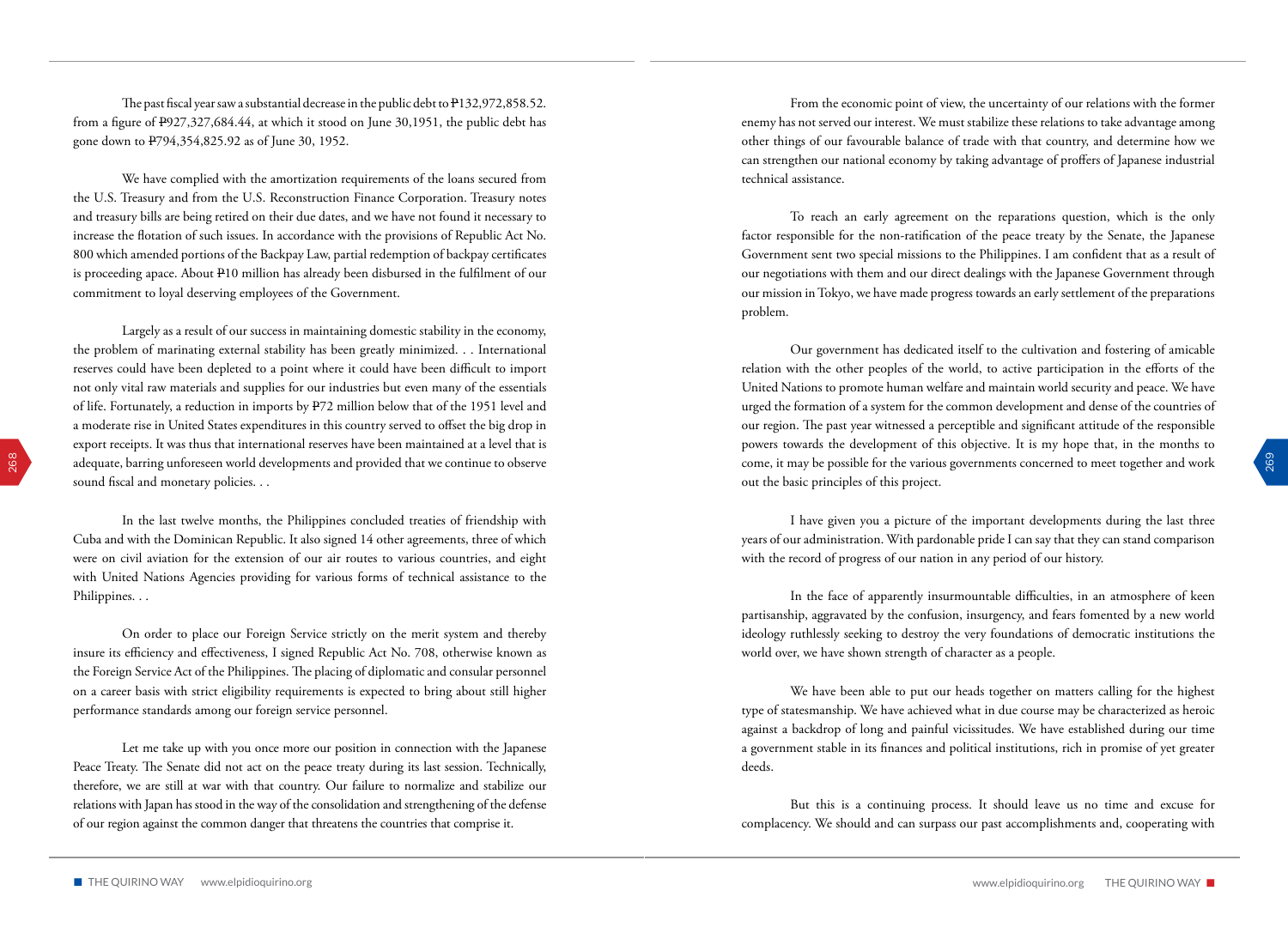one another, solve many of our long standing ills in our time and generation.

Great opportunities are before us, never before presented in the different epochs of our history. With our record of accomplishment, I know we can achieve better things yet. We can continue balancing our budget, prevent the recurrence of any school, or rice crisis, increase the public revenues and the national income in great measure. We can produce more consumption and export goods and manufacture the products which we have heretofore been importing. We can steadily improve our standards of living, assure greater prosperity, satisfaction, and happiness to the masses of the people, individually and collectively. We can attain greater honors by more heroic action in foreign battlefields. We can gain more respect from our friends and allies abroad. We can even say that, in our time, we can write in letters of gold the name of the Republic of the Philippines for our children to cherish.

But all this would be set at naught, will have no meaning, and our efforts will be in vain, if we do not employ care and vigilance in the preservation of what we hold dear in our heart and soul as a people. For, in our very midst, there are influences not only undermining our stability as a nation but actually destroying the very principles upon which our nation has been founded—our freedom, our democratic institutions, and the way of life we have discovered to be the real source of our happiness.

These destructive influences are active. They always speak of blood baths and revolution. They are determines to overthrow the government and, turning their back on the noble sacrifices of our heroes and martyrs, are bent on delivering us to a new power which will ultimately enslave us and our children.

We must stand united to fight them and those who fight for them, if we are to survive as a nation and deliver our precious heritage to the succeeding generations.

We must not be deluded by temporary or personal advantage into allowing these enemies of our freedom and happiness to avail themselves of the confused, precarious atmosphere where they expect to thrive at the cost of our future.

We must give no quarter to them in the open field, in the mountain fastnesses, in the courts, in the press, and even over the radio. Before they destroy us, let us face them and conquer them, face them fraternally if they come to reason and to the folds of the law, and face them as our worst enemy in time of national peril, if they don't.

# A HERITAGE OF POSITIVE FACTS

 $S$ ixty-two months ago I inaugurated this monthly radio chat with you. I was inspired by the desire to give a periodic account of important developments under my stewardship of the affairs of the nation. I looked upon it as an opportunity to express my views and reactions on current issues and problems occupying the attention of our people both here and abroad. I have not missed a single month to chat with you under any circumstance or state of health wherever I found myself in our own country or on foreign soil. As I am about to relinquish my office, this is, therefore, my last monthly radio chat with you. So I now bid the nation Godspeed.

It is in our democratic process to effect a periodic and orderly revision of stewardship according to the need and spirit of the times. We are proud that our nation has the freedom and vigor to sustain this process. And our readiness to accept the popular verdict in a wholesome cooperative spirit duty and mutual respect strengthens the national character.

In the burst of faith with which the new administration is poised to star, we may take some precaution with the thought that the millennium is at the next corner. It is still true that Rome was not built in a day, however much modern science can help telescope human progress. It is still true that, in the perspective of the Good Book, a thousand years are as one day. and however much we belittle the past to exaggerate the future or brighten the past to dim the future, or, worse still, damn the past as an excuse for the failure of the future, we can still do with the residuum of wisdom patiently to be gathered from what has gone before.

It was the task of the administration now drawing to a close to restore a nation from the shambles of a world war, laying out at the same time the broad foundations on which a lasting superstructure must rest. It is unwitting tribute to the vision and energy with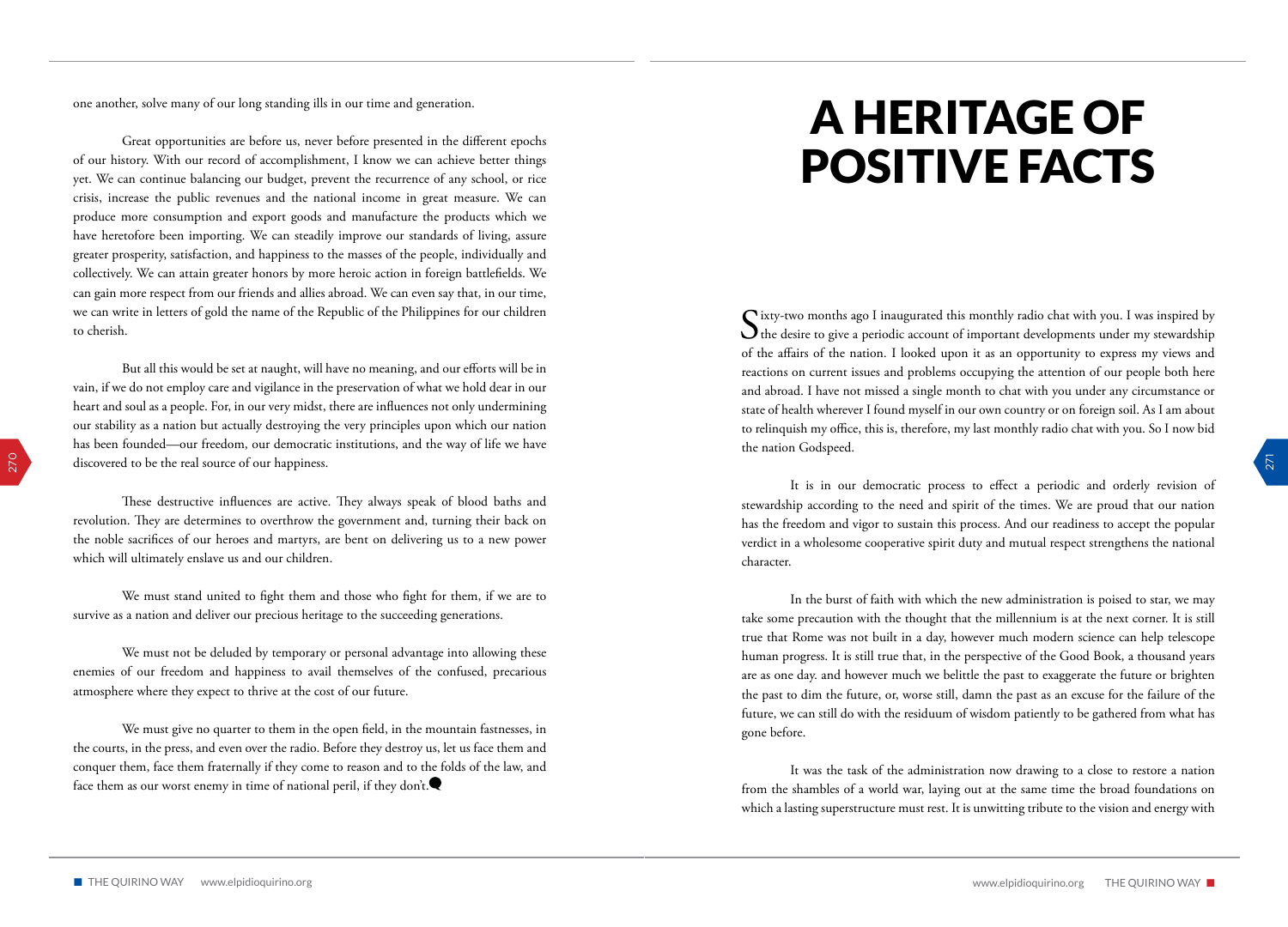which this task was accomplished that our people are now at the crest of a new strength and confidence in facing our nation's future. This administration is handing on a heritage of positive facts, not of chronic fears.

That it has charged the national spirit with the buoyancy and courage of youth is but a manifestation of the people's restlessness and eagerness to take bold measures calculated to cope with age-old problems. Thus, the very scope of national recovery in eight years under its direction has generated a wholesome, youthful impatience that will do well, however, to reckon with popular habits, inertia and capability at a given time.

Progress achieves lasting value and vigor when it comes of vision, energy and care and of a people's moral and material readiness for it. Their welfare is not a gift from any one; it is the painstaking work of everybody. There is no miracle comparable to the creation of honest labor, human or heavenly.

I feel that what we have done in re-establishing peace and order, in restoring farms and opening new ones to production, in giving land to the landless and homes to the homeless, in raising food and purchasing power to sufficiency levels, in bolstering and balancing government finances, in creating the sinews of industrialization, in preparing for our external security and in facing up to a positive role in the free world against the threat of communism—all this, I say, in so far as we have counted with the cooperation of our people in understanding, labor and sacrifice, has given our successor a broad base on which to proceed to farther and greater goals.

We are not anchored nor must we live on our past. But we have a native proverb to the effect that nobody gets anywhere who fails to recognize what and where he came from. This is a simple but sharp affirmation of the ageless validity of the principle of continuity.

This must hold true for our young Republic to which all belong and which belongs to us all. We come this way but once; so is our privilege to give our share in strengthening it for ourselves as for our prosperity. We build on what has been accomplished. We work with only what materials we have. False pride in initiative is not spoken of the patriotic soul. And as we proceed, it is important that we do not lose a healthy sense of relation with God and His will, especially our dependence upon His grace and guidance.

Our Republic has been ushered in an atmosphere of new internationalism which has divided the world into two camps: Democracy and Communism. We chose to be in the first. We, therefore, had to develop our country in keeping with that atmosphere and our decision. Realizing that we do not live for ourselves and by ourselves alone, and that we are part here of a regional neighbourhood and community extending beyond its borders, we considered the measure of our value and usefulness in that neighbourhood and in the free world to depend on the consistency and success with which we cope with our domestic problems compatible with our free heroic heritage. Likewise and no less, we considered the preservation of our national integrity above and against outside pressures, well-meaning or otherwise, which are inimical to that heritage. For if we are true to ourselves as a nation, we cannot be false to any neighbor people.

By a fluke of destiny we have developed a special relation with the West, particularly the United States of America. This relation has created its own problems. We are not indifferent to its advantages. In fact we have always been appreciative and have greatly enjoyed the fruits of that relationship. It has enriched our culture and strengthened the national fabric. But over and above such advantages must remain the primacy of our nation's integrity. We should never again be, in form or in essence, a dependency of any foreign power. This determines our usefulness to ourselves, to our neighbors and to the free world.

We have always believed that our relation to our immediate neighbors in this part of our world is a broad field for unlimited exploration and cultivation. Geographic propinquity and ethnic affinity virtually impose an opportunity to strengthen mutual knowledge, understanding and cooperation beyond the call of drinking toasts. So we considered it to be a first duty with us now to be at home to, and with, our next door neighbors. This has been centuries in coming. It does not stand to reason that we can achieve it overnight. But we should be happy to help hasten the move forward.

We can take some pride in the fact that, in recent emergencies requiring cooperation conducive to the general welfare and as against a common peril, we have not only indicated but fulfilled our disposition to share the flower of our manhood in sacrifice.

We have just heard announced in the clearest terms possible before the United Nations the fearsome prospect facing mankind and the alternative to more constructive collaboration in an atomic epoch. Men must choose. Our choice of course must lie in a way of living within the context of freedom, interdependence and cooperation.

Our country cannot presume to undertake the salvation of Asia and the world. But it can attend to its own development and arrest the growing apprehension of personal insecurity as an aftermath of past political conflicts, in order to reduce its internal tensions on which Communism thrives. By the same token however modest, it can help clear the way to a happy relief of the tensions that now tend to panic the world into the abyss.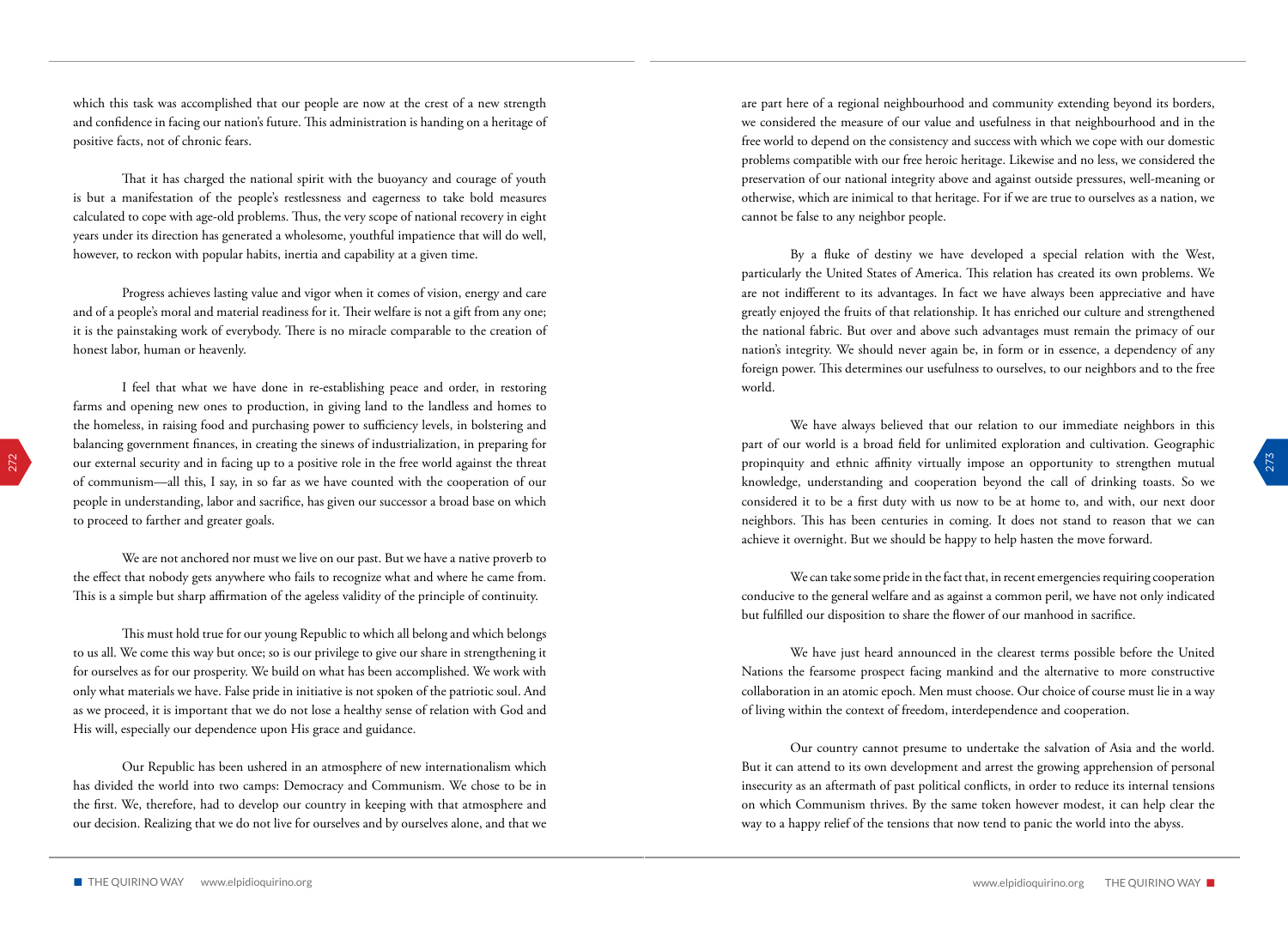On the eve of a change of administration in this country, amid conflicting anticipations divided between fearing a world Armageddon and expecting the millennium from January first on, I yield to the notion that our country and the world will be here for sometime yet, irrespective of what we do or fail to do. Both will survive us. And there will be no lack of problems to challenge the best minds of the generations to come.

This we know: The world is crying to be saved. Many more, inspired by the authentic Savior, will arise to take up the cue. I dare say they shall, in varying fashion, do credit to mankind and its Creator—in proportion to the integrity of their impulse, reason and method.

On this hopeful note, which is simply a variation on the spirit and theme of the holiday season, I now beg, beloved countrymen, to take my leave. In endeavouring to serve your interests, I have given you the best that is in me; at this hour may I add the kindest of my thoughts.

God guide the new administration and preserve our Republic.